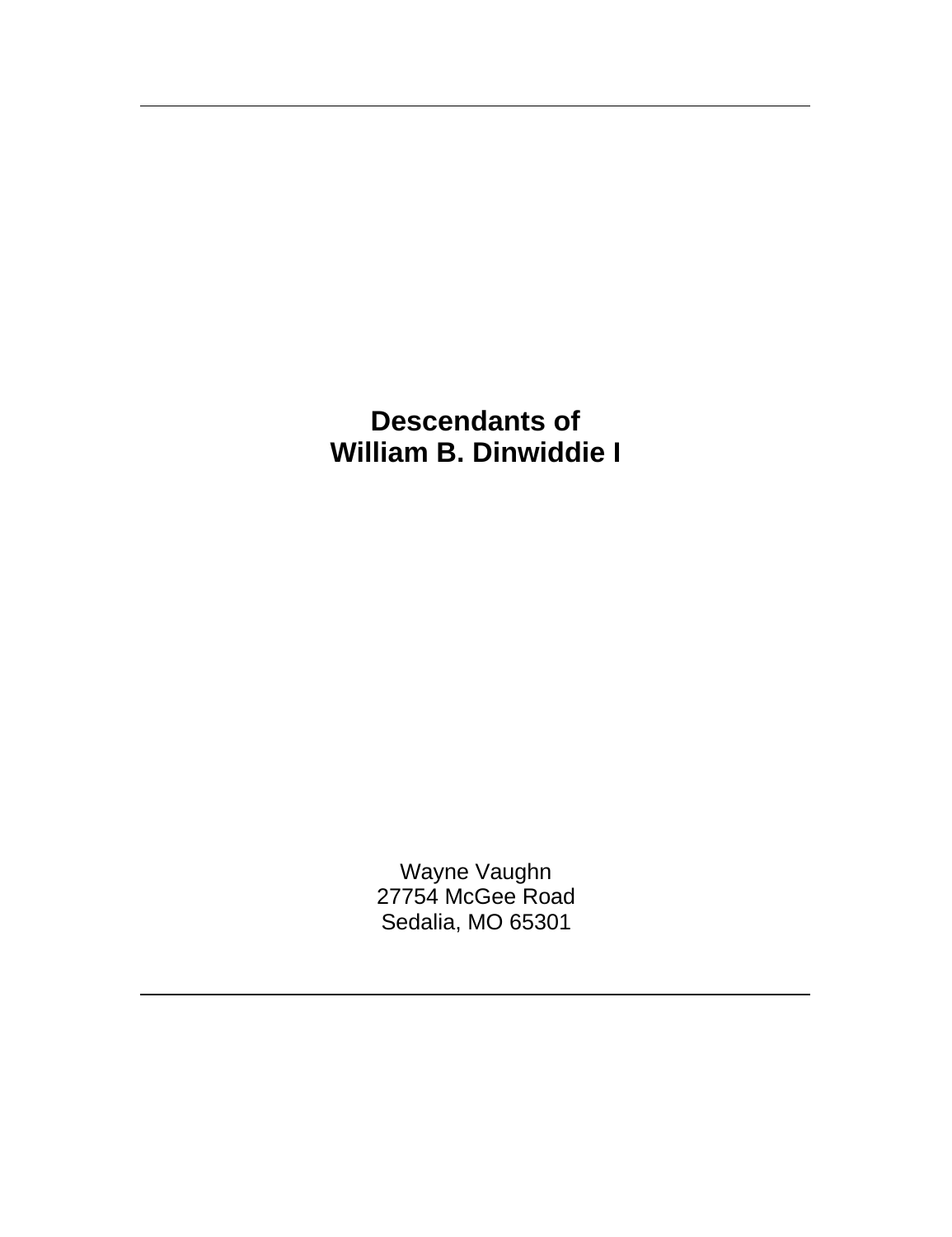#### **First Generation**

**1. William B. Dinwiddie I-[89]**, son of **Unknown** and **Unknown**, was born in 1701 in England.

Noted events in his life were:

• He traveled Settled in VA. 17??. William B Dinwiddie I came from England and settled in VA in the 1700's He had a son named William Dinwiddie II

William married (name unknown).

Children from this marriage were:

+ 2 M i. **William Dinwiddie II-[88]** was born in 1702 in Virginia.

#### **Second Generation (Children)**

**2. William Dinwiddie II-[88]** *(William B. I<sup>1</sup>)* was born in 1702 in Virginia.

General Notes: As stated in a letter Dated Dec 3, 1886 by Rev Benjamin Dinwiddie I His Granfather William Dinwiddie the II all his Benjamin and Thomas stayed and lived in Virginia. He never heard what became of also Elic Dinwiddie.

Noted events in his life were:

• He traveled Moved to Kentucky 17?? in Kentucky. William B. Dinwiddie the II moved to Kentucky some time when he was young

William married (name unknown).

- + 3 M i. **James Dinwiddie-[87]** was born 17?? in Barron County, Ky. and died on 14 Oct 1837.
- + 4 M ii. **William Dinwiddie III-[90]** was born in 1703 in Virginia.
- + 5 M iii. **Benjamin Dinwiddie-[91]** was born 17?? in Virginia.
- + 6 M iv. **Thomas Dinwiddie-[92]** was born 17?? in Virginia.
- + 7 M v. **Elic Dinwiddie-[93]** was born 17?? in Virginia.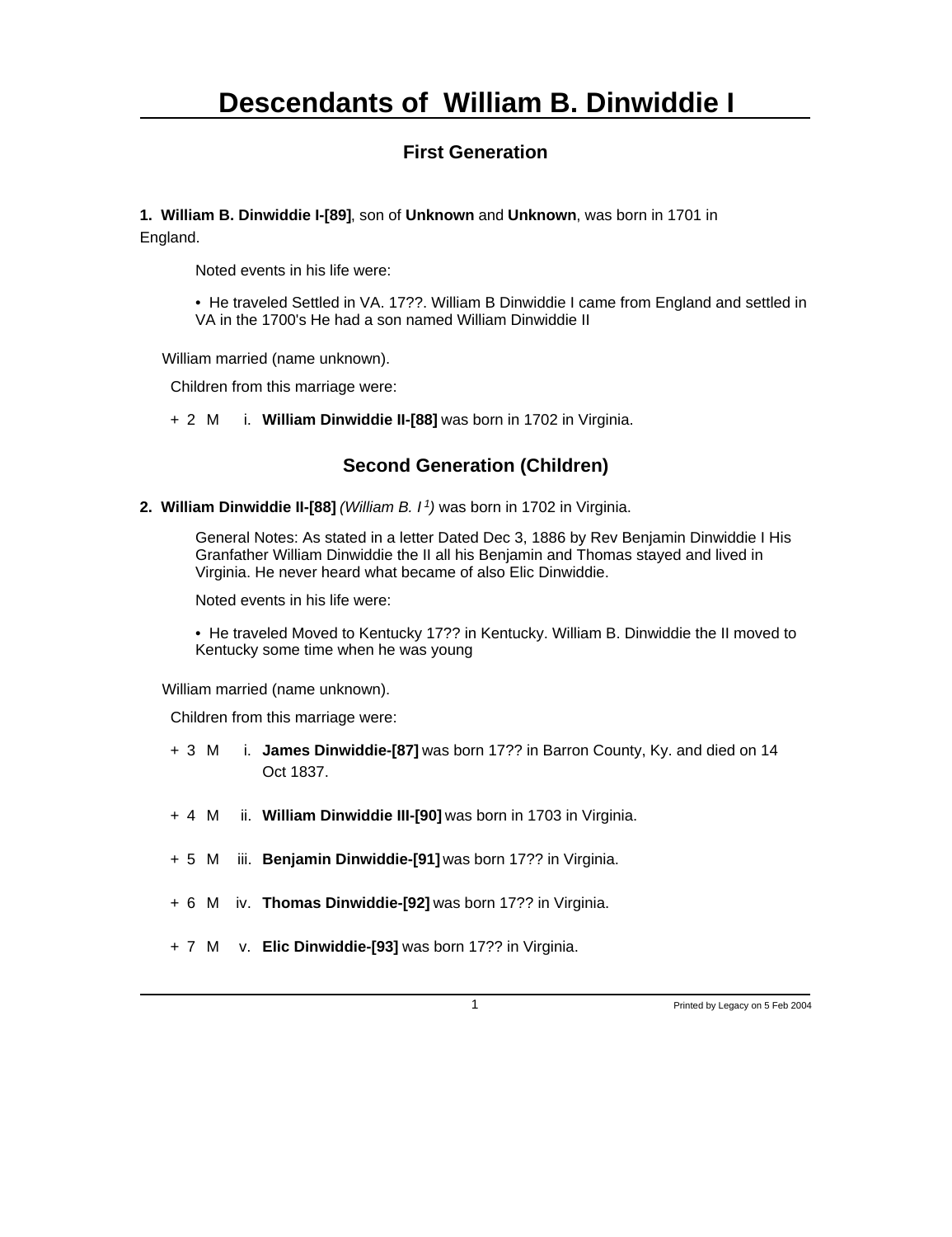#### **Third Generation (Grandchildren)**

**3. James Dinwiddie-[87]** *(William II<sup>2</sup>, William B. I<sup>1</sup>)* was born 17?? in Barron County, Ky. and died on 14 Oct 1837.

Noted events in his life were:

• He traveled Barren County, Va. to Howard County, Mo. in 1818 in Howard County, MO. William Dinwiddie the III and James Dinwiddie both traveled together from Virginia to Howard County, MO

• He traveled Came to Kentucky in 1721 in Kentucky.

• He traveled Morgan County, Mo in 1820 in Florance, MO. He moved is family 3 miles north of Florance, Mo,

James married **Margaret Long**-[98] [MRIN:28] in Kentucky.

Children from this marriage were:

- + 8 M i. **Rev. Benjamin Franklin Dinwiddie I-[59]** was born on 16 Nov 1814 in Barron County, Ky., died on 15 Mar 1904 in Morgan County Florence, Mo, at age 89, and was buried in Bethlehem Baptist Church Cemetery Morgan County Florance, Mo.
- + 9 M ii. **Samuel N. Dinwiddie-[94]** was born on 3 Mar 1816 in Kentucky, died on 26 Aug 1898 in Morgan County Florence, Mo, at age 82, and was buried in Morgan County , Mo.
- + 10 M iii. **James L. Dinwiddie-[95]** was born on 10 Feb 1828 in Kentucky and died on 5 Oct 1901 in Baptist Church Cemetery, Morgan County, Syracuse, Mo, at age 73.
- + 11 F iv. **Margaret Dinwiddie-[96]** was born in Kentucky and died in Finley Cemetery Morgan County Florance, Mo.
- + 12 F v. **Jane Dinwiddie-[97]** was born in Kentucky and died in 1860 in Finley Cemetery Morgan County Florance, Mo.

**4. William Dinwiddie III-[90]** *(William II<sup>2</sup>, William B. I<sup>1</sup>)* was born in 1703 in Virginia.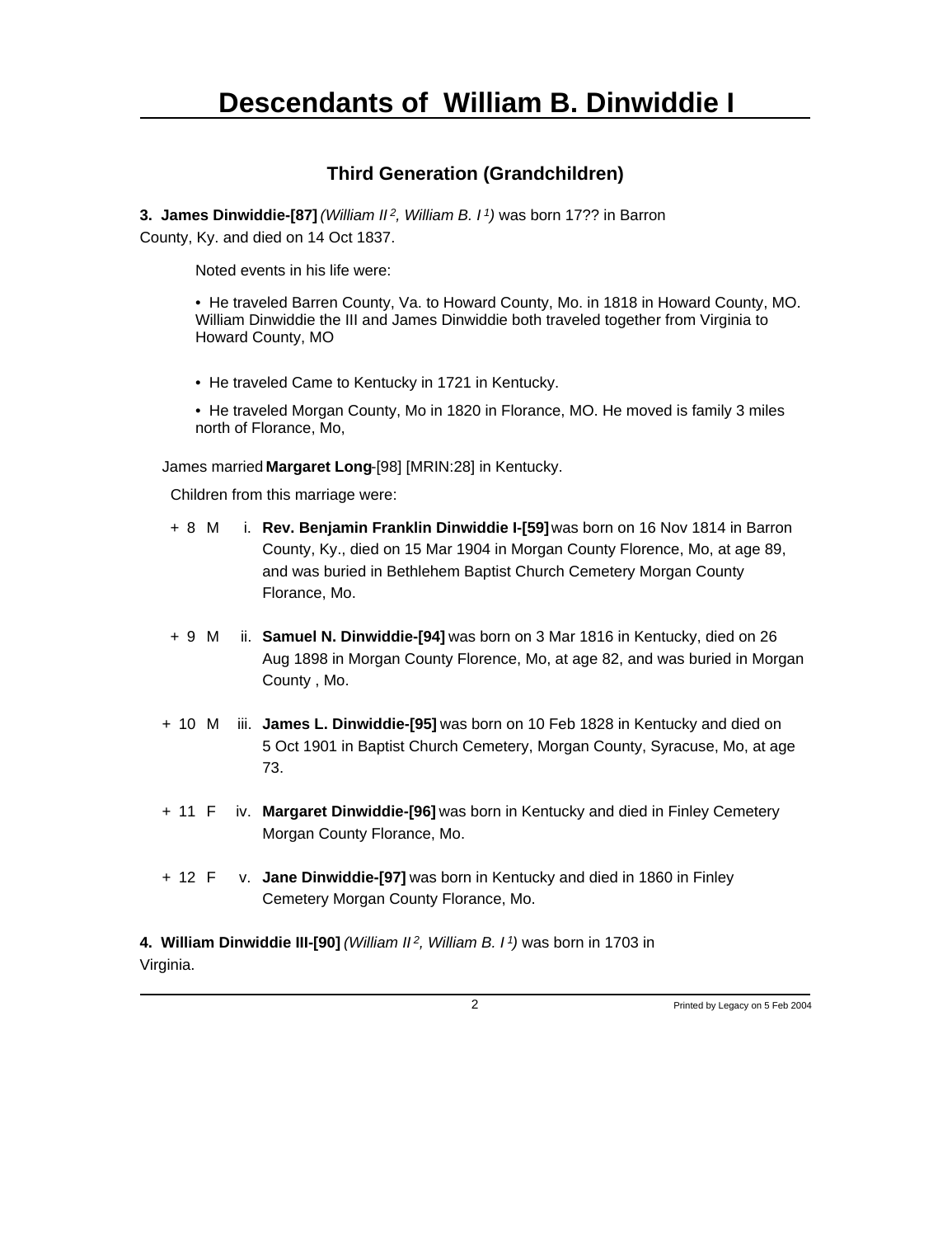Noted events in his life were:

• He traveled Virginia to Howard County, Mo in 1818 in Howard County, MO. William Dinwiddie the III and James Dinwiddie both traveled together from Virginia to Howard County, MO

William married (name unknown) in Kentucky.

Children from this marriage were:

+ 13 M i. **John Dinwiddie-[114]**.

**5. Benjamin Dinwiddie-[91]** *(William II<sup>2</sup>, William B. I<sup>1</sup>)* was born 17?? in Virginia.

Benjamin married (name unknown) in Kentucky.

**6. Thomas Dinwiddie-[92]** *(William II<sup>2</sup>, William B. I<sup>1</sup>)* was born 17?? in Virginia.

Thomas married (name unknown) in Kentucky.

**7. Elic Dinwiddie-[93]** *(William II<sup>2</sup>, William B. I<sup>1</sup>)* was born 17?? in Virginia.

Elic married (name unknown) in Kentucky.

#### **Fourth Generation (Great Grandchildren)**

#### **8. Rev. Benjamin Franklin Dinwiddie I-[59]** *(James<sup>3</sup>, William II<sup>2</sup>, William B. I<sup>1</sup>)*

was born on 16 Nov 1814 in Barron County, Ky., died on 15 Mar 1904 in Morgan County Florence, Mo, at age 89, and was buried in Bethlehem Baptist Church Cemetery Morgan County Florance, Mo.

General Notes: His nikename was Frank as stated in the letter of 1886 of B. F. Dinwiddie

He became a Baptist preacher and rode hoseback to preach in many of the Baptist Church's in Morgan County, Mo. To name a few Mt. Olive, Mt. Carmel, and Bethlehem Baptist Church in Florence Mo.

Noted events in his life were:

• He traveled From Barren County Ky. to Howard County, MO in 1818 in Howard County, MO. He moved (age 4) with his father James Dinwiddie from Barren County Ky. To Howard County, Mo.

• He was baptized Morgan County in 1840 in Bethlehem Baptist Church Morgan County Florance, Mo.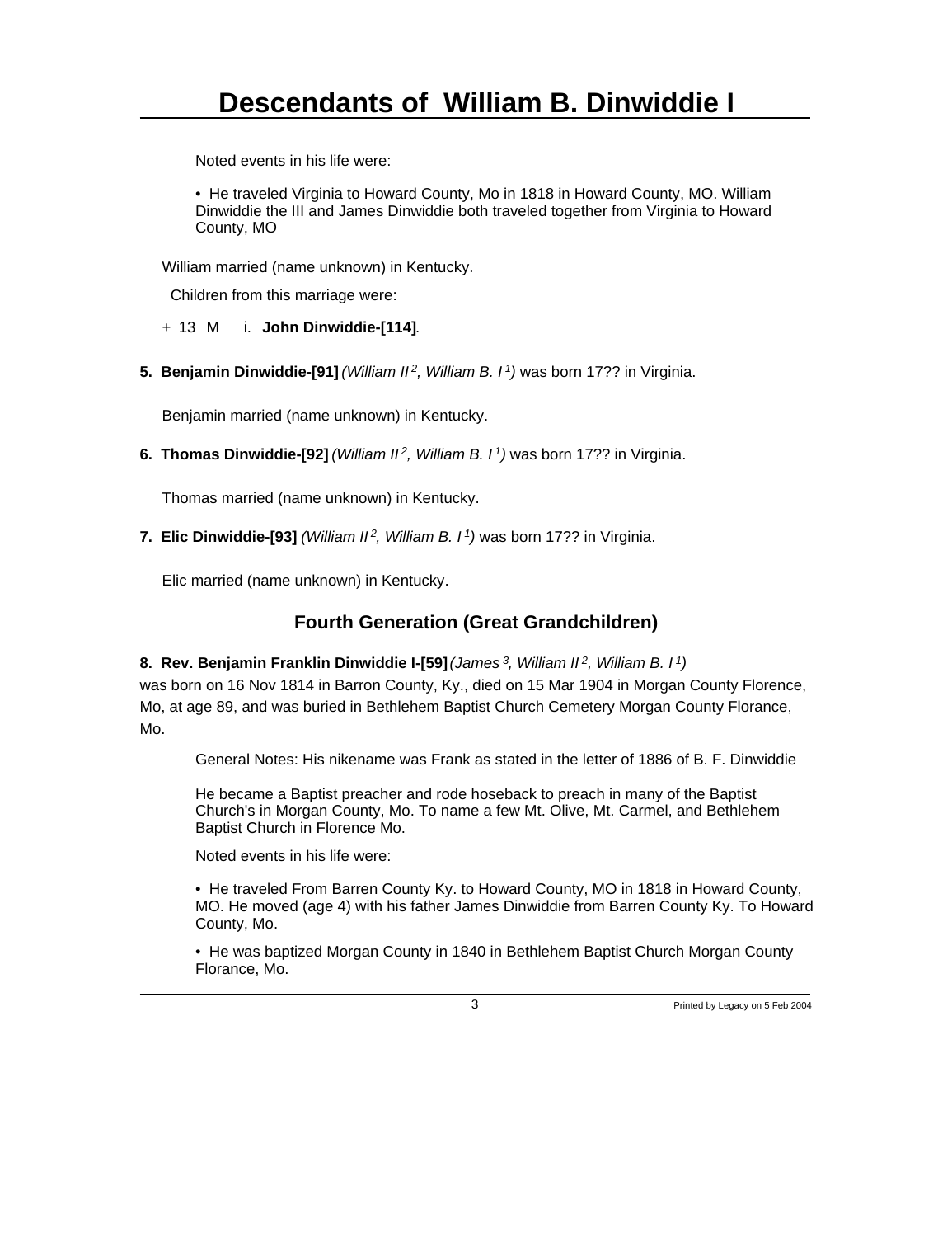Benjamin married **Eliza Ann Mosley**-[60] [MRIN:7], daughter of **Bletcher Mosley**-[115] and **Elizabeth Johnson**-[116], on 2 Feb 1837 in Morgan County Florence, Mo.

Children from this marriage were:

- + 14 F i. **Elizabeth Prudence Dinwiddie-[13]** was born on 28 Oct 1860, died on 23 Aug 1941 in Morgan County Florence, Mo, at age 80, and was buried in Bethlehem Baptist Church Cemetery Morgan County Florance, Mo.
- + 15 M ii. **Lafayette Dinwiddie-[61]** was born on 13 May 1840 and died on 17 Jan 1863, at age 22.

He never married.

- + 16 F iii. **Lorinda Jane Dinwiddie-[62]** was born on 27 Apr 1842 and died on 7 Mar 1908, at age 65.
- + 17 M iv. **James Betcher Dinwiddie-[63]** was born on 23 Aug 1844 and died on 13 Sep 1919, at age 75.
- + 18 M v. **Lott Hackney Dinwiddie-[64]** was born on 8 Nov 1846 and died on 12 Jul 1908, at age 61.
- + 19 M vi. **Snelling Johnson Dinwiddie-[65]** was born on 15 Jan 1849 and died on 18 Sep 1935, at age 86.
- + 20 F vii. **Thermutis "Pony" Dinwiddie-[66]** was born on 12 Apr 1851 and died on 25 Jan 1888, at age 36.
- + 21 M viii. **Samuel Newton Dinwiddie-[67]** was born on 3 Jun 1853 and died on 22 Sep 1854, at age 1.
- + 22 F ix. **Luthera Catherine Dinwiddie-[68]** was born on 16 Oct 1855 and died on 22 Jun 1922, at age 66.
- + 23 F x. **Mary Arthusa Dinwiddie-[69]** was born on 20 Jan 1858 and died on 23 Apr 1912, at age 54.

Benjamin married **Mary Wilson Finley**-[131] [MRIN:45], daughter of **Joseph Finley I**-[132] and **Margaret Sincox**-[133], on 9 Feb 1865.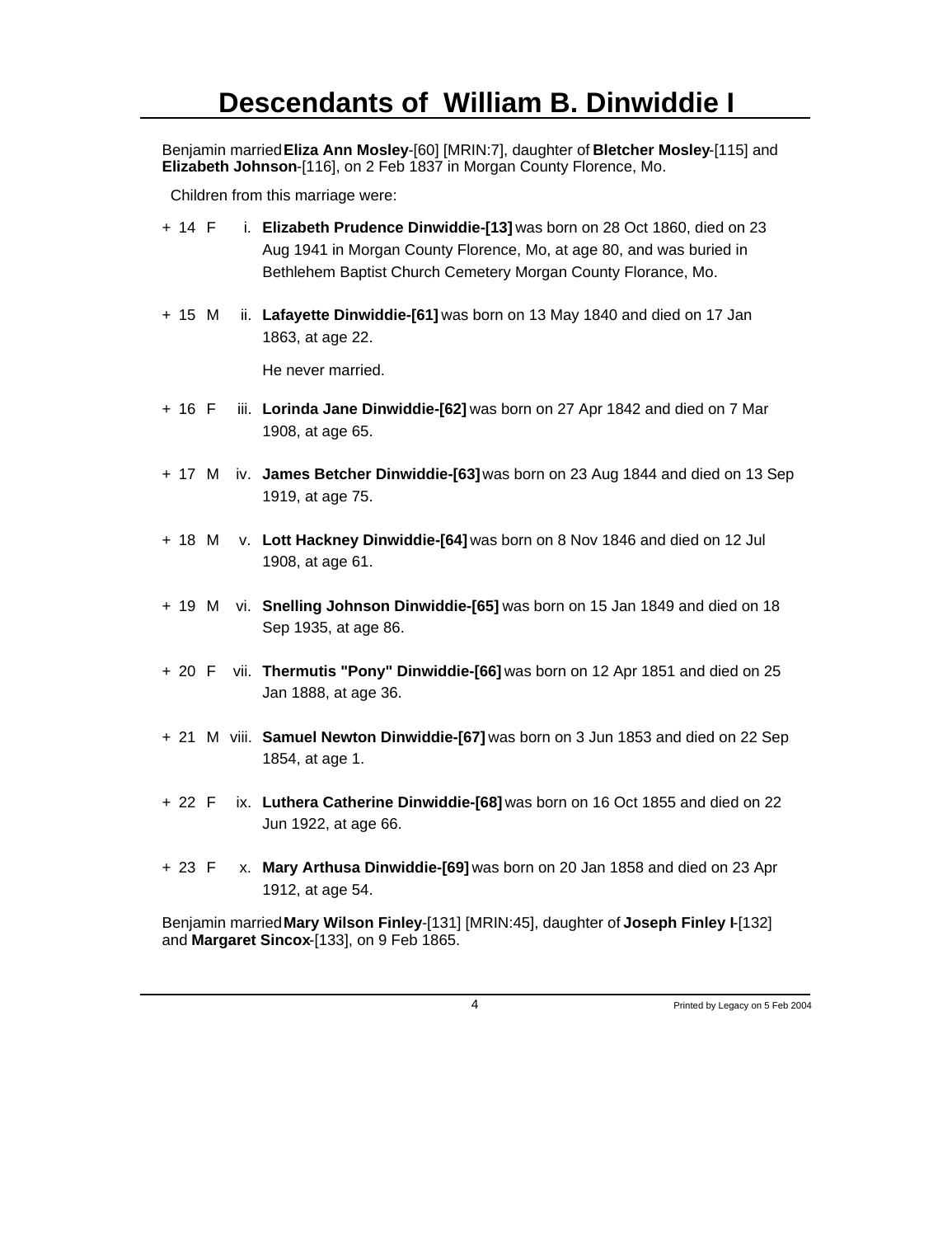Children from this marriage were:

- + 24 M i. **William Finley-[141]**.
- + 25 M ii. **Robert Finley-[142]**.
- + 26 F iii. **Susan Frances Finley-[143]**.
- + 27 M iv. **John William Brewer-[144]**.
- + 28 M v. **Joseph Brewer-[145]**.
- + 29 F vi. **Mary Elizabeth Brewer-[146]**.
- **9. Samuel N. Dinwiddie-[94]** *(James<sup>3</sup>, William II<sup>2</sup>, William B. I<sup>1</sup>)* was born on

3 Mar 1816 in Kentucky, died on 26 Aug 1898 in Morgan County Florence, Mo, at age 82, and was buried in Morgan County , Mo.

General Notes: He went by the name Sam as stated in the letter of 1886 that B. F. Dinwiddie wrote. Samuel was born in Kentucky and moved to Florence Mo, Morgan County, Mo. in 1818. He lived his last years on a farm 3 miles north of Florence, Mo. Morgan County, Mo.

Samuel married **Emaline Thrailkill**-[99] [MRIN:32].

- + 30 M i. **James William Dinwiddie-[100]** was born 18??.
- + 31 F ii. **Eliza Jane Dinwiddie-[101]** was born in 1852.
- + 32 F iii. **Mary Elizabeth Dinwiddie-[102]** was born 18??.
- + 33 M iv. **Samuel Patrick Dinwiddie-[103]** was born 18??.
- + 34 M v. **Silas Franklin Dinwiddie-[104]** was born on 14 Jun 1859 and died on 19 May 1891, at age 31.
- + 35 F vi. **Martha Emaline Dinwiddie-[105]** was born on 20 Jun 1866 and died on 29 Jun 1940, at age 74.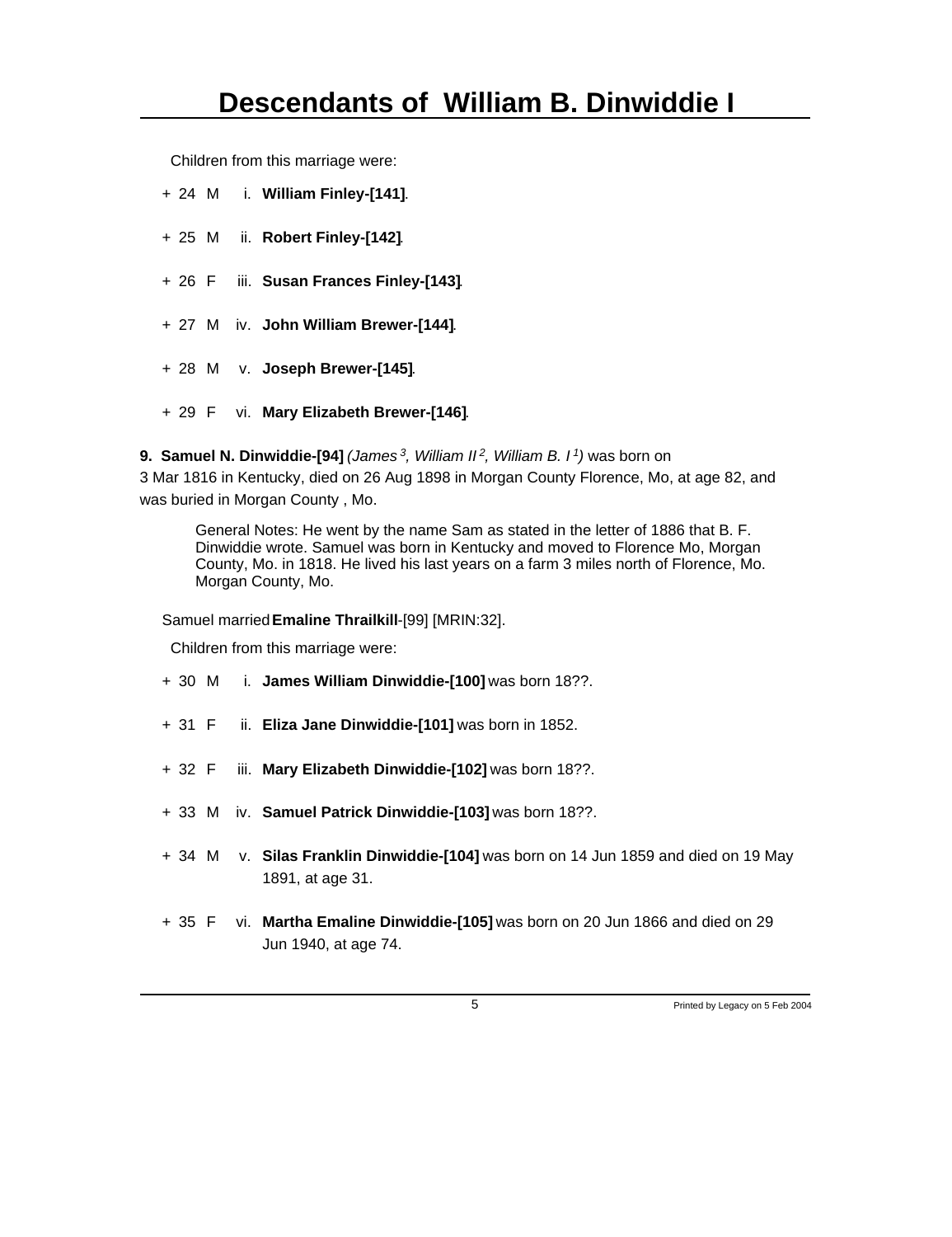- + 36 M vii. **Robert Finel Dinwiddie-[106]** was born on 26 Aug 1868 and died on 3 Sep 1954, at age 86.
- + 37 F viii. **Susan Ann Dinwiddie-[107]** was born on 31 Jan 1871 and died on 31 Aug 1948, at age 77.

**10. James L. Dinwiddie-[95]** *(James<sup>3</sup>, William II<sup>2</sup>, William B. I<sup>1</sup>)* was born on 10 Feb 1828 in Kentucky and died on 5 Oct 1901 in Baptist Church Cemetery, Morgan County, Syracuse, Mo, at age 73.

General Notes: His nikename was Jim as stated in the letter of 1886 of B. F. Dinwiddie. James L. was the youngest son of James Dinwiddie. He came to Morgan County, Mo. in 1818 and he lived his last years on a farm 3 miles north of Florence, Mo., in Morgan County, Mo.

James married **Ann Davis**-[108] [MRIN:33] on 24 Nov 1853.

Children from this marriage were:

- + 38 F i. **Margaret Ann Dinwiddie-[109]** was born on 30 Sep 1854 and died on 16 May 1951, at age 96.
- + 39 F ii. **Theodocia Ernest Dinwiddie-[110]** was born on 3 Aug 1859 and died on 16 May 1944, at age 84.
- + 40 F iii. **Mamie Elizabeth Dinwiddie-[111]** was born on 3 Jan 1865 and died in Dec 1951, at age 86.
- + 41 M iv. **Jonathan Francis Dinwiddie-[112]** was born 18??.
- + 42 F v. **Luesa Amanda Dinwiddie-[113]** was born on 17 Nov 1871 and died on 15 Dec 1956, at age 85.

**11. Margaret Dinwiddie-[96]** *(James<sup>3</sup>, William II<sup>2</sup>, William B. I<sup>1</sup>)* was born in Kentucky and died in Finley Cemetery Morgan County Florance, Mo.

Margaret married **Stubblefield Morrison**-[129] [MRIN:44] in 1830.

Children from this marriage were:

+ 43 M i. **James Morrison-[130]** was buried in Arkansas.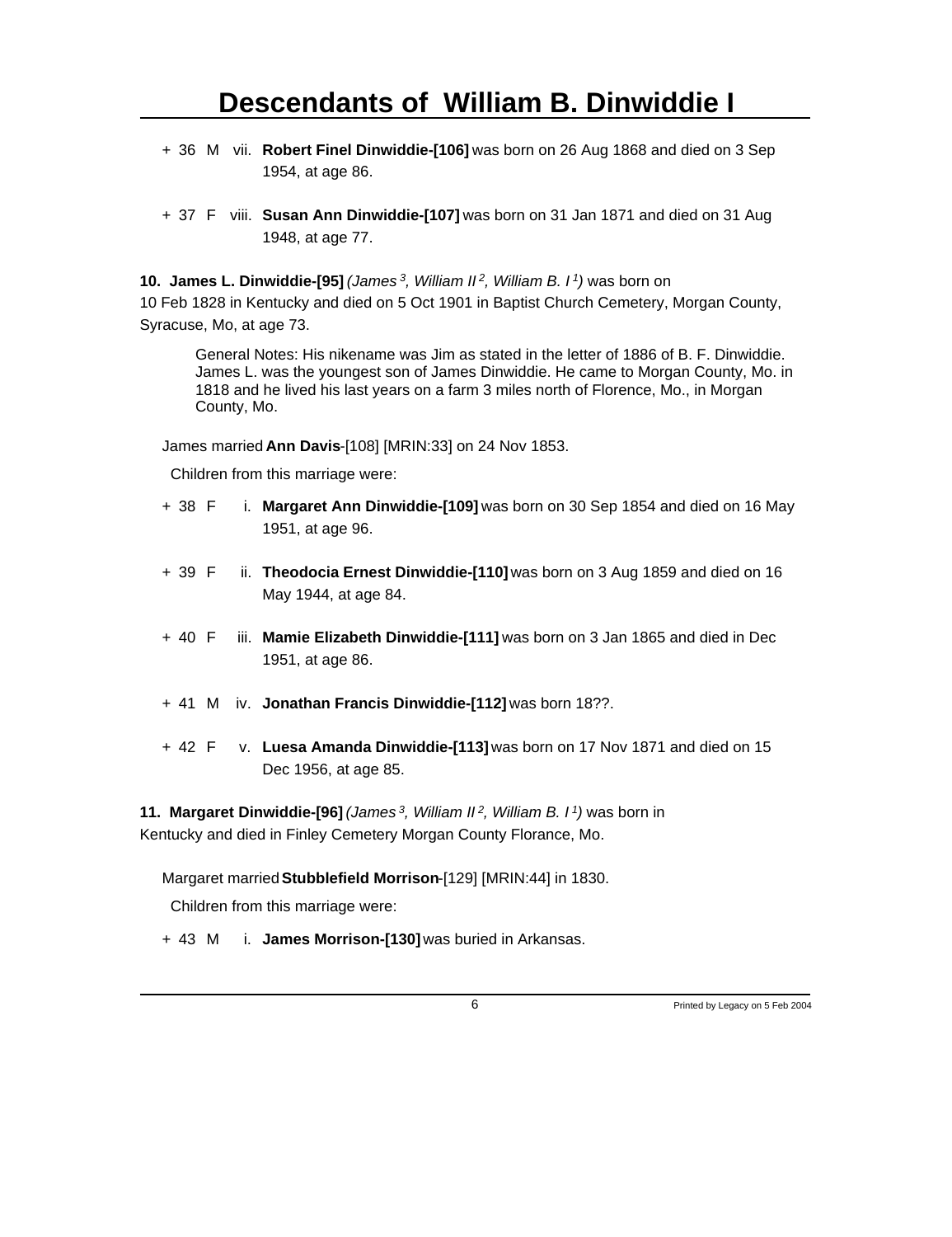**12. Jane Dinwiddie-[97]** *(James<sup>3</sup>, William II<sup>2</sup>, William B. I<sup>1</sup>)* was born in

Kentucky and died in 1860 in Finley Cemetery Morgan County Florance, Mo.

Jane married **Joseph Finley**-[128] [MRIN:43] in 1840.

**13. John Dinwiddie-[114]** *(William III<sup>4</sup>, William II<sup>2</sup>, William B. I<sup>1</sup>)*.

Noted events in his life were:

• He traveled Morgan County, Mo to California in 1849 in California. John left Missouri around 1849 for California

#### **Fifth Generation (Great Great Grandchildren)**

**14. Elizabeth Prudence Dinwiddie-[13]** *(Rev. Benjamin Franklin I<sup>8</sup>, James<sup>3</sup>, William II<sup>2</sup>, William B. I<sup>1</sup>)* was born on 28 Oct 1860, died on 23 Aug 1941 in Morgan County Florence, Mo, at age 80, and was buried in Bethlehem Baptist Church Cemetery Morgan County Florance, Mo.

Elizabeth married **James Robert Thomas**-[12] [MRIN:6] on 23 Jan 1889 in Morgan County Florence, Mo.

Children from this marriage were:

+ 44 F i. **Katie Alpha Thomas-[10]** was born on 19 Dec 1890 in Morgan County Florence, Mo and was buried in La Monte Cemetery, La Monte, Mo. + 45 F ii. **Alma Frances Thomas-[14]** was born on 27 Sep 1889 in Morgan County Florence, Mo. + 46 M iii. **Robert Franklin Thomas-[15]** was born on 17 Feb 1893 in Morgan County Florence, Mo. + 47 F iv. **Mary Anna Thomas-[16]** was born on 15 Dec 1894 in Morgan County Florence, Mo. + 48 F v. **Missouri Elsie Thomas-[17]** was born on 23 Dec 1897 in Morgan County Florence, Mo. + 49 F vi. **Iva Parthena Thomas-[18]** was born on 27 Aug 1900 in Morgan County Florence, Mo.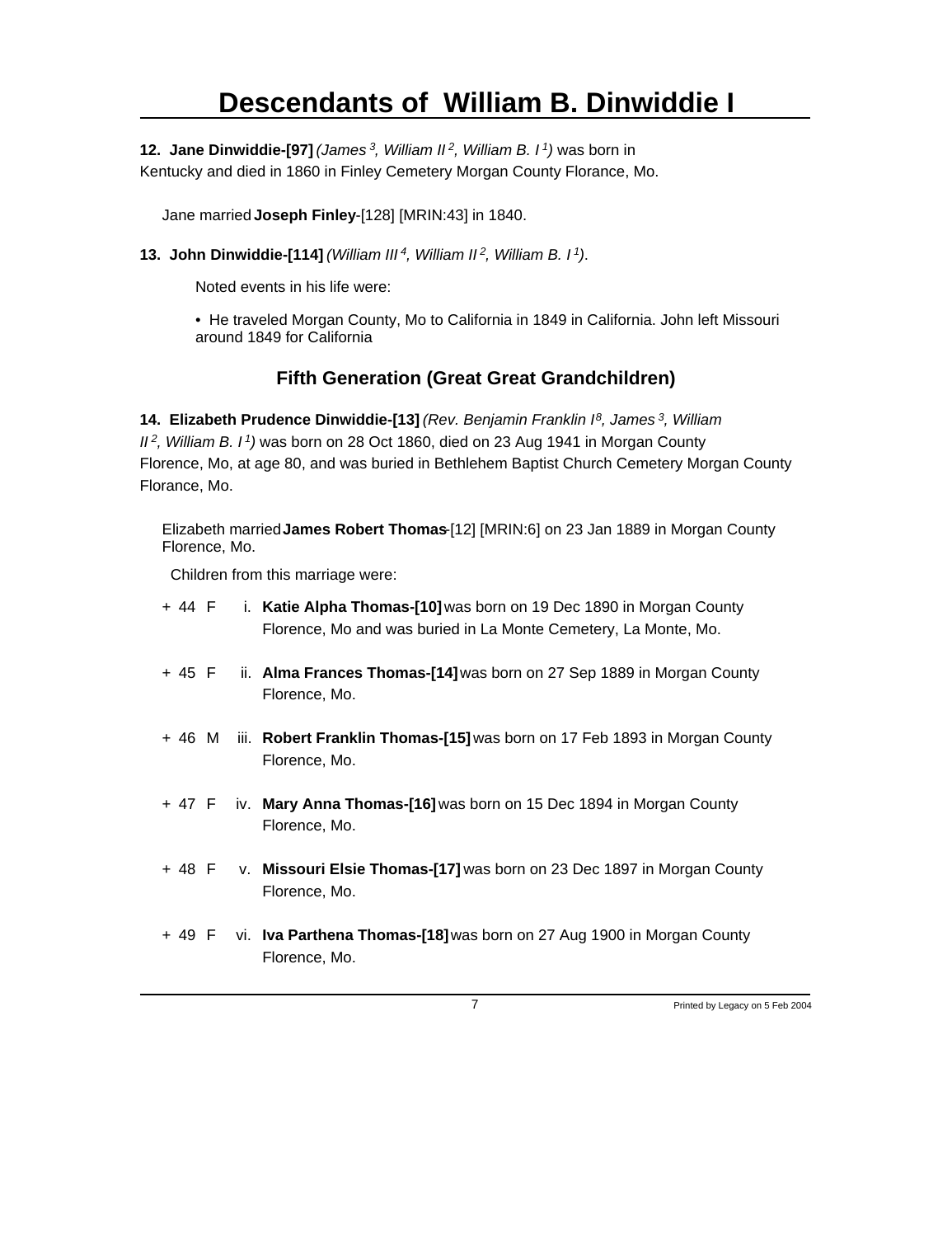+ 50 M vii. **Irvin Woodson Thomas-[19]** was born on 24 Jan 1904 in Morgan County Florence, Mo.

**15. Lafayette Dinwiddie-[61]** *(Rev. Benjamin Franklin I<sup>8</sup>, James<sup>3</sup>, William II<sup>2</sup> , William B. I<sup>1</sup>)* was born on 13 May 1840 and died on 17 Jan 1863, at age 22.

General Notes: Lafayette was never married and there is no record of where he is buried

He never married.

**16. Lorinda Jane Dinwiddie-[62]** *(Rev. Benjamin Franklin I<sup>8</sup>, James<sup>3</sup>, William II<sup>2</sup> , William B. I<sup>1</sup>)* was born on 27 Apr 1842 and died on 7 Mar 1908, at age 65.

Lorinda married **John Turner Todd**-[70] [MRIN:21] on 5 Dec 1867.

Children from this marriage were:

- + 51 F i. **Permelia Ann Todd-[71]** was born on 11 Sep 1868 and died on 22 Dec 1926, at age 58.
- + 52 F ii. **Lorinda Cordelia Todd-[163]** was born on 6 Mar 1871 and died on 1 Jul 1956, at age 85.
- + 53 M iii. **Thomas Jefferson Todd-[168]** was born on 10 Mar 1873 and died on 20 Aug 1943, at age 70.
- + 54 M iv. **John Franklin Todd-[218]** was born on 28 May 1880 and died on 15 Aug 1954, at age 74.

**17. James Betcher Dinwiddie-[63]** *(Rev. Benjamin Franklin I<sup>8</sup>, James<sup>3</sup>, William II 2 , William B. I<sup>1</sup>)* was born on 23 Aug 1844 and died on 13 Sep 1919, at age 75.

James married **Martha Jane Finley**-[229] [MRIN:73] on 7 Aug 1870.

- + 55 M i. **Infant Dinwiddie-[230]** was born in 1871 and died in 1871.
- + 56 F ii. **Louisa Jane Dinwiddie-[231]** was born on 18 Jun 1874 and died in 1962, at age 88.
- + 57 F iii. **Josephine Dinwiddie-[250]** was born on 25 Feb 1879 and died on 4 Jan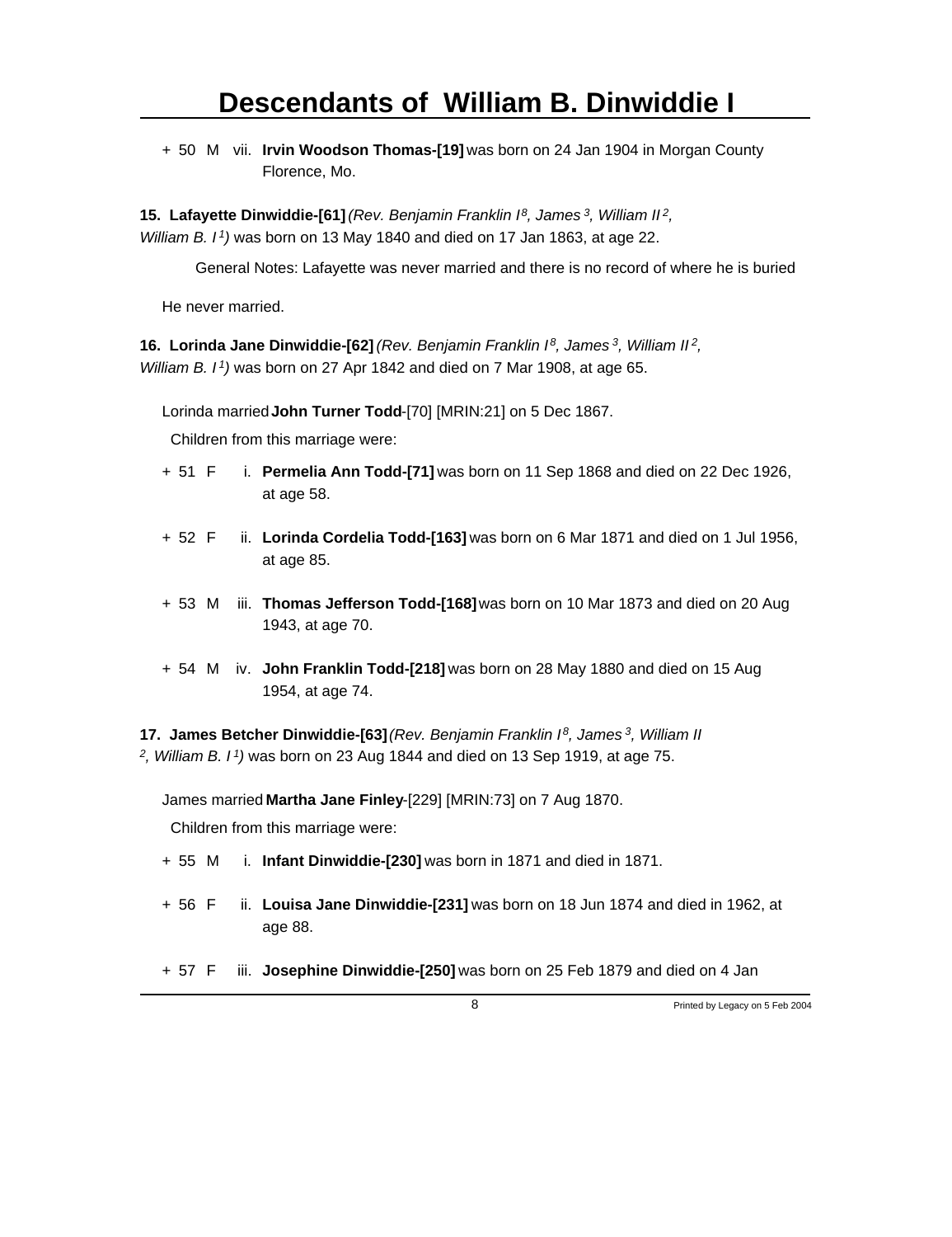1909, at age 29.

- + 58 F iv. **Dora Ann Dinwiddie-[253]** was born on 29 Mar 1885 and died on 1 Mar 1938, at age 52.
- + 59 M v. **James Emmitt Dinwiddie-[271]** was born on 9 Oct 1891 and died on 21 Aug 1944, at age 52.

**18. Lott Hackney Dinwiddie-[64]** *(Rev. Benjamin Franklin I<sup>8</sup>, James<sup>3</sup>, William II 2 , William B. I<sup>1</sup>)* was born on 8 Nov 1846 and died on 12 Jul 1908, at age 61.

Lott married **Georgia Ann Finley**-[282] [MRIN:91] in 1873.

Children from this marriage were:

- + 60 F i. **Mary Eliza Dinwiddie-[283]** was born in 1874 and died in 1887, at age 13.
- + 61 M ii. **Thatcher Hackney Dinwiddie-[284]** was born on 29 Oct 1875 and died on 6 Sep 1965, at age 89.
- + 62 M iii. **Rufus Dinwiddie-[285]** was born on 3 Jul 1878 and died on 3 Jun 1951, at age 72.
- + 63 F iv. **Arsula Wilson Dinwiddie-[286]** was born on 11 Sep 1880 and died on 3 Feb 1965, at age 84.
- + 64 F v. **Lottie Viola Dinwiddie-[287]** was born on 3 Jun 1884.
- + 65 F vi. **Luthera Prudence Dinwiddie-[288]** was born on 24 Apr 1887.
- + 66 F vii. **Lorinda Jane Dinwiddie-[289]** was born on 5 Nov 1889 and died on 8 Jan 1913, at age 23.
- + 67 F viii. **Edna Pearl Dinwiddie-[290]** was born on 22 Oct 1892.

**19. Snelling Johnson Dinwiddie-[65]** *(Rev. Benjamin Franklin I<sup>8</sup>, James<sup>3</sup>, William II 2 , William B. I<sup>1</sup>)* was born on 15 Jan 1849 and died on 18 Sep 1935, at age 86.

Snelling married **Rachel Minerva Finley**-[528] [MRIN:166] on 29 Mar 1874.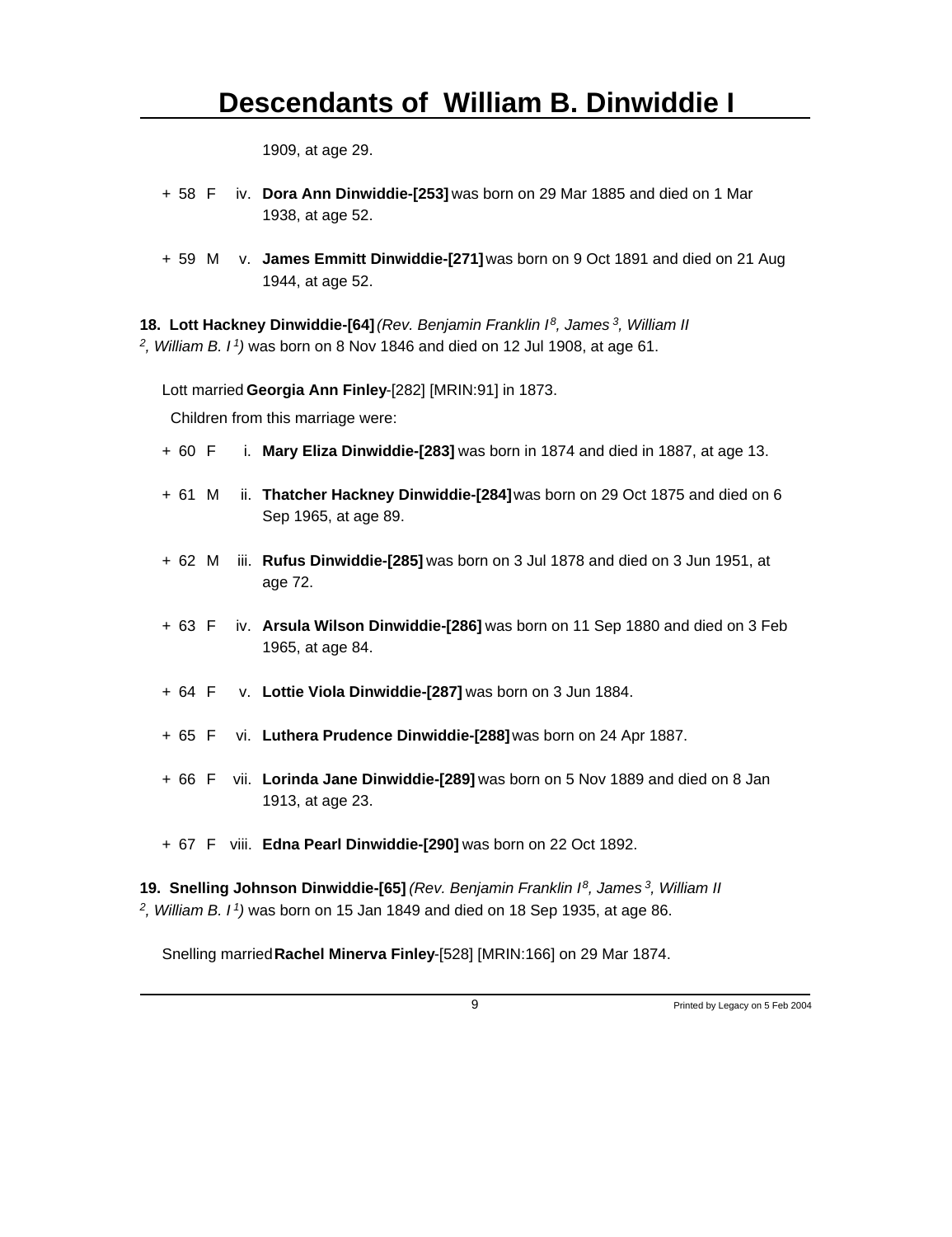Children from this marriage were:

| + 68 F i. Alice Dinwiddie-[529] was born on 15 Feb 1875 and died on 18 Jun 1936, at |
|-------------------------------------------------------------------------------------|
| age 61.                                                                             |

- + 69 M ii. **Alvin Dinwiddie-[530]** was born on 24 Oct 1876 and died on 11 Nov 1936, at age 60.
- + 70 M iii. **Joseph Dinwiddie-[531]** was born on 18 Nov 1877 and died on 8 Dec 1877.
- + 71 F iv. **Ida Mae Dinwiddie-[532]** was born on 24 Jul 1879.
- + 72 F v. **Della Leone Dinwiddie-[533]** was born on 3 Jan 1883.
- + 73 M vi. **Benjamin Franklin Dinwiddie II-[534]** was born on 4 Mar 1888.
- + 74 F vii. **Bessie Novera Dinwiddie-[535]** was born on 9 Dec 1891.

**20. Thermutis "Pony" Dinwiddie-[66]** *(Rev. Benjamin Franklin I<sup>8</sup>, James<sup>3</sup>, William II<sup>2</sup>, William B. I<sup>1</sup>)* was born on 12 Apr 1851 and died on 25 Jan 1888, at age 36.

Thermutis married **James William Finley**-[601] [MRIN:188] on 29 Mar 1870.

- + 75 M i. **John Hackney Finley-[602]** was born on 26 Jun 1871 and died on 30 Oct 1952, at age 81.
- + 76 M ii. **William Franklin Finley-[603]** was born on 26 Jul 1873 and died on 19 Jan 1888, at age 14.
- + 77 F iii. **Mary Jane Finley-[604]** was born on 20 Jan 1877 and died on 10 Jul 1956, at age 79.
- + 78 F iv. **Eliza Finley-[605]** was born on 29 May 1883.
- + 79 M v. **Charles Wesley Finley-[606]** was born on 6 Aug 1887.
- **21. Samuel Newton Dinwiddie-[67]** *(Rev. Benjamin Franklin I 8, James 3, William II*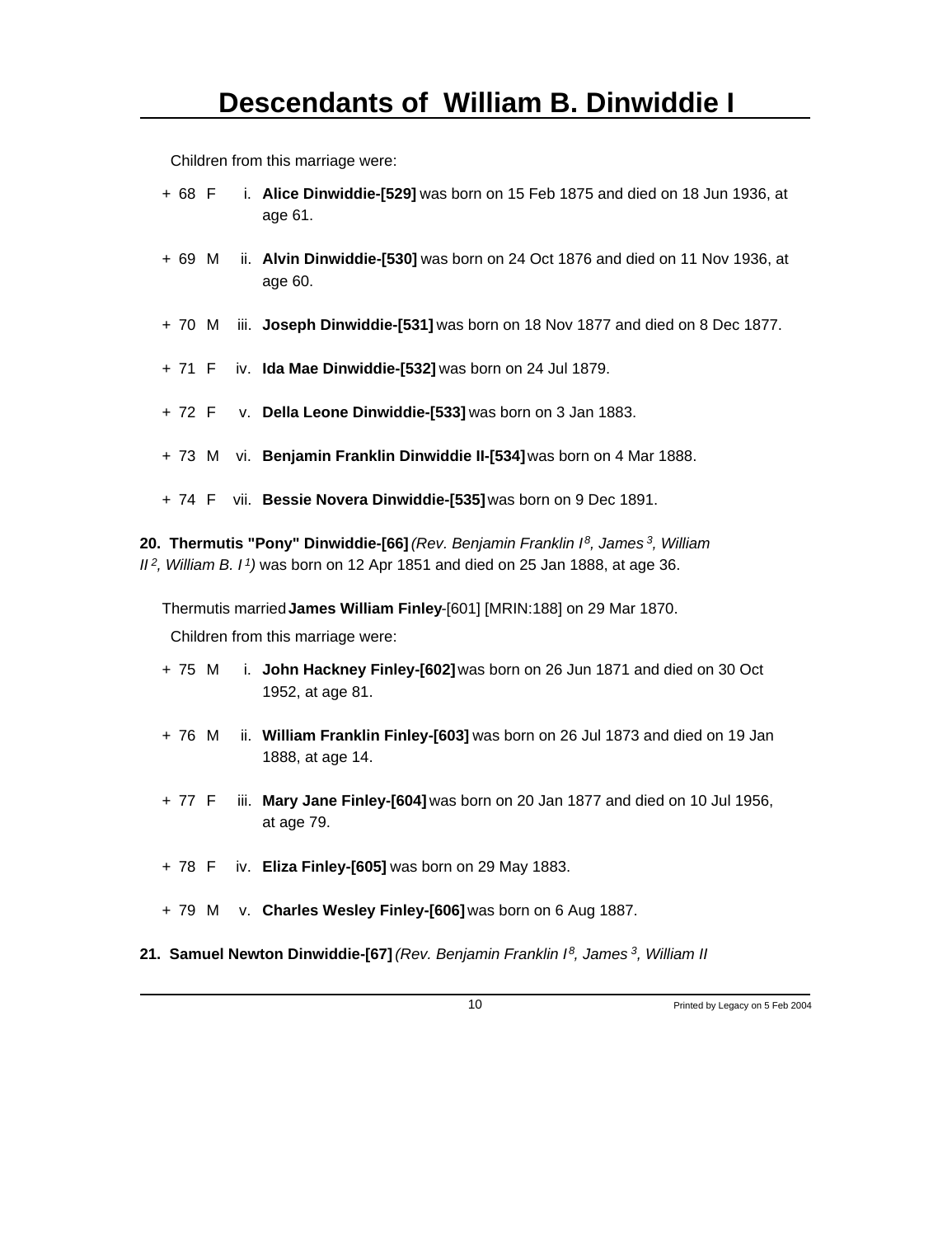*2 , William B. I<sup>1</sup>)* was born on 3 Jun 1853 and died on 22 Sep 1854, at age 1.

**22. Luthera Catherine Dinwiddie-[68]** *(Rev. Benjamin Franklin I<sup>8</sup>, James<sup>3</sup>, William*

*II<sup>2</sup>, William B. I<sup>1</sup>)* was born on 16 Oct 1855 and died on 22 Jun 1922, at age 66.

General Notes: Luthera Catherine Dinwiddie was known as "Aunt Kate". She never married. She is buried in the Bethlehem Baptist Church Cemetery, in Morgan County, Mo. just north of her father Rev. Benjamin Franklin Dinwiddie the 1st. Aunt Kate was the fist author of this Dinwiddie family history. She wrote the old letter for her father that is mentioned in the Dinwiddie book by Missouri Elsie Thomas in 1965. Aunt Kate's last years were spent with her sister, Elizabeth Prudence (Dinwiddie) Thomas. Aunt Kate was a great christian and somewhat of a nurse over the years. She always helped the sick, and 3 or 4 times when the mother or father was taken ill.

She helped raise the children named here. One of these familes was her sister Thermutis "Pony" (Dinwiddie) Finley who died leaving 4 small children. Then later Aunt Kate help raise 11 total of the children of John and Charley Finley when they were left with family.

**23. Mary Arthusa Dinwiddie-[69]** *(Rev. Benjamin Franklin I<sup>8</sup>, James<sup>3</sup>, William II 2 , William B. I<sup>1</sup>)* was born on 20 Jan 1858 and died on 23 Apr 1912, at age 54.

Mary married **George Washington Cathey**-[876] [MRIN:265] in 1888.

Children from this marriage were:

- + 80 M i. **George Orville Cathey-[877]** was born on 22 Aug 1889.
- + 81 M ii. **James Marlin Cathey-[878]** was born on 12 Apr 1881.
- + 82 M iii. **Benjamin Owen Cathey-[879]** was born on 3 Apr 1893.

**24. William Finley-[141]** *(Rev. Benjamin Franklin I<sup>8</sup>, James<sup>3</sup>, William II<sup>2</sup> , William B. I<sup>1</sup>)*.

Noted events in his life were:

• Foster Care: Mary W. (Finley) Dinwiddie, 1865, Morgan County Florence, Mo. She became mother to him because his parents were killed in the American Civil War. He was her nephew

**25. Robert Finley-[142]** *(Rev. Benjamin Franklin I<sup>8</sup>, James<sup>3</sup>, William II<sup>2</sup>, William B. I 1)*.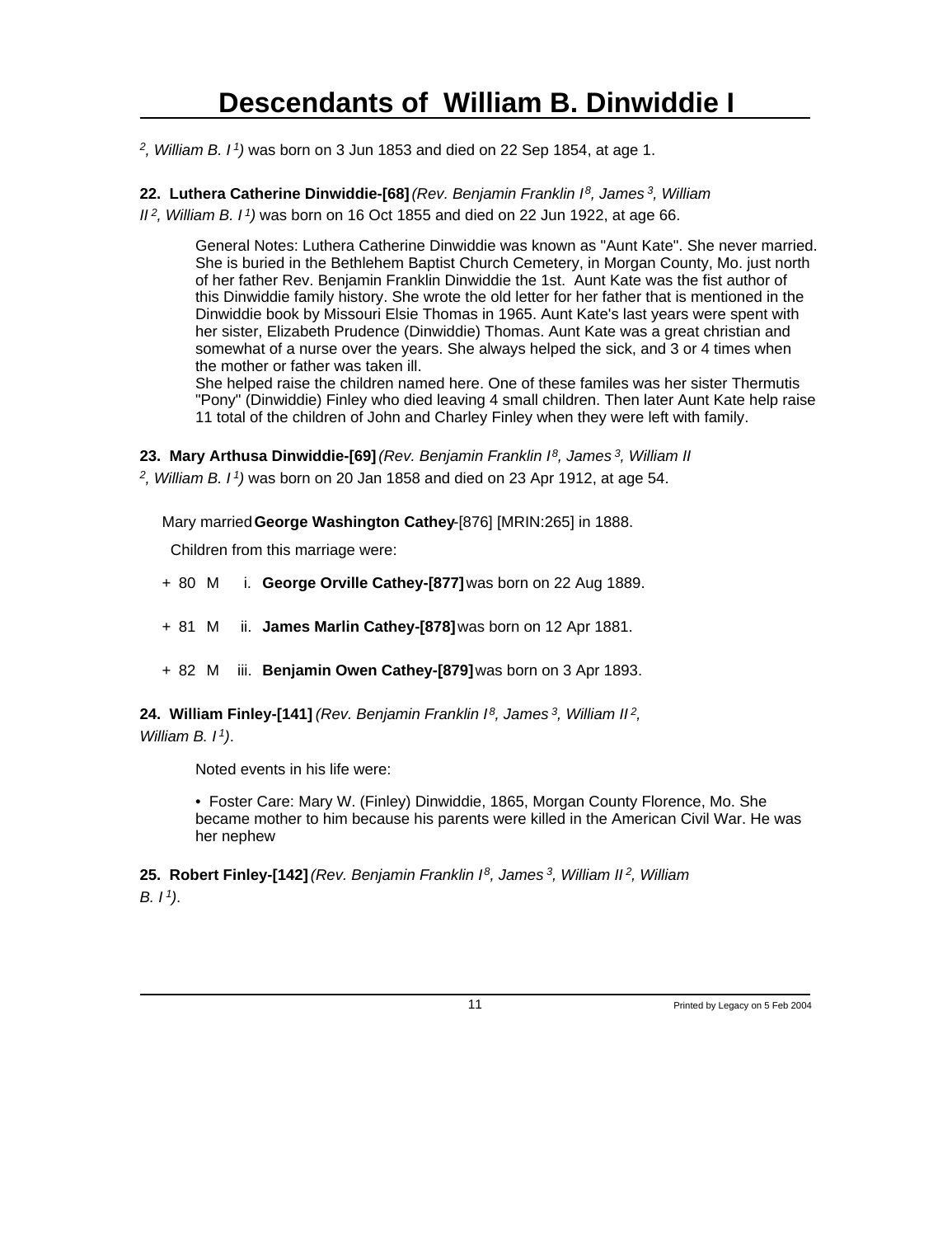Noted events in his life were:

• Foster Care: Mary Wilson (Finley) Dinwiddie, 1865, Morgan County Florence, Mo. She became his mother after his parents were killed in the American Civil War. He was her nephew.

**26. Susan Frances Finley-[143]** *(Rev. Benjamin Franklin I<sup>8</sup>, James<sup>3</sup>, William II<sup>2</sup> ,*

*William B. I<sup>1</sup>)*.

Noted events in her life were:

• Foster Care: Mary Wilson (Finley) Dinwiddie, 1865, Morgan County Florence, Mo. She became mother to her when her parents were killed in the American Civil War. This was her niece.

Susan married **John Maness**-[147] [MRIN:48].

Children from this marriage were:

+ 83 F i. **Eddie Maness-[148]**.

**27. John William Brewer-[144]** *(Rev. Benjamin Franklin I<sup>8</sup>, James<sup>3</sup>, William II<sup>2</sup> ,*

*William B. I<sup>1</sup>)*.

Noted events in his life were:

• Foster Care: Mary Wilson (Finley) Dinwiddie, 1865, Morgan County Florence, Mo. She became his mother after his parents were killed in the American Civil War. He was her nephew.

**28. Joseph Brewer-[145]** *(Rev. Benjamin Franklin I<sup>8</sup>, James<sup>3</sup>, William II<sup>2</sup> ,*

*William B. I<sup>1</sup>)*.

Noted events in his life were:

• Foster Care: Mary Wilson (Finley) Dinwiddie, 1865, Morgan County Florence, Mo. She became his mother after his parents were killed in the American Civil War. He was her nephew.

**29. Mary Elizabeth Brewer-[146]** *(Rev. Benjamin Franklin I<sup>8</sup>, James<sup>3</sup>, William II*

*2 , William B. I<sup>1</sup>)*.

Noted events in her life were:

• Foster Care: Mary Wilson (Finley) Dinwiddie, 1865, Morgan County Florence, Mo. She became his mother after his parents were killed in the American Civil War. He was her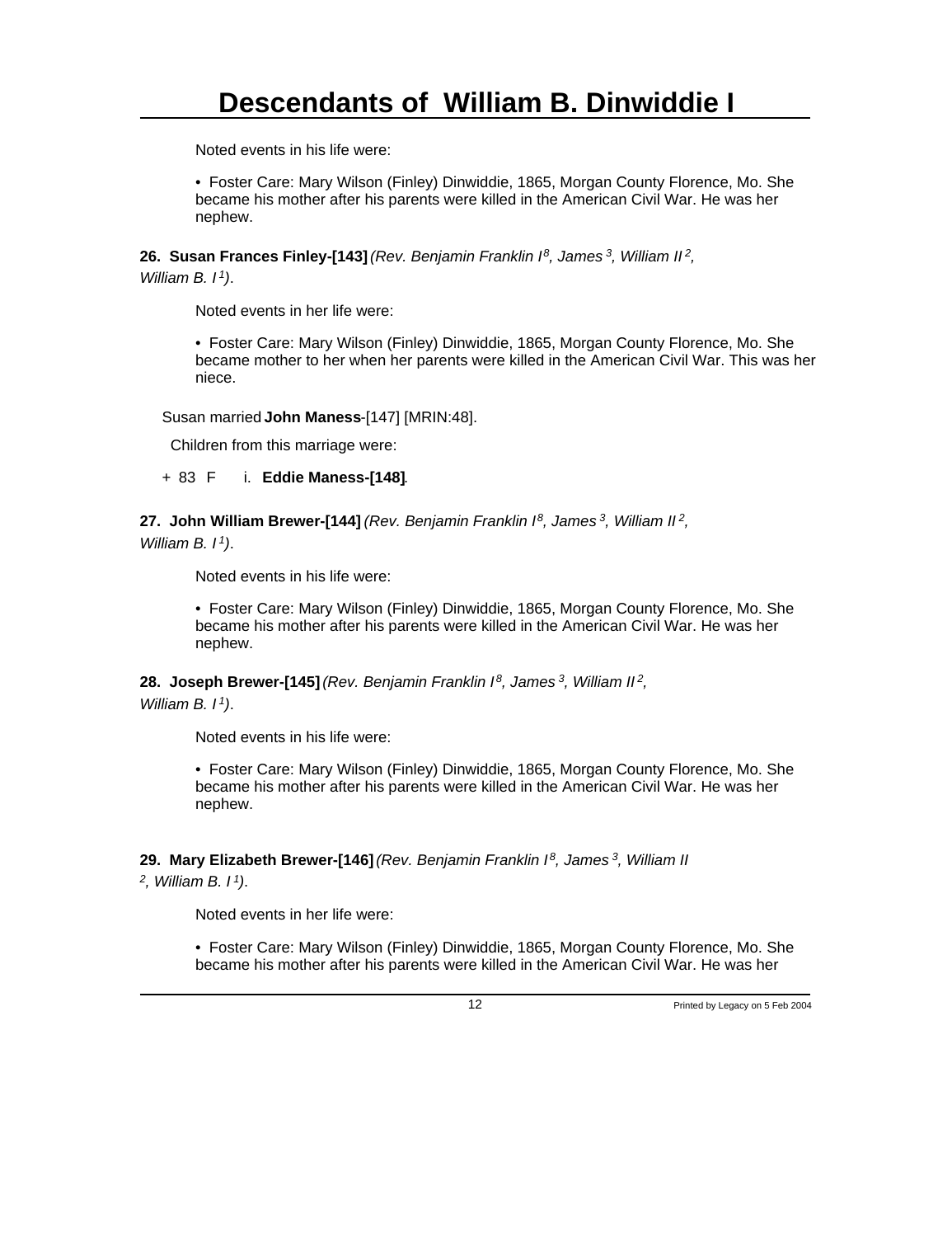niece.

Mary married **George Milburn**-[150] [MRIN:50].

**30. James William Dinwiddie-[100]** *(Samuel N.<sup>9</sup>, James<sup>3</sup>, William II<sup>2</sup>, William B. I<sup>1</sup>)* was born 18??.

**31. Eliza Jane Dinwiddie-[101]** *(Samuel N.<sup>9</sup>, James<sup>3</sup>, William II<sup>2</sup>, William B. I 1 )* was born in 1852.

Eliza married **John Payton Martin**-[960] [MRIN:296].

Children from this marriage were:

- + 84 M i. **Ulysses Martin-[961]**.
- + 85 M ii. **John Martin-[962]**.
- + 86 M iii. **Dick Martin-[966]**.
- + 87 F iv. **Emma May Martin-[970]** was born on 24 Aug 1878.

**32. Mary Elizabeth Dinwiddie-[102]** *(Samuel N.<sup>9</sup>, James<sup>3</sup>, William II<sup>2</sup>, William B. I<sup>1</sup>)* was born 18??.

**33. Samuel Patrick Dinwiddie-[103]** *(Samuel N.<sup>9</sup>, James<sup>3</sup>, William II<sup>2</sup>, William B. I<sup>1</sup>)* was born 18??.

**34. Silas Franklin Dinwiddie-[104]** *(Samuel N.<sup>9</sup>, James<sup>3</sup>, William II<sup>2</sup>, William B. I <sup>1</sup>)* was born on 14 Jun 1859 and died on 19 May 1891, at age 31.

**35. Martha Emaline Dinwiddie-[105]** *(Samuel N.<sup>9</sup>, James<sup>3</sup>, William II<sup>2</sup>, William B. I<sup>1</sup>)* was born on 20 Jun 1866 and died on 29 Jun 1940, at age 74.

Martha married **Fritz Cramer**-[998] [MRIN:312] on 21 Oct 1886.

Children from this marriage were:

+ 88 M i. **Robert Francis Cramer-[999]** was born on 26 Jan 1889.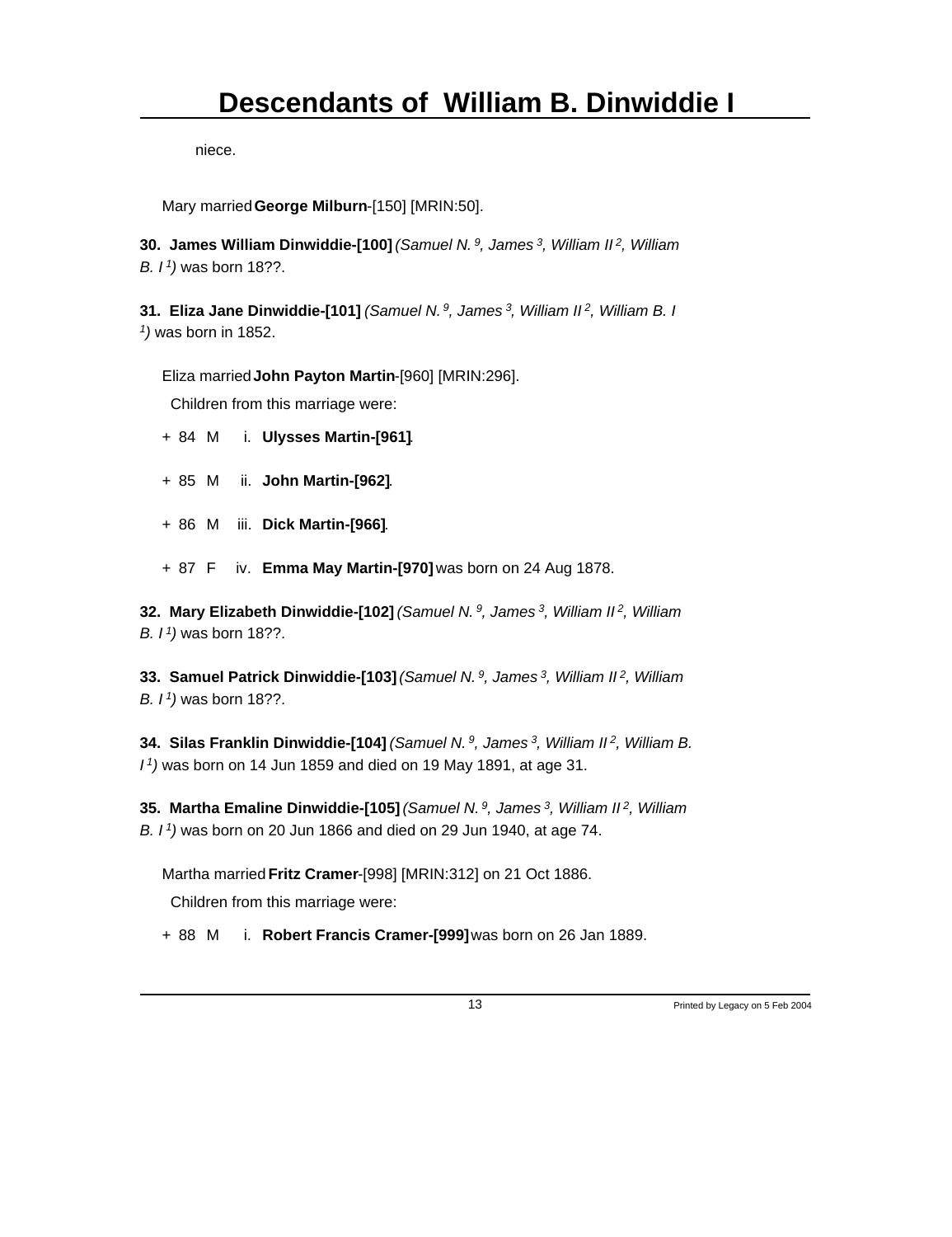- + 89 M ii. **Ora Samuel Cramer-[1000]** was born on 17 Dec 1890.
- + 90 F iii. **Gladys Cramer-[1001]** was born on 6 Feb 1897.
- + 91 F iv. **Gertrude Cramer-[1002]** was born on 12 Oct 1898.
- + 92 M v. **Floyd Cramer-[1003]**.

**36. Robert Finel Dinwiddie-[106]** *(Samuel N.<sup>9</sup>, James<sup>3</sup>, William II<sup>2</sup>, William B. I <sup>1</sup>)* was born on 26 Aug 1868 and died on 3 Sep 1954, at age 86.

Robert married **Louisa Elizabeth Allison**-[1185] [MRIN:360] on 1 Apr 1893.

Children from this marriage were:

- + 93 M i. **James Roy Dinwiddie-[1186]** was born on 3 Jan 1895.
- + 94 M ii. **Era Lester Dinwiddie-[1187]** was born on 23 Sep 1896 and died on 2 Sep 1917, at age 20.
- + 95 M iii. **Carrol Allison Dinwiddie-[1188]** was born in 1900 and died on 28 Jan 1963, at age 63.
- + 96 M iv. **Oren G. Dinwiddie-[1189]**.
- + 97 F v. **Bessie Mable Dinwiddie-[1190]** was born on 28 Aug 1903.
- + 98 F vi. **Velma Ann Dinwiddie-[1191]** was born on 6 Oct 1905.
- + 99 M vii. **Robert Raymond Dinwiddie-[1192]** was born on 13 Jul 1908.
- + 100 F viii. **Ethel Lorene Dinwiddie-[1193]** was born on 29 Sep 1910.

**37. Susan Ann Dinwiddie-[107]** *(Samuel N.<sup>9</sup>, James<sup>3</sup>, William II<sup>2</sup>, William B. I 1 )* was born on 31 Jan 1871 and died on 31 Aug 1948, at age 77.

Susan married **John William Chambers**-[1227] [MRIN:375] on 3 Sep 1906.

Children from this marriage were:

+ 101 F i. **Leota Emoline Chambers-[1228]** was born on 1 Aug 1907.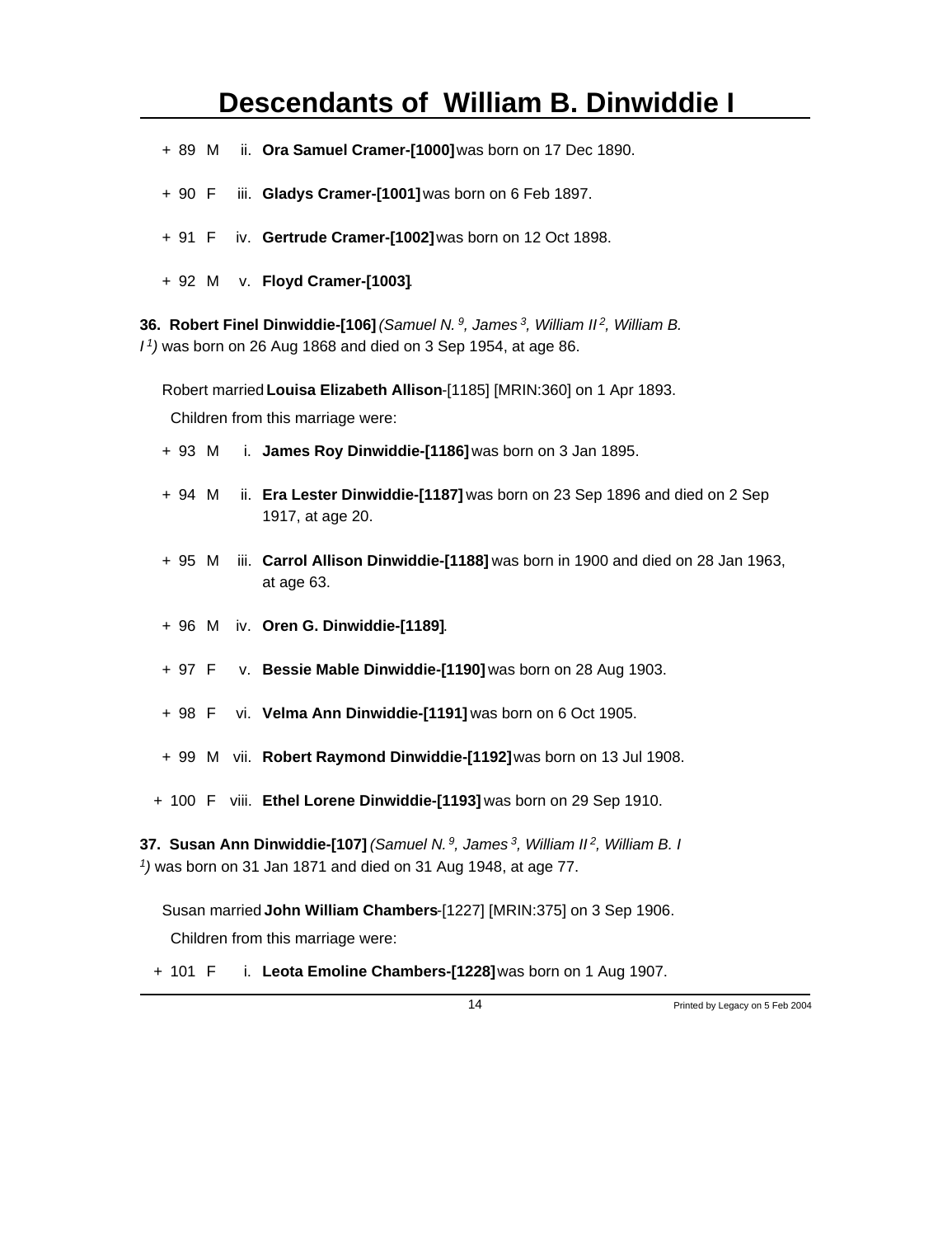- + 102 M ii. **William Homer Chambers-[1229]** was born on 5 Jul 1912.
- + 103 M iii. **Asa Franklin Chambers-[1230]** was born on 30 Apr 1914.

**38. Margaret Ann Dinwiddie-[109]** *(James L.<sup>10</sup>, James<sup>3</sup>, William II<sup>2</sup>, William B. I <sup>1</sup>)* was born on 30 Sep 1854 and died on 16 May 1951, at age 96.

Margaret married **John Henderson Finley**-[1246] [MRIN:382] on 18 Feb 1877. Children from this marriage were:

+ 104 F i. **Rosie May Finley-[1247]** was born on 21 Nov 1877.

Margaret married **John Wesley Decker**-[1266] [MRIN:389] on 20 Mar 1883. Children from this marriage were:

- + 105 F i. **Anna Arizona Decker-[1267]** was born on 26 Feb 1884.
- + 106 M ii. **James Wesley Decker-[1268]** was born on 17 May 1885 and died on 8 Dec 1947, at age 62.
- + 107 F iii. **Eunice Luesa Decker-[1269]** was born on 26 Mar 1887.
- + 108 M iv. **David Earl Decker-[1270]** was born on 12 Dec 1890.

**39. Theodocia Ernest Dinwiddie-[110]** *(James L.<sup>10</sup>, James<sup>3</sup>, William II<sup>2</sup>, William B. I<sup>1</sup>)* was born on 3 Aug 1859 and died on 16 May 1944, at age 84.

Theodocia married **Dock Cooper Decker**-[1298] [MRIN:399] on 18 Dec 1879.

- + 109 F i. **Ada Jane Decker-[1299]** was born on 24 Dec 1880 and died on 21 Jul 1895, at age 14.
- + 110 F ii. **Ida Bertha Decker-[1300]** was born on 30 Oct 1882 and died on 11 Apr 1953, at age 70.
- + 111 M iii. **George Ernest Decker-[1302]** was born on 21 Mar 1885 and died on 4 May 1885.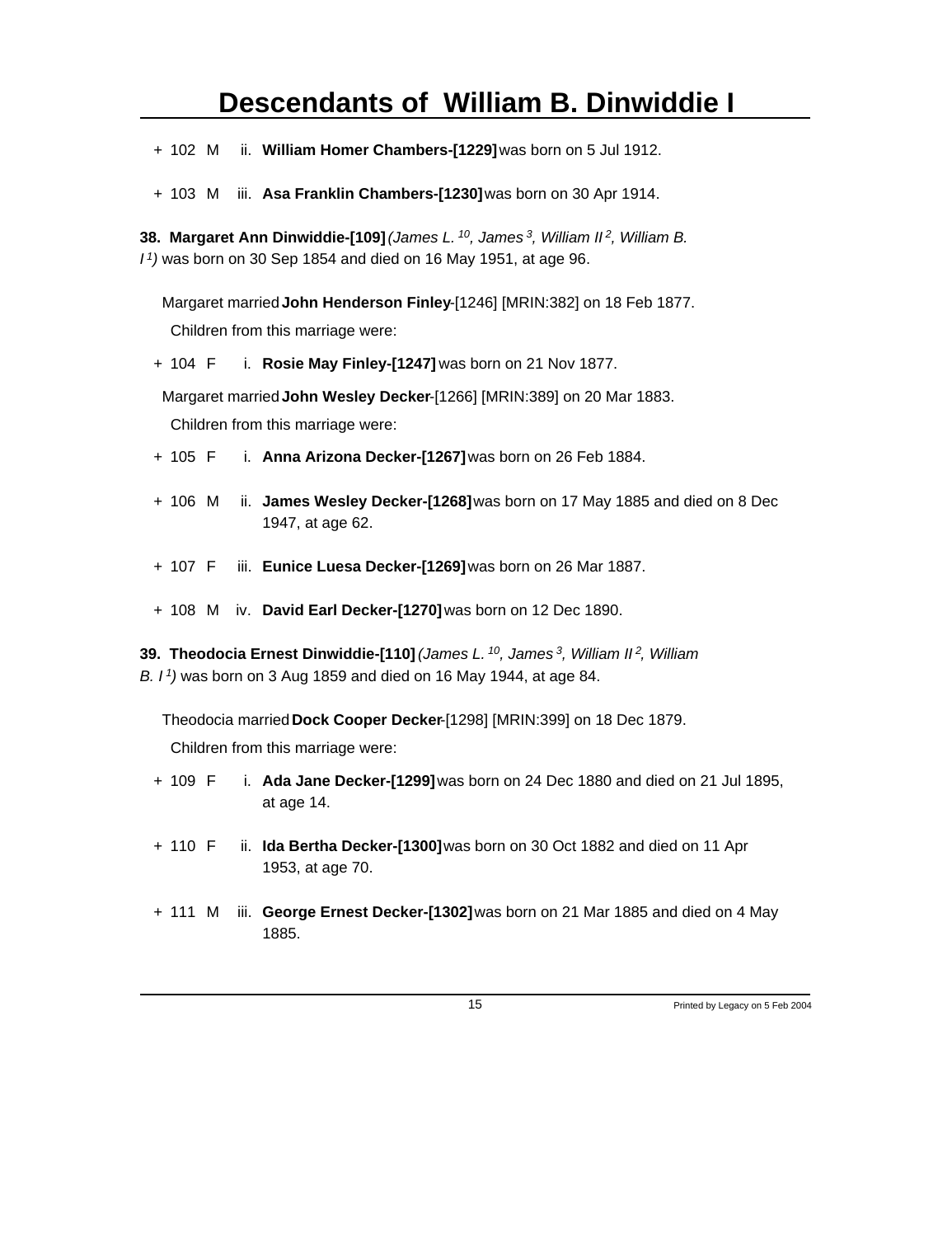- + 112 M iv. **Benjamin Cooper Decker-[1303]** was born on 16 Feb 1886 and died on 29 Jul 1947, at age 61.
- + 113 F v. **Maggie Miriam Decker-[1311]** was born on 28 Jul 1888 and died on 15 Jan 1929, at age 40.
- + 114 F vi. **Lottie Agnes Decker-[1325]** was born on 22 Nov 1890.
- + 115 M vii. **Jamie Judson Decker-[1326]** was born on 28 Dec 1892 and died on 25 Jan 1893.
- + 116 F viii. **Zeda Ann Decker-[1327]** was born on 3 Dec 1894.
- + 117 M ix. **Harold Newton Decker-[1328]** was born on 28 Aug 1898.

**40. Mamie Elizabeth Dinwiddie-[111]** *(James L.<sup>10</sup>, James<sup>3</sup>, William II<sup>2</sup>, William B. I<sup>1</sup>)* was born on 3 Jan 1865 and died in Dec 1951, at age 86.

Mamie married **Charles Henry Liapple**-[1339] [MRIN:413] on 2 Feb 1884. Children from this marriage were:

- + 118 M i. **Charles Marion Liapple-[1340]** was born on 2 Feb 1884.
- + 119 F ii. **Dora Lee Liapple-[1341]** was born in 1886 and died in 1886.
- + 120 F iii. **Mamie Ethel Liapple-[1342]** was born in 1888 and died in 1888.

Mamie married **Louis A. Bringes**-[1348] [MRIN:416] on 23 Jul 1890.

Children from this marriage were:

+ 121 M i. **George Irvin Bringes-[1349]** was born on 16 Aug 1893 and died on 2 Feb 1953, at age 59.

**41. Jonathan Francis Dinwiddie-[112]** *(James L.<sup>10</sup>, James<sup>3</sup>, William II<sup>2</sup>, William B. I<sup>1</sup>)* was born 18??.

**42. Luesa Amanda Dinwiddie-[113]** *(James L.<sup>10</sup>, James<sup>3</sup>, William II<sup>2</sup>, William B. I 1)* was born on 17 Nov 1871 and died on 15 Dec 1956, at age 85.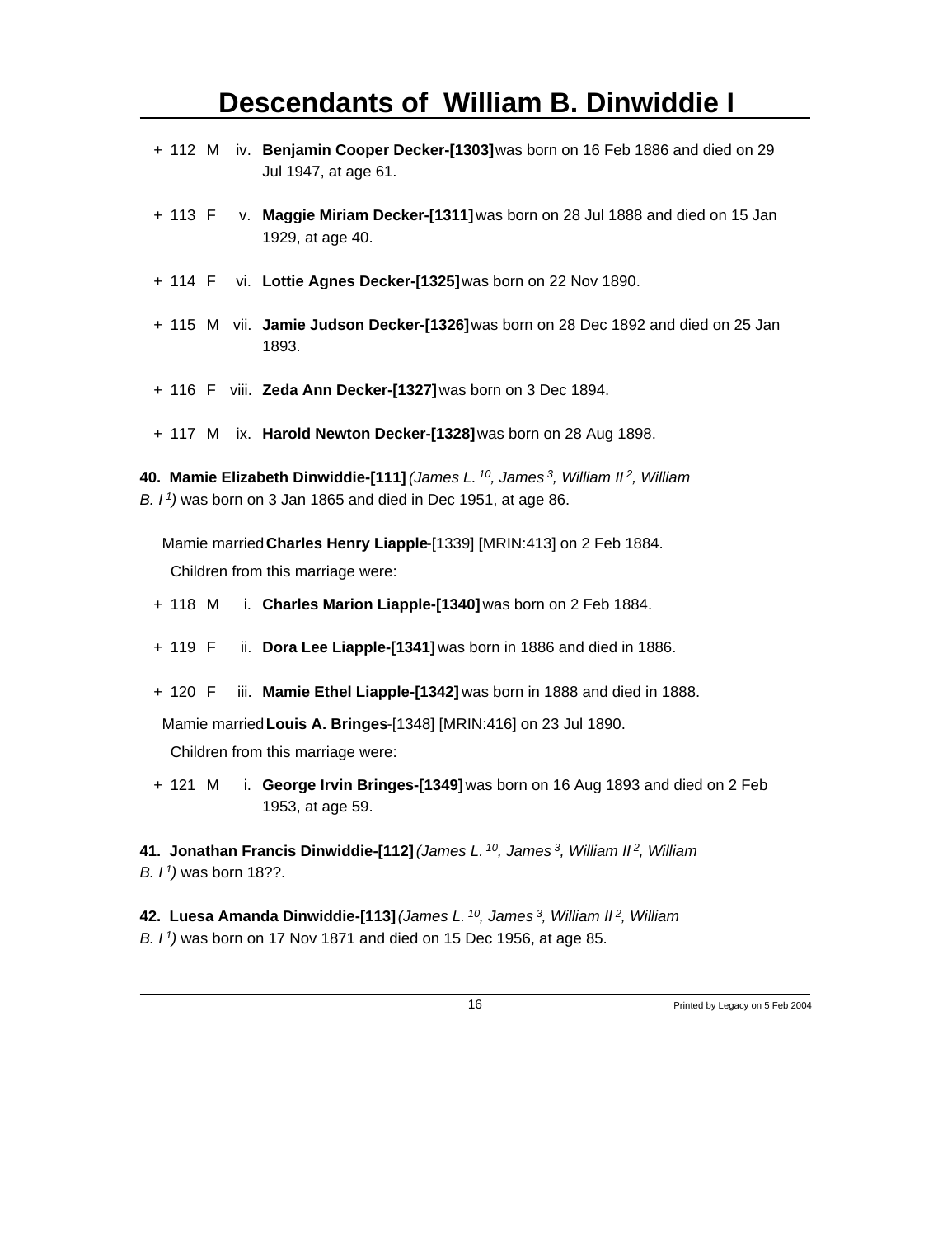Luesa married **Christian Neitzert**-[1365] [MRIN:420] on 23 Nov 1892.

Children from this marriage were:

- + 122 F i. **Gertrude Neitzert-[1366]** was born on 1 Oct 1893.
- + 123 F ii. **Bessie Ann Neitzert-[1367]** was born on 12 May 1896 and died on 18 May 1942, at age 46.
- + 124 M iii. **Raymond Davis Neitzert-[1368]** was born on 23 Feb 1902.
- + 125 M iv. **Lloyd Christian Neitzert-[1369]** was born on 25 Jan 1903.
- + 126 F v. **Elsie Evalyn Neitzert-[1370]** was born on 7 Apr 1908.

**43. James Morrison-[130]** *(Margaret Dinwiddie<sup>11</sup>, James<sup>3</sup>, William II<sup>2</sup>, William B. I<sup>1</sup>)* was buried in Arkansas.

#### **Sixth Generation (3rd Great Grandchildren)**

**44. Katie Alpha Thomas-[10]** *(Elizabeth Prudence Dinwiddie<sup>14</sup>, Rev. Benjamin Franklin I <sup>8</sup>, James<sup>3</sup>, William II<sup>2</sup>, William B. I<sup>1</sup>)* was born on 19 Dec 1890 in Morgan County Florence, Mo and was buried in La Monte Cemetery, La Monte, Mo.

Katie married **Frank Edward Vaughn**-[9] [MRIN:4], son of **John Ellis Vaughn**-[484] and **Francis Ellen Sledge**-[485], on 16 Jan 1916 in Pettis County La Monte, MO.

Noted events in his life were:

• He traveled MO. to IL. in Aug 1920. Frank Vaughn went back for a vist to Mt Vernon, IL in Aug, 1920 in his 1914 model T Ford.

Children from this marriage were:

- + 127 M i. **Robert Edward Vaughn-[1]** was born on 7 Feb 1917 in Pettis County La Monte, MO, died on 30 Oct 1978 in Navada, Missouri, at age 61, and was buried in Knob Noster Cemetery Johnson County, Knob Noster, Mo.
- + 128 F ii. **Cora Lillian Vaughn-[11]** was born on 1 May 1919 in Pettis County La Monte, MO.

**45. Alma Frances Thomas-[14]** *(Elizabeth Prudence Dinwiddie 14, Rev. Benjamin*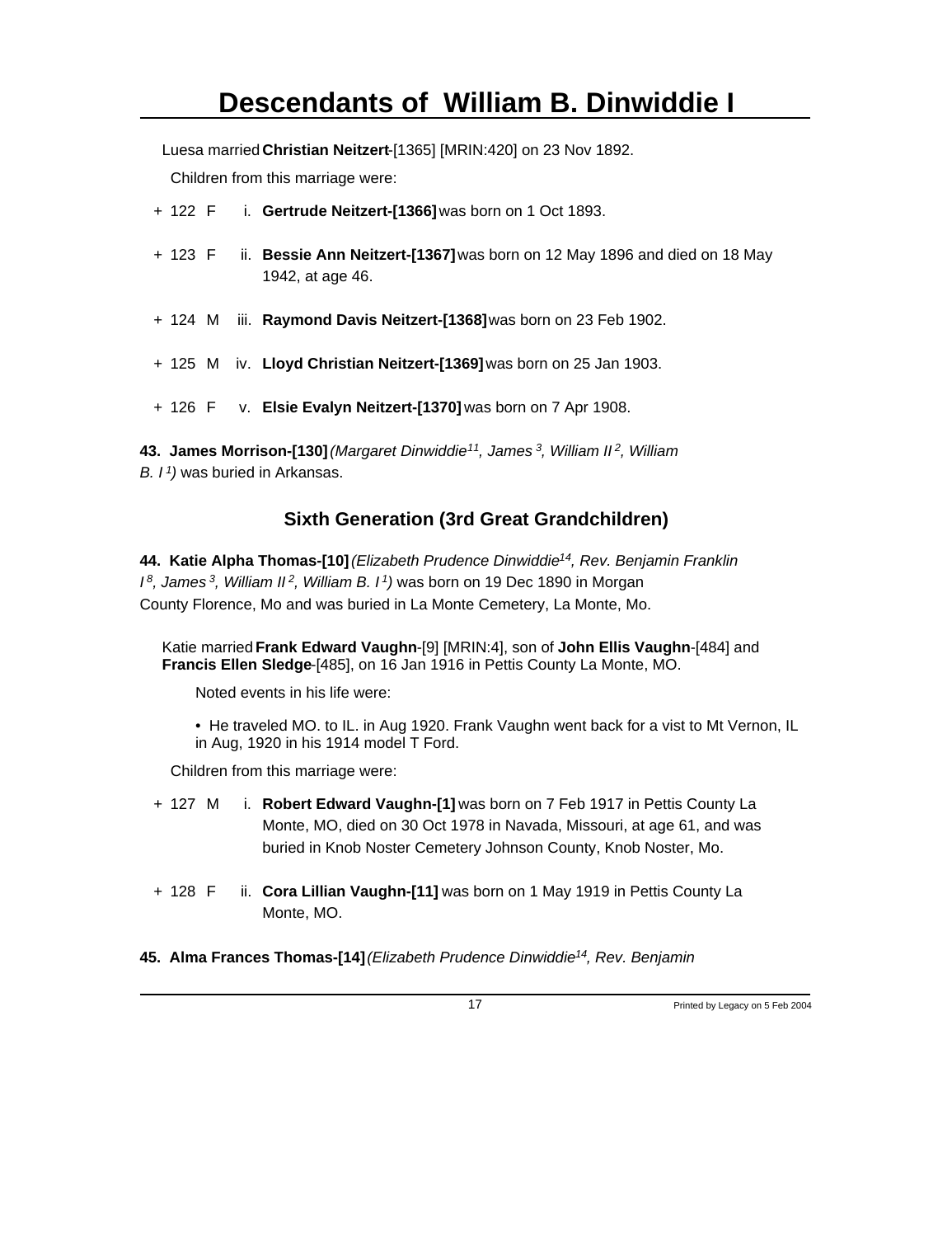*Franklin I<sup>8</sup>, James<sup>3</sup>, William II<sup>2</sup>, William B. I<sup>1</sup>)* was born on 27 Sep 1889 in Morgan County Florence, Mo.

Alma married **Elbe Francis Hood**-[20] [MRIN:8] on 12 Feb 1912.

Children from this marriage were:

+ 129 F i. **Eunice Marie Hood-[21]** was born on 16 Nov 1913.

**46. Robert Franklin Thomas-[15]** *(Elizabeth Prudence Dinwiddie<sup>14</sup>, Rev. Benjamin Franklin I<sup>8</sup>, James<sup>3</sup>, William II<sup>2</sup>, William B. I<sup>1</sup>)* was born on 17 Feb 1893 in Morgan County Florence, Mo.

Robert married **Luella Lucille Aldridge**-[42] [MRIN:14] on 9 Mar 1918.

Children from this marriage were:

- + 130 M i. **Robert Earl Thomas-[43]** was born on 25 Jun 1922.
- + 131 M ii. **Leroy Thomas-[44]** was born on 12 Aug 1926.
- + 132 M iii. **Kenneth William Thomas-[45]**.

**47. Mary Anna Thomas-[16]** *(Elizabeth Prudence Dinwiddie<sup>14</sup>, Rev. Benjamin Franklin I <sup>8</sup>, James<sup>3</sup>, William II<sup>2</sup>, William B. I<sup>1</sup>)* was born on 15 Dec 1894 in Morgan County Florence, Mo.

Mary married **Edwin Roy Miller**-[53] [MRIN:18] on 8 Mar 1914.

Children from this marriage were:

- + 133 F i. **Frances Elizabeth Miller-[54]** was born on 31 Dec 1916.
- + 134 F ii. **Mary Blanche Miller-[918]** was born on 4 Aug 1930.
- + 135 M iii. **James Edwin Miller-[923]** was born on 18 Feb 1934.

**48. Missouri Elsie Thomas-[17]** *(Elizabeth Prudence Dinwiddie<sup>14</sup>, Rev. Benjamin Franklin I<sup>8</sup>, James<sup>3</sup>, William II<sup>2</sup>, William B. I<sup>1</sup>)* was born on 23 Dec 1897 in Morgan County Florence, Mo.

General Notes: Elsie was a public school teacher for 30 years. She also did the Dinwiddie family history and publishised a book on the Dinwiddie family in 1965. She worked as a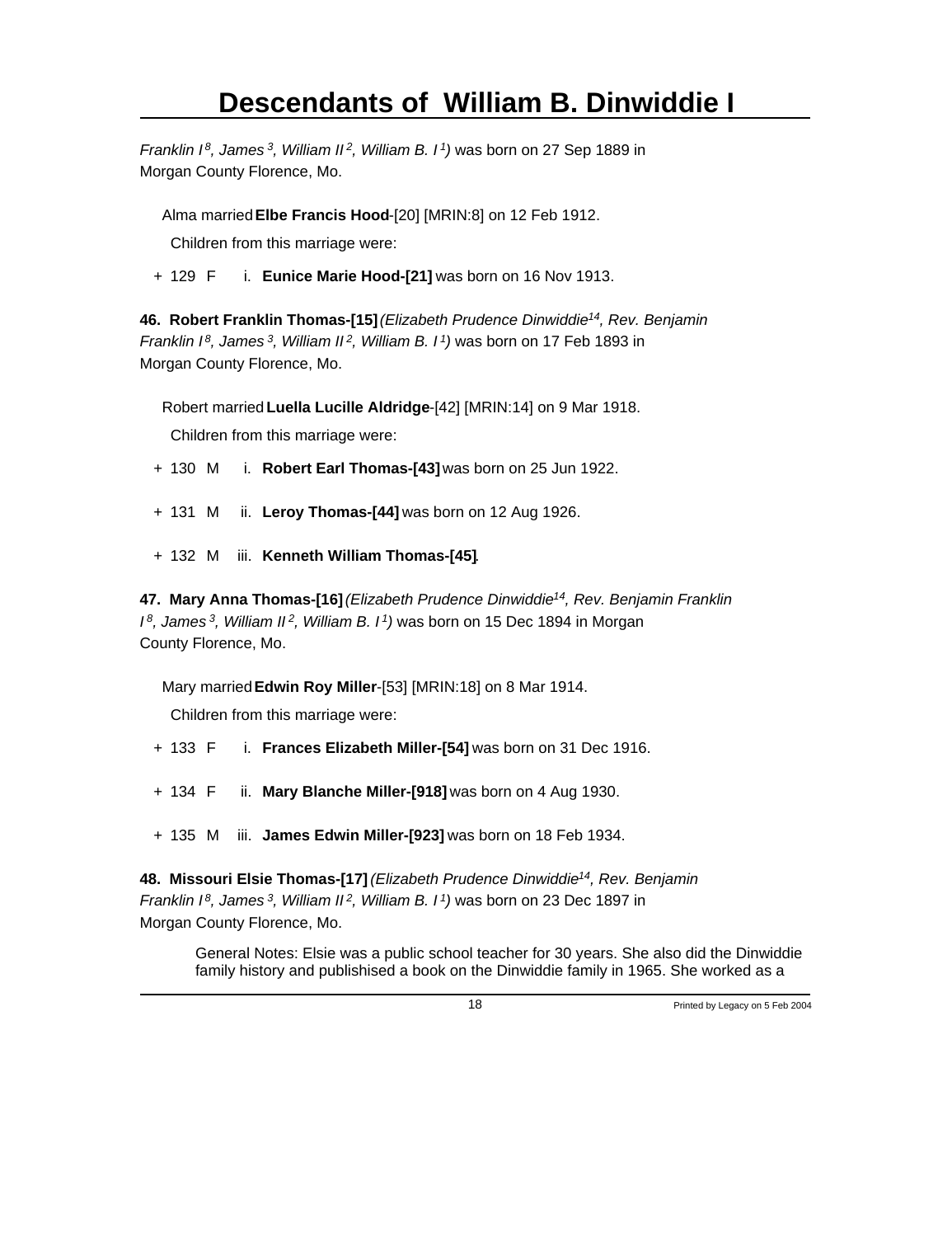missionary in the Spring River Baptist Association, Joplin, Mo. and was a state Sunday school teacher of the Baptist Association, Jefferson City, Mo.. She had a college degree A.S., Seminary Degree, B.M.T. and a M.A. degree from the University of Missouri in Columbia Mo. Missouri Elsie Thomas was never married.

**49. Iva Parthena Thomas-[18]** *(Elizabeth Prudence Dinwiddie<sup>14</sup>, Rev. Benjamin Franklin I <sup>8</sup>, James<sup>3</sup>, William II<sup>2</sup>, William B. I<sup>1</sup>)* was born on 27 Aug 1900 in Morgan County Florence, Mo.

Iva married **Ralph Winfred Hall**-[928] [MRIN:283] on 16 Jan 1919.

Children from this marriage were:

- + 136 F i. **Iva Anna Hall-[929]** was born on 26 Jan 1920.
- + 137 M ii. **James Winfred Hall-[936]** was born on 22 Sep 1922.
- + 138 M iii. **Pearly Thomas Hall-[944]** was born on 16 Apr 1925.
- + 139 M iv. **Alfred Pence Hall-[946]** was born on 30 Oct 1927.
- + 140 F v. **Elsie Elizabeth Hall-[949]** was born on 23 Feb 1930.

Iva married **Beynon Huntress**-[954] [MRIN:292] on 6 Sep 1947.

**50. Irvin Woodson Thomas-[19]** *(Elizabeth Prudence Dinwiddie<sup>14</sup>, Rev. Benjamin Franklin I<sup>8</sup>, James<sup>3</sup>, William II<sup>2</sup>, William B. I<sup>1</sup>)* was born on 24 Jan 1904 in Morgan County Florence, Mo.

Irvin married **Katie Belle Lewis**-[955] [MRIN:293] on 20 Jun 1926.

Irvin married **Gladys Rowlette**-[956] [MRIN:294] on 22 Mar 1936.

Children from this marriage were:

+ 141 M i. **Robert Woodson Thomas-[957]** was born on 23 Jan 1937.

**51. Permelia Ann Todd-[71]** *(Lorinda Jane Dinwiddie<sup>16</sup>, Rev. Benjamin Franklin I<sup>8</sup> , James<sup>3</sup>, William II<sup>2</sup>, William B. I<sup>1</sup>)* was born on 11 Sep 1868 and died on 22 Dec 1926, at age 58.

Permelia married Stephen Thomas Stone-[72] [MRIN:22] on 17 Mar 1889.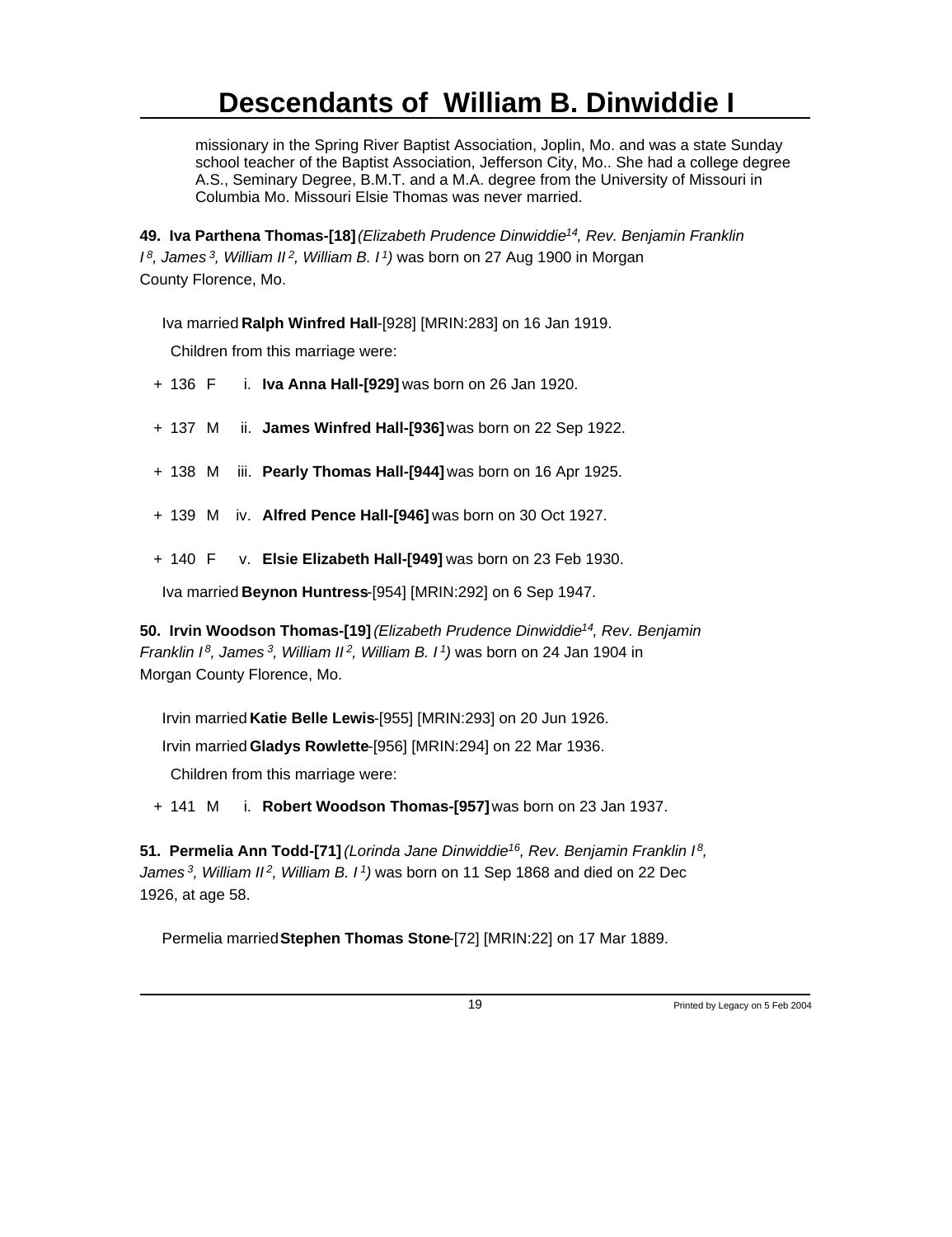Children from this marriage were:

+ 142 F i. **Lois Glee Stone-[73]** was born on 6 Dec 1894.

+ 143 F ii. **Gladys Louise Stone-[81]** was born on 17 Oct 1903.

**52. Lorinda Cordelia Todd-[163]** *(Lorinda Jane Dinwiddie<sup>16</sup>, Rev. Benjamin Franklin I 8 , James<sup>3</sup>, William II<sup>2</sup>, William B. I<sup>1</sup>)* was born on 6 Mar 1871 and died on 1 Jul 1956, at age 85.

Lorinda married **Thomas Henry Bryant**-[164] [MRIN:54] on 15 Apr 1912.

Children from this marriage were:

+ 144 M i. **Francis Todd Bryant-[165]** was born on 2 Jan 1913.

**53. Thomas Jefferson Todd-[168]** *(Lorinda Jane Dinwiddie<sup>16</sup>, Rev. Benjamin Franklin I 8 , James<sup>3</sup>, William II<sup>2</sup>, William B. I<sup>1</sup>)* was born on 10 Mar 1873 and died on 20 Aug 1943, at age 70.

Thomas married **Susan Mary Spears**-[169] [MRIN:56] on 9 Sep 1903.

Children from this marriage were:

- + 145 F i. **Lucy Lorinda Todd-[170]** was born on 8 May 1906.
- + 146 F ii. **Leda Lee Todd-[189]** was born on 7 Mar 1908.
- + 147 M iii. **Johnny Spears Todd-[202]** was born on 1 Oct 1909, died on 26 Sep 1919, at age 9, and was buried in Pettis County, Smithton, Mo.
- + 148 F iv. **Laura Maude Todd-[203]**.

**54. John Franklin Todd-[218]** *(Lorinda Jane Dinwiddie<sup>16</sup>, Rev. Benjamin Franklin I<sup>8</sup> , James<sup>3</sup>, William II<sup>2</sup>, William B. I<sup>1</sup>)* was born on 28 May 1880 and died on 15 Aug 1954, at age 74.

John married **Myrtle Porter**-[219] [MRIN:69].

Children from this marriage were:

+ 149 M i. **John Franklin Todd Jr.-[220]** was born on 24 Oct 1914.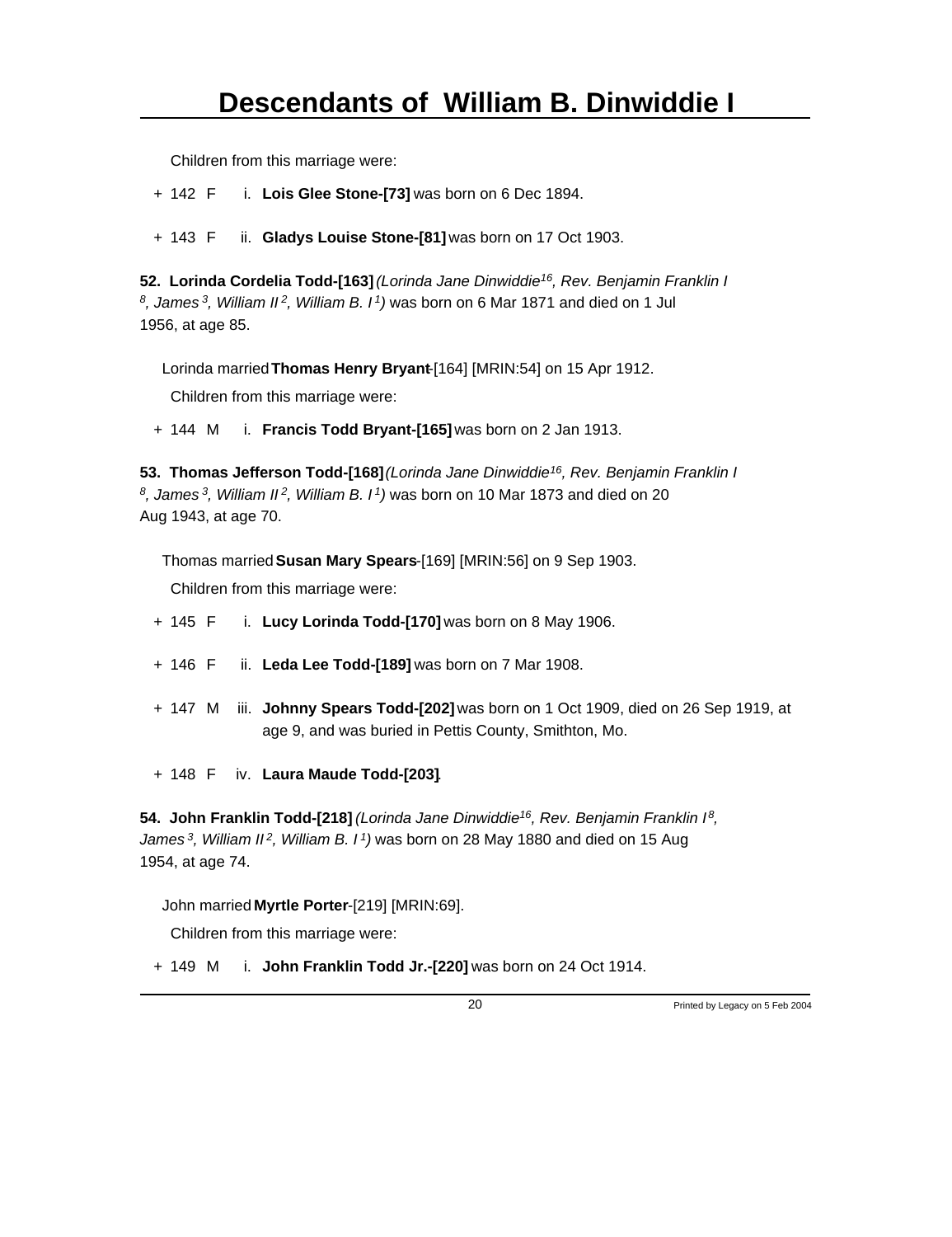+ 150 F ii. **Delia Delora Todd-[226]** was born on 14 Dec 1920.

**55. Infant Dinwiddie-[230]** *(James Betcher<sup>17</sup>, Rev. Benjamin Franklin I<sup>8</sup>, James 3 , William II<sup>2</sup>, William B. I<sup>1</sup>)* was born in 1871 and died in 1871.

General Notes: I Wayne Vaughn am not sure if this was a girl or a boy. Cound not find any documents.

**56. Louisa Jane Dinwiddie-[231]** *(James Betcher<sup>17</sup>, Rev. Benjamin Franklin I<sup>8</sup> , James<sup>3</sup>, William II<sup>2</sup>, William B. I<sup>1</sup>)* was born on 18 Jun 1874 and died in 1962, at age 88.

Louisa married **Newton David Hotsenpiller**-[232] [MRIN:74] on 1 Mar 1896.

Children from this marriage were:

- + 151 M i. **Leo Hotsenpiller-[233]** was born on 19 Mar 1897 and died in Jun 1897.
- + 152 F ii. **Edith Virginia Hotsenpiller-[234]** was born on 17 Aug 1899.
- + 153 M iii. **Cecil Hotsenpiller-[236]** was born on 9 Oct 1901 and died in 1916, at age 15.
- + 154 M iv. **Loyd Bletcher Hotsenpiller-[237]** was born on 28 Sep 1903.
- + 155 M v. **Newton David Hotsenpiller-[247]** was born on 29 Nov 1906 and died in 1920, at age 14.
- + 156 F vi. **Mary Martha Hotsenpiller-[248]** was born on 30 Aug 1908.
- + 157 M vii. **Charles Lee Hotsenpiller-[249]** was born on 2 Jan 1918 and died in 1929, at age 11.

**57. Josephine Dinwiddie-[250]** *(James Betcher<sup>17</sup>, Rev. Benjamin Franklin I<sup>8</sup> , James<sup>3</sup>, William II<sup>2</sup>, William B. I<sup>1</sup>)* was born on 25 Feb 1879 and died on 4 Jan 1909, at age 29.

Josephine married **George Gray**-[251] [MRIN:80] on 4 Apr 1908.

Children from this marriage were:

+ 158 F i. **Infant Gray-[252]** was born on 4 Jan 1909 and died on 4 Jan 1909.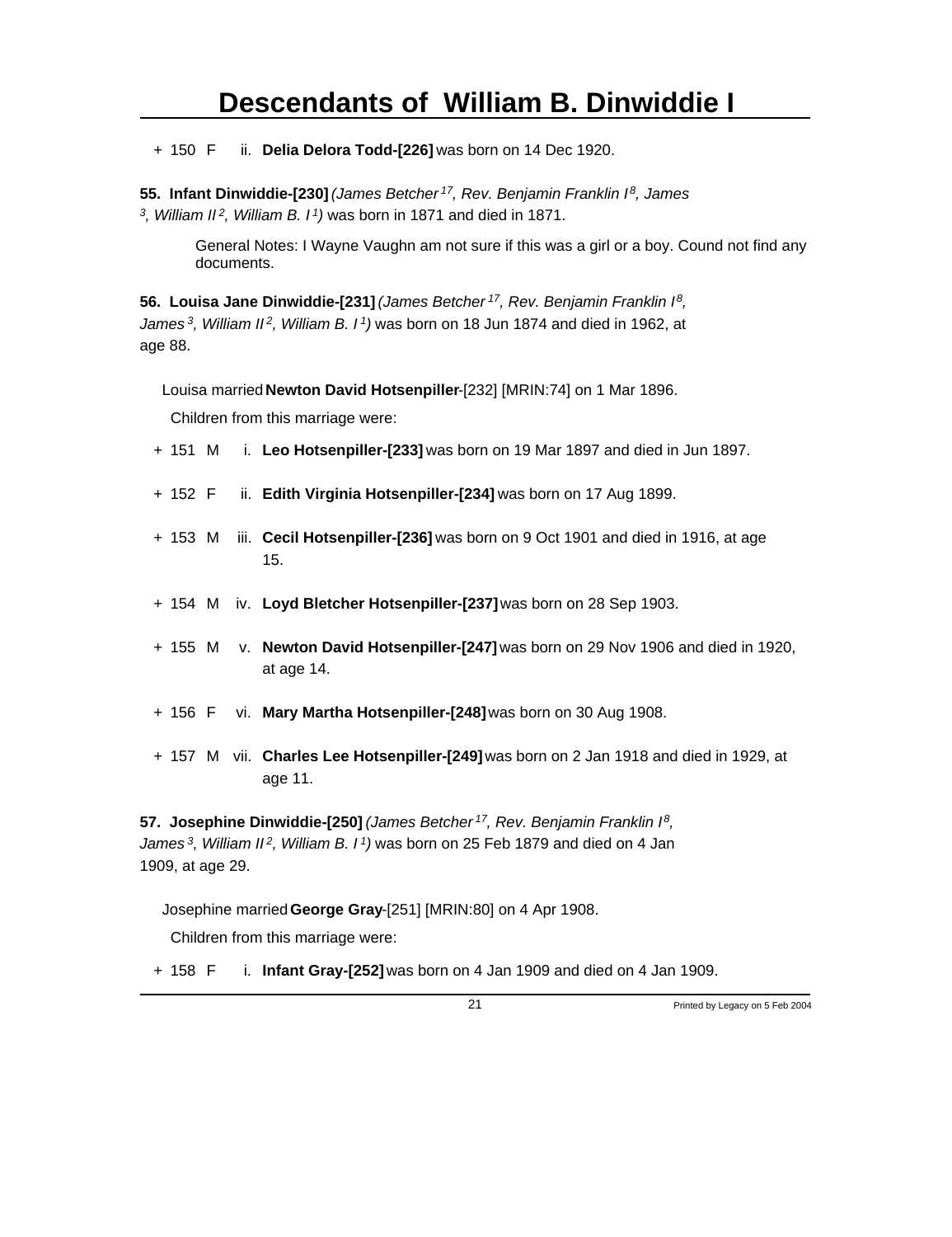**58. Dora Ann Dinwiddie-[253]** *(James Betcher<sup>17</sup>, Rev. Benjamin Franklin I<sup>8</sup> , James<sup>3</sup>, William II<sup>2</sup>, William B. I<sup>1</sup>)* was born on 29 Mar 1885 and died on 1 Mar 1938, at age 52.

Dora married **Ben Vernon Elkins**-[254] [MRIN:81] on 6 Mar 1910.

Children from this marriage were:

- + 159 F i. **Dorothy Laverna Elkins-[255]** was born on 31 Aug 1912.
- + 160 M ii. **Vernon Ivan Elkins-[264]** was born on 13 Mar 1917.
- + 161 F iii. **Eva Mae Elkins-[268]** was born on 15 Apr 1920.

**59. James Emmitt Dinwiddie-[271]** *(James Betcher<sup>17</sup>, Rev. Benjamin Franklin I<sup>8</sup> , James<sup>3</sup>, William II<sup>2</sup>, William B. I<sup>1</sup>)* was born on 9 Oct 1891 and died on 21 Aug 1944, at age 52.

James married **Ruby Lee Hyatt**-[272] [MRIN:87] on 26 Dec 1914. Children from this marriage were:

- + 162 F i. **Iris Ruth Dinwiddie-[273]** was born on 23 Jan 1919.
- + 163 F ii. **Betty Jean Dinwiddie-[276]** was born on 21 Oct 1924.

**60. Mary Eliza Dinwiddie-[283]** *(Lott Hackney<sup>18</sup>, Rev. Benjamin Franklin I<sup>8</sup>, James 3 , William II<sup>2</sup>, William B. I<sup>1</sup>)* was born in 1874 and died in 1887, at age 13.

**61. Thatcher Hackney Dinwiddie-[284]** *(Lott Hackney<sup>18</sup>, Rev. Benjamin Franklin I<sup>8</sup> , James<sup>3</sup>, William II<sup>2</sup>, William B. I<sup>1</sup>)* was born on 29 Oct 1875 and died on 6 Sep 1965, at age 89.

Thatcher married **Rosa Nell Chilcoat**-[291] [MRIN:92] on 29 Mar 1899.

- + 164 M i. **William Hackney Dinwiddie-[292]** was born on 20 Sep 1906.
- + 165 M ii. **Hersel Nelson Dinwiddie-[293]** was born on 4 May 1909 and died on 23 Nov 1910, at age 1.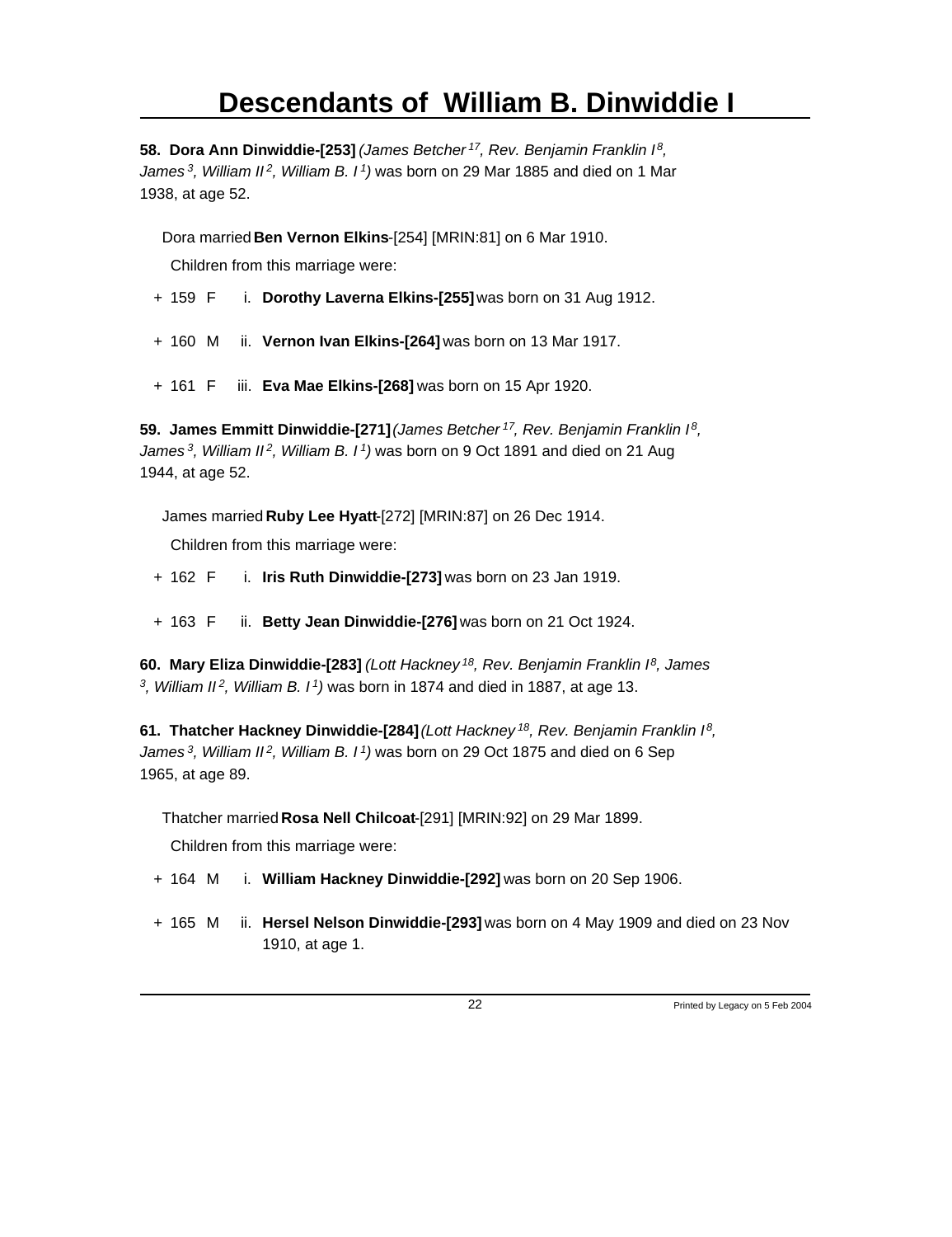- + 166 F iii. **Frances Virginia Dinwiddie-[294]** was born on 18 Nov 1911 and died on 21 Oct 1918, at age 6.
- + 167 M iv. **Charles Wilson Dinwiddie Sr.-[295]** was born on 7 May 1916.
- + 168 M v. **Benjamin Owen Dinwiddie-[296]** was born on 27 Oct 1918.
- + 169 M vi. **Donilee Dinwiddie-[297]** was born on 14 Jun 1925.

**62. Rufus Dinwiddie-[285]** *(Lott Hackney<sup>18</sup>, Rev. Benjamin Franklin I<sup>8</sup>, James<sup>3</sup> , William II<sup>2</sup>, William B. I<sup>1</sup>)* was born on 3 Jul 1878 and died on 3 Jun 1951, at age 72.

Rufus married **Addie May Moffett**-[343] [MRIN:106] on 20 Sep 1905.

Children from this marriage were:

+ 170 F i. **Mary Elizabeth Smith-[344]** was born on 22 Jul 1911.

**63. Arsula Wilson Dinwiddie-[286]** *(Lott Hackney<sup>18</sup>, Rev. Benjamin Franklin I<sup>8</sup> , James<sup>3</sup>, William II<sup>2</sup>, William B. I<sup>1</sup>)* was born on 11 Sep 1880 and died on 3 Feb 1965, at age 84.

Arsula married **William O. Holman**-[360] [MRIN:112] on 14 Dec 1904. Children from this marriage were:

- + 171 M i. **Edgar Overton Holman-[361]** was born on 30 Apr 1908.
- + 172 M ii. **George Rufus Holman-[369]** was born on 7 Feb 1910.
- + 173 M iii. **William Harold Holman-[370]** was born on 27 May 1916.
- + 174 M iv. **Kenneth Eugene Holman-[373]** was born on 20 Aug 1940.

**64. Lottie Viola Dinwiddie-[287]** *(Lott Hackney<sup>18</sup>, Rev. Benjamin Franklin I<sup>8</sup> , James<sup>3</sup>, William II<sup>2</sup>, William B. I<sup>1</sup>)* was born on 3 Jun 1884.

Lottie married **James Madison Baughman**-[374] [MRIN:115] on 23 Sep 1903. Children from this marriage were:

+ 175 F i. **Eva Baughman-[375]** was born on 16 Jul 1904.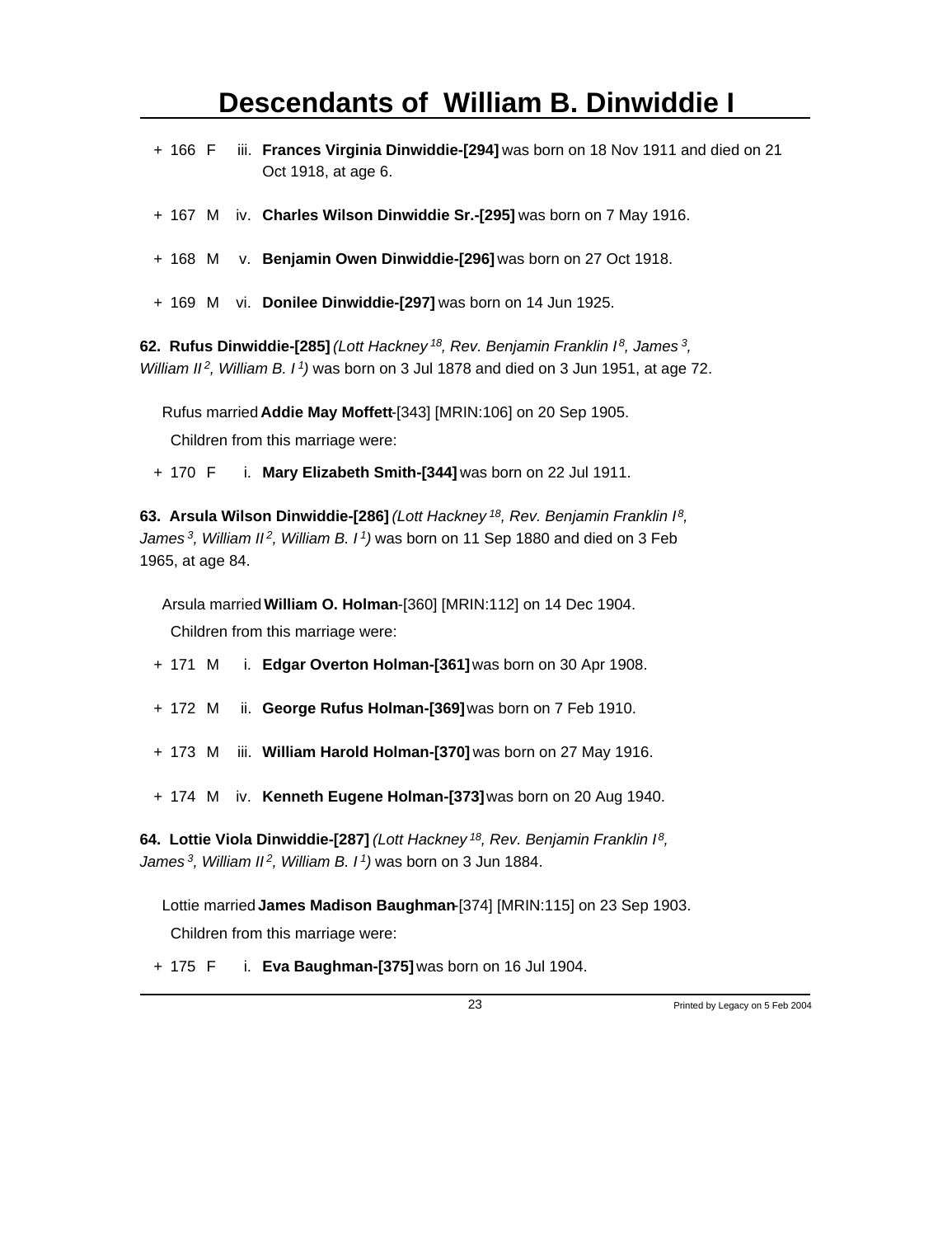- + 176 F ii. **Eunice Baughman-[376]** was born on 23 Apr 1906.
- + 177 F iii. **Zetha Baughman-[377]** was born on 13 Jun 1908 and died on 6 Mar 1910, at age 1.

**65. Luthera Prudence Dinwiddie-[288]** *(Lott Hackney<sup>18</sup>, Rev. Benjamin Franklin I<sup>8</sup> , James<sup>3</sup>, William II<sup>2</sup>, William B. I<sup>1</sup>)* was born on 24 Apr 1887.

Luthera married **Leonard Richard Otten**-[387] [MRIN:120] on 25 Apr 1909. Children from this marriage were:

- + 178 M i. **Reno Lee Otten-[388]** was born on 11 Dec 1909.
- + 179 F ii. **Zeda Mae Otten-[389]** was born on 10 Jun 1911.
- + 180 F iii. **Lola Marie Otten-[390]** was born on 8 Mar 1913.
- + 181 M iv. **Lawrence Edward Otten-[391]** was born on 4 Dec 1916.
- + 182 M v. **Norman Richard Otten-[392]** was born on 17 Nov 1917 and died on 1 Jul 1918.
- + 183 M vi. **Hueard Otto Otten-[393]** was born on 4 Jul 1919. He never married.
- + 184 M vii. **Lloyd Elwood Otten-[394]** was born on 27 Mar 1921.

**66. Lorinda Jane Dinwiddie-[289]** *(Lott Hackney<sup>18</sup>, Rev. Benjamin Franklin I<sup>8</sup> , James<sup>3</sup>, William II<sup>2</sup>, William B. I<sup>1</sup>)* was born on 5 Nov 1889 and died on 8 Jan 1913, at age 23.

Lorinda married **Austin Lewis**-[442] [MRIN:137] on 13 Mar 1908.

- + 185 F i. **Zella Madean Lewis-[443]** was born on 12 Dec 1908.
- + 186 F ii. **Nina Corneal Lewis-[444]** was born on 7 Dec 1910.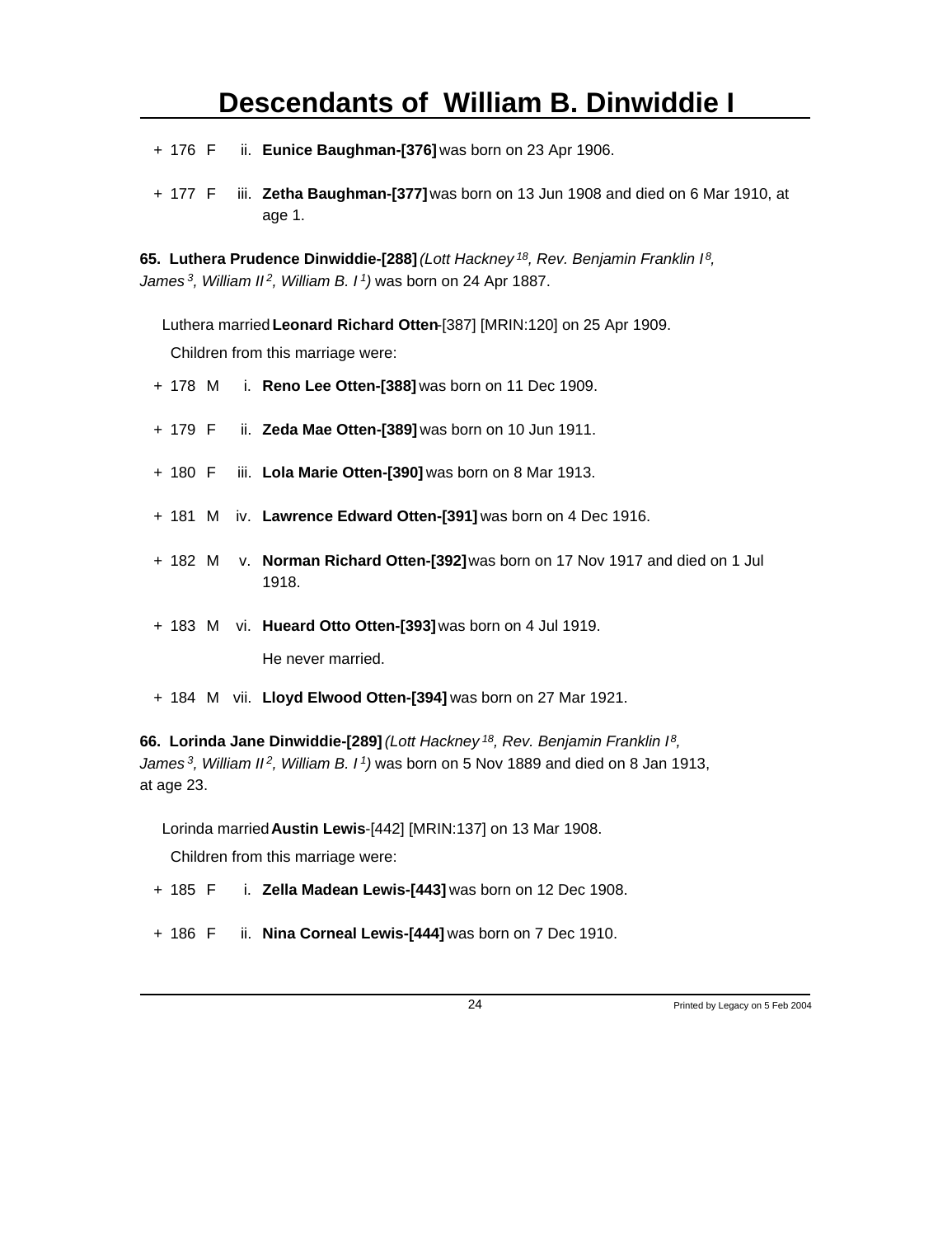+ 187 F iii. **Lorenda Madge Lewis-[445]** was born on 4 Dec 1912 and died on 4 Dec 1912.

**67. Edna Pearl Dinwiddie-[290]** *(Lott Hackney<sup>18</sup>, Rev. Benjamin Franklin I<sup>8</sup> , James<sup>3</sup>, William II<sup>2</sup>, William B. I<sup>1</sup>)* was born on 22 Oct 1892.

Edna married **Floyd E. Stockton**-[476] [MRIN:148] on 28 Apr 1915.

Children from this marriage were:

+ 188 M i. **Harry Lott Stockton-[477]** was born on 27 Jun 1916.

+ 189 M ii. **Herbert Reece Stockton-[478]** was born on 15 Jun 1919.

**68. Alice Dinwiddie-[529]** *(Snelling Johnson<sup>19</sup>, Rev. Benjamin Franklin I<sup>8</sup>, James 3 , William II<sup>2</sup>, William B. I<sup>1</sup>)* was born on 15 Feb 1875 and died on 18 Jun 1936, at age 61.

Alice married **Theodore A. Longan**-[536] [MRIN:167] on 30 Mar 1890.

Children from this marriage were:

+ 190 M i. **Edgar Longan-[538]** was born on 16 Oct 1895.

+ 191 M ii. **Emmitt Longan-[537]** was born on 16 Oct 1895.

**69. Alvin Dinwiddie-[530]** *(Snelling Johnson<sup>19</sup>, Rev. Benjamin Franklin I<sup>8</sup>, James 3 , William II<sup>2</sup>, William B. I<sup>1</sup>)* was born on 24 Oct 1876 and died on 11 Nov 1936, at age 60.

**70. Joseph Dinwiddie-[531]** *(Snelling Johnson<sup>19</sup>, Rev. Benjamin Franklin I<sup>8</sup>, James 3 , William II<sup>2</sup>, William B. I<sup>1</sup>)* was born on 18 Nov 1877 and died on 8 Dec 1877.

**71. Ida Mae Dinwiddie-[532]** *(Snelling Johnson<sup>19</sup>, Rev. Benjamin Franklin I<sup>8</sup> , James<sup>3</sup>, William II<sup>2</sup>, William B. I<sup>1</sup>)* was born on 24 Jul 1879.

Ida married **Horace Leroy Carlock**-[547] [MRIN:169] on 10 Sep 1911.

Children from this marriage were:

+ 192 F i. **Rachel Vivian Carlock-[548]** was born on 31 May 1912 and died on 30 Apr 1927, at age 14.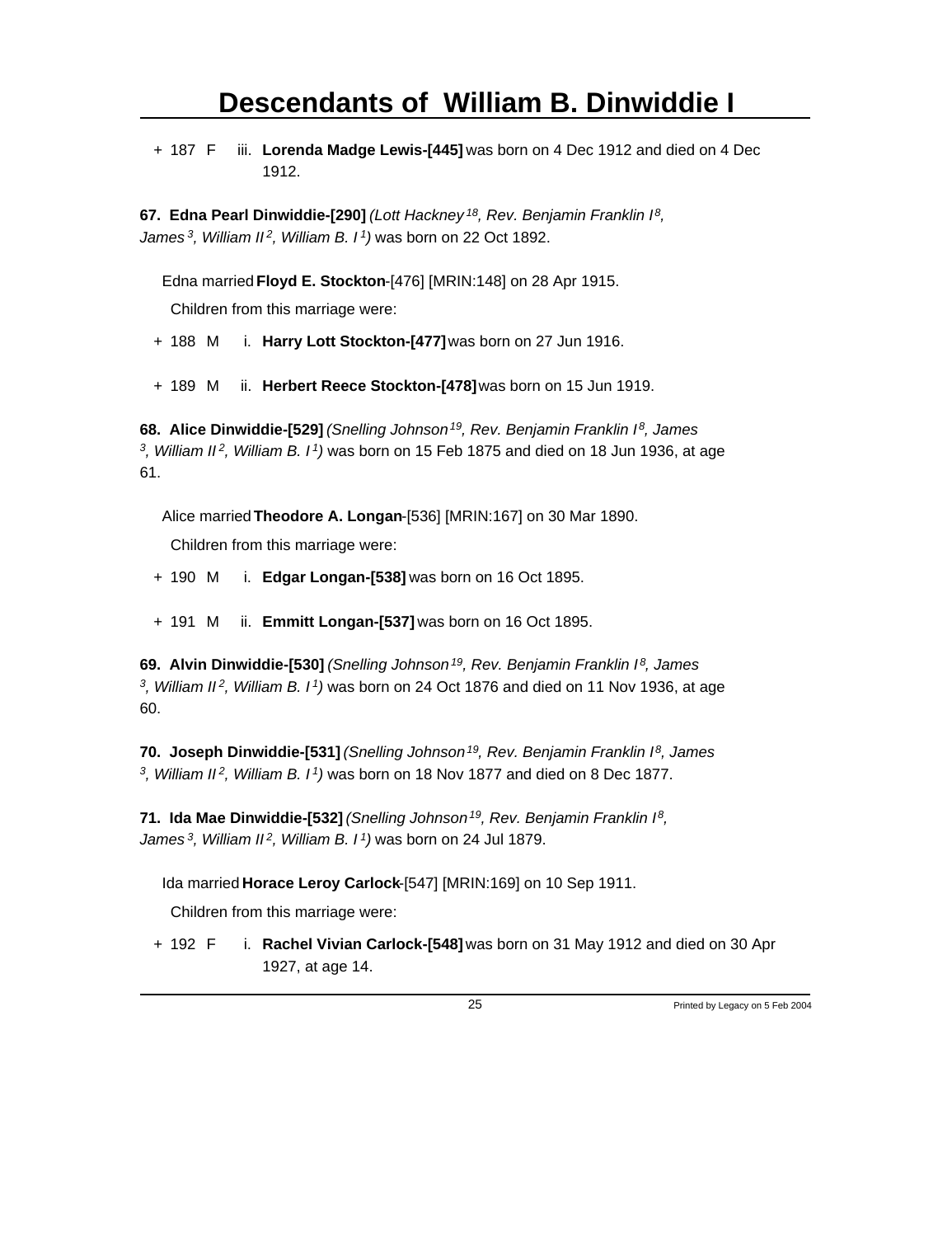+ 193 M ii. **Snelling Madison Woodrow Carlock-[549]** was born on 15 Dec 1916.

+ 194 M iii. **Horace Verdum Carlock-[550]** was born on 22 Sep 1918.

**72. Della Leone Dinwiddie-[533]** *(Snelling Johnson<sup>19</sup>, Rev. Benjamin Franklin I<sup>8</sup> , James<sup>3</sup>, William II<sup>2</sup>, William B. I<sup>1</sup>)* was born on 3 Jan 1883.

Della married **Homer Forrest Baugh**-[555] [MRIN:173] on 28 May 1910. Children from this marriage were:

- + 195 M i. **Forrest Franklin Baugh-[556]** was born on 1 Feb 1913.
- + 196 F ii. **Sylvia Leone Baugh-[557]** was born on 24 Sep 1914.
- + 197 F iii. **Thelma Antonette Baugh-[558]** was born on 1 Mar 1920.
- + 198 F iv. **Wilma Marie Baugh-[559]** was born on 9 Nov 1921.
- + 199 M v. **Jackie McNeil Baugh-[560]** was born on 3 Sep 1925.

**73. Benjamin Franklin Dinwiddie II-[534]** *(Snelling Johnson<sup>19</sup>, Rev. Benjamin Franklin I 8 , James<sup>3</sup>, William II<sup>2</sup>, William B. I<sup>1</sup>)* was born on 4 Mar 1888.

Benjamin married **Bertha C. Cunningham**-[595] [MRIN:184] on 24 Nov 1907. Children from this marriage were:

+ 200 M i. **Truman Leroy Dinwiddie-[596]** was born on 14 Dec 1911.

**74. Bessie Novera Dinwiddie-[535]** *(Snelling Johnson<sup>19</sup>, Rev. Benjamin Franklin I<sup>8</sup> , James<sup>3</sup>, William II<sup>2</sup>, William B. I<sup>1</sup>)* was born on 9 Dec 1891.

Bessie married **Rev. John R. Bryant**-[600] [MRIN:187] on 2 Aug 1913.

**75. John Hackney Finley-[602]** *(Thermutis "Pony" Dinwiddie<sup>20</sup>, Rev. Benjamin Franklin I <sup>8</sup>, James<sup>3</sup>, William II<sup>2</sup>, William B. I<sup>1</sup>)* was born on 26 Jun 1871 and died on 30 Oct 1952, at age 81.

John married **Bertha Helen Mitchell**-[607] [MRIN:189] on 12 Mar 1895.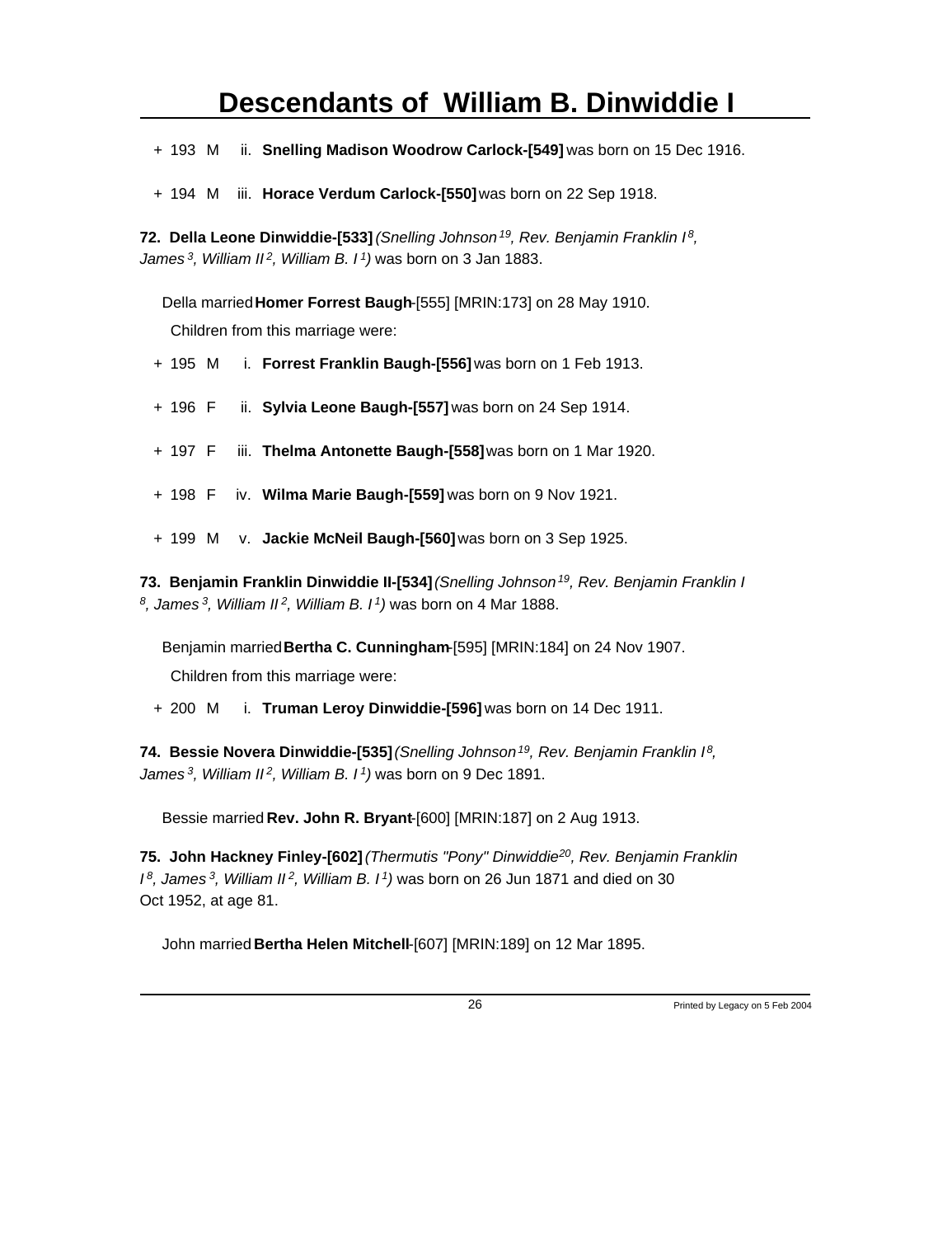Children from this marriage were:

- + 201 F i. **Helen Finley-[608]** was born on 22 Feb 1896 and died on 25 Aug 1896.
- + 202 M ii. **James Milford Finley-[609]** was born on 22 Aug 1897 and died on 24 Jan 1960, at age 62.
- + 203 M iii. **Claude Mayo Finley-[610]** was born on 14 Mar 1899.
- + 204 M iv. **Milton Elwood Finley-[611]** was born on 17 May 1901.
- + 205 F v. **Letha Mable Finley-[612]** was born on 21 Dec 1902.
- + 206 F vi. **Verna Mutis Finley-[613]** was born on 19 Sep 1904.
- + 207 M vii. **Loyd Moron Finley-[614]** was born on 2 Jul 1906.

John married **Nellie Upton**-[706] [MRIN:214] on 15 Sep 1914.

Children from this marriage were:

- + 208 F i. **Maria Elizabeth Finley-[707]** was born on 13 Jun 1915.
- + 209 M ii. **Arthur Marion Finley-[708]** was born on 15 Apr 1918.
- + 210 M iii. **Kenneth Melvin Finley-[709]** was born on 1 Dec 1925 and died on 13 Apr 1927, at age 1.

**76. William Franklin Finley-[603]** *(Thermutis "Pony" Dinwiddie<sup>20</sup>, Rev. Benjamin Franklin I <sup>8</sup>, James<sup>3</sup>, William II<sup>2</sup>, William B. I<sup>1</sup>)* was born on 26 Jul 1873 and died on 19 Jan 1888, at age 14.

**77. Mary Jane Finley-[604]** *(Thermutis "Pony" Dinwiddie<sup>20</sup>, Rev. Benjamin Franklin I 8 , James<sup>3</sup>, William II<sup>2</sup>, William B. I<sup>1</sup>)* was born on 20 Jan 1877 and died on 10 Jul 1956, at age 79.

Mary married **Benjamin James Trout**-[718] [MRIN:217] on 7 Sep 1898.

Children from this marriage were:

+ 211 F i. **Lillie Blanche Trout-[719]** was born on 28 Nov 1899 and died on 29 Oct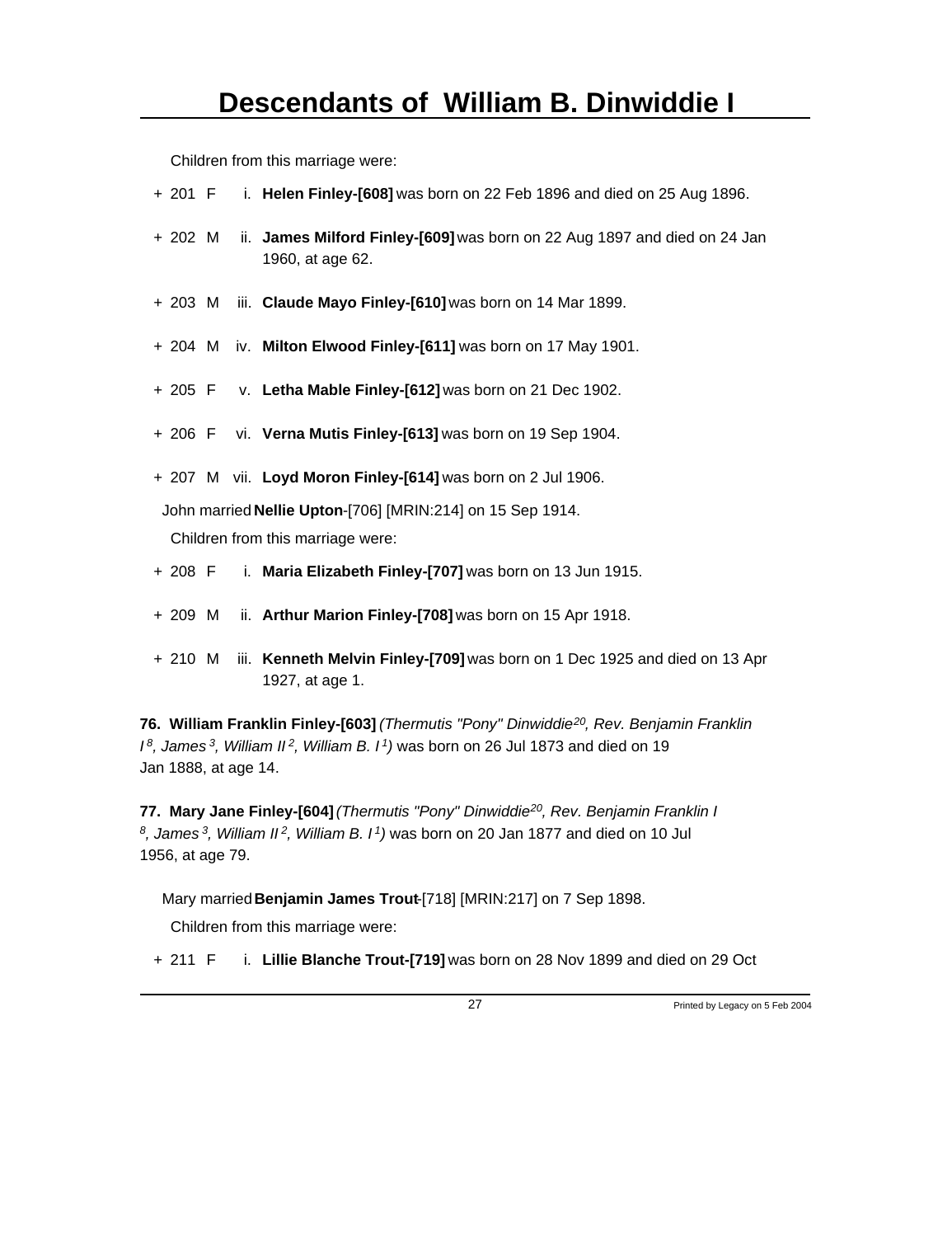1958, at age 58.

|  | + 212 F ii. Addie Lorene Trout-[720] was born on 21 Jun 1901.    |
|--|------------------------------------------------------------------|
|  | + 213 M iii. James Wesley Trout-[721] was born on 23 Jul 1903.   |
|  | + 214 M iv. Bennie Noel Trout-[722] was born on 27 Nov 1905.     |
|  | $+ 215$ M v. Lee Ora Trout-[723] was born in 1907.               |
|  | + 216 M vi. William Jewell Trout-[724] was born on 22 Mar 1910.  |
|  | + 217 F vii. Opal Marie Trout-[725] was born on 31 Jul 1913.     |
|  | + 218 F viii. Ruby Irene Trout-[726] was born on 19 Mar 1916.    |
|  | + 219 M ix. Herschel Osborn Trout-[727] was born on 24 Jun 1919. |

**78. Eliza Finley-[605]** *(Thermutis "Pony" Dinwiddie<sup>20</sup>, Rev. Benjamin Franklin I<sup>8</sup> , James<sup>3</sup>, William II<sup>2</sup>, William B. I<sup>1</sup>)* was born on 29 May 1883.

Eliza married **Jesse Stratten**-[838] [MRIN:251] on 2 Mar 1910. Children from this marriage were:

+ 220 F i. **Esther J. Stratten-[839]** was born on 24 May 1923.

**79. Charles Wesley Finley-[606]** *(Thermutis "Pony" Dinwiddie<sup>20</sup>, Rev. Benjamin Franklin I <sup>8</sup>, James<sup>3</sup>, William II<sup>2</sup>, William B. I<sup>1</sup>)* was born on 6 Aug 1887.

Charles married **Christina M. Straten**-[843] [MRIN:253] on 10 Mar 1910. Children from this marriage were:

- + 221 M i. **Raymond Finley-[844]** was born on 12 Apr 1911.
- + 222 M ii. **Norman Rolla Finley-[845]** was born on 26 Jul 1912.
- + 223 M iii. **Orville Franklin Finley-[846]** was born on 8 Jan 1914.
- + 224 M iv. **Carl Straten Finley-[847]** was born on 10 Jun 1917.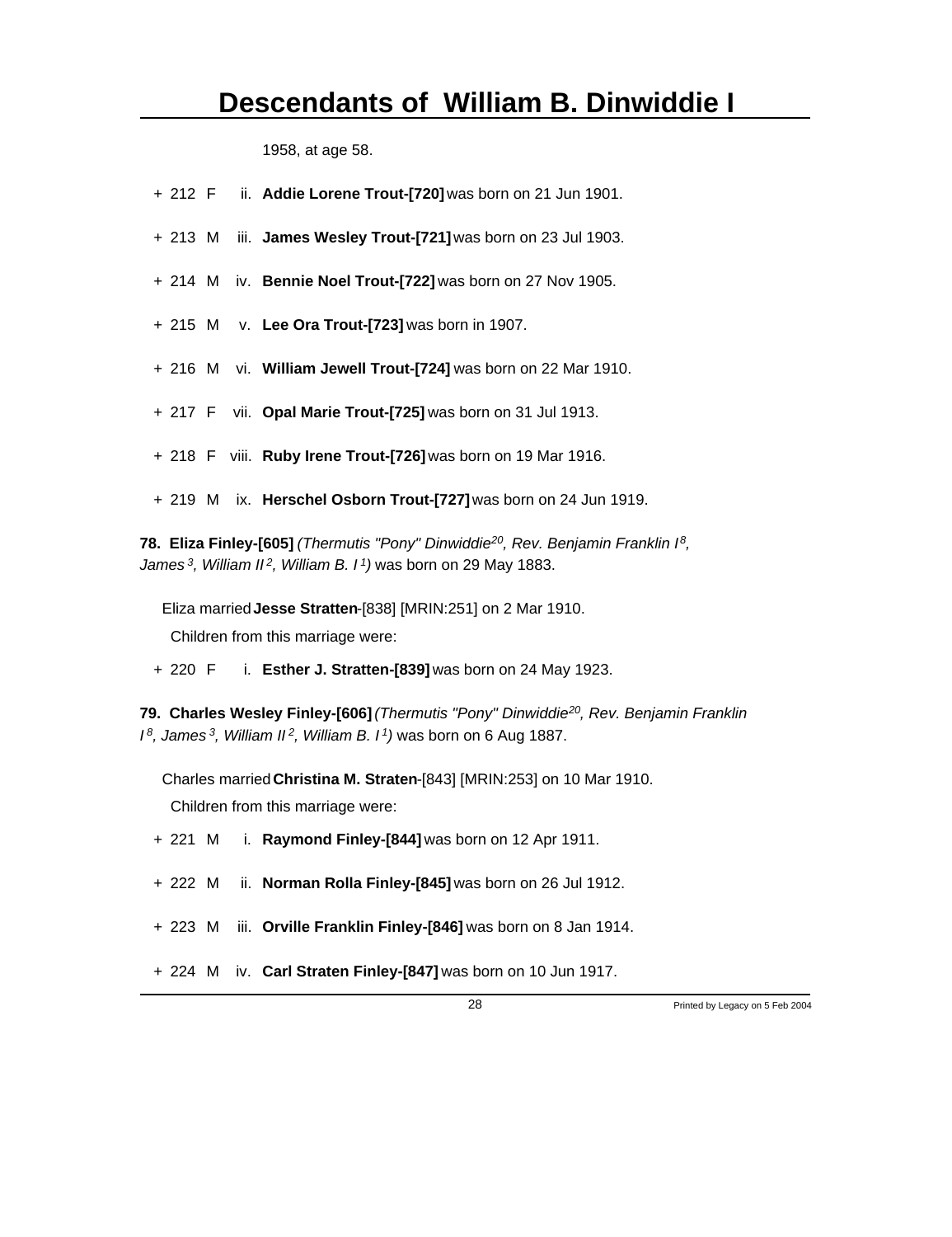- + 225 M v. **James Clayton Finley-[848]** was born on 10 Sep 1919.
- + 226 F vi. **Infant Daughter Finley-[849]** was born on 10 Jun 1922 and died on 10 Jun 1922.

Charles married **Lou (Farley) Botts**-[870] [MRIN:263] on 15 Oct 1923.

Children from this marriage were:

+ 227 F i. **Lula Mae Finley-[871]** was born on 20 Jan 1927.

**80. George Orville Cathey-[877]** *(Mary Arthusa Dinwiddie<sup>23</sup>, Rev. Benjamin Franklin I 8 , James<sup>3</sup>, William II<sup>2</sup>, William B. I<sup>1</sup>)* was born on 22 Aug 1889.

George married **Bessie Greer**-[880] [MRIN:266] in 1916.

Children from this marriage were:

- + 228 F i. **Virginia Mae Cathey-[881]** was born on 26 Jun 1922.
- + 229 F ii. **Ruth Earlene Cathey-[882]** was born on 9 Nov 1924.

George married **Emma Unknown**-[892] [MRIN:270] on 29 Dec 1934. Children from this marriage were:

+ 230 M i. **Jack Cathey-[893]** was born on 7 Jan 1938.

**81. James Marlin Cathey-[878]** *(Mary Arthusa Dinwiddie<sup>23</sup>, Rev. Benjamin Franklin I 8 , James<sup>3</sup>, William II<sup>2</sup>, William B. I<sup>1</sup>)* was born on 12 Apr 1881.

James married **Lillie Lee**-[896] [MRIN:272] in 1913.

Children from this marriage were:

- + 231 M i. **James Darrell Cathey-[897]** was born on 19 Nov 1914.
- + 232 F ii. **Dorothy Elnora Cathey-[898]** was born on 20 Jul 1919.
- + 233 F iii. **Retta Lee Cathey-[899]** was born on 14 Mar 1925.

**82. Benjamin Owen Cathey-[879]** *(Mary Arthusa Dinwiddie<sup>23</sup>, Rev. Benjamin Franklin I 8 , James 3, William II 2, William B. I 1)* was born on 3 Apr 1893.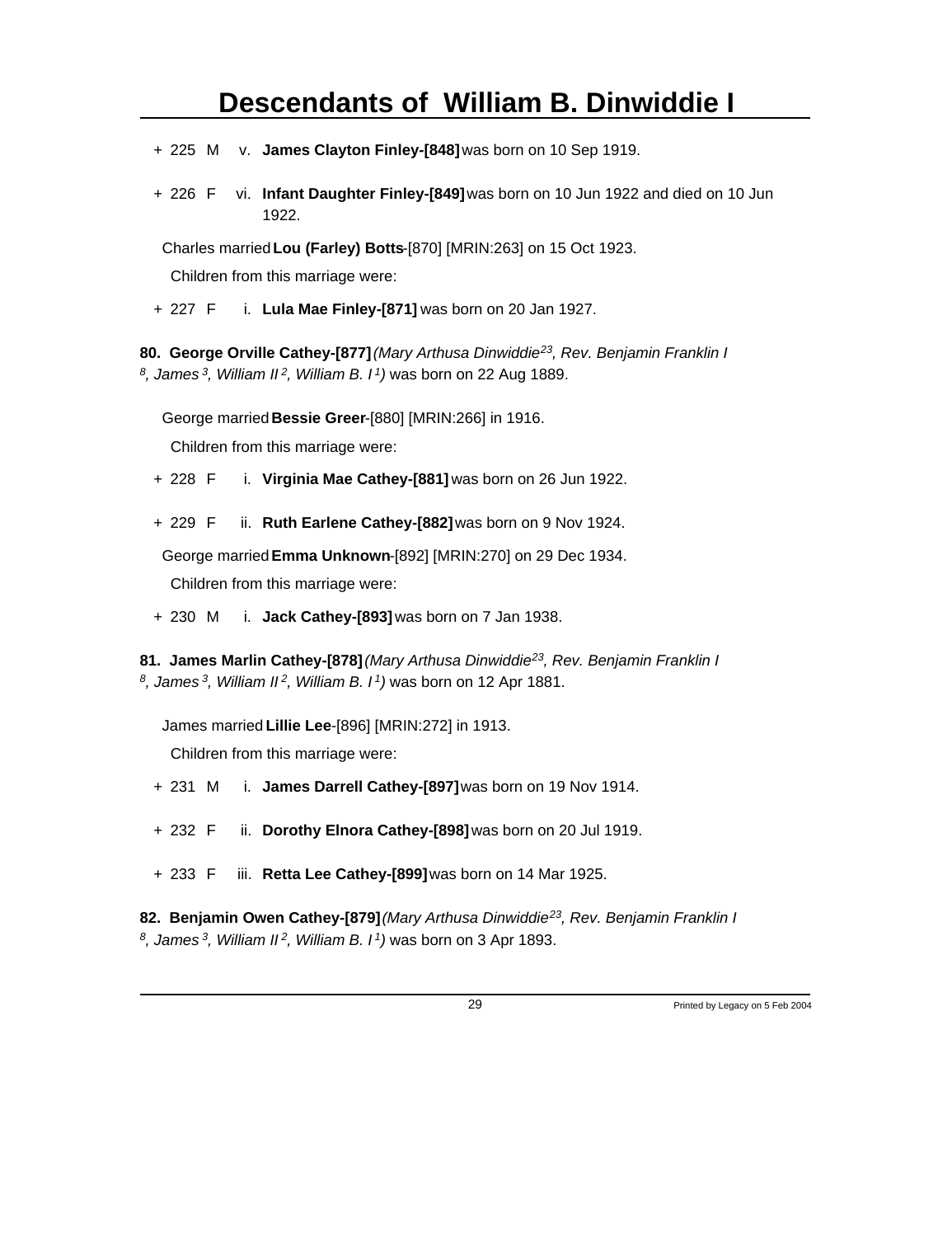Benjamin married **Fanny Jane Lee**-[917] [MRIN:280] on 4 Jun 1913.

**83. Eddie Maness-[148]** *(Susan Frances Finley<sup>26</sup>, Rev. Benjamin Franklin I<sup>8</sup> , James<sup>3</sup>, William II<sup>2</sup>, William B. I<sup>1</sup>)*.

Eddie married **Emmitt Logan**-[149] [MRIN:49].

**84. Ulysses Martin-[961]** *(Eliza Jane Dinwiddie<sup>31</sup>, Samuel N.<sup>9</sup>, James<sup>3</sup> , William II<sup>2</sup>, William B. I<sup>1</sup>)*.

**85. John Martin-[962]** *(Eliza Jane Dinwiddie<sup>31</sup>, Samuel N.<sup>9</sup>, James<sup>3</sup>, William II<sup>2</sup>, William B. I<sup>1</sup>)*.

John married **Unknown Wife Unknown**-[963] [MRIN:297].

Children from this marriage were:

+ 234 F i. **Marie Martin-[964]**.

**86. Dick Martin-[966]** *(Eliza Jane Dinwiddie<sup>31</sup>, Samuel N.<sup>9</sup>, James<sup>3</sup>, William II 2 , William B. I<sup>1</sup>)*.

Dick married **Unknown Wife Unknown**-[967] [MRIN:299].

Children from this marriage were:

+ 235 F i. **Gladys Martin-[968]**.

**87. Emma May Martin-[970]** *(Eliza Jane Dinwiddie<sup>31</sup>, Samuel N.<sup>9</sup>, James<sup>3</sup> , William II<sup>2</sup>, William B. I<sup>1</sup>)* was born on 24 Aug 1878.

Emma married **Patrick Clifford**-[971] [MRIN:301] on 16 Nov 1899. Children from this marriage were:

- + 236 M i. **William Edward Clifford-[972]** was born on 23 Feb 1912.
- + 237 F ii. **Mary Elizabeth Clifford-[973]** was born on 11 Jun 1914.
- + 238 F iii. **Anna Belle Clifford-[974]** was born on 28 Apr 1915.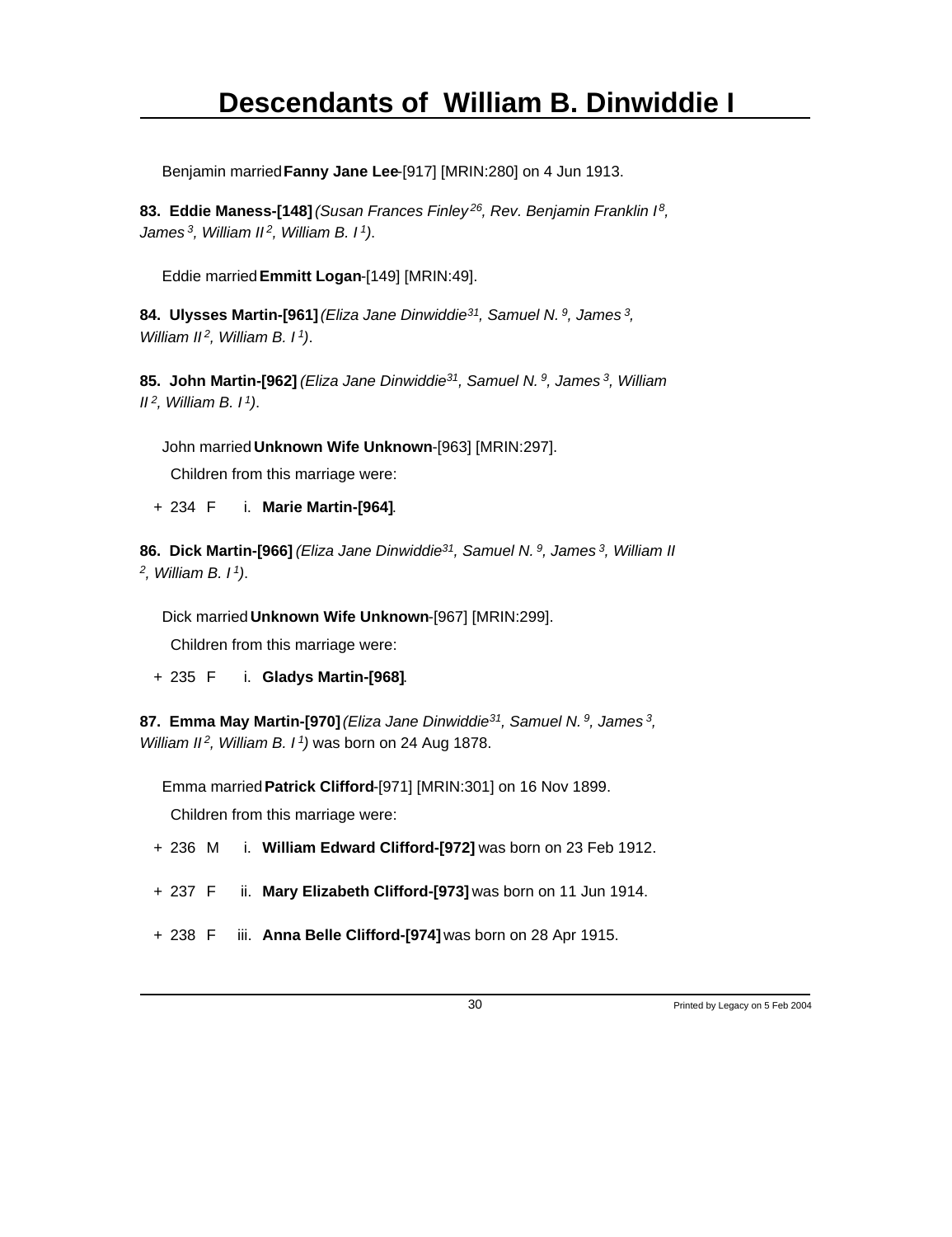- + 239 F iv. **Helen Ruth Clifford-[975]** was born on 9 Mar 1917.
- + 240 M v. **James Monroe Clifford-[976]** was born on 22 Feb 1919.

**88. Robert Francis Cramer-[999]** *(Martha Emaline Dinwiddie<sup>35</sup>, Samuel N.<sup>9</sup> , James<sup>3</sup>, William II<sup>2</sup>, William B. I<sup>1</sup>)* was born on 26 Jan 1889.

Robert married **Anna Marie Broderson**-[1004] [MRIN:313] on 12 Mar 1912. Children from this marriage were:

- + 241 F i. **Ruby Francis Cramer-[1005]** was born on 23 Dec 1915.
- + 242 F ii. **Martha Lucille Cramer-[1011]** was born on 2 Sep 1921 and died on 29 Mar 1931, at age 9.
- + 243 F iii. **Laura Faye Cramer-[1012]** was born on 11 Jun 1925.
- + 244 F iv. **Bobbie Jean Cramer-[1013]** was born on 14 Aug 1928.
- + 245 F v. **Patricia Ann Cramer-[1014]** was born on 12 Oct 1934.

**89. Ora Samuel Cramer-[1000]** *(Martha Emaline Dinwiddie<sup>35</sup>, Samuel N.<sup>9</sup>, James 3 , William II<sup>2</sup>, William B. I<sup>1</sup>)* was born on 17 Dec 1890.

Ora married **Minnie Mabel Cox**-[1027] [MRIN:319] on 24 Dec 1911.

- + 246 F i. **Ethel Marie Cramer-[1028]** was born on 6 Oct 1912.
- + 247 F ii. **Ruth Elizabeth Cramer-[1029]** was born on 22 Jul 1914.
- + 248 F iii. **Zola Louise Cramer-[1030]** was born on 17 Oct 1916.
- + 249 F iv. **Agnes Virginia Cramer-[1031]** was born on 19 Jul 1918.
- + 250 M v. **James Wilbur Cramer-[1032]** was born on 11 Feb 1920.
- + 251 M vi. **William Henry Cramer-[1033]** was born on 19 Jan 1925 and died on 28 Feb 1945, at age 20.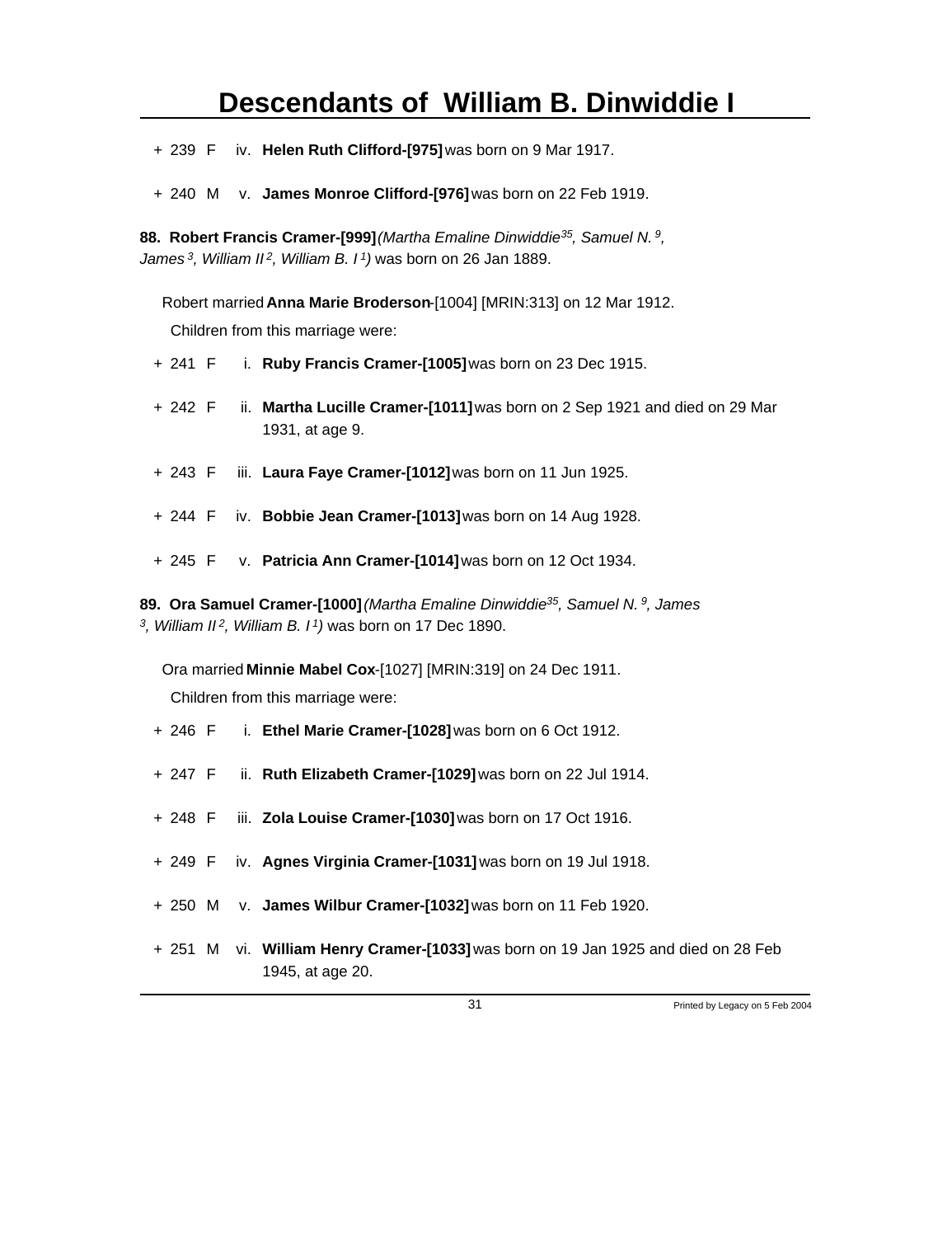- + 252 F vii. **Martha Loretta Cramer-[1034]** was born on 27 Mar 1929.
- + 253 M viii. **Edward Lee Cramer-[1035]** was born on 19 Nov 1931.

Ora married **Bessie Jewell Ford**-[1067] [MRIN:329] on 8 Jan 1934. Children from this marriage were:

- + 254 F i. **Ora Jewell Cramer-[1068]** was born on 29 Nov 1934.
- + 255 M ii. **Samuel Francis Cramer-[1073]** was born on 28 Oct 1936.
- + 256 M iii. **Harlan Elbert Cramer-[1076]** was born on 24 Jan 1939.

**90. Gladys Cramer-[1001]** *(Martha Emaline Dinwiddie<sup>35</sup>, Samuel N.<sup>9</sup>, James<sup>3</sup> , William II<sup>2</sup>, William B. I<sup>1</sup>)* was born on 6 Feb 1897.

Gladys married **Dwight Lester Roberts**-[1080] [MRIN:333] on 14 Oct 1916. Children from this marriage were:

- + 257 M i. **Dwight Lester Roberts Jr.-[1081]** was born on 5 May 1918.
- + 258 M ii. **Ira Frederick Roberts-[1082]** was born on 1 Apr 1920.
- + 259 F iii. **Mary Doris Roberts-[1083]** was born on 26 Oct 1921.
- + 260 M iv. **Lloyd Rodney Roberts-[1084]** was born on 28 Jul 1923.
- + 261 M v. **Paul Maynard Roberts-[1085]** was born on 12 Aug 1925 and died on 2 Dec 1944 in France WW II, at age 19.
- + 262 F vi. **Esther Emolyn Roberts-[1086]** was born on 28 Jul 1927.

**91. Gertrude Cramer-[1002]** *(Martha Emaline Dinwiddie<sup>35</sup>, Samuel N.<sup>9</sup>, James 3 , William II<sup>2</sup>, William B. I<sup>1</sup>)* was born on 12 Oct 1898.

Gertrude married **Ivor Reese**-[1115] [MRIN:339].

Children from this marriage were:

+ 263 F i. **Vesta Belle Reese-[1116]** was born on 14 Jul 1920.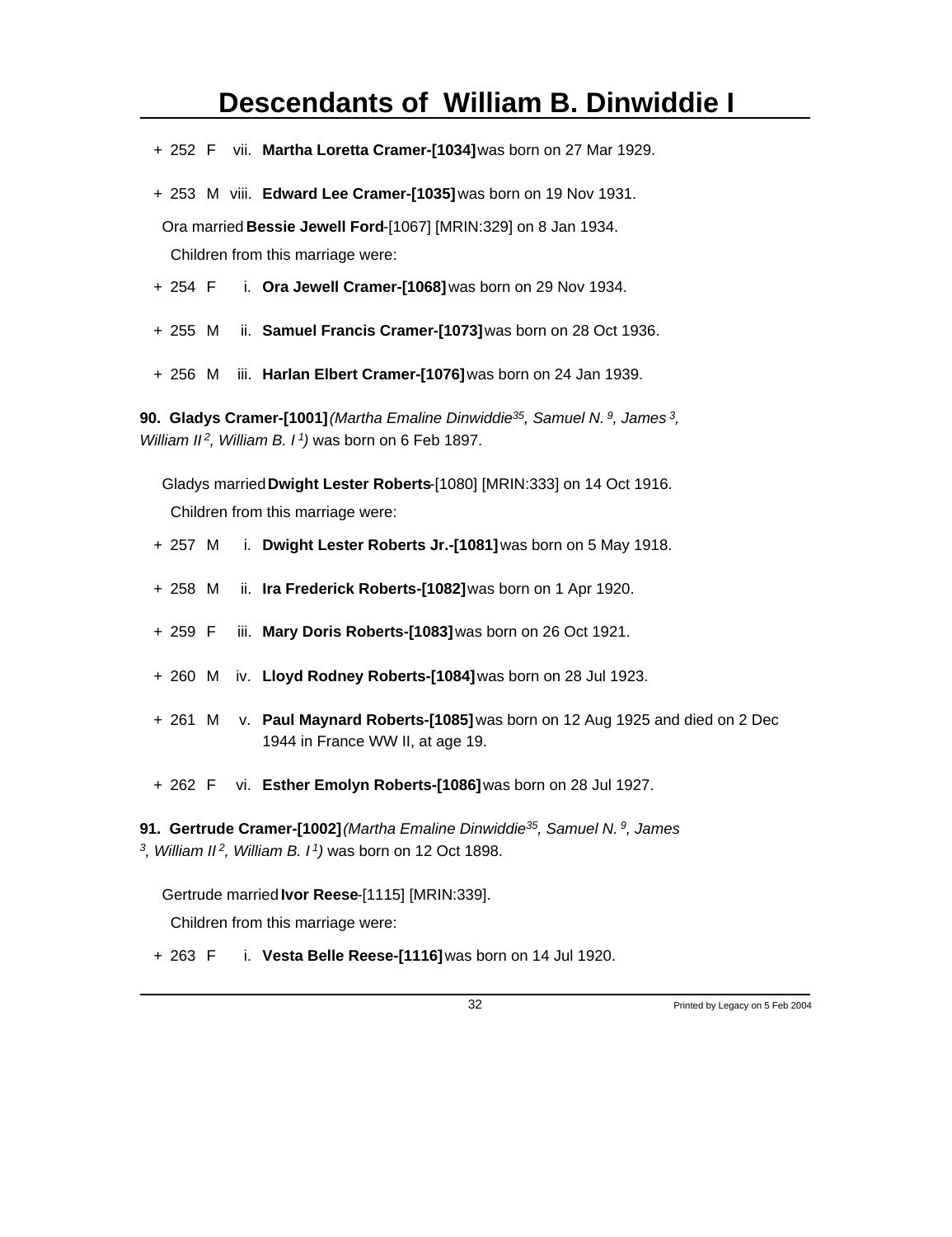- + 264 M ii. **Ivor Elias Reese-[1117]** was born on 20 Aug 1921.
- + 265 M iii. **Trevor David Reese-[1118]** was born on 14 Mar 1923.
- + 266 F iv. **Gwen Eleanor Reese-[1119]** was born on 17 Jul 1924.
- + 267 M v. **Evan Dale Reese-[1120]** was born on 13 Jul 1928.
- + 268 M vi. **Gordon Benjamin Reese-[1121]** was born on 2 Dec 1930.
- + 269 F vii. **Donna Mae Reese-[1122]** was born on 22 Feb 1932.
- + 270 F viii. **Janis Gertrude Reese-[1123]** was born on 17 Dec 1934.

**92. Floyd Cramer-[1003]** *(Martha Emaline Dinwiddie<sup>35</sup>, Samuel N.<sup>9</sup>, James<sup>3</sup> , William II<sup>2</sup>, William B. I<sup>1</sup>)*.

**93. James Roy Dinwiddie-[1186]** *(Robert Finel<sup>36</sup>, Samuel N.<sup>9</sup>, James<sup>3</sup>, William II<sup>2</sup>, William B. I<sup>1</sup>)* was born on 3 Jan 1895.

James married **Alpha Augusta Sanders**-[1194] [MRIN:361] on 3 Mar 1916. Children from this marriage were:

- + 271 M i. **James Roy Dinwiddie Jr.-[1195]** was born on 3 Nov 1919.
- + 272 F ii. **Phyllis DeAnne Dinwiddie-[1196]** was born on 17 Feb 1926.

**94. Era Lester Dinwiddie-[1187]** *(Robert Finel<sup>36</sup>, Samuel N.<sup>9</sup>, James<sup>3</sup>, William II<sup>2</sup>, William B. I<sup>1</sup>)* was born on 23 Sep 1896 and died on 2 Sep 1917, at age 20.

**95. Carrol Allison Dinwiddie-[1188]** *(Robert Finel<sup>36</sup>, Samuel N.<sup>9</sup>, James<sup>3</sup> , William II<sup>2</sup>, William B. I<sup>1</sup>)* was born in 1900 and died on 28 Jan 1963, at age 63.

Carrol married **Flossie E. Jackson**-[1206] [MRIN:365] on 23 Apr 1921. Children from this marriage were:

+ 273 F i. **Vada Rose Dinwiddie-[1207]**.

**96. Oren G. Dinwiddie-[1189]** *(Robert Finel 36, Samuel N. 9, James 3, William II*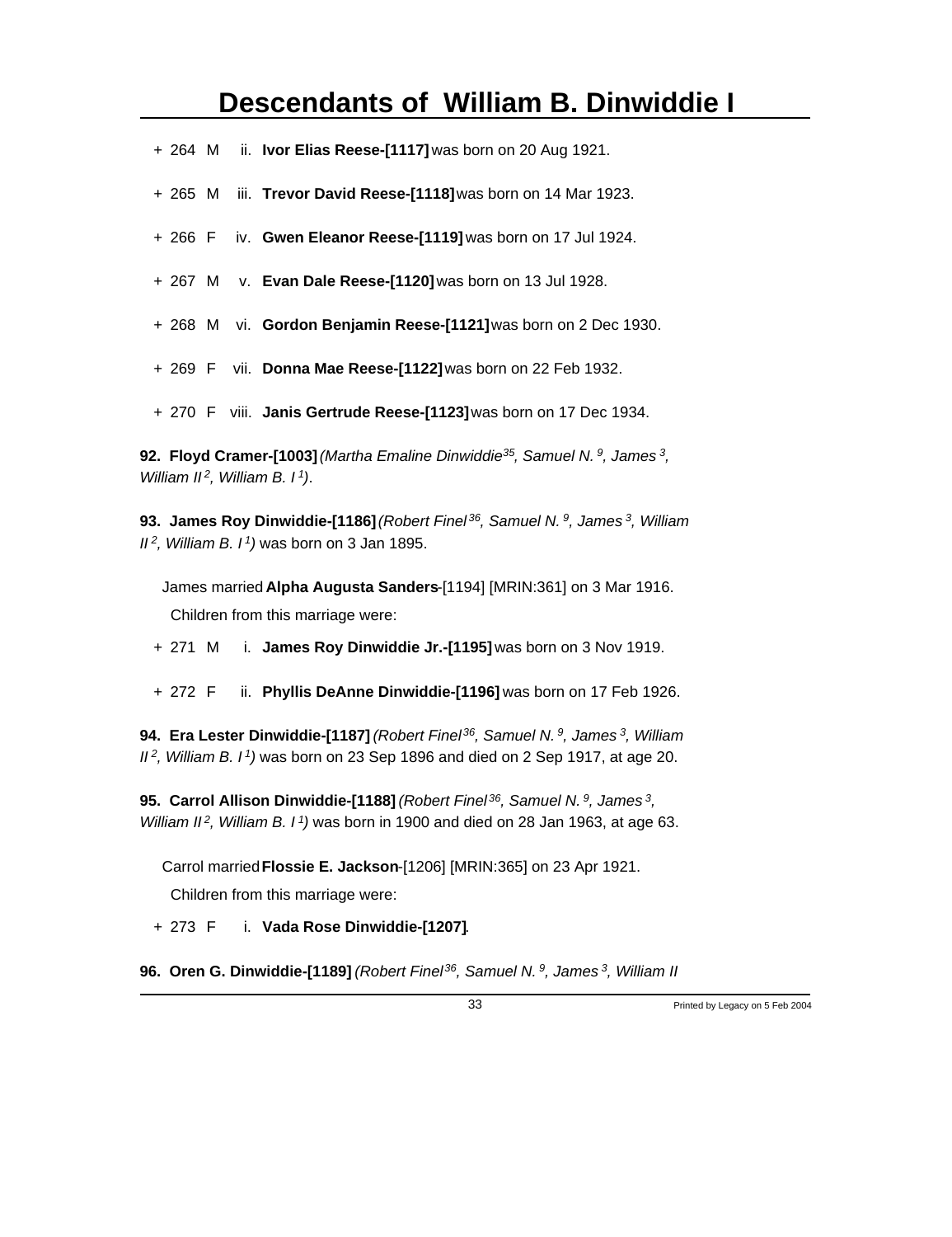*2 , William B. I<sup>1</sup>)*.

Oren married **Ruby Wilson**-[1210] [MRIN:367] on 25 Aug 1931.

**97. Bessie Mable Dinwiddie-[1190]** *(Robert Finel<sup>36</sup>, Samuel N.<sup>9</sup>, James<sup>3</sup> , William II<sup>2</sup>, William B. I<sup>1</sup>)* was born on 28 Aug 1903.

Bessie married **Robert W. Rissler**-[1211] [MRIN:368].

Children from this marriage were:

+ 274 M i. **Robert Lee Rissler-[1212]** was born on 13 Jun 1931.

+ 275 F ii. **Marcia Ann Rissler-[1213]** was born on 27 Dec 1938.

**98. Velma Ann Dinwiddie-[1191]** *(Robert Finel<sup>36</sup>, Samuel N.<sup>9</sup>, James<sup>3</sup>, William II<sup>2</sup>, William B. I<sup>1</sup>)* was born on 6 Oct 1905.

Velma married **Richard S. Rissler**-[1219] [MRIN:371] in 1932.

**99. Robert Raymond Dinwiddie-[1192]** *(Robert Finel<sup>36</sup>, Samuel N.<sup>9</sup>, James<sup>3</sup> , William II<sup>2</sup>, William B. I<sup>1</sup>)* was born on 13 Jul 1908.

Robert married **Mable Brooks**-[1220] [MRIN:372] on 13 Sep 1931.

Children from this marriage were:

+ 276 M i. **Robert Brooks Dinwiddie-[1221]** was born on 11 Feb 1935.

**100. Ethel Lorene Dinwiddie-[1193]** *(Robert Finel<sup>36</sup>, Samuel N.<sup>9</sup>, James<sup>3</sup> , William II<sup>2</sup>, William B. I<sup>1</sup>)* was born on 29 Sep 1910.

Ethel married **Myron Harrison Rodgers**-[1224] [MRIN:374].

Children from this marriage were:

- + 277 M i. **Richard P. Rodgers-[1225]** was born on 9 Nov 1948.
- + 278 F ii. **Janet Denise Rodgers-[1226]** was born on 15 Dec 1945 and died on 15 Dec 1945.

**101. Leota Emoline Chambers-[1228]** *(Susan Ann Dinwiddie<sup>37</sup>, Samuel N.<sup>9</sup> ,*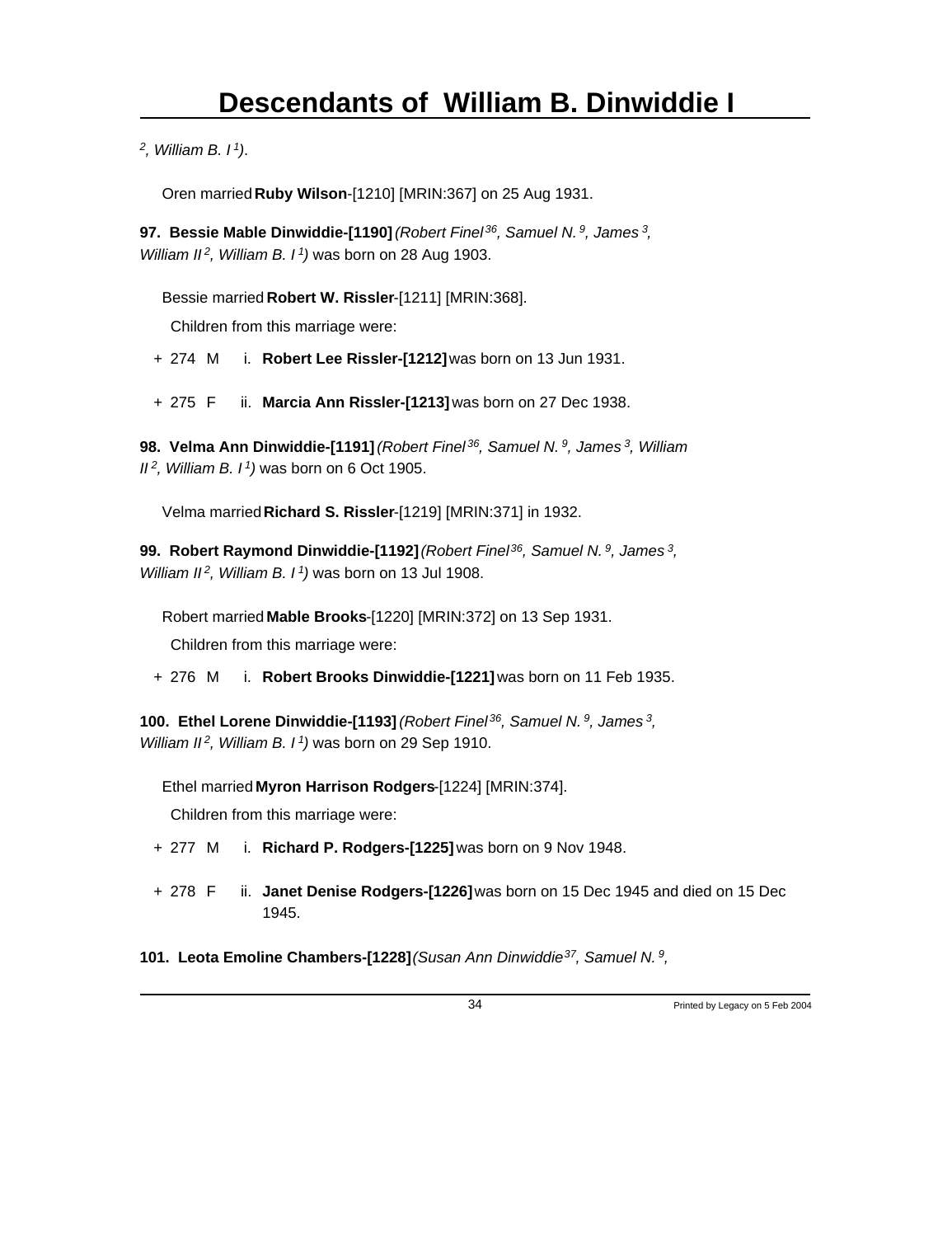*James<sup>3</sup>, William II<sup>2</sup>, William B. I<sup>1</sup>)* was born on 1 Aug 1907.

Leota married **Teddy Valentine Kubli**-[1231] [MRIN:376] on 10 Oct 1931.

**102. William Homer Chambers-[1229]** *(Susan Ann Dinwiddie<sup>37</sup>, Samuel N.<sup>9</sup> , James<sup>3</sup>, William II<sup>2</sup>, William B. I<sup>1</sup>)* was born on 5 Jul 1912.

William married **Maxine Aloha Drake**-[1232] [MRIN:377] on 23 Jun 1940.

Children from this marriage were:

+ 279 M i. **John Drake Chambers-[1233]** was born on 18 Mar 1944.

+ 280 M ii. **Robert Eugene Chambers-[1234]** was born on 13 May 1954.

**103. Asa Franklin Chambers-[1230]** *(Susan Ann Dinwiddie<sup>37</sup>, Samuel N.<sup>9</sup>, James 3 , William II<sup>2</sup>, William B. I<sup>1</sup>)* was born on 30 Apr 1914.

Asa married **Ruby Lucille Dale**-[1237] [MRIN:379] on 16 Jun 1933. Children from this marriage were:

- + 281 F i. **Donna Louise Chambers-[1238]** was born on 10 Jan 1937.
- + 282 M ii. **William Charles Chambers-[1239]** was born on 4 Aug 1939.

**104. Rosie May Finley-[1247]** *(Margaret Ann Dinwiddie<sup>38</sup>, James L.<sup>10</sup>, James<sup>3</sup> , William II<sup>2</sup>, William B. I<sup>1</sup>)* was born on 21 Nov 1877.

Rosie married **Julius Neitzert**-[1248] [MRIN:383] on 25 Feb 1902. Children from this marriage were:

- + 283 M i. **Howard Neitzert-[1249]** was born on 23 Sep 1905.
- + 284 M ii. **Carl Neitzert-[1250]** was born on 15 Jul 1907.
- + 285 F iii. **Marie Neitzert-[1251]** was born on 12 Jul 1909.
- + 286 M iv. **George Henry Neitzert-[1252]** was born on 7 Feb 1916.

**105. Anna Arizona Decker-[1267]** *(Margaret Ann Dinwiddie 38, James L. 10, James*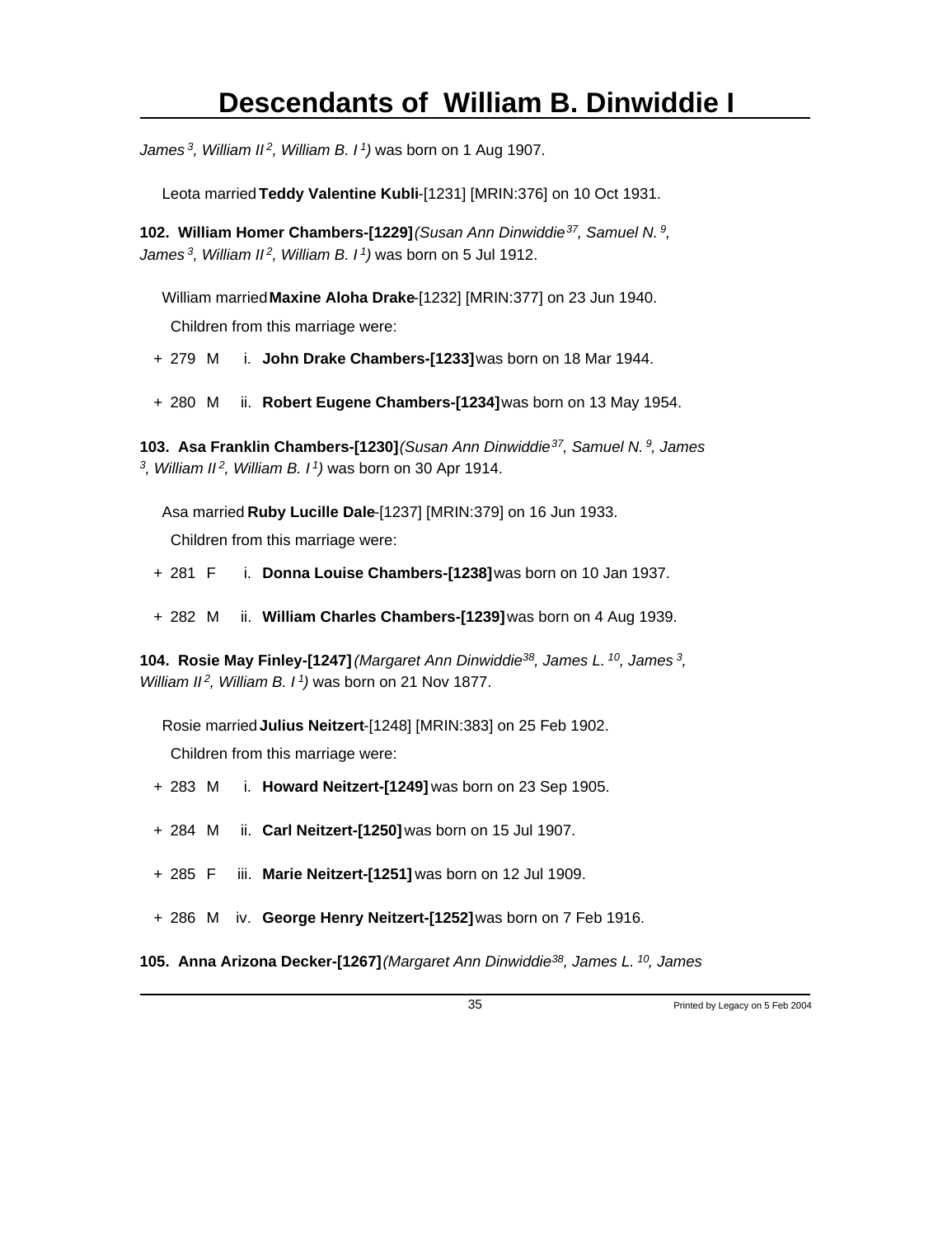*3 , William II<sup>2</sup>, William B. I<sup>1</sup>)* was born on 26 Feb 1884.

Anna married **Dr. Charley McNeil**-[1271] [MRIN:390] on 22 Oct 1907.

Children from this marriage were:

+ 287 M i. **James Ernest McNeil-[1272]** was born on 26 Oct 1914.

**106. James Wesley Decker-[1268]** *(Margaret Ann Dinwiddie<sup>38</sup>, James L.<sup>10</sup> , James<sup>3</sup>, William II<sup>2</sup>, William B. I<sup>1</sup>)* was born on 17 May 1885 and died on 8 Dec 1947, at age 62.

James married **Perla Faulwell**-[1274] [MRIN:392].

**107. Eunice Luesa Decker-[1269]** *(Margaret Ann Dinwiddie<sup>38</sup>, James L.<sup>10</sup>, James 3 , William II<sup>2</sup>, William B. I<sup>1</sup>)* was born on 26 Mar 1887.

Eunice married **Floyd Rowland**-[1275] [MRIN:393] on 26 Feb 1908.

Children from this marriage were:

- + 288 M i. **Eugene Russell Rowland-[1276]** was born on 6 May 1911.
- + 289 F ii. **Gladys Guila Rowland-[1277]** was born on 17 Aug 1914.
- + 290 F iii. **Willa Meredith Rowland-[1278]** was born on 28 Jan 1920.

**108. David Earl Decker-[1270]** *(Margaret Ann Dinwiddie<sup>38</sup>, James L.<sup>10</sup>, James 3 , William II<sup>2</sup>, William B. I<sup>1</sup>)* was born on 12 Dec 1890.

David married **Maggie Viola Peoples**-[1293] [MRIN:397] on 6 Mar 1913.

Children from this marriage were:

+ 291 F i. **Bertha May Moon-[1294]** was born on 20 Jul 1920.

**109. Ada Jane Decker-[1299]** *(Theodocia Ernest Dinwiddie<sup>39</sup>, James L.<sup>10</sup>, James 3 , William II<sup>2</sup>, William B. I<sup>1</sup>)* was born on 24 Dec 1880 and died on 21 Jul 1895, at age 14.

**110. Ida Bertha Decker-[1300]** *(Theodocia Ernest Dinwiddie<sup>39</sup>, James L.<sup>10</sup>, James 3 , William II 2, William B. I 1)* was born on 30 Oct 1882 and died on 11 Apr 1953, at age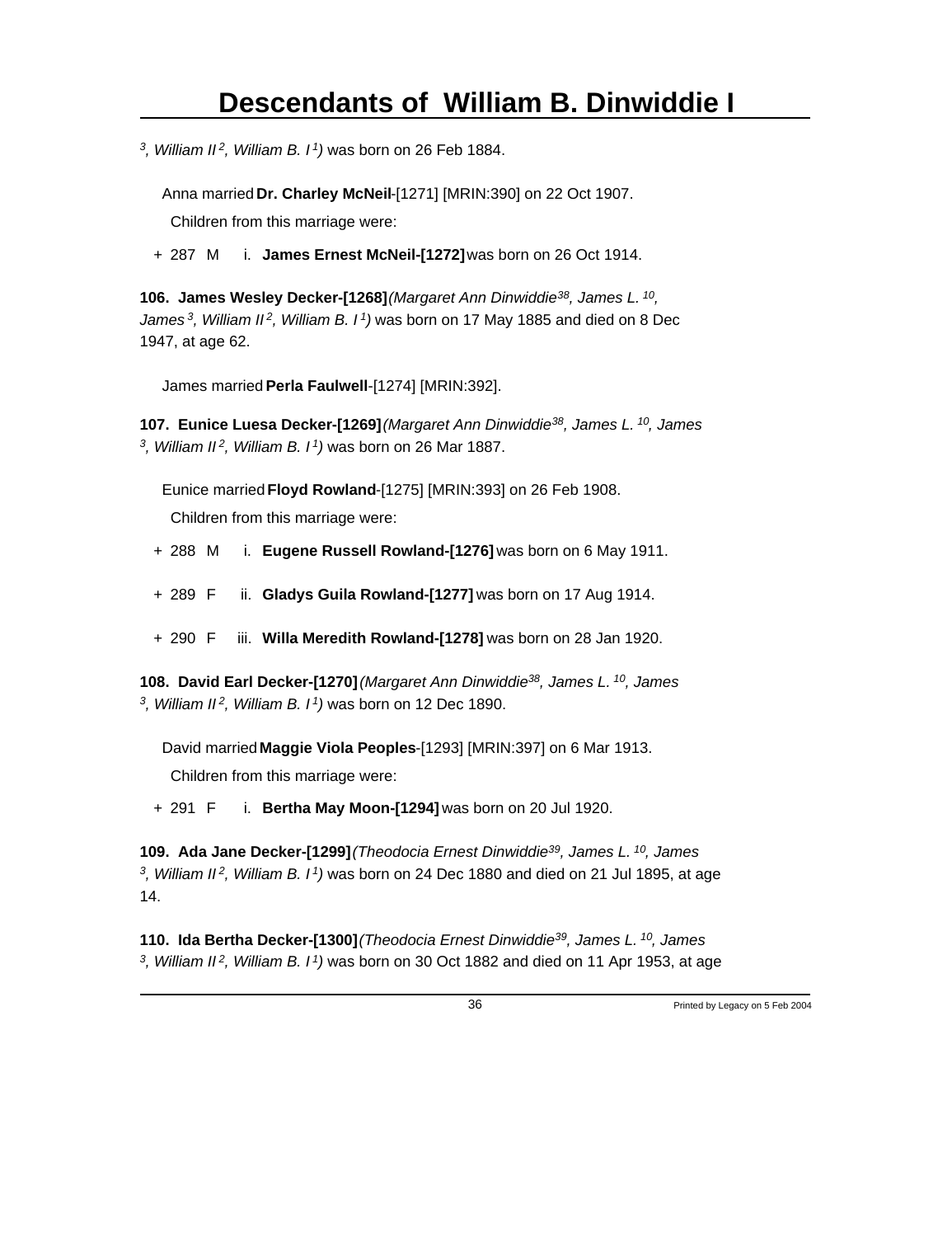70.

Ida married **James H. Boyd**-[1301] [MRIN:400] on 13 Mar 1934.

**111. George Ernest Decker-[1302]** *(Theodocia Ernest Dinwiddie<sup>39</sup>, James L.<sup>10</sup> , James<sup>3</sup>, William II<sup>2</sup>, William B. I<sup>1</sup>)* was born on 21 Mar 1885 and died on 4 May 1885.

**112. Benjamin Cooper Decker-[1303]** *(Theodocia Ernest Dinwiddie<sup>39</sup>, James L.<sup>10</sup> , James<sup>3</sup>, William II<sup>2</sup>, William B. I<sup>1</sup>)* was born on 16 Feb 1886 and died on 29 Jul 1947, at age 61.

Benjamin married **Louise Jane Dieffendorf**-[1304] [MRIN:401] on 14 May 1912.

Children from this marriage were:

+ 292 M i. **Robert Ellis Decker-[1305]** was born in 1920 and died in 1920.

+ 293 M ii. **Donald Benjamin Decker-[1306]** was born on 26 Oct 1923.

**113. Maggie Miriam Decker-[1311]** *(Theodocia Ernest Dinwiddie<sup>39</sup>, James L.<sup>10</sup> , James<sup>3</sup>, William II<sup>2</sup>, William B. I<sup>1</sup>)* was born on 28 Jul 1888 and died on 15 Jan 1929, at age 40.

Maggie married **George Earl Cook**-[1312] [MRIN:403], son of **Unknown** and **Unknown**, on 25 Jun 1911.

Children from this marriage were:

- + 294 M i. **Norman Ernest Cook-[1313]** was born on 24 Feb 1916.
- + 295 M ii. **Edward Earl Cook-[1316]** was born on 31 Oct 1919.
- + 296 M iii. **Leslie Lee Cook-[1317]** was born on 31 Oct 1922.
- + 297 F iv. **Lottie Mae Cook-[1318]** was born on 14 Nov 1926.

**114. Lottie Agnes Decker-[1325]** *(Theodocia Ernest Dinwiddie<sup>39</sup>, James L.<sup>10</sup> , James<sup>3</sup>, William II<sup>2</sup>, William B. I<sup>1</sup>)* was born on 22 Nov 1890.

Lottie married **Thomas Marvin Bahrenburg**-[1329] [MRIN:408] on 11 Apr 1915.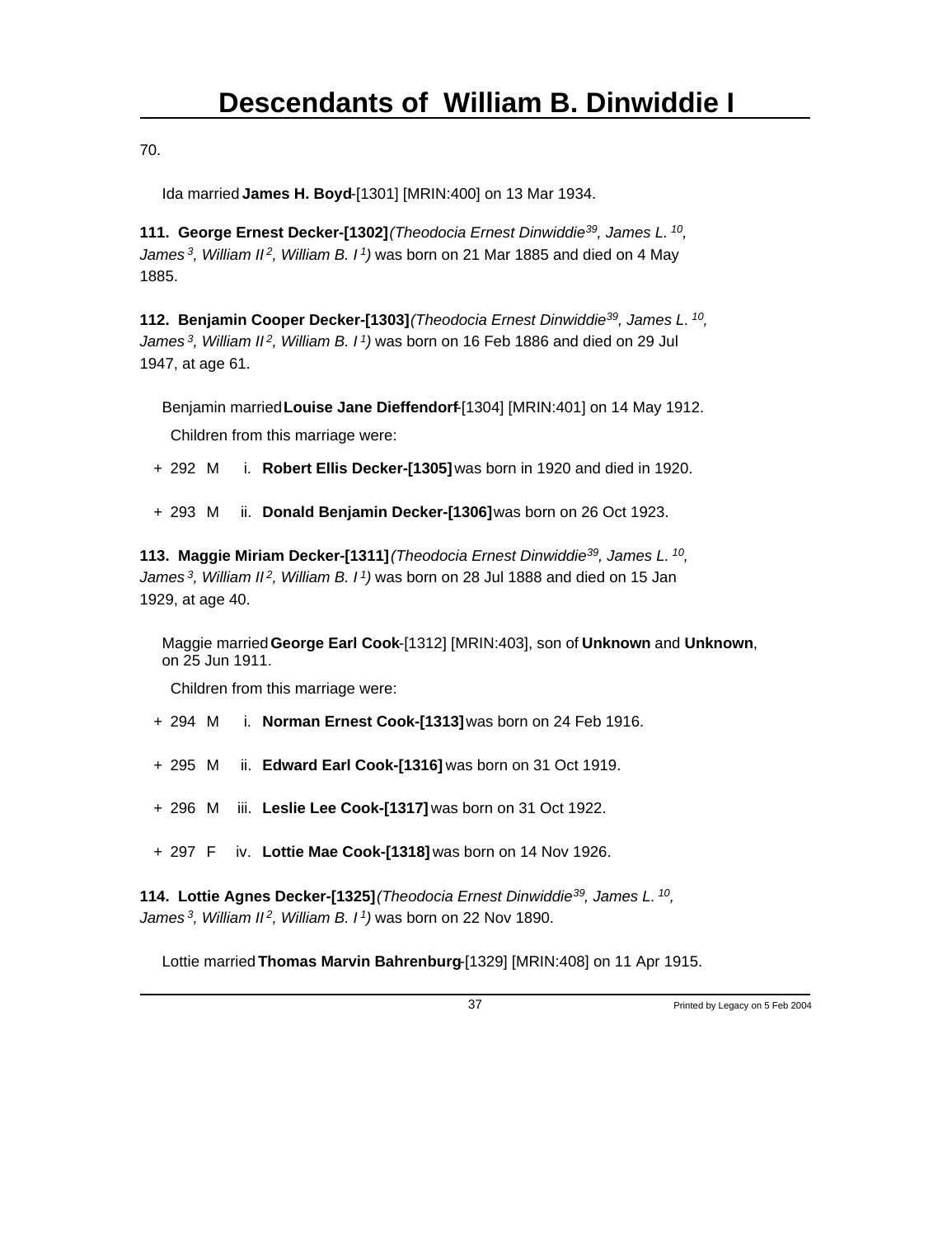+ 298 F i. **Docia Elizabeth Bahrenburg-[1330]** was born on 5 Sep 1916.

**115. Jamie Judson Decker-[1326]** *(Theodocia Ernest Dinwiddie<sup>39</sup>, James L.<sup>10</sup> , James<sup>3</sup>, William II<sup>2</sup>, William B. I<sup>1</sup>)* was born on 28 Dec 1892 and died on 25 Jan 1893.

**116. Zeda Ann Decker-[1327]** *(Theodocia Ernest Dinwiddie<sup>39</sup>, James L.<sup>10</sup>, James 3 , William II<sup>2</sup>, William B. I<sup>1</sup>)* was born on 3 Dec 1894.

Zeda married **Monroe Lee Neale**-[1333] [MRIN:410] on 3 Apr 1921.

Children from this marriage were:

- + 299 M i. **Harlen Benjamin Neale-[1334]** was born on 17 Feb 1927 and died on 30 Jul 1945, at age 18.
- + 300 F ii. **Kathryn Ann Neale-[1335]** was born on 17 Apr 1934.

**117. Harold Newton Decker-[1328]** *(Theodocia Ernest Dinwiddie<sup>39</sup>, James L.<sup>10</sup> , James<sup>3</sup>, William II<sup>2</sup>, William B. I<sup>1</sup>)* was born on 28 Aug 1898.

Harold married **Ida Elizabeth Vail**-[1338] [MRIN:412] on 18 Jun 1928.

**118. Charles Marion Liapple-[1340]** *(Mamie Elizabeth Dinwiddie<sup>40</sup>, James L.<sup>10</sup> , James<sup>3</sup>, William II<sup>2</sup>, William B. I<sup>1</sup>)* was born on 2 Feb 1884.

**119. Dora Lee Liapple-[1341]** *(Mamie Elizabeth Dinwiddie<sup>40</sup>, James L.<sup>10</sup>, James 3 , William II<sup>2</sup>, William B. I<sup>1</sup>)* was born in 1886 and died in 1886.

**120. Mamie Ethel Liapple-[1342]** *(Mamie Elizabeth Dinwiddie<sup>40</sup>, James L.<sup>10</sup> , James<sup>3</sup>, William II<sup>2</sup>, William B. I<sup>1</sup>)* was born in 1888 and died in 1888.

**121. George Irvin Bringes-[1349]** *(Mamie Elizabeth Dinwiddie<sup>40</sup>, James L.<sup>10</sup> , James<sup>3</sup>, William II<sup>2</sup>, William B. I<sup>1</sup>)* was born on 16 Aug 1893 and died on 2 Feb 1953, at age 59.

George married **Pauline Mary Winter**-[1350] [MRIN:417] on 5 Jun 1918.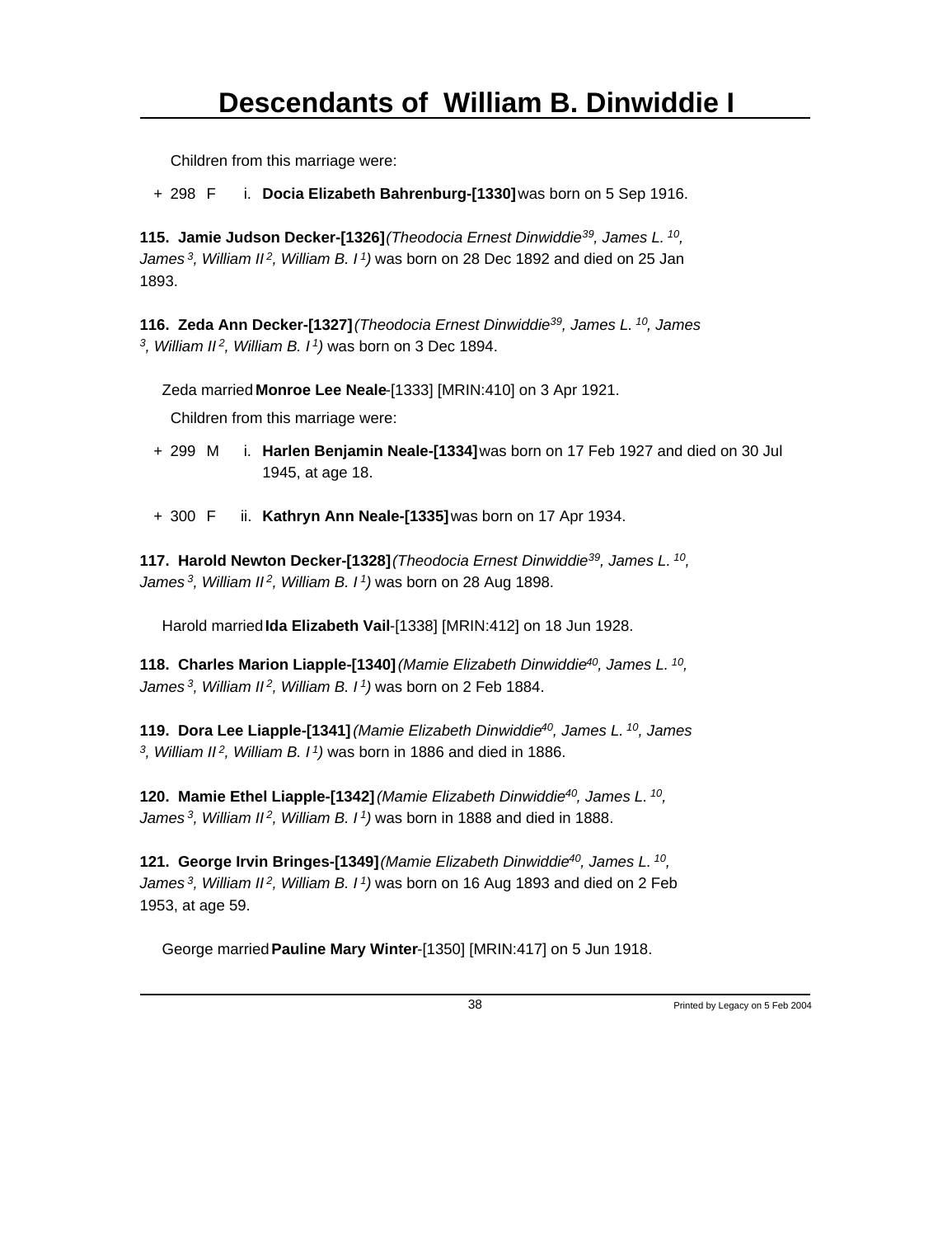- + 301 F i. **Pauline Rita Bringes-[1351]** was born on 6 Feb 1922.
- + 302 F ii. **Mary Elizabeth Bringes-[1352]** was born on 23 Oct 1923.

**122. Gertrude Neitzert-[1366]** *(Luesa Amanda Dinwiddie<sup>42</sup>, James L.<sup>10</sup>, James 3 , William II<sup>2</sup>, William B. I<sup>1</sup>)* was born on 1 Oct 1893.

Gertrude married **Norval Adelbert Lane**-[1371] [MRIN:421] on 27 Jun 1917. Children from this marriage were:

- + 303 M i. **Melvin LeRoy Lane-[1372]** was born on 11 May 1918.
- + 304 M ii. **Ralph Kent Lane-[1373]** was born on 6 Jan 1921.
- + 305 F iii. **Mary Louise Lane-[1374]** was born on 12 Nov 1923.
- + 306 M iv. **Shelby Neitzert Lane-[1375]** was born on 13 Mar 1925.
- + 307 F v. **Doris Irene Lane-[1376]** was born on 11 Dec 1926.
- + 308 F vi. **Ruby Ellen Lane-[1377]** was born on 21 Nov 1928 and died on 6 May 1953, at age 24.
- + 309 F vii. **Grace Ann Lane-[1378]** was born on 30 Oct 1930.
- + 310 F viii. **Alberta Ruth Lane-[1379]** was born on 29 Dec 1934.

**123. Bessie Ann Neitzert-[1367]** *(Luesa Amanda Dinwiddie<sup>42</sup>, James L.<sup>10</sup>, James 3 , William II<sup>2</sup>, William B. I<sup>1</sup>)* was born on 12 May 1896 and died on 18 May 1942, at age 46.

Bessie married **Rupert Melvel Gorrell**-[1407] [MRIN:430] on 7 Sep 1921.

Children from this marriage were:

+ 311 M i. **Rupert Neitzert Gorrell-[1408]** was born on 24 Dec 1926.

+ 312 F ii. **Aleda Christine Gorrell-[1409]** was born on 28 Jun 1930.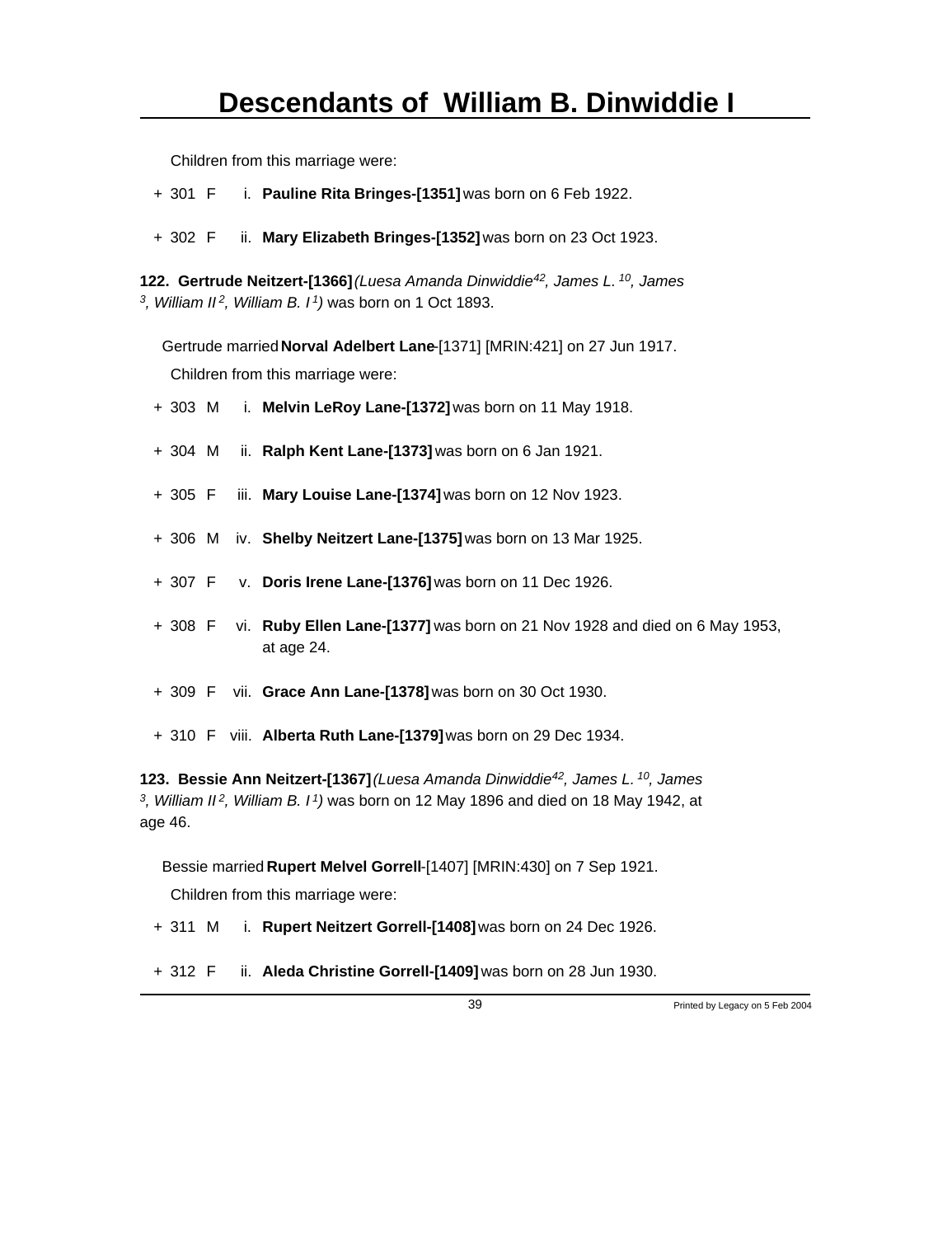+ 313 F iii. **Vera Eleanor Gorrell-[1410]** was born on 13 Dec 1933.

**124. Raymond Davis Neitzert-[1368]** *(Luesa Amanda Dinwiddie<sup>42</sup>, James L.<sup>10</sup> , James<sup>3</sup>, William II<sup>2</sup>, William B. I<sup>1</sup>)* was born on 23 Feb 1902.

Raymond married **Avis Hill**-[1422] [MRIN:434] on 3 Mar 1926.

Children from this marriage were:

+ 314 M i. **Paul Raymond Neitzert-[1423]** was born on 11 May 1929.

**125. Lloyd Christian Neitzert-[1369]** *(Luesa Amanda Dinwiddie<sup>42</sup>, James L.<sup>10</sup> , James<sup>3</sup>, William II<sup>2</sup>, William B. I<sup>1</sup>)* was born on 25 Jan 1903.

Lloyd married **Lorraine Sterling Ewers**-[1429] [MRIN:436] on 6 Apr 1927.

Children from this marriage were:

+ 315 F i. **Mary Evelyn Neitzert-[1430]** was born on 28 Aug 1928.

**126. Elsie Evalyn Neitzert-[1370]** *(Luesa Amanda Dinwiddie<sup>42</sup>, James L.<sup>10</sup> , James<sup>3</sup>, William II<sup>2</sup>, William B. I<sup>1</sup>)* was born on 7 Apr 1908.

Elsie married **Frank Jefferson McKinney**-[1435] [MRIN:438] on 31 Dec 1936.

Children from this marriage were:

+ 316 M i. **Stillborn Male Child McKinney-[1436]** was born on 21 Nov 1939.

#### **Seventh Generation (4th Great Grandchildren)**

**127. Robert Edward Vaughn-[1]** *(Katie Alpha Thomas<sup>44</sup>, Elizabeth Prudence Dinwiddie <sup>14</sup>, Rev. Benjamin Franklin I<sup>8</sup>, James<sup>3</sup>, William II<sup>2</sup>, William B. I<sup>1</sup>)* was born on 7 Feb 1917 in Pettis County La Monte, MO, died on 30 Oct 1978 in Navada, Missouri, at age 61, and was buried in Knob Noster Cemetery Johnson County, Knob Noster, Mo.

Robert married **Marguerite Lucille Williams**-[2] [MRIN:1], daughter of **Unknown** and **Unknown**, on 18 May 1936 in Pettis County Sedalia, MO.

Children from this marriage were:

+ 317 M i. **Edward Eugene Vaughn-[3]** was born on 17 Feb 1938 in Pettis County Sedalia, MO.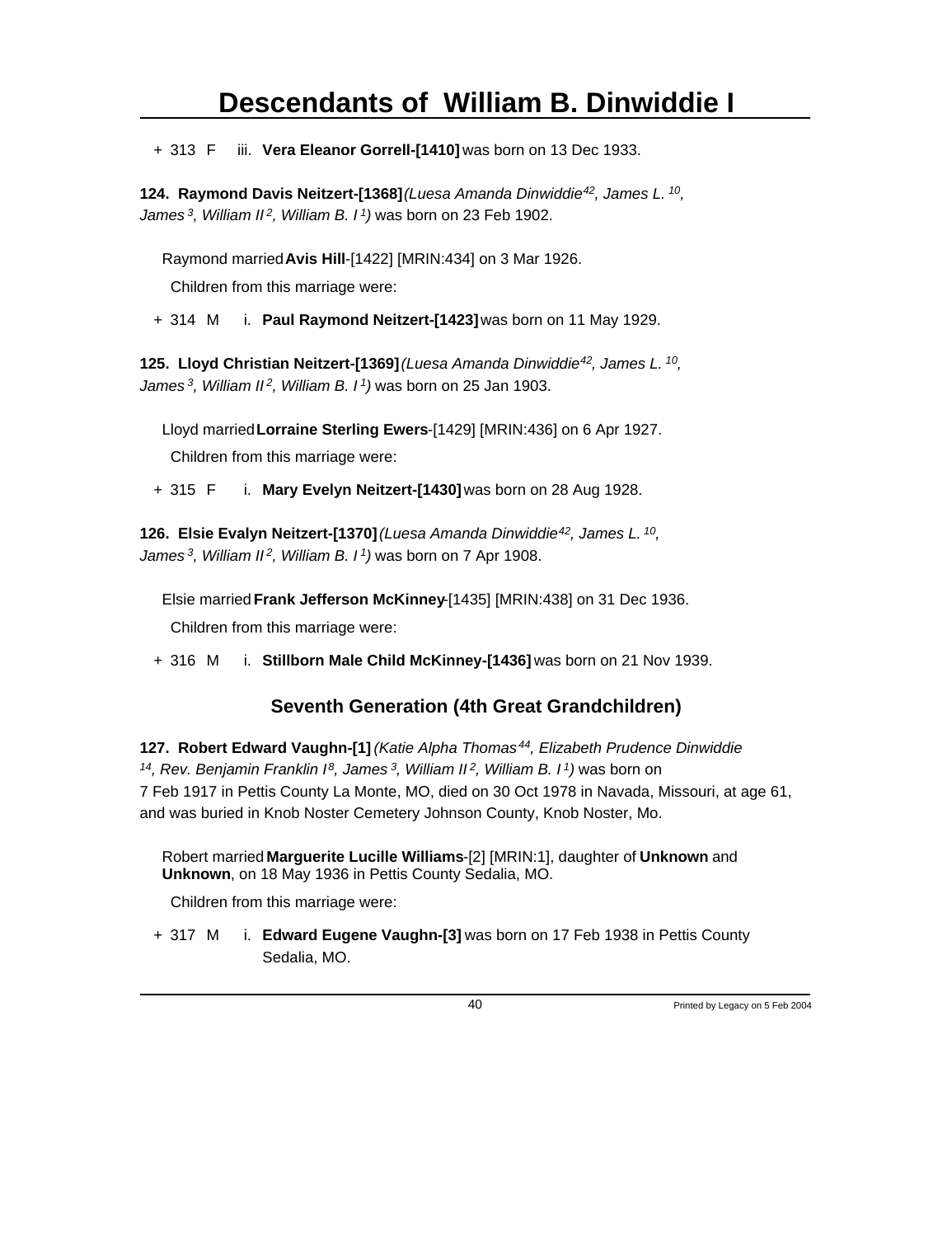- + 318 M ii. **Donald Loyd Vaughn-[5]** was born on 3 Jun 1942 in Pettis County Sedalia, MO.
- + 319 F iii. **Darlene Ellen Vaughn-[7]** was born on 13 Dec 1944, died on 14 Dec 1944, and was buried in Johnson County Knob Noster, Mo.
- + 320 M iv. **Wayne Merle Vaughn-[8]** was born on 19 Jan 1951 in Pettis County Sedalia, MO.

**128. Cora Lillian Vaughn-[11]** *(Katie Alpha Thomas<sup>44</sup>, Elizabeth Prudence Dinwiddie <sup>14</sup>, Rev. Benjamin Franklin I<sup>8</sup>, James<sup>3</sup>, William II<sup>2</sup>, William B. I<sup>1</sup>)* was born on 1 May 1919 in Pettis County La Monte, MO.

Cora married **Thomas Keith Hansen**-[30] [MRIN:11] on 20 Dec 1936.

Children from this marriage were:

- + 321 M i. **Melvin Frank Hansen-[31]** was born on 7 Dec 1937.
- + 322 F ii. **Kathryn Kay Hansen-[32]** was born on 5 May 1940.
- + 323 F iii. **Lois Gaye Hansen-[33]** was born on 15 Nov 1949 in Kansas City, MO.

**129. Eunice Marie Hood-[21]** *(Alma Frances Thomas<sup>45</sup>, Elizabeth Prudence Dinwiddie <sup>14</sup>, Rev. Benjamin Franklin I<sup>8</sup>, James<sup>3</sup>, William II<sup>2</sup>, William B. I<sup>1</sup>)* was born on 16 Nov 1913.

Eunice married **Marion K. Haselwood**-[22] [MRIN:9] on 27 Dec 1933.

Children from this marriage were:

+ 324 F i. **Marilyn Kay Haselwood-[23]** was born on 24 Feb 1939.

**130. Robert Earl Thomas-[43]** *(Robert Franklin Thomas<sup>46</sup>, Elizabeth Prudence Dinwiddie<sup>14</sup>, Rev. Benjamin Franklin I<sup>8</sup>, James<sup>3</sup>, William II<sup>2</sup>, William B. I<sup>1</sup>)* was born on 25 Jun 1922.

Robert married **Willa Mae Pennell**-[46] [MRIN:15] on 9 Mar 1956.

Children from this marriage were:

+ 325 F i. **Joy Lynn Thomas-[47]** was born on 4 Feb 1957.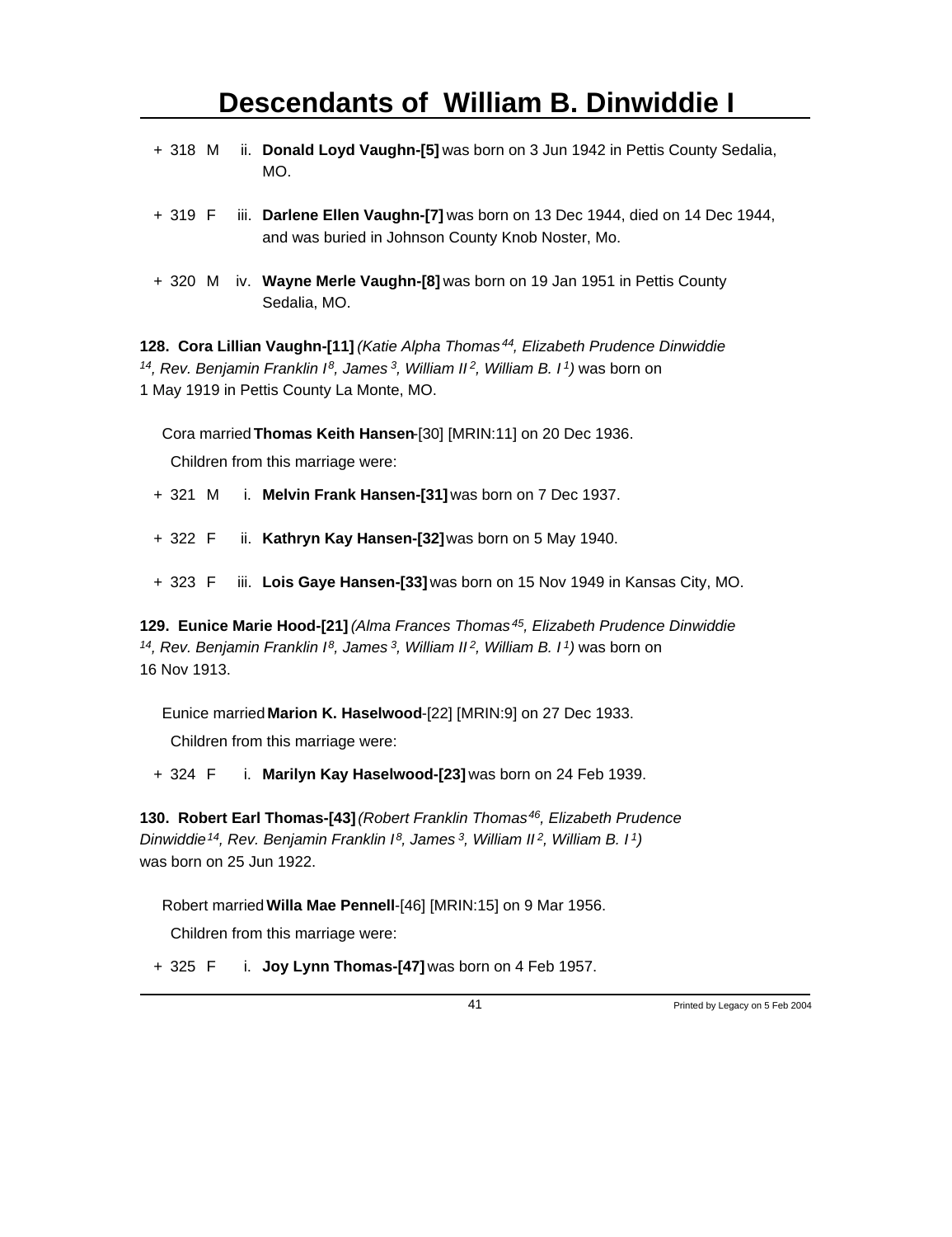**131. Leroy Thomas-[44]** *(Robert Franklin Thomas<sup>46</sup>, Elizabeth Prudence Dinwiddie <sup>14</sup>, Rev. Benjamin Franklin I<sup>8</sup>, James<sup>3</sup>, William II<sup>2</sup>, William B. I<sup>1</sup>)* was born on 12 Aug 1926.

Leroy married **Anna Mildren Hackley**-[48] [MRIN:16] on 16 Jul 1949.

Children from this marriage were:

+ 326 M i. **Randall Leroy Thomas-[49]** was born on 28 Aug 1950.

**132. Kenneth William Thomas-[45]** *(Robert Franklin Thomas<sup>46</sup>, Elizabeth Prudence Dinwiddie<sup>14</sup>, Rev. Benjamin Franklin I<sup>8</sup>, James<sup>3</sup>, William II<sup>2</sup>, William B. I<sup>1</sup>)*.

Kenneth married **Wanda Lea Hale**-[50] [MRIN:17] on 22 Nov 1952.

Children from this marriage were:

- + 327 M i. **Ronald Lee Thomas-[51]** was born on 28 Jul 1954.
- + 328 M ii. **Larry Franklin Thomas-[52]** was born on 6 Mar 1958.

**133. Frances Elizabeth Miller-[54]** *(Mary Anna Thomas<sup>47</sup>, Elizabeth Prudence Dinwiddie<sup>14</sup>, Rev. Benjamin Franklin I<sup>8</sup>, James<sup>3</sup>, William II<sup>2</sup>, William B. I<sup>1</sup>)* was born on 31 Dec 1916.

Frances married **Roy Patrick Clark**-[55] [MRIN:19] on 2 Apr 1939.

Children from this marriage were:

- + 329 F i. **Janice Evelyn Clark-[56]** was born on 31 Jan 1943.
- + 330 F ii. **Joyce Elaine Clark-[58]** was born on 23 Nov 1944.

**134. Mary Blanche Miller-[918]** *(Mary Anna Thomas<sup>47</sup>, Elizabeth Prudence Dinwiddie <sup>14</sup>, Rev. Benjamin Franklin I<sup>8</sup>, James<sup>3</sup>, William II<sup>2</sup>, William B. I<sup>1</sup>)* was born on 4 Aug 1930.

Mary married **Harold Lee Whitall**-[919] [MRIN:281] on 6 May 1949.

Children from this marriage were:

+ 331 M i. **Allen Eugene Whitall-[920]** was born on 27 Jan 1951.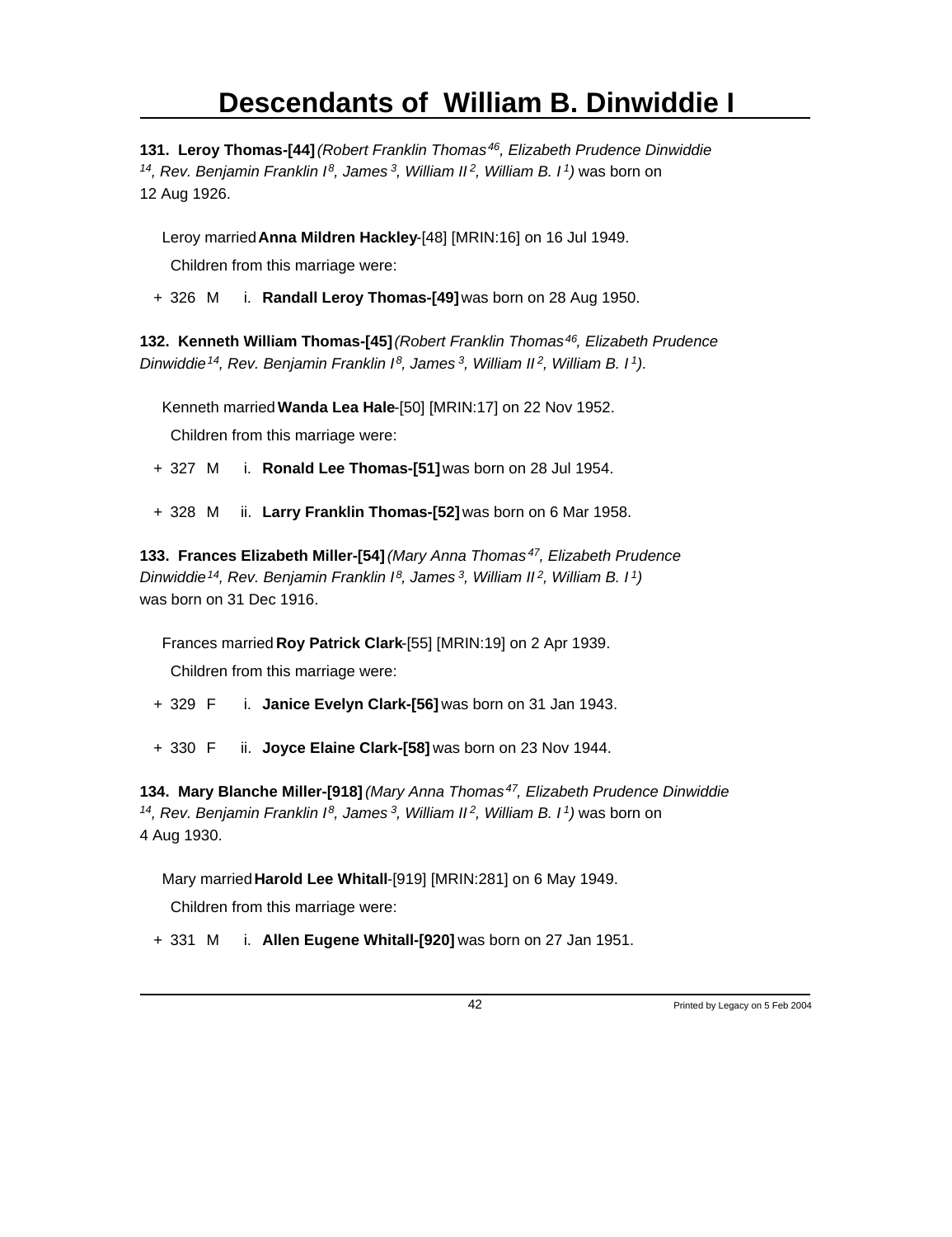+ 332 M ii. **Warren Lee Whitall-[921]** was born on 23 Nov 1953.

+ 333 M iii. **Terry Wayne Whitall-[922]** was born on 29 Dec 1955.

**135. James Edwin Miller-[923]** *(Mary Anna Thomas<sup>47</sup>, Elizabeth Prudence Dinwiddie <sup>14</sup>, Rev. Benjamin Franklin I<sup>8</sup>, James<sup>3</sup>, William II<sup>2</sup>, William B. I<sup>1</sup>)* was born on 18 Feb 1934.

James married **Mary May Phillips**-[924] [MRIN:282] on 24 Feb 1953. Children from this marriage were:

+ 334 F i. **Jacqualine Mary Miller-[925]** was born on 27 Oct 1956.

+ 335 F ii. **Janet Susan Miller-[926]** was born on 19 Feb 1958.

+ 336 M iii. **Jamie Lee Miller-[927]** was born on 4 Apr 1960.

**136. Iva Anna Hall-[929]** *(Iva Parthena Thomas<sup>49</sup>, Elizabeth Prudence Dinwiddie<sup>14</sup> , Rev. Benjamin Franklin I<sup>8</sup>, James<sup>3</sup>, William II<sup>2</sup>, William B. I<sup>1</sup>)* was born on 26 Jan 1920.

Iva married **Omer Basil Wadleigh**-[930] [MRIN:284] on 15 Sep 1940.

Children from this marriage were:

- + 337 M i. **Charles Edward Wadleigh-[931]** was born on 22 Oct 1942.
- + 338 M ii. **Roger Basil Wadleigh-[932]** was born on 3 Jun 1947.
- + 339 F iii. **Twylah Anna Wadleigh-[933]** was born on 15 Oct 1949.

**137. James Winfred Hall-[936]** *(Iva Parthena Thomas<sup>49</sup>, Elizabeth Prudence Dinwiddie <sup>14</sup>, Rev. Benjamin Franklin I<sup>8</sup>, James<sup>3</sup>, William II<sup>2</sup>, William B. I<sup>1</sup>)* was born on 22 Sep 1922.

James married **Esther Jolly**-[937] [MRIN:286] on 2 Oct 1943.

Children from this marriage were:

+ 340 F i. **Winnie Sue Hall-[938]** was born on 10 May 1944.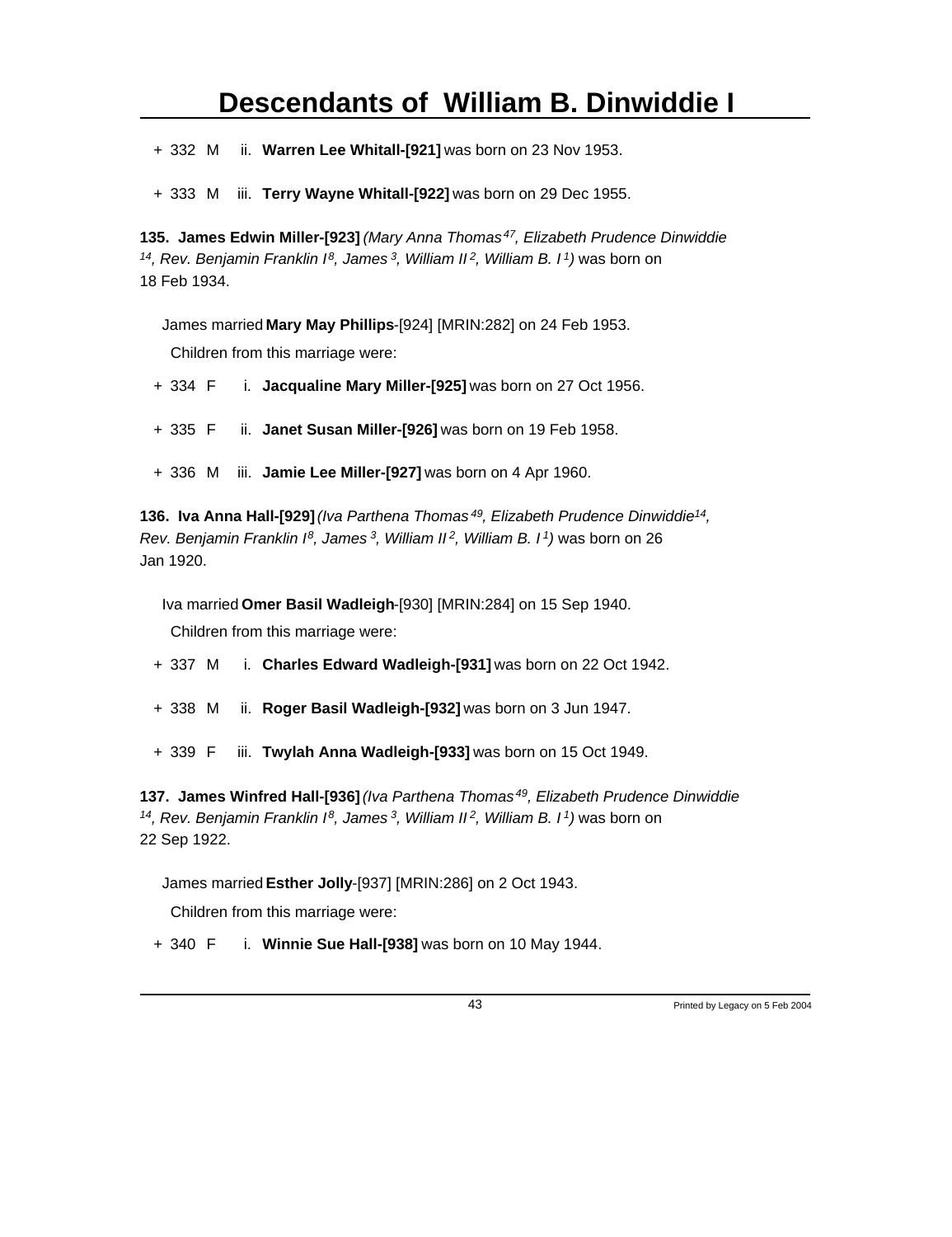+ 341 F ii. **Cheryl Lynn Hall-[941]** was born on 28 Jul 1946.

+ 342 F iii. **Jamie Lu Hall-[943]** was born on 5 Jul 1956.

**138. Pearly Thomas Hall-[944]** *(Iva Parthena Thomas<sup>49</sup>, Elizabeth Prudence Dinwiddie <sup>14</sup>, Rev. Benjamin Franklin I<sup>8</sup>, James<sup>3</sup>, William II<sup>2</sup>, William B. I<sup>1</sup>)* was born on 16 Apr 1925.

Pearly married **Opal Neudiger**-[945] [MRIN:289] on 6 Oct 1951.

**139. Alfred Pence Hall-[946]** *(Iva Parthena Thomas<sup>49</sup>, Elizabeth Prudence Dinwiddie <sup>14</sup>, Rev. Benjamin Franklin I<sup>8</sup>, James<sup>3</sup>, William II<sup>2</sup>, William B. I<sup>1</sup>)* was born on 30 Oct 1927.

Alfred married **Jacqulyn Crumm**-[947] [MRIN:290] on 25 Jan 1948.

Children from this marriage were:

+ 343 M i. **Ronald Dean Hall-[948]** was born on 25 Apr 1949.

**140. Elsie Elizabeth Hall-[949]** *(Iva Parthena Thomas<sup>49</sup>, Elizabeth Prudence Dinwiddie <sup>14</sup>, Rev. Benjamin Franklin I<sup>8</sup>, James<sup>3</sup>, William II<sup>2</sup>, William B. I<sup>1</sup>)* was born on 23 Feb 1930.

Elsie married **Ralph Thomas Yeager**-[950] [MRIN:291] on 29 Apr 1947.

Children from this marriage were:

- + 344 M i. **Daniel Melford Yeager-[951]** was born on 11 Nov 1951.
- + 345 M ii. **Clifford Anthony Yeager-[952]** was born on 12 Feb 1954.
- + 346 M iii. **Glenn Elliott Yeager-[953]** was born on 4 Jan 1956.

**141. Robert Woodson Thomas-[957]** *(Irvin Woodson Thomas<sup>50</sup>, Elizabeth Prudence Dinwiddie<sup>14</sup>, Rev. Benjamin Franklin I<sup>8</sup>, James<sup>3</sup>, William II<sup>2</sup>, William B. I<sup>1</sup>)* was born on 23 Jan 1937.

Robert married **Amarily Smith**-[958] [MRIN:295] on 15 Mar 1959.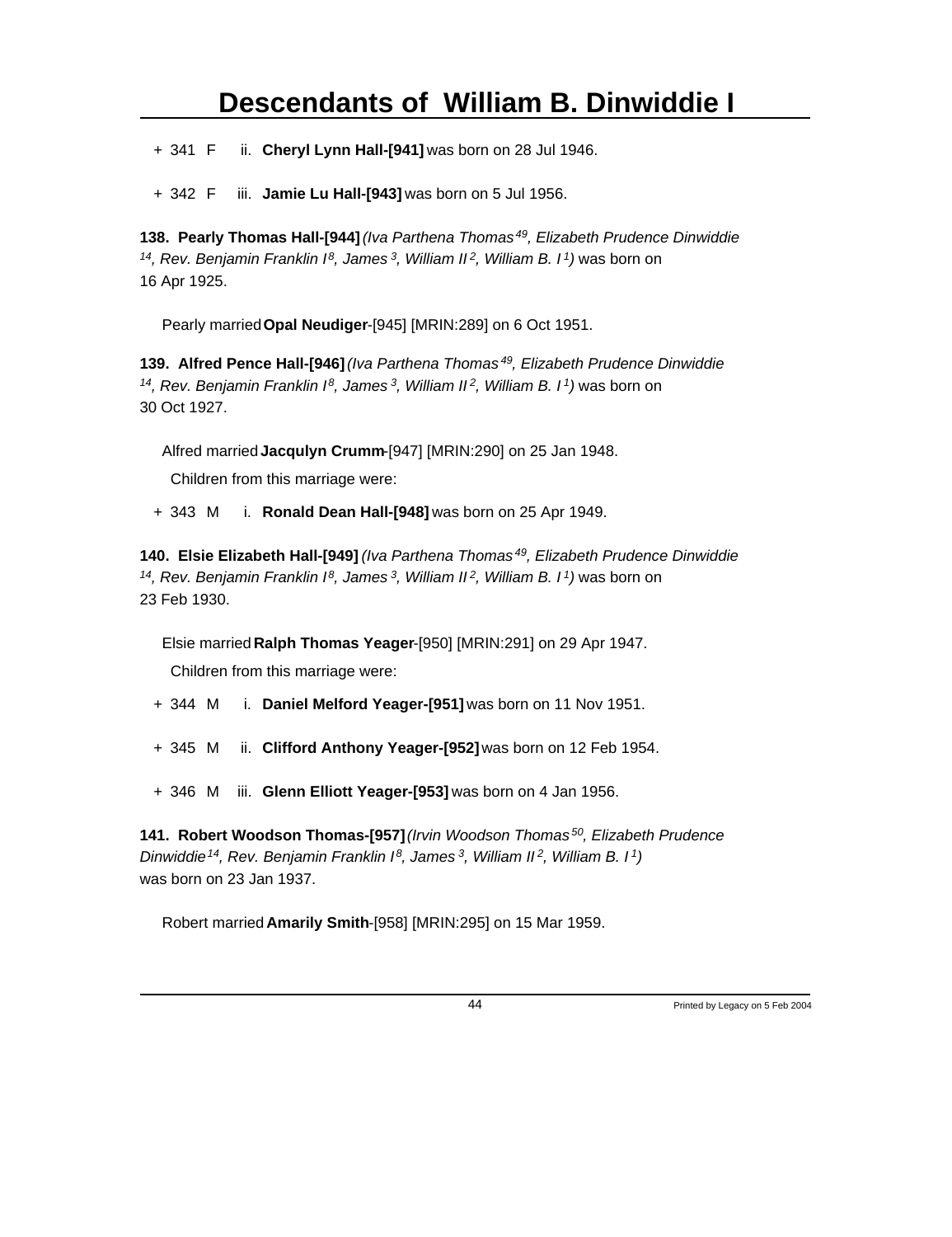+ 347 F i. **Annette Elaine Thomas-[959]** was born on 23 May 1960.

**142. Lois Glee Stone-[73]** *(Permelia Ann Todd<sup>51</sup>, Lorinda Jane Dinwiddie<sup>16</sup>, Rev. Benjamin Franklin I<sup>8</sup>, James<sup>3</sup>, William II<sup>2</sup>, William B. I<sup>1</sup>)* was born on 6 Dec 1894.

Lois married **William Ora Jones**-[74] [MRIN:23] on 3 Nov 1919.

Children from this marriage were:

- + 348 F i. **Edna Louise Jones-[75]** was born on 12 Apr 1922 and died on 16 Dec 1926, at age 4.
- + 349 M ii. **Warren Lee Jones-[76]** was born on 10 Feb 1928.
- + 350 M iii. **Raymond Glen Jones-[78]** was born on 29 Dec 1930.

**143. Gladys Louise Stone-[81]** *(Permelia Ann Todd<sup>51</sup>, Lorinda Jane Dinwiddie<sup>16</sup> , Rev. Benjamin Franklin I<sup>8</sup>, James<sup>3</sup>, William II<sup>2</sup>, William B. I<sup>1</sup>)* was born on 17 Oct 1903.

Gladys married **Forrest Ernest White**-[82] [MRIN:26] on 15 May 1925.

Children from this marriage were:

- + 351 F i. **Willetta Glee White-[83]** was born on 25 Mar 1929.
- + 352 M ii. **Forest Gene White-[153]** was born on 22 Apr 1931.
- + 353 F iii. **Joy Louise White-[157]** was born on 12 Mar 1933.
- + 354 M iv. **Donald Dean White-[162]** was born on 13 Apr 1937.

**144. Francis Todd Bryant-[165]** *(Lorinda Cordelia Todd<sup>52</sup>, Lorinda Jane Dinwiddie<sup>16</sup> , Rev. Benjamin Franklin I<sup>8</sup>, James<sup>3</sup>, William II<sup>2</sup>, William B. I<sup>1</sup>)* was born on 2 Jan 1913.

Francis married **Marion Weum**-[166] [MRIN:55] on 10 Dec 1950.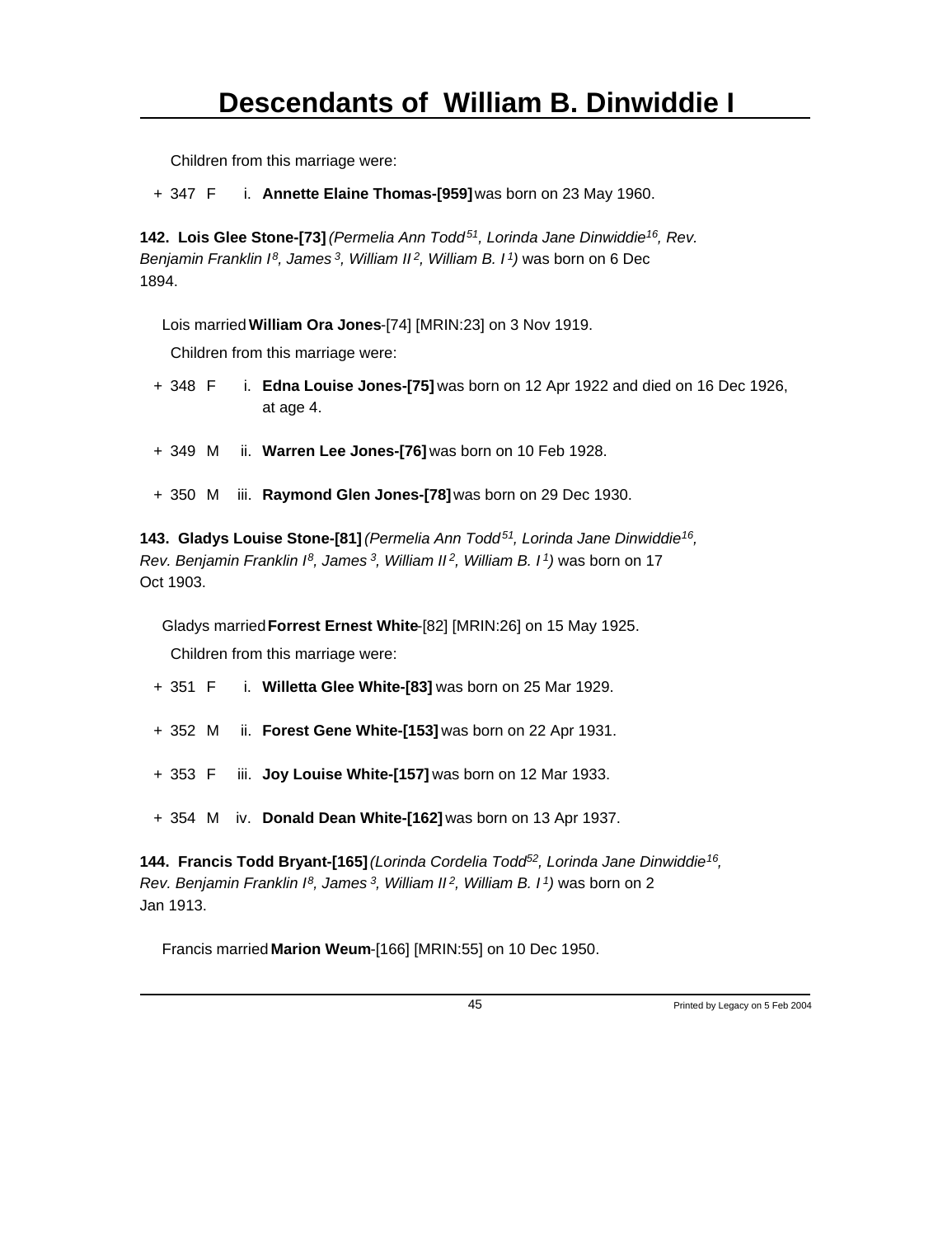+ 355 M i. **Richard Todd Bryant-[167]** was born on 3 Sep 1952.

**145. Lucy Lorinda Todd-[170]** *(Thomas Jefferson Todd<sup>53</sup>, Lorinda Jane Dinwiddie<sup>16</sup> , Rev. Benjamin Franklin I<sup>8</sup>, James<sup>3</sup>, William II<sup>2</sup>, William B. I<sup>1</sup>)* was born on 8 May 1906.

Lucy married **Gregory Horace Paxson**-[171] [MRIN:57] on 16 Jul 1930. Children from this marriage were:

+ 356 M i. **Hugh Gregory Paxson-[172]** was born on 10 Feb 1932.

+ 357 M ii. **Norman Todd Paxson-[177]** was born on 12 Oct 1933.

+ 358 F iii. **Mary Alys Paxson-[182]** was born on 16 Feb 1935.

**146. Leda Lee Todd-[189]** *(Thomas Jefferson Todd<sup>53</sup>, Lorinda Jane Dinwiddie<sup>16</sup> , Rev. Benjamin Franklin I<sup>8</sup>, James<sup>3</sup>, William II<sup>2</sup>, William B. I<sup>1</sup>)* was born on 7 Mar 1908.

Leda married **Walter John Howard**-[190] [MRIN:61] on 18 Apr 1929. Children from this marriage were:

+ 359 M i. **Walter John Howard Jr.-[191]** was born on 1 Jun 1931.

+ 360 F ii. **Connie Rose Howard-[197]** was born on 25 Aug 1933.

**147. Johnny Spears Todd-[202]** *(Thomas Jefferson Todd<sup>53</sup>, Lorinda Jane Dinwiddie <sup>16</sup>, Rev. Benjamin Franklin I<sup>8</sup>, James<sup>3</sup>, William II<sup>2</sup>, William B. I<sup>1</sup>)* was born on 1 Oct 1909, died on 26 Sep 1919, at age 9, and was buried in Pettis County, Smithton, Mo.

**148. Laura Maude Todd-[203]** *(Thomas Jefferson Todd<sup>53</sup>, Lorinda Jane Dinwiddie<sup>16</sup> , Rev. Benjamin Franklin I<sup>8</sup>, James<sup>3</sup>, William II<sup>2</sup>, William B. I<sup>1</sup>)*.

Laura married **Tilden Hendricks Wendleton**-[204] [MRIN:64].

Children from this marriage were:

+ 361 M i. **Thomas Leo Wendleton-[205]** was born on 25 Jan 1899.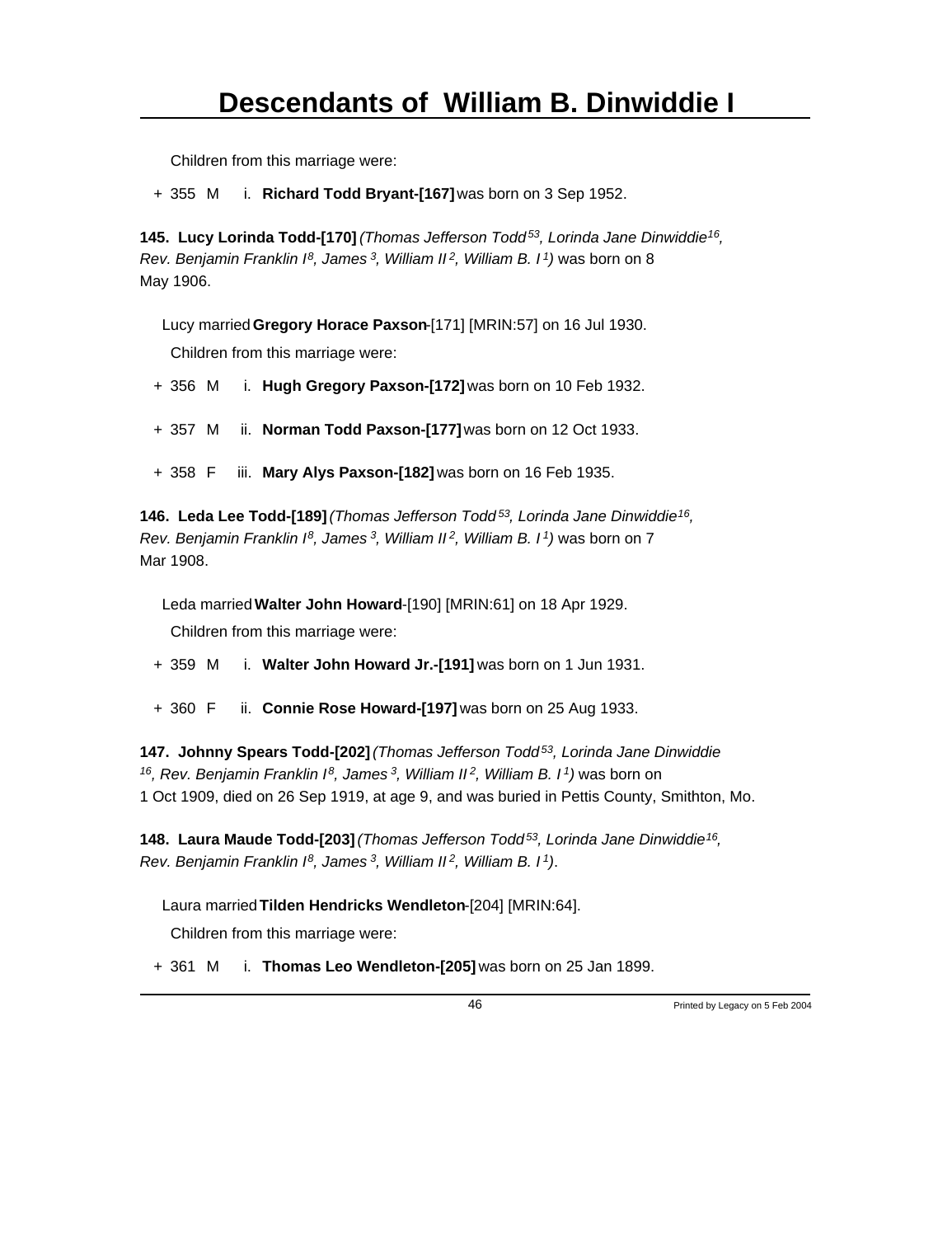+ 362 F ii. **Lela Jewell Wendleton-[207]** was born on 5 Dec 1904.

**149. John Franklin Todd Jr.-[220]** *(John Franklin Todd<sup>54</sup>, Lorinda Jane Dinwiddie<sup>16</sup> , Rev. Benjamin Franklin I<sup>8</sup>, James<sup>3</sup>, William II<sup>2</sup>, William B. I<sup>1</sup>)* was born on 24 Oct 1914.

John married **Lorene Ann Craig**-[221] [MRIN:70] on 2 Apr 1935.

Children from this marriage were:

+ 363 F i. **Nancy Edith Todd-[222]** was born on 20 Sep 1940.

**150. Delia Delora Todd-[226]** *(John Franklin Todd<sup>54</sup>, Lorinda Jane Dinwiddie<sup>16</sup>, Rev. Benjamin Franklin I<sup>8</sup>, James<sup>3</sup>, William II<sup>2</sup>, William B. I<sup>1</sup>)* was born on 14 Dec 1920.

Delia married **Kenneth Howard Payne**-[227] [MRIN:72] on 31 Dec 1941.

Children from this marriage were:

+ 364 M i. **Richard Hale Payne-[228]** was born on 22 Mar 1956.

**151. Leo Hotsenpiller-[233]** *(Louisa Jane Dinwiddie<sup>56</sup>, James Betcher<sup>17</sup>, Rev. Benjamin Franklin I<sup>8</sup>, James<sup>3</sup>, William II<sup>2</sup>, William B. I<sup>1</sup>)* was born on 19 Mar 1897 and died in Jun 1897.

**152. Edith Virginia Hotsenpiller-[234]** *(Louisa Jane Dinwiddie<sup>56</sup>, James Betcher<sup>17</sup> , Rev. Benjamin Franklin I<sup>8</sup>, James<sup>3</sup>, William II<sup>2</sup>, William B. I<sup>1</sup>)* was born on 17 Aug 1899.

Edith married **Helmer Theodore Eklof**-[235] [MRIN:75] on 19 Aug 1929.

**153. Cecil Hotsenpiller-[236]** *(Louisa Jane Dinwiddie<sup>56</sup>, James Betcher<sup>17</sup>, Rev. Benjamin Franklin I<sup>8</sup>, James<sup>3</sup>, William II<sup>2</sup>, William B. I<sup>1</sup>)* was born on 9 Oct 1901 and died in 1916, at age 15.

**154. Loyd Bletcher Hotsenpiller-[237]** *(Louisa Jane Dinwiddie<sup>56</sup>, James Betcher<sup>17</sup> , Rev. Benjamin Franklin I<sup>8</sup>, James<sup>3</sup>, William II<sup>2</sup>, William B. I<sup>1</sup>)* was born on 28 Sep 1903.

Loyd married **Helen Taylor**-[238] [MRIN:76] on 2 Jan 1931.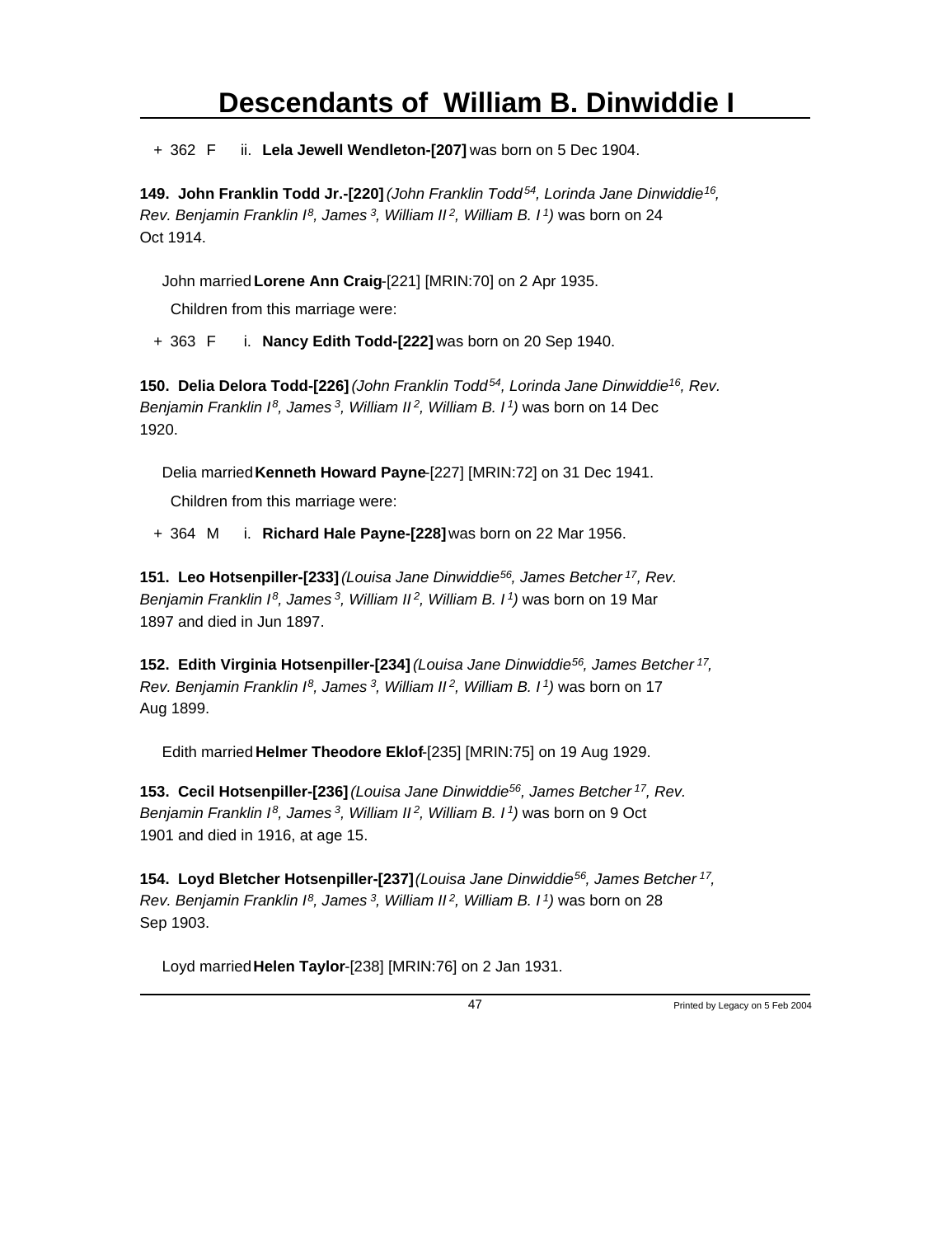+ 365 M i. **Marvin Eugene Hotsenpiller-[239]** was born on 28 Jul 1933.

- + 366 M ii. **Donald Glenn Hotsenpiller-[243]** was born on 7 Jul 1935.
- + 367 F iii. **Judith Ann Hotsenpiller-[245]** was born on 29 Sep 1942.

**155. Newton David Hotsenpiller-[247]** *(Louisa Jane Dinwiddie<sup>56</sup>, James Betcher<sup>17</sup> , Rev. Benjamin Franklin I<sup>8</sup>, James<sup>3</sup>, William II<sup>2</sup>, William B. I<sup>1</sup>)* was born on 29 Nov 1906 and died in 1920, at age 14.

**156. Mary Martha Hotsenpiller-[248]** *(Louisa Jane Dinwiddie<sup>56</sup>, James Betcher<sup>17</sup> , Rev. Benjamin Franklin I<sup>8</sup>, James<sup>3</sup>, William II<sup>2</sup>, William B. I<sup>1</sup>)* was born on 30 Aug 1908.

**157. Charles Lee Hotsenpiller-[249]** *(Louisa Jane Dinwiddie<sup>56</sup>, James Betcher<sup>17</sup> , Rev. Benjamin Franklin I<sup>8</sup>, James<sup>3</sup>, William II<sup>2</sup>, William B. I<sup>1</sup>)* was born on 2 Jan 1918 and died in 1929, at age 11.

**158. Infant Gray-[252]** *(Josephine Dinwiddie<sup>57</sup>, James Betcher<sup>17</sup>, Rev. Benjamin Franklin I<sup>8</sup>, James<sup>3</sup>, William II<sup>2</sup>, William B. I<sup>1</sup>)* was born on 4 Jan 1909 and died on 4 Jan 1909.

**159. Dorothy Laverna Elkins-[255]** *(Dora Ann Dinwiddie<sup>58</sup>, James Betcher<sup>17</sup>, Rev. Benjamin Franklin I<sup>8</sup>, James<sup>3</sup>, William II<sup>2</sup>, William B. I<sup>1</sup>)* was born on 31 Aug 1912.

Dorothy married **George Ernest Wesner**-[256] [MRIN:82] on 14 Mar 1931.

Children from this marriage were:

+ 368 M i. **George Mack Wesner-[257]** was born on 6 Feb 1934.

+ 369 F ii. **Joyce Wesner-[259]** was born on 26 Dec 1935.

**160. Vernon Ivan Elkins-[264]** *(Dora Ann Dinwiddie<sup>58</sup>, James Betcher<sup>17</sup>, Rev. Benjamin Franklin I<sup>8</sup>, James<sup>3</sup>, William II<sup>2</sup>, William B. I<sup>1</sup>)* was born on 13 Mar 1917.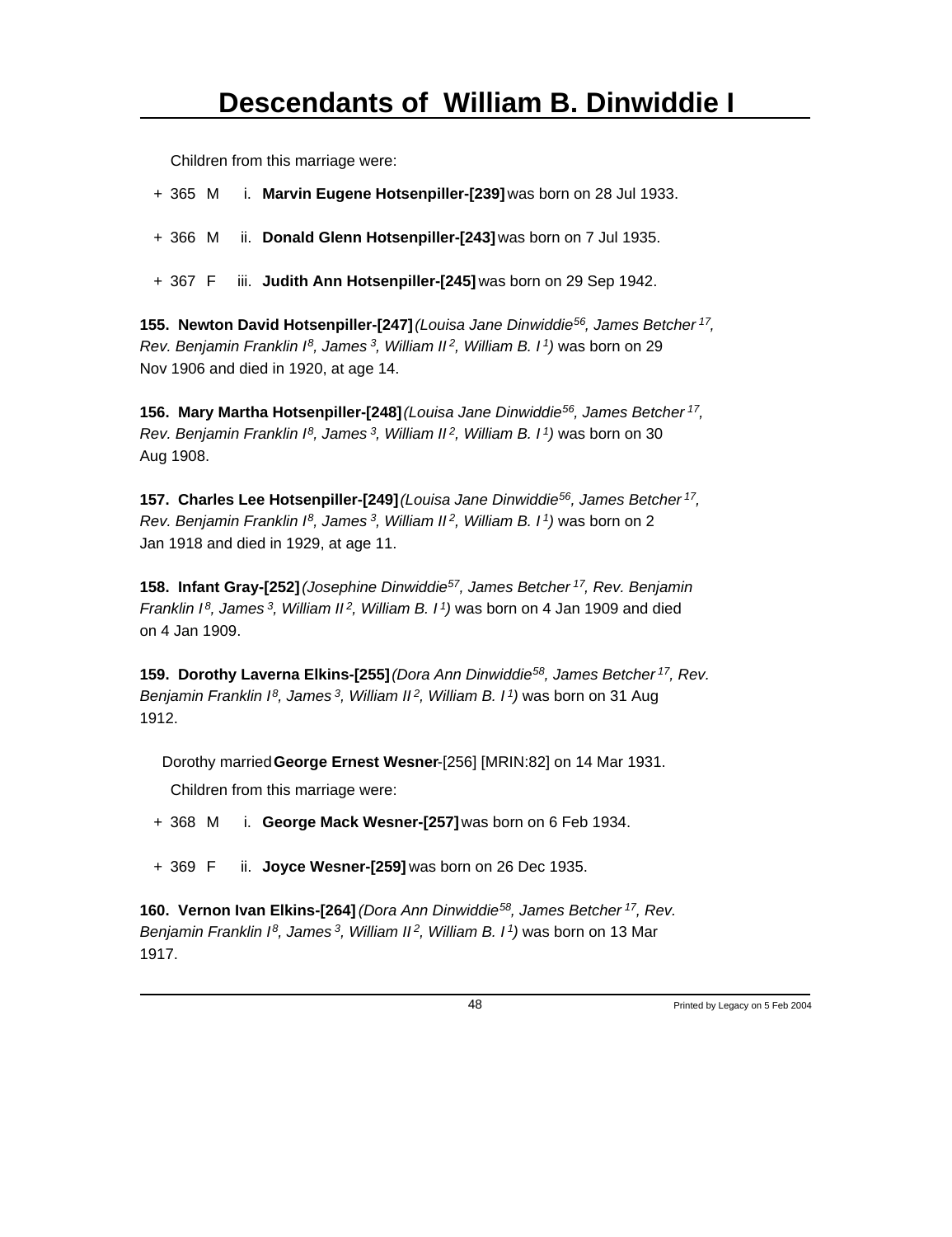Vernon married **Mildred Hogan**-[265] [MRIN:85] on 19 Jan 1935.

Children from this marriage were:

- + 370 M i. **Walter Lee Elkins-[266]** was born on 13 Nov 1935.
- + 371 F ii. **Collette Sue Elkins-[267]** was born on 5 Jul 1939.

**161. Eva Mae Elkins-[268]** *(Dora Ann Dinwiddie<sup>58</sup>, James Betcher<sup>17</sup>, Rev. Benjamin Franklin I<sup>8</sup>, James<sup>3</sup>, William II<sup>2</sup>, William B. I<sup>1</sup>)* was born on 15 Apr 1920.

Eva married **Thomas M. Sugg**-[269] [MRIN:86] on 15 Mar 1942.

Children from this marriage were:

+ 372 F i. **Gloria Ann Sugg-[270]** was born on 24 Mar 1947.

**162. Iris Ruth Dinwiddie-[273]** *(James Emmitt<sup>59</sup>, James Betcher<sup>17</sup>, Rev. Benjamin Franklin I<sup>8</sup>, James<sup>3</sup>, William II<sup>2</sup>, William B. I<sup>1</sup>)* was born on 23 Jan 1919.

Iris married **James Harry Jonson**-[274] [MRIN:88] on 23 Jul 1939.

Children from this marriage were:

+ 373 M i. **James Howard Jonson-[275]** was born on 18 Apr 1945.

**163. Betty Jean Dinwiddie-[276]** *(James Emmitt<sup>59</sup>, James Betcher<sup>17</sup>, Rev. Benjamin Franklin I<sup>8</sup>, James<sup>3</sup>, William II<sup>2</sup>, William B. I<sup>1</sup>)* was born on 21 Oct 1924.

Betty married **Kenneth Ordell Smith**-[277] [MRIN:89] on 5 Aug 1942.

Children from this marriage were:

+ 374 M i. **Charles Lynn Smith-[278]** was born on 17 Oct 1944.

Betty married **Raymond Wesley Moon**-[279] [MRIN:90] on 30 Aug 1950.

Children from this marriage were:

+ 375 F i. **Cynthia Raye Moon-[280]** was born on 18 Jun 1952.

+ 376 M ii. **Gregory Lee Moon-[281]** was born on 18 May 1955.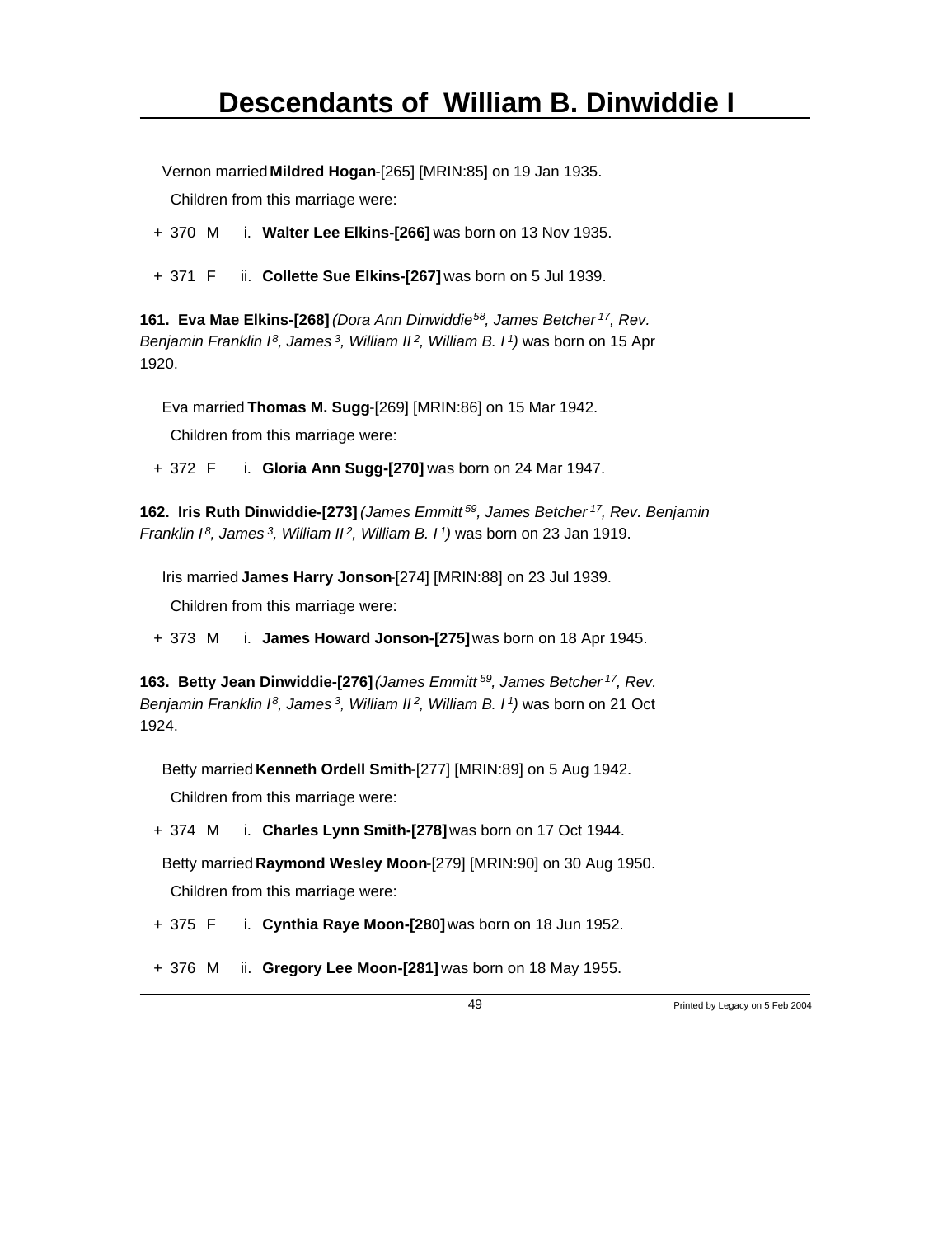**164. William Hackney Dinwiddie-[292]** *(Thatcher Hackney<sup>61</sup>, Lott Hackney<sup>18</sup>, Rev. Benjamin Franklin I<sup>8</sup>, James<sup>3</sup>, William II<sup>2</sup>, William B. I<sup>1</sup>)* was born on 20 Sep 1906.

William married **Elsie Irene Gumm**-[298] [MRIN:93] on 4 Sep 1927.

Children from this marriage were:

- + 377 M i. **Kenneth Eugene Dinwiddie Sr.-[299]** was born on 2 May 1928.
- + 378 F ii. **Marjorie Mae Dinwiddie-[300]** was born on 26 May 1929.
- + 379 M iii. **Billy Ray Dinwiddie-[301]** was born on 20 Feb 1931.

**165. Hersel Nelson Dinwiddie-[293]** *(Thatcher Hackney<sup>61</sup>, Lott Hackney<sup>18</sup>, Rev. Benjamin Franklin I<sup>8</sup>, James<sup>3</sup>, William II<sup>2</sup>, William B. I<sup>1</sup>)* was born on 4 May 1909 and died on 23 Nov 1910, at age 1.

**166. Frances Virginia Dinwiddie-[294]** *(Thatcher Hackney<sup>61</sup>, Lott Hackney<sup>18</sup>, Rev. Benjamin Franklin I<sup>8</sup>, James<sup>3</sup>, William II<sup>2</sup>, William B. I<sup>1</sup>)* was born on 18 Nov 1911 and died on 21 Oct 1918, at age 6.

**167. Charles Wilson Dinwiddie Sr.-[295]** *(Thatcher Hackney<sup>61</sup>, Lott Hackney<sup>18</sup> , Rev. Benjamin Franklin I<sup>8</sup>, James<sup>3</sup>, William II<sup>2</sup>, William B. I<sup>1</sup>)* was born on 7 May 1916.

Charles married **Juanita Lorraine Crouch**-[315] [MRIN:99] on 26 Apr 1937.

Children from this marriage were:

- + 380 F i. **Imogene Carolyn Dinwiddie-[316]** was born on 23 Mar 1938.
- + 381 F ii. **Cileen Joyce Dinwiddie-[323]** was born on 25 Jan 1940 and died on 2 Oct 1941, at age 1.
- + 382 M iii. **Charles Wilson Dinwiddie Jr.-[324]** was born on 24 Jul 1941.
- + 383 M iv. **Donald Ray Dinwiddie-[325]** was born on 27 Jul 1943.
- + 384 F v. **Sharon Raye Dinwiddie-[326]** was born on 1 Oct 1947.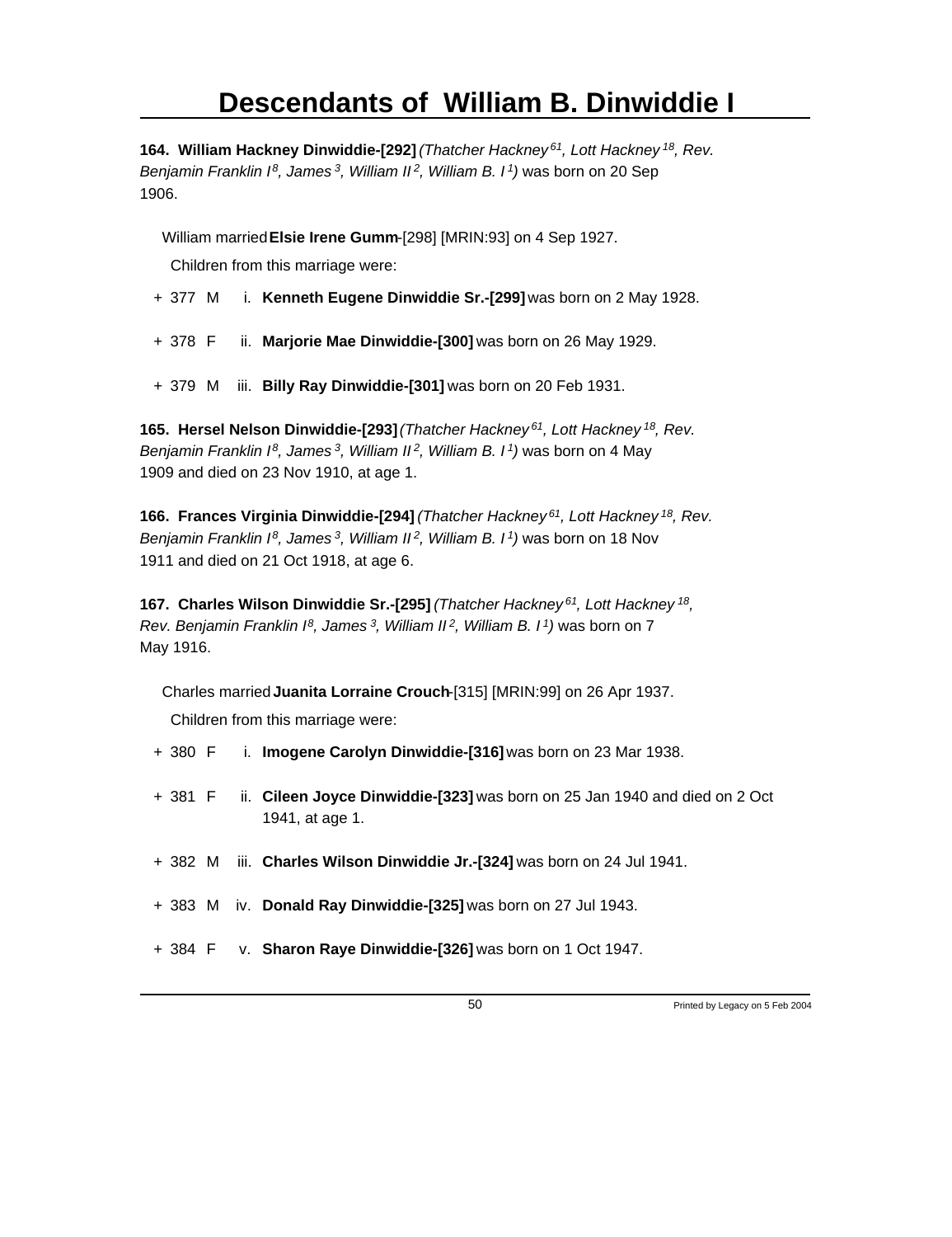+ 385 F vi. **Elizabeth Rose Dinwiddie-[327]** was born on 29 Dec 1955.

**168. Benjamin Owen Dinwiddie-[296]** *(Thatcher Hackney<sup>61</sup>, Lott Hackney<sup>18</sup>, Rev. Benjamin Franklin I<sup>8</sup>, James<sup>3</sup>, William II<sup>2</sup>, William B. I<sup>1</sup>)* was born on 27 Oct 1918.

Benjamin married **Helen Virginia Bradshaw**-[329] [MRIN:102] in 1939.

Children from this marriage were:

- + 386 M i. **Kenneth Owen Dinwiddie-[330]** was born in 1940.
- + 387 F ii. **Nancy Colleen Dinwiddie-[331]** was born in 1941.
- + 388 F iii. **Bonnie Louise Dinwiddie-[332]** was born in 1941.

**169. Donilee Dinwiddie-[297]** *(Thatcher Hackney<sup>61</sup>, Lott Hackney<sup>18</sup>, Rev. Benjamin Franklin I<sup>8</sup>, James<sup>3</sup>, William II<sup>2</sup>, William B. I<sup>1</sup>)* was born on 14 Jun 1925.

Donilee married **Bonnie Jean Brown**-[340] [MRIN:105] on 21 Apr 1946. Children from this marriage were:

- + 389 F i. **Donna Jean Dinwiddie-[341]** was born on 31 Dec 1956.
- + 390 M ii. **Donald Lee Dinwiddie-[342]** was born on 22 Nov 1964.

**170. Mary Elizabeth Smith-[344]** *(Rufus<sup>62</sup>, Lott Hackney<sup>18</sup>, Rev. Benjamin Franklin I <sup>8</sup>, James<sup>3</sup>, William II<sup>2</sup>, William B. I<sup>1</sup>)* was born on 22 Jul 1911.

General Notes: Shes was a foster child of Rufus and Addie May Dinwiddie. I do not have any information on her as to her family.

Mary married **Buell Sidney Howard**-[345] [MRIN:107] on 27 Feb 1930.

Children from this marriage were:

- + 391 M i. **Robert Eugene Hoard-[346]** was born on 31 Dec 1933.
- + 392 M ii. **Charles Lee Hoard-[347]** was born on 23 Sep 1936.
- + 393 F iii. **Bessie Ellen Hoard-[348]** was born on 27 Feb 1939.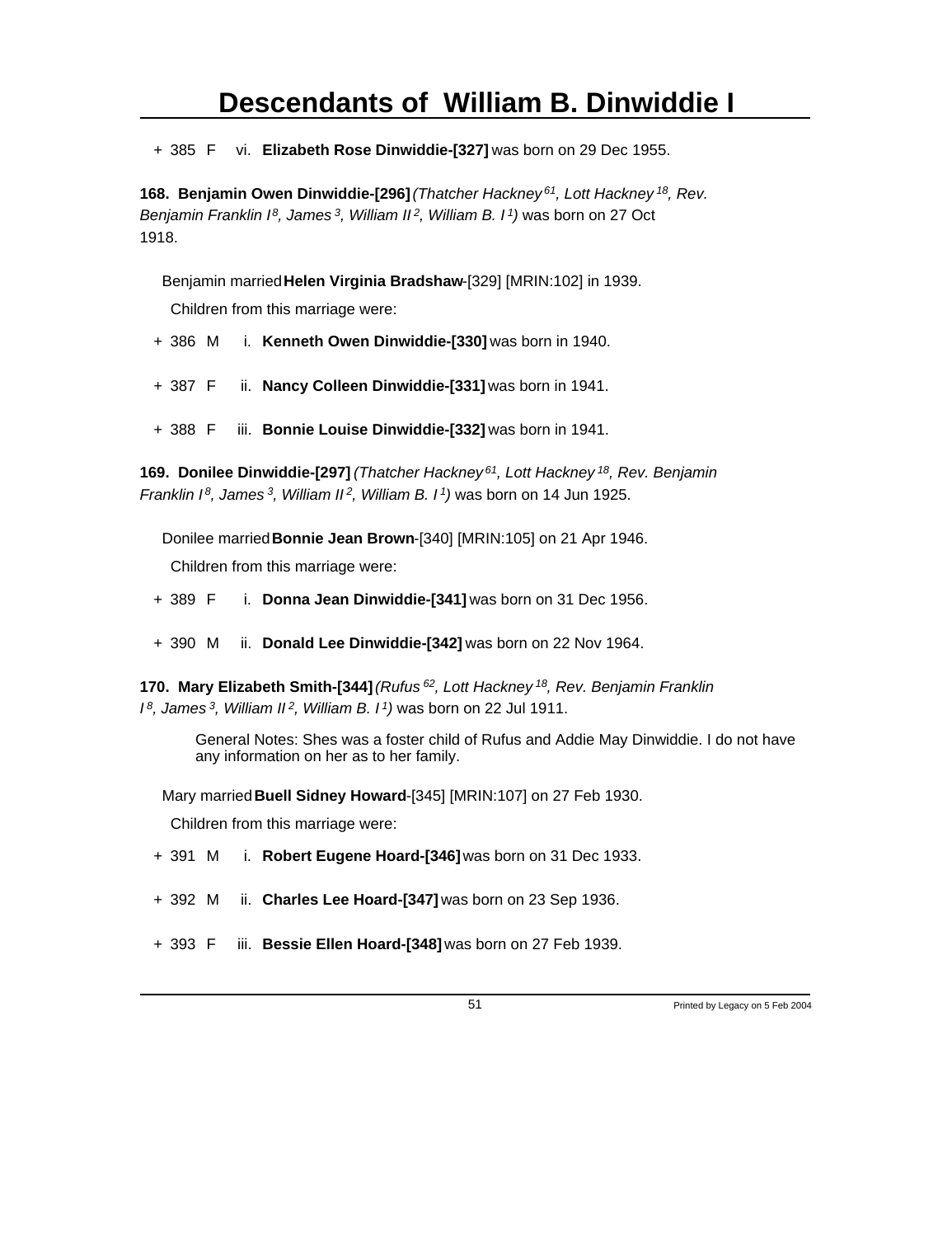+ 394 M iv. **Harold Clayton Hoard-[349]** was born on 8 Jul 1942.

+ 395 M v. **Ray Sidney Hoard-[350]** was born on 27 Feb 1949.

**171. Edgar Overton Holman-[361]** *(Arsula Wilson Dinwiddie<sup>63</sup>, Lott Hackney<sup>18</sup>, Rev. Benjamin Franklin I<sup>8</sup>, James<sup>3</sup>, William II<sup>2</sup>, William B. I<sup>1</sup>)* was born on 30 Apr 1908.

Edgar married **Virginia Medina**-[362] [MRIN:113] on 19 Apr 1948. Children from this marriage were:

- + 396 F i. **Sally Kaye Holman-[363]** was born on 11 Sep 1949.
- + 397 F ii. **Judy Estella Holman-[364]** was born on 27 Nov 1953.
- + 398 M iii. **Eddie Logan Holman-[365]** was born on 2 Mar 1956.
- + 399 F iv. **Joyce Aloha Medina-[366]** was born on 6 Apr 1943.
- + 400 M v. **David William Medina-[367]** was born on 2 Oct 1945.
- + 401 F vi. **Tonga Joyce Medina-[368]** was born on 26 Mar 1965.

**172. George Rufus Holman-[369]** *(Arsula Wilson Dinwiddie<sup>63</sup>, Lott Hackney<sup>18</sup>, Rev. Benjamin Franklin I<sup>8</sup>, James<sup>3</sup>, William II<sup>2</sup>, William B. I<sup>1</sup>)* was born on 7 Feb 1910.

**173. William Harold Holman-[370]** *(Arsula Wilson Dinwiddie<sup>63</sup>, Lott Hackney<sup>18</sup> , Rev. Benjamin Franklin I<sup>8</sup>, James<sup>3</sup>, William II<sup>2</sup>, William B. I<sup>1</sup>)* was born on 27 May 1916.

William married **Blanche Allene Adams**-[371] [MRIN:114] on 19 Oct 1937.

Marriage Notes: The Dinwiddie Book of 1965 states they had another child was born to them but no name but it did have a birthday of 1941 written. So the only child that is showing in this book is William Herman Holman.

Children from this marriage were:

+ 402 M i. **William Herman Holman-[372]** was born on 24 Apr 1939.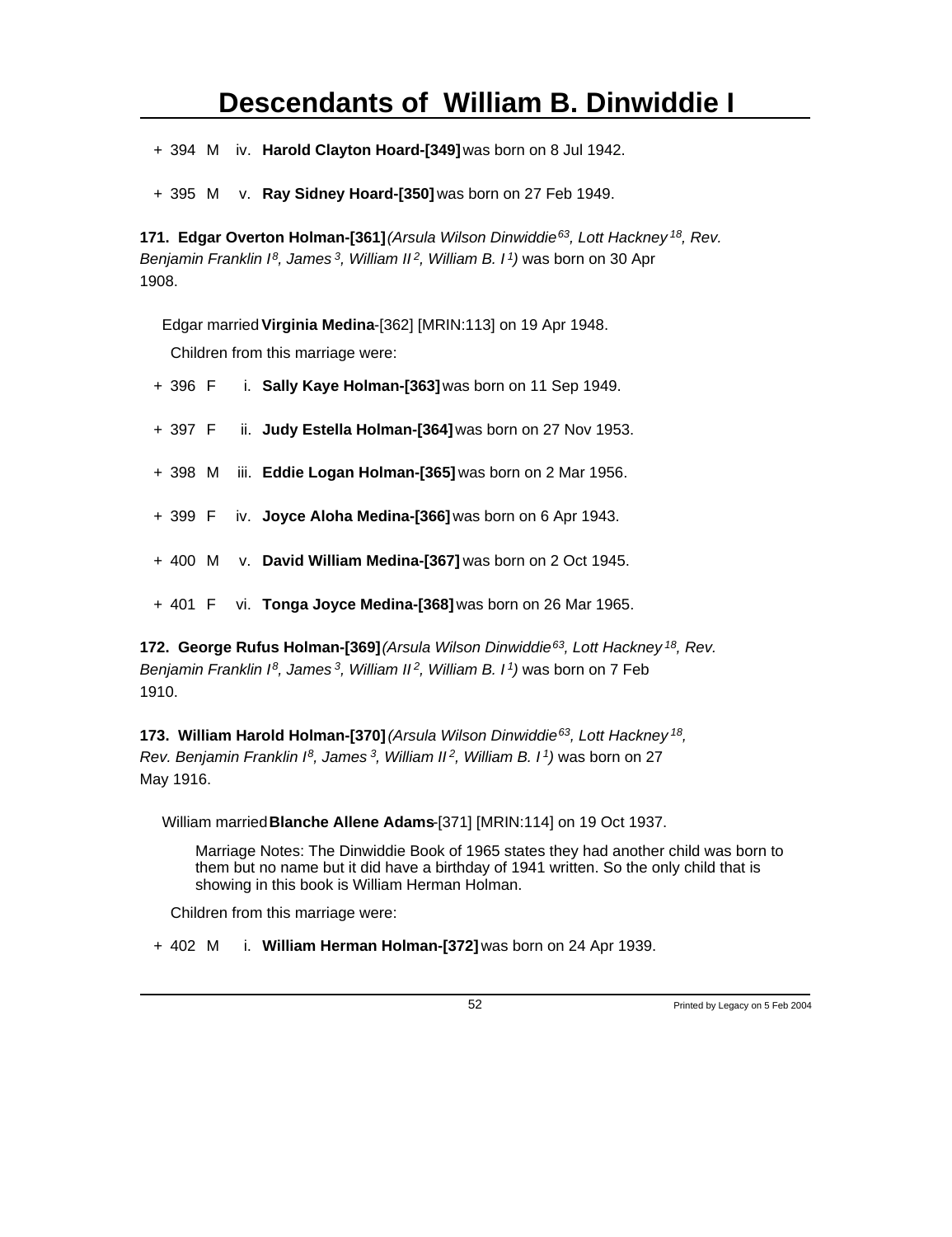**174. Kenneth Eugene Holman-[373]** *(Arsula Wilson Dinwiddie<sup>63</sup>, Lott Hackney<sup>18</sup> , Rev. Benjamin Franklin I<sup>8</sup>, James<sup>3</sup>, William II<sup>2</sup>, William B. I<sup>1</sup>)* was born on 20 Aug 1940.

**175. Eva Baughman-[375]** *(Lottie Viola Dinwiddie<sup>64</sup>, Lott Hackney<sup>18</sup>, Rev. Benjamin Franklin I<sup>8</sup>, James<sup>3</sup>, William II<sup>2</sup>, William B. I<sup>1</sup>)* was born on 16 Jul 1904.

Eva married **Earl Cornelius Cline**-[378] [MRIN:116] on 3 Nov 1923.

Children from this marriage were:

+ 403 F i. **Imogene Cline-[379]** was born on 15 Oct 1924.

**176. Eunice Baughman-[376]** *(Lottie Viola Dinwiddie<sup>64</sup>, Lott Hackney<sup>18</sup>, Rev. Benjamin Franklin I<sup>8</sup>, James<sup>3</sup>, William II<sup>2</sup>, William B. I<sup>1</sup>)* was born on 23 Apr 1906.

Eunice married **Robert Autie Hogan**-[384] [MRIN:118] on 29 Nov 1932.

Children from this marriage were:

+ 404 M i. **Gary Robert Hogan-[385]** was born on 18 Sep 1934.

**177. Zetha Baughman-[377]** *(Lottie Viola Dinwiddie<sup>64</sup>, Lott Hackney<sup>18</sup>, Rev. Benjamin Franklin I<sup>8</sup>, James<sup>3</sup>, William II<sup>2</sup>, William B. I<sup>1</sup>)* was born on 13 Jun 1908 and died on 6 Mar 1910, at age 1.

**178. Reno Lee Otten-[388]** *(Luthera Prudence Dinwiddie<sup>65</sup>, Lott Hackney<sup>18</sup>, Rev. Benjamin Franklin I<sup>8</sup>, James<sup>3</sup>, William II<sup>2</sup>, William B. I<sup>1</sup>)* was born on 11 Dec 1909.

Reno married **Gladys Irene Peoples**-[395] [MRIN:121] on 29 Dec 1936.

Children from this marriage were:

+ 405 M i. **Leo Wayne Otten-[396]** was born on 20 Sep 1938.

+ 406 M ii. **Marvin Elwood Otten-[400]** was born on 13 Jan 1944.

**179. Zeda Mae Otten-[389]** *(Luthera Prudence Dinwiddie<sup>65</sup>, Lott Hackney<sup>18</sup>, Rev. Benjamin Franklin I<sup>8</sup>, James<sup>3</sup>, William II<sup>2</sup>, William B. I<sup>1</sup>)* was born on 10 Jun 1911.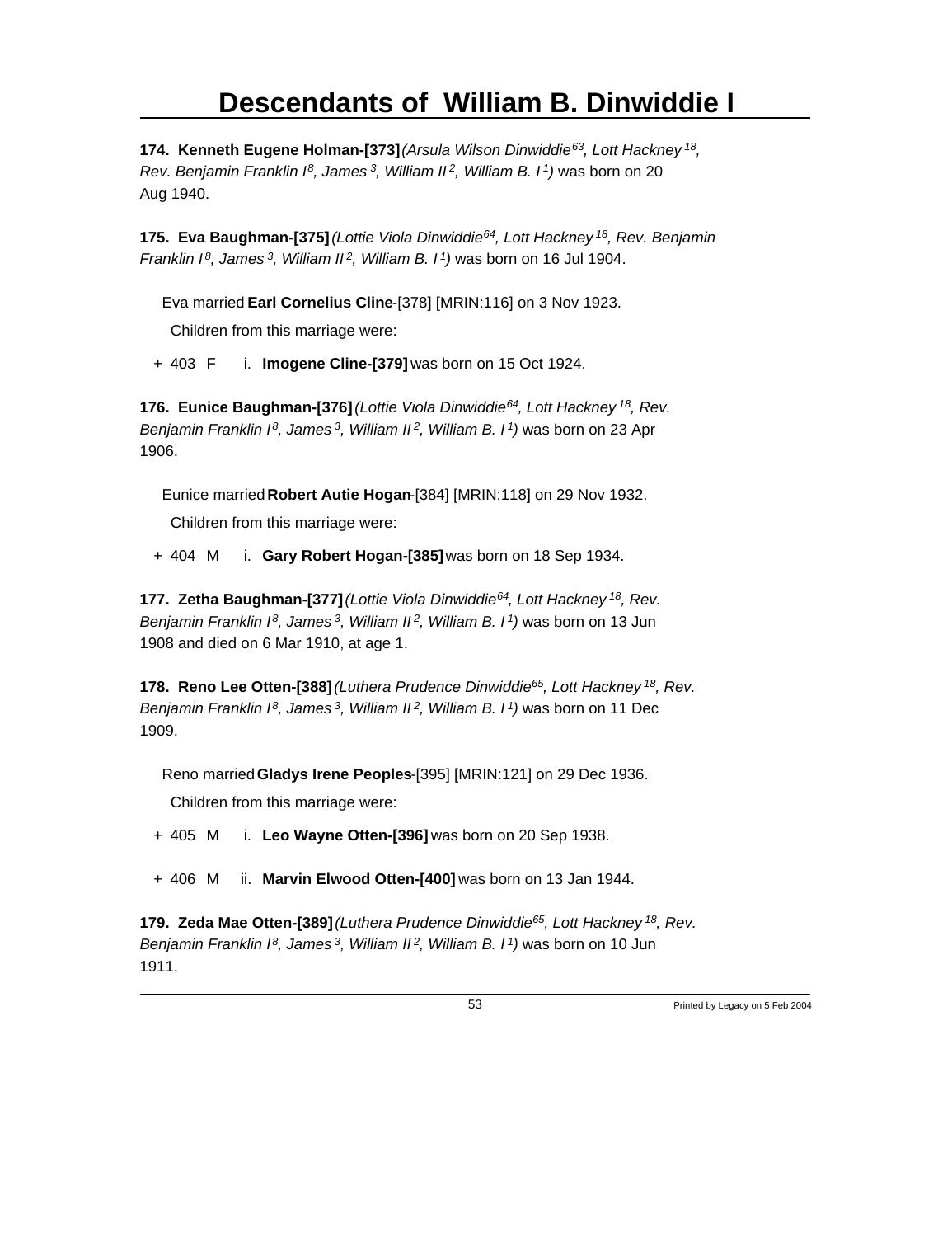Zeda married **Arthur Hubert Dexheimer**-[402] [MRIN:124] on 4 Nov 1932. Children from this marriage were:

|  |  | + 407 M i. Billie Dene Dexheimer Sr.-[403] was born on 16 Aug 1933. |
|--|--|---------------------------------------------------------------------|
|  |  | + 408 F ii. Edith Mae Dexheimer-[411] was born on 11 Jan 1936.      |
|  |  | + 409 F iii. Edith Mae Dexheimer-[415].                             |
|  |  | + 410 F iv. Carroll Anne Dexheimer-[417] was born on 29 Dec 1940.   |
|  |  | $+$ 411 F v. Eunice Marie Dexheimer-[422] was born on 4 Jul 1942.   |

**180. Lola Marie Otten-[390]** *(Luthera Prudence Dinwiddie<sup>65</sup>, Lott Hackney<sup>18</sup>, Rev. Benjamin Franklin I<sup>8</sup>, James<sup>3</sup>, William II<sup>2</sup>, William B. I<sup>1</sup>)* was born on 8 Mar 1913.

Lola married **Ernest T. VonBuelow**-[428] [MRIN:131] on 18 Aug 1948.

**181. Lawrence Edward Otten-[391]** *(Luthera Prudence Dinwiddie<sup>65</sup>, Lott Hackney<sup>18</sup> , Rev. Benjamin Franklin I<sup>8</sup>, James<sup>3</sup>, William II<sup>2</sup>, William B. I<sup>1</sup>)* was born on 4 Dec 1916.

Lawrence married **Margarette Esther Stilwell**-[429] [MRIN:132] on 28 Dec 1934.

Children from this marriage were:

+ 412 M i. **Donald Dean Otten-[430]** was born on 1 Mar 1937.

**182. Norman Richard Otten-[392]** *(Luthera Prudence Dinwiddie<sup>65</sup>, Lott Hackney<sup>18</sup> , Rev. Benjamin Franklin I<sup>8</sup>, James<sup>3</sup>, William II<sup>2</sup>, William B. I<sup>1</sup>)* was born on 17 Nov 1917 and died on 1 Jul 1918.

**183. Hueard Otto Otten-[393]** *(Luthera Prudence Dinwiddie<sup>65</sup>, Lott Hackney<sup>18</sup>, Rev. Benjamin Franklin I<sup>8</sup>, James<sup>3</sup>, William II<sup>2</sup>, William B. I<sup>1</sup>)* was born on 4 Jul 1919.

He never married.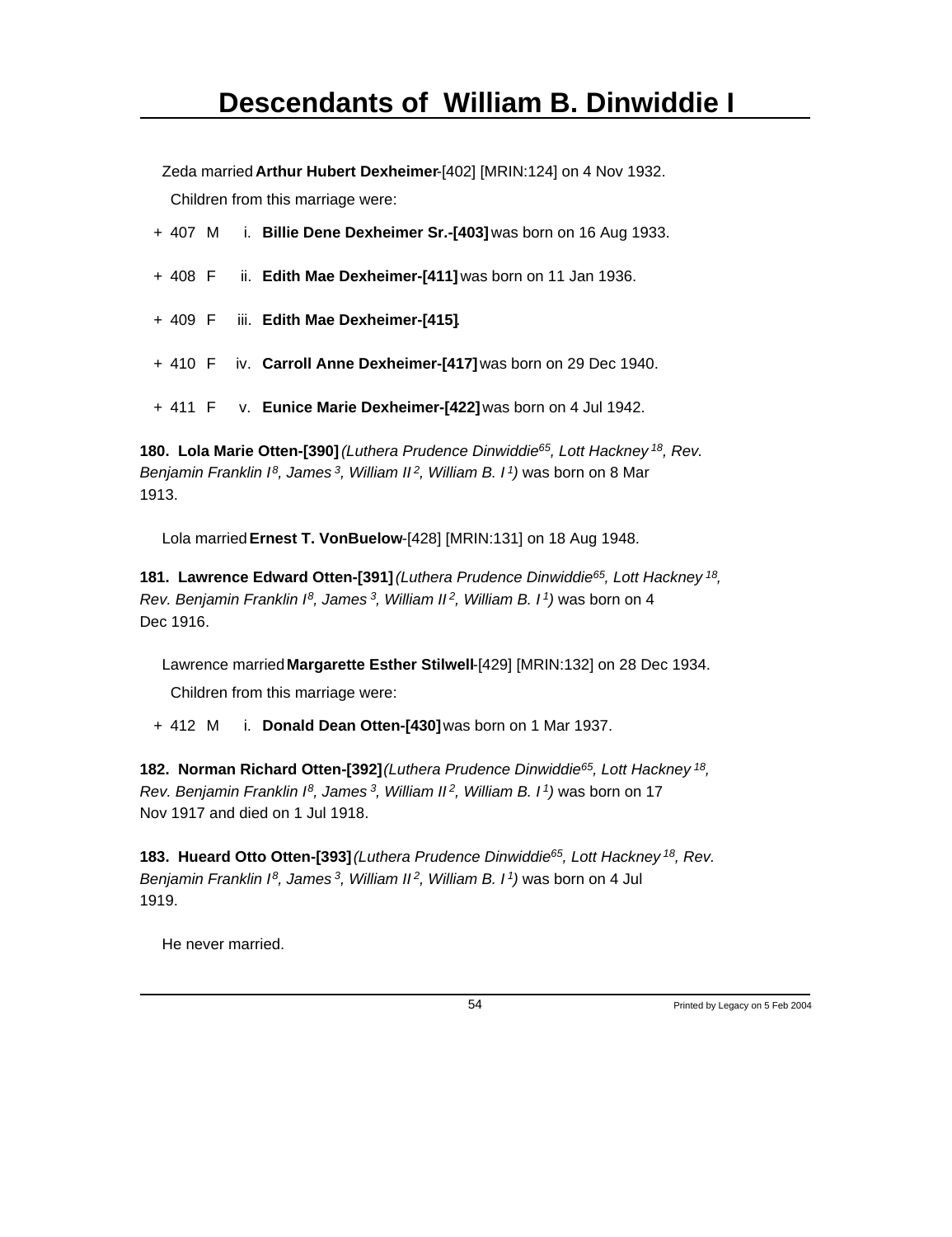**184. Lloyd Elwood Otten-[394]** *(Luthera Prudence Dinwiddie<sup>65</sup>, Lott Hackney<sup>18</sup> , Rev. Benjamin Franklin I<sup>8</sup>, James<sup>3</sup>, William II<sup>2</sup>, William B. I<sup>1</sup>)* was born on 27 Mar 1921.

Lloyd married **Mary Travis**-[436] [MRIN:134] in 1942.

Children from this marriage were:

+ 413 M i. **Louis Edward Otten-[438]** was born in Dec 1946.

Lloyd married **Juanita Jewell Clark**-[437] [MRIN:135] on 2 Sep 1946. Children from this marriage were:

- + 414 F i. **Sandra Kay Otten-[439]** was born on 7 Apr 1950.
- + 415 F ii. **Karen Lennette Otten-[440]** was born on 17 Jul 1952.

**185. Zella Madean Lewis-[443]** *(Lorinda Jane Dinwiddie<sup>66</sup>, Lott Hackney<sup>18</sup>, Rev. Benjamin Franklin I<sup>8</sup>, James<sup>3</sup>, William II<sup>2</sup>, William B. I<sup>1</sup>)* was born on 12 Dec 1908.

Zella married **Everett Kanenbley**-[446] [MRIN:138] on 6 May 1931.

Children from this marriage were:

- + 416 M i. **Norman Russell Kanenbley-[447]** was born on 25 Dec 1933.
- + 417 F ii. **Shirley Marie Kanenbley-[448]** was born on 22 Nov 1940.
- + 418 M iii. **Kenneth Edward Kanenbley-[449]** was born on 31 May 1945.

**186. Nina Corneal Lewis-[444]** *(Lorinda Jane Dinwiddie<sup>66</sup>, Lott Hackney<sup>18</sup>, Rev. Benjamin Franklin I<sup>8</sup>, James<sup>3</sup>, William II<sup>2</sup>, William B. I<sup>1</sup>)* was born on 7 Dec 1910.

Nina married **Carl William Howard**-[458] [MRIN:142] on 26 Aug 1933.

Children from this marriage were:

- + 419 M i. **Harold Wray Howard-[459]** was born on 17 Dec 1934.
- + 420 F ii. **Mary Evelyn Howard-[463]** was born on 16 Aug 1937.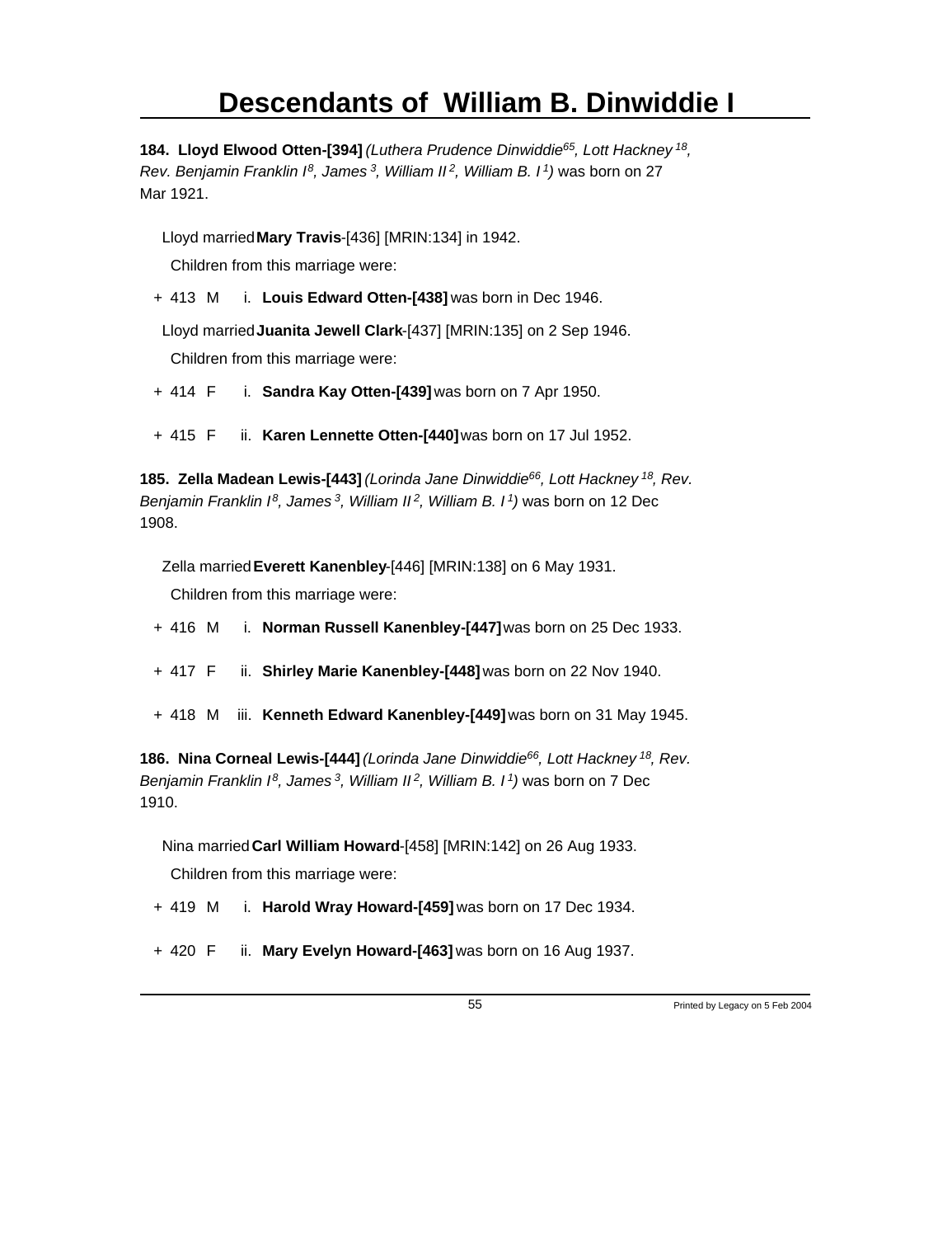+ 421 F iii. **Nina Mae Howard-[468]** was born on 3 Jan 1940.

+ 422 M iv. **Donald Edward Howard-[472]** was born on 26 Nov 1941.

+ 423 M v. **Larry Eugene Howard-[474]** was born on 26 May 1944.

**187. Lorenda Madge Lewis-[445]** *(Lorinda Jane Dinwiddie<sup>66</sup>, Lott Hackney<sup>18</sup>, Rev. Benjamin Franklin I<sup>8</sup>, James<sup>3</sup>, William II<sup>2</sup>, William B. I<sup>1</sup>)* was born on 4 Dec 1912 and died on 4 Dec 1912.

**188. Harry Lott Stockton-[477]** *(Edna Pearl Dinwiddie<sup>67</sup>, Lott Hackney<sup>18</sup>, Rev. Benjamin Franklin I<sup>8</sup>, James<sup>3</sup>, William II<sup>2</sup>, William B. I<sup>1</sup>)* was born on 27 Jun 1916.

Harry married **Helen Imhauser**-[479] [MRIN:149] on 4 Apr 1942.

Children from this marriage were:

+ 424 F i. **Karen Sue Stockton-[480]** was born on 18 Dec 1956.

**189. Herbert Reece Stockton-[478]** *(Edna Pearl Dinwiddie<sup>67</sup>, Lott Hackney<sup>18</sup>, Rev. Benjamin Franklin I<sup>8</sup>, James<sup>3</sup>, William II<sup>2</sup>, William B. I<sup>1</sup>)* was born on 15 Jun 1919.

Herbert married **Jane Dailey**-[481] [MRIN:150] on 15 Oct 1949.

Children from this marriage were:

- + 425 M i. **James Reece Stockton-[482]** was born on 15 Jan 1952.
- + 426 F ii. **Mary Dailey Stockton-[483]** was born on 23 Nov 1955.

**190. Edgar Longan-[538]** *(Alice Dinwiddie<sup>68</sup>, Snelling Johnson<sup>19</sup>, Rev. Benjamin Franklin I<sup>8</sup>, James<sup>3</sup>, William II<sup>2</sup>, William B. I<sup>1</sup>)* was born on 16 Oct 1895.

General Notes: He was a the twin brother of Emmitt Longan

**191. Emmitt Longan-[537]** *(Alice Dinwiddie<sup>68</sup>, Snelling Johnson<sup>19</sup>, Rev. Benjamin Franklin I<sup>8</sup>, James<sup>3</sup>, William II<sup>2</sup>, William B. I<sup>1</sup>)* was born on 16 Oct 1895.

General Notes: He was the twin brother to Edgar Longan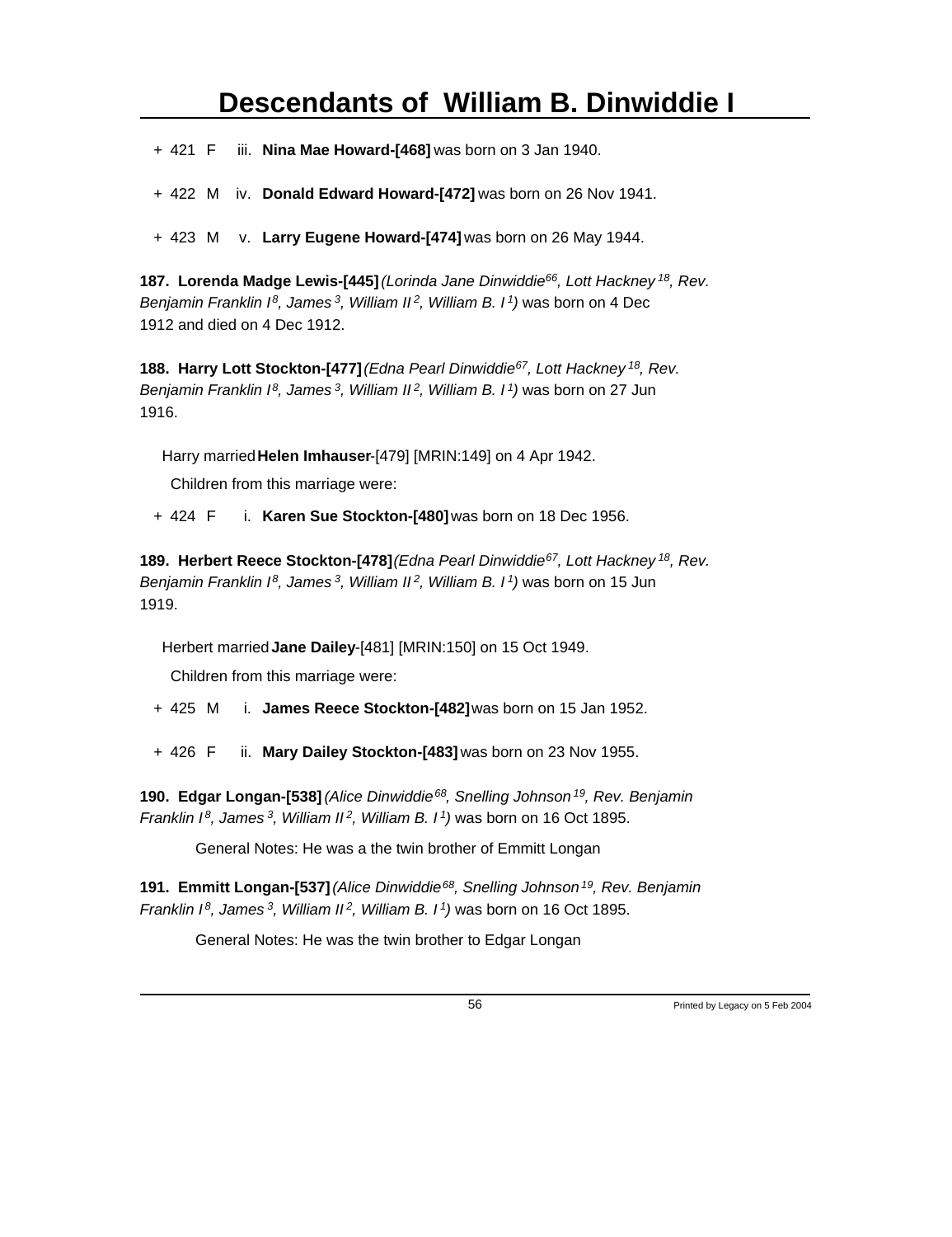Emmitt married **Eddie Maness**-[539] [MRIN:168].

Children from this marriage were:

- + 427 F i. **Geraldine Longan-[540]**.
- + 428 M ii. **Edward Addison Longan-[541]**.
- + 429 F iii. **Anna Longan-[542]**.
- + 430 F iv. **Evelyn Longan-[543]**.
- + 431 F v. **Leona Mae Longan-[544]**.
- + 432 F vi. **Bessie Frances Longan-[545]**.
- + 433 M vii. **Emmitt Theodore Longan Jr.-[546]**.

**192. Rachel Vivian Carlock-[548]** *(Ida Mae Dinwiddie<sup>71</sup>, Snelling Johnson<sup>19</sup>, Rev. Benjamin Franklin I<sup>8</sup>, James<sup>3</sup>, William II<sup>2</sup>, William B. I<sup>1</sup>)* was born on 31 May 1912 and died on 30 Apr 1927, at age 14.

**193. Snelling Madison Woodrow Carlock-[549]** *(Ida Mae Dinwiddie<sup>71</sup>, Snelling Johnson <sup>19</sup>, Rev. Benjamin Franklin I<sup>8</sup>, James<sup>3</sup>, William II<sup>2</sup>, William B. I<sup>1</sup>)* was born on 15 Dec 1916.

Snelling married **Vivian Eulalie Goldsmith**-[551] [MRIN:170] on 1 Jun 1936.

Children from this marriage were:

+ 434 F i. **Vivian Ilene Carlock-[552]** was born on 4 Dec 1937.

**194. Horace Verdum Carlock-[550]** *(Ida Mae Dinwiddie<sup>71</sup>, Snelling Johnson<sup>19</sup>, Rev. Benjamin Franklin I<sup>8</sup>, James<sup>3</sup>, William II<sup>2</sup>, William B. I<sup>1</sup>)* was born on 22 Sep 1918.

Horace married **Ruth Unknown**-[554] [MRIN:172] on 22 Dec 1941.

**195. Forrest Franklin Baugh-[556]** *(Della Leone Dinwiddie<sup>72</sup>, Snelling Johnson<sup>19</sup> , Rev. Benjamin Franklin I<sup>8</sup>, James<sup>3</sup>, William II<sup>2</sup>, William B. I<sup>1</sup>)* was born on 1 Feb 1913.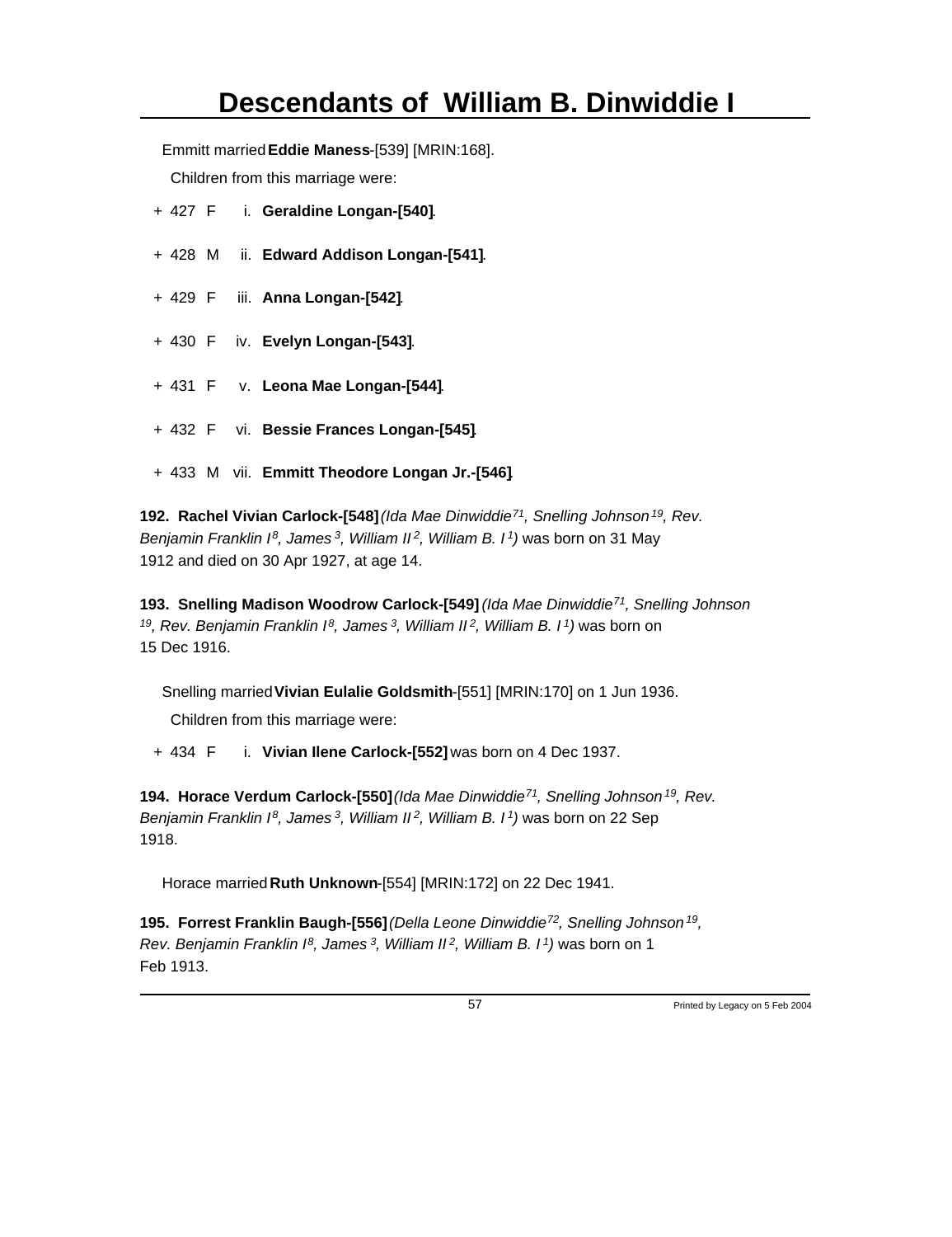Forrest married **Nellie Mae Dent**-[561] [MRIN:174] on 12 Jan 1936.

Children from this marriage were:

- + 435 M i. **Forrest Franklin Baugh Jr.-[562]** was born on 9 Jul 1937.
- + 436 M ii. **Billy Preston Baugh-[563]** was born on 4 Oct 1941 and died on 2 Jul 1956, at age 14.

**196. Sylvia Leone Baugh-[557]** *(Della Leone Dinwiddie<sup>72</sup>, Snelling Johnson<sup>19</sup>, Rev. Benjamin Franklin I<sup>8</sup>, James<sup>3</sup>, William II<sup>2</sup>, William B. I<sup>1</sup>)* was born on 24 Sep 1914.

Sylvia married **Robert Griffin**-[564] [MRIN:175] on 3 Jan 1933.

Children from this marriage were:

+ 437 M i. **Gary Lee Griffin-[565]** was born on 9 Oct 1933.

Sylvia married **John B. Pace**-[572] [MRIN:177] on 23 Sep 1958.

**197. Thelma Antonette Baugh-[558]** *(Della Leone Dinwiddie<sup>72</sup>, Snelling Johnson<sup>19</sup> , Rev. Benjamin Franklin I<sup>8</sup>, James<sup>3</sup>, William II<sup>2</sup>, William B. I<sup>1</sup>)* was born on 1 Mar 1920.

Thelma married **Kenneth J. Kehl**-[573] [MRIN:178] on 16 Aug 1936.

Children from this marriage were:

- + 438 F i. **Peggy Leone Kehl-[574]** was born on 26 Jun 1937.
- + 439 M ii. **Kenneth Robert Kehl-[582]** was born on 12 Jun 1938.
- + 440 M iii. **Carl Ray Kehl-[585]** was born on 4 Aug 1942.

**198. Wilma Marie Baugh-[559]** *(Della Leone Dinwiddie<sup>72</sup>, Snelling Johnson<sup>19</sup>, Rev. Benjamin Franklin I<sup>8</sup>, James<sup>3</sup>, William II<sup>2</sup>, William B. I<sup>1</sup>)* was born on 9 Nov 1921.

Wilma married **Raymond Merrell**-[587] [MRIN:182] on 26 Aug 1942.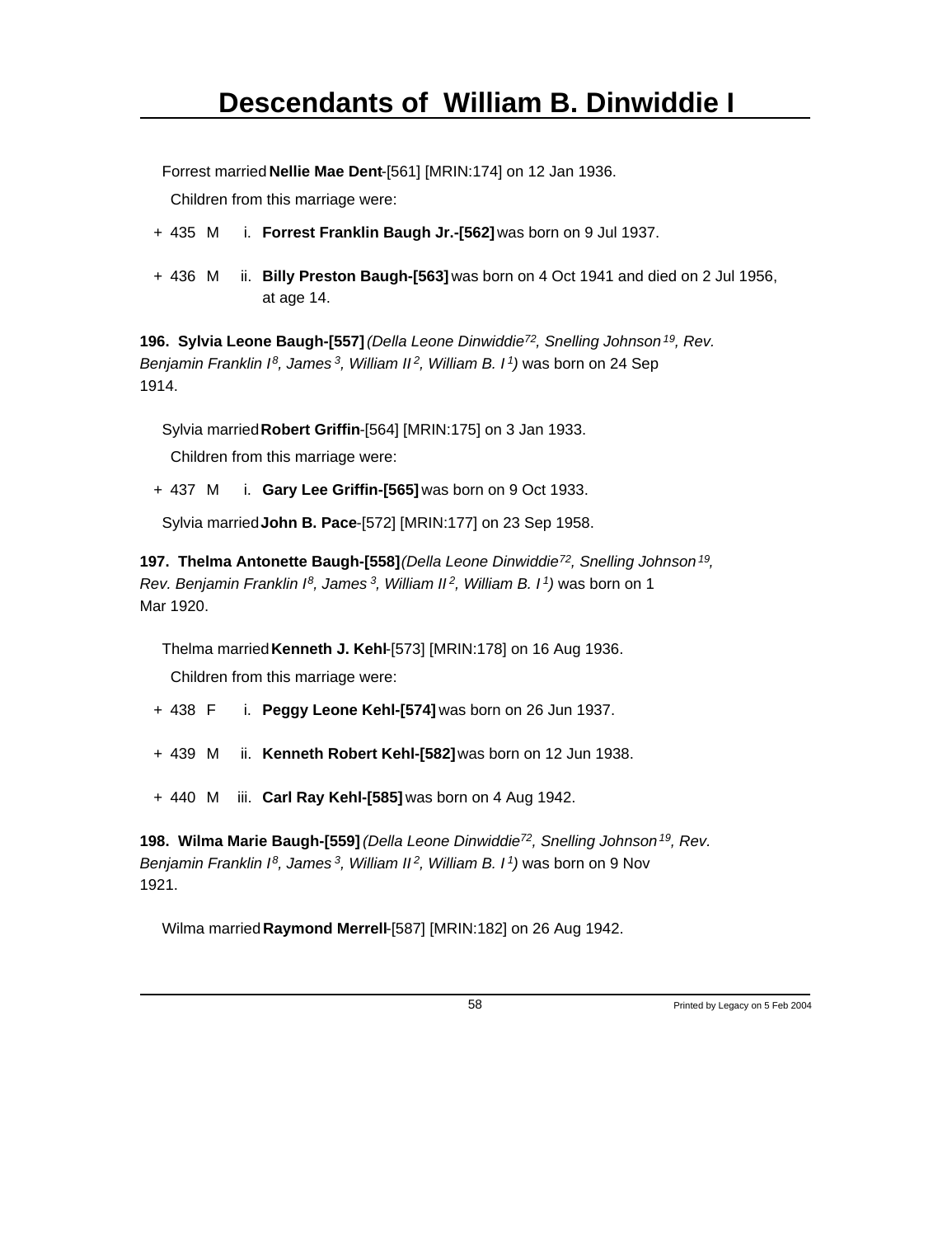+ 441 M i. **Jack Vern Merrell-[588]** was born on 6 Feb 1943.

+ 442 M ii. **Eric Merrell-[589]** was born on 20 Sep 1947.

**199. Jackie McNeil Baugh-[560]** *(Della Leone Dinwiddie<sup>72</sup>, Snelling Johnson<sup>19</sup>, Rev. Benjamin Franklin I<sup>8</sup>, James<sup>3</sup>, William II<sup>2</sup>, William B. I<sup>1</sup>)* was born on 3 Sep 1925.

Jackie married **Deloria Ann Bullard**-[590] [MRIN:183] on 7 Oct 1946.

Children from this marriage were:

- + 443 M i. **Eric Merell Baugh-[591]** was born on 20 Sep 1947.
- + 444 M ii. **Jack Neil Baugh-[592]** was born on 26 Nov 1953.
- + 445 F iii. **Barbara Ann Baugh-[593]** was born on 4 Apr 1955.
- + 446 M iv. **James Earl Baugh-[594]** was born on 13 Aug 1959.

**200. Truman Leroy Dinwiddie-[596]** *(Benjamin Franklin II<sup>73</sup>, Snelling Johnson<sup>19</sup> , Rev. Benjamin Franklin I<sup>8</sup>, James<sup>3</sup>, William II<sup>2</sup>, William B. I<sup>1</sup>)* was born on 14 Dec 1911.

Truman married **Vermont Bush**-[597] [MRIN:185] on 7 May 1933.

Children from this marriage were:

+ 447 F i. **Rosa Lee Dinwiddie-[598]** was born on 19 Jul 1937.

**201. Helen Finley-[608]** *(John Hackney Finley<sup>75</sup>, Thermutis "Pony" Dinwiddie<sup>20</sup> , Rev. Benjamin Franklin I<sup>8</sup>, James<sup>3</sup>, William II<sup>2</sup>, William B. I<sup>1</sup>)* was born on 22 Feb 1896 and died on 25 Aug 1896.

**202. James Milford Finley-[609]** *(John Hackney Finley<sup>75</sup>, Thermutis "Pony" Dinwiddie <sup>20</sup>, Rev. Benjamin Franklin I<sup>8</sup>, James<sup>3</sup>, William II<sup>2</sup>, William B. I<sup>1</sup>)* was born on 22 Aug 1897 and died on 24 Jan 1960, at age 62.

James married **Mayme Belle Pippin**-[615] [MRIN:190] on 30 Nov 1923.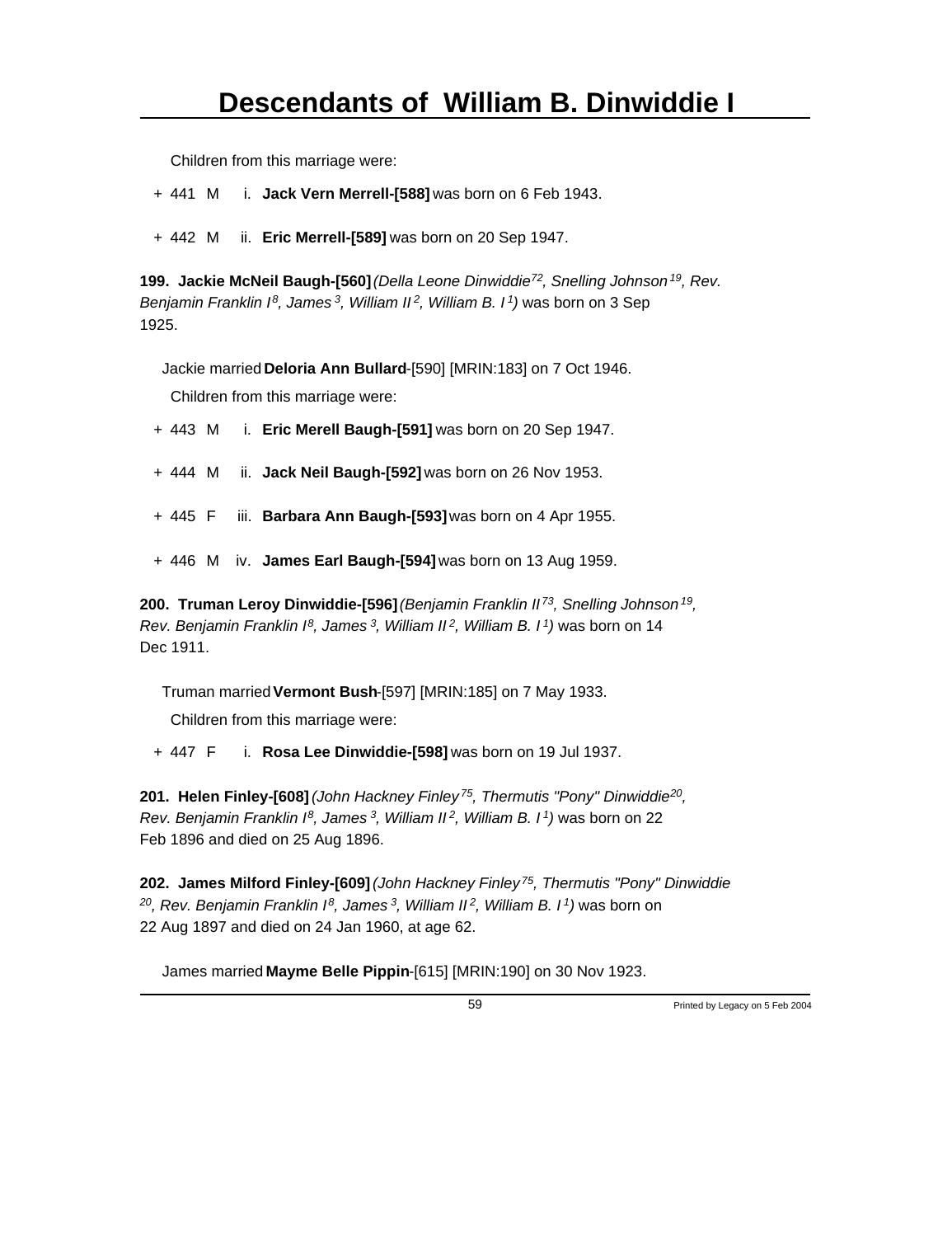+ 448 F i. **Ruth Maxine Finley-[616]** was born on 27 Jun 1928.

+ 449 M ii. **James Dale Finley-[617]** was born on 5 Jan 1934.

**203. Claude Mayo Finley-[610]** *(John Hackney Finley<sup>75</sup>, Thermutis "Pony" Dinwiddie <sup>20</sup>, Rev. Benjamin Franklin I<sup>8</sup>, James<sup>3</sup>, William II<sup>2</sup>, William B. I<sup>1</sup>)* was born on 14 Mar 1899.

Claude married **Anna Frieda Koehling**-[627] [MRIN:193] on 23 Dec 1925.

Children from this marriage were:

+ 450 M i. **Claude Mayo Finley Jr.-[628]** was born on 12 Sep 1926.

**204. Milton Elwood Finley-[611]** *(John Hackney Finley<sup>75</sup>, Thermutis "Pony" Dinwiddie <sup>20</sup>, Rev. Benjamin Franklin I<sup>8</sup>, James<sup>3</sup>, William II<sup>2</sup>, William B. I<sup>1</sup>)* was born on 17 May 1901.

Milton married **Martha L. Adams**-[632] [MRIN:195], daughter of **Unknown** and **Unknown**, on 3 Oct 1931.

Children from this marriage were:

+ 451 F i. **Marjorie L. Finley-[633]** was born on 15 Jun 1932.

- + 452 F ii. **Virginia C. Finley-[634]** was born on 23 Oct 1934.
- + 453 F iii. **Peggy Lou Finley-[635]** was born on 29 Dec 1936.
- + 454 F iv. **Joyce A. Finley-[636]** was born on 13 Feb 1952.

**205. Letha Mable Finley-[612]** *(John Hackney Finley<sup>75</sup>, Thermutis "Pony" Dinwiddie <sup>20</sup>, Rev. Benjamin Franklin I<sup>8</sup>, James<sup>3</sup>, William II<sup>2</sup>, William B. I<sup>1</sup>)* was born on 21 Dec 1902.

Letha married **Francis Z. Sprinkle**-[649] [MRIN:199] on 10 Nov 1926.

Children from this marriage were:

+ 455 F i. **Alleen Marie Sprinkle-[650]** was born on 1 Sep 1927.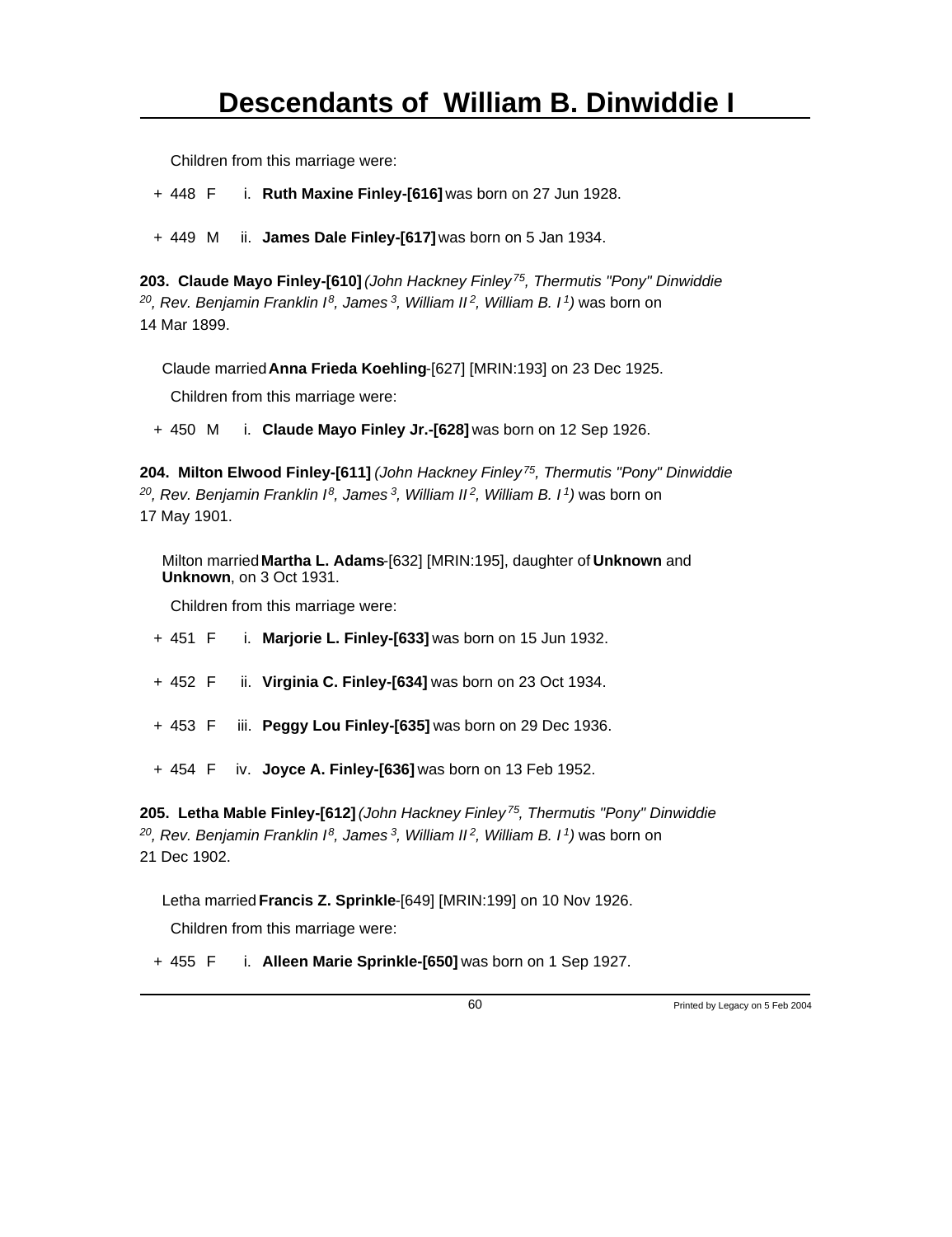- + 456 F ii. **Freida Pauline Sprinkle-[651]** was born on 24 Aug 1930.
- + 457 F iii. **Betty Colleen Sprinkle-[652]** was born on 14 Mar 1933.
- + 458 M iv. **Francis Darrell Sprinkle-[653]** was born on 8 Jan 1937.
- + 459 F v. **Carolyn Fay Sprinkle-[654]** was born on 11 Aug 1942.

**206. Verna Mutis Finley-[613]** *(John Hackney Finley<sup>75</sup>, Thermutis "Pony" Dinwiddie <sup>20</sup>, Rev. Benjamin Franklin I<sup>8</sup>, James<sup>3</sup>, William II<sup>2</sup>, William B. I<sup>1</sup>)* was born on 19 Sep 1904.

Verna married **Clarence J. Steele**-[671] [MRIN:205] on 1 Jan 1926.

Children from this marriage were:

- + 460 M i. **Infant Boy Steele-[672]** was born on 28 Jan 1927 and died on 28 Jan 1927.
- + 461 F ii. **Geneva Lorraine Steele-[673]** was born on 9 Jan 1928.
- + 462 F iii. **Verna June Steele-[674]** was born on 4 Jun 1930 and died on 2 Nov 1930.
- + 463 F iv. **Doris Jean Steele-[675]** was born on 24 Jan 1933.
- + 464 F v. **Juanita Ann Steele-[676]** was born on 31 Mar 1934.
- + 465 M vi. **Clarence Leroy Steele-[677]** was born on 16 Nov 1939.
- + 466 M vii. **John Wesley Steele-[678]** was born on 26 May 1941.
- + 467 M viii. **Donald Ray Steele-[679]** was born on 10 Jun 1944.

**207. Loyd Moron Finley-[614]** *(John Hackney Finley<sup>75</sup>, Thermutis "Pony" Dinwiddie <sup>20</sup>, Rev. Benjamin Franklin I<sup>8</sup>, James<sup>3</sup>, William II<sup>2</sup>, William B. I<sup>1</sup>)* was born on 2 Jul 1906.

Loyd married **Ester Steele**-[697] [MRIN:211] on 28 Mar 1931.

Children from this marriage were:

+ 468 M i. **Harold L. Finley-[698]** was born on 26 Feb 1932.

61 Printed by Legacy on 5 Feb 2004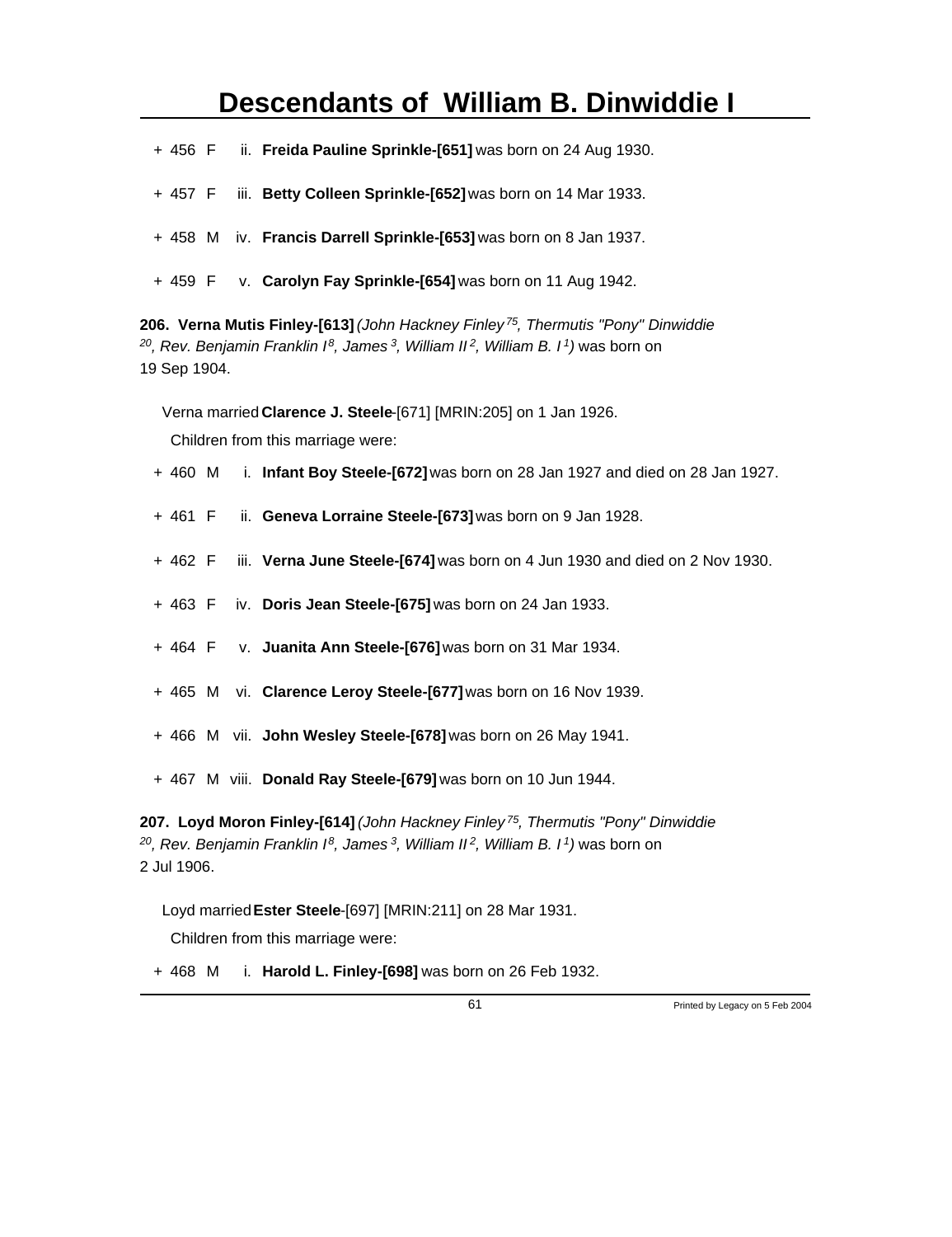- + 469 M ii. **Bubbie C. Finley-[699]** was born on 12 Jan 1936 and died on 19 Jun 1944, at age 8.
- + 470 F iii. **Eva Mae Finley-[700]** was born on 28 Feb 1938.

**208. Maria Elizabeth Finley-[707]** *(John Hackney Finley<sup>75</sup>, Thermutis "Pony" Dinwiddie<sup>20</sup>, Rev. Benjamin Franklin I<sup>8</sup>, James<sup>3</sup>, William II<sup>2</sup>, William B. I<sup>1</sup>)* was born on 13 Jun 1915.

Maria married **Frank L. Chaney**-[710] [MRIN:215] on 20 Sep 1936.

**209. Arthur Marion Finley-[708]** *(John Hackney Finley<sup>75</sup>, Thermutis "Pony" Dinwiddie <sup>20</sup>, Rev. Benjamin Franklin I<sup>8</sup>, James<sup>3</sup>, William II<sup>2</sup>, William B. I<sup>1</sup>)* was born on 15 Apr 1918.

Arthur married **Maud Alice Nelson**-[711] [MRIN:216] on 10 Apr 1943.

Children from this marriage were:

- + 471 F i. **Janet Anne Finley-[712]** was born on 6 Jun 1946.
- + 472 F ii. **Carole Jean Finley-[713]** was born on 25 Jun 1948.
- + 473 M iii. **John Arthur Finley-[714]** was born on 30 Jun 1949.
- + 474 F iv. **Kay Arlynn Finley-[715]** was born on 5 May 1951.
- + 475 M v. **Carl Robert Finley-[716]** was born on 3 May 1954.
- + 476 F vi. **Joyce Eileen Finley-[717]** was born on 4 Mar 1956.

**210. Kenneth Melvin Finley-[709]** *(John Hackney Finley<sup>75</sup>, Thermutis "Pony" Dinwiddie <sup>20</sup>, Rev. Benjamin Franklin I<sup>8</sup>, James<sup>3</sup>, William II<sup>2</sup>, William B. I<sup>1</sup>)* was born on 1 Dec 1925 and died on 13 Apr 1927, at age 1.

**211. Lillie Blanche Trout-[719]** *(Mary Jane Finley<sup>77</sup>, Thermutis "Pony" Dinwiddie<sup>20</sup> , Rev. Benjamin Franklin I<sup>8</sup>, James<sup>3</sup>, William II<sup>2</sup>, William B. I<sup>1</sup>)* was born on 28 Nov 1899 and died on 29 Oct 1958, at age 58.

Lillie married **George E Hall**-[728] [MRIN:218] on 21 Apr 1923.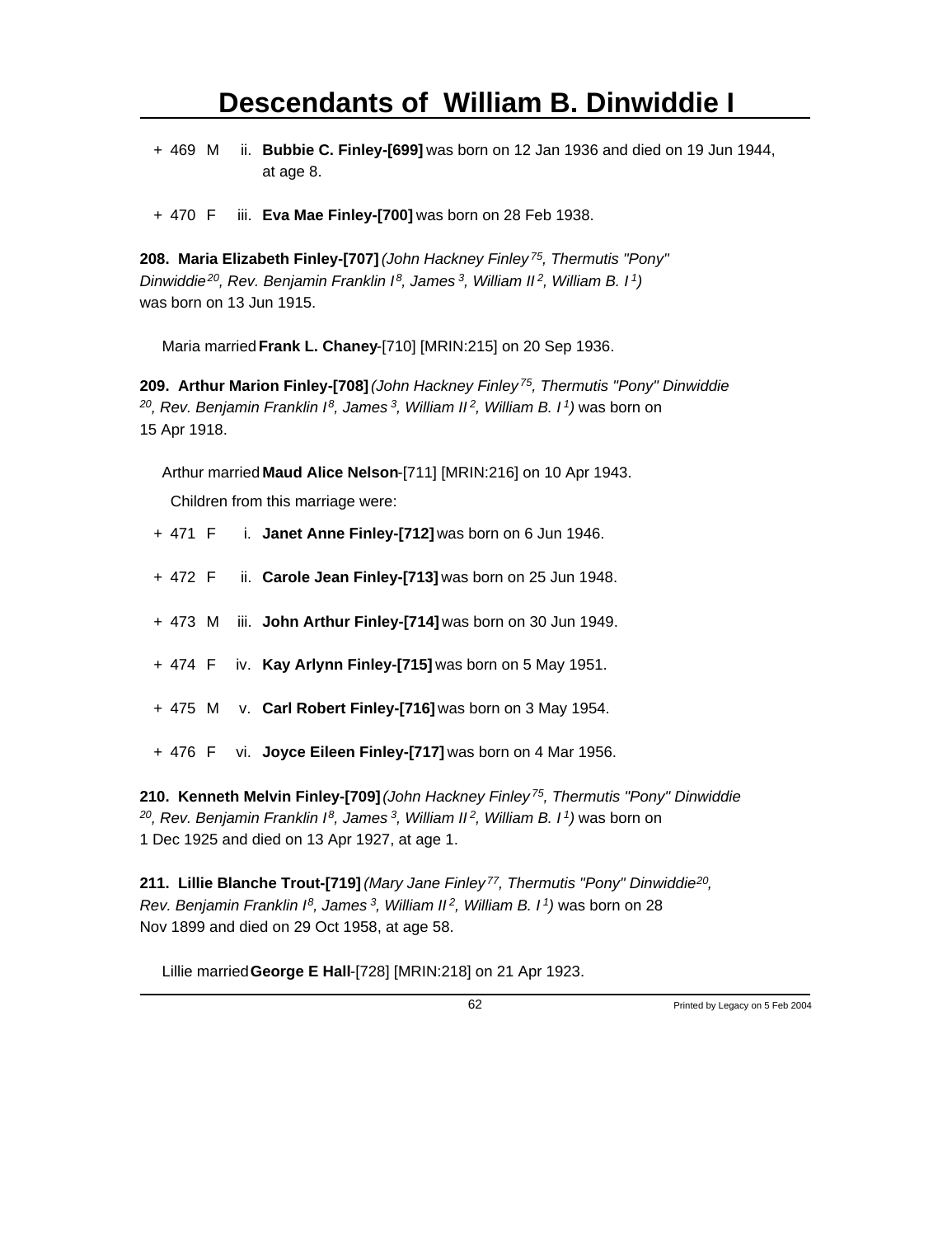+ 477 M i. **Kenneth Lee Hall-[729]** was born on 1 Aug 1926.

+ 478 F ii. **Juanita J. Hall-[730]** was born on 4 Sep 1931.

**212. Addie Lorene Trout-[720]** *(Mary Jane Finley<sup>77</sup>, Thermutis "Pony" Dinwiddie<sup>20</sup> , Rev. Benjamin Franklin I<sup>8</sup>, James<sup>3</sup>, William II<sup>2</sup>, William B. I<sup>1</sup>)* was born on 21 Jun 1901.

Addie married **John F. Homan**-[742] [MRIN:221] on 2 Sep 1919.

Children from this marriage were:

- + 479 M i. **John F. Homan Jr.-[743]** was born on 26 Jul 1920.
- + 480 M ii. **Otto Homan-[744]** was born on 17 Nov 1922.
- + 481 M iii. **Carl Wesley Homan-[745]** was born on 2 Jun 1927.
- + 482 F iv. **Thelma Lorene Homan-[746]** was born on 7 Mar 1931.
- + 483 F v. **Dorothy Jewell Homan-[747]** was born on 23 Aug 1934.

**213. James Wesley Trout-[721]** *(Mary Jane Finley<sup>77</sup>, Thermutis "Pony" Dinwiddie <sup>20</sup>, Rev. Benjamin Franklin I<sup>8</sup>, James<sup>3</sup>, William II<sup>2</sup>, William B. I<sup>1</sup>)* was born on 23 Jul 1903.

James married **Ella Mae Henderson**-[769] [MRIN:228] on 28 Nov 1928.

Children from this marriage were:

+ 484 F i. **Betty Jane Trout-[770]**.

**214. Bennie Noel Trout-[722]** *(Mary Jane Finley<sup>77</sup>, Thermutis "Pony" Dinwiddie<sup>20</sup> , Rev. Benjamin Franklin I<sup>8</sup>, James<sup>3</sup>, William II<sup>2</sup>, William B. I<sup>1</sup>)* was born on 27 Nov 1905.

Bennie married **Hazel Stevens**-[772] [MRIN:230] on 18 Sep 1927.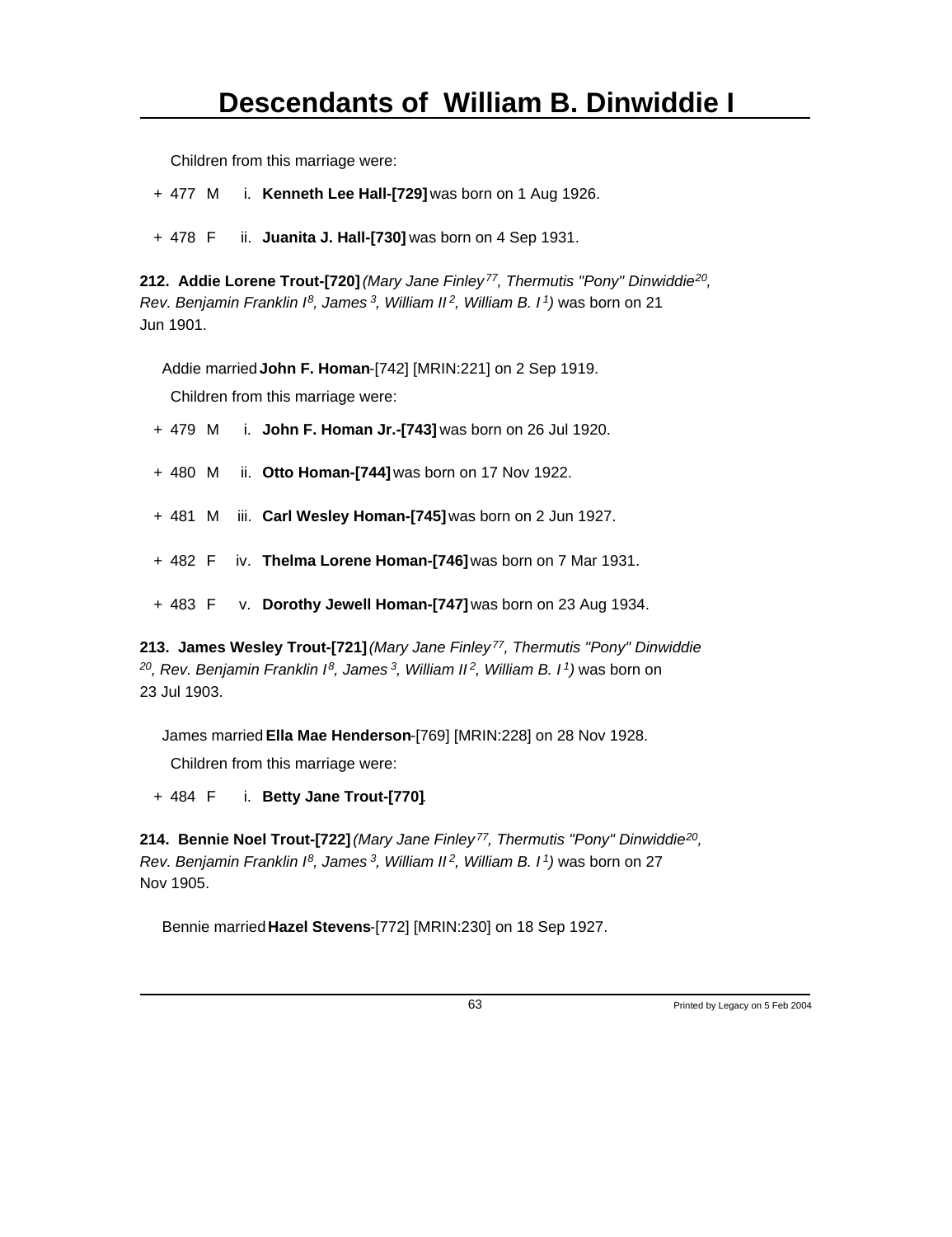+ 485 M i. **Dennis Noel Trout-[773]** was born on 31 May 1930.

**215. Lee Ora Trout-[723]** *(Mary Jane Finley<sup>77</sup>, Thermutis "Pony" Dinwiddie<sup>20</sup>, Rev. Benjamin Franklin I<sup>8</sup>, James<sup>3</sup>, William II<sup>2</sup>, William B. I<sup>1</sup>)* was born in 1907.

Lee married **Leona Alberta Schmidt**-[775] [MRIN:232] on 1 Oct 1928. Children from this marriage were:

+ 486 F i. **Wanda Lee Trout-[776]** was born on 28 Nov 1929.

+ 487 M ii. **Donald Dean Trout-[777]** was born on 10 Dec 1935.

- + 488 M iii. **Allen Ray Trout-[778]** was born on 30 Nov 1945.
- + 489 F iv. **Linda Gayle Trout-[779]** was born on 17 Oct 1947.

**216. William Jewell Trout-[724]** *(Mary Jane Finley<sup>77</sup>, Thermutis "Pony" Dinwiddie<sup>20</sup> , Rev. Benjamin Franklin I<sup>8</sup>, James<sup>3</sup>, William II<sup>2</sup>, William B. I<sup>1</sup>)* was born on 22 Mar 1910.

William married **Pauline Frances Pratt**-[787] [MRIN:237] on 2 May 1931.

Children from this marriage were:

- + 490 F i. **Mary Virginia Trout-[788]** was born on 4 Apr 1932.
- + 491 F ii. **Betty Lou Trout-[789]** was born on 4 Dec 1933.
- + 492 F iii. **Rosella Nadene Trout-[790]** was born on 19 Apr 1935.
- + 493 M iv. **William McNeil Trout-[791]** was born on 4 Apr 1936.
- + 494 M v. **James Russell Trout-[792]** was born on 6 Aug 1937.
- + 495 F vi. **Beverly Jean Trout-[793]** was born on 4 Feb 1939.
- + 496 M vii. **Robert Leroy Trout-[794]** was born on 19 Sep 1941.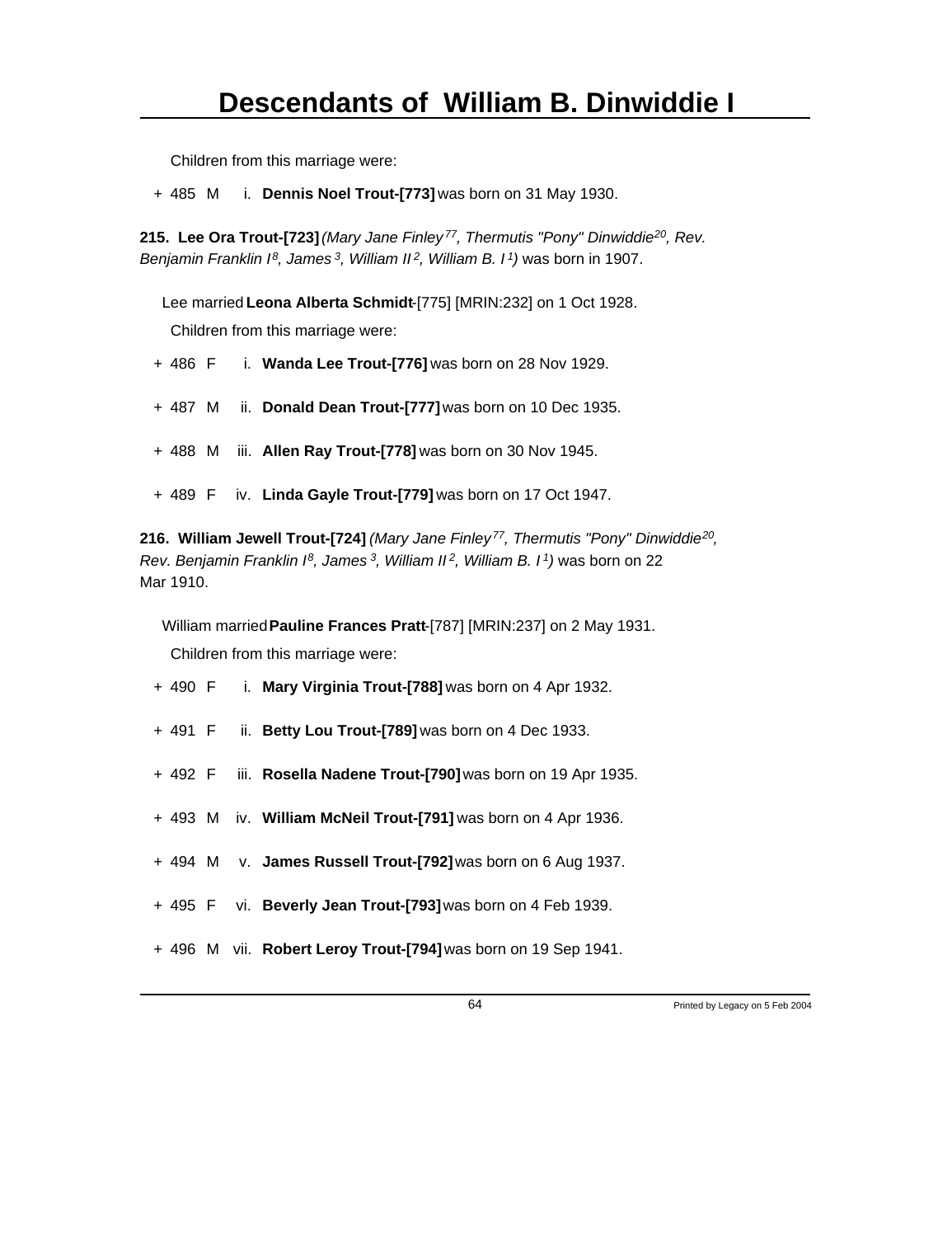+ 497 M viii. **Richard Wayne Trout-[795]** was born on 16 Mar 1947.

**217. Opal Marie Trout-[725]** *(Mary Jane Finley<sup>77</sup>, Thermutis "Pony" Dinwiddie<sup>20</sup> , Rev. Benjamin Franklin I<sup>8</sup>, James<sup>3</sup>, William II<sup>2</sup>, William B. I<sup>1</sup>)* was born on 31 Jul 1913.

Opal married **William Herbert Light**-[826] [MRIN:245] on 25 Dec 1937.

Children from this marriage were:

+ 498 M i. **Larry Joe Light-[827]** was born on 31 Jul 1939.

+ 499 F ii. **Donna Kay Light-[828]** was born on 29 Nov 1946.

**218. Ruby Irene Trout-[726]** *(Mary Jane Finley<sup>77</sup>, Thermutis "Pony" Dinwiddie<sup>20</sup> , Rev. Benjamin Franklin I<sup>8</sup>, James<sup>3</sup>, William II<sup>2</sup>, William B. I<sup>1</sup>)* was born on 19 Mar 1916.

Ruby married **Henry Brown**-[833] [MRIN:248] on 13 May 1947.

**219. Herschel Osborn Trout-[727]** *(Mary Jane Finley<sup>77</sup>, Thermutis "Pony" Dinwiddie <sup>20</sup>, Rev. Benjamin Franklin I<sup>8</sup>, James<sup>3</sup>, William II<sup>2</sup>, William B. I<sup>1</sup>)* was born on 24 Jun 1919.

Herschel married **Viola Belle Packham**-[834] [MRIN:249] on 19 Sep 1939.

Children from this marriage were:

+ 500 M i. **Bennie Russell Trout-[835]** was born on 17 Jul 1941.

+ 501 M ii. **Michael Duane Trout-[836]** was born on 7 Feb 1944.

**220. Esther J. Stratten-[839]** *(Eliza Finley<sup>78</sup>, Thermutis "Pony" Dinwiddie<sup>20</sup>, Rev. Benjamin Franklin I<sup>8</sup>, James<sup>3</sup>, William II<sup>2</sup>, William B. I<sup>1</sup>)* was born on 24 May 1923.

Esther married **Robert M. Coffman**-[840] [MRIN:252] on 29 Aug 1948.

Children from this marriage were:

+ 502 M i. **Richard M Coffman-[841]** was born on 30 May 1961.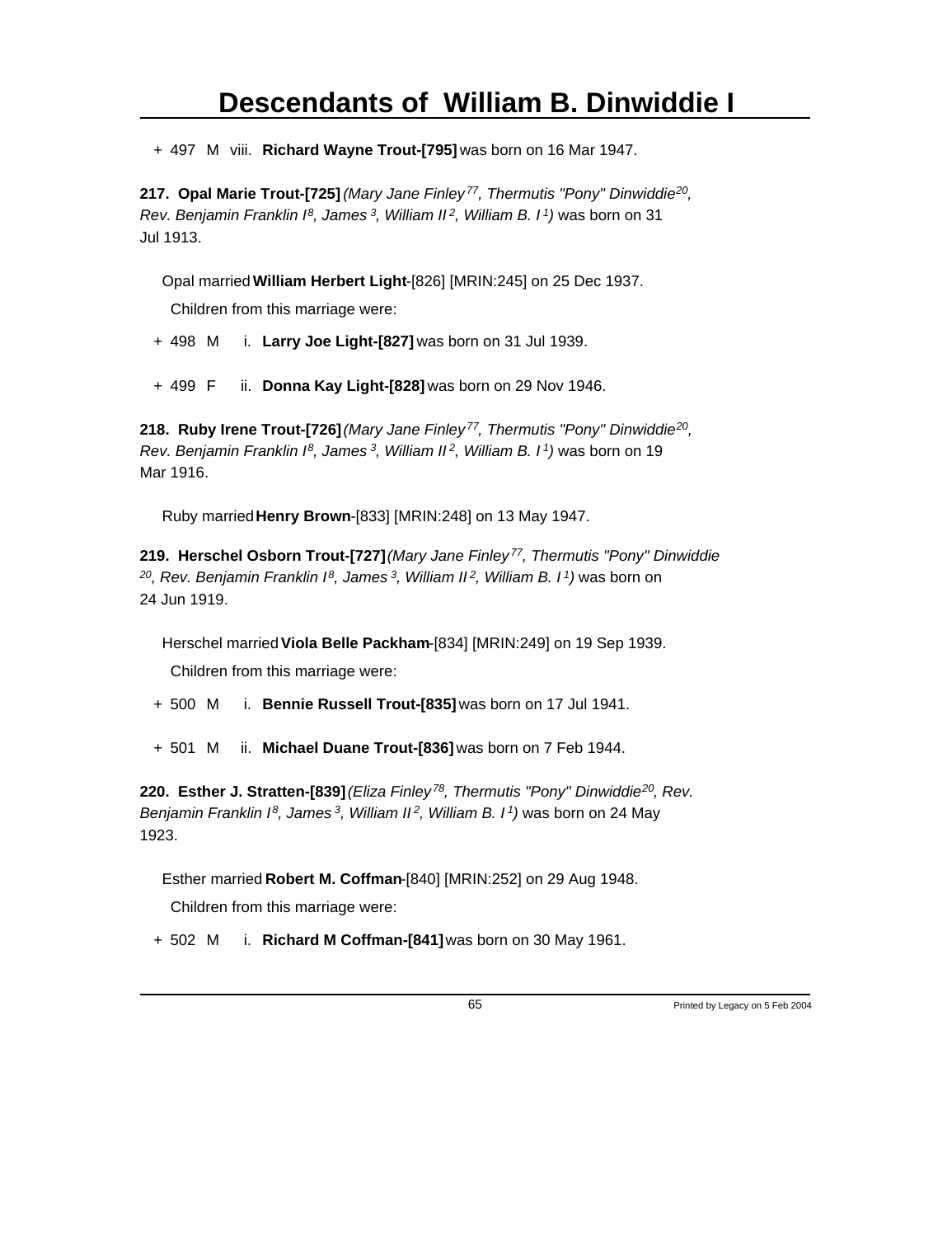+ 503 F ii. **Suzanne Coffman-[842]** was born on 19 Sep 1962.

**221. Raymond Finley-[844]** *(Charles Wesley Finley<sup>79</sup>, Thermutis "Pony" Dinwiddie <sup>20</sup>, Rev. Benjamin Franklin I<sup>8</sup>, James<sup>3</sup>, William II<sup>2</sup>, William B. I<sup>1</sup>)* was born on 12 Apr 1911.

Raymond married **Pearl A. Kreisel**-[850] [MRIN:254] on 8 Jan 1938.

Children from this marriage were:

+ 504 M i. **Richard Lee Finley-[851]** was born on 8 Feb 1942.

+ 505 F ii. **Patricia Ann Finley-[852]** was born on 7 Jun 1944.

**222. Norman Rolla Finley-[845]** *(Charles Wesley Finley<sup>79</sup>, Thermutis "Pony" Dinwiddie <sup>20</sup>, Rev. Benjamin Franklin I<sup>8</sup>, James<sup>3</sup>, William II<sup>2</sup>, William B. I<sup>1</sup>)* was born on 26 Jul 1912.

Norman married **Loretta Marie Carrol**-[855] [MRIN:257] on 10 Feb 1940. Children from this marriage were:

+ 506 F i. **Norma Carole Finley-[856]** was born on 7 Apr 1941.

+ 507 M ii. **Larry Wayne Finley-[857]** was born on 20 Jun 1943.

**223. Orville Franklin Finley-[846]** *(Charles Wesley Finley<sup>79</sup>, Thermutis "Pony" Dinwiddie<sup>20</sup>, Rev. Benjamin Franklin I<sup>8</sup>, James<sup>3</sup>, William II<sup>2</sup>, William B. I<sup>1</sup>)* was born on 8 Jan 1914.

Orville married **Doris Maxine Nelson**-[863] [MRIN:260] on 17 Feb 1944.

Children from this marriage were:

+ 508 M i. **Charles Douglas Finley-[864]** was born on 17 Dec 1946.

**224. Carl Straten Finley-[847]** *(Charles Wesley Finley<sup>79</sup>, Thermutis "Pony" Dinwiddie <sup>20</sup>, Rev. Benjamin Franklin I<sup>8</sup>, James<sup>3</sup>, William II<sup>2</sup>, William B. I<sup>1</sup>)* was born on 10 Jun 1917.

Carl married **Cleora Mae Clements**-[865] [MRIN:261] on 1 Mar 1942.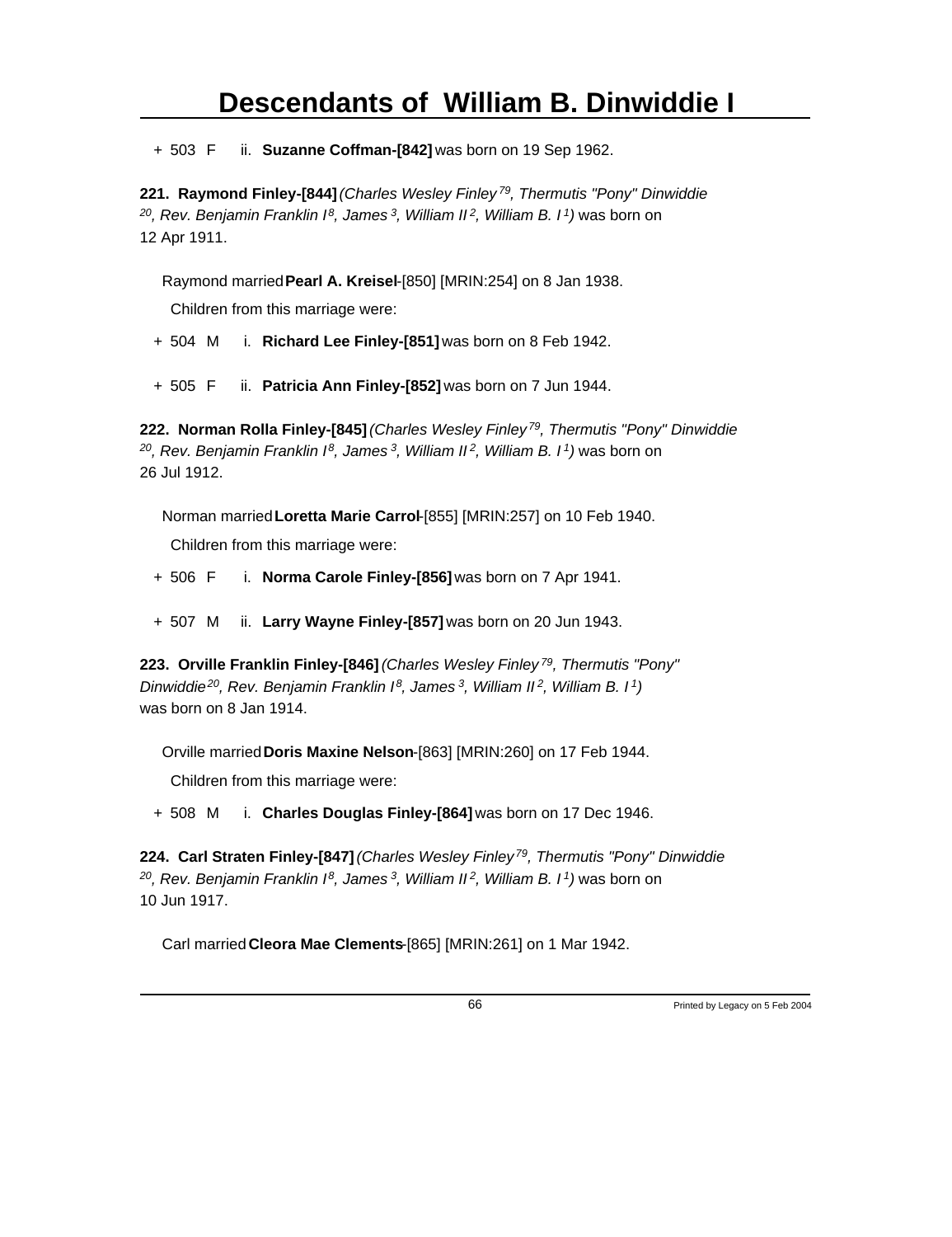+ 509 F i. **Jeleen Finley-[866]** was born on 10 Nov 1952.

**225. James Clayton Finley-[848]** *(Charles Wesley Finley<sup>79</sup>, Thermutis "Pony" Dinwiddie<sup>20</sup>, Rev. Benjamin Franklin I<sup>8</sup>, James<sup>3</sup>, William II<sup>2</sup>, William B. I<sup>1</sup>)* was born on 10 Sep 1919.

James married **Jean Laslett**-[867] [MRIN:262] on 20 Mar 1946.

Children from this marriage were:

+ 510 M i. **James P. Finley-[868]** was born on 29 Apr 1948.

+ 511 M ii. **Steven Finley-[869]** was born on 3 Nov 1952.

**226. Infant Daughter Finley-[849]** *(Charles Wesley Finley<sup>79</sup>, Thermutis "Pony" Dinwiddie<sup>20</sup>, Rev. Benjamin Franklin I<sup>8</sup>, James<sup>3</sup>, William II<sup>2</sup>, William B. I<sup>1</sup>)* was born on 10 Jun 1922 and died on 10 Jun 1922.

**227. Lula Mae Finley-[871]** *(Charles Wesley Finley<sup>79</sup>, Thermutis "Pony" Dinwiddie <sup>20</sup>, Rev. Benjamin Franklin I<sup>8</sup>, James<sup>3</sup>, William II<sup>2</sup>, William B. I<sup>1</sup>)* was born on 20 Jan 1927.

Lula married **Melvin C. Kruse**-[872] [MRIN:264] on 7 Sep 1946.

Children from this marriage were:

- + 512 M i. **Melvin Terrill Kruse-[873]** was born on 26 May 1950.
- + 513 F ii. **Linda Luanne Kruse-[874]** was born on 8 Sep 1952.
- + 514 M iii. **Mickey Dean Kruse-[875]** was born on 19 Jan 1958.

**228. Virginia Mae Cathey-[881]** *(George Orville Cathey<sup>80</sup>, Mary Arthusa Dinwiddie <sup>23</sup>, Rev. Benjamin Franklin I<sup>8</sup>, James<sup>3</sup>, William II<sup>2</sup>, William B. I<sup>1</sup>)* was born on 26 Jun 1922.

Virginia married **Alvia Jordan**-[883] [MRIN:267].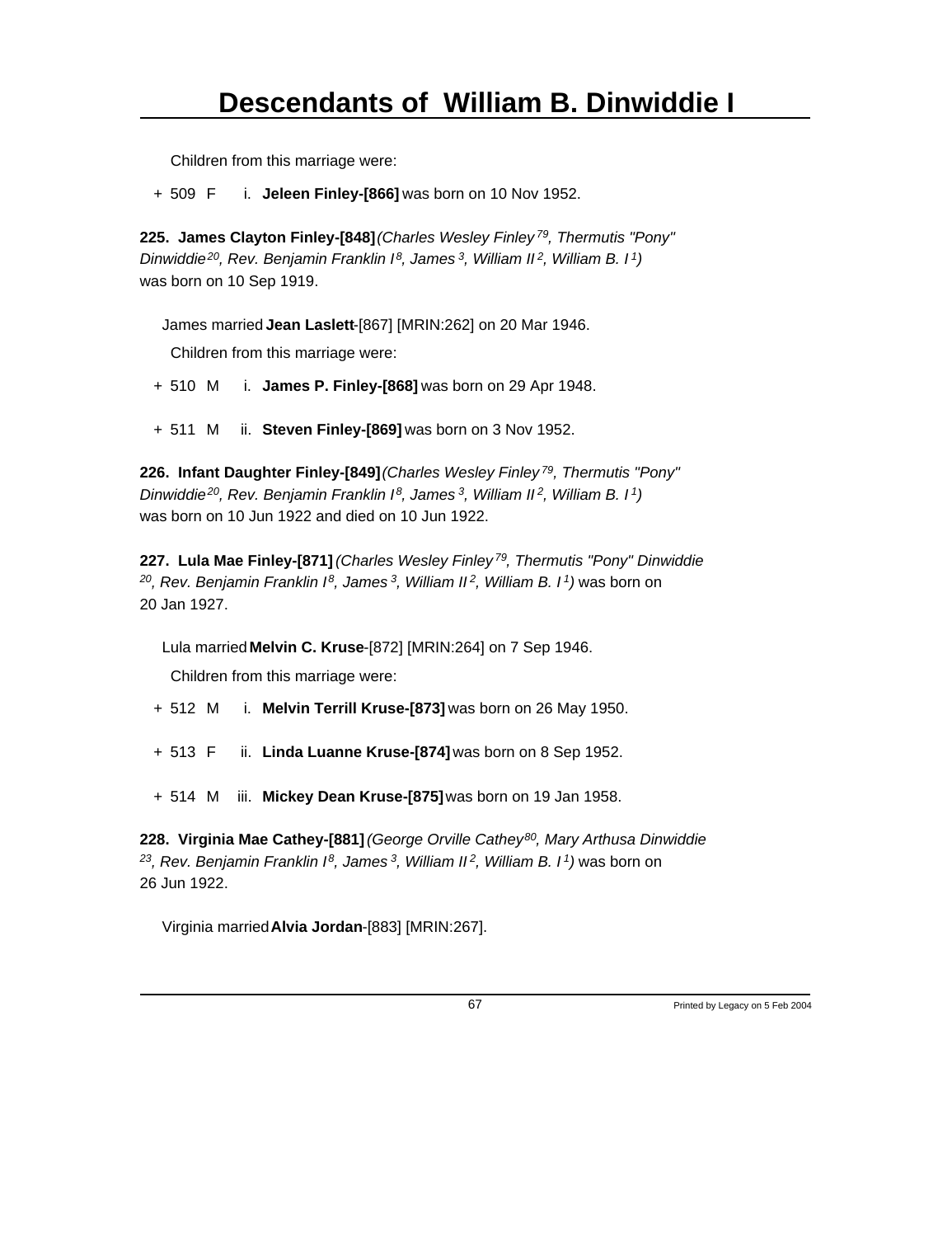+ 515 M i. **Alvia Lee Jordan-[884]** was born on 9 Nov 1941.

+ 516 M ii. **Brenard Jordan-[885]** was born on 17 Nov 1948.

**229. Ruth Earlene Cathey-[882]** *(George Orville Cathey<sup>80</sup>, Mary Arthusa Dinwiddie <sup>23</sup>, Rev. Benjamin Franklin I<sup>8</sup>, James<sup>3</sup>, William II<sup>2</sup>, William B. I<sup>1</sup>)* was born on 9 Nov 1924.

Ruth married **Harold Brydean Box**-[887] [MRIN:269] on 9 Sep 1921.

Children from this marriage were:

- + 517 M i. **Harold Brydean Box Jr.-[888]** was born on 30 Nov 1944.
- + 518 F ii. **Connie Box-[889]** was born on 20 Feb 1952.
- + 519 F iii. **Cathey Box-[890]** was born on 20 Feb 1952.
- + 520 M iv. **Terry Box-[891]** was born on 2 Sep 1958.

**230. Jack Cathey-[893]** *(George Orville Cathey<sup>80</sup>, Mary Arthusa Dinwiddie<sup>23</sup>, Rev. Benjamin Franklin I<sup>8</sup>, James<sup>3</sup>, William II<sup>2</sup>, William B. I<sup>1</sup>)* was born on 7 Jan 1938.

Jack married **Wanda Lou Funk**-[894] [MRIN:271].

Children from this marriage were:

+ 521 F i. **Jackie Cathey-[895]**.

**231. James Darrell Cathey-[897]** *(James Marlin Cathey<sup>81</sup>, Mary Arthusa Dinwiddie <sup>23</sup>, Rev. Benjamin Franklin I<sup>8</sup>, James<sup>3</sup>, William II<sup>2</sup>, William B. I<sup>1</sup>)* was born on 19 Nov 1914.

James married **Opal Beatrice Irvin**-[900] [MRIN:273].

Children from this marriage were:

+ 522 M i. **James Darrell Cathey II-[901]**.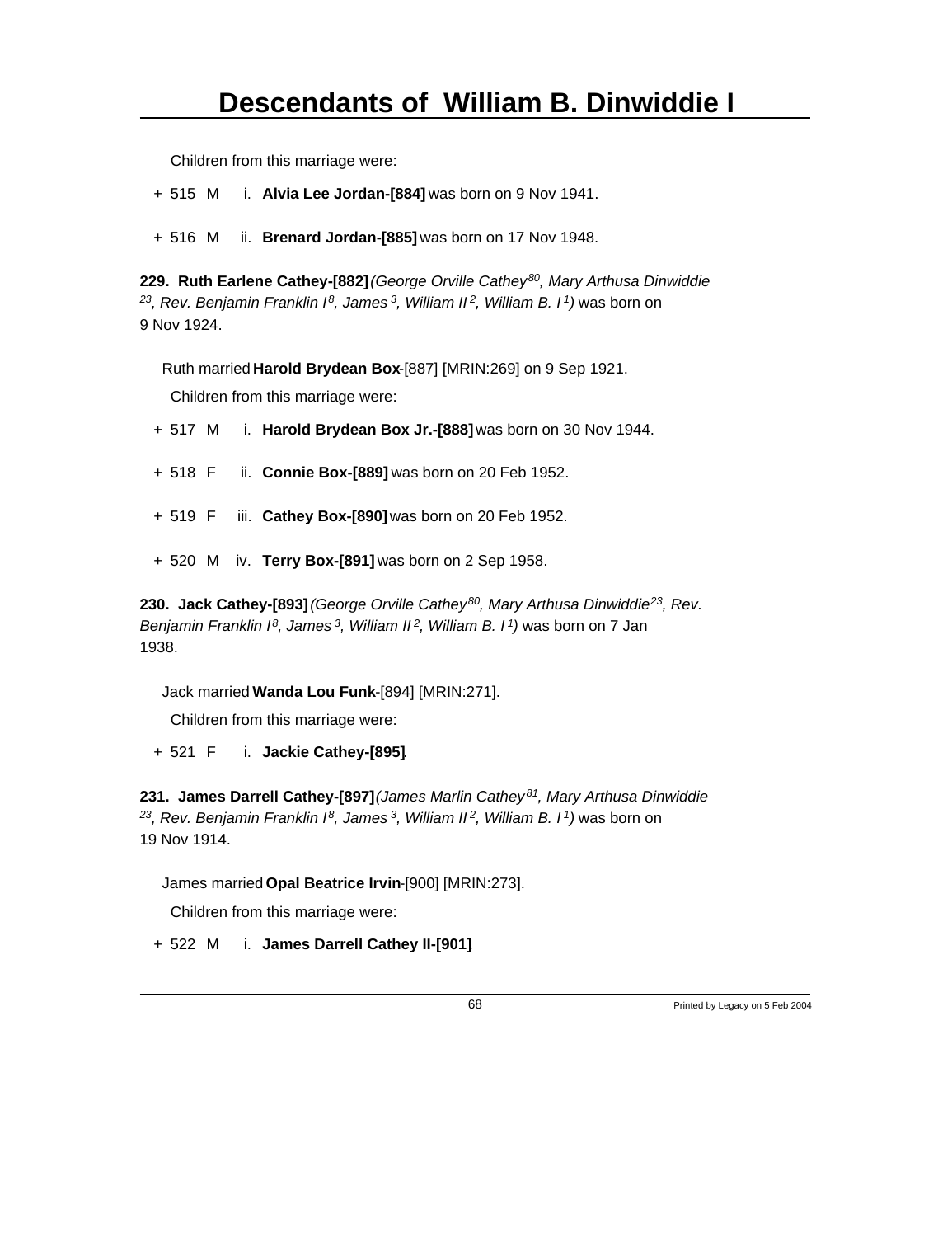+ 523 F ii. **Jeanne Lee Cathey-[902]** was born on 4 Oct 1948.

**232. Dorothy Elnora Cathey-[898]** *(James Marlin Cathey<sup>81</sup>, Mary Arthusa Dinwiddie <sup>23</sup>, Rev. Benjamin Franklin I<sup>8</sup>, James<sup>3</sup>, William II<sup>2</sup>, William B. I<sup>1</sup>)* was born on 20 Jul 1919.

Dorothy married **Don Mann**-[906] [MRIN:275].

Children from this marriage were:

+ 524 F i. **Norma Lee Mann-[907]** was born on 18 Aug 1940.

Dorothy married **Stuart Kajfas**-[911] [MRIN:277].

Children from this marriage were:

+ 525 M i. **Stuart Marlin Kajfas-[912]** was born on 15 May 1946.

Dorothy married **Eli Rhodes**-[913] [MRIN:278] in 1948.

**233. Retta Lee Cathey-[899]** *(James Marlin Cathey<sup>81</sup>, Mary Arthusa Dinwiddie<sup>23</sup> , Rev. Benjamin Franklin I<sup>8</sup>, James<sup>3</sup>, William II<sup>2</sup>, William B. I<sup>1</sup>)* was born on 14 Mar 1925.

Retta married **Curtis Dee Truitt**-[914] [MRIN:279] in 1951.

Children from this marriage were:

+ 526 F i. **Melodee Ann Truitt-[915]** was born on 20 Nov 1953.

+ 527 M ii. **Curtis Kimberlee Truitt-[916]** was born on 25 Apr 1959.

**234. Marie Martin-[964]** *(John Martin<sup>85</sup>, Eliza Jane Dinwiddie<sup>31</sup>, Samuel N.<sup>9</sup> , James<sup>3</sup>, William II<sup>2</sup>, William B. I<sup>1</sup>)*.

Marie married **Edval Stone**-[965] [MRIN:298].

**235. Gladys Martin-[968]** *(Dick Martin<sup>86</sup>, Eliza Jane Dinwiddie<sup>31</sup>, Samuel N.<sup>9</sup> , James<sup>3</sup>, William II<sup>2</sup>, William B. I<sup>1</sup>)*.

Gladys married **Joseph Bennett**-[969] [MRIN:300].

**236. William Edward Clifford-[972]** *(Emma May Martin<sup>87</sup>, Eliza Jane Dinwiddie<sup>31</sup> ,*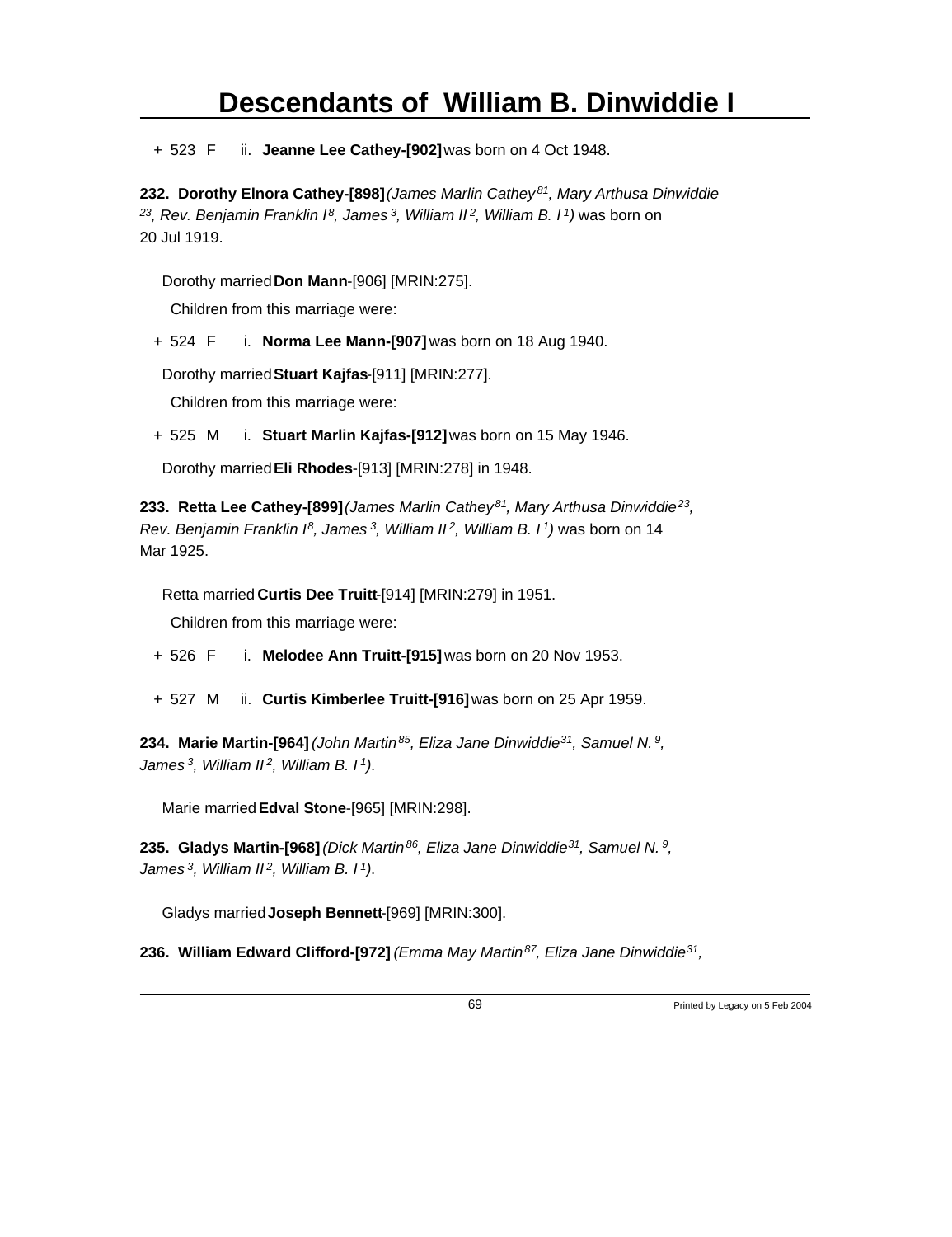*Samuel N.<sup>9</sup>, James<sup>3</sup>, William II<sup>2</sup>, William B. I<sup>1</sup>)* was born on 23 Feb 1912.

William married **Dorothy Truitt**-[977] [MRIN:302].

William married **Levina Buck**-[978] [MRIN:303] in 1960.

**237. Mary Elizabeth Clifford-[973]** *(Emma May Martin<sup>87</sup>, Eliza Jane Dinwiddie<sup>31</sup> , Samuel N.<sup>9</sup>, James<sup>3</sup>, William II<sup>2</sup>, William B. I<sup>1</sup>)* was born on 11 Jun 1914.

Mary married **Eugene Needy**-[979] [MRIN:304] on 9 Aug 1932. Children from this marriage were:

- + 528 F i. **Barbara Dawn Needy-[980]** was born on 17 Jul 1938.
- + 529 M ii. **Clifford Eugene Needy-[981]** was born on 9 Dec 1943.

**238. Anna Belle Clifford-[974]** *(Emma May Martin<sup>87</sup>, Eliza Jane Dinwiddie<sup>31</sup> , Samuel N.<sup>9</sup>, James<sup>3</sup>, William II<sup>2</sup>, William B. I<sup>1</sup>)* was born on 28 Apr 1915.

Anna married **George Irvin Winters**-[986] [MRIN:307] on 18 Oct 1938. Children from this marriage were:

+ 530 M i. **William Irvin Winters-[987]** was born on 8 Nov 1942.

**239. Helen Ruth Clifford-[975]** *(Emma May Martin<sup>87</sup>, Eliza Jane Dinwiddie<sup>31</sup> , Samuel N.<sup>9</sup>, James<sup>3</sup>, William II<sup>2</sup>, William B. I<sup>1</sup>)* was born on 9 Mar 1917.

Helen married **Earl Bucholz**-[989] [MRIN:309] on 9 May 1936. Children from this marriage were:

- + 531 M i. **Earl Bucholz Jr.-[990]** was born on 16 Sep 1940.
- + 532 M ii. **Clifford Bucholz-[991]** was born on 28 May 1943.

**240. James Monroe Clifford-[976]** *(Emma May Martin<sup>87</sup>, Eliza Jane Dinwiddie<sup>31</sup> , Samuel N.<sup>9</sup>, James<sup>3</sup>, William II<sup>2</sup>, William B. I<sup>1</sup>)* was born on 22 Feb 1919.

James married **Linda Curtis**-[994] [MRIN:311].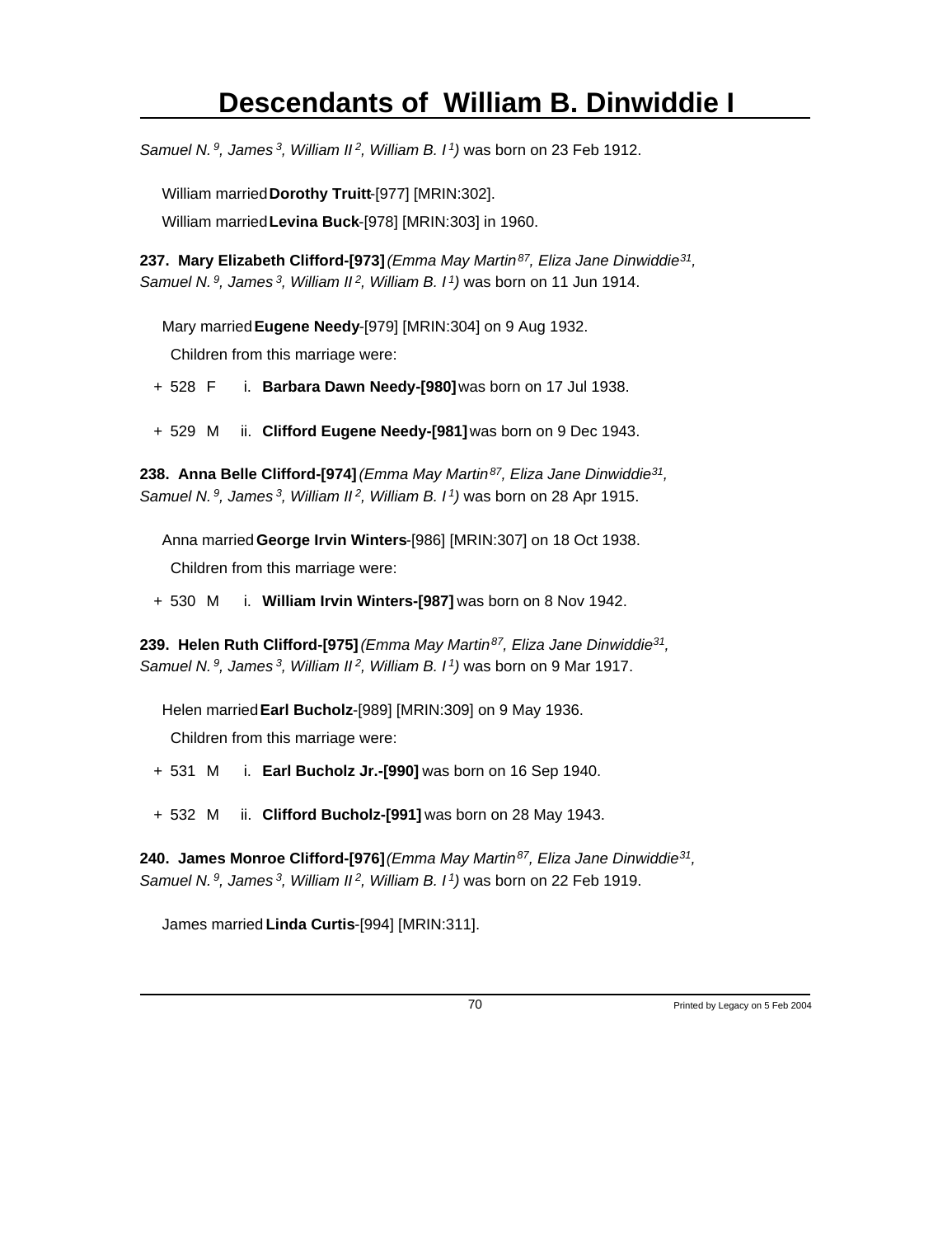- + 533 M i. **Jimmy Jo Clifford-[995]** was born on 28 Nov 1941.
- + 534 M ii. **Gary Patrick Clifford-[996]** was born on 21 Jun 1943.
- + 535 M iii. **Johnny Lee Clifford-[997]** was born on 1 May 1946.

**241. Ruby Francis Cramer-[1005]** *(Robert Francis Cramer<sup>88</sup>, Martha Emaline Dinwiddie<sup>35</sup>, Samuel N.<sup>9</sup>, James<sup>3</sup>, William II<sup>2</sup>, William B. I<sup>1</sup>)* was born on 23 Dec 1915.

Ruby married **Frank J. Bremer**-[1006] [MRIN:314] on 16 Apr 1938.

Children from this marriage were:

- + 536 F i. **Reva Marie Bremer-[1007]** was born on 6 Aug 1941.
- + 537 F ii. **Martha Sue Bremer-[1009]** was born on 24 Jan 1949.
- + 538 F iii. **Ruth Ellen Bremer-[1010]** was born on 7 May 1952.

**242. Martha Lucille Cramer-[1011]** *(Robert Francis Cramer<sup>88</sup>, Martha Emaline Dinwiddie<sup>35</sup>, Samuel N.<sup>9</sup>, James<sup>3</sup>, William II<sup>2</sup>, William B. I<sup>1</sup>)* was born on 2 Sep 1921 and died on 29 Mar 1931, at age 9.

**243. Laura Faye Cramer-[1012]** *(Robert Francis Cramer<sup>88</sup>, Martha Emaline Dinwiddie <sup>35</sup>, Samuel N.<sup>9</sup>, James<sup>3</sup>, William II<sup>2</sup>, William B. I<sup>1</sup>)* was born on 11 Jun 1925.

Laura married **Harold Hilton Gessley**-[1015] [MRIN:316] on 1 Sep 1946. Children from this marriage were:

- + 539 M i. **Robert Hilton Gessley-[1016]** was born on 7 Apr 1947.
- + 540 M ii. **David Alan Gessley-[1017]** was born on 12 Sep 1952.
- + 541 M iii. **Donald Wayne Gessley-[1018]** was born on 27 Jul 1953.
- + 542 M iv. **Terry Lee Gessley-[1019]** was born on 22 Dec 1957.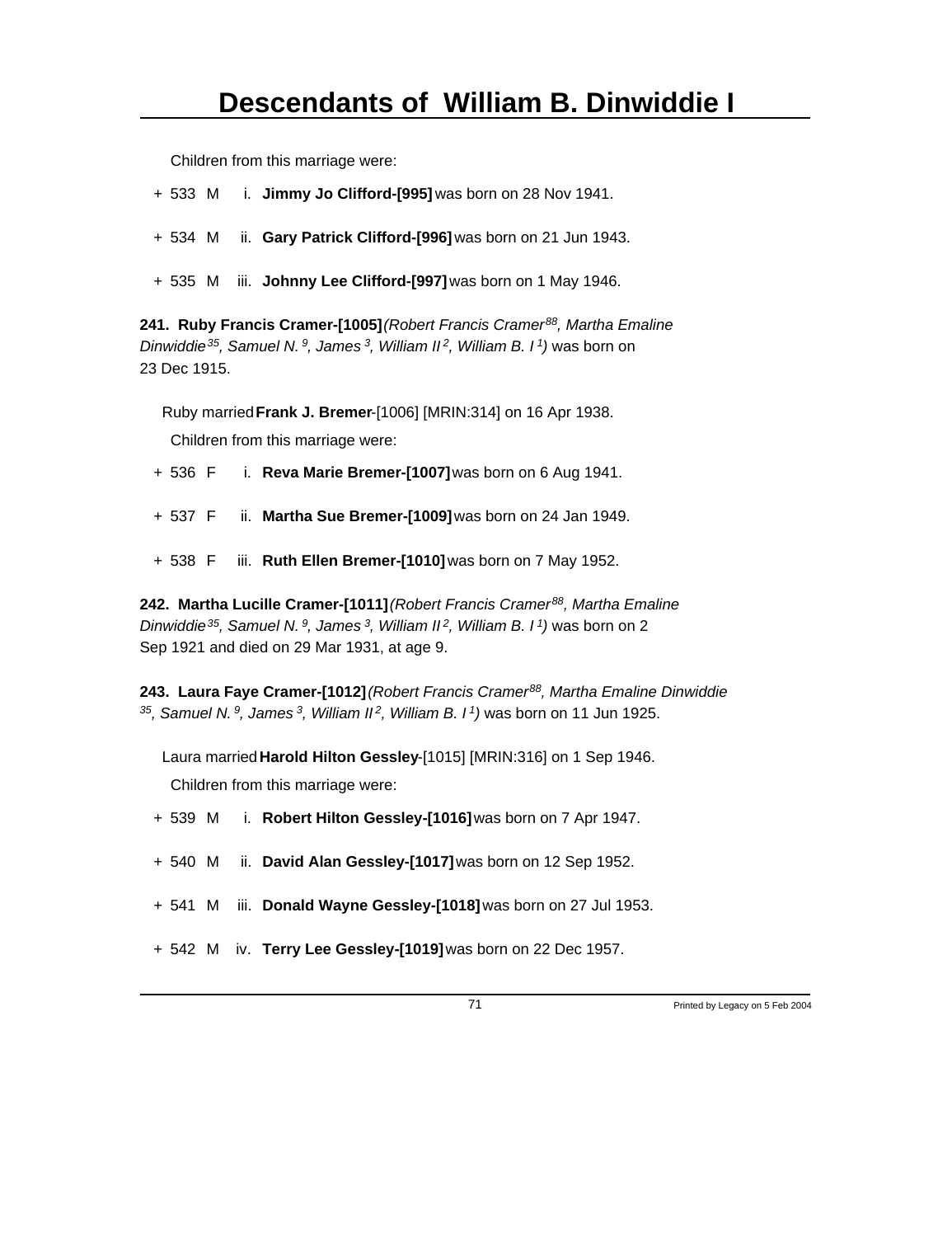**244. Bobbie Jean Cramer-[1013]** *(Robert Francis Cramer<sup>88</sup>, Martha Emaline Dinwiddie <sup>35</sup>, Samuel N.<sup>9</sup>, James<sup>3</sup>, William II<sup>2</sup>, William B. I<sup>1</sup>)* was born on 14 Aug 1928.

Bobbie married **Thomas Garrott Stanton**-[1020] [MRIN:317] on 1 Jul 1947. Children from this marriage were:

- + 543 F i. **Patricia Lynn Stanton-[1021]** was born on 26 May 1951.
- + 544 F ii. **Cathy Jean Stanton-[1022]** was born on 30 Sep 1953.
- + 545 M iii. **Paul Thomas Stanton-[1023]** was born on 8 Jan 1960.

**245. Patricia Ann Cramer-[1014]** *(Robert Francis Cramer<sup>88</sup>, Martha Emaline Dinwiddie <sup>35</sup>, Samuel N.<sup>9</sup>, James<sup>3</sup>, William II<sup>2</sup>, William B. I<sup>1</sup>)* was born on 12 Oct 1934.

Patricia married **Earl James Driskell**-[1024] [MRIN:318] on 5 Aug 1955.

Children from this marriage were:

- + 546 M i. **James Michael Driskell-[1025]** was born on 4 Oct 1957.
- + 547 F ii. **Pamela Jo Driskell-[1026]** was born on 1 Dec 1960.

**246. Ethel Marie Cramer-[1028]** *(Ora Samuel Cramer<sup>89</sup>, Martha Emaline Dinwiddie <sup>35</sup>, Samuel N.<sup>9</sup>, James<sup>3</sup>, William II<sup>2</sup>, William B. I<sup>1</sup>)* was born on 6 Oct 1912.

Ethel married **Jack Christian Rodgers**-[1036] [MRIN:320] on 24 Nov 1937. Children from this marriage were:

- + 548 M i. **Jerry Dean Rodgers-[1037]** was born on 6 Oct 1938.
- + 549 M ii. **John Thomas Rodgers-[1041]** was born on 28 Sep 1942.
- + 550 F iii. **Mary Ruth Rodgers-[1043]** was born on 17 Sep 1945.

**247. Ruth Elizabeth Cramer-[1029]** *(Ora Samuel Cramer<sup>89</sup>, Martha Emaline Dinwiddie <sup>35</sup>, Samuel N.<sup>9</sup>, James<sup>3</sup>, William II<sup>2</sup>, William B. I<sup>1</sup>)* was born on 22 Jul 1914.

**248. Zola Louise Cramer-[1030]** *(Ora Samuel Cramer<sup>89</sup>, Martha Emaline Dinwiddie 35, Samuel N. 9, James 3, William II 2, William B. I 1)* was born on 17 Oct 1916.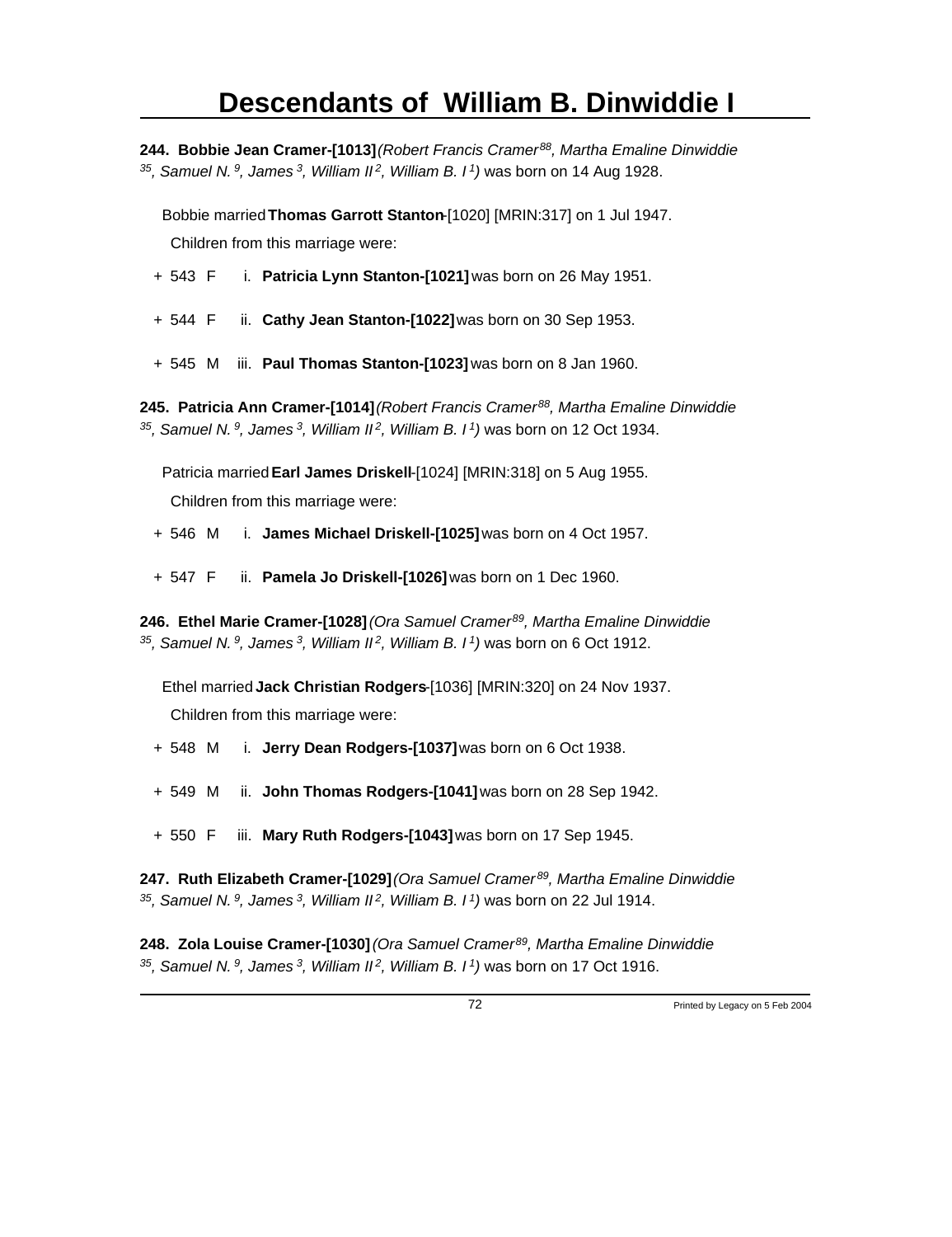Zola married **Howard Leslie Hayden**-[1046] [MRIN:324] on 6 Jan 1942.

Children from this marriage were:

+ 551 M i. **Darrell Lane Hayden-[1047]** was born on 10 Jul 1947.

**249. Agnes Virginia Cramer-[1031]** *(Ora Samuel Cramer<sup>89</sup>, Martha Emaline Dinwiddie <sup>35</sup>, Samuel N.<sup>9</sup>, James<sup>3</sup>, William II<sup>2</sup>, William B. I<sup>1</sup>)* was born on 19 Jul 1918.

Agnes married **Tom Allen Jackson**-[1048] [MRIN:325] on 19 Jun 1943. Children from this marriage were:

- + 552 F i. **Janet Janice Jackson-[1049]** was born on 10 Nov 1954.
- + 553 M ii. **Michael Lee Jackson-[1050]** was born on 20 Jun 1959.

**250. James Wilbur Cramer-[1032]** *(Ora Samuel Cramer<sup>89</sup>, Martha Emaline Dinwiddie <sup>35</sup>, Samuel N.<sup>9</sup>, James<sup>3</sup>, William II<sup>2</sup>, William B. I<sup>1</sup>)* was born on 11 Feb 1920.

James married **Ethel Caroline Kemmer**-[1051] [MRIN:326] on 11 May 1946. Children from this marriage were:

- + 554 F i. **Margie Jean Cramer-[1052]** was born on 14 Feb 1947.
- + 555 F ii. **Laurie Gay Cramer-[1053]** was born on 28 May 1948.
- + 556 F iii. **Lynette Caroline Cramer-[1054]** was born on 26 Jul 1952.
- + 557 F iv. **Gwen marie Cramer-[1055]** was born on 15 Aug 1953.
- + 558 F v. **Cindy Lou Cramer-[1056]** was born on 26 Sep 1955.
- + 559 F vi. **Robin Ruth Cramer-[1057]** was born on 28 Apr 1959.

**251. William Henry Cramer-[1033]** *(Ora Samuel Cramer<sup>89</sup>, Martha Emaline Dinwiddie <sup>35</sup>, Samuel N.<sup>9</sup>, James<sup>3</sup>, William II<sup>2</sup>, William B. I<sup>1</sup>)* was born on 19 Jan 1925 and died on 28 Feb 1945, at age 20.

**252. Martha Loretta Cramer-[1034]** *(Ora Samuel Cramer 89, Martha Emaline Dinwiddie*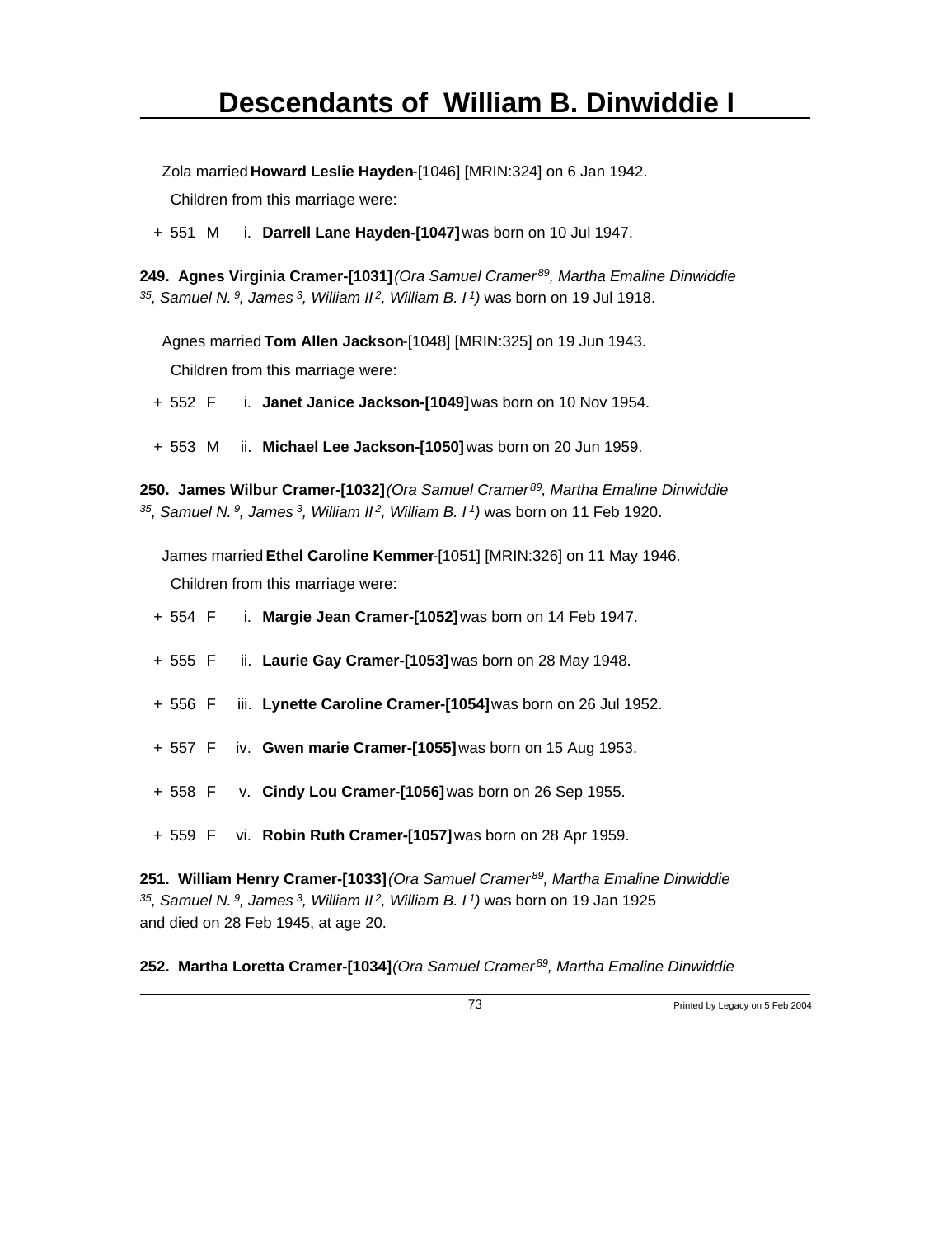*<sup>35</sup>, Samuel N.<sup>9</sup>, James<sup>3</sup>, William II<sup>2</sup>, William B. I<sup>1</sup>)* was born on 27 Mar 1929.

Martha married **Martin Calvin Bartels**-[1058] [MRIN:327] on 14 Feb 1952. Children from this marriage were:

- + 560 F i. **Debra June Bartels-[1059]** was born on 3 Dec 1952.
- + 561 F ii. **Sue Anne Bartels-[1060]** was born on 28 May 1954.
- + 562 M iii. **Milton Samuel Bartels-[1061]** was born on 21 Dec 1956.
- + 563 M iv. **James Edward Bartels-[1062]** was born on 6 Jul 1959.

**253. Edward Lee Cramer-[1035]** *(Ora Samuel Cramer<sup>89</sup>, Martha Emaline Dinwiddie <sup>35</sup>, Samuel N.<sup>9</sup>, James<sup>3</sup>, William II<sup>2</sup>, William B. I<sup>1</sup>)* was born on 19 Nov 1931.

Edward married **Ima June Sisk**-[1063] [MRIN:328] on 2 Jun 1951. Children from this marriage were:

- + 564 F i. **Charmen Deanne Cramer-[1064]** was born on 27 Mar 1955.
- + 565 F ii. **Infant Daughter Cramer-[1065]** was born on 2 Jul 1958 and died on 2 Jul 1958.
- + 566 M iii. **Scott Sisk Cramer-[1066]** was born on 21 Nov 1962.

**254. Ora Jewell Cramer-[1068]** *(Ora Samuel Cramer<sup>89</sup>, Martha Emaline Dinwiddie <sup>35</sup>, Samuel N.<sup>9</sup>, James<sup>3</sup>, William II<sup>2</sup>, William B. I<sup>1</sup>)* was born on 29 Nov 1934.

Ora married **Buddy Evert Hartel**-[1069] [MRIN:330] on 13 Jun 1959.

- + 567 M i. **Donnie Evert Hartel-[1070]** was born on 1 Nov 1954.
- + 568 F ii. **Joyce Kathleen Hartel-[1071]** was born on 28 Jul 1957.
- + 569 F iii. **Pamela Kay Hartel-[1072]** was born on 2 Sep 1959.
- **255. Samuel Francis Cramer-[1073]** *(Ora Samuel Cramer 89, Martha Emaline*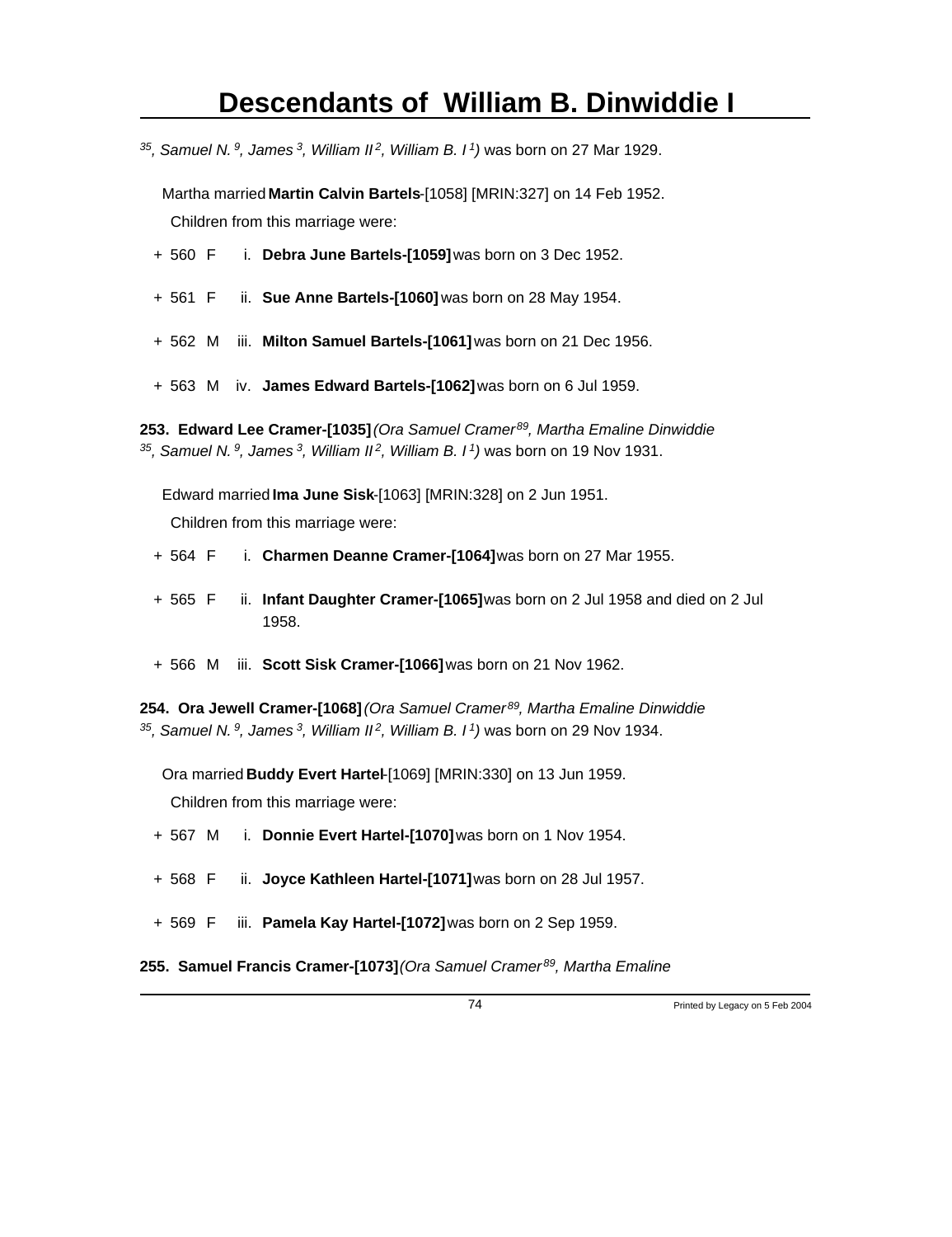*Dinwiddie<sup>35</sup>, Samuel N.<sup>9</sup>, James<sup>3</sup>, William II<sup>2</sup>, William B. I<sup>1</sup>)* was born on 28 Oct 1936.

Samuel married **Betty Loree Burkhart**-[1074] [MRIN:331] on 2 Jun 1957.

Children from this marriage were:

+ 570 M i. **Randy Ernest Cramer-[1075]** was born on 17 Aug 1958.

**256. Harlan Elbert Cramer-[1076]** *(Ora Samuel Cramer<sup>89</sup>, Martha Emaline Dinwiddie <sup>35</sup>, Samuel N.<sup>9</sup>, James<sup>3</sup>, William II<sup>2</sup>, William B. I<sup>1</sup>)* was born on 24 Jan 1939.

Harlan married **Joyce Ann Honk**-[1077] [MRIN:332] on 10 Sep 1958.

Children from this marriage were:

+ 571 F i. **Catherine Lynn Cramer-[1078]** was born on 14 Oct 1959.

+ 572 F ii. **Lisa Kay Cramer-[1079]** was born on 15 Mar 1963.

**257. Dwight Lester Roberts Jr.-[1081]** *(Gladys Cramer<sup>90</sup>, Martha Emaline Dinwiddie <sup>35</sup>, Samuel N.<sup>9</sup>, James<sup>3</sup>, William II<sup>2</sup>, William B. I<sup>1</sup>)* was born on 5 May 1918.

Dwight married **Bertha Clara Zang**-[1087] [MRIN:334] on 13 Oct 1943. Children from this marriage were:

+ 573 M i. **David Alan Roberts-[1088]** was born on 19 Dec 1946.

+ 574 M ii. **Stephen Lee Roberts-[1089]** was born on 23 May 1953.

**258. Ira Frederick Roberts-[1082]** *(Gladys Cramer<sup>90</sup>, Martha Emaline Dinwiddie<sup>35</sup> , Samuel N.<sup>9</sup>, James<sup>3</sup>, William II<sup>2</sup>, William B. I<sup>1</sup>)* was born on 1 Apr 1920.

Ira married **Ruth Kathleen Pohle**-[1090] [MRIN:335] on 10 Mar 1944. Children from this marriage were:

- + 575 F i. **Kathleen Ann Roberts-[1091]** was born on 23 Jan 1947.
- + 576 F ii. **Dorothy Faye Roberts-[1092]** was born on 6 Mar 1949.
- + 577 F iii. **Marilyn Kay Roberts-[1093]** was born on 19 Apr 1951.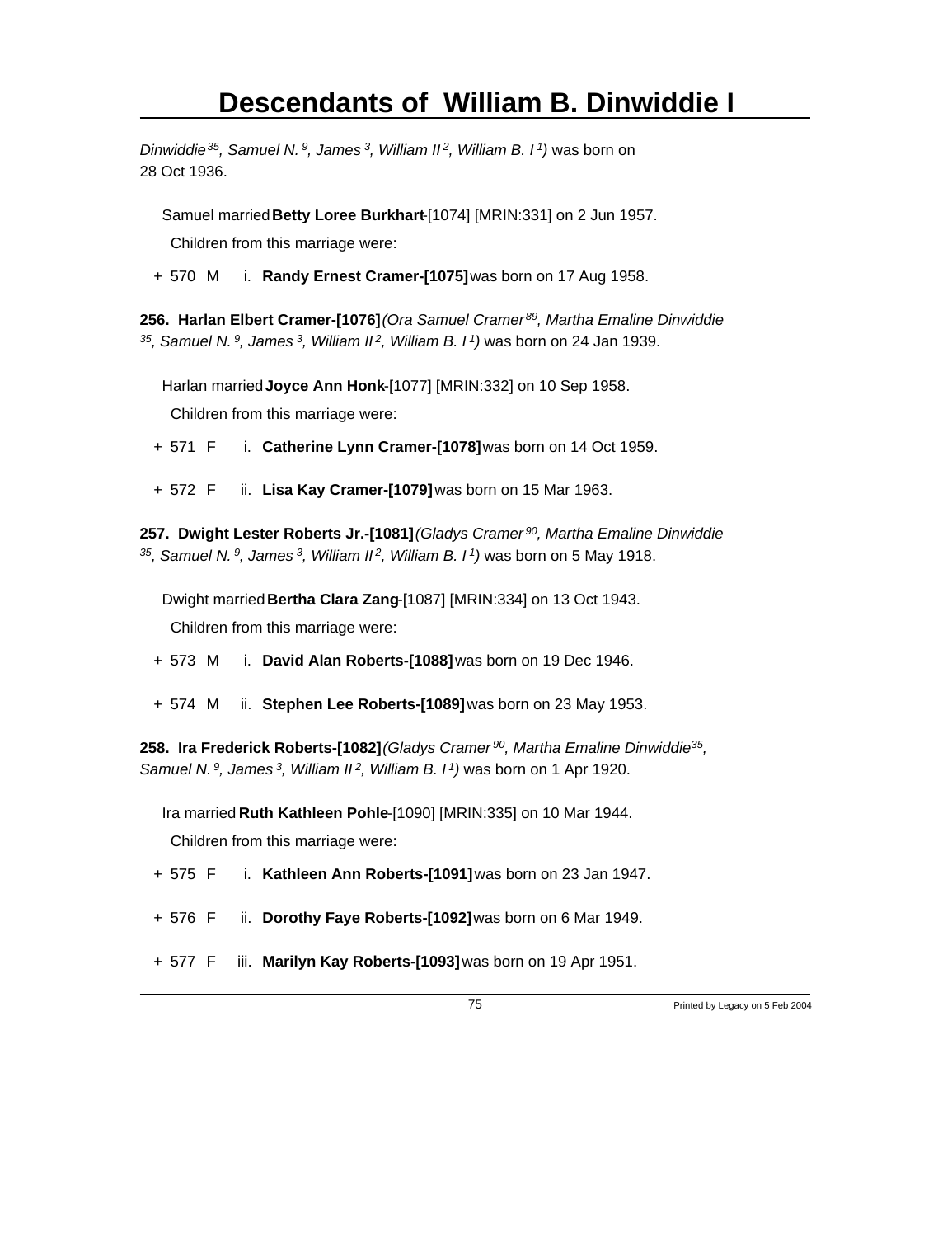+ 578 M iv. **Robert Frederick Roberts-[1094]** was born on 1 Mar 1960.

**259. Mary Doris Roberts-[1083]** *(Gladys Cramer<sup>90</sup>, Martha Emaline Dinwiddie<sup>35</sup> , Samuel N.<sup>9</sup>, James<sup>3</sup>, William II<sup>2</sup>, William B. I<sup>1</sup>)* was born on 26 Oct 1921.

Mary married **Stanley Jasper Quam**-[1095] [MRIN:336] on 23 Dec 1944. Children from this marriage were:

- + 579 M i. **Paul Maynard Quam-[1096]** was born on 19 Oct 1945.
- + 580 M ii. **Fred Ray Quam-[1097]** was born on 22 Aug 1947.
- + 581 F iii. **Mary Jell Quam-[1098]** was born on 5 Dec 1949.
- + 582 M iv. **Mark Stanley Quam-[1099]** was born on 15 Jul 1953.
- + 583 F v. **Kristen Glee Quam-[1100]** was born on 12 Oct 1955.
- + 584 M vi. **Todd Lester Quam-[1101]** was born on 24 May 1957.
- + 585 M vii. **Sharman Jay Quam-[1102]** was born on 23 Oct 1958.
- + 586 F viii. **Janna Kay Quam-[1103]** was born on 19 Apr 1961.

**260. Lloyd Rodney Roberts-[1084]** *(Gladys Cramer<sup>90</sup>, Martha Emaline Dinwiddie<sup>35</sup> , Samuel N.<sup>9</sup>, James<sup>3</sup>, William II<sup>2</sup>, William B. I<sup>1</sup>)* was born on 28 Jul 1923.

Lloyd married **Della Lou Self**-[1104] [MRIN:337] on 19 Jun 1943. Children from this marriage were:

- + 587 F i. **Carolyn Sue Roberts-[1105]** was born on 18 Dec 1946.
- + 588 M ii. **Carl Rodney Roberts-[1106]** was born on 10 Feb 1949.
- + 589 F iii. **Barbara Dell Roberts-[1107]** was born on 26 Jan 1952.
- + 590 F iv. **Paula Jean Roberts-[1108]** was born on 30 Aug 1955.
- **261. Paul Maynard Roberts-[1085]** *(Gladys Cramer<sup>90</sup>, Martha Emaline Dinwiddie<sup>35</sup> ,*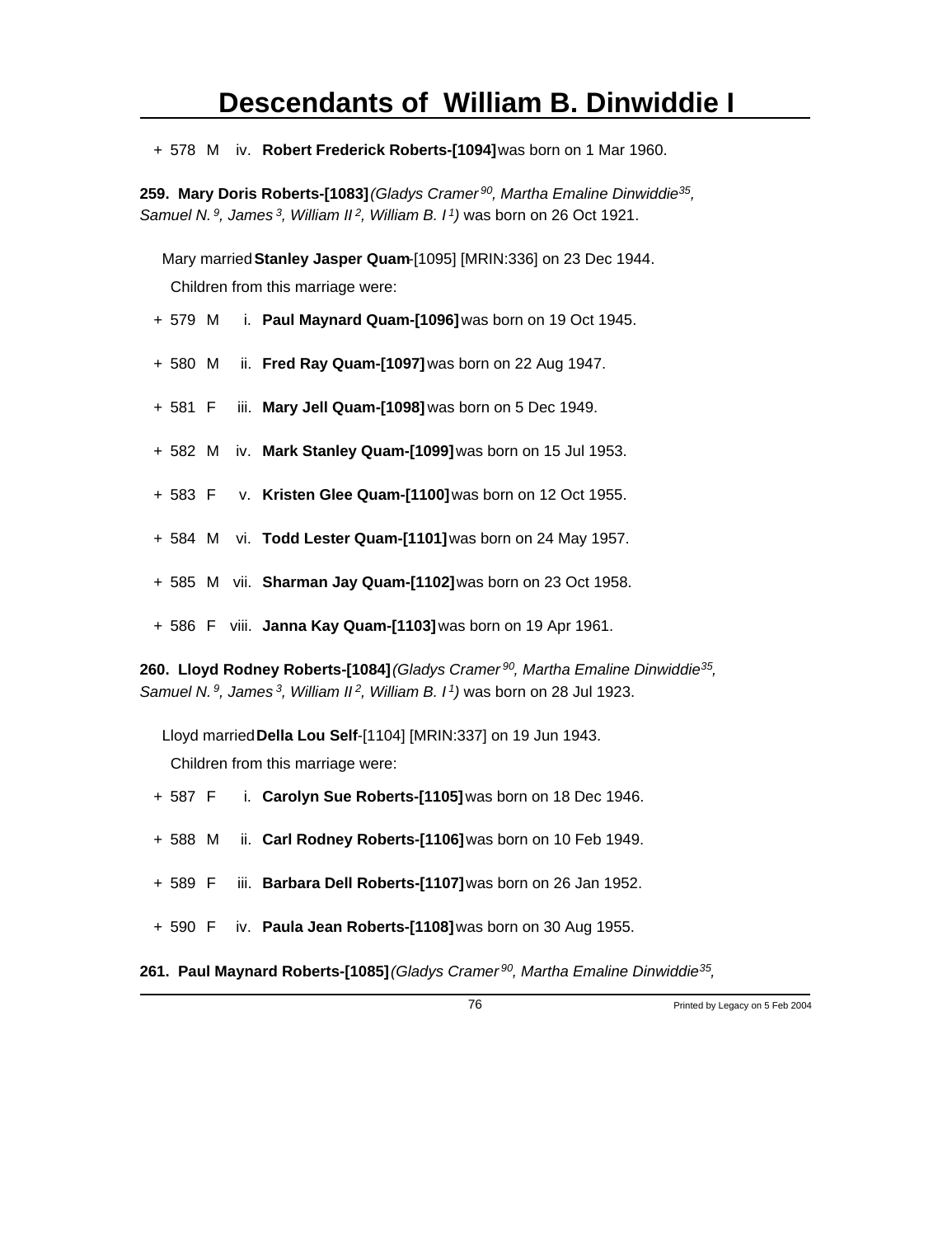*Samuel N.<sup>9</sup>, James<sup>3</sup>, William II<sup>2</sup>, William B. I<sup>1</sup>)* was born on 12 Aug 1925 and died on 2 Dec 1944 in France WW II, at age 19.

**262. Esther Emolyn Roberts-[1086]** *(Gladys Cramer<sup>90</sup>, Martha Emaline Dinwiddie <sup>35</sup>, Samuel N.<sup>9</sup>, James<sup>3</sup>, William II<sup>2</sup>, William B. I<sup>1</sup>)* was born on 28 Jul 1927.

Esther married **Herbert Charles Robbins**-[1109] [MRIN:338] on 12 Jun 1952. Children from this marriage were:

- + 591 M i. **John Bradley Robbins-[1110]** was born on 19 Dec 1954.
- + 592 F ii. **Janet Lynn Robbins-[1111]** was born on 18 Dec 1956.
- + 593 F iii. **Ann Carol Robbins-[1112]** was born on 23 Nov 1958.
- + 594 M iv. **Mark Kendal Robbins-[1113]** was born on 5 May 1961.
- + 595 F v. **Joyce Elaine Robbins-[1114]** was born on 18 Nov 1963.

**263. Vesta Belle Reese-[1116]** *(Gertrude Cramer<sup>91</sup>, Martha Emaline Dinwiddie<sup>35</sup> , Samuel N.<sup>9</sup>, James<sup>3</sup>, William II<sup>2</sup>, William B. I<sup>1</sup>)* was born on 14 Jul 1920.

Vesta married **Roy Edwin Hutsell**-[1124] [MRIN:340] on 30 Sep 1938. Children from this marriage were:

- + 596 F i. **Nancy Diane Hutsell-[1125]** was born on 3 Sep 1939.
- + 597 M ii. **Edwin Hutsell-[1126]** was born on 21 Nov 1942.
- + 598 F iii. **Karrie Ann Hutsell-[1127]** was born on 2 Feb 1945.
- + 599 F iv. **Trudy Christine Hutsell-[1128]** was born on 15 Oct 1948.

**264. Ivor Elias Reese-[1117]** *(Gertrude Cramer<sup>91</sup>, Martha Emaline Dinwiddie<sup>35</sup> , Samuel N.<sup>9</sup>, James<sup>3</sup>, William II<sup>2</sup>, William B. I<sup>1</sup>)* was born on 20 Aug 1921.

Ivor married **Gloria Hinton**-[1133] [MRIN:342] on 30 Jun 1944.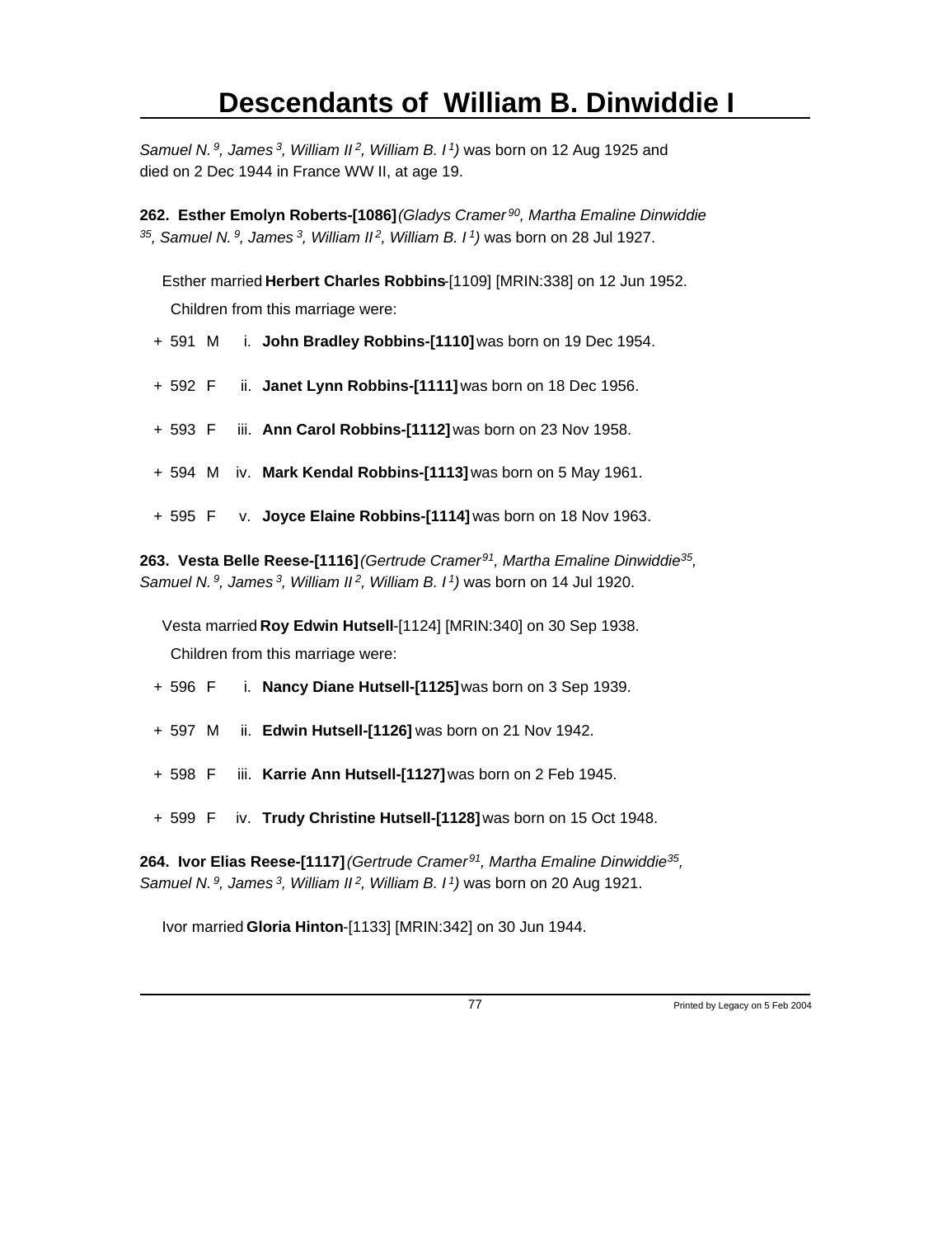Children from this marriage were:

+ 600 M i. **James Ronald Reese-[1134]** was born on 13 May 1946.

**265. Trevor David Reese-[1118]** *(Gertrude Cramer<sup>91</sup>, Martha Emaline Dinwiddie<sup>35</sup> , Samuel N.<sup>9</sup>, James<sup>3</sup>, William II<sup>2</sup>, William B. I<sup>1</sup>)* was born on 14 Mar 1923.

Trevor married **Sue Alley**-[1135] [MRIN:343] on 15 May 1948.

Children from this marriage were:

+ 601 M i. **Trevor David Reese Jr.-[1136]** was born on 22 Jul 1956.

**266. Gwen Eleanor Reese-[1119]** *(Gertrude Cramer<sup>91</sup>, Martha Emaline Dinwiddie<sup>35</sup> , Samuel N.<sup>9</sup>, James<sup>3</sup>, William II<sup>2</sup>, William B. I<sup>1</sup>)* was born on 17 Jul 1924.

Gwen married **Dale Vernon Hutsell**-[1137] [MRIN:344] on 17 Sep 1942.

Children from this marriage were:

- + 602 M i. **David Dale Hutsell-[1138]** was born on 11 Jun 1946.
- + 603 F ii. **Donna Dell Hutsell-[1139]** was born on 29 Feb 1948.
- + 604 F iii. **Beverly Gwen Hutsell-[1140]** was born on 26 Jun 1950.
- + 605 F iv. **Alice Jean Hutsell-[1141]** was born on 26 Oct 1952.
- + 606 F v. **Ellen Elizabeth Hutsell-[1142]** was born on 19 Dec 1955.
- + 607 F vi. **Mary Edna Hutsell-[1143]** was born on 2 Dec 1956.

**267. Evan Dale Reese-[1120]** *(Gertrude Cramer<sup>91</sup>, Martha Emaline Dinwiddie<sup>35</sup> , Samuel N.<sup>9</sup>, James<sup>3</sup>, William II<sup>2</sup>, William B. I<sup>1</sup>)* was born on 13 Jul 1928.

Evan married **Delores Wilson**-[1144] [MRIN:345] in 1951.

- + 608 M i. **Alan Dale Reese-[1145]** was born on 19 Feb 1952.
- + 609 M ii. **Larry Dean Reese-[1146]** was born on 1 Mar 1953.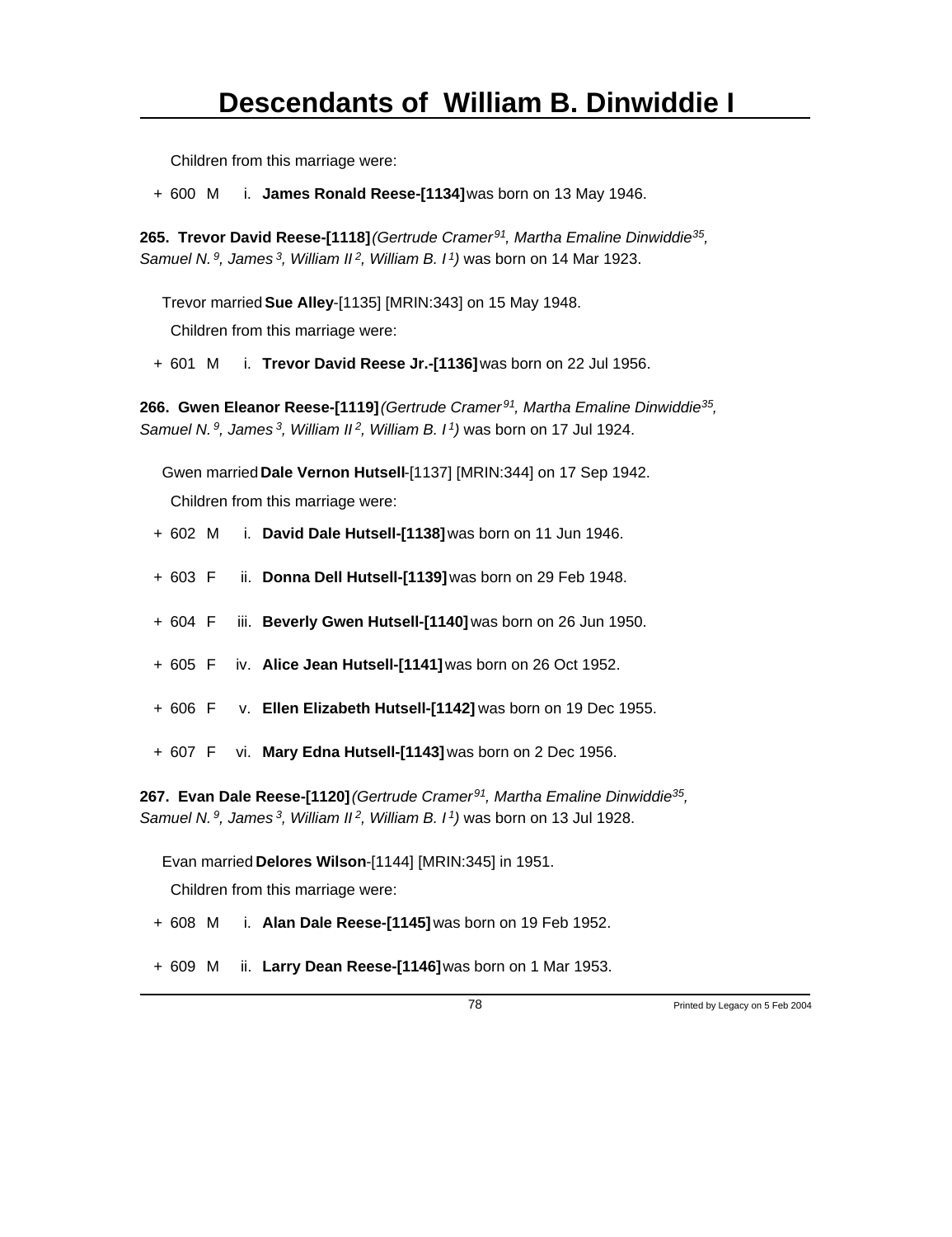+ 610 M iii. **Terry Lane Reese-[1147]** was born on 3 Apr 1954.

Evan married **Jean Cary**-[1148] [MRIN:346] on 3 Oct 1958.

**268. Gordon Benjamin Reese-[1121]** *(Gertrude Cramer<sup>91</sup>, Martha Emaline Dinwiddie <sup>35</sup>, Samuel N.<sup>9</sup>, James<sup>3</sup>, William II<sup>2</sup>, William B. I<sup>1</sup>)* was born on 2 Dec 1930.

Gordon married **Donna Faye Dunkin**-[1149] [MRIN:347] on 28 Aug 1954.

Children from this marriage were:

+ 611 M i. **David Wayne Reese-[1150]** was born on 12 Jun 1960.

**269. Donna Mae Reese-[1122]** *(Gertrude Cramer<sup>91</sup>, Martha Emaline Dinwiddie<sup>35</sup> , Samuel N.<sup>9</sup>, James<sup>3</sup>, William II<sup>2</sup>, William B. I<sup>1</sup>)* was born on 22 Feb 1932.

Donna married **Robert M. Addison**-[1151] [MRIN:348] on 11 Oct 1957.

Children from this marriage were:

+ 612 F i. **Robba Marie Addison-[1152]** was born on 2 May 1959.

+ 613 M ii. **John Robert Addison-[1153]** was born on 15 Dec 1961.

**270. Janis Gertrude Reese-[1123]** *(Gertrude Cramer<sup>91</sup>, Martha Emaline Dinwiddie <sup>35</sup>, Samuel N.<sup>9</sup>, James<sup>3</sup>, William II<sup>2</sup>, William B. I<sup>1</sup>)* was born on 17 Dec 1934.

Janis married **Jesse Alvin Peters**-[1154] [MRIN:349] on 26 Jun 1953.

Children from this marriage were:

+ 614 F i. **Chris Lyn Peters-[1155]** was born on 18 Apr 1956.

+ 615 F ii. **Karen Sue Peters-[1156]** was born on 25 Mar 1959.

**271. James Roy Dinwiddie Jr.-[1195]** *(James Roy<sup>93</sup>, Robert Finel<sup>36</sup>, Samuel N. 9 , James<sup>3</sup>, William II<sup>2</sup>, William B. I<sup>1</sup>)* was born on 3 Nov 1919.

James married **Maribel Fay Rogers**-[1197] [MRIN:362] on 25 Aug 1940.

Children from this marriage were:

+ 616 M i. **Roger Phillip Dinwiddie-[1198]** was born on 13 Oct 1941.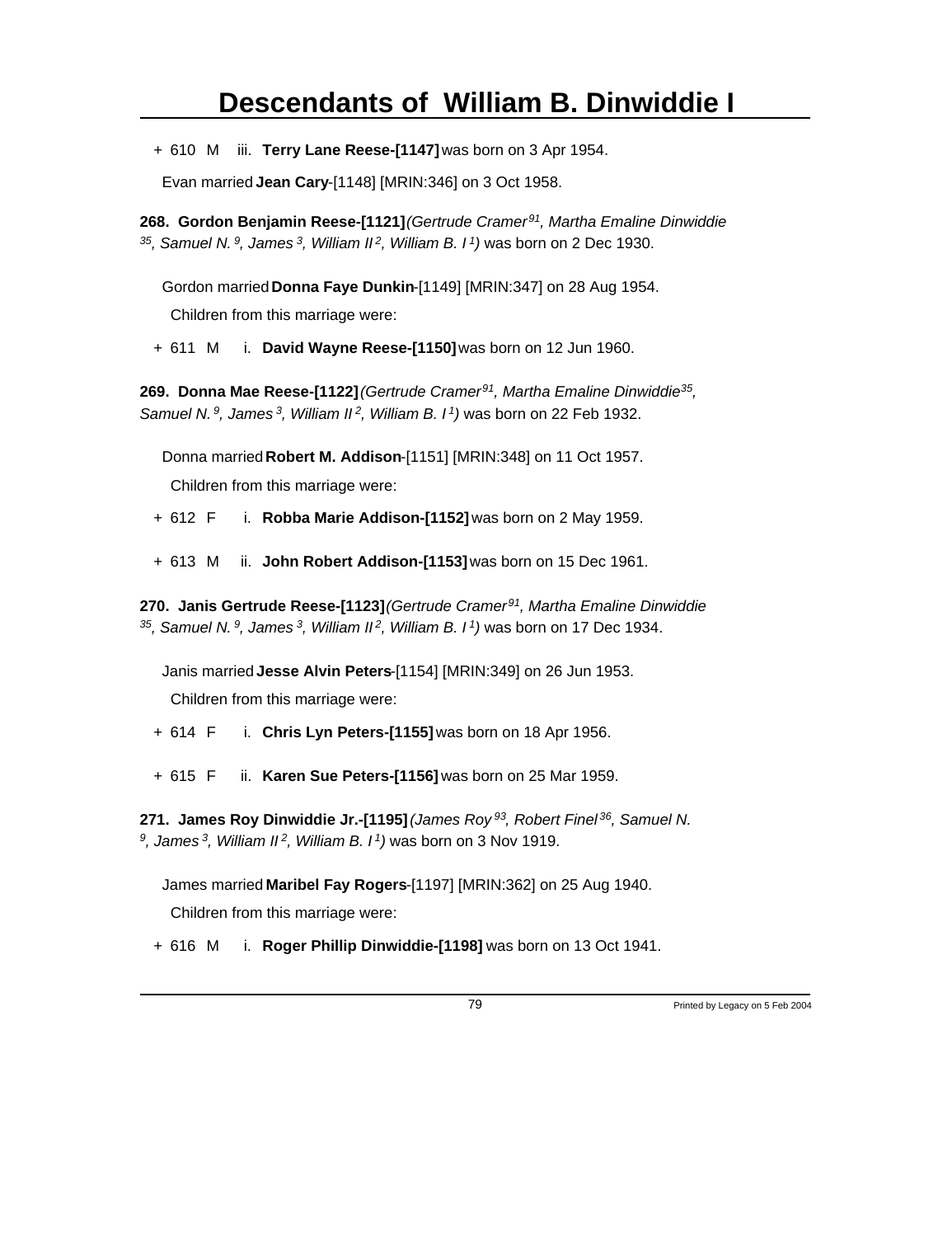**272. Phyllis DeAnne Dinwiddie-[1196]** *(James Roy<sup>93</sup>, Robert Finel<sup>36</sup>, Samuel N. 9 , James<sup>3</sup>, William II<sup>2</sup>, William B. I<sup>1</sup>)* was born on 17 Feb 1926.

Phyllis married **Wallace Berry**-[1201] [MRIN:364] on 12 Nov 1923. Children from this marriage were:

- + 617 F i. **DeAnne Berry-[1202]** was born on 24 Aug 1943.
- + 618 M ii. **James Berry-[1203]** was born on 5 Aug 1948.
- + 619 M iii. **Donald Berry-[1204]** was born on 25 Dec 1958.
- + 620 F iv. **Sheila E. Berry-[1205]** was born on 21 Jan 1960.

**273. Vada Rose Dinwiddie-[1207]** *(Carrol Allison<sup>95</sup>, Robert Finel<sup>36</sup>, Samuel N. 9 , James<sup>3</sup>, William II<sup>2</sup>, William B. I<sup>1</sup>)*.

Vada married **Joe Phillips**-[1208] [MRIN:366] on 23 Nov 1956. Children from this marriage were:

+ 621 M i. **Drew Phillips-[1209]** was born on 30 Jul 1959.

**274. Robert Lee Rissler-[1212]** *(Bessie Mable Dinwiddie<sup>97</sup>, Robert Finel<sup>36</sup>, Samuel N.<sup>9</sup>, James<sup>3</sup>, William II<sup>2</sup>, William B. I<sup>1</sup>)* was born on 13 Jun 1931.

Robert married **Martha Pauley**-[1214] [MRIN:369] on 5 Jun 1958.

Children from this marriage were:

- + 622 F i. **Pamela Sue Rissler-[1215]** was born on 13 Feb 1959.
- + 623 M ii. **Ronald Lee Rissler-[1216]** was born on 8 Dec 1961.

**275. Marcia Ann Rissler-[1213]** *(Bessie Mable Dinwiddie<sup>97</sup>, Robert Finel<sup>36</sup>, Samuel N.<sup>9</sup>, James<sup>3</sup>, William II<sup>2</sup>, William B. I<sup>1</sup>)* was born on 27 Dec 1938.

Marcia married **Elbert W. Aspinall**-[1217] [MRIN:370] on 29 May 1959.

Children from this marriage were:

+ 624 M i. **Jeffrey Dean Aspinall-[1218]** was born on 27 Aug 1964.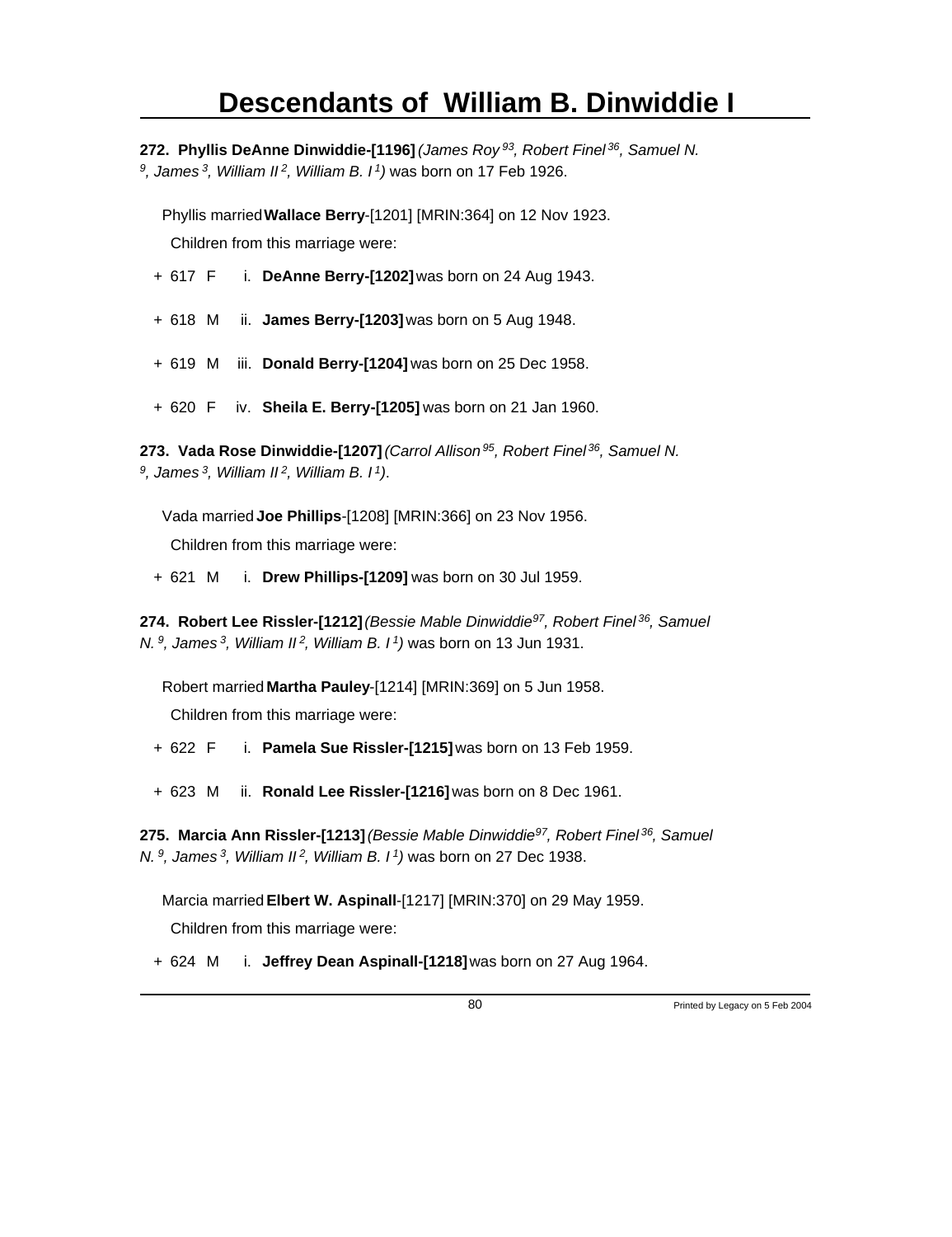**276. Robert Brooks Dinwiddie-[1221]** *(Robert Raymond<sup>99</sup>, Robert Finel<sup>36</sup>, Samuel N.<sup>9</sup>, James<sup>3</sup>, William II<sup>2</sup>, William B. I<sup>1</sup>)* was born on 11 Feb 1935.

Robert married **Glenda Kay Denham**-[1222] [MRIN:373] on 15 Jun 1956. Children from this marriage were:

+ 625 M i. **Robert Brooks Dinwiddie Jr.-[1223]** was born on 1 Sep 1957.

**277. Richard P. Rodgers-[1225]** *(Ethel Lorene Dinwiddie<sup>100</sup>, Robert Finel<sup>36</sup> , Samuel N.<sup>9</sup>, James<sup>3</sup>, William II<sup>2</sup>, William B. I<sup>1</sup>)* was born on 9 Nov 1948.

**278. Janet Denise Rodgers-[1226]** *(Ethel Lorene Dinwiddie<sup>100</sup>, Robert Finel<sup>36</sup> , Samuel N.<sup>9</sup>, James<sup>3</sup>, William II<sup>2</sup>, William B. I<sup>1</sup>)* was born on 15 Dec 1945 and died on 15 Dec 1945.

**279. John Drake Chambers-[1233]** *(William Homer Chambers<sup>102</sup>, Susan Ann Dinwiddie<sup>37</sup>, Samuel N.<sup>9</sup>, James<sup>3</sup>, William II<sup>2</sup>, William B. I<sup>1</sup>)* was born on 18 Mar 1944.

John married **Nancy Sue Metzger**-[1235] [MRIN:378] on 2 Feb 1963.

Children from this marriage were:

+ 626 F i. **Johnna Lynn Chambers-[1236]** was born in Nov 1963.

**280. Robert Eugene Chambers-[1234]** *(William Homer Chambers<sup>102</sup>, Susan Ann Dinwiddie<sup>37</sup>, Samuel N.<sup>9</sup>, James<sup>3</sup>, William II<sup>2</sup>, William B. I<sup>1</sup>)* was born on 13 May 1954.

**281. Donna Louise Chambers-[1238]** *(Asa Franklin Chambers<sup>103</sup>, Susan Ann Dinwiddie<sup>37</sup>, Samuel N.<sup>9</sup>, James<sup>3</sup>, William II<sup>2</sup>, William B. I<sup>1</sup>)* was born on 10 Jan 1937.

Donna married **Robert George Schemenauer**-[1240] [MRIN:380] on 27 Apr 1957.

- + 627 F i. **Julie Elizabeth Schemenauer-[1241]** was born on 10 May 1958.
- + 628 M ii. **David Robert Schemenauer-[1242]** was born on 1 Sep 1959.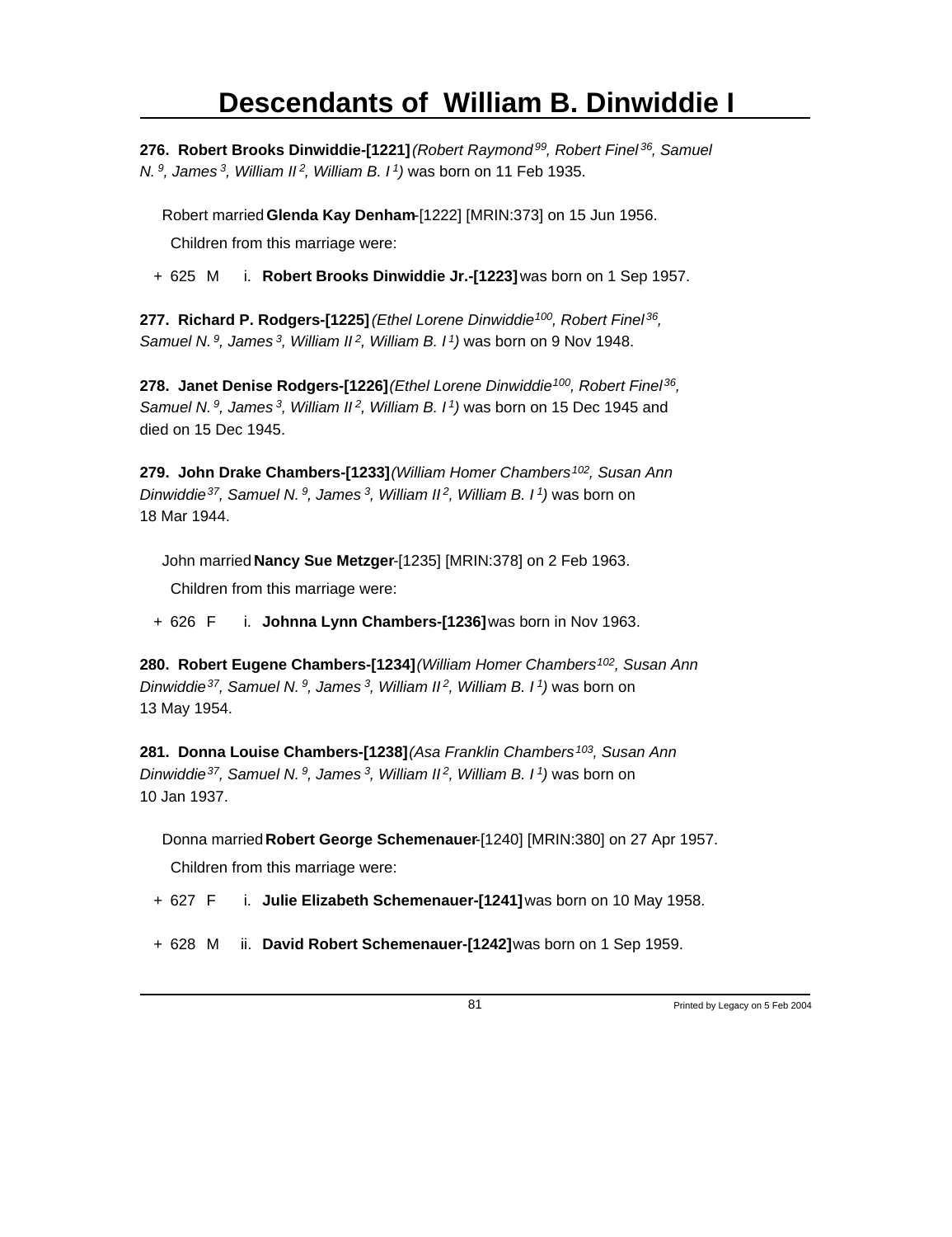**282. William Charles Chambers-[1239]** *(Asa Franklin Chambers<sup>103</sup>, Susan Ann Dinwiddie<sup>37</sup>, Samuel N.<sup>9</sup>, James<sup>3</sup>, William II<sup>2</sup>, William B. I<sup>1</sup>)* was born on 4 Aug 1939.

William married **Shari Lee Henderson**-[1243] [MRIN:381] on 9 Oct 1960. Children from this marriage were:

- + 629 M i. **Ricky Ace Chambers-[1244]** was born on 27 Jul 1961.
- + 630 M ii. **Randy Eugene Chambers-[1245]** was born on 23 Feb 1963.

**283. Howard Neitzert-[1249]** *(Rosie May Finley<sup>104</sup>, Margaret Ann Dinwiddie<sup>38</sup> , James L.<sup>10</sup>, James<sup>3</sup>, William II<sup>2</sup>, William B. I<sup>1</sup>)* was born on 23 Sep 1905.

Howard married **Lola Hull**-[1253] [MRIN:384] on 12 Jun 1934.

Children from this marriage were:

+ 631 F i. **Julia May Neitzert-[1254]** was born on 4 Mar 1940.

**284. Carl Neitzert-[1250]** *(Rosie May Finley<sup>104</sup>, Margaret Ann Dinwiddie<sup>38</sup>, James L.<sup>10</sup>, James<sup>3</sup>, William II<sup>2</sup>, William B. I<sup>1</sup>)* was born on 15 Jul 1907.

Carl married **Mary Sullivan**-[1255] [MRIN:385] on 16 Nov 1933. Children from this marriage were:

- + 632 M i. **Carl Frederick Neitzert-[1256]** was born on 5 May 1937.
- + 633 F ii. **Mary A. Neitzert-[1257]** was born on 25 May 1939.

**285. Marie Neitzert-[1251]** *(Rosie May Finley<sup>104</sup>, Margaret Ann Dinwiddie<sup>38</sup>, James L.<sup>10</sup>, James<sup>3</sup>, William II<sup>2</sup>, William B. I<sup>1</sup>)* was born on 12 Jul 1909.

Marie married **Dr. Albert Fricke**-[1260] [MRIN:387] on 19 Sep 1936.

- + 634 F i. **Susan Josephine Fricke-[1261]** was born on 21 Jun 1947.
- + 635 M ii. **Billy Fricke-[1262]** was born on 16 Sep 1949.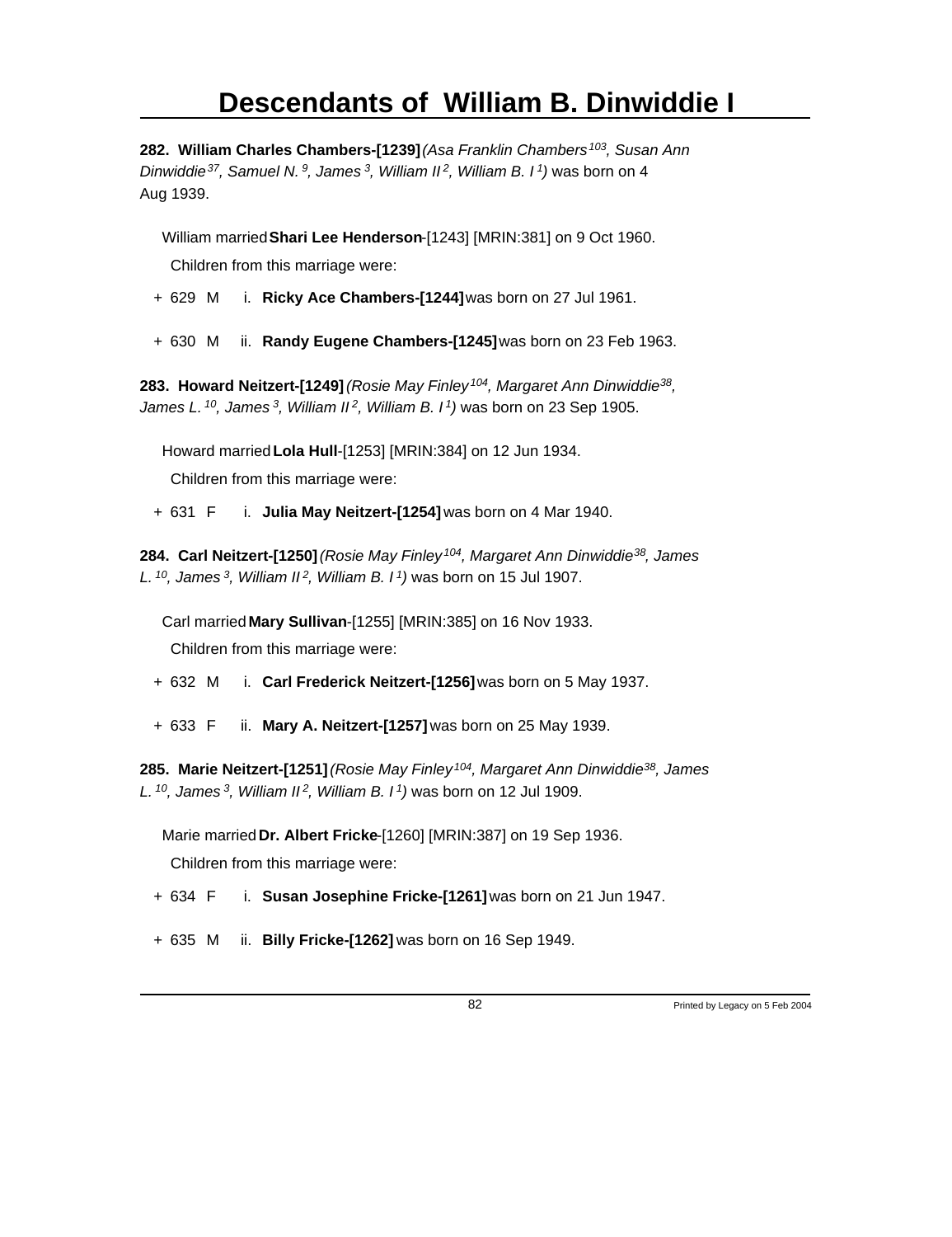**286. George Henry Neitzert-[1252]** *(Rosie May Finley<sup>104</sup>, Margaret Ann Dinwiddie <sup>38</sup>, James L.<sup>10</sup>, James<sup>3</sup>, William II<sup>2</sup>, William B. I<sup>1</sup>)* was born on 7 Feb 1916.

George married **Eunice Lucille Homan**-[1263] [MRIN:388] on 10 Aug 1948. Children from this marriage were:

- + 636 F i. **Margaret Lucille Neitzert-[1264]** was born on 4 Nov 1950.
- + 637 M ii. **Marvin George Neitzert-[1265]** was born on 12 Sep 1954.

**287. James Ernest McNeil-[1272]** *(Anna Arizona Decker<sup>105</sup>, Margaret Ann Dinwiddie <sup>38</sup>, James L.<sup>10</sup>, James<sup>3</sup>, William II<sup>2</sup>, William B. I<sup>1</sup>)* was born on 26 Oct 1914.

James married **Virginia Wilkerson**-[1273] [MRIN:391].

**288. Eugene Russell Rowland-[1276]** *(Eunice Luesa Decker<sup>107</sup>, Margaret Ann Dinwiddie<sup>38</sup>, James L.<sup>10</sup>, James<sup>3</sup>, William II<sup>2</sup>, William B. I<sup>1</sup>)* was born on 6 May 1911.

Eugene married **Lorene Regina Stallman**-[1279] [MRIN:394] on 9 Jun 1940. Children from this marriage were:

- + 638 M i. **James Robert Rowland-[1280]** was born on 2 Nov 1942.
- + 639 F ii. **Marilyn Louise Rowland-[1281]** was born on 25 Feb 1945.
- + 640 F iii. **Sally Rosina Rowland-[1282]** was born on 15 Mar 1949.
- + 641 F iv. **Jeanette Terry Rowland-[1283]** was born on 11 Aug 1954.

**289. Gladys Guila Rowland-[1277]** *(Eunice Luesa Decker<sup>107</sup>, Margaret Ann Dinwiddie <sup>38</sup>, James L.<sup>10</sup>, James<sup>3</sup>, William II<sup>2</sup>, William B. I<sup>1</sup>)* was born on 17 Aug 1914.

Gladys married **Paul Briggs Kirkpatrick**-[1284] [MRIN:395] on 17 Jun 1933. Children from this marriage were:

- + 642 M i. **Paul Roger Kirkpatrick-[1285]** was born on 11 Nov 1940.
- + 643 F ii. **Susan Jane Kirkpatrick-[1286]** was born on 27 Apr 1944.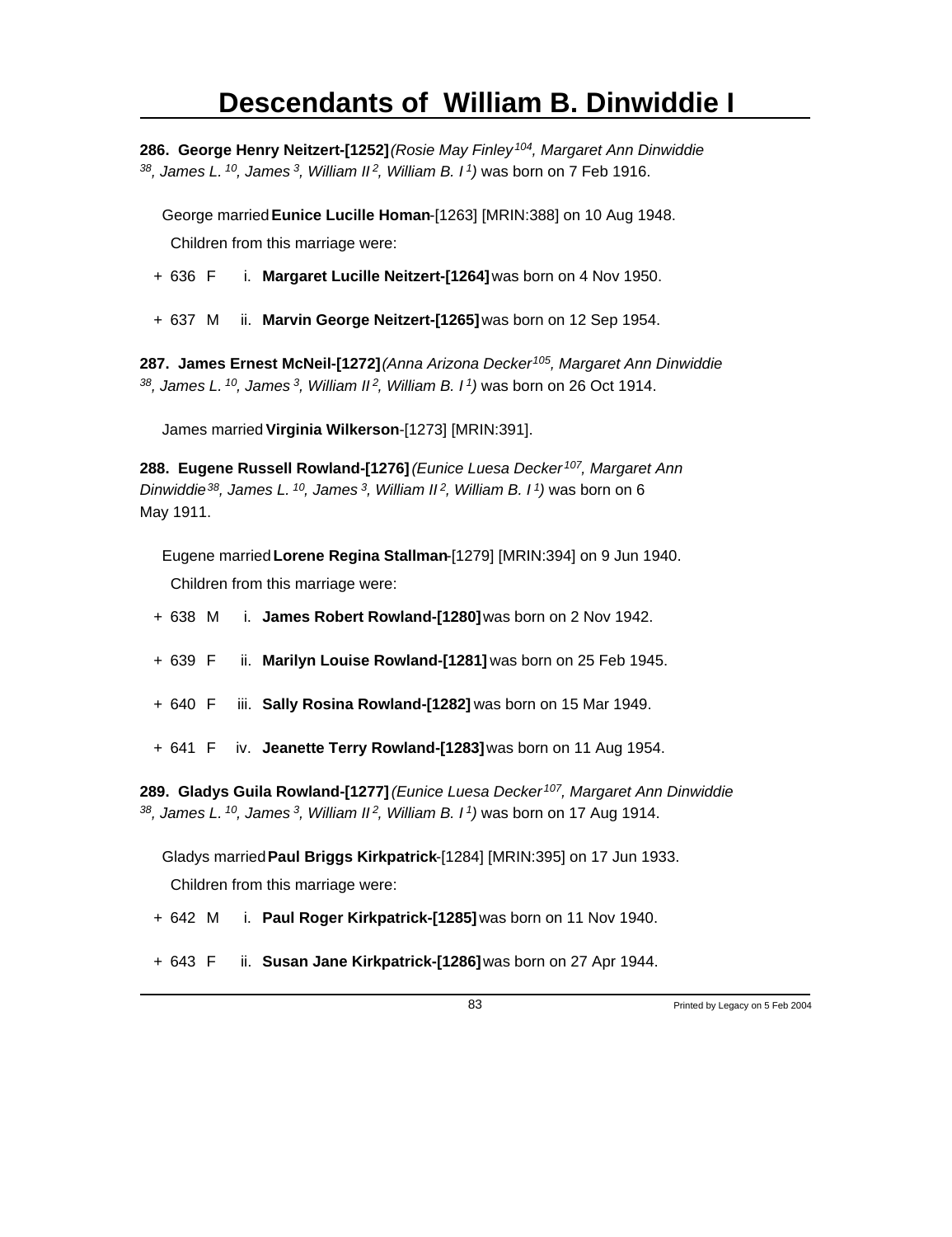+ 644 F iii. **Marjorie Meridith Kirkpatrick-[1287]** was born on 24 Sep 1949.

+ 645 M iv. **David George Kirkpatrick-[1288]** was born on 20 Oct 1955.

**290. Willa Meredith Rowland-[1278]** *(Eunice Luesa Decker<sup>107</sup>, Margaret Ann Dinwiddie<sup>38</sup>, James L.<sup>10</sup>, James<sup>3</sup>, William II<sup>2</sup>, William B. I<sup>1</sup>)* was born on 28 Jan 1920.

Willa married **William Douglas Coffman**-[1289] [MRIN:396] on 12 Dec 1942. Children from this marriage were:

+ 646 F i. **Ann Meredith Coffman-[1290]** was born on 28 Feb 1954.

- + 647 F ii. **Carol Louise Coffman-[1291]** was born on 18 May 1955.
- + 648 M iii. **William Douglas Coffman Jr.-[1292]** was born on 17 May 1959.

**291. Bertha May Moon-[1294]** *(David Earl Decker<sup>108</sup>, Margaret Ann Dinwiddie<sup>38</sup> , James L.<sup>10</sup>, James<sup>3</sup>, William II<sup>2</sup>, William B. I<sup>1</sup>)* was born on 20 Jul 1920.

General Notes: Bertha May Moon was a foster child.

Bertha married **Cecil Lee Mais**-[1295] [MRIN:398] on 22 Jun 1940. Children from this marriage were:

+ 649 F i. **Carol Ann Mais-[1296]** was born on 29 Mar 1944.

+ 650 M ii. **Robert Lee Mais-[1297]** was born on 30 Jun 1948.

**292. Robert Ellis Decker-[1305]** *(Benjamin Cooper Decker<sup>112</sup>, Theodocia Ernest Dinwiddie<sup>39</sup>, James L.<sup>10</sup>, James<sup>3</sup>, William II<sup>2</sup>, William B. I<sup>1</sup>)* was born in 1920 and died in 1920.

**293. Donald Benjamin Decker-[1306]** *(Benjamin Cooper Decker<sup>112</sup>, Theodocia Ernest Dinwiddie<sup>39</sup>, James L.<sup>10</sup>, James<sup>3</sup>, William II<sup>2</sup>, William B. I<sup>1</sup>)* was born on 26 Oct 1923.

Donald married **Dorothy Marie Maxwell**-[1307] [MRIN:402] on 11 Aug 1946.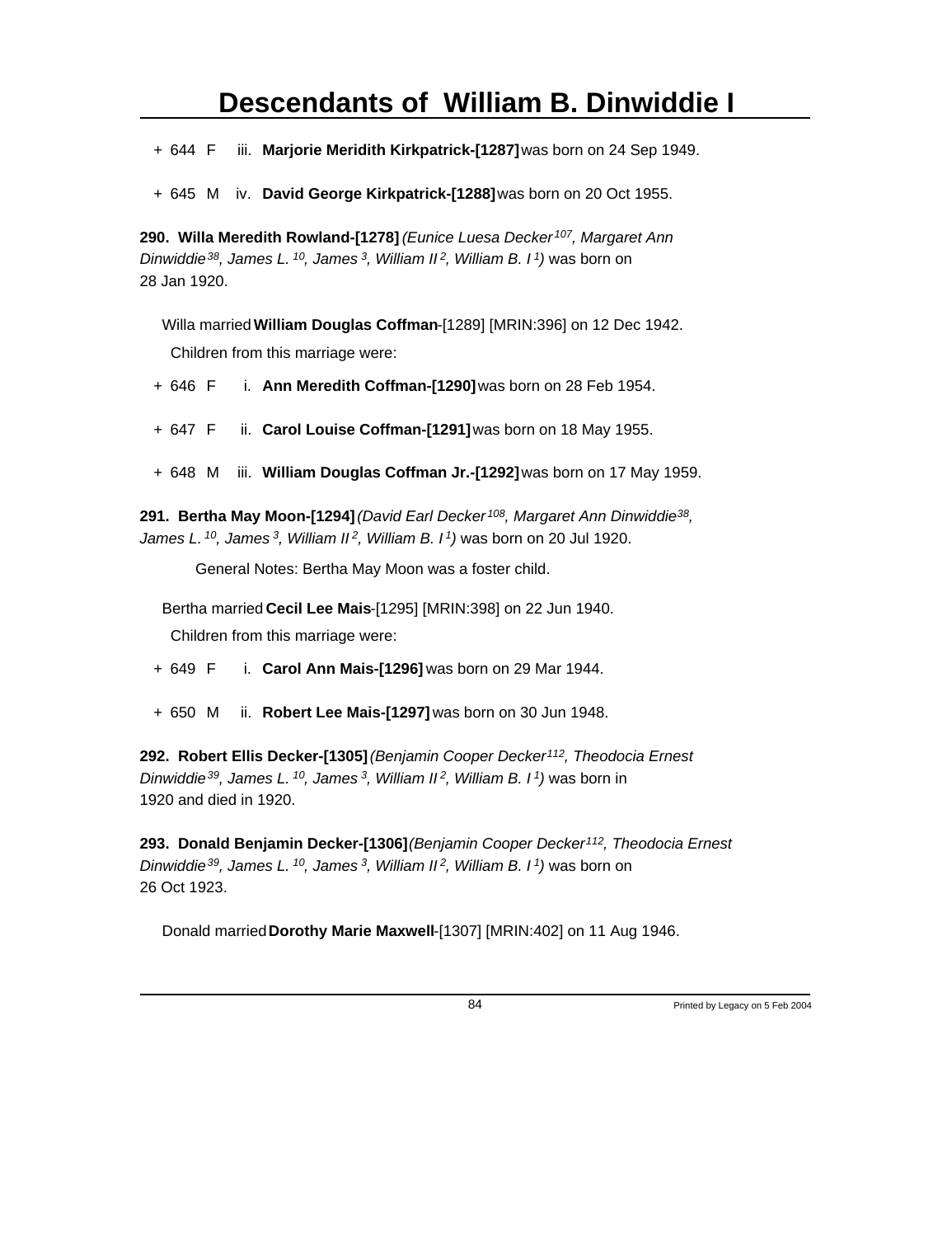Children from this marriage were:

- + 651 M i. **David Lynn Decker-[1308]** was born on 28 Apr 1948.
- + 652 F ii. **Donna Marie Decker-[1309]** was born on 28 Apr 1948.
- + 653 M iii. **John Robert Decker-[1310]** was born on 31 Oct 1949.

**294. Norman Ernest Cook-[1313]** *(Maggie Miriam Decker<sup>113</sup>, Theodocia Ernest Dinwiddie<sup>39</sup>, James L.<sup>10</sup>, James<sup>3</sup>, William II<sup>2</sup>, William B. I<sup>1</sup>)* was born on 24 Feb 1916.

Norman married **Geneva Unknown**-[1314] [MRIN:404] in 1943.

Children from this marriage were:

+ 654 F i. **Leora Cook-[1315]** was born in 1946.

**295. Edward Earl Cook-[1316]** *(Maggie Miriam Decker<sup>113</sup>, Theodocia Ernest Dinwiddie <sup>39</sup>, James L.<sup>10</sup>, James<sup>3</sup>, William II<sup>2</sup>, William B. I<sup>1</sup>)* was born on 31 Oct 1919.

Edward married **Helen Helper**-[1319] [MRIN:405] in 1943.

Children from this marriage were:

+ 655 M i. **Ronald Edward Cook-[1320]** was born on 12 Jul 1946.

**296. Leslie Lee Cook-[1317]** *(Maggie Miriam Decker<sup>113</sup>, Theodocia Ernest Dinwiddie <sup>39</sup>, James L.<sup>10</sup>, James<sup>3</sup>, William II<sup>2</sup>, William B. I<sup>1</sup>)* was born on 31 Oct 1922.

Leslie married **Maxine Kahle**-[1321] [MRIN:406] in 1947.

Children from this marriage were:

- + 656 F i. **Sandra Miriam Cook-[1322]** was born on 13 Oct 1949.
- + 657 F ii. **Beverly Ann Cook-[1323]** was born on 19 Aug 1951.

**297. Lottie Mae Cook-[1318]** *(Maggie Miriam Decker<sup>113</sup>, Theodocia Ernest Dinwiddie <sup>39</sup>, James L.<sup>10</sup>, James<sup>3</sup>, William II<sup>2</sup>, William B. I<sup>1</sup>)* was born on 14 Nov 1926.

Lottie married **George Floyd**-[1324] [MRIN:407] on 10 Mar 1944.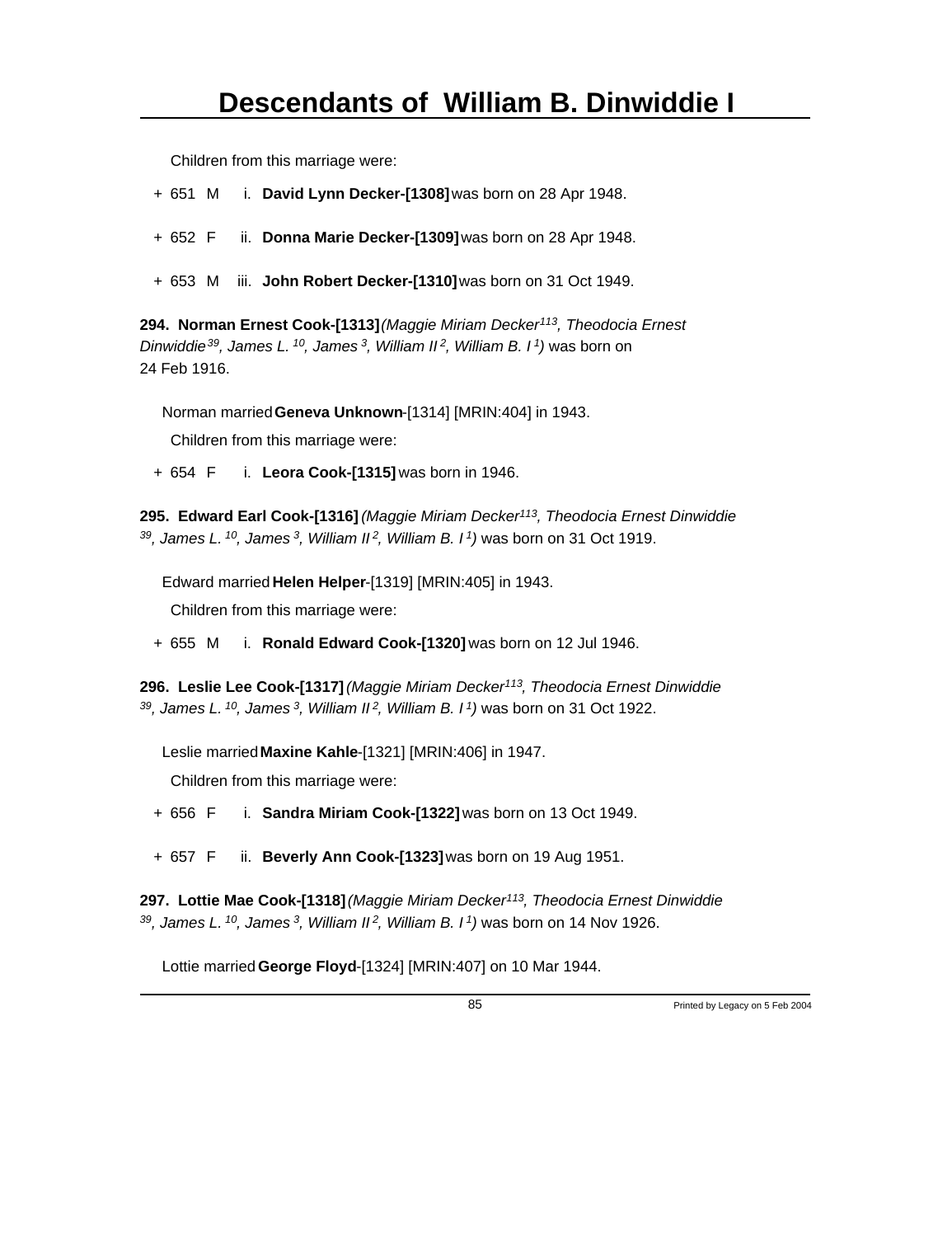**298. Docia Elizabeth Bahrenburg-[1330]** *(Lottie Agnes Decker<sup>114</sup>, Theodocia Ernest Dinwiddie<sup>39</sup>, James L.<sup>10</sup>, James<sup>3</sup>, William II<sup>2</sup>, William B. I<sup>1</sup>)* was born on 5 Sep 1916.

Docia married **Stanley Jewell Palmer**-[1331] [MRIN:409] on 28 Oct 1944.

Children from this marriage were:

+ 658 F i. **Penny Elizabeth Palmer-[1332]** was born on 2 Apr 1953.

**299. Harlen Benjamin Neale-[1334]** *(Zeda Ann Decker<sup>116</sup>, Theodocia Ernest Dinwiddie <sup>39</sup>, James L.<sup>10</sup>, James<sup>3</sup>, William II<sup>2</sup>, William B. I<sup>1</sup>)* was born on 17 Feb 1927 and died on 30 Jul 1945, at age 18.

**300. Kathryn Ann Neale-[1335]** *(Zeda Ann Decker<sup>116</sup>, Theodocia Ernest Dinwiddie <sup>39</sup>, James L.<sup>10</sup>, James<sup>3</sup>, William II<sup>2</sup>, William B. I<sup>1</sup>)* was born on 17 Apr 1934.

Kathryn married **Donald Zumsteg**-[1336] [MRIN:411] on 28 May 1955.

Children from this marriage were:

+ 659 F i. **Shelly Ann Zumsteg-[1337]** was born on 5 Feb 1958.

**301. Pauline Rita Bringes-[1351]** *(George Irvin Bringes<sup>121</sup>, Mamie Elizabeth Dinwiddie <sup>40</sup>, James L.<sup>10</sup>, James<sup>3</sup>, William II<sup>2</sup>, William B. I<sup>1</sup>)* was born on 6 Feb 1922.

Pauline married **John F. Droege**-[1353] [MRIN:418] on 3 May 1947.

- + 660 F i. **Susan Rita Droege-[1354]** was born on 9 Feb 1948.
- + 661 M ii. **Thomas John Droege-[1355]** was born on 22 Sep 1949 and died on 13 Mar 1950.
- + 662 F iii. **Barbara Marie Droege-[1356]** was born on 2 Jan 1951 and died on 8 Jan 1951.
- + 663 F iv. **Mary Louisa Droege-[1357]** was born on 1 Apr 1953.
- + 664 M v. **Stephen Thomas Droege-[1358]** was born on 11 Jun 1955 and died on 11 Jun 1955.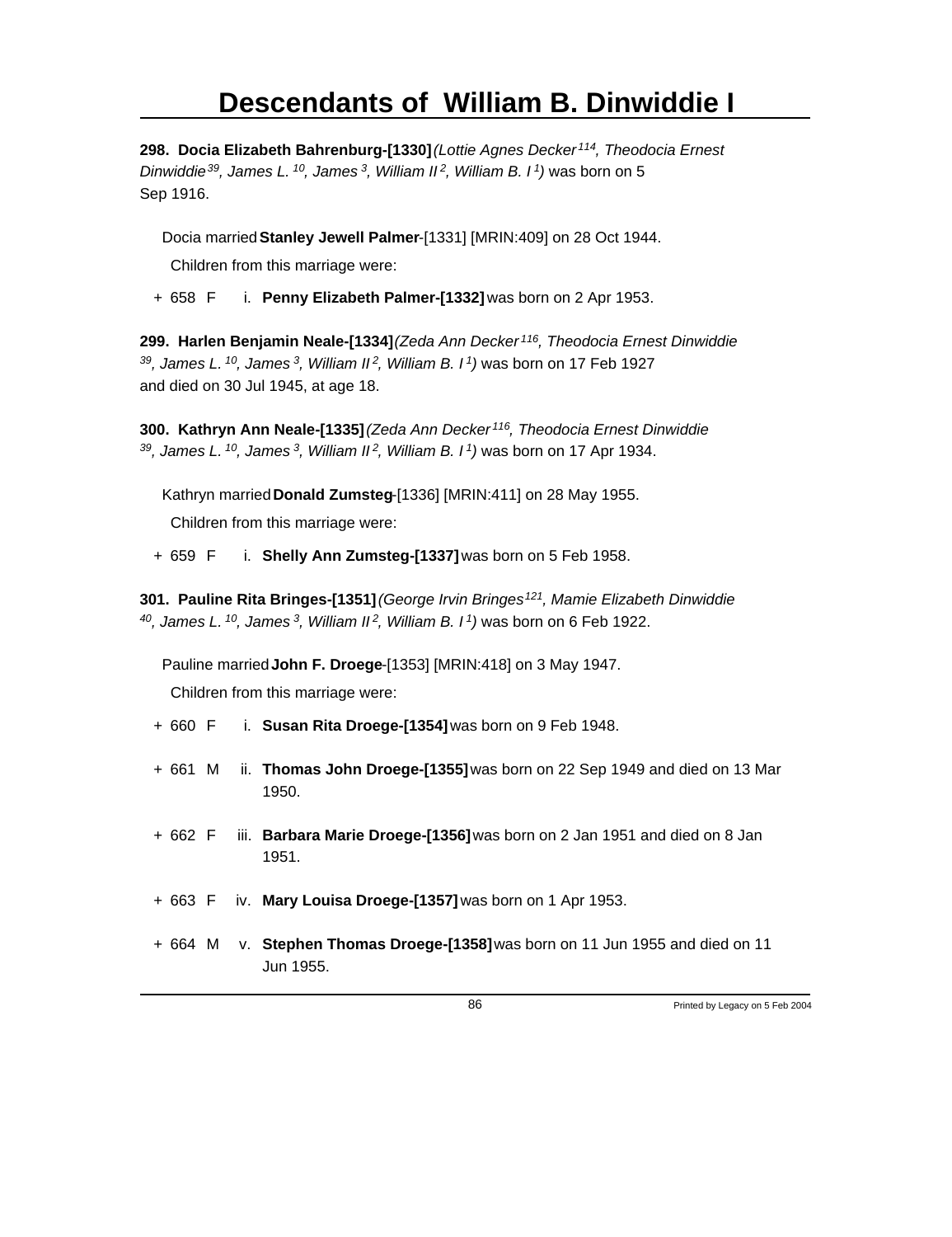**302. Mary Elizabeth Bringes-[1352]** *(George Irvin Bringes<sup>121</sup>, Mamie Elizabeth Dinwiddie<sup>40</sup>, James L.<sup>10</sup>, James<sup>3</sup>, William II<sup>2</sup>, William B. I<sup>1</sup>)* was born on 23 Oct 1923.

Mary married **Jay Joseph Kelley**-[1359] [MRIN:419] on 15 Oct 1949. Children from this marriage were:

- + 665 M i. **Stephen Joseph Kelley-[1360]** was born on 23 Jan 1951.
- + 666 F ii. **Mary Ann Kelley-[1361]** was born on 8 Jul 1952.
- + 667 F iii. **Patricia Jane Kelley-[1362]** was born on 15 Jul 1953.
- + 668 F iv. **Nancy Elizabeth Kelley-[1363]** was born on 7 Sep 1954.
- + 669 F v. **Kathleen Mary Kelley-[1364]** was born on 27 Mar 1961.

**303. Melvin LeRoy Lane-[1372]** *(Gertrude Neitzert<sup>122</sup>, Luesa Amanda Dinwiddie<sup>42</sup> , James L.<sup>10</sup>, James<sup>3</sup>, William II<sup>2</sup>, William B. I<sup>1</sup>)* was born on 11 May 1918.

Melvin married **Mary Lou Daniel**-[1380] [MRIN:422] on 29 May 1943. Children from this marriage were:

- + 670 M i. **Melvin Daniel Lane-[1381]** was born on 16 Mar 1944.
- + 671 M ii. **Glenn Andrew Lane-[1382]** was born on 2 Mar 1951.

**304. Ralph Kent Lane-[1373]** *(Gertrude Neitzert<sup>122</sup>, Luesa Amanda Dinwiddie<sup>42</sup> , James L.<sup>10</sup>, James<sup>3</sup>, William II<sup>2</sup>, William B. I<sup>1</sup>)* was born on 6 Jan 1921.

Ralph married **Juanita Randall**-[1383] [MRIN:423] on 5 Apr 1947. Children from this marriage were:

- + 672 M i. **Gary Grandin Lane-[1384]** was born on 26 Mar 1948.
- + 673 M ii. **Lyndal Kent Lane-[1385]** was born on 1 Mar 1952.

**305. Mary Louise Lane-[1374]** *(Gertrude Neitzert<sup>122</sup>, Luesa Amanda Dinwiddie<sup>42</sup> , James L. 10, James 3, William II 2, William B. I 1)* was born on 12 Nov 1923.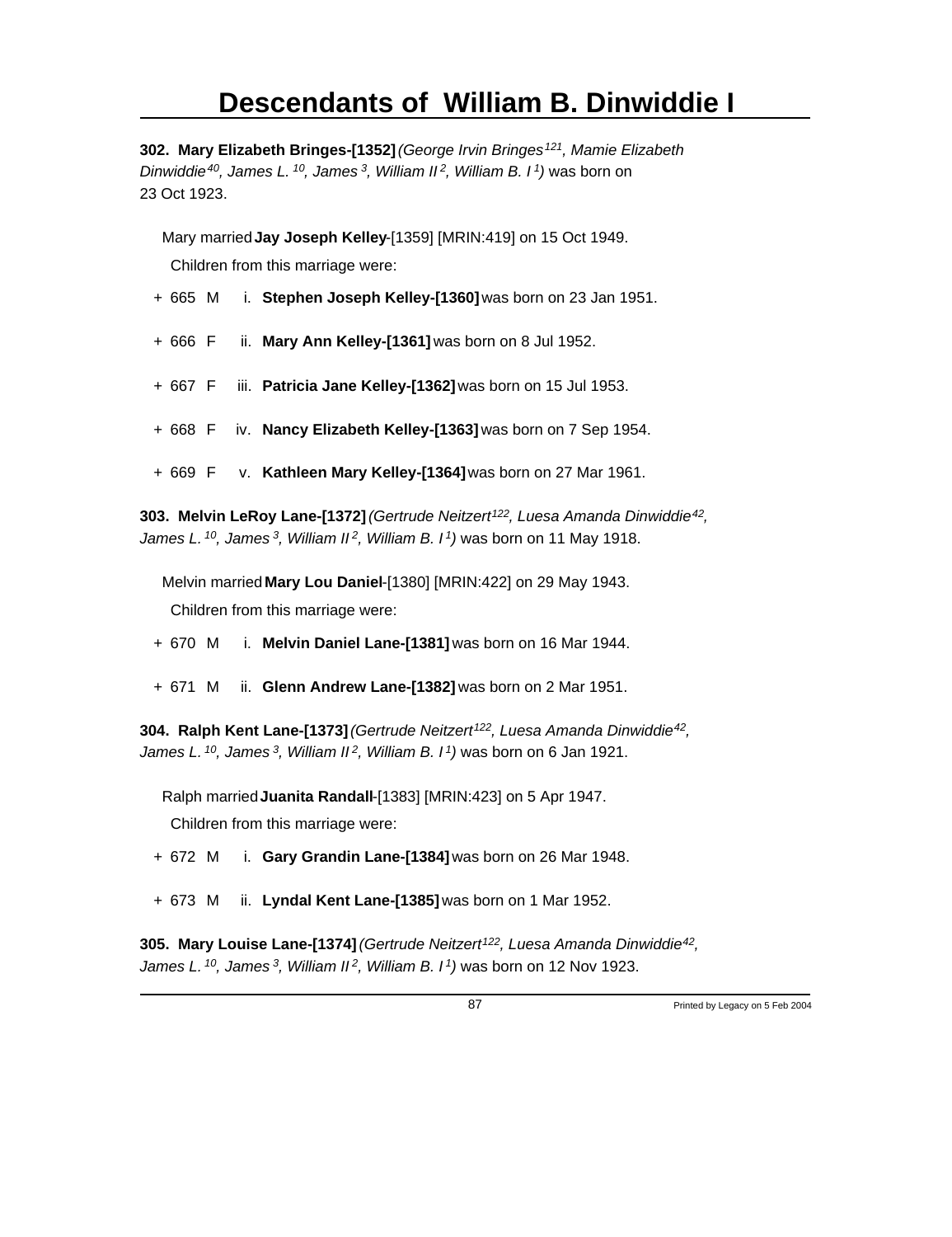Mary married **Oscar LeLand Anderson**-[1386] [MRIN:424] on 17 Feb 1945. Children from this marriage were:

- + 674 F i. **Welona Mary Anderson-[1387]** was born on 2 Oct 1946.
- + 675 F ii. **Sheryl Ann Anderson-[1388]** was born on 11 Feb 1949.
- + 676 F iii. **Leta Pearl Anderson-[1389]** was born on 3 Jun 1950.
- + 677 F iv. **Vaunda Joyce Anderson-[1390]** was born on 21 Sep 1953.

**306. Shelby Neitzert Lane-[1375]** *(Gertrude Neitzert<sup>122</sup>, Luesa Amanda Dinwiddie <sup>42</sup>, James L.<sup>10</sup>, James<sup>3</sup>, William II<sup>2</sup>, William B. I<sup>1</sup>)* was born on 13 Mar 1925.

Shelby married **Dorothy Ann Mashburn**-[1391] [MRIN:425] on 2 Aug 1953. Children from this marriage were:

- + 678 M i. **Shelby Douglas Lane-[1392]** was born on 9 Jul 1956.
- + 679 M ii. **Mark Christopher Lane-[1393]** was born on 28 May 1956.
- + 680 M iii. **Joel Randal Lane-[1394]** was born on 18 Apr 1958.
- + 681 M iv. **Jonathan Norval Lane-[1395]** was born on 2 Oct 1959.

**307. Doris Irene Lane-[1376]** *(Gertrude Neitzert<sup>122</sup>, Luesa Amanda Dinwiddie<sup>42</sup> , James L.<sup>10</sup>, James<sup>3</sup>, William II<sup>2</sup>, William B. I<sup>1</sup>)* was born on 11 Dec 1926.

Doris married **Richard Leon Warren**-[1396] [MRIN:426] on 3 Sep 1951.

Children from this marriage were:

- + 682 M i. **David Lee Warren-[1397]** was born on 13 Apr 1953.
- + 683 M ii. **Richard Neil Warren-[1398]** was born on 22 Feb 1958.
- + 684 M iii. **Mark Leon Warren-[1399]** was born on 3 Jun 1959.

**308. Ruby Ellen Lane-[1377]** *(Gertrude Neitzert<sup>122</sup>, Luesa Amanda Dinwiddie<sup>42</sup> ,*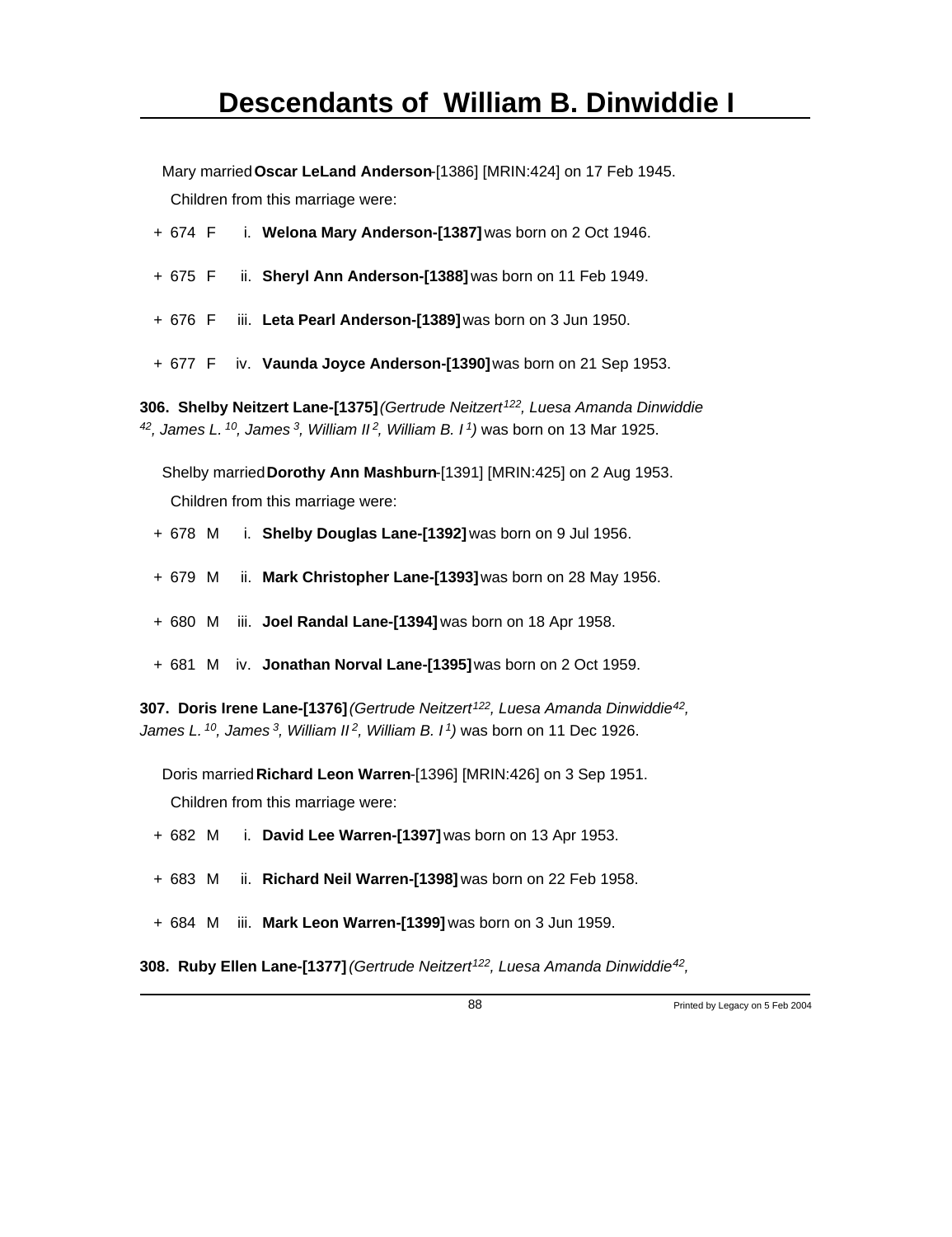*James L.<sup>10</sup>, James<sup>3</sup>, William II<sup>2</sup>, William B. I<sup>1</sup>)* was born on 21 Nov 1928 and died on 6 May 1953, at age 24.

Ruby married **Norvall Milton Bopp**-[1400] [MRIN:427] on 20 Jun 1948.

Children from this marriage were:

+ 685 M i. **Donald Lee Bopp-[1401]** was born on 7 Sep 1951 and died on 6 May 1953, at age 1.

**309. Grace Ann Lane-[1378]** *(Gertrude Neitzert<sup>122</sup>, Luesa Amanda Dinwiddie<sup>42</sup> , James L.<sup>10</sup>, James<sup>3</sup>, William II<sup>2</sup>, William B. I<sup>1</sup>)* was born on 30 Oct 1930.

Grace married **William Kenneth Leicher**-[1402] [MRIN:428] on 3 Jul 1955.

Children from this marriage were:

- + 686 M i. **Wayne Darrell Leicher-[1403]** was born on 25 Nov 1956.
- + 687 F ii. **Sharon Gayle Leicher-[1404]** was born on 5 Nov 1958.
- + 688 F iii. **Pamela Elaine Leicher-[1405]** was born on 5 Aug 1961.

**310. Alberta Ruth Lane-[1379]** *(Gertrude Neitzert<sup>122</sup>, Luesa Amanda Dinwiddie<sup>42</sup> , James L.<sup>10</sup>, James<sup>3</sup>, William II<sup>2</sup>, William B. I<sup>1</sup>)* was born on 29 Dec 1934.

Alberta married **William Edwin Bock**-[1406] [MRIN:429] on 24 Jun 1956.

**311. Rupert Neitzert Gorrell-[1408]** *(Bessie Ann Neitzert<sup>123</sup>, Luesa Amanda Dinwiddie <sup>42</sup>, James L.<sup>10</sup>, James<sup>3</sup>, William II<sup>2</sup>, William B. I<sup>1</sup>)* was born on 24 Dec 1926.

Rupert married **Mary Lou Lane**-[1411] [MRIN:431] on 19 Oct 1952.

Children from this marriage were:

- + 689 F i. **Cheryl Ann Gorrell-[1412]** was born on 22 Dec 1955.
- + 690 F ii. **Carol Lucille Gorrell-[1413]** was born on 25 Mar 1958.

**312. Aleda Christine Gorrell-[1409]** *(Bessie Ann Neitzert<sup>123</sup>, Luesa Amanda Dinwiddie 42, James L. 10, James 3, William II 2, William B. I 1)* was born on 28 Jun 1930.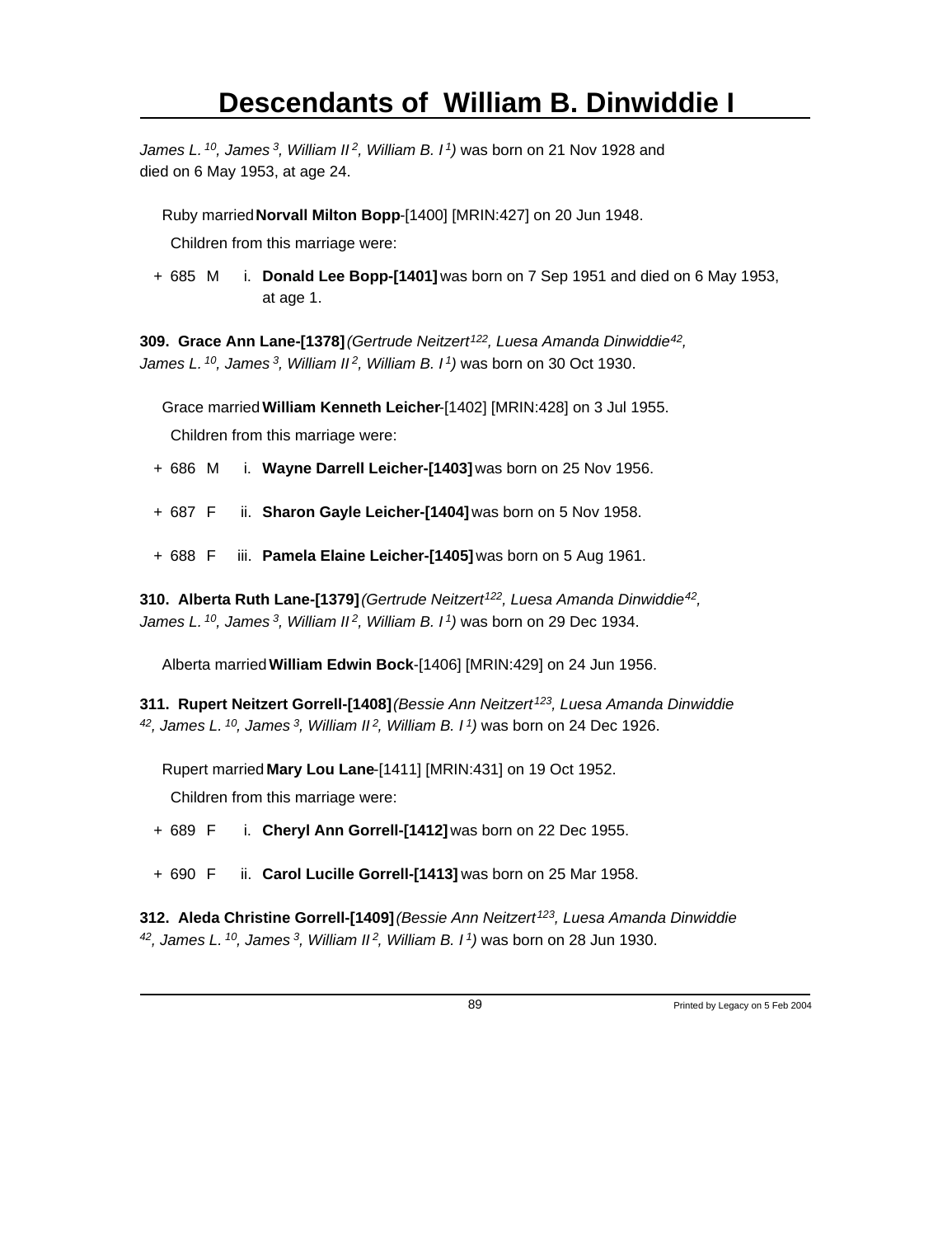Aleda married **Kenneth Nichols**-[1414] [MRIN:432] on 12 Oct 1951.

Children from this marriage were:

- + 691 F i. **Linda Diane Nichols-[1415]** was born on 14 Jul 1952.
- + 692 M ii. **Ronald Mark Nichols-[1416]** was born on 23 Apr 1954.
- + 693 M iii. **Gary Michael Nichols-[1417]** was born on 20 Sep 1956.

**313. Vera Eleanor Gorrell-[1410]** *(Bessie Ann Neitzert<sup>123</sup>, Luesa Amanda Dinwiddie <sup>42</sup>, James L.<sup>10</sup>, James<sup>3</sup>, William II<sup>2</sup>, William B. I<sup>1</sup>)* was born on 13 Dec 1933.

Vera married **Eldon Elias Arnett**-[1418] [MRIN:433] on 17 Dec 1950.

Children from this marriage were:

- + 694 M i. **Harvey Lee Arnett-[1419]** was born on 13 Jan 1952.
- + 695 M ii. **Merlin Roy Arnett-[1420]** was born on 24 Jan 1954.
- + 696 F iii. **Tonia Sue Arnett-[1421]** was born on 7 Aug 1964.

**314. Paul Raymond Neitzert-[1423]** *(Raymond Davis Neitzert<sup>124</sup>, Luesa Amanda Dinwiddie<sup>42</sup>, James L.<sup>10</sup>, James<sup>3</sup>, William II<sup>2</sup>, William B. I<sup>1</sup>)* was born on 11 May 1929.

Paul married **Bonnie Jean Hancock**-[1424] [MRIN:435] on 25 Nov 1951. Children from this marriage were:

- + 697 F i. **Teri Lynn Neitzert-[1425]** was born on 20 Dec 1956.
- + 698 F ii. **Sherry Diane Neitzert-[1426]** was born on 6 Jan 1959.
- + 699 F iii. **Cynthia Marie Neitzert-[1427]** was born on 5 Jul 1960.
- + 700 F iv. **Kelly Jean Neitzert-[1428]** was born on 7 May 1964.

**315. Mary Evelyn Neitzert-[1430]** *(Lloyd Christian Neitzert<sup>125</sup>, Luesa Amanda Dinwiddie 42, James L. 10, James 3, William II 2, William B. I 1)* was born on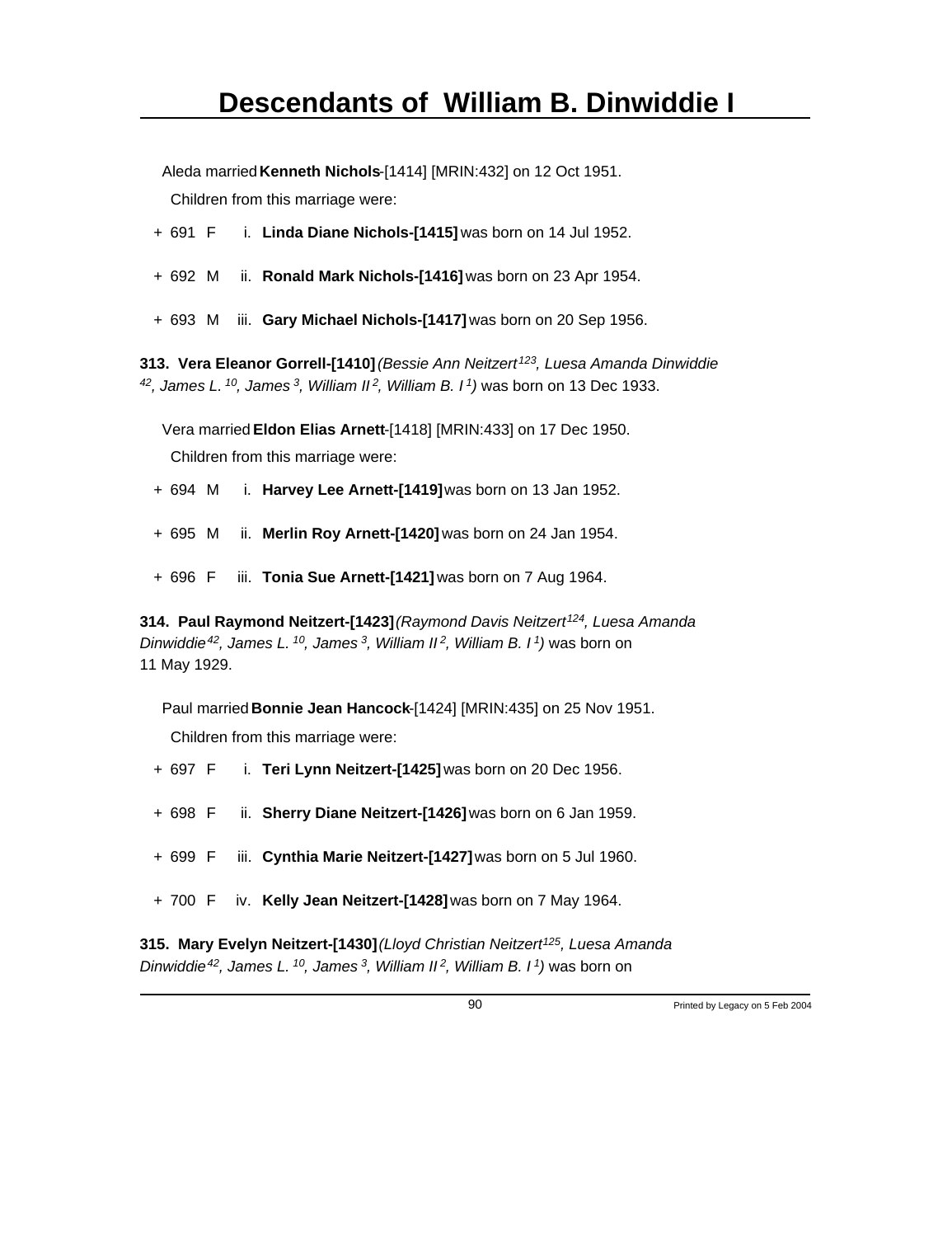28 Aug 1928.

Mary married **Gilbert Lancelot Haines**-[1431] [MRIN:437] on 24 May 1950.

Children from this marriage were:

- + 701 F i. **Drusilla Ann Haines-[1432]** was born on 3 Dec 1953.
- + 702 M ii. **Lance Christian Haines-[1433]** was born on 29 Mar 1955.
- + 703 F iii. **Miranda Sue Haines-[1434]** was born on 17 Nov 1959.

**316. Stillborn Male Child McKinney-[1436]** *(Elsie Evalyn Neitzert<sup>126</sup>, Luesa Amanda Dinwiddie<sup>42</sup>, James L.<sup>10</sup>, James<sup>3</sup>, William II<sup>2</sup>, William B. I<sup>1</sup>)* was born on 21 Nov 1939.

General Notes: This male child was stillborn.

#### **Eighth Generation (5th Great Grandchildren)**

**317. Edward Eugene Vaughn-[3]** *(Robert Edward Vaughn<sup>127</sup>, Katie Alpha Thomas <sup>44</sup>, Elizabeth Prudence Dinwiddie<sup>14</sup>, Rev. Benjamin Franklin I<sup>8</sup>, James<sup>3</sup>, William II<sup>2</sup>, William B. I<sup>1</sup>)* was born on 17 Feb 1938 in Pettis County Sedalia, MO.

General Notes: ----- Original Message ----- From: Ed Vaughn To: Wayne Vaughn Sent: Tuesday, November 18, 2003 12:02 PM Subject: Place of birth: Wayne I noticed it was indicated that I was born in Independence, Mo. This was not the case as I was born in a tall two story old farmhouse north several miles out of Lamonte , Mo. It was on the west side of the north/south road out of Lamonte. The house was 100 to 200 feet west of the road up a rise to the west. It was granddaddy Vaughn's place. I remember it well as it was very cold and we had a terrible snow storm and I had to have more blankets. The snow got very deep that year. Later on I can still remember playing in the same room I was born in and playing with a toy truck and loading semeiclear plastic blocks in the back bed of the toy truck. I also can remember taking baths on the south outside of the house in a galvanized tub when the weather was better. I can also remember watching granddad make sorgum molasses using a horse or a mule to turn the thing that squeezed the juice out of the cane. The horse walked in a circle and the juice ran into a heated trough and was cooked until it was a lot thicker. This was done down by the front gate to the farm. We later moved to Independence, Mo. and I can still drive to that place today as it is on south side of 23rd street and we lived on the second floor and had to get there by an outside stairway on the south side of the house. That is where I tried to burn down the place by lighting the trash in a can under the kitchen curtains. I also knocked out the kitchen door screen with a tack hammer. I also used it to hit a small kid in the head.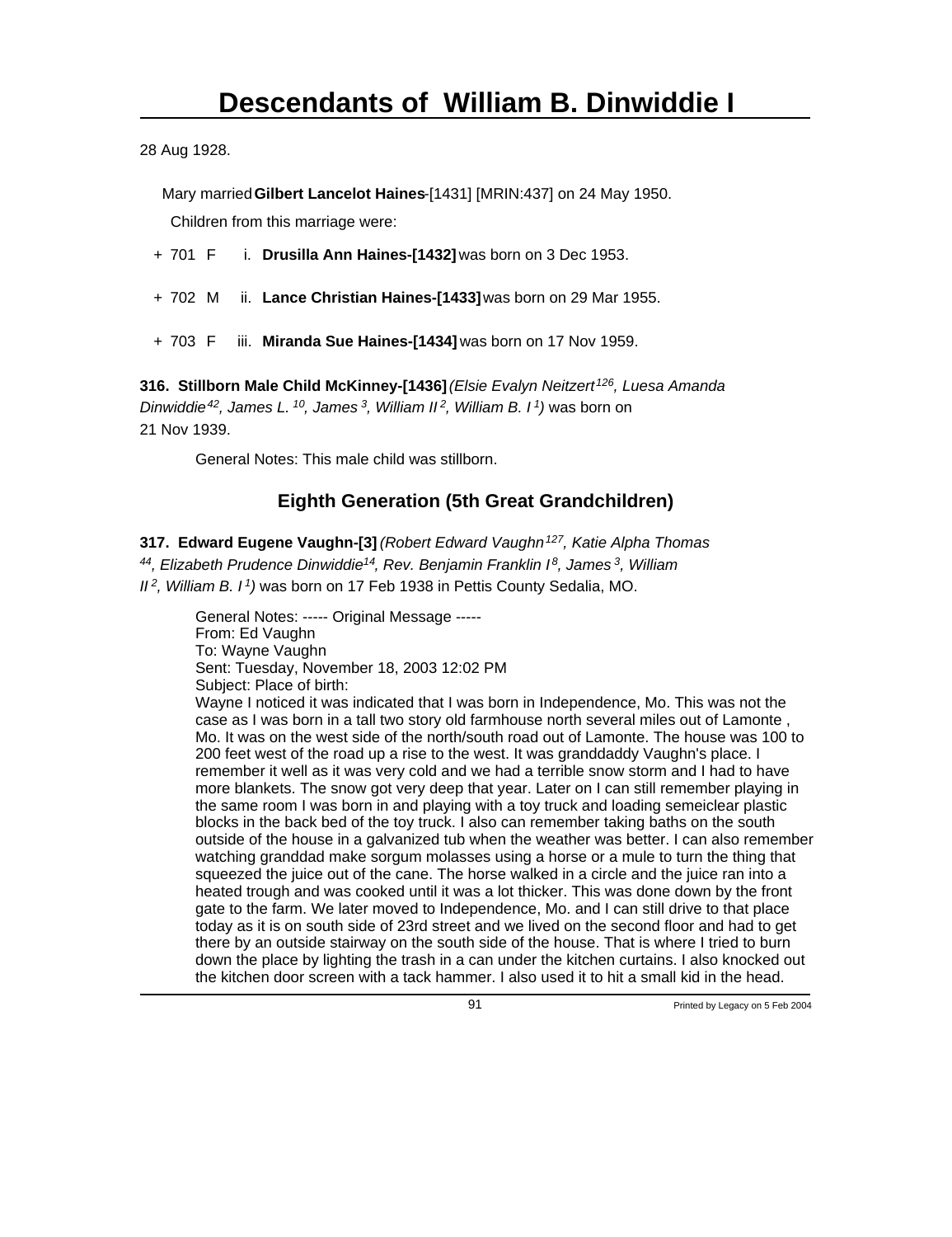The one Christmas we lived there I got one toy that dad brought home and it was a wind up miniture train that went in a perfect circle and the whole thing was only about 10 inches in diameter and made of tin. I can still remember playing with this train in bed. I don't remember having a bed of my own. Later on I can still remember tearing up the train when it wouldn't work any longer and stuffed two of the 1-1/2 inch long RR cars in a heat register in the SE corner of the room floor where we had our bed. I'll bet those cars are still there unless they have remodeled. The head of the bed was on the north wall. I can also remember dad coming home mad as hell when some kids threw snowballs with rocks in them at his car.

Ask mom if she remembers these things. I have always told her that I could remember things back to when I was less than a year old.

Edward married **Nancy Evelyn Jenkins**-[4] [MRIN:2] on 30 Sep 1961 in Kansas City, MO. The marriage ended in divorce.

Children from this marriage were:

- + 704 M i. **Lincoln Elliott Vaughn-[1161]** was born on 9 Jul 1971.
- + 705 M ii. **Jason Edward Vaughn-[1165]** was born on 23 May 1969.

**318. Donald Loyd Vaughn-[5]** *(Robert Edward Vaughn<sup>127</sup>, Katie Alpha Thomas<sup>44</sup> , Elizabeth Prudence Dinwiddie<sup>14</sup>, Rev. Benjamin Franklin I<sup>8</sup>, James<sup>3</sup>, William II<sup>2</sup> , William B. I<sup>1</sup>)* was born on 3 Jun 1942 in Pettis County Sedalia, MO.

Donald married **Janice Louise Westdahl**-[6] [MRIN:3] on 27 Sep 1963. The marriage ended in divorce.

Children from this marriage were:

- + 706 F i. **Lisa Carmen Vaughn-[28]** was born on 23 Jun 1964.
- + 707 F ii. **Darlene Ellen Vaughn-[29]** was born on 10 Aug 1966 in Johnson County Knob Noster, Mo.
- + 708 F iii. **Melissa Sue Vaughn-[1171]** was born on 7 Oct 1969 in Richmond, Mo.

**319. Darlene Ellen Vaughn-[7]** *(Robert Edward Vaughn<sup>127</sup>, Katie Alpha Thomas<sup>44</sup> , Elizabeth Prudence Dinwiddie<sup>14</sup>, Rev. Benjamin Franklin I<sup>8</sup>, James<sup>3</sup>, William II<sup>2</sup> , William B. I<sup>1</sup>)* was born on 13 Dec 1944, died on 14 Dec 1944, and was buried in Johnson County Knob Noster, Mo.

**320. Wayne Merle Vaughn-[8]** *(Robert Edward Vaughn<sup>127</sup>, Katie Alpha Thomas<sup>44</sup> ,*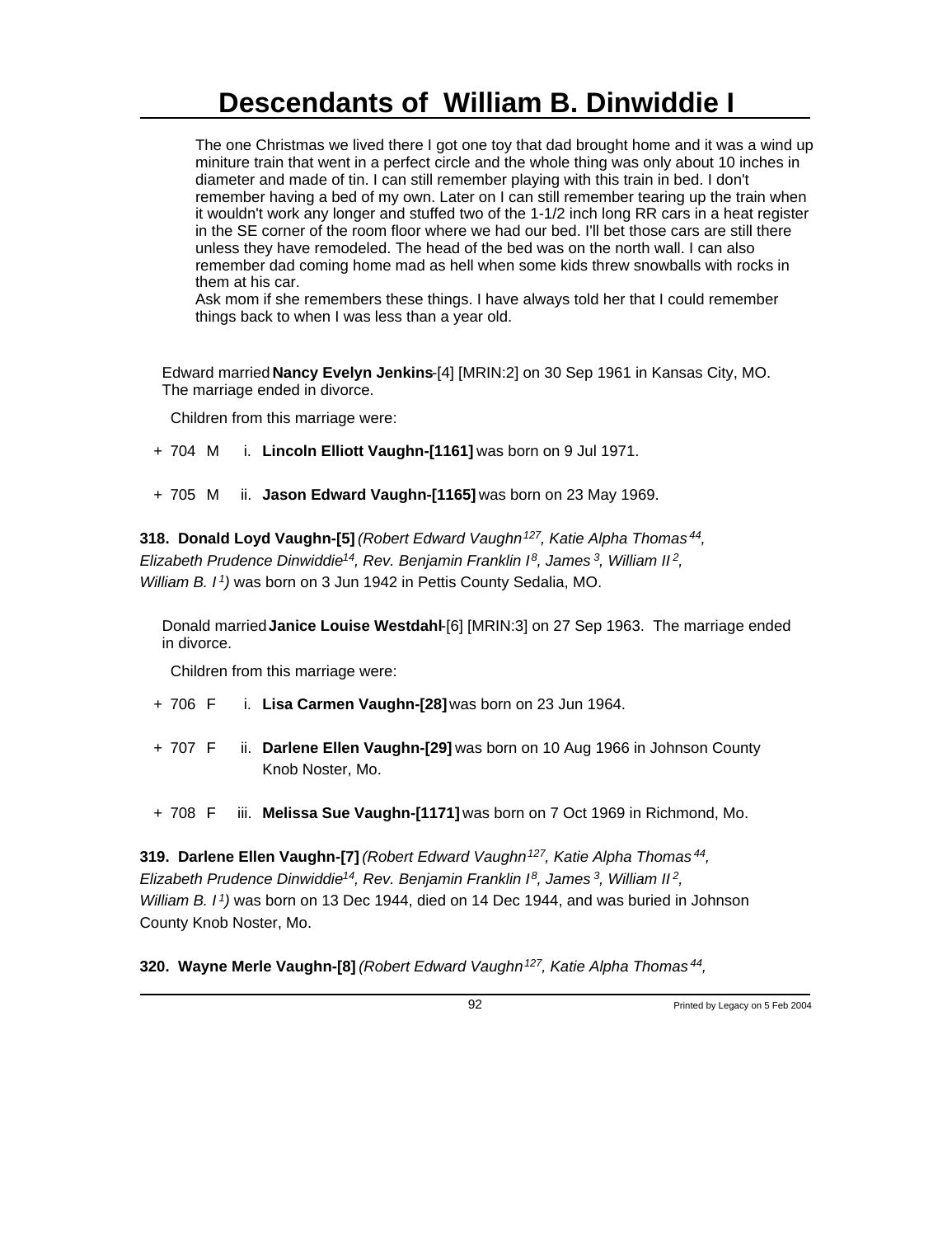*Elizabeth Prudence Dinwiddie<sup>14</sup>, Rev. Benjamin Franklin I<sup>8</sup>, James<sup>3</sup>, William II<sup>2</sup> , William B. I<sup>1</sup>)* was born on 19 Jan 1951 in Pettis County Sedalia, MO.

Wayne married **Denise Sparks**-[1157] [MRIN:350], daughter of **Unknown Husband Sparks**-[1177] and **Francis J. Burford**-[1176], in 1972 in Pettis County Sedalia, MO. The marriage ended in divorce.

Children from this marriage were:

+ 709 F i. **Cherie Renee Vaughn-[1158]** was born on 23 Sep 1972.

Wayne married **Carol Badger**-[1178] [MRIN:357] in 1968 in Overland Park, Ks.

Children from this marriage were:

+ 710 F i. **Glenda Michelle Badger-[1179]** was born on 5 Jul 1969 in Overland Park, Ks.

Wayne married **Marcia L. Metscher**-[1184] [MRIN:359] in 1978 in Cole Camp, Benton County, Mo. The marriage ended in divorce in 1985.

**321. Melvin Frank Hansen-[31]** *(Cora Lillian Vaughn<sup>128</sup>, Katie Alpha Thomas<sup>44</sup> , Elizabeth Prudence Dinwiddie<sup>14</sup>, Rev. Benjamin Franklin I<sup>8</sup>, James<sup>3</sup>, William II<sup>2</sup> , William B. I<sup>1</sup>)* was born on 7 Dec 1937.

Melvin married **Glenda Ruth Lange**-[34] [MRIN:12] on 12 Sep 1959.

Children from this marriage were:

- + 711 M i. **Darrin Troy Hansen-[35]** was born on 28 Apr 1960 in Pettis County, MO.
- + 712 F ii. **Shawna Lee Hansen-[36]** was born on 2 May 1961 in Pettis County, MO.
- + 713 M iii. **Quentin Lange Hansen-[37]** was born on 22 Apr 1962 in Pettis County, MO.

**322. Kathryn Kay Hansen-[32]** *(Cora Lillian Vaughn<sup>128</sup>, Katie Alpha Thomas<sup>44</sup> , Elizabeth Prudence Dinwiddie<sup>14</sup>, Rev. Benjamin Franklin I<sup>8</sup>, James<sup>3</sup>, William II<sup>2</sup> , William B. I<sup>1</sup>)* was born on 5 May 1940.

Kathryn married **Harold George Finke**-[38] [MRIN:13] on 22 May 1960.

Children from this marriage were:

+ 714 F i. **Crystal Renne Finke-[39]** was born on 7 Sep 1961 in Washington.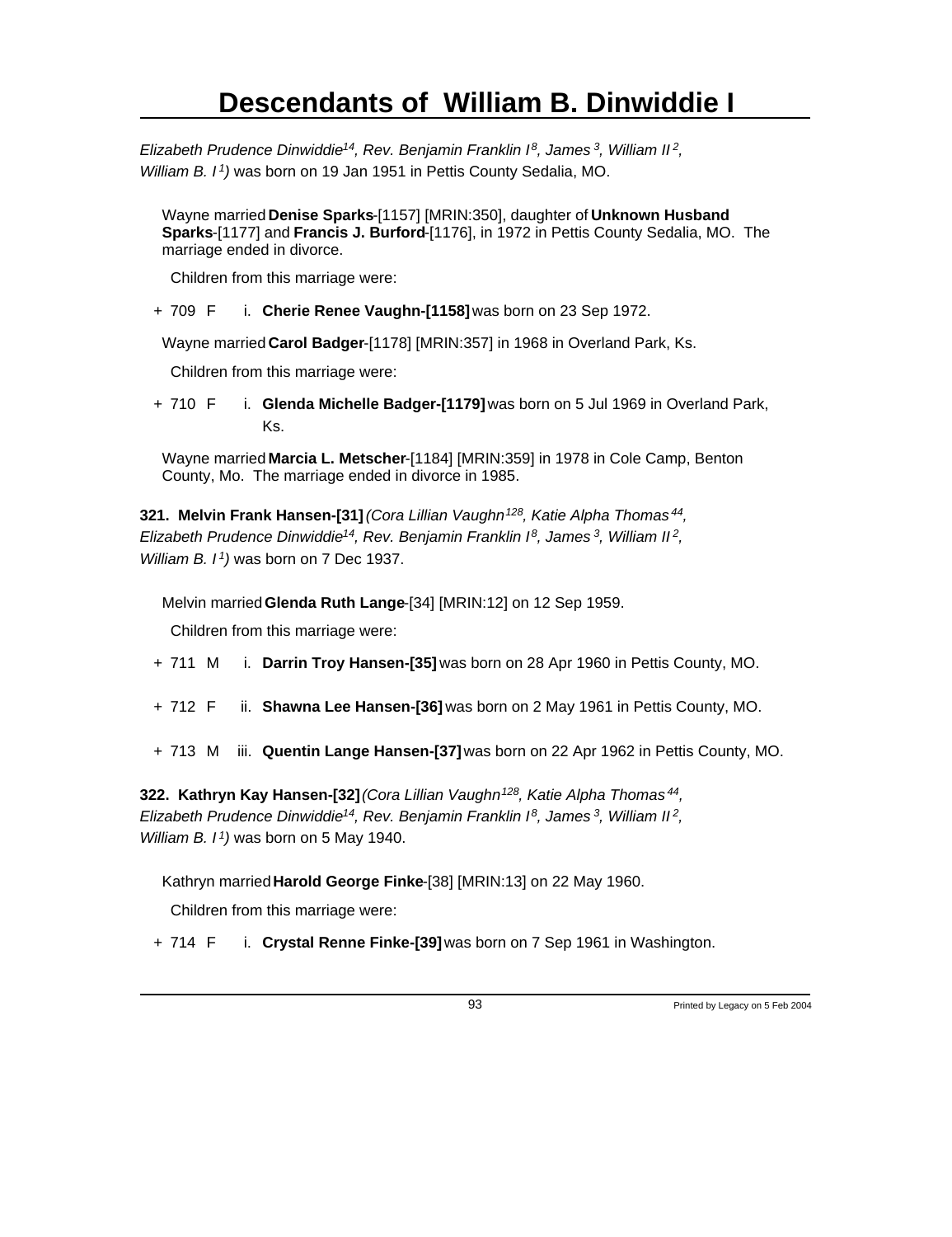- + 715 M ii. **Jody Allen Finke-[40]** was born on 2 May 1963 in Johnson County, Mo. and died on 2 May 1963 in Johnson County, Mo.
- + 716 M iii. **Arthur Todd Finke-[41]** was born on 6 Aug 1964 in Missouri.

**323. Lois Gaye Hansen-[33]** *(Cora Lillian Vaughn<sup>128</sup>, Katie Alpha Thomas<sup>44</sup> , Elizabeth Prudence Dinwiddie<sup>14</sup>, Rev. Benjamin Franklin I<sup>8</sup>, James<sup>3</sup>, William II<sup>2</sup> , William B. I<sup>1</sup>)* was born on 15 Nov 1949 in Kansas City, MO.

Lois married **James Kent Bruce**-[1437] [MRIN:439] on 18 May 1968 in Pettis County, MO.

**324. Marilyn Kay Haselwood-[23]** *(Eunice Marie Hood<sup>129</sup>, Alma Frances Thomas <sup>45</sup>, Elizabeth Prudence Dinwiddie<sup>14</sup>, Rev. Benjamin Franklin I<sup>8</sup>, James<sup>3</sup>, William II<sup>2</sup>, William B. I<sup>1</sup>)* was born on 24 Feb 1939.

Marilyn married **Leslie Ray Koontz**-[24] [MRIN:10] on 6 Apr 1957.

Children from this marriage were:

- + 717 F i. **Kathy Lynn Koontz-[25]** was born on 14 Jan 1958.
- + 718 F ii. **Barbara Ann Koontz-[26]** was born on 14 Jun 1959.
- + 719 F iii. **Lisa Kay Koontz-[27]** was born on 20 Oct 1962.

**325. Joy Lynn Thomas-[47]** *(Robert Earl Thomas<sup>130</sup>, Robert Franklin Thomas<sup>46</sup> , Elizabeth Prudence Dinwiddie<sup>14</sup>, Rev. Benjamin Franklin I<sup>8</sup>, James<sup>3</sup>, William II<sup>2</sup> , William B. I<sup>1</sup>)* was born on 4 Feb 1957.

**326. Randall Leroy Thomas-[49]** *(Leroy Thomas<sup>131</sup>, Robert Franklin Thomas<sup>46</sup> , Elizabeth Prudence Dinwiddie<sup>14</sup>, Rev. Benjamin Franklin I<sup>8</sup>, James<sup>3</sup>, William II<sup>2</sup> , William B. I<sup>1</sup>)* was born on 28 Aug 1950.

**327. Ronald Lee Thomas-[51]** *(Kenneth William Thomas<sup>132</sup>, Robert Franklin Thomas <sup>46</sup>, Elizabeth Prudence Dinwiddie<sup>14</sup>, Rev. Benjamin Franklin I<sup>8</sup>, James<sup>3</sup>, William II<sup>2</sup>, William B. I<sup>1</sup>)* was born on 28 Jul 1954.

**328. Larry Franklin Thomas-[52]** *(Kenneth William Thomas<sup>132</sup>, Robert Franklin Thomas<sup>46</sup>, Elizabeth Prudence Dinwiddie<sup>14</sup>, Rev. Benjamin Franklin I<sup>8</sup>, James<sup>3</sup> , William II<sup>2</sup>*, *William B. I<sup>1</sup>*) was born on 6 Mar 1958.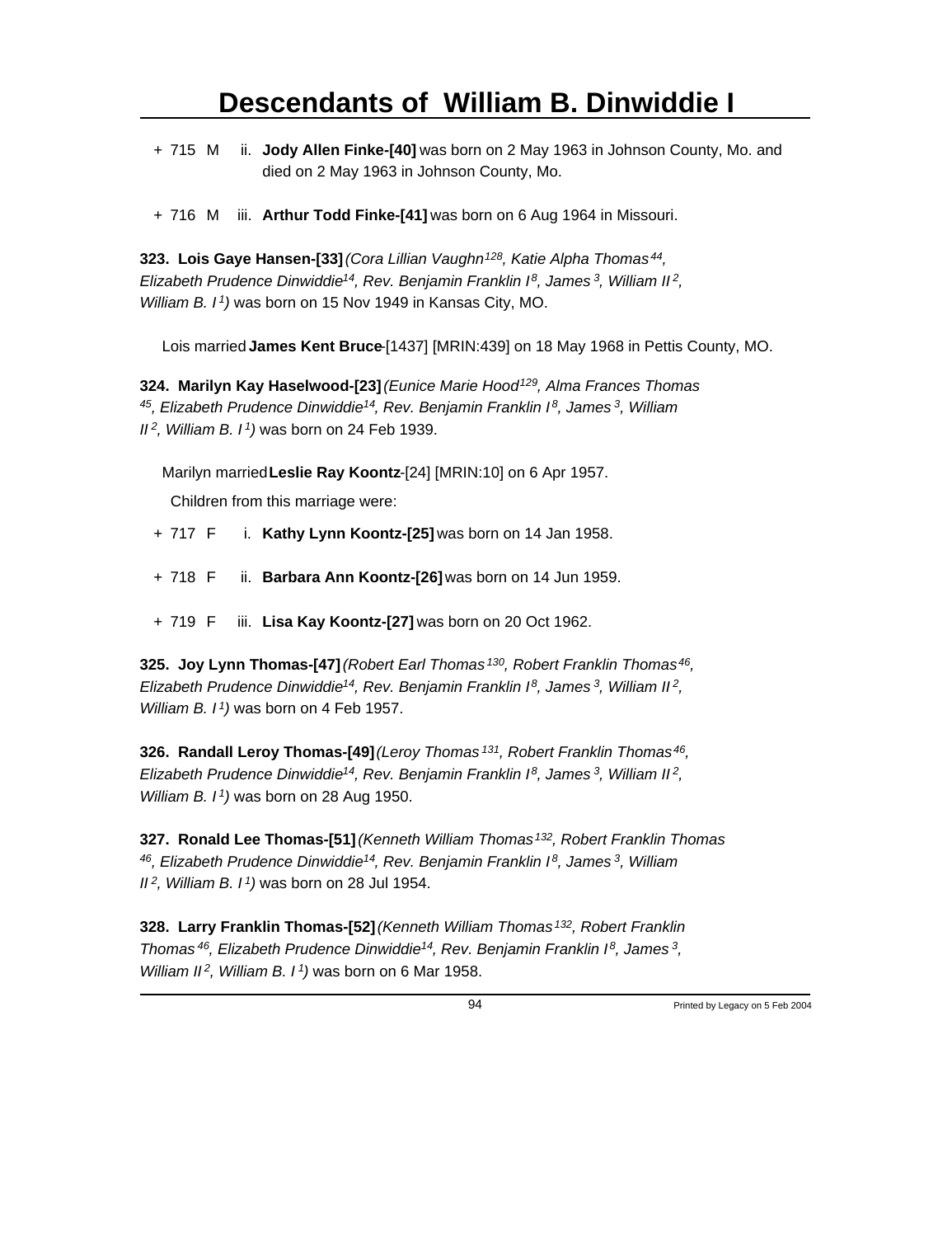**329. Janice Evelyn Clark-[56]** *(Frances Elizabeth Miller<sup>133</sup>, Mary Anna Thomas<sup>47</sup> , Elizabeth Prudence Dinwiddie<sup>14</sup>, Rev. Benjamin Franklin I<sup>8</sup>, James<sup>3</sup>, William II<sup>2</sup> , William B. I<sup>1</sup>)* was born on 31 Jan 1943.

Janice married **Richard Earl Cooper**-[57] [MRIN:20] on 31 May 1963.

**330. Joyce Elaine Clark-[58]** *(Frances Elizabeth Miller<sup>133</sup>, Mary Anna Thomas<sup>47</sup> , Elizabeth Prudence Dinwiddie<sup>14</sup>, Rev. Benjamin Franklin I<sup>8</sup>, James<sup>3</sup>, William II<sup>2</sup> , William B. I<sup>1</sup>)* was born on 23 Nov 1944.

**331. Allen Eugene Whitall-[920]** *(Mary Blanche Miller<sup>134</sup>, Mary Anna Thomas<sup>47</sup> , Elizabeth Prudence Dinwiddie<sup>14</sup>, Rev. Benjamin Franklin I<sup>8</sup>, James<sup>3</sup>, William II<sup>2</sup> , William B. I<sup>1</sup>)* was born on 27 Jan 1951.

**332. Warren Lee Whitall-[921]** *(Mary Blanche Miller<sup>134</sup>, Mary Anna Thomas<sup>47</sup> , Elizabeth Prudence Dinwiddie<sup>14</sup>, Rev. Benjamin Franklin I<sup>8</sup>, James<sup>3</sup>, William II<sup>2</sup> , William B. I<sup>1</sup>)* was born on 23 Nov 1953.

**333. Terry Wayne Whitall-[922]** *(Mary Blanche Miller<sup>134</sup>, Mary Anna Thomas<sup>47</sup> , Elizabeth Prudence Dinwiddie<sup>14</sup>, Rev. Benjamin Franklin I<sup>8</sup>, James<sup>3</sup>, William II<sup>2</sup> , William B. I<sup>1</sup>)* was born on 29 Dec 1955.

**334. Jacqualine Mary Miller-[925]** *(James Edwin Miller<sup>135</sup>, Mary Anna Thomas<sup>47</sup> , Elizabeth Prudence Dinwiddie<sup>14</sup>, Rev. Benjamin Franklin I<sup>8</sup>, James<sup>3</sup>, William II<sup>2</sup> , William B. I<sup>1</sup>)* was born on 27 Oct 1956.

**335. Janet Susan Miller-[926]** *(James Edwin Miller<sup>135</sup>, Mary Anna Thomas<sup>47</sup> , Elizabeth Prudence Dinwiddie<sup>14</sup>, Rev. Benjamin Franklin I<sup>8</sup>, James<sup>3</sup>, William II<sup>2</sup> , William B. I<sup>1</sup>)* was born on 19 Feb 1958.

**336. Jamie Lee Miller-[927]** *(James Edwin Miller<sup>135</sup>, Mary Anna Thomas<sup>47</sup> , Elizabeth Prudence Dinwiddie<sup>14</sup>, Rev. Benjamin Franklin I<sup>8</sup>, James<sup>3</sup>, William II<sup>2</sup> , William B. I<sup>1</sup>)* was born on 4 Apr 1960.

**337. Charles Edward Wadleigh-[931]** *(Iva Anna Hall<sup>136</sup>, Iva Parthena Thomas<sup>49</sup> , Elizabeth Prudence Dinwiddie<sup>14</sup>, Rev. Benjamin Franklin I<sup>8</sup>, James<sup>3</sup>, William II<sup>2</sup> , William B. I 1)* was born on 22 Oct 1942.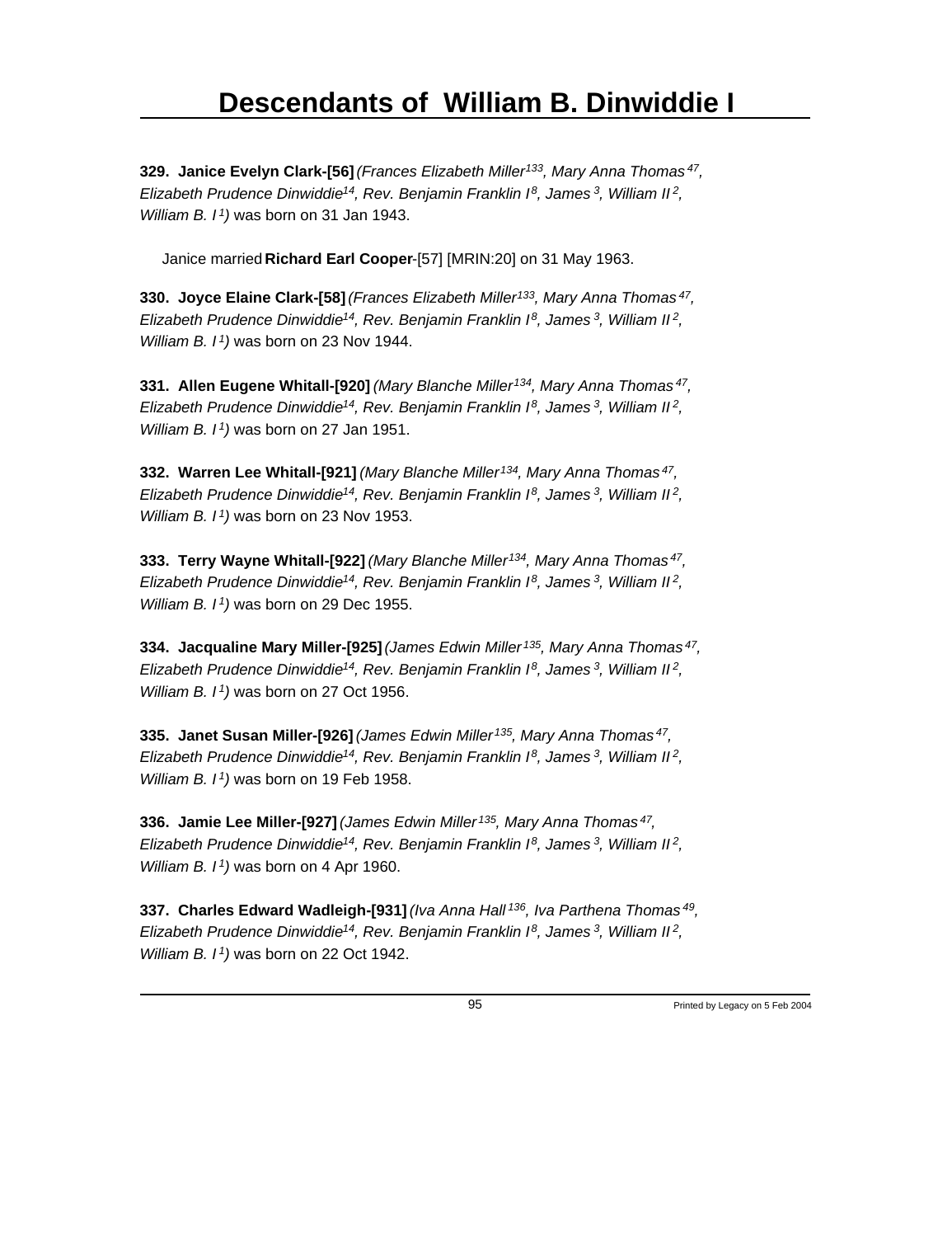Charles married **Judy Gardner**-[934] [MRIN:285] on 1 May 1962.

Children from this marriage were:

+ 720 M i. **Michael Edward Wadleigh-[935]** was born on 15 Aug 1963.

**338. Roger Basil Wadleigh-[932]** *(Iva Anna Hall<sup>136</sup>, Iva Parthena Thomas<sup>49</sup> , Elizabeth Prudence Dinwiddie<sup>14</sup>, Rev. Benjamin Franklin I<sup>8</sup>, James<sup>3</sup>, William II<sup>2</sup> , William B. I<sup>1</sup>)* was born on 3 Jun 1947.

**339. Twylah Anna Wadleigh-[933]** *(Iva Anna Hall<sup>136</sup>, Iva Parthena Thomas<sup>49</sup> , Elizabeth Prudence Dinwiddie<sup>14</sup>, Rev. Benjamin Franklin I<sup>8</sup>, James<sup>3</sup>, William II<sup>2</sup> , William B. I<sup>1</sup>)* was born on 15 Oct 1949.

**340. Winnie Sue Hall-[938]** *(James Winfred Hall<sup>137</sup>, Iva Parthena Thomas<sup>49</sup> , Elizabeth Prudence Dinwiddie<sup>14</sup>, Rev. Benjamin Franklin I<sup>8</sup>, James<sup>3</sup>, William II<sup>2</sup> , William B. I<sup>1</sup>)* was born on 10 May 1944.

Winnie married **Jack Cease**-[939] [MRIN:287] on 30 Mar 1962. Children from this marriage were:

+ 721 F i. **Kimberly Ann Cease-[940]** was born on 9 Jun 1963.

**341. Cheryl Lynn Hall-[941]** *(James Winfred Hall<sup>137</sup>, Iva Parthena Thomas<sup>49</sup> , Elizabeth Prudence Dinwiddie<sup>14</sup>, Rev. Benjamin Franklin I<sup>8</sup>, James<sup>3</sup>, William II<sup>2</sup> , William B. I<sup>1</sup>)* was born on 28 Jul 1946.

Cheryl married **Larry Templeton**-[942] [MRIN:288] on 17 Mar 1963.

**342. Jamie Lu Hall-[943]** *(James Winfred Hall<sup>137</sup>, Iva Parthena Thomas<sup>49</sup>, Elizabeth Prudence Dinwiddie<sup>14</sup>, Rev. Benjamin Franklin I<sup>8</sup>, James<sup>3</sup>, William II<sup>2</sup>, William B. I <sup>1</sup>)* was born on 5 Jul 1956.

**343. Ronald Dean Hall-[948]** *(Alfred Pence Hall<sup>139</sup>, Iva Parthena Thomas<sup>49</sup> , Elizabeth Prudence Dinwiddie<sup>14</sup>, Rev. Benjamin Franklin I<sup>8</sup>, James<sup>3</sup>, William II<sup>2</sup> , William B. I<sup>1</sup>)* was born on 25 Apr 1949.

**344. Daniel Melford Yeager-[951]** *(Elsie Elizabeth Hall<sup>140</sup>, Iva Parthena Thomas<sup>49</sup> , Elizabeth Prudence Dinwiddie<sup>14</sup>, Rev. Benjamin Franklin I<sup>8</sup>, James<sup>3</sup>, William II<sup>2</sup> ,*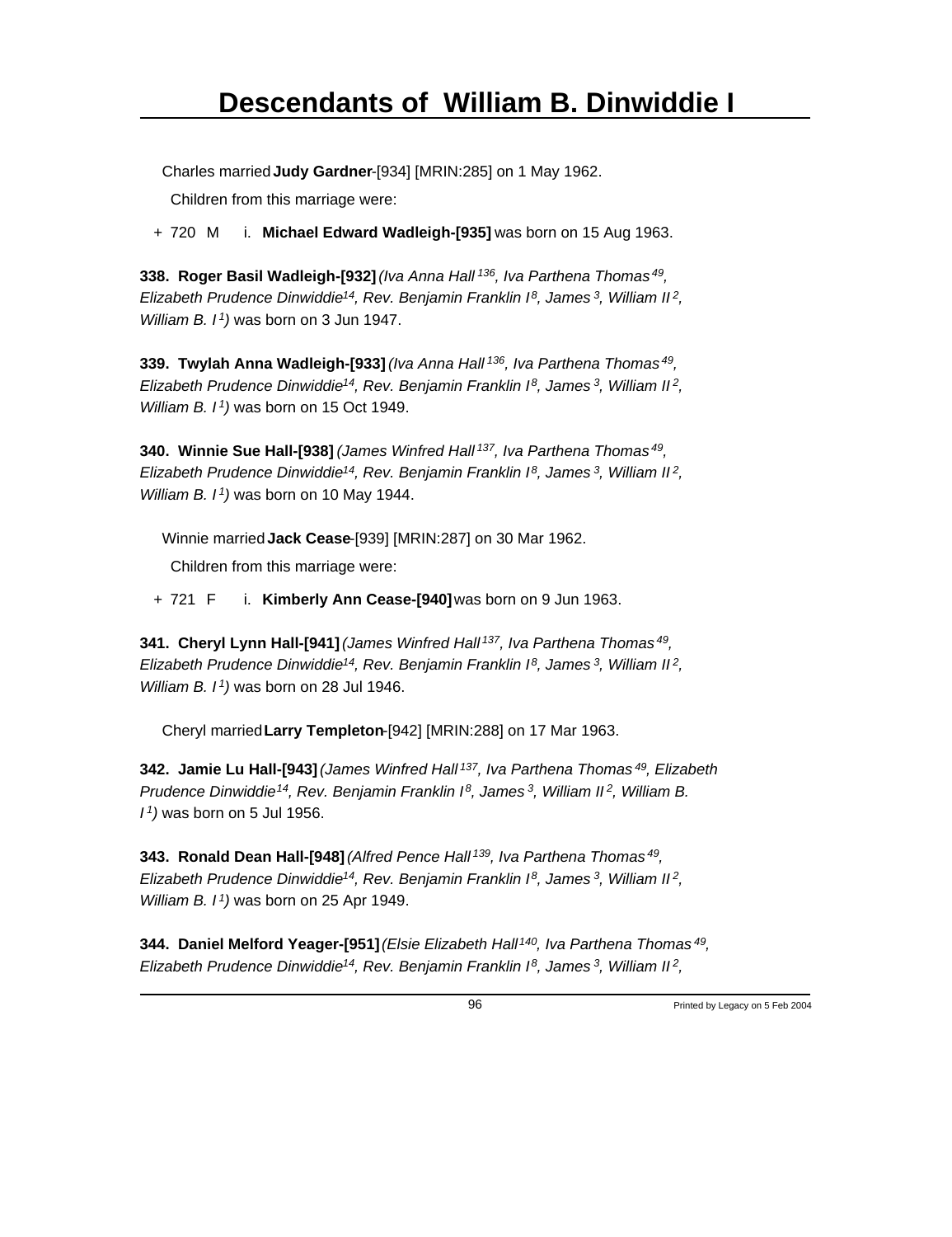*William B. I<sup>1</sup>)* was born on 11 Nov 1951.

**345. Clifford Anthony Yeager-[952]** *(Elsie Elizabeth Hall<sup>140</sup>, Iva Parthena Thomas <sup>49</sup>, Elizabeth Prudence Dinwiddie<sup>14</sup>, Rev. Benjamin Franklin I<sup>8</sup>, James<sup>3</sup>, William II<sup>2</sup>, William B. I<sup>1</sup>)* was born on 12 Feb 1954.

**346. Glenn Elliott Yeager-[953]** *(Elsie Elizabeth Hall<sup>140</sup>, Iva Parthena Thomas<sup>49</sup> , Elizabeth Prudence Dinwiddie<sup>14</sup>, Rev. Benjamin Franklin I<sup>8</sup>, James<sup>3</sup>, William II<sup>2</sup> , William B. I<sup>1</sup>)* was born on 4 Jan 1956.

**347. Annette Elaine Thomas-[959]** *(Robert Woodson Thomas<sup>141</sup>, Irvin Woodson Thomas<sup>50</sup>, Elizabeth Prudence Dinwiddie<sup>14</sup>, Rev. Benjamin Franklin I<sup>8</sup>, James<sup>3</sup> , William II<sup>2</sup>, William B. I<sup>1</sup>)* was born on 23 May 1960.

**348. Edna Louise Jones-[75]** *(Lois Glee Stone<sup>142</sup>, Permelia Ann Todd<sup>51</sup>, Lorinda Jane Dinwiddie<sup>16</sup>, Rev. Benjamin Franklin I<sup>8</sup>, James<sup>3</sup>, William II<sup>2</sup>, William B. I 1 )* was born on 12 Apr 1922 and died on 16 Dec 1926, at age 4.

**349. Warren Lee Jones-[76]** *(Lois Glee Stone<sup>142</sup>, Permelia Ann Todd<sup>51</sup>, Lorinda Jane Dinwiddie<sup>16</sup>, Rev. Benjamin Franklin I<sup>8</sup>, James<sup>3</sup>, William II<sup>2</sup>, William B. I 1 )* was born on 10 Feb 1928.

Warren married **Shirley Rowe**-[77] [MRIN:24] on 11 Jan 1959.

**350. Raymond Glen Jones-[78]** *(Lois Glee Stone<sup>142</sup>, Permelia Ann Todd<sup>51</sup>, Lorinda Jane Dinwiddie<sup>16</sup>, Rev. Benjamin Franklin I<sup>8</sup>, James<sup>3</sup>, William II<sup>2</sup>, William B. I 1 )* was born on 29 Dec 1930.

Raymond married **Mary Beach**-[79] [MRIN:25].

Children from this marriage were:

+ 722 F i. **Glenna Rae Jones-[80]** was born on 10 Nov 1962.

**351. Willetta Glee White-[83]** *(Gladys Louise Stone<sup>143</sup>, Permelia Ann Todd<sup>51</sup> , Lorinda Jane Dinwiddie<sup>16</sup>, Rev. Benjamin Franklin I<sup>8</sup>, James<sup>3</sup>, William II<sup>2</sup> , William B. I<sup>1</sup>)* was born on 25 Mar 1929.

Willetta married **August Detlaf Rath Jr.**-[84] [MRIN:27] on 17 Jun 1947.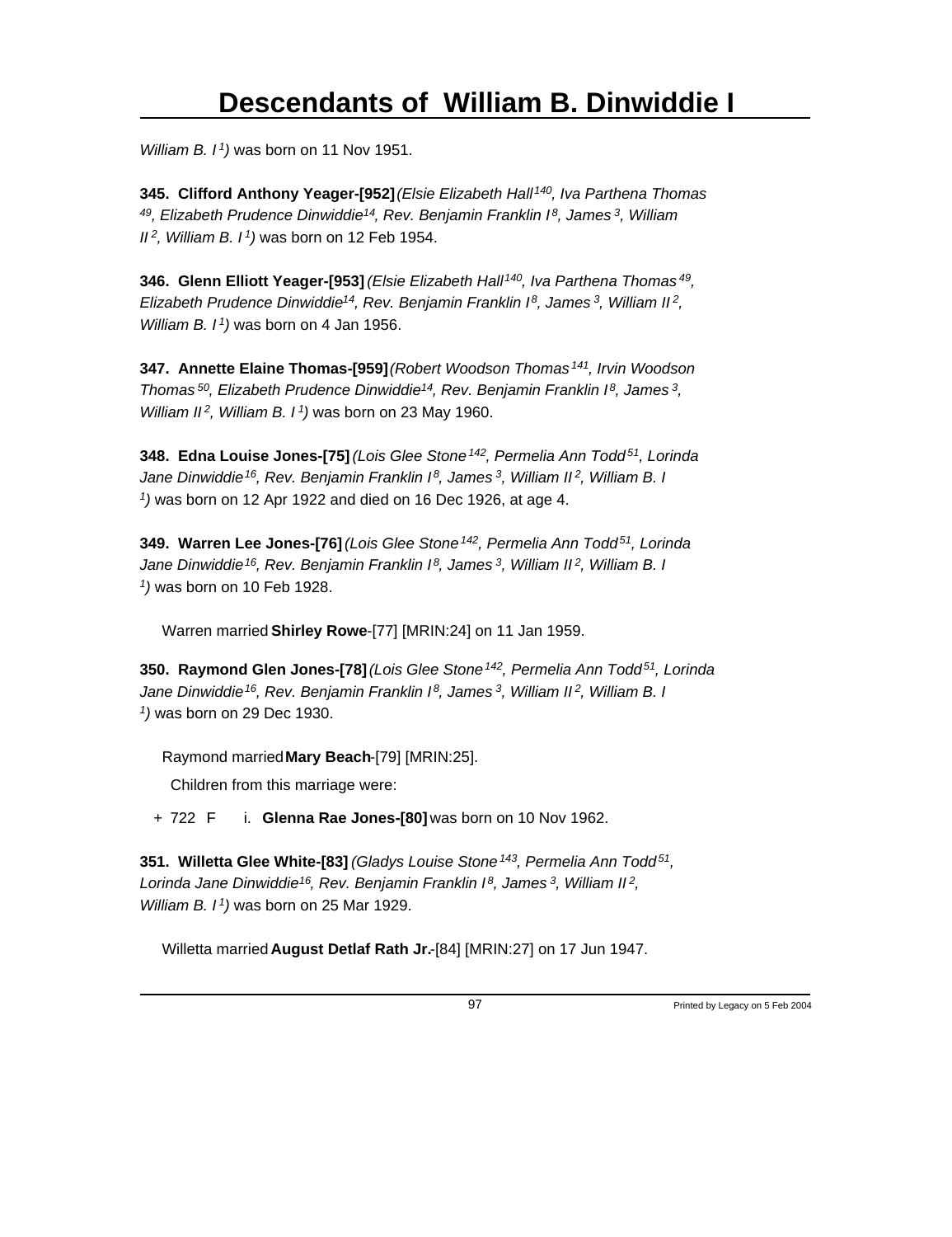Children from this marriage were:

+ 723 M i. **Steven August Rath-[85]** was born on 1 Oct 1960.

+ 724 F ii. **Jenifer Gail Rath-[86]** was born on 4 Mar 1963.

**352. Forest Gene White-[153]** *(Gladys Louise Stone<sup>143</sup>, Permelia Ann Todd<sup>51</sup> , Lorinda Jane Dinwiddie<sup>16</sup>, Rev. Benjamin Franklin I<sup>8</sup>, James<sup>3</sup>, William II<sup>2</sup> , William B. I<sup>1</sup>)* was born on 22 Apr 1931.

Forest married **Leticia Ann Lodge**-[154] [MRIN:52] 11-12-??.

Children from this marriage were:

- + 725 F i. **Debora Lynn White-[155]** was born on 15 Jun 1951.
- + 726 M ii. **Kyle Craig White-[156]** was born on 22 Oct 1955.

**353. Joy Louise White-[157]** *(Gladys Louise Stone<sup>143</sup>, Permelia Ann Todd<sup>51</sup> , Lorinda Jane Dinwiddie<sup>16</sup>, Rev. Benjamin Franklin I<sup>8</sup>, James<sup>3</sup>, William II<sup>2</sup> , William B. I<sup>1</sup>)* was born on 12 Mar 1933.

Joy married **Kenneth Krumdieck**-[158] [MRIN:53] on 18 Nov 1951.

Children from this marriage were:

- + 727 F i. **Cynthia Kay Krumdieck-[159]** was born on 21 Aug 1952.
- + 728 F ii. **Pamela Joy Krumdieck-[160]** was born on 30 Apr 1954.
- + 729 M iii. **Kevin Don Krumdieck-[161]** was born on 30 Apr 1957.

**354. Donald Dean White-[162]** *(Gladys Louise Stone<sup>143</sup>, Permelia Ann Todd<sup>51</sup> , Lorinda Jane Dinwiddie<sup>16</sup>, Rev. Benjamin Franklin I<sup>8</sup>, James<sup>3</sup>, William II<sup>2</sup> , William B. I<sup>1</sup>)* was born on 13 Apr 1937.

**355. Richard Todd Bryant-[167]** *(Francis Todd Bryant<sup>144</sup>, Lorinda Cordelia Todd<sup>52</sup> , Lorinda Jane Dinwiddie<sup>16</sup>, Rev. Benjamin Franklin I<sup>8</sup>, James<sup>3</sup>, William II<sup>2</sup> , William B. I<sup>1</sup>)* was born on 3 Sep 1952.

**356. Hugh Gregory Paxson-[172]** *(Lucy Lorinda Todd<sup>145</sup>, Thomas Jefferson Todd<sup>53</sup> ,*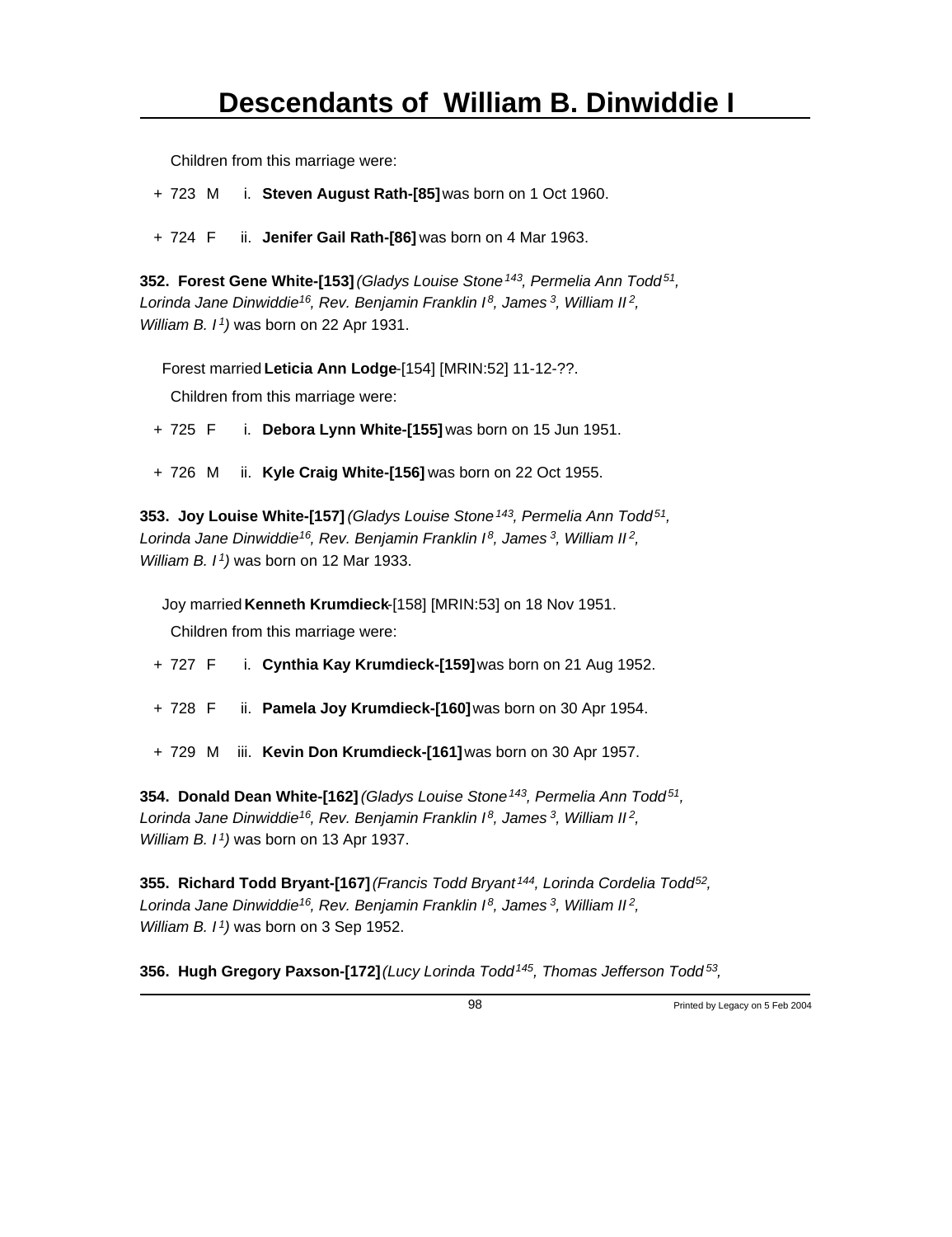*Lorinda Jane Dinwiddie<sup>16</sup>, Rev. Benjamin Franklin I<sup>8</sup>, James<sup>3</sup>, William II<sup>2</sup> , William B. I<sup>1</sup>)* was born on 10 Feb 1932.

Hugh married **Eva Nell Raines**-[173] [MRIN:58] on 29 Jun 1952.

Children from this marriage were:

- + 730 F i. **Eva Lou Paxson-[174]** was born on 11 Aug 1954.
- + 731 F ii. **Susan Lynn Paxson-[175]** was born on 18 Oct 1956.
- + 732 F iii. **Lisa Janelle Paxson-[176]** was born on 15 Sep 1961.

**357. Norman Todd Paxson-[177]** *(Lucy Lorinda Todd<sup>145</sup>, Thomas Jefferson Todd<sup>53</sup> , Lorinda Jane Dinwiddie<sup>16</sup>, Rev. Benjamin Franklin I<sup>8</sup>, James<sup>3</sup>, William II<sup>2</sup> , William B. I<sup>1</sup>)* was born on 12 Oct 1933.

Norman married **Geraldine Clayton Sealey**-[178] [MRIN:59] on 23 Apr 1955.

Children from this marriage were:

- + 733 F i. **Lujane Paxson-[179]** was born on 30 Apr 1956 and died on 30 Apr 1956.
- + 734 F ii. **Jo Ann Paxson-[180]** was born on 28 Mar 1958.
- + 735 M iii. **Norman Todd Paxson III-[181]** was born on 25 Jun 1959.

**358. Mary Alys Paxson-[182]** *(Lucy Lorinda Todd<sup>145</sup>, Thomas Jefferson Todd<sup>53</sup> , Lorinda Jane Dinwiddie<sup>16</sup>, Rev. Benjamin Franklin I<sup>8</sup>, James<sup>3</sup>, William II<sup>2</sup> , William B. I<sup>1</sup>)* was born on 16 Feb 1935.

Mary married **Tilman Jennings Stratton**-[183] [MRIN:60] on 26 Sep 1952.

- + 736 M i. **Richard Wayne Stratton-[184]** was born on 5 Nov 1949.
- + 737 M ii. **Ronald Gregory Stratton-[185]** was born on 7 May 1953.
- + 738 F iii. **Infant Girl Stratton-[186]** was born on 2 Jan 1955 and died on 2 Jan 1955.
- + 739 M iv. **Randy Todd Stratton-[187]** was born on 2 May 1956.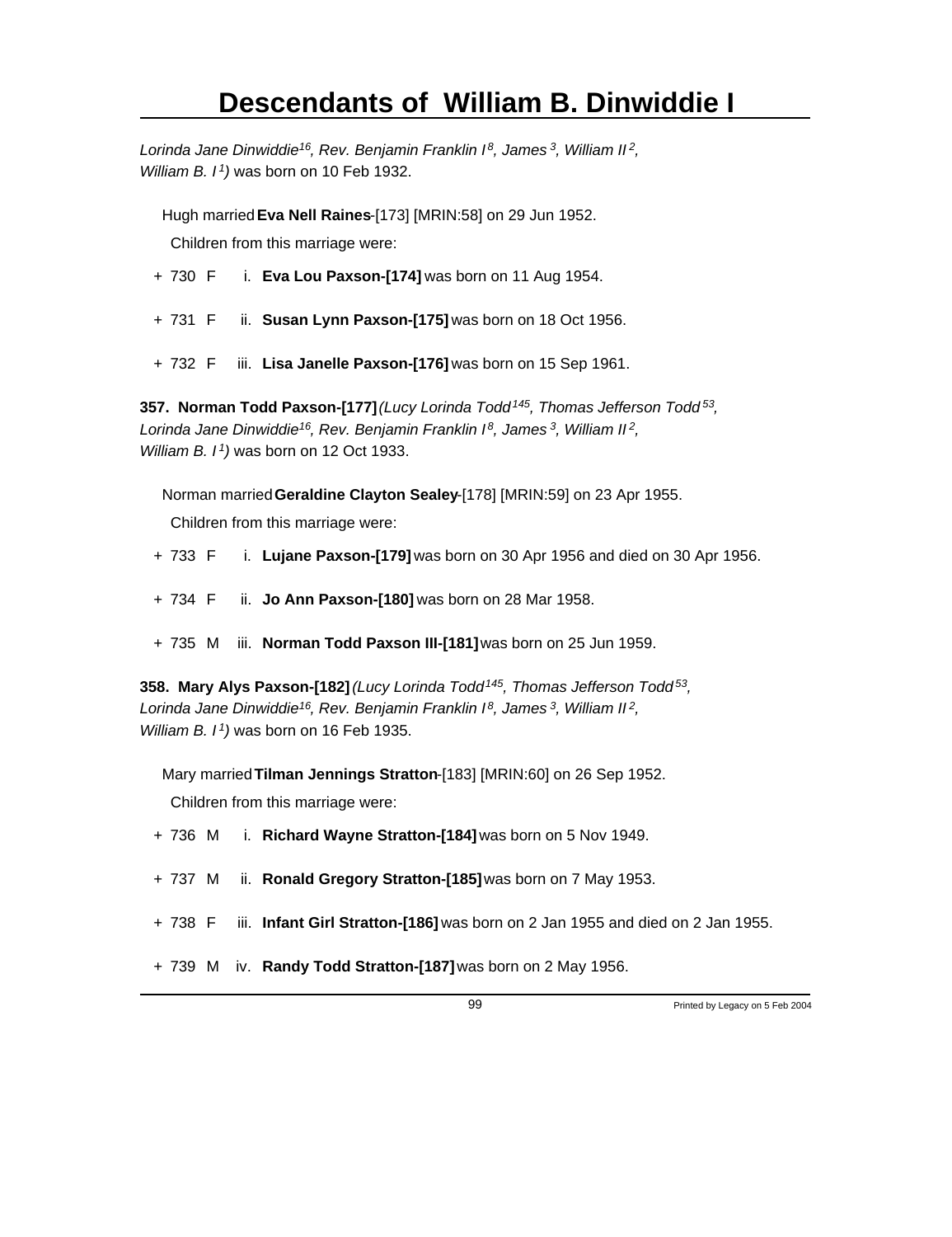+ 740 F v. **Sherri Sue Stratton-[188]** was born on 29 Sep 1957.

**359. Walter John Howard Jr.-[191]** *(Leda Lee Todd<sup>146</sup>, Thomas Jefferson Todd<sup>53</sup> , Lorinda Jane Dinwiddie<sup>16</sup>, Rev. Benjamin Franklin I<sup>8</sup>, James<sup>3</sup>, William II<sup>2</sup> , William B. I<sup>1</sup>)* was born on 1 Jun 1931.

Walter married **Alice Gaudent**-[192] [MRIN:62] on 2 Apr 1953.

Children from this marriage were:

- + 741 M i. **John Walter Howard-[193]** was born on 6 Nov 1954.
- + 742 F ii. **Laurie Lynn Howard-[194]** was born on 21 Aug 1956.
- + 743 M iii. **Stephen Mark Howard-[195]** was born on 9 Jun 1959.
- + 744 F iv. **Ellen Ruth Howard-[196]** was born on 13 Aug 1965.

**360. Connie Rose Howard-[197]** *(Leda Lee Todd<sup>146</sup>, Thomas Jefferson Todd<sup>53</sup> , Lorinda Jane Dinwiddie<sup>16</sup>, Rev. Benjamin Franklin I<sup>8</sup>, James<sup>3</sup>, William II<sup>2</sup> , William B. I<sup>1</sup>)* was born on 25 Aug 1933.

Connie married **John Nelson Jr.**-[198] [MRIN:63] on 15 Aug 1952. Children from this marriage were:

- + 745 M i. **Todd Jeffry Nelson-[199]** was born on 5 Feb 1955.
- + 746 F ii. **Mari Lee Nelson-[200]** was born on 3 Dec 1956.
- + 747 M iii. **Brian John Nelson-[201]** was born on 26 Jan 1960.

**361. Thomas Leo Wendleton-[205]** *(Laura Maude Todd<sup>148</sup>, Thomas Jefferson Todd <sup>53</sup>, Lorinda Jane Dinwiddie<sup>16</sup>, Rev. Benjamin Franklin I<sup>8</sup>, James<sup>3</sup>, William II<sup>2</sup> , William B. I<sup>1</sup>)* was born on 25 Jan 1899.

Thomas married **Genevieve Love**-[206] [MRIN:65].

**362. Lela Jewell Wendleton-[207]** *(Laura Maude Todd<sup>148</sup>, Thomas Jefferson Todd<sup>53</sup> , Lorinda Jane Dinwiddie<sup>16</sup>, Rev. Benjamin Franklin I<sup>8</sup>, James<sup>3</sup>, William II<sup>2</sup> , William B. I 1)* was born on 5 Dec 1904.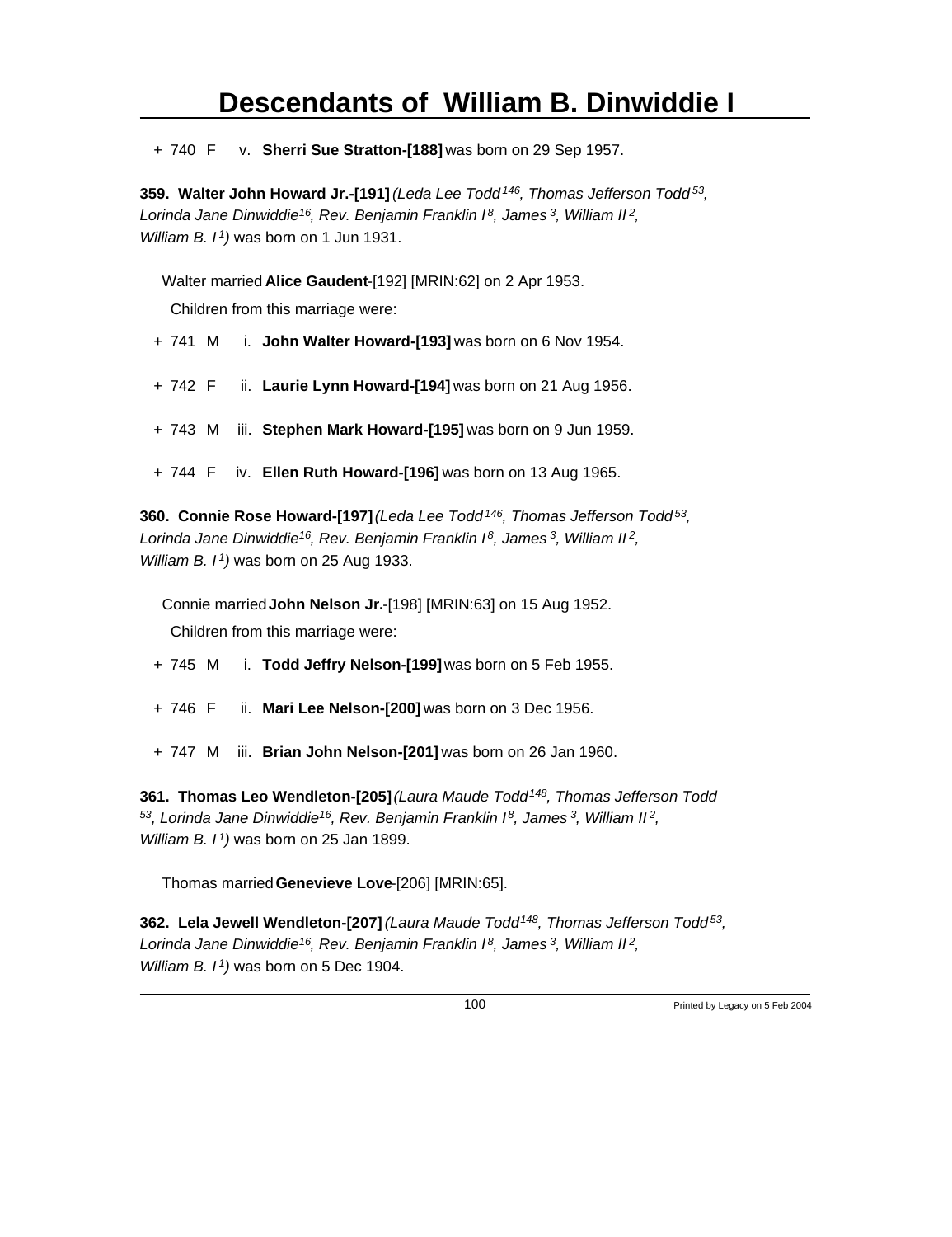Lela married **Thomas A. Vaughan**-[208] [MRIN:66] on 17 Sep 1924. Children from this marriage were:

- + 748 M i. **Thomas Leo Vaughan-[209]** was born on 3 Jul 1925.
- + 749 M ii. **Richard Wayne Vaughan-[212]** was born on 17 Apr 1928.
- + 750 M iii. **Harry Wendle Vaughan-[213]** was born on 5 May 1935 and died on 27 Oct 1935.
- + 751 F iv. **Patricia Jewell Vaughan-[214]** was born on 13 Oct 1936.

**363. Nancy Edith Todd-[222]** *(John Franklin Todd Jr.<sup>149</sup>, John Franklin Todd<sup>54</sup> , Lorinda Jane Dinwiddie<sup>16</sup>, Rev. Benjamin Franklin I<sup>8</sup>, James<sup>3</sup>, William II<sup>2</sup> , William B. I<sup>1</sup>)* was born on 20 Sep 1940.

Nancy married **Daryl Alan Roberts**-[223] [MRIN:71] on 29 Jun 1962. Children from this marriage were:

- + 752 F i. **Lorene Ann Roberts-[224]**.
- + 753 M ii. **John Malcolm Roberts-[225]**.

**364. Richard Hale Payne-[228]** *(Delia Delora Todd<sup>150</sup>, John Franklin Todd<sup>54</sup> , Lorinda Jane Dinwiddie<sup>16</sup>, Rev. Benjamin Franklin I<sup>8</sup>, James<sup>3</sup>, William II<sup>2</sup> , William B. I<sup>1</sup>)* was born on 22 Mar 1956.

**365. Marvin Eugene Hotsenpiller-[239]** *(Loyd Bletcher Hotsenpiller<sup>154</sup>, Louisa Jane Dinwiddie<sup>56</sup>, James Betcher<sup>17</sup>, Rev. Benjamin Franklin I<sup>8</sup>, James<sup>3</sup>, William II 2 , William B. I<sup>1</sup>)* was born on 28 Jul 1933.

Marvin married **Judy Hoffmeister**-[240] [MRIN:77] on 6 Jul 1954.

- + 754 M i. **Mike Hotsenpiller-[241]** was born on 9 Aug 1956.
- + 755 M ii. **Steven Hotsenpiller-[242]** was born on 11 May 1962.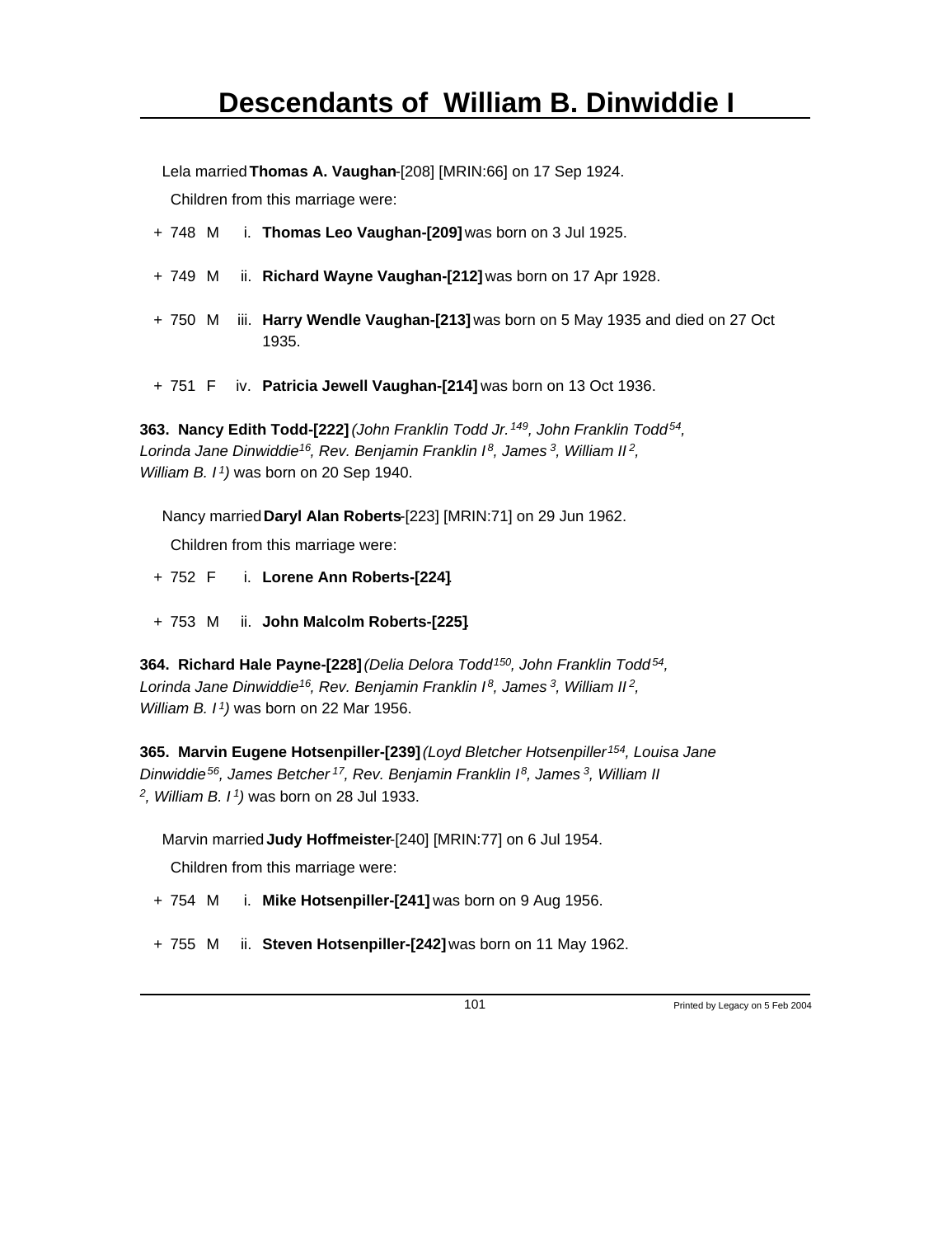**366. Donald Glenn Hotsenpiller-[243]** *(Loyd Bletcher Hotsenpiller<sup>154</sup>, Louisa Jane Dinwiddie<sup>56</sup>, James Betcher<sup>17</sup>, Rev. Benjamin Franklin I<sup>8</sup>, James<sup>3</sup>, William II 2 , William B. I<sup>1</sup>)* was born on 7 Jul 1935.

Donald married **Jane Arwood**-[244] [MRIN:78] on 1 Mar 1958.

**367. Judith Ann Hotsenpiller-[245]** *(Loyd Bletcher Hotsenpiller<sup>154</sup>, Louisa Jane Dinwiddie<sup>56</sup>, James Betcher<sup>17</sup>, Rev. Benjamin Franklin I<sup>8</sup>, James<sup>3</sup>, William II 2 , William B. I<sup>1</sup>)* was born on 29 Sep 1942.

Judith married **Robert Huhman**-[246] [MRIN:79] on 18 Aug 1956.

**368. George Mack Wesner-[257]** *(Dorothy Laverna Elkins<sup>159</sup>, Dora Ann Dinwiddie <sup>58</sup>, James Betcher<sup>17</sup>, Rev. Benjamin Franklin I<sup>8</sup>, James<sup>3</sup>, William II<sup>2</sup>, William B. I<sup>1</sup>)* was born on 6 Feb 1934.

George married **Claire Heth Butts**-[258] [MRIN:83] on 29 Mar 1963.

**369. Joyce Wesner-[259]** *(Dorothy Laverna Elkins<sup>159</sup>, Dora Ann Dinwiddie<sup>58</sup> , James Betcher<sup>17</sup>, Rev. Benjamin Franklin I<sup>8</sup>, James<sup>3</sup>, William II<sup>2</sup>, William B. I 1 )* was born on 26 Dec 1935.

Joyce married **Delbert Charles Ogden**-[260] [MRIN:84] on 26 Aug 1955. Children from this marriage were:

- + 756 F i. **Nancy Ann Ogden-[261]** was born on 18 Feb 1958.
- + 757 F ii. **Cindy Lynn Ogden-[262]** was born on 12 Apr 1959.
- + 758 M iii. **Grant Charles Ogden-[263]** was born on 26 Mar 1961.

**370. Walter Lee Elkins-[266]** *(Vernon Ivan Elkins<sup>160</sup>, Dora Ann Dinwiddie<sup>58</sup>, James Betcher<sup>17</sup>, Rev. Benjamin Franklin I<sup>8</sup>, James<sup>3</sup>, William II<sup>2</sup>, William B. I<sup>1</sup>)* was born on 13 Nov 1935.

**371. Collette Sue Elkins-[267]** *(Vernon Ivan Elkins<sup>160</sup>, Dora Ann Dinwiddie<sup>58</sup> , James Betcher<sup>17</sup>, Rev. Benjamin Franklin I<sup>8</sup>, James<sup>3</sup>, William II<sup>2</sup>, William B. I 1 )* was born on 5 Jul 1939.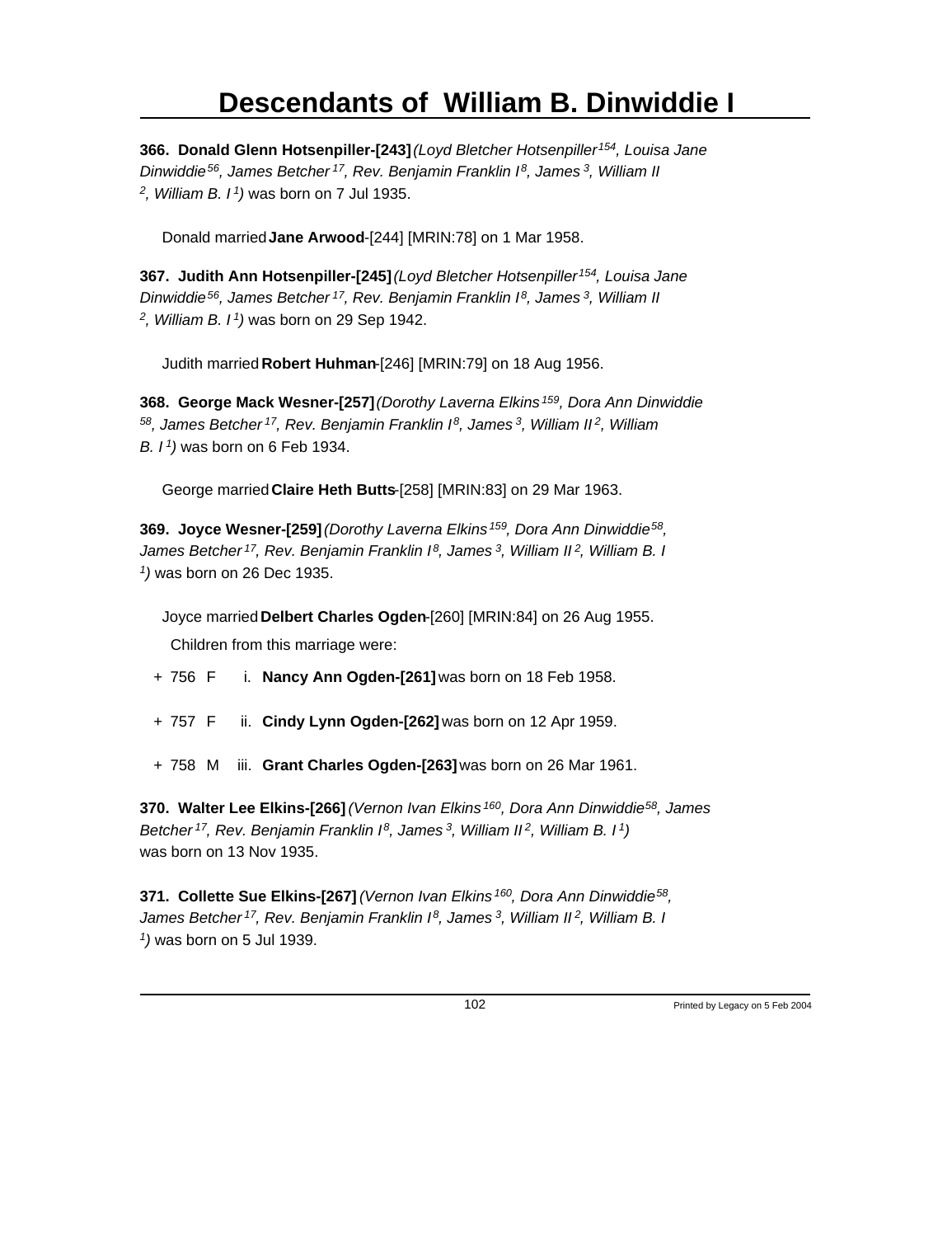**372. Gloria Ann Sugg-[270]** *(Eva Mae Elkins<sup>161</sup>, Dora Ann Dinwiddie<sup>58</sup>, James Betcher<sup>17</sup>, Rev. Benjamin Franklin I<sup>8</sup>, James<sup>3</sup>, William II<sup>2</sup>, William B. I<sup>1</sup>)* was born on 24 Mar 1947.

**373. James Howard Jonson-[275]** *(Iris Ruth Dinwiddie<sup>162</sup>, James Emmitt<sup>59</sup>, James Betcher<sup>17</sup>, Rev. Benjamin Franklin I<sup>8</sup>, James<sup>3</sup>, William II<sup>2</sup>, William B. I<sup>1</sup>)* was born on 18 Apr 1945.

**374. Charles Lynn Smith-[278]** *(Betty Jean Dinwiddie<sup>163</sup>, James Emmitt<sup>59</sup>, James Betcher<sup>17</sup>, Rev. Benjamin Franklin I<sup>8</sup>, James<sup>3</sup>, William II<sup>2</sup>, William B. I<sup>1</sup>)* was born on 17 Oct 1944.

**375. Cynthia Raye Moon-[280]** *(Betty Jean Dinwiddie<sup>163</sup>, James Emmitt<sup>59</sup>, James Betcher<sup>17</sup>, Rev. Benjamin Franklin I<sup>8</sup>, James<sup>3</sup>, William II<sup>2</sup>, William B. I<sup>1</sup>)* was born on 18 Jun 1952.

**376. Gregory Lee Moon-[281]** *(Betty Jean Dinwiddie<sup>163</sup>, James Emmitt<sup>59</sup>, James Betcher<sup>17</sup>, Rev. Benjamin Franklin I<sup>8</sup>, James<sup>3</sup>, William II<sup>2</sup>, William B. I<sup>1</sup>)* was born on 18 May 1955.

**377. Kenneth Eugene Dinwiddie Sr.-[299]** *(William Hackney<sup>164</sup>, Thatcher Hackney <sup>61</sup>, Lott Hackney<sup>18</sup>, Rev. Benjamin Franklin I<sup>8</sup>, James<sup>3</sup>, William II<sup>2</sup>, William B. I <sup>1</sup>)* was born on 2 May 1928.

Kenneth married **Gloria Jean Marchant**-[302] [MRIN:94] on 10 Mar 1947.

Children from this marriage were:

- + 759 F i. **Linda Jean Dinwiddie-[303]** was born on 25 Jan 1948.
- + 760 M ii. **Kenneth Eugene Dinwiddie Jr.-[304]** was born on 11 Aug 1950.

Kenneth married **Dorothy Virginia Jones**-[306] [MRIN:96] on 1 Aug 1958.

Children from this marriage were:

+ 761 M i. **Gregory Wayne Dinwiddie-[307]** was born on 28 Feb 1959.

**378. Marjorie Mae Dinwiddie-[300]** *(William Hackney<sup>164</sup>, Thatcher Hackney<sup>61</sup>, Lott Hackney 18, Rev. Benjamin Franklin I 8, James 3, William II 2, William B. I 1)*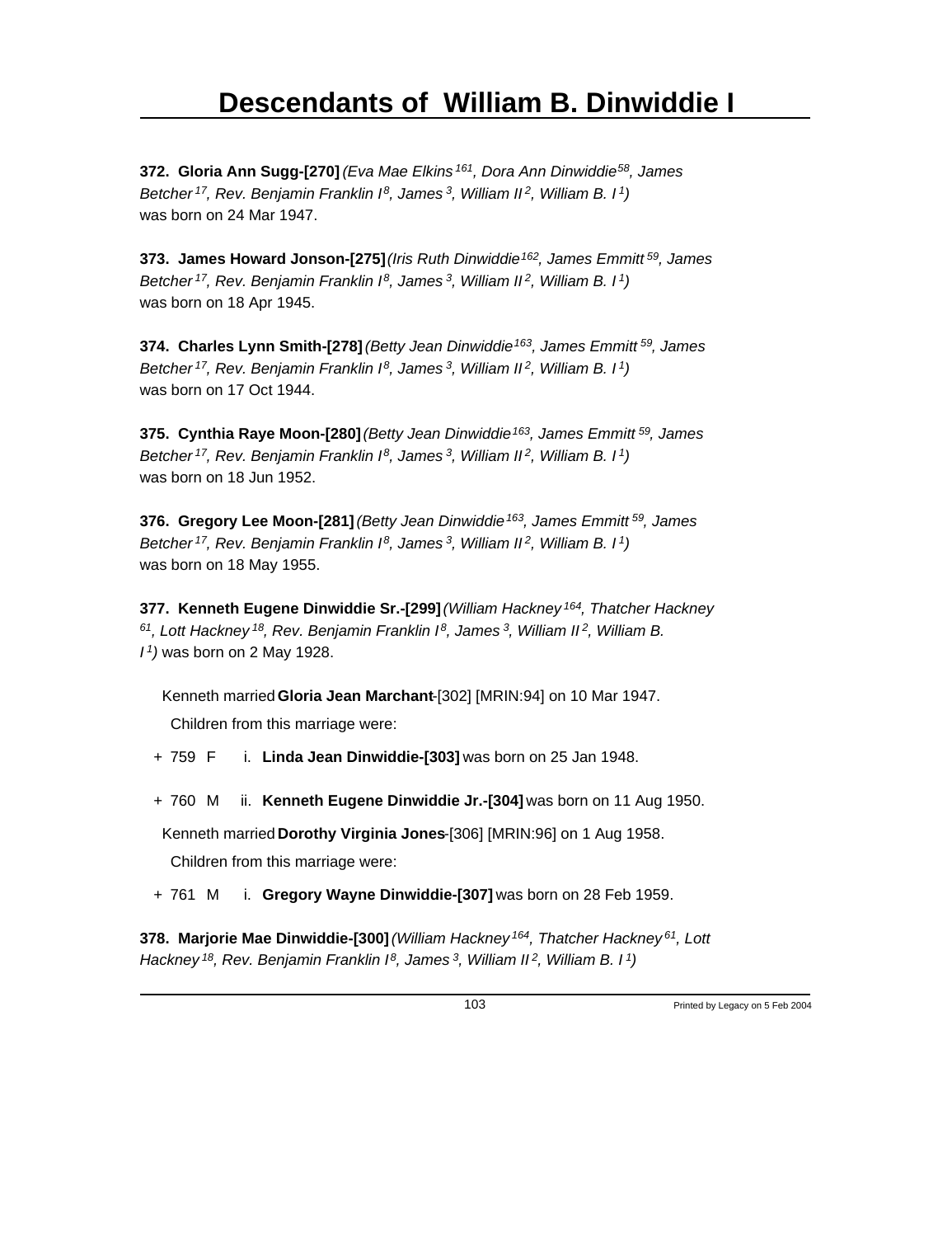was born on 26 May 1929.

Marjorie married **Eugene Edgar Fields**-[308] [MRIN:97] on 17 Nov 1945. Children from this marriage were:

- + 762 M i. **Larry Eugene Fields-[309]** was born on 22 Aug 1946.
- + 763 F ii. **Kathleen Ann Fields-[310]** was born on 16 Aug 1954.
- + 764 M iii. **Timothy Dean Fields-[311]** was born on 4 Dec 1959.

**379. Billy Ray Dinwiddie-[301]** *(William Hackney<sup>164</sup>, Thatcher Hackney<sup>61</sup>, Lott Hackney<sup>18</sup>, Rev. Benjamin Franklin I<sup>8</sup>, James<sup>3</sup>, William II<sup>2</sup>, William B. I<sup>1</sup>)* was born on 20 Feb 1931.

Billy married **Veda Arlene Deavers**-[312] [MRIN:98] on 16 May 1958.

Children from this marriage were:

- + 765 M i. **David Lee Dinwiddie-[313]** was born on 2 Nov 1960.
- + 766 M ii. **Randy Ray Dinwiddie-[314]** was born on 23 May 1963.

**380. Imogene Carolyn Dinwiddie-[316]** *(Charles Wilson Sr.<sup>167</sup>, Thatcher Hackney <sup>61</sup>, Lott Hackney<sup>18</sup>, Rev. Benjamin Franklin I<sup>8</sup>, James<sup>3</sup>, William II<sup>2</sup>, William B. I <sup>1</sup>)* was born on 23 Mar 1938.

Imogene married **Larry Lee Ellis**-[317] [MRIN:100] on 2 Jun 1956. Children from this marriage were:

- + 767 M i. **Larry Lee Ellis Jr.-[318]** was born on 17 Apr 1957.
- + 768 M ii. **Danny Gene Ellis-[319]** was born on 5 Mar 1959.
- + 769 M iii. **Terry Dean Ellis-[320]** was born on 8 May 1961.
- + 770 F iv. **Brenda Lynn Ellis-[321]** was born on 18 Jan 1963.
- + 771 F v. **Robyn Denise Ellis-[322]** was born on 20 Jul 1964.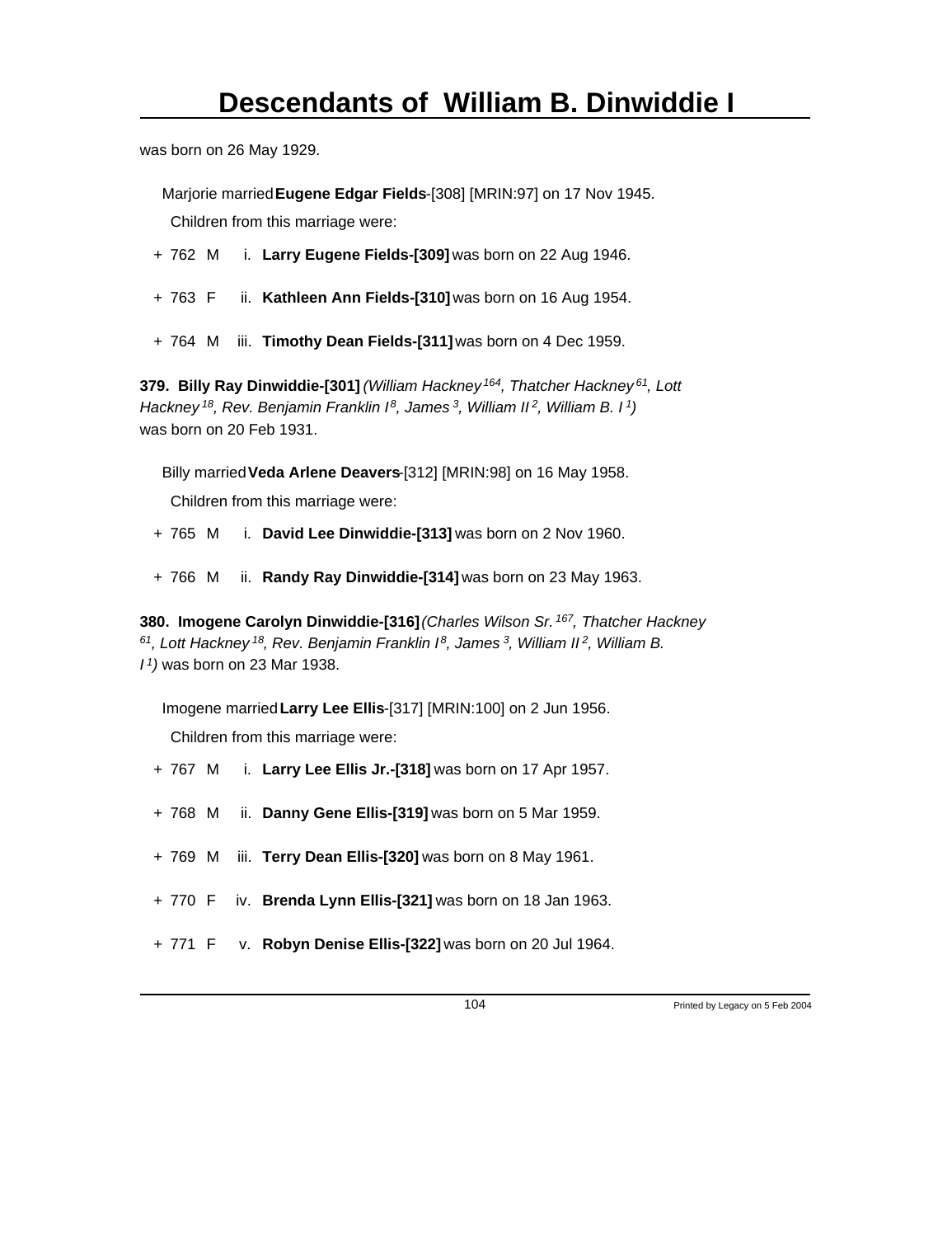**381. Cileen Joyce Dinwiddie-[323]** *(Charles Wilson Sr.<sup>167</sup>, Thatcher Hackney<sup>61</sup> , Lott Hackney<sup>18</sup>, Rev. Benjamin Franklin I<sup>8</sup>, James<sup>3</sup>, William II<sup>2</sup>, William B. I 1 )* was born on 25 Jan 1940 and died on 2 Oct 1941, at age 1.

**382. Charles Wilson Dinwiddie Jr.-[324]** *(Charles Wilson Sr.<sup>167</sup>, Thatcher Hackney <sup>61</sup>, Lott Hackney<sup>18</sup>, Rev. Benjamin Franklin I<sup>8</sup>, James<sup>3</sup>, William II<sup>2</sup>, William B. I <sup>1</sup>)* was born on 24 Jul 1941.

Charles married **Jessica Castro**-[328] [MRIN:101] on 27 Aug 1964.

**383. Donald Ray Dinwiddie-[325]** *(Charles Wilson Sr.<sup>167</sup>, Thatcher Hackney<sup>61</sup>, Lott Hackney<sup>18</sup>, Rev. Benjamin Franklin I<sup>8</sup>, James<sup>3</sup>, William II<sup>2</sup>, William B. I<sup>1</sup>)* was born on 27 Jul 1943.

**384. Sharon Raye Dinwiddie-[326]** *(Charles Wilson Sr.<sup>167</sup>, Thatcher Hackney<sup>61</sup> , Lott Hackney<sup>18</sup>, Rev. Benjamin Franklin I<sup>8</sup>, James<sup>3</sup>, William II<sup>2</sup>, William B. I 1 )* was born on 1 Oct 1947.

**385. Elizabeth Rose Dinwiddie-[327]** *(Charles Wilson Sr.<sup>167</sup>, Thatcher Hackney<sup>61</sup> , Lott Hackney<sup>18</sup>, Rev. Benjamin Franklin I<sup>8</sup>, James<sup>3</sup>, William II<sup>2</sup>, William B. I 1 )* was born on 29 Dec 1955.

**386. Kenneth Owen Dinwiddie-[330]** *(Benjamin Owen<sup>168</sup>, Thatcher Hackney<sup>61</sup>, Lott Hackney<sup>18</sup>, Rev. Benjamin Franklin I<sup>8</sup>, James<sup>3</sup>, William II<sup>2</sup>, William B. I<sup>1</sup>)* was born in 1940.

**387. Nancy Colleen Dinwiddie-[331]** *(Benjamin Owen<sup>168</sup>, Thatcher Hackney<sup>61</sup>, Lott Hackney<sup>18</sup>, Rev. Benjamin Franklin I<sup>8</sup>, James<sup>3</sup>, William II<sup>2</sup>, William B. I<sup>1</sup>)* was born in 1941.

General Notes: Nancy Colleen is the twin sister of Bonnie Louise Dinwiddie.

Nancy married **Frank Eugene Forgery**-[333] [MRIN:103].

- + 772 F i. **Cean Felicie Forgery-[334]**.
- + 773 F ii. **Kathy Sue Forgery-[335]**.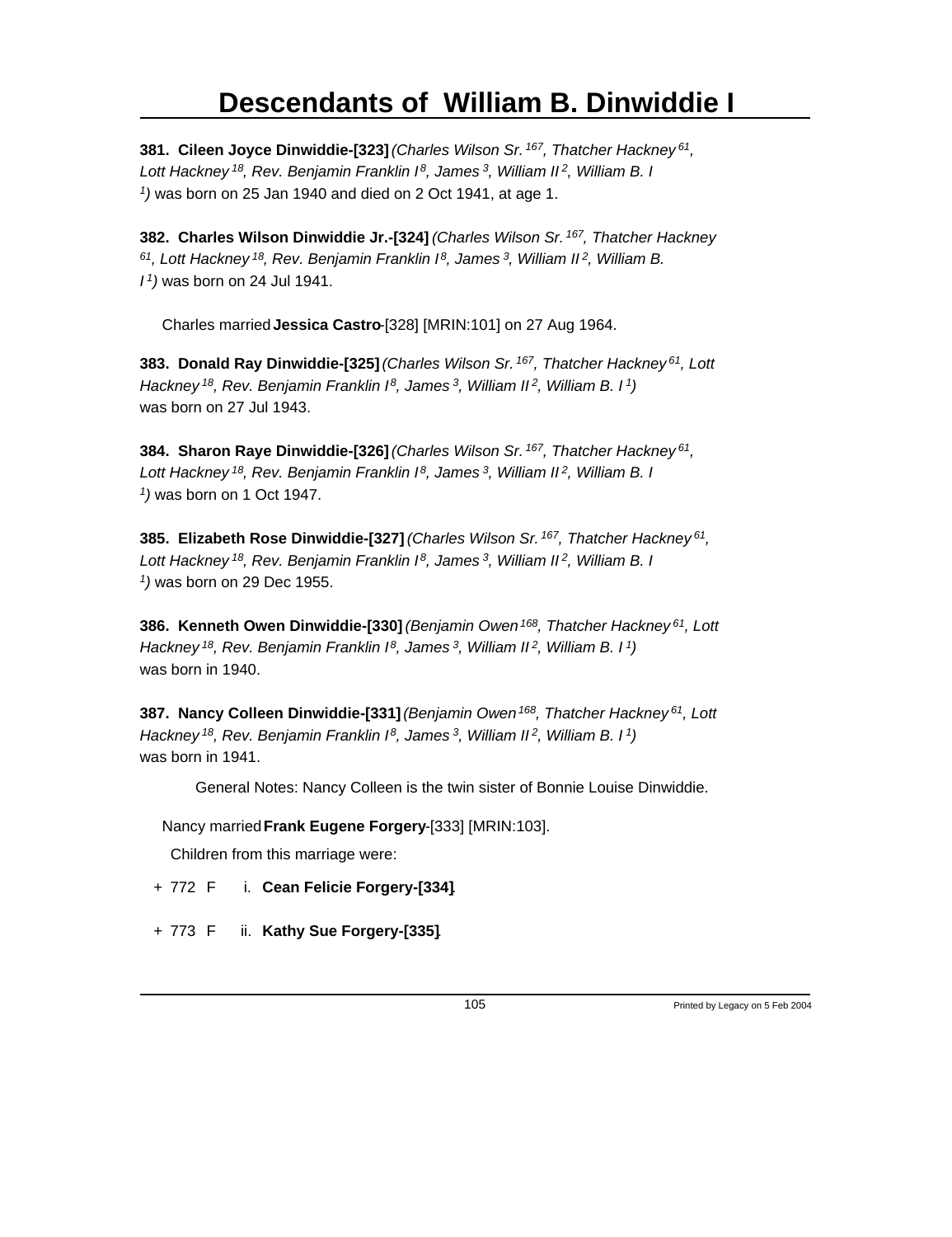**388. Bonnie Louise Dinwiddie-[332]** *(Benjamin Owen<sup>168</sup>, Thatcher Hackney<sup>61</sup>, Lott Hackney<sup>18</sup>, Rev. Benjamin Franklin I<sup>8</sup>, James<sup>3</sup>, William II<sup>2</sup>, William B. I<sup>1</sup>)* was born in 1941.

General Notes: Bonnie Louise is the twin sister of Nancy Colleen Dinwiddie. I Wayne Vaughn noticed doing this research the two children Jonny Lee and Michael Neal (Mead) Rouse have the name Mead attached to them in the documents I have. I am assuming Bonnie Louise Dinwiddie was married before Lanny Rouse and had two children by that marriage or they may be foster children or relatives she was raising. Note: Dinwiddie Family Book by Elsie Missouri Thomas 1965.

Bonnie married **Lanny Rouse**-[336] [MRIN:104] in 1958.

Children from this marriage were:

- + 774 M i. **Johnny Lee (Mead) Rouse-[337]**.
- + 775 M ii. **Michael Neal (Mead) Rouse-[338]**.
- + 776 M iii. **Scott Douglas Rouse-[339]**.

**389. Donna Jean Dinwiddie-[341]** *(Donilee<sup>169</sup>, Thatcher Hackney<sup>61</sup>, Lott Hackney <sup>18</sup>, Rev. Benjamin Franklin I<sup>8</sup>, James<sup>3</sup>, William II<sup>2</sup>, William B. I<sup>1</sup>)* was born on 31 Dec 1956.

**390. Donald Lee Dinwiddie-[342]** *(Donilee<sup>169</sup>, Thatcher Hackney<sup>61</sup>, Lott Hackney <sup>18</sup>, Rev. Benjamin Franklin I<sup>8</sup>, James<sup>3</sup>, William II<sup>2</sup>, William B. I<sup>1</sup>)* was born on 22 Nov 1964.

**391. Robert Eugene Hoard-[346]** *(Mary Elizabeth Smith<sup>170</sup>, Rufus<sup>62</sup>, Lott Hackney<sup>18</sup>, Rev. Benjamin Franklin I<sup>8</sup>, James<sup>3</sup>, William II<sup>2</sup>, William B. I<sup>1</sup>)* was born on 31 Dec 1933.

Robert married **Mildred Bottcher**-[351] [MRIN:108] on 10 Apr 1954.

**392. Charles Lee Hoard-[347]** *(Mary Elizabeth Smith<sup>170</sup>, Rufus<sup>62</sup>, Lott Hackney <sup>18</sup>, Rev. Benjamin Franklin I<sup>8</sup>, James<sup>3</sup>, William II<sup>2</sup>, William B. I<sup>1</sup>)* was born on 23 Sep 1936.

Charles married **Sharon Kay Burns**-[352] [MRIN:109] on 4 Aug 1962.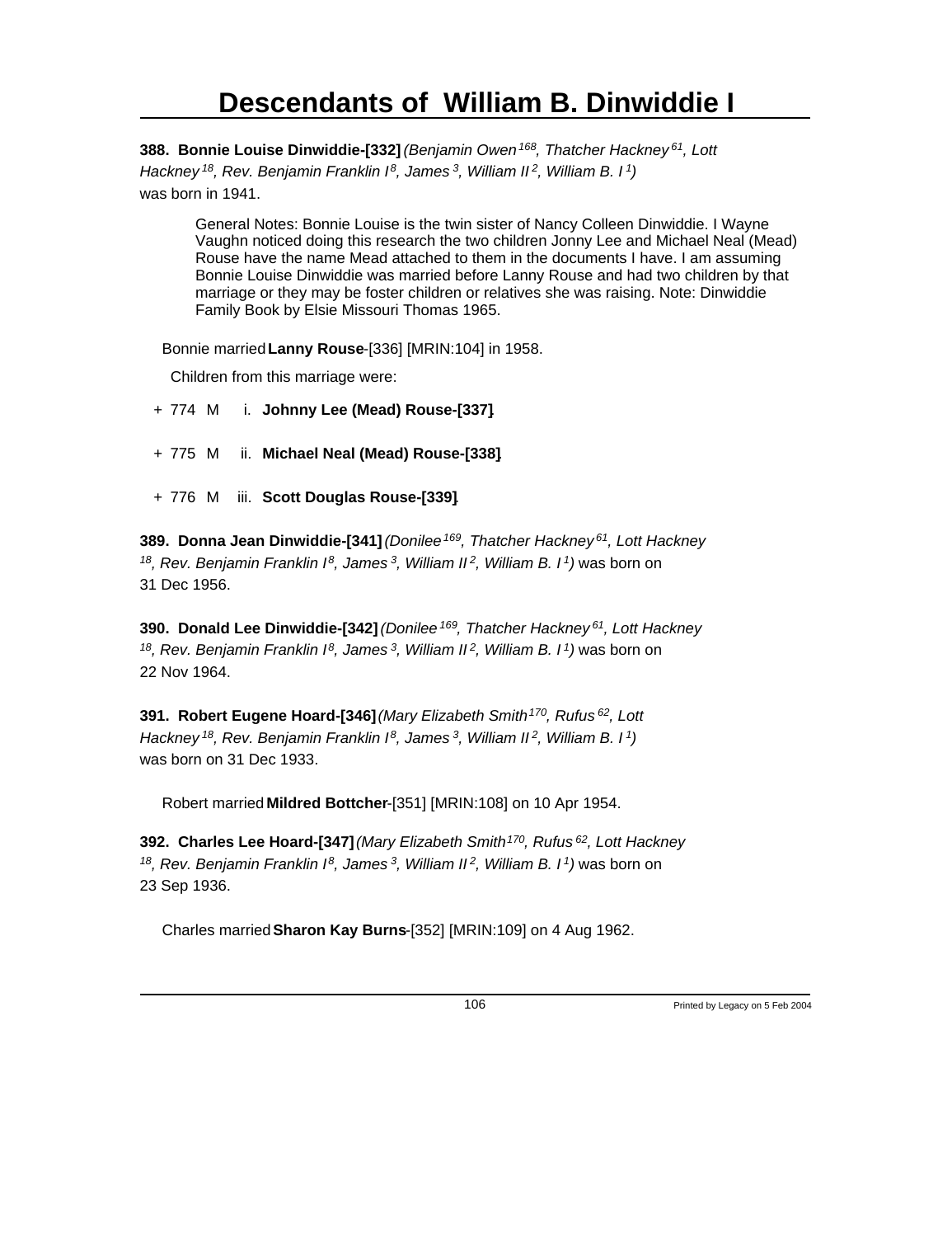Children from this marriage were:

+ 777 M i. **Darren Hoard-[353]**.

**393. Bessie Ellen Hoard-[348]** *(Mary Elizabeth Smith<sup>170</sup>, Rufus<sup>62</sup>, Lott Hackney <sup>18</sup>, Rev. Benjamin Franklin I<sup>8</sup>, James<sup>3</sup>, William II<sup>2</sup>, William B. I<sup>1</sup>)* was born on 27 Feb 1939.

Bessie married **Carl Lloyd Bremer**-[354] [MRIN:110] on 17 Apr 1959.

Children from this marriage were:

- + 778 F i. **Deana Bremer-[355]**.
- + 779 F ii. **Diane Bremer-[356]**.
- + 780 F iii. **Michelle Bremer-[357]**.

**394. Harold Clayton Hoard-[349]** *(Mary Elizabeth Smith<sup>170</sup>, Rufus<sup>62</sup>, Lott Hackney<sup>18</sup>, Rev. Benjamin Franklin I<sup>8</sup>, James<sup>3</sup>, William II<sup>2</sup>, William B. I<sup>1</sup>)* was born on 8 Jul 1942.

Harold married **Beverly Brown**-[358] [MRIN:111] on 26 Jan 1964.

Children from this marriage were:

+ 781 M i. **Roy Hoard-[359]**.

**395. Ray Sidney Hoard-[350]** *(Mary Elizabeth Smith<sup>170</sup>, Rufus<sup>62</sup>, Lott Hackney <sup>18</sup>, Rev. Benjamin Franklin I<sup>8</sup>, James<sup>3</sup>, William II<sup>2</sup>, William B. I<sup>1</sup>)* was born on 27 Feb 1949.

**396. Sally Kaye Holman-[363]** *(Edgar Overton Holman<sup>171</sup>, Arsula Wilson Dinwiddie <sup>63</sup>, Lott Hackney<sup>18</sup>, Rev. Benjamin Franklin I<sup>8</sup>, James<sup>3</sup>, William II<sup>2</sup>, William B. I <sup>1</sup>)* was born on 11 Sep 1949.

**397. Judy Estella Holman-[364]** *(Edgar Overton Holman<sup>171</sup>, Arsula Wilson Dinwiddie <sup>63</sup>, Lott Hackney<sup>18</sup>, Rev. Benjamin Franklin I<sup>8</sup>, James<sup>3</sup>, William II<sup>2</sup>, William B. I <sup>1</sup>)* was born on 27 Nov 1953.

**398. Eddie Logan Holman-[365]** *(Edgar Overton Holman 171, Arsula Wilson Dinwiddie*

107 Printed by Legacy on 5 Feb 2004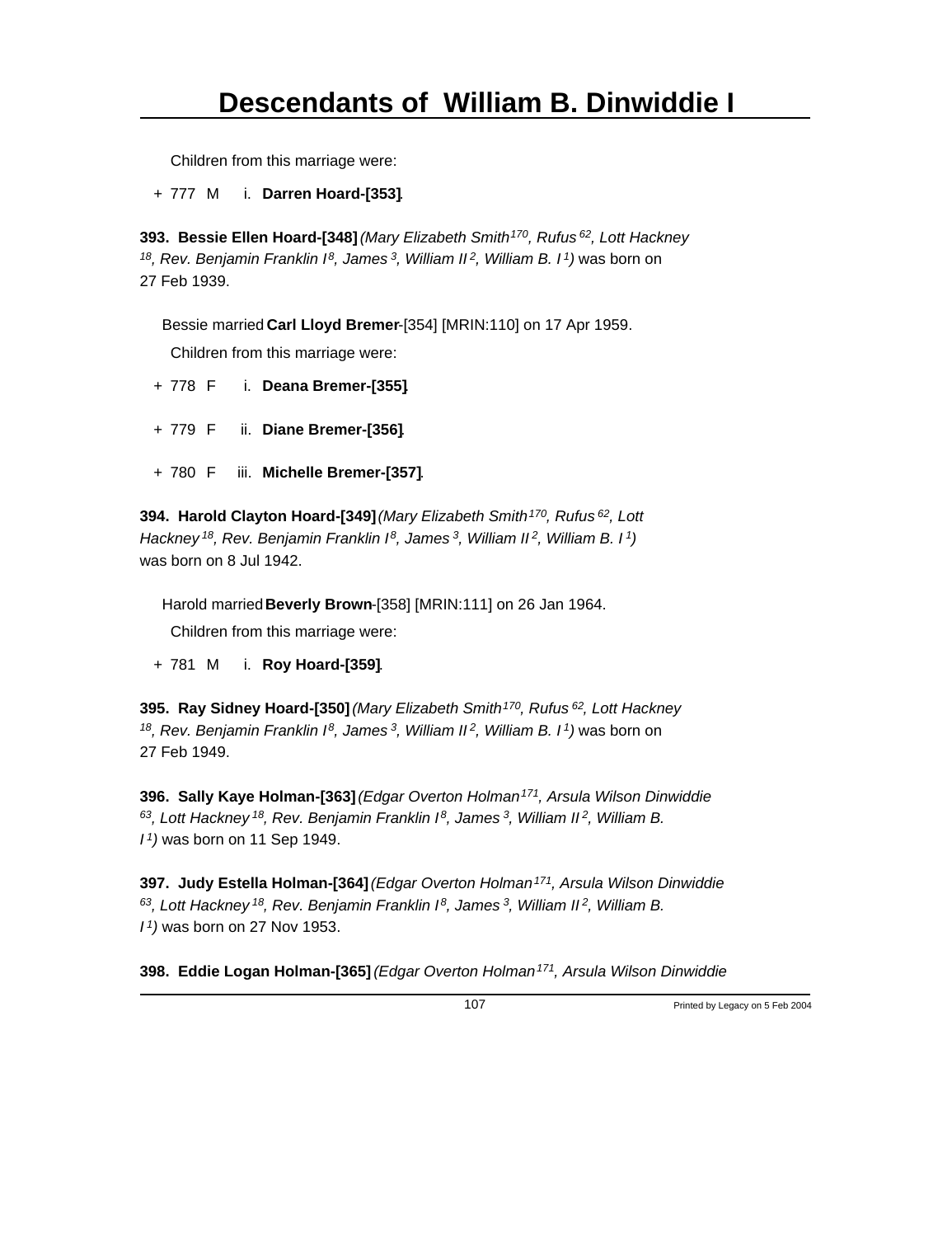*<sup>63</sup>, Lott Hackney<sup>18</sup>, Rev. Benjamin Franklin I<sup>8</sup>, James<sup>3</sup>, William II<sup>2</sup>, William B. I <sup>1</sup>)* was born on 2 Mar 1956.

**399. Joyce Aloha Medina-[366]** *(Edgar Overton Holman<sup>171</sup>, Arsula Wilson Dinwiddie <sup>63</sup>, Lott Hackney<sup>18</sup>, Rev. Benjamin Franklin I<sup>8</sup>, James<sup>3</sup>, William II<sup>2</sup>, William B. I <sup>1</sup>)* was born on 6 Apr 1943.

General Notes: Step daughter to William O Holman children

**400. David William Medina-[367]** *(Edgar Overton Holman<sup>171</sup>, Arsula Wilson Dinwiddie <sup>63</sup>, Lott Hackney<sup>18</sup>, Rev. Benjamin Franklin I<sup>8</sup>, James<sup>3</sup>, William II<sup>2</sup>, William B. I <sup>1</sup>)* was born on 2 Oct 1945.

General Notes: Step son to William O Holman children

**401. Tonga Joyce Medina-[368]** *(Edgar Overton Holman<sup>171</sup>, Arsula Wilson Dinwiddie <sup>63</sup>, Lott Hackney<sup>18</sup>, Rev. Benjamin Franklin I<sup>8</sup>, James<sup>3</sup>, William II<sup>2</sup>, William B. I <sup>1</sup>)* was born on 26 Mar 1965.

General Notes: Step daughter to William O Holman children. Grand daughter to Virginia Medina. By this she should be the daughter of Joyce Aloha Media daughter of Virginia Medina.

**402. William Herman Holman-[372]** *(William Harold Holman<sup>173</sup>, Arsula Wilson Dinwiddie<sup>63</sup>, Lott Hackney<sup>18</sup>, Rev. Benjamin Franklin I<sup>8</sup>, James<sup>3</sup>, William II<sup>2</sup> , William B. I<sup>1</sup>)* was born on 24 Apr 1939.

**403. Imogene Cline-[379]** *(Eva Baughman<sup>175</sup>, Lottie Viola Dinwiddie<sup>64</sup>, Lott Hackney<sup>18</sup>, Rev. Benjamin Franklin I<sup>8</sup>, James<sup>3</sup>, William II<sup>2</sup>, William B. I<sup>1</sup>)* was born on 15 Oct 1924.

Imogene married **Alexander Johnathan Gates**-[380] [MRIN:117] on 12 Feb 1943.

Children from this marriage were:

+ 782 F i. **Sandra Earlene Gates-[381]** was born on 13 Feb 1944.

+ 783 F ii. **Joyce Lynn Gates-[382]** was born on 10 May 1950.

+ 784 M iii. **Alexander Johnathan Gates-[383]** was born on 23 Aug 1954.

**404. Gary Robert Hogan-[385]** *(Eunice Baughman 176, Lottie Viola Dinwiddie 64, Lott*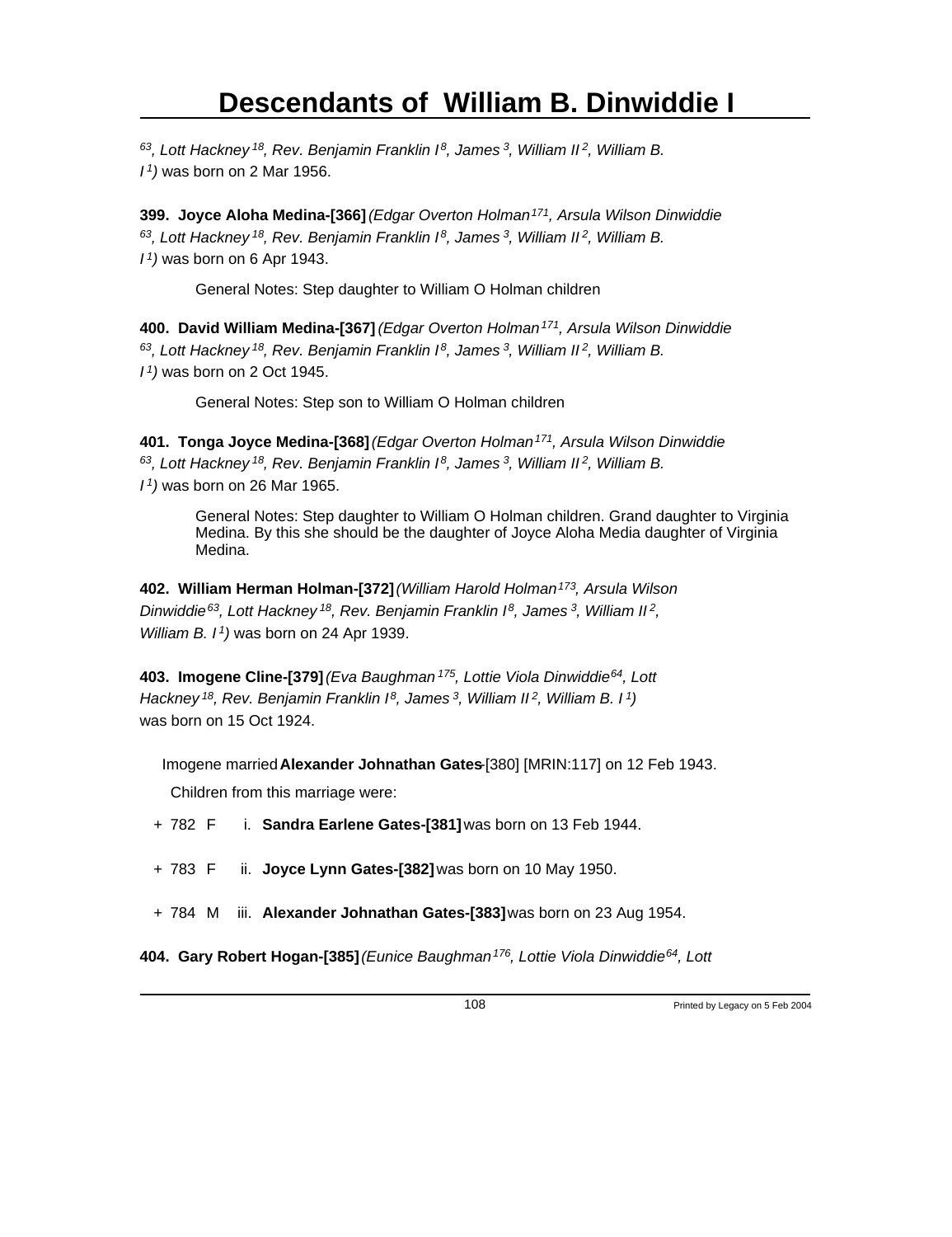*Hackney<sup>18</sup>, Rev. Benjamin Franklin I<sup>8</sup>, James<sup>3</sup>, William II<sup>2</sup>, William B. I<sup>1</sup>)* was born on 18 Sep 1934.

Gary married **Lee Parker**-[386] [MRIN:119] on 29 Oct 1964.

**405. Leo Wayne Otten-[396]** *(Reno Lee Otten<sup>178</sup>, Luthera Prudence Dinwiddie<sup>65</sup> , Lott Hackney<sup>18</sup>, Rev. Benjamin Franklin I<sup>8</sup>, James<sup>3</sup>, William II<sup>2</sup>, William B. I 1 )* was born on 20 Sep 1938.

Leo married **Donnie Murette Vanforth**-[397] [MRIN:122] on 6 Oct 1956.

Children from this marriage were:

- + 785 M i. **Michael Wayne Otten-[398]** was born on 19 Sep 1957.
- + 786 M ii. **Mark Richard Otten-[399]** was born on 10 Jun 1959.

**406. Marvin Elwood Otten-[400]** *(Reno Lee Otten<sup>178</sup>, Luthera Prudence Dinwiddie <sup>65</sup>, Lott Hackney<sup>18</sup>, Rev. Benjamin Franklin I<sup>8</sup>, James<sup>3</sup>, William II<sup>2</sup>, William B. I <sup>1</sup>)* was born on 13 Jan 1944.

Marvin married **Maren Ann Gubrud**-[401] [MRIN:123] on 28 Aug 1965.

**407. Billie Dene Dexheimer Sr.-[403]** *(Zeda Mae Otten<sup>179</sup>, Luthera Prudence Dinwiddie<sup>65</sup>, Lott Hackney<sup>18</sup>, Rev. Benjamin Franklin I<sup>8</sup>, James<sup>3</sup>, William II<sup>2</sup> , William B. I<sup>1</sup>)* was born on 16 Aug 1933.

Billie married **Shirley LaMaria Haddon**-[404] [MRIN:125] on 27 Apr 1952. Children from this marriage were:

- + 787 M i. **Billie Dene Dexheimer Jr.-[405]** was born on 24 Apr 1954.
- + 788 M ii. **Stephen Rae Dexheimer-[406]** was born on 14 Jun 1955.
- + 789 F iii. **De Anna Dexheimer-[407]** was born on 19 Feb 1957.
- + 790 M iv. **Arthur Leonard Dexheimer-[408]** was born on 19 Sep 1959.
- + 791 F v. **Leann Dexheimer-[409]** was born on 3 Dec 1962.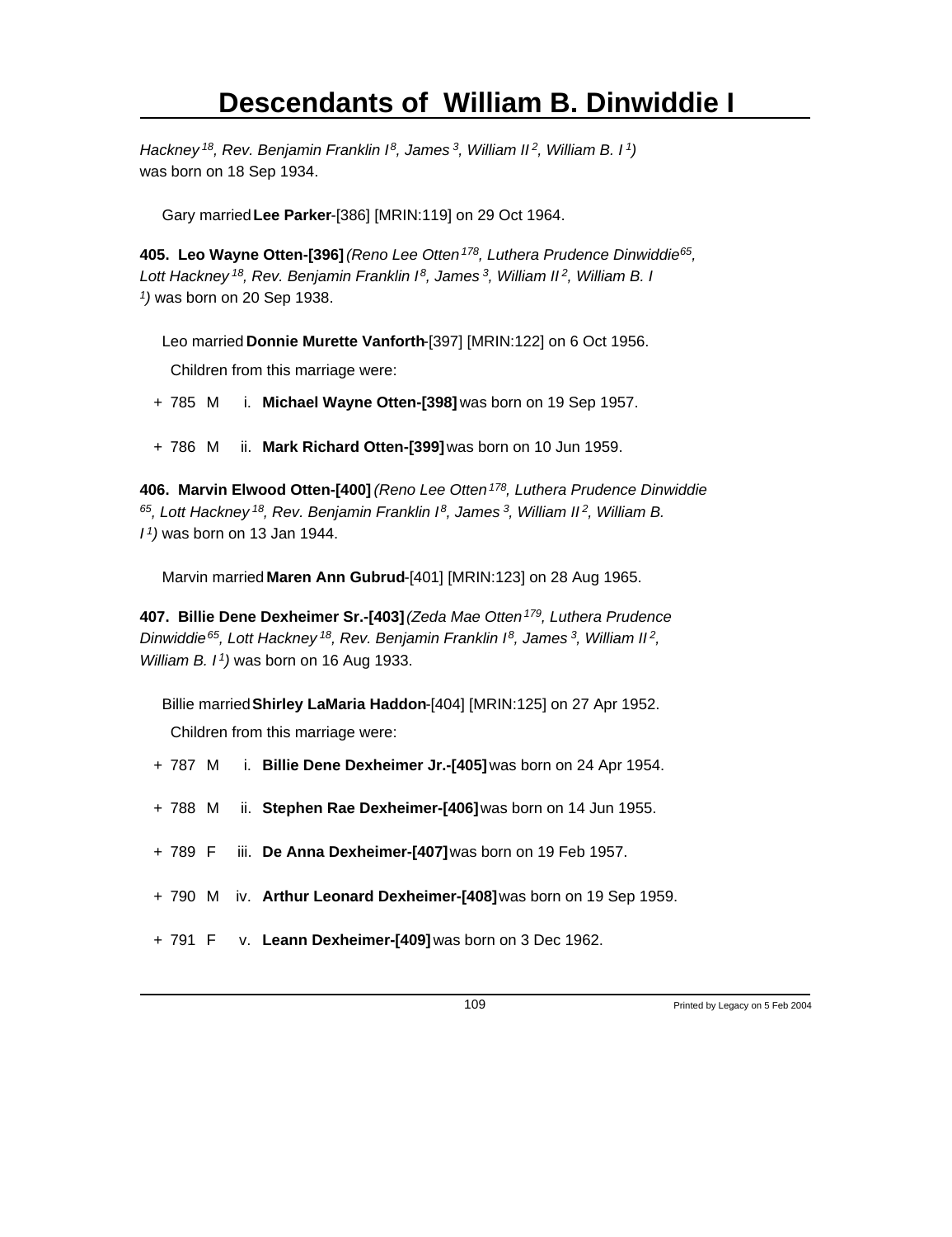+ 792 F vi. **Lynn Dexheimer-[410]** was born on 3 Dec 1962.

**408. Edith Mae Dexheimer-[411]** *(Zeda Mae Otten<sup>179</sup>, Luthera Prudence Dinwiddie <sup>65</sup>, Lott Hackney<sup>18</sup>, Rev. Benjamin Franklin I<sup>8</sup>, James<sup>3</sup>, William II<sup>2</sup>, William B. I <sup>1</sup>)* was born on 11 Jan 1936.

Edith married **Charles Eugene Baker**-[412] [MRIN:126] on 29 Sep 1952.

Children from this marriage were:

+ 793 M i. **Robert Gene Baker-[413]** was born on 5 Nov 1954.

+ 794 F ii. **Laurie Lee Baker-[414]** was born on 13 Jan 1956.

**409. Edith Mae Dexheimer-[415]** *(Zeda Mae Otten<sup>179</sup>, Luthera Prudence Dinwiddie <sup>65</sup>, Lott Hackney<sup>18</sup>, Rev. Benjamin Franklin I<sup>8</sup>, James<sup>3</sup>, William II<sup>2</sup>, William B. I <sup>1</sup>)*.

General Notes: The Dinwiddie Family Book of 1965 show no date of birth for Edith Mae Dexheimer.

Edith married **Larry Jess Stepanian**-[416] [MRIN:127] on 11 Jul 1965.

Marriage Notes: This was Edith Mae Dexheimer Second Marrige by the Dinwiddie Family Book of 1965. .

**410. Carroll Anne Dexheimer-[417]** *(Zeda Mae Otten<sup>179</sup>, Luthera Prudence Dinwiddie <sup>65</sup>, Lott Hackney<sup>18</sup>, Rev. Benjamin Franklin I<sup>8</sup>, James<sup>3</sup>, William II<sup>2</sup>, William B. I <sup>1</sup>)* was born on 29 Dec 1940.

Carroll married **Ronald Dean Stanley**-[418] [MRIN:128] on 24 Apr 1957.

Children from this marriage were:

+ 795 M i. **Rex DeWayne Stanley-[419]** was born on 31 Aug 1958.

+ 796 F ii. **Carla Marie Stanley-[420]** was born on 23 Jan 1959.

+ 797 M iii. **Ronald Dean Stanley Jr.-[421]** was born on 23 Apr 1960.

**411. Eunice Marie Dexheimer-[422]** *(Zeda Mae Otten 179, Luthera Prudence Dinwiddie*

110 Printed by Legacy on 5 Feb 2004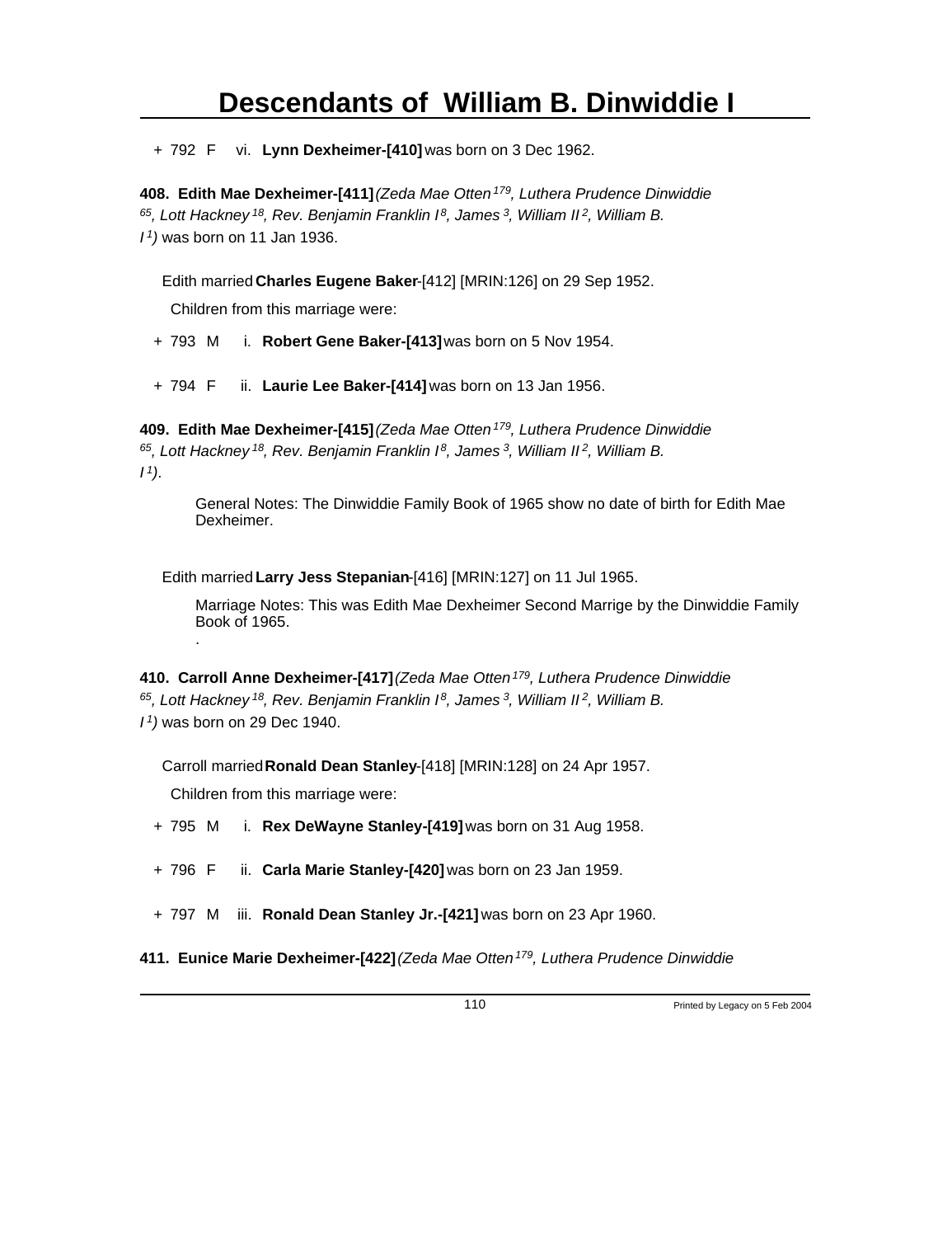*<sup>65</sup>, Lott Hackney<sup>18</sup>, Rev. Benjamin Franklin I<sup>8</sup>, James<sup>3</sup>, William II<sup>2</sup>, William B. I <sup>1</sup>)* was born on 4 Jul 1942.

Eunice married **Edward Joseph Abeyta**-[423] [MRIN:129] on 6 Mar 1958. Children from this marriage were:

+ 798 F i. **Pomona Romanita Abeyta-[424]** was born on 8 Jan 1959.

Eunice married **John Joseph Fogarty Sr.**-[425] [MRIN:130] on 12 Sep 1961. Children from this marriage were:

- + 799 F i. **Christine Frances Fogarty-[426]** was born on 28 Oct 1962.
- + 800 M ii. **John Joseph Fogarty Jr.-[427]** was born on 10 May 1964.

**412. Donald Dean Otten-[430]** *(Lawrence Edward Otten<sup>181</sup>, Luthera Prudence Dinwiddie<sup>65</sup>, Lott Hackney<sup>18</sup>, Rev. Benjamin Franklin I<sup>8</sup>, James<sup>3</sup>, William II<sup>2</sup> , William B. I<sup>1</sup>)* was born on 1 Mar 1937.

Donald married **Eleanor Clara Jackson**-[431] [MRIN:133] on 21 Oct 1955. Children from this marriage were:

- + 801 M i. **Ronnie Lee Otten-[432]** was born on 9 Aug 1956.
- + 802 M ii. **Michael Dean Otten-[433]** was born on 13 Sep 1957.
- + 803 F iii. **Susan Darlene Otten-[434]** was born on 12 Jun 1959.
- + 804 F iv. **Tammy Kay Otten-[435]** was born on 7 May 1961.

**413. Louis Edward Otten-[438]** *(Lloyd Elwood Otten<sup>184</sup>, Luthera Prudence Dinwiddie <sup>65</sup>, Lott Hackney<sup>18</sup>, Rev. Benjamin Franklin I<sup>8</sup>, James<sup>3</sup>, William II<sup>2</sup>, William B. I <sup>1</sup>)* was born in Dec 1946.

**414. Sandra Kay Otten-[439]** *(Lloyd Elwood Otten<sup>184</sup>, Luthera Prudence Dinwiddie <sup>65</sup>, Lott Hackney<sup>18</sup>, Rev. Benjamin Franklin I<sup>8</sup>, James<sup>3</sup>, William II<sup>2</sup>, William B. I <sup>1</sup>)* was born on 7 Apr 1950.

Sandra married **Darrell Vernon Robertson**-[441] [MRIN:136] on 19 Oct 1964.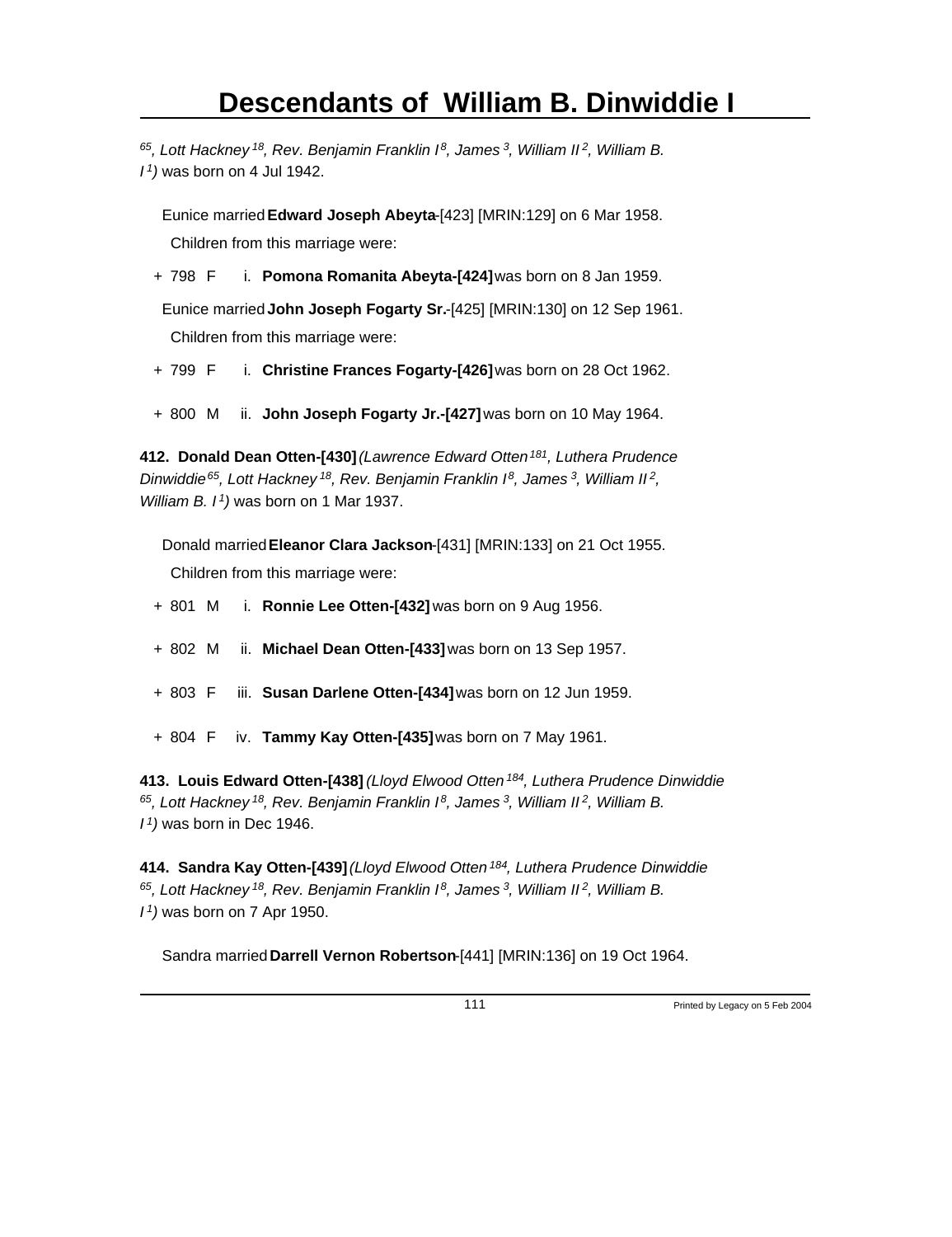**415. Karen Lennette Otten-[440]** *(Lloyd Elwood Otten<sup>184</sup>, Luthera Prudence Dinwiddie <sup>65</sup>, Lott Hackney<sup>18</sup>, Rev. Benjamin Franklin I<sup>8</sup>, James<sup>3</sup>, William II<sup>2</sup>, William B. I <sup>1</sup>)* was born on 17 Jul 1952.

**416. Norman Russell Kanenbley-[447]** *(Zella Madean Lewis<sup>185</sup>, Lorinda Jane Dinwiddie<sup>66</sup>, Lott Hackney<sup>18</sup>, Rev. Benjamin Franklin I<sup>8</sup>, James<sup>3</sup>, William II<sup>2</sup> , William B. I<sup>1</sup>)* was born on 25 Dec 1933.

Norman married **Barbara Jean Cessna**-[450] [MRIN:139] on 4 Jan 1953.

Children from this marriage were:

+ 805 F i. **Linda Sueann Kanenbley-[451]** was born on 9 Apr 1954.

+ 806 F ii. **Lori May Kanenbley-[452]** was born on 7 Dec 1957.

**417. Shirley Marie Kanenbley-[448]** *(Zella Madean Lewis<sup>185</sup>, Lorinda Jane Dinwiddie <sup>66</sup>, Lott Hackney<sup>18</sup>, Rev. Benjamin Franklin I<sup>8</sup>, James<sup>3</sup>, William II<sup>2</sup>, William B. I <sup>1</sup>)* was born on 22 Nov 1940.

Shirley married **Walter Lee Whitmire**-[453] [MRIN:140] on 1 Oct 1960.

Children from this marriage were:

- + 807 M i. **Rocky Lee Whitmire-[454]** was born on 30 Mar 1962.
- + 808 F ii. **Debra Sue Whitmire-[455]** was born on 4 Mar 1965.

**418. Kenneth Edward Kanenbley-[449]** *(Zella Madean Lewis<sup>185</sup>, Lorinda Jane Dinwiddie<sup>66</sup>, Lott Hackney<sup>18</sup>, Rev. Benjamin Franklin I<sup>8</sup>, James<sup>3</sup>, William II<sup>2</sup> , William B. I<sup>1</sup>)* was born on 31 May 1945.

Kenneth married **Cheryl Elingsworth**-[456] [MRIN:141] on 18 Jul 1964.

Children from this marriage were:

+ 809 M i. **Kirk Allen Kanenbley-[457]** was born on 17 Nov 1964.

**419. Harold Wray Howard-[459]** *(Nina Corneal Lewis<sup>186</sup>, Lorinda Jane Dinwiddie<sup>66</sup> , Lott Hackney<sup>18</sup>, Rev. Benjamin Franklin I<sup>8</sup>, James<sup>3</sup>, William II<sup>2</sup>, William B. I 1 )* was born on 17 Dec 1934.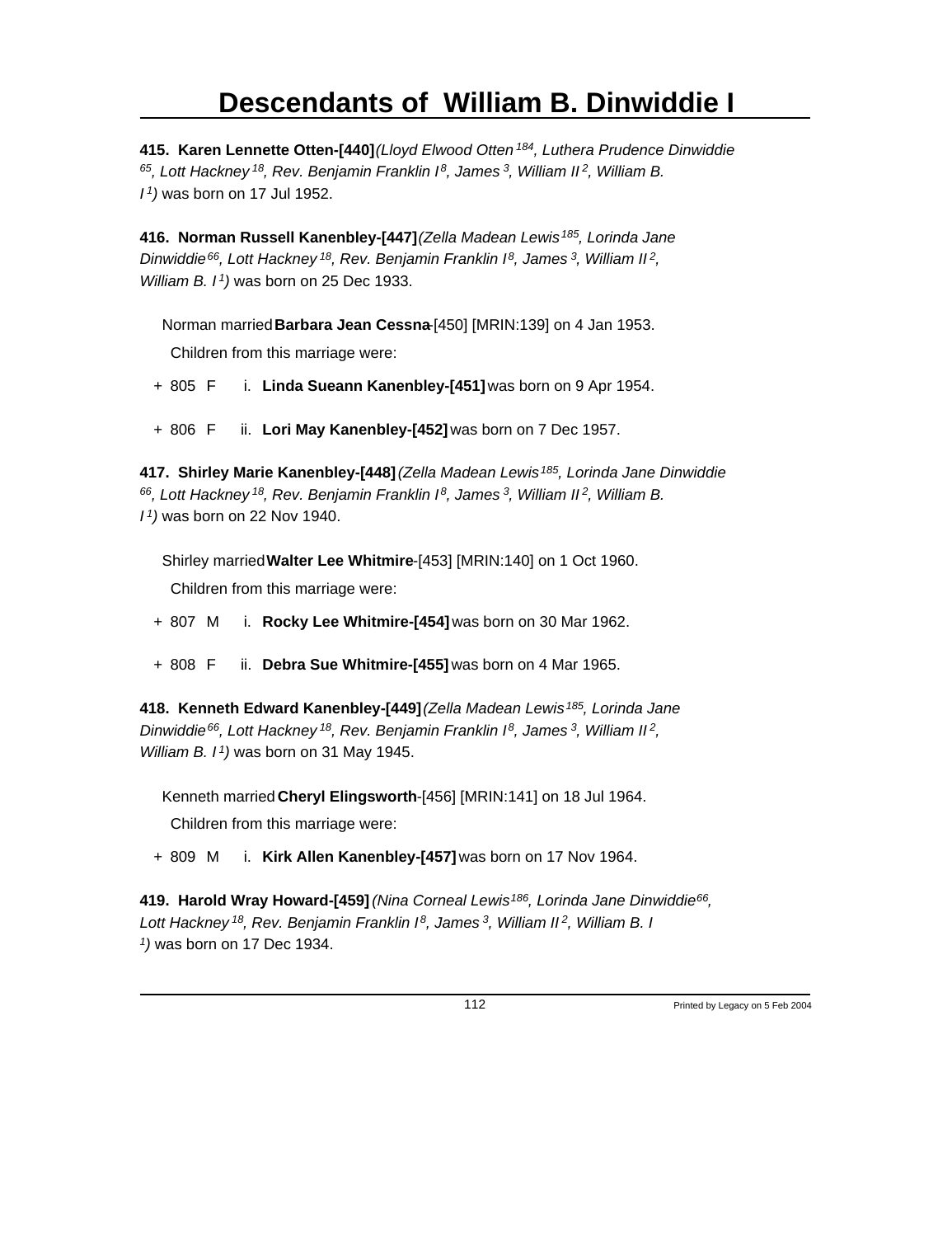Harold married **Joyce Bond**-[460] [MRIN:143] on 11 Aug 1962.

Children from this marriage were:

- + 810 M i. **Edward Howard-[461]**.
- + 811 F ii. **Karen Howard-[462]**.

**420. Mary Evelyn Howard-[463]** *(Nina Corneal Lewis<sup>186</sup>, Lorinda Jane Dinwiddie<sup>66</sup> , Lott Hackney<sup>18</sup>, Rev. Benjamin Franklin I<sup>8</sup>, James<sup>3</sup>, William II<sup>2</sup>, William B. I 1 )* was born on 16 Aug 1937.

Mary married **David Holman**-[464] [MRIN:144] on 28 Jul 1956.

Children from this marriage were:

- + 812 M i. **Billy Holman-[465]**.
- + 813 F ii. **Mary Holman-[466]**.
- + 814 M iii. **Hugh Allen Holman-[467]**.

**421. Nina Mae Howard-[468]** *(Nina Corneal Lewis<sup>186</sup>, Lorinda Jane Dinwiddie<sup>66</sup> , Lott Hackney<sup>18</sup>, Rev. Benjamin Franklin I<sup>8</sup>, James<sup>3</sup>, William II<sup>2</sup>, William B. I 1 )* was born on 3 Jan 1940.

Nina married **Donald Cramer**-[469] [MRIN:145] on 8 Mar 1958.

Children from this marriage were:

+ 815 M i. **Douglas Cramer-[471]**.

+ 816 F ii. **Michelle Cramer-[470]**.

**422. Donald Edward Howard-[472]** *(Nina Corneal Lewis<sup>186</sup>, Lorinda Jane Dinwiddie <sup>66</sup>, Lott Hackney<sup>18</sup>, Rev. Benjamin Franklin I<sup>8</sup>, James<sup>3</sup>, William II<sup>2</sup>, William B. I <sup>1</sup>)* was born on 26 Nov 1941.

Donald married **Barbara Hunter**-[473] [MRIN:146] on 21 Jul 1963.

**423. Larry Eugene Howard-[474]** *(Nina Corneal Lewis<sup>186</sup>, Lorinda Jane Dinwiddie<sup>66</sup> ,*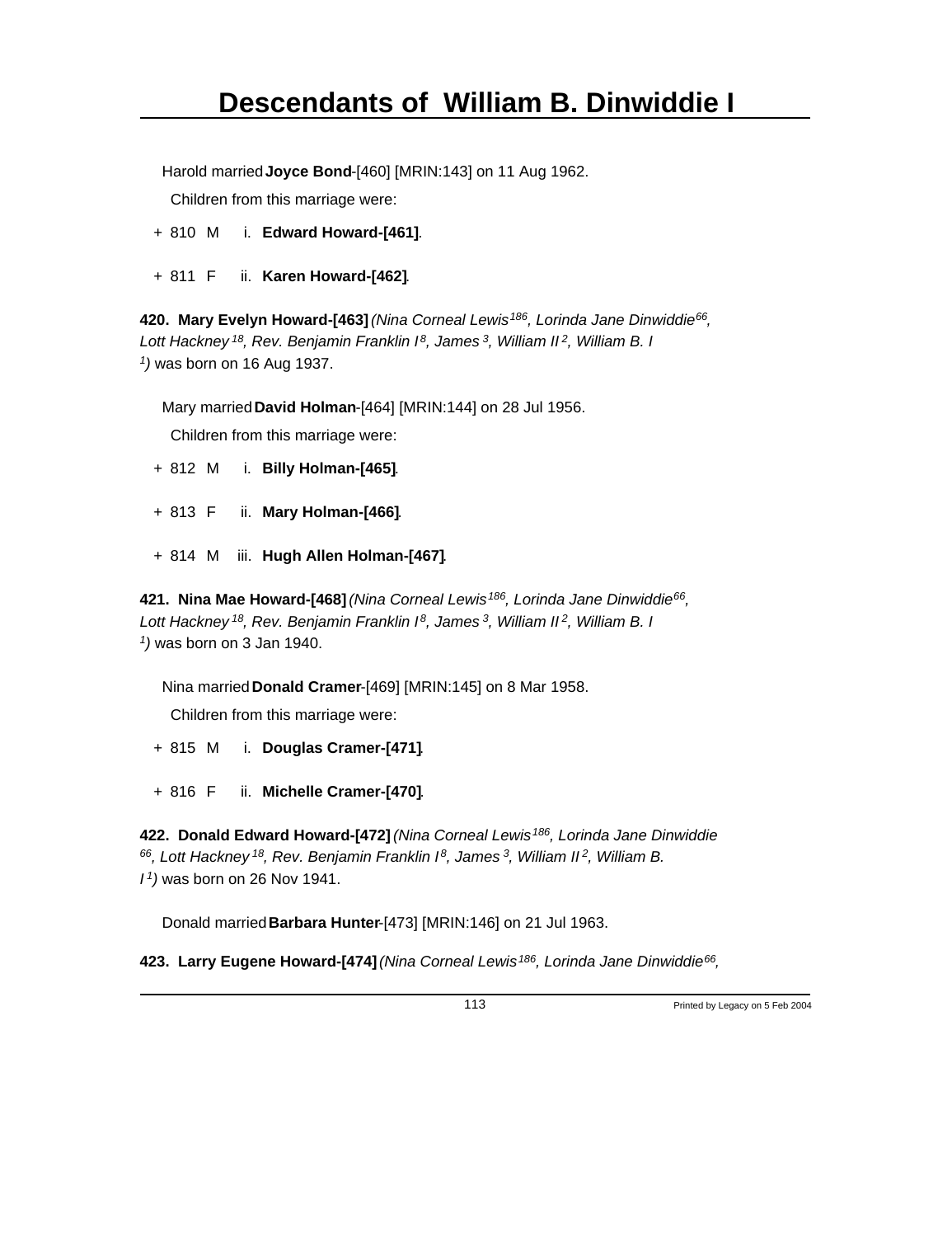*Lott Hackney<sup>18</sup>, Rev. Benjamin Franklin I<sup>8</sup>, James<sup>3</sup>, William II<sup>2</sup>, William B. I 1 )* was born on 26 May 1944.

Larry married **Norma Byrd**-[475] [MRIN:147] in May 1965.

**424. Karen Sue Stockton-[480]** *(Harry Lott Stockton<sup>188</sup>, Edna Pearl Dinwiddie<sup>67</sup> , Lott Hackney<sup>18</sup>, Rev. Benjamin Franklin I<sup>8</sup>, James<sup>3</sup>, William II<sup>2</sup>, William B. I 1 )* was born on 18 Dec 1956.

**425. James Reece Stockton-[482]** *(Herbert Reece Stockton<sup>189</sup>, Edna Pearl Dinwiddie <sup>67</sup>, Lott Hackney<sup>18</sup>, Rev. Benjamin Franklin I<sup>8</sup>, James<sup>3</sup>, William II<sup>2</sup>, William B. I <sup>1</sup>)* was born on 15 Jan 1952.

**426. Mary Dailey Stockton-[483]** *(Herbert Reece Stockton<sup>189</sup>, Edna Pearl Dinwiddie <sup>67</sup>, Lott Hackney<sup>18</sup>, Rev. Benjamin Franklin I<sup>8</sup>, James<sup>3</sup>, William II<sup>2</sup>, William B. I <sup>1</sup>)* was born on 23 Nov 1955.

**427. Geraldine Longan-[540]** *(Emmitt Longan<sup>191</sup>, Alice Dinwiddie<sup>68</sup>, Snelling Johnson<sup>19</sup>, Rev. Benjamin Franklin I<sup>8</sup>, James<sup>3</sup>, William II<sup>2</sup>, William B. I<sup>1</sup>)*.

**428. Edward Addison Longan-[541]** *(Emmitt Longan<sup>191</sup>, Alice Dinwiddie<sup>68</sup>, Snelling Johnson<sup>19</sup>, Rev. Benjamin Franklin I<sup>8</sup>, James<sup>3</sup>, William II<sup>2</sup>, William B. I<sup>1</sup>)*.

**429. Anna Longan-[542]** *(Emmitt Longan<sup>191</sup>, Alice Dinwiddie<sup>68</sup>, Snelling Johnson <sup>19</sup>, Rev. Benjamin Franklin I<sup>8</sup>, James<sup>3</sup>, William II<sup>2</sup>, William B. I<sup>1</sup>)*.

**430. Evelyn Longan-[543]** *(Emmitt Longan<sup>191</sup>, Alice Dinwiddie<sup>68</sup>, Snelling Johnson<sup>19</sup>, Rev. Benjamin Franklin I<sup>8</sup>, James<sup>3</sup>, William II<sup>2</sup>, William B. I<sup>1</sup>)*.

**431. Leona Mae Longan-[544]** *(Emmitt Longan<sup>191</sup>, Alice Dinwiddie<sup>68</sup>, Snelling Johnson<sup>19</sup>, Rev. Benjamin Franklin I<sup>8</sup>, James<sup>3</sup>, William II<sup>2</sup>, William B. I<sup>1</sup>)*.

**432. Bessie Frances Longan-[545]** *(Emmitt Longan<sup>191</sup>, Alice Dinwiddie<sup>68</sup>, Snelling Johnson<sup>19</sup>, Rev. Benjamin Franklin I<sup>8</sup>, James<sup>3</sup>, William II<sup>2</sup>, William B. I<sup>1</sup>)*.

**433. Emmitt Theodore Longan Jr.-[546]** *(Emmitt Longan<sup>191</sup>, Alice Dinwiddie<sup>68</sup> , Snelling Johnson<sup>19</sup>, Rev. Benjamin Franklin I<sup>8</sup>, James<sup>3</sup>, William II<sup>2</sup>, William B. I 1)*.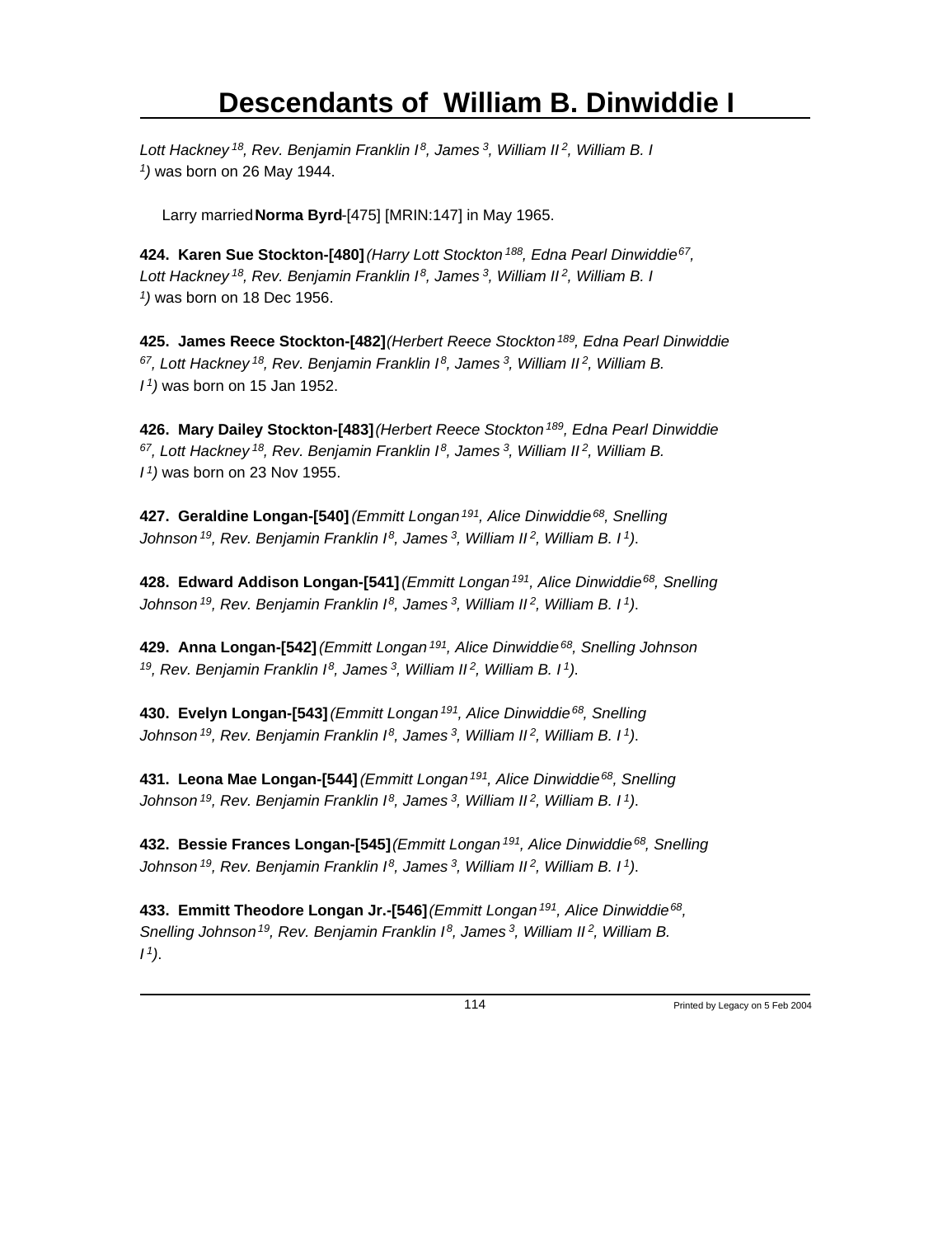**434. Vivian Ilene Carlock-[552]** *(Snelling Madison Woodrow Carlock<sup>193</sup>, Ida Mae Dinwiddie<sup>71</sup>, Snelling Johnson<sup>19</sup>, Rev. Benjamin Franklin I<sup>8</sup>, James<sup>3</sup>, William II 2 , William B. I<sup>1</sup>)* was born on 4 Dec 1937.

Vivian married **Frank Benefield**-[553] [MRIN:171] on 25 Jun 1916.

**435. Forrest Franklin Baugh Jr.-[562]** *(Forrest Franklin Baugh<sup>195</sup>, Della Leone Dinwiddie<sup>72</sup>, Snelling Johnson<sup>19</sup>, Rev. Benjamin Franklin I<sup>8</sup>, James<sup>3</sup>, William II 2 , William B. I<sup>1</sup>)* was born on 9 Jul 1937.

**436. Billy Preston Baugh-[563]** *(Forrest Franklin Baugh<sup>195</sup>, Della Leone Dinwiddie <sup>72</sup>, Snelling Johnson<sup>19</sup>, Rev. Benjamin Franklin I<sup>8</sup>, James<sup>3</sup>, William II<sup>2</sup>, William B. I<sup>1</sup>)* was born on 4 Oct 1941 and died on 2 Jul 1956, at age 14.

**437. Gary Lee Griffin-[565]** *(Sylvia Leone Baugh<sup>196</sup>, Della Leone Dinwiddie<sup>72</sup> , Snelling Johnson<sup>19</sup>, Rev. Benjamin Franklin I<sup>8</sup>, James<sup>3</sup>, William II<sup>2</sup>, William B. I <sup>1</sup>)* was born on 9 Oct 1933.

Gary married **Lois Irene Hilderbrant**-[566] [MRIN:176] on 14 Jun 1952.

Children from this marriage were:

- + 817 M i. **Robert Earl Griffin-[567]** was born on 19 Sep 1954.
- + 818 F ii. **Kelly Lee Griffin-[568]** was born on 29 May 1956.
- + 819 M iii. **David Everett Griffin-[569]** was born on 13 Jun 1957.
- + 820 M iv. **James Bruce Griffin-[570]** was born on 8 Apr 1959.
- + 821 F v. **Dawn Marie Griffin-[571]** was born on 29 Jul 1961.

**438. Peggy Leone Kehl-[574]** *(Thelma Antonette Baugh<sup>197</sup>, Della Leone Dinwiddie <sup>72</sup>, Snelling Johnson<sup>19</sup>, Rev. Benjamin Franklin I<sup>8</sup>, James<sup>3</sup>, William II<sup>2</sup>, William B. I<sup>1</sup>)* was born on 26 Jun 1937.

Peggy married **Leo Letourneau**-[575] [MRIN:179] on 10 Dec 1956.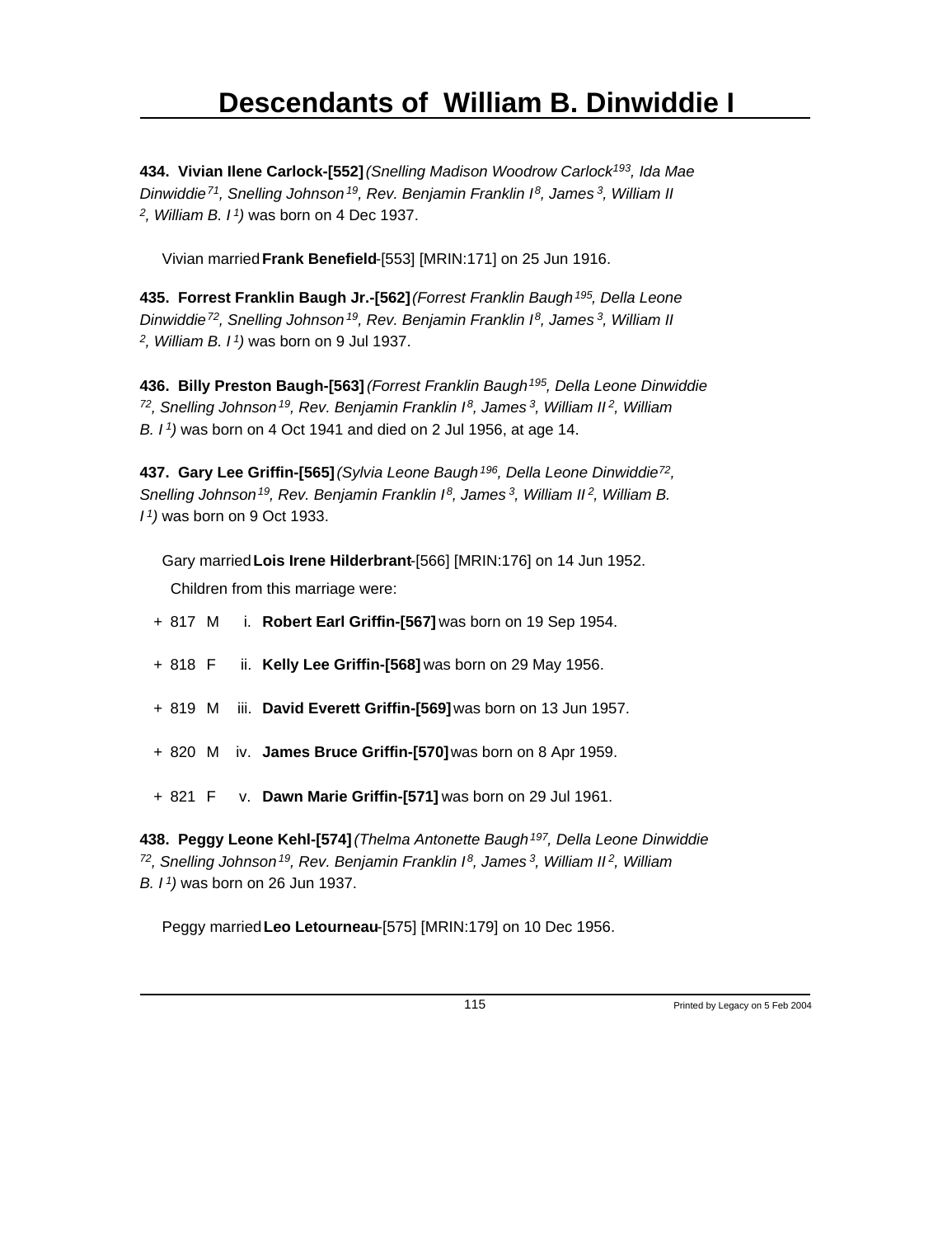Children from this marriage were:

|  | + 822 F i. Theresa Lee Letourneau-[576] was born on 24 Jul 1956. |
|--|------------------------------------------------------------------|
|  |                                                                  |

- + 823 M ii. **Barnard Letourneau-[577]** was born in 1957 and died in 1957.
- + 824 F iii. **Michael Lynn Letourneau-[578]** was born on 13 Jan 1958.
- + 825 F iv. **Marcia Louise Letourneau-[579]** was born on 10 Aug 1960.
- + 826 M v. **Mark James Letourneau-[580]** was born on 29 Oct 1961.
- + 827 F vi. **Nancy Ann Letourneau-[581]** was born on 17 Dec 1962.

**439. Kenneth Robert Kehl-[582]** *(Thelma Antonette Baugh<sup>197</sup>, Della Leone Dinwiddie <sup>72</sup>, Snelling Johnson<sup>19</sup>, Rev. Benjamin Franklin I<sup>8</sup>, James<sup>3</sup>, William II<sup>2</sup>, William B. I<sup>1</sup>)* was born on 12 Jun 1938.

Kenneth married **Sue Carolyn Hayes**-[583] [MRIN:180] on 1 Apr 1961. Children from this marriage were:

+ 828 F i. **Kristy Kehl-[584]** was born on 20 Dec 1961.

**440. Carl Ray Kehl-[585]** *(Thelma Antonette Baugh<sup>197</sup>, Della Leone Dinwiddie<sup>72</sup> , Snelling Johnson<sup>19</sup>, Rev. Benjamin Franklin I<sup>8</sup>, James<sup>3</sup>, William II<sup>2</sup>, William B. I <sup>1</sup>)* was born on 4 Aug 1942.

Carl married **Madge Craig**-[586] [MRIN:181] on 14 Dec 1963.

**441. Jack Vern Merrell-[588]** *(Wilma Marie Baugh<sup>198</sup>, Della Leone Dinwiddie<sup>72</sup> , Snelling Johnson<sup>19</sup>, Rev. Benjamin Franklin I<sup>8</sup>, James<sup>3</sup>, William II<sup>2</sup>, William B. I <sup>1</sup>)* was born on 6 Feb 1943.

**442. Eric Merrell-[589]** *(Wilma Marie Baugh<sup>198</sup>, Della Leone Dinwiddie<sup>72</sup>, Snelling Johnson<sup>19</sup>, Rev. Benjamin Franklin I<sup>8</sup>, James<sup>3</sup>, William II<sup>2</sup>, William B. I<sup>1</sup>)* was born on 20 Sep 1947.

**443. Eric Merell Baugh-[591]** *(Jackie McNeil Baugh<sup>199</sup>, Della Leone Dinwiddie<sup>72</sup> , Snelling Johnson 19, Rev. Benjamin Franklin I 8, James 3, William II 2, William B.*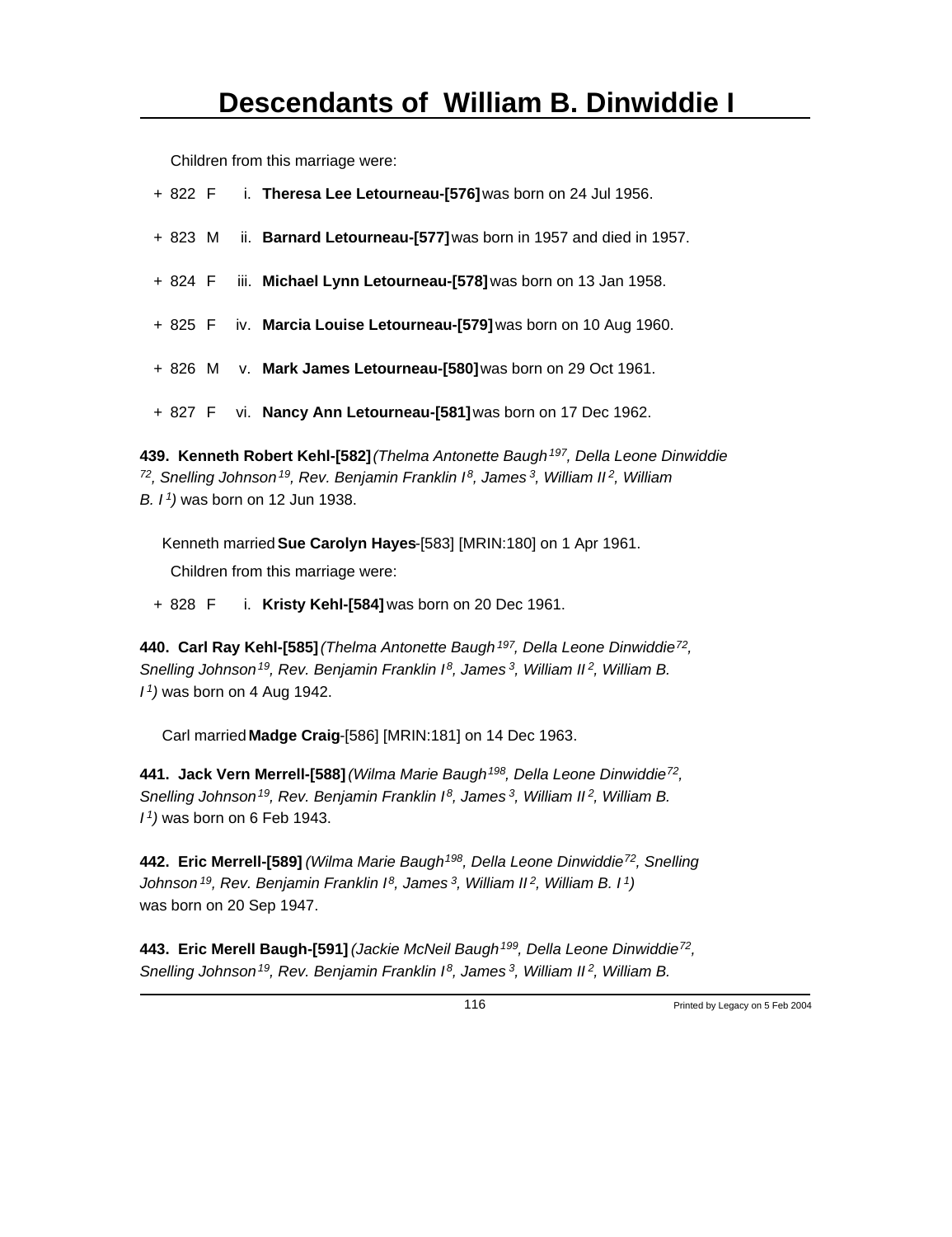*I <sup>1</sup>)* was born on 20 Sep 1947.

**444. Jack Neil Baugh-[592]** *(Jackie McNeil Baugh<sup>199</sup>, Della Leone Dinwiddie<sup>72</sup> , Snelling Johnson<sup>19</sup>, Rev. Benjamin Franklin I<sup>8</sup>, James<sup>3</sup>, William II<sup>2</sup>, William B. I <sup>1</sup>)* was born on 26 Nov 1953.

**445. Barbara Ann Baugh-[593]** *(Jackie McNeil Baugh<sup>199</sup>, Della Leone Dinwiddie<sup>72</sup> , Snelling Johnson<sup>19</sup>, Rev. Benjamin Franklin I<sup>8</sup>, James<sup>3</sup>, William II<sup>2</sup>, William B. I <sup>1</sup>)* was born on 4 Apr 1955.

**446. James Earl Baugh-[594]** *(Jackie McNeil Baugh<sup>199</sup>, Della Leone Dinwiddie<sup>72</sup> , Snelling Johnson<sup>19</sup>, Rev. Benjamin Franklin I<sup>8</sup>, James<sup>3</sup>, William II<sup>2</sup>, William B. I <sup>1</sup>)* was born on 13 Aug 1959.

**447. Rosa Lee Dinwiddie-[598]** *(Truman Leroy<sup>200</sup>, Benjamin Franklin II<sup>73</sup>, Snelling Johnson<sup>19</sup>, Rev. Benjamin Franklin I<sup>8</sup>, James<sup>3</sup>, William II<sup>2</sup>, William B. I<sup>1</sup>)* was born on 19 Jul 1937.

Rosa married **Allen Rodgers**-[599] [MRIN:186] on 20 Jul 1956.

**448. Ruth Maxine Finley-[616]** *(James Milford Finley<sup>202</sup>, John Hackney Finley<sup>75</sup> , Thermutis "Pony" Dinwiddie<sup>20</sup>, Rev. Benjamin Franklin I<sup>8</sup>, James<sup>3</sup>, William II<sup>2</sup> , William B. I<sup>1</sup>)* was born on 27 Jun 1928.

Ruth married **Wilson Tyler**-[618] [MRIN:191] on 24 Apr 1948.

Children from this marriage were:

- + 829 M i. **James Arthur Tyler-[619]** was born on 13 Jan 1949.
- + 830 M ii. **Dean Warren Tyler-[620]** was born on 6 Dec 1950.
- + 831 F iii. **Joyce Ann Tyler-[621]** was born on 10 May 1952.
- + 832 F iv. **Diana Gayle Tyler-[622]** was born on 27 Jan 1956.
- + 833 M v. **Ray Wilson Tyler-[623]** was born on 19 Jul 1957.

**449. James Dale Finley-[617]** *(James Milford Finley<sup>202</sup>, John Hackney Finley<sup>75</sup> , Thermutis "Pony" Dinwiddie<sup>20</sup>, Rev. Benjamin Franklin I<sup>8</sup>, James<sup>3</sup>, William II<sup>2</sup> ,*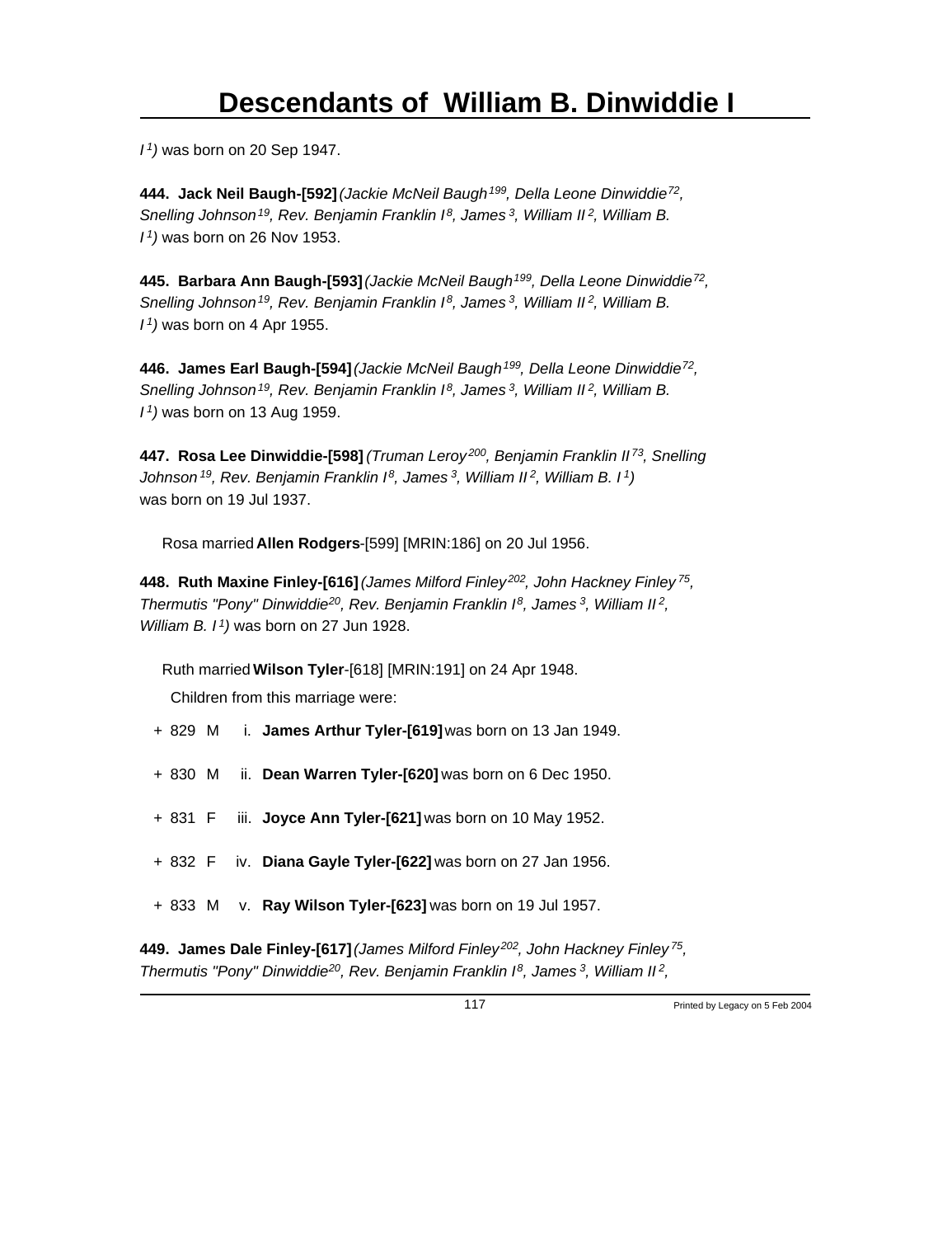*William B. I<sup>1</sup>)* was born on 5 Jan 1934.

James married **Yolanda Lucille O'brizzo**-[624] [MRIN:192] on 19 Jun 1954.

Children from this marriage were:

- + 834 F i. **Susan Camille Finley-[625]** was born on 29 Mar 1958.
- + 835 M ii. **Gerald Allen Finley-[626]** was born on 19 Oct 1959.

**450. Claude Mayo Finley Jr.-[628]** *(Claude Mayo Finley<sup>203</sup>, John Hackney Finley<sup>75</sup> , Thermutis "Pony" Dinwiddie<sup>20</sup>, Rev. Benjamin Franklin I<sup>8</sup>, James<sup>3</sup>, William II<sup>2</sup> , William B. I<sup>1</sup>)* was born on 12 Sep 1926.

Claude married **Margie Helen Hager**-[629] [MRIN:194] on 27 Jun 1954.

Children from this marriage were:

- + 836 M i. **Terry Leo Finley-[630]** was born on 28 May 1956.
- + 837 F ii. **Carrie Delores Finley-[631]** was born on 19 Aug 1958.

**451. Marjorie L. Finley-[633]** *(Milton Elwood Finley<sup>204</sup>, John Hackney Finley<sup>75</sup> , Thermutis "Pony" Dinwiddie<sup>20</sup>, Rev. Benjamin Franklin I<sup>8</sup>, James<sup>3</sup>, William II<sup>2</sup> , William B. I<sup>1</sup>)* was born on 15 Jun 1932.

Marjorie married **Vernon Lee Allee**-[637] [MRIN:196] on 24 Jun 1951.

Children from this marriage were:

- + 838 M i. **Ronald L. Allee-[638]** was born on 4 Jun 1953.
- + 839 F ii. **Sandra Allee-[639]** was born on 19 Nov 1954.

**452. Virginia C. Finley-[634]** *(Milton Elwood Finley<sup>204</sup>, John Hackney Finley<sup>75</sup> , Thermutis "Pony" Dinwiddie<sup>20</sup>, Rev. Benjamin Franklin I<sup>8</sup>, James<sup>3</sup>, William II<sup>2</sup> , William B. I<sup>1</sup>)* was born on 23 Oct 1934.

> General Notes: By the Dinwiddie Book Virginia Clara Finley went also by Clara Virginia Finley. Using Clara as her fist name

Virginia married **Edward Earl Scott**-[640] [MRIN:197] on 6 Nov 1954.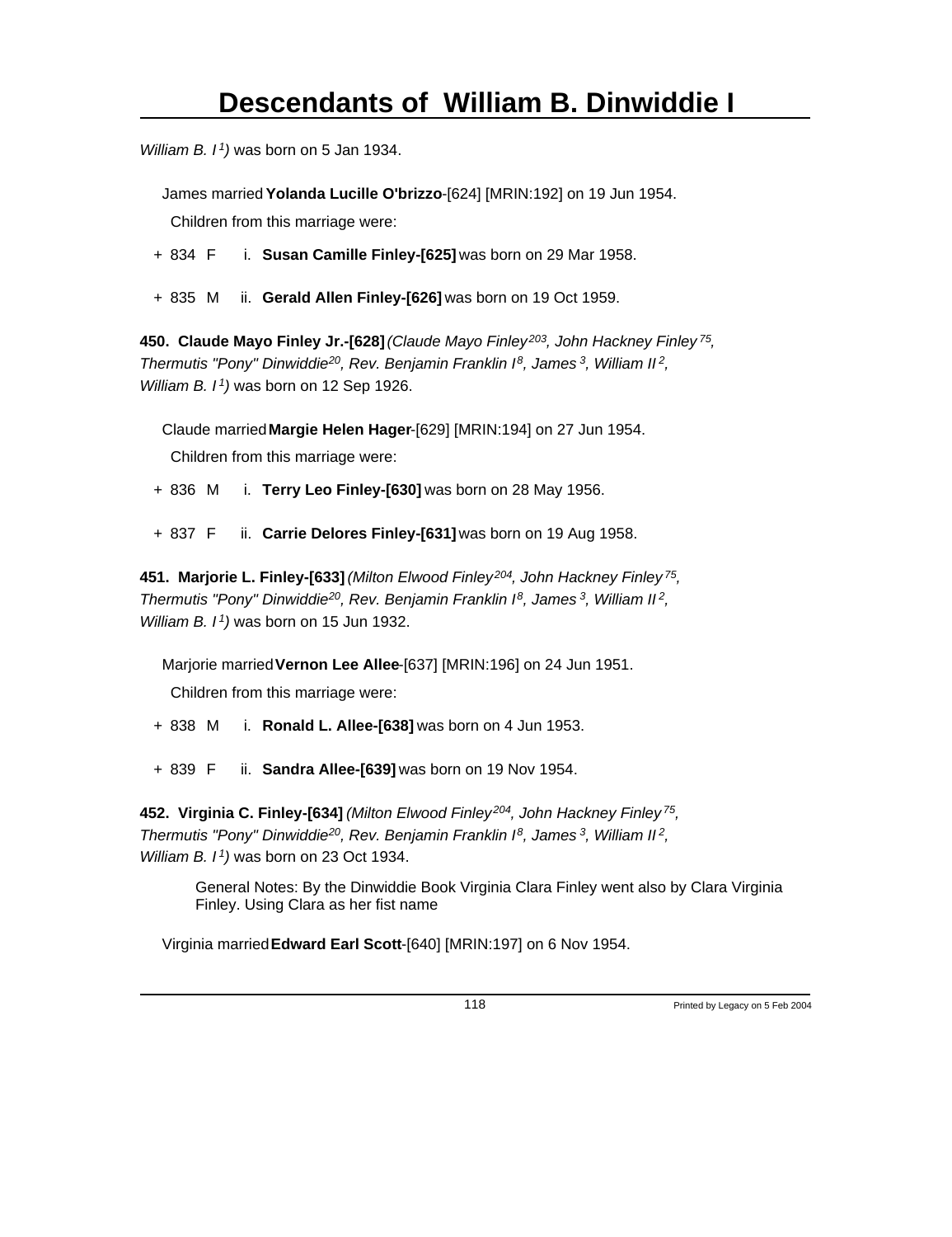Children from this marriage were:

- + 840 M i. **David E. Scott-[641]** was born on 22 Nov 1955.
- + 841 M ii. **Richard R. Scott-[642]** was born on 22 Feb 1958.
- + 842 F iii. **Terri Jo Scott-[643]** was born on 16 Feb 1960.
- + 843 F iv. **Patricia E. Scott-[644]** was born on 31 May 1963.

**453. Peggy Lou Finley-[635]** *(Milton Elwood Finley<sup>204</sup>, John Hackney Finley<sup>75</sup> , Thermutis "Pony" Dinwiddie<sup>20</sup>, Rev. Benjamin Franklin I<sup>8</sup>, James<sup>3</sup>, William II<sup>2</sup> , William B. I<sup>1</sup>)* was born on 29 Dec 1936.

Peggy married **Larry Michel Burford**-[645] [MRIN:198] on 5 Mar 1955.

Children from this marriage were:

- + 844 M i. **Michel L. Burford-[646]** was born on 21 Oct 1955.
- + 845 F ii. **Teresa K. Burford-[647]** was born on 18 Mar 1956.
- + 846 M iii. **Dale Allen Burford-[648]** was born on 23 Jun 1957.

**454. Joyce A. Finley-[636]** *(Milton Elwood Finley<sup>204</sup>, John Hackney Finley<sup>75</sup> , Thermutis "Pony" Dinwiddie<sup>20</sup>, Rev. Benjamin Franklin I<sup>8</sup>, James<sup>3</sup>, William II<sup>2</sup> , William B. I<sup>1</sup>)* was born on 13 Feb 1952.

**455. Alleen Marie Sprinkle-[650]** *(Letha Mable Finley<sup>205</sup>, John Hackney Finley<sup>75</sup> , Thermutis "Pony" Dinwiddie<sup>20</sup>, Rev. Benjamin Franklin I<sup>8</sup>, James<sup>3</sup>, William II<sup>2</sup> , William B. I<sup>1</sup>)* was born on 1 Sep 1927.

Alleen married **Allen Reed Glidewell**-[655] [MRIN:200] on 19 Apr 1946. Children from this marriage were:

- + 847 M i. **Jackie Allen Glidewell-[656]** was born on 15 Jan 1947.
- + 848 M ii. **Roger Neil Glidewell-[657]** was born on 3 Nov 1949.
- + 849 F iii. **Vickie Diane Glidewell-[658]** was born on 10 Oct 1956.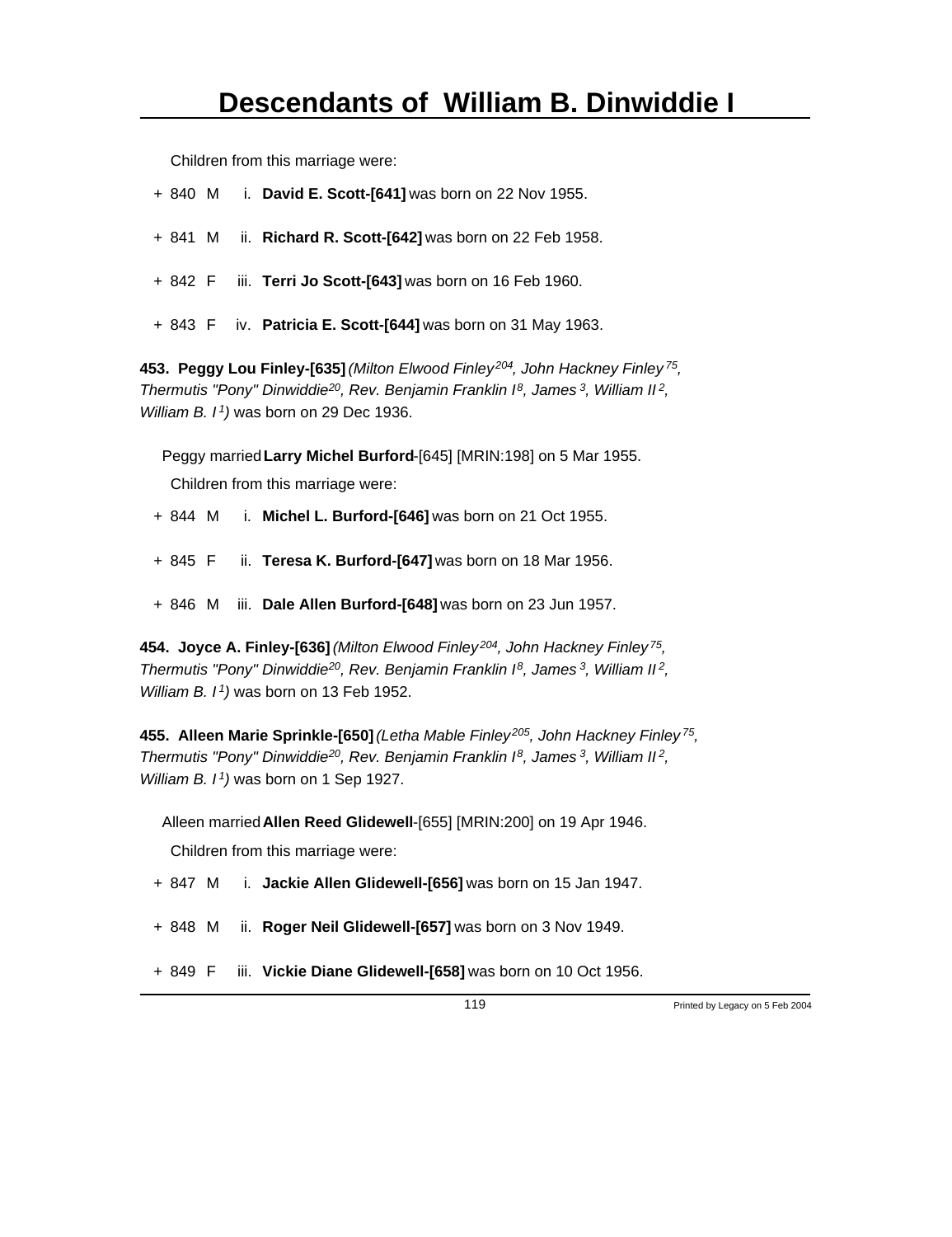**456. Freida Pauline Sprinkle-[651]** *(Letha Mable Finley<sup>205</sup>, John Hackney Finley<sup>75</sup> , Thermutis "Pony" Dinwiddie<sup>20</sup>, Rev. Benjamin Franklin I<sup>8</sup>, James<sup>3</sup>, William II<sup>2</sup> , William B. I<sup>1</sup>)* was born on 24 Aug 1930.

Freida married **Wesley Cecil Fisher**-[659] [MRIN:201] on 9 Aug 1953. Children from this marriage were:

- + 850 M i. **Gary Mark Fisher-[660]** was born on 24 Apr 1956.
- + 851 M ii. **Alan Wayne Fisher-[661]** was born on 31 Aug 1959.

**457. Betty Colleen Sprinkle-[652]** *(Letha Mable Finley<sup>205</sup>, John Hackney Finley<sup>75</sup> , Thermutis "Pony" Dinwiddie<sup>20</sup>, Rev. Benjamin Franklin I<sup>8</sup>, James<sup>3</sup>, William II<sup>2</sup> , William B. I<sup>1</sup>)* was born on 14 Mar 1933.

Betty married **Clyde Robert Eckhoff**-[662] [MRIN:202] on 9 Nov 1951.

Children from this marriage were:

- + 852 F i. **Pamela Kristine Eckhoff-[663]** was born on 21 Sep 1952.
- + 853 M ii. **Robert Steven Eckhoff-[664]** was born on 14 Jul 1954.
- + 854 M iii. **Clyde David Eckhoff-[665]** was born on 24 Oct 1955.

**458. Francis Darrell Sprinkle-[653]** *(Letha Mable Finley<sup>205</sup>, John Hackney Finley<sup>75</sup> , Thermutis "Pony" Dinwiddie<sup>20</sup>, Rev. Benjamin Franklin I<sup>8</sup>, James<sup>3</sup>, William II<sup>2</sup> , William B. I<sup>1</sup>)* was born on 8 Jan 1937.

Francis married **Darlene Kay Atkin**-[666] [MRIN:203] on 7 Apr 1959.

Children from this marriage were:

+ 855 M i. **Anthony Ray Sprinkle-[667]** was born on 18 Oct 1960.

**459. Carolyn Fay Sprinkle-[654]** *(Letha Mable Finley<sup>205</sup>, John Hackney Finley<sup>75</sup> , Thermutis "Pony" Dinwiddie<sup>20</sup>, Rev. Benjamin Franklin I<sup>8</sup>, James<sup>3</sup>, William II<sup>2</sup> , William B. I<sup>1</sup>)* was born on 11 Aug 1942.

Carolyn married **Lloyd Clinton Atkin**-[668] [MRIN:204] on 23 Aug 1958.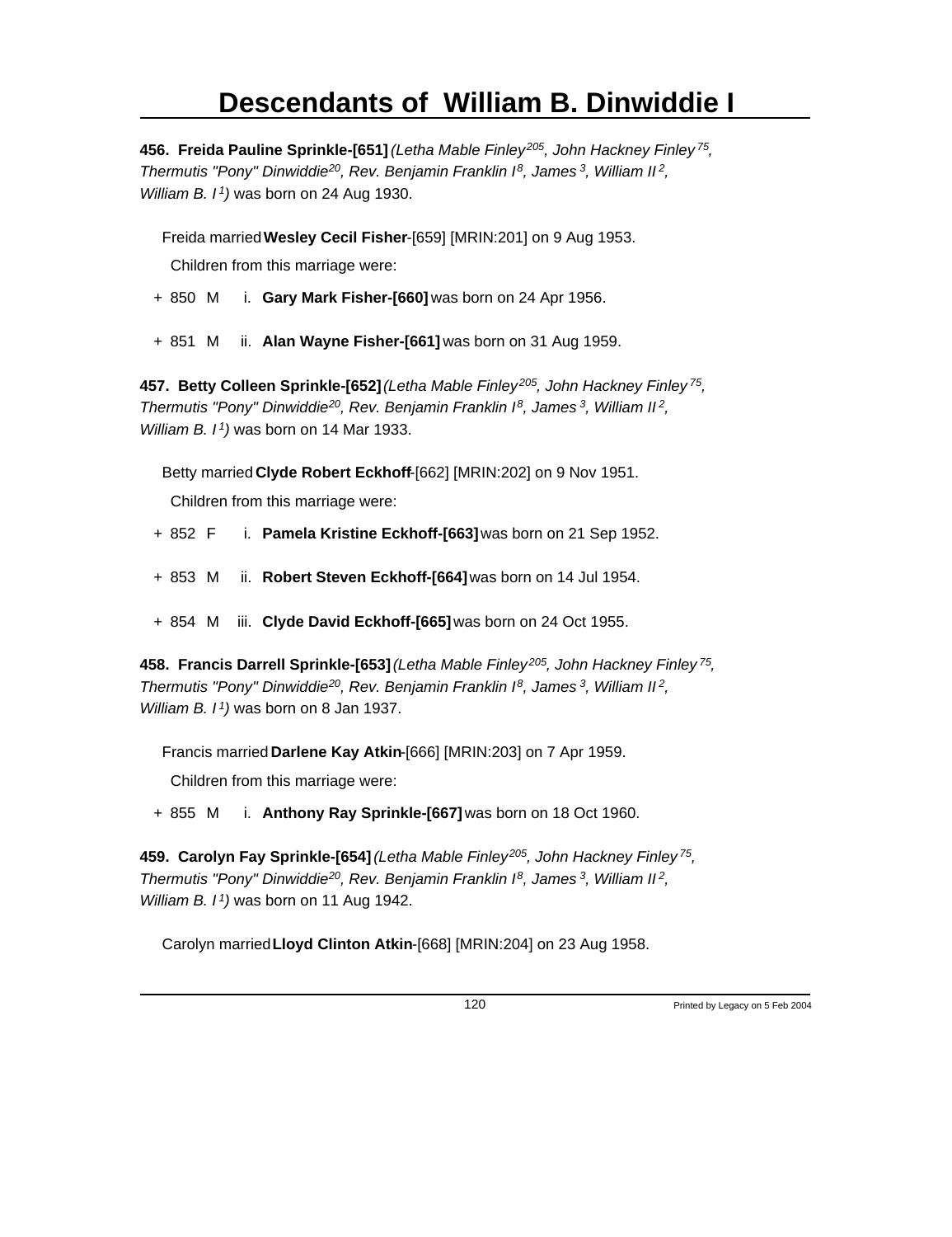Children from this marriage were:

- + 856 F i. **Lucinda Fay Atkin-[669]** was born on 16 Aug 1959.
- + 857 M ii. **Randy Clinton Atkin-[670]** was born on 5 Apr 1961.

**460. Infant Boy Steele-[672]** *(Verna Mutis Finley<sup>206</sup>, John Hackney Finley<sup>75</sup> , Thermutis "Pony" Dinwiddie<sup>20</sup>, Rev. Benjamin Franklin I<sup>8</sup>, James<sup>3</sup>, William II<sup>2</sup> , William B. I<sup>1</sup>)* was born on 28 Jan 1927 and died on 28 Jan 1927.

**461. Geneva Lorraine Steele-[673]** *(Verna Mutis Finley<sup>206</sup>, John Hackney Finley<sup>75</sup> , Thermutis "Pony" Dinwiddie<sup>20</sup>, Rev. Benjamin Franklin I<sup>8</sup>, James<sup>3</sup>, William II<sup>2</sup> , William B. I<sup>1</sup>)* was born on 9 Jan 1928.

Geneva married **Emmit Loyd Fimple**-[680] [MRIN:206] on 18 May 1950.

Children from this marriage were:

- + 858 F i. **Lorrie Ann Fimple-[681]** was born on 1 Jul 1958.
- + 859 F ii. **Sharri Belle Fimple-[682]** was born on 2 Jul 1962.

**462. Verna June Steele-[674]** *(Verna Mutis Finley<sup>206</sup>, John Hackney Finley<sup>75</sup> , Thermutis "Pony" Dinwiddie<sup>20</sup>, Rev. Benjamin Franklin I<sup>8</sup>, James<sup>3</sup>, William II<sup>2</sup> , William B. I<sup>1</sup>)* was born on 4 Jun 1930 and died on 2 Nov 1930.

**463. Doris Jean Steele-[675]** *(Verna Mutis Finley<sup>206</sup>, John Hackney Finley<sup>75</sup> , Thermutis "Pony" Dinwiddie<sup>20</sup>, Rev. Benjamin Franklin I<sup>8</sup>, James<sup>3</sup>, William II<sup>2</sup> , William B. I<sup>1</sup>)* was born on 24 Jan 1933.

Doris married **Hugh Lee Langston**-[683] [MRIN:207] on 1 Jun 1953.

Children from this marriage were:

- + 860 F i. **Jeannie Louise Langston-[684]** was born on 10 May 1951.
- + 861 F ii. **Joan Lee Langston-[685]** was born on 7 May 1954.
- + 862 F iii. **Jannette Lorraine Langston-[686]** was born on 22 Aug 1956.
- + 863 F iv. **Judy Lynn Langston-[687]** was born on 8 Dec 1958.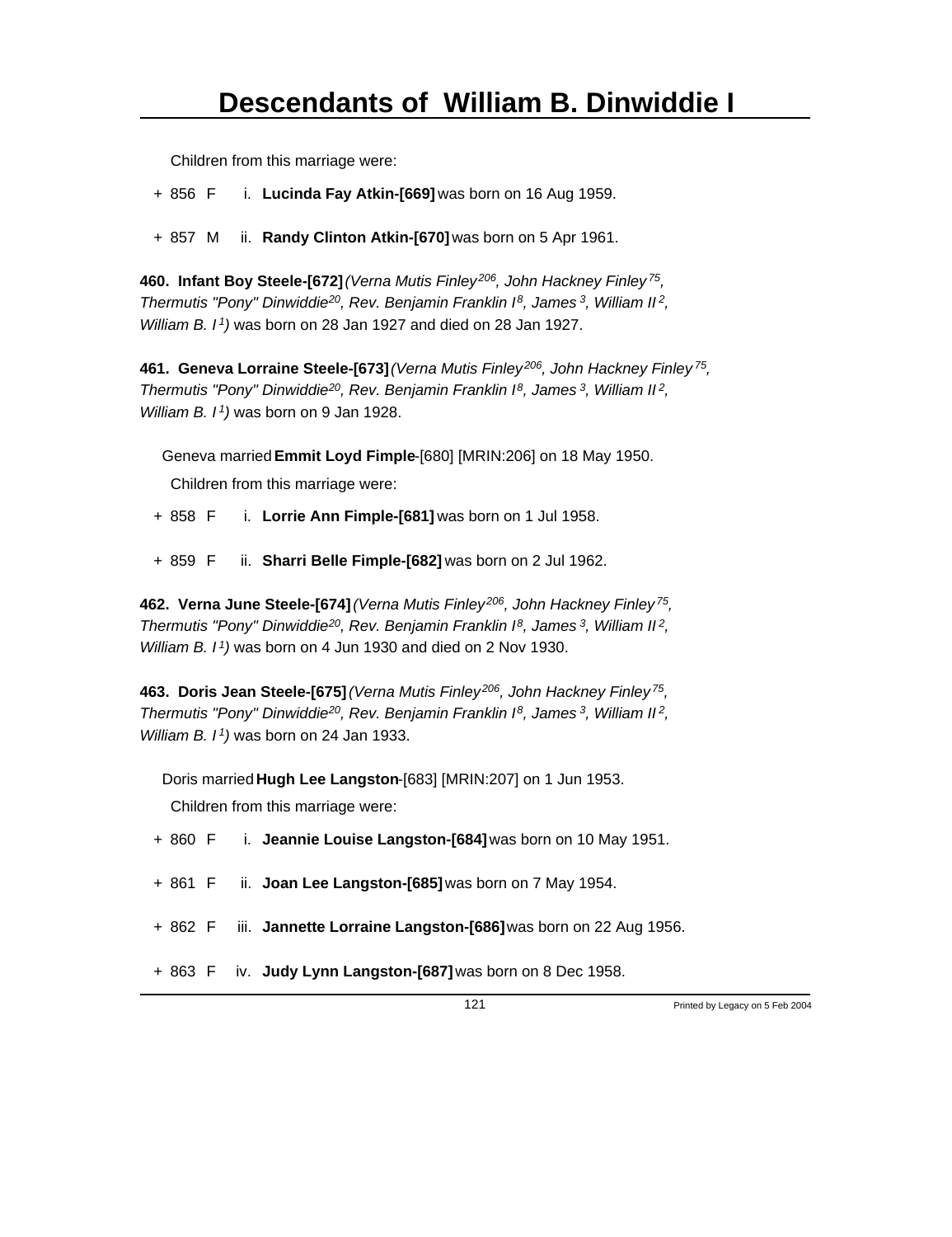+ 864 F v. **Jill D. Langston-[688]** was born on 7 Oct 1960.

**464. Juanita Ann Steele-[676]** *(Verna Mutis Finley<sup>206</sup>, John Hackney Finley<sup>75</sup> , Thermutis "Pony" Dinwiddie<sup>20</sup>, Rev. Benjamin Franklin I<sup>8</sup>, James<sup>3</sup>, William II<sup>2</sup> , William B. I<sup>1</sup>)* was born on 31 Mar 1934.

Juanita married **Larry Noland Gaumer**-[689] [MRIN:208] on 1 Oct 1957.

Children from this marriage were:

- + 865 M i. **Jeffery Owen Gaumer-[690]** was born on 27 Jun 1960.
- + 866 F ii. **Jodi Jean Gaumer-[691]** was born on 30 Jan 1964.

**465. Clarence Leroy Steele-[677]** *(Verna Mutis Finley<sup>206</sup>, John Hackney Finley<sup>75</sup> , Thermutis "Pony" Dinwiddie<sup>20</sup>, Rev. Benjamin Franklin I<sup>8</sup>, James<sup>3</sup>, William II<sup>2</sup> , William B. I<sup>1</sup>)* was born on 16 Nov 1939.

Clarence married **Mary Jane Hall**-[692] [MRIN:209] on 11 Sep 1955. Children from this marriage were:

- + 867 M i. **Douglas Leroy Steele-[693]** was born on 8 May 1959.
- + 868 M ii. **Scott Andrew Steele-[694]** was born on 18 Jun 1964.

**466. John Wesley Steele-[678]** *(Verna Mutis Finley<sup>206</sup>, John Hackney Finley<sup>75</sup> , Thermutis "Pony" Dinwiddie<sup>20</sup>, Rev. Benjamin Franklin I<sup>8</sup>, James<sup>3</sup>, William II<sup>2</sup> , William B. I<sup>1</sup>)* was born on 26 May 1941.

John married **Carol Sue Edson**-[695] [MRIN:210] on 3 Oct 1960.

Children from this marriage were:

+ 869 M i. **John Wesley Steele Jr.-[696]** was born on 14 Jun 1961.

**467. Donald Ray Steele-[679]** *(Verna Mutis Finley<sup>206</sup>, John Hackney Finley<sup>75</sup> , Thermutis "Pony" Dinwiddie<sup>20</sup>, Rev. Benjamin Franklin I<sup>8</sup>, James<sup>3</sup>, William II<sup>2</sup> , William B. I<sup>1</sup>)* was born on 10 Jun 1944.

**468. Harold L. Finley-[698]** *(Loyd Moron Finley<sup>207</sup>, John Hackney Finley<sup>75</sup> , Thermutis "Pony" Dinwiddie<sup>20</sup>, Rev. Benjamin Franklin I<sup>8</sup>, James<sup>3</sup>, William II<sup>2</sup> ,*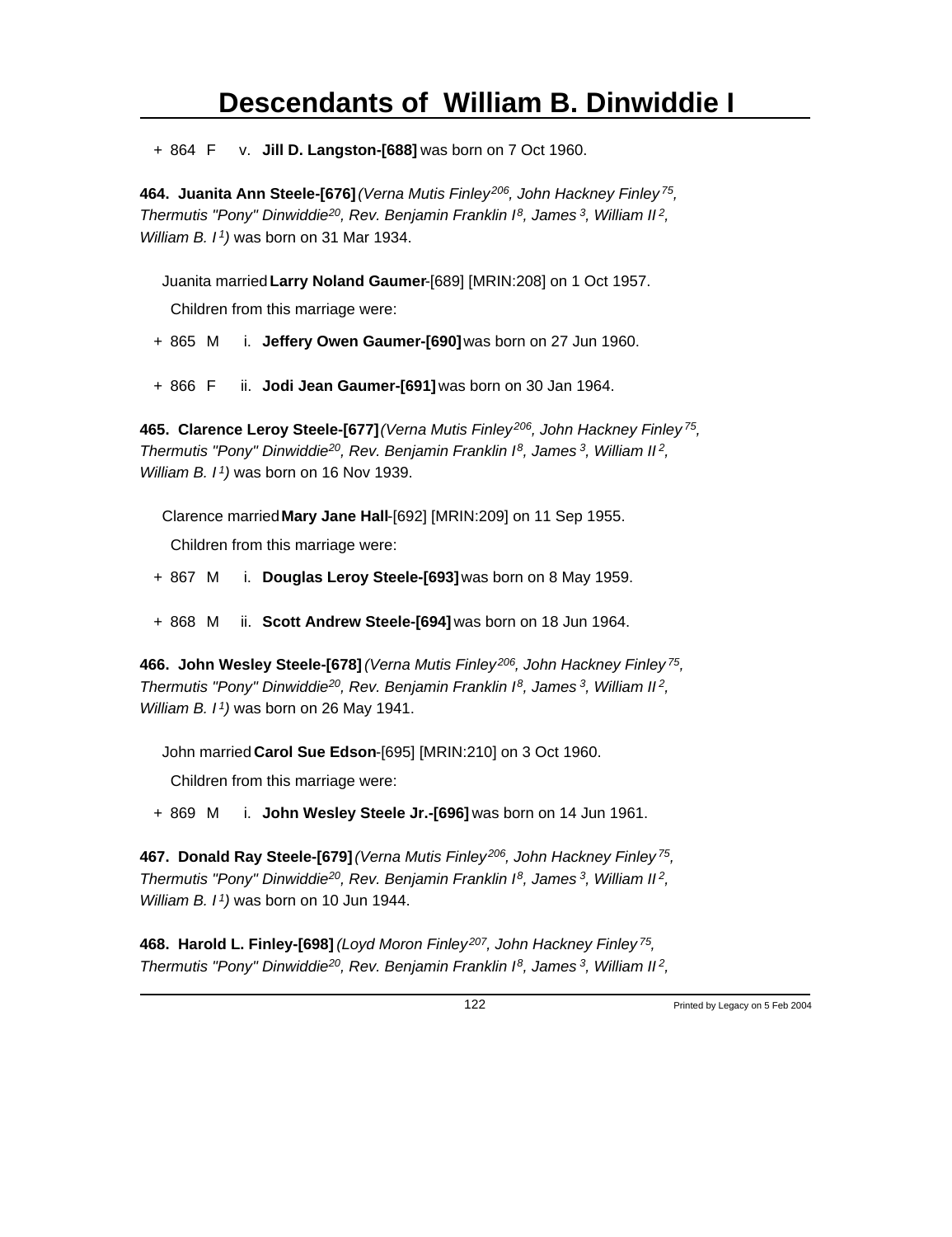*William B. I<sup>1</sup>)* was born on 26 Feb 1932.

Harold married **Carolyn E. Brashears**-[701] [MRIN:212] on 13 Jun 1952.

Children from this marriage were:

+ 870 F i. **Micheal L. Finley-[702]** was born on 10 Oct 1959.

**469. Bubbie C. Finley-[699]** *(Loyd Moron Finley<sup>207</sup>, John Hackney Finley<sup>75</sup> , Thermutis "Pony" Dinwiddie<sup>20</sup>, Rev. Benjamin Franklin I<sup>8</sup>, James<sup>3</sup>, William II<sup>2</sup> , William B. I<sup>1</sup>)* was born on 12 Jan 1936 and died on 19 Jun 1944, at age 8.

**470. Eva Mae Finley-[700]** *(Loyd Moron Finley<sup>207</sup>, John Hackney Finley<sup>75</sup> , Thermutis "Pony" Dinwiddie<sup>20</sup>, Rev. Benjamin Franklin I<sup>8</sup>, James<sup>3</sup>, William II<sup>2</sup> , William B. I<sup>1</sup>)* was born on 28 Feb 1938.

Eva married **Richard Hodges**-[703] [MRIN:213] on 4 May 1957.

Children from this marriage were:

+ 871 F i. **Kathy Hodges-[704]** was born on 26 Jul 1959.

+ 872 M ii. **Mark R. Hodges-[705]** was born on 1 Sep 1963.

**471. Janet Anne Finley-[712]** *(Arthur Marion Finley<sup>209</sup>, John Hackney Finley<sup>75</sup> , Thermutis "Pony" Dinwiddie<sup>20</sup>, Rev. Benjamin Franklin I<sup>8</sup>, James<sup>3</sup>, William II<sup>2</sup> , William B. I<sup>1</sup>)* was born on 6 Jun 1946.

**472. Carole Jean Finley-[713]** *(Arthur Marion Finley<sup>209</sup>, John Hackney Finley<sup>75</sup> , Thermutis "Pony" Dinwiddie<sup>20</sup>, Rev. Benjamin Franklin I<sup>8</sup>, James<sup>3</sup>, William II<sup>2</sup> , William B. I<sup>1</sup>)* was born on 25 Jun 1948.

**473. John Arthur Finley-[714]** *(Arthur Marion Finley<sup>209</sup>, John Hackney Finley<sup>75</sup> , Thermutis "Pony" Dinwiddie<sup>20</sup>, Rev. Benjamin Franklin I<sup>8</sup>, James<sup>3</sup>, William II<sup>2</sup> , William B. I<sup>1</sup>)* was born on 30 Jun 1949.

**474. Kay Arlynn Finley-[715]** *(Arthur Marion Finley<sup>209</sup>, John Hackney Finley<sup>75</sup> , Thermutis "Pony" Dinwiddie<sup>20</sup>, Rev. Benjamin Franklin I<sup>8</sup>, James<sup>3</sup>, William II<sup>2</sup> , William B. I<sup>1</sup>)* was born on 5 May 1951.

**475. Carl Robert Finley-[716]** *(Arthur Marion Finley<sup>209</sup>, John Hackney Finley<sup>75</sup> ,*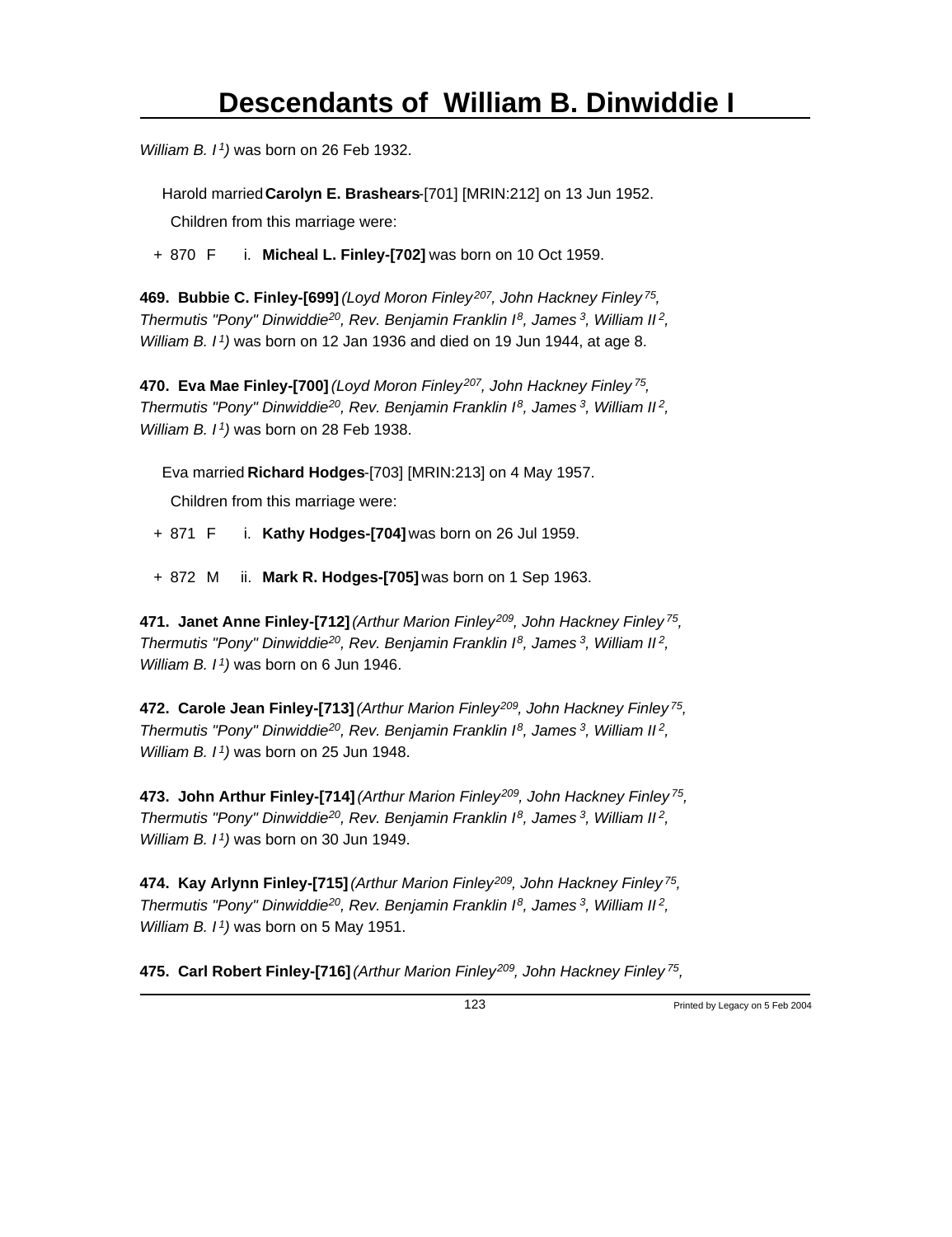*Thermutis "Pony" Dinwiddie<sup>20</sup>, Rev. Benjamin Franklin I<sup>8</sup>, James<sup>3</sup>, William II<sup>2</sup> , William B. I<sup>1</sup>)* was born on 3 May 1954.

**476. Joyce Eileen Finley-[717]** *(Arthur Marion Finley<sup>209</sup>, John Hackney Finley<sup>75</sup> , Thermutis "Pony" Dinwiddie<sup>20</sup>, Rev. Benjamin Franklin I<sup>8</sup>, James<sup>3</sup>, William II<sup>2</sup> , William B. I<sup>1</sup>)* was born on 4 Mar 1956.

**477. Kenneth Lee Hall-[729]** *(Lillie Blanche Trout<sup>211</sup>, Mary Jane Finley<sup>77</sup>, Thermutis "Pony" Dinwiddie<sup>20</sup>, Rev. Benjamin Franklin I<sup>8</sup>, James<sup>3</sup>, William II<sup>2</sup>, William B. I <sup>1</sup>)* was born on 1 Aug 1926.

Kenneth married **Marian Monsees**-[731] [MRIN:219] on 28 Sep 1947.

Children from this marriage were:

- + 873 M i. **Jerry Lynn Hall-[732]** was born on 29 Jul 1948.
- + 874 F ii. **Janet Lucinda Hall-[733]** was born on 31 Jul 1953.
- + 875 M iii. **Jon David Hall-[734]** was born on 11 Jul 1956.
- + 876 M iv. **James Keith Hall-[735]** was born on 6 Jun 1958.
- + 877 F v. **Joyce Rebecca Hall-[736]** was born on 30 Jun 1959.
- + 878 M vi. **Joseph Bryan Hall-[737]** was born on 14 Jul 1963.

**478. Juanita J. Hall-[730]** *(Lillie Blanche Trout<sup>211</sup>, Mary Jane Finley<sup>77</sup>, Thermutis "Pony" Dinwiddie<sup>20</sup>, Rev. Benjamin Franklin I<sup>8</sup>, James<sup>3</sup>, William II<sup>2</sup>, William B. I <sup>1</sup>)* was born on 4 Sep 1931.

Juanita married **Luther C. Edwards**-[738] [MRIN:220] on 4 Jun 1953. Children from this marriage were:

- + 879 F i. **Cynthia Gayle Edwards-[739]** was born on 17 Aug 1954.
- + 880 M ii. **Luther Terry Edwards-[740]** was born on 14 Sep 1955.
- + 881 F iii. **Carla Jean Edwards-[741]** was born on 17 Oct 1961.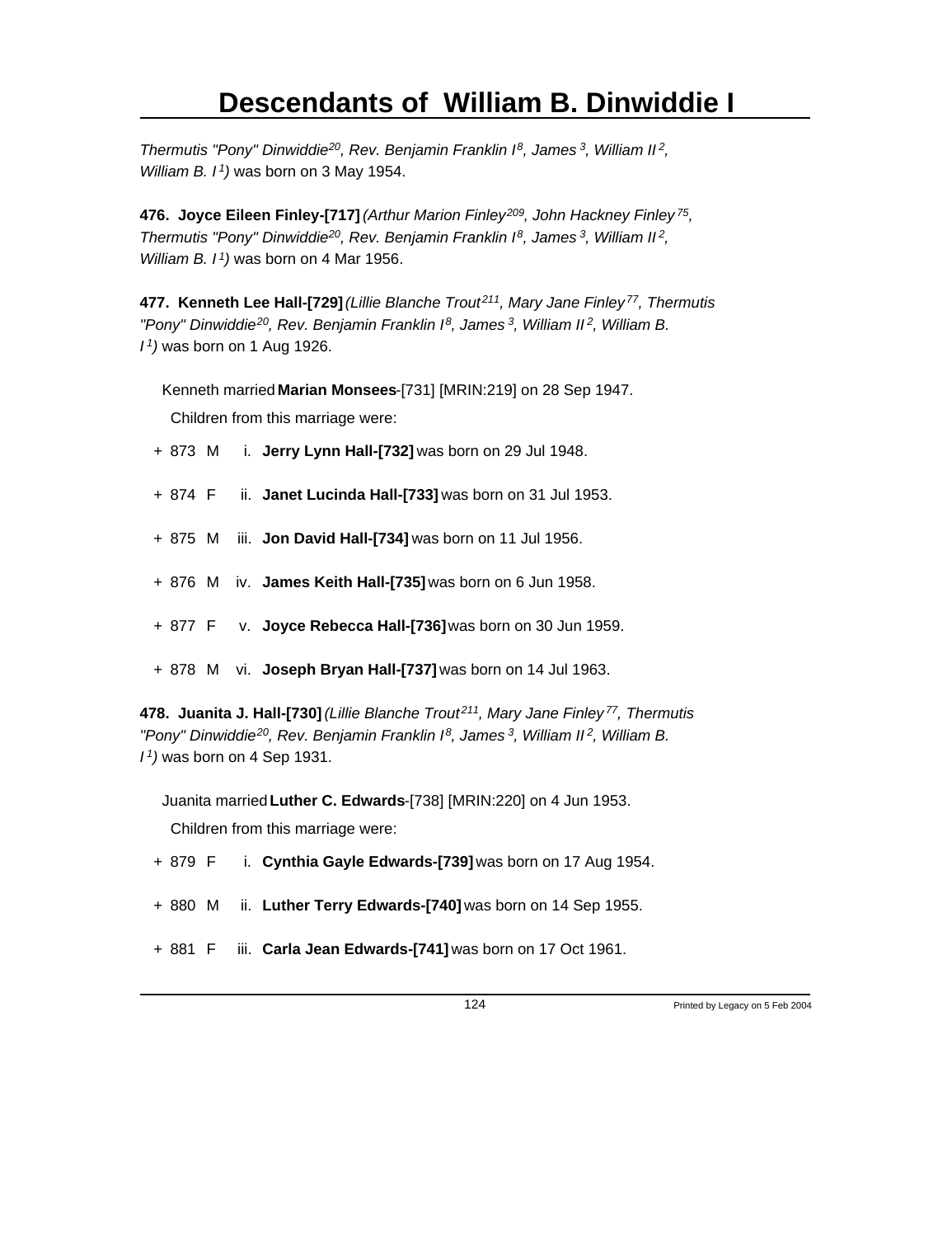**479. John F. Homan Jr.-[743]** *(Addie Lorene Trout<sup>212</sup>, Mary Jane Finley<sup>77</sup> , Thermutis "Pony" Dinwiddie<sup>20</sup>, Rev. Benjamin Franklin I<sup>8</sup>, James<sup>3</sup>, William II<sup>2</sup> , William B. I<sup>1</sup>)* was born on 26 Jul 1920.

John married **Anita Deryle Hedgecock**-[748] [MRIN:222] on 25 Dec 1940. Children from this marriage were:

+ 882 F i. **Judith Jean Homan-[749]** was born on 30 Nov 1941.

**480. Otto Homan-[744]** *(Addie Lorene Trout<sup>212</sup>, Mary Jane Finley<sup>77</sup>, Thermutis "Pony" Dinwiddie<sup>20</sup>, Rev. Benjamin Franklin I<sup>8</sup>, James<sup>3</sup>, William II<sup>2</sup>, William B. I <sup>1</sup>)* was born on 17 Nov 1922.

Otto married **Hazel Crow**-[753] [MRIN:224] on 15 Mar 1946.

Children from this marriage were:

- + 883 M i. **Otto Franklin Homan-[754]** was born on 26 Jul 1947.
- + 884 F ii. **Wylene Gail Homan-[755]** was born on 4 Sep 1948.
- + 885 F iii. **Karen Lynn Homan-[756]** was born on 22 Aug 1956.

**481. Carl Wesley Homan-[745]** *(Addie Lorene Trout<sup>212</sup>, Mary Jane Finley<sup>77</sup> , Thermutis "Pony" Dinwiddie<sup>20</sup>, Rev. Benjamin Franklin I<sup>8</sup>, James<sup>3</sup>, William II<sup>2</sup> , William B. I<sup>1</sup>)* was born on 2 Jun 1927.

Carl married **Deliah Jane Cornine**-[757] [MRIN:225] on 13 May 1949.

Children from this marriage were:

- + 886 F i. **Vicky Lynn Homan-[758]** was born on 31 Jul 1952 and died on 14 Feb 1965, at age 12.
- + 887 F ii. **Sherry Ann Homan-[759]** was born on 4 Jul 1955.
- + 888 M iii. **Robert Keith Homan-[760]** was born on 17 Aug 1957.

**482. Thelma Lorene Homan-[746]** *(Addie Lorene Trout<sup>212</sup>, Mary Jane Finley<sup>77</sup> , Thermutis "Pony" Dinwiddie<sup>20</sup>, Rev. Benjamin Franklin I<sup>8</sup>, James<sup>3</sup>, William II<sup>2</sup> , William B. I 1)* was born on 7 Mar 1931.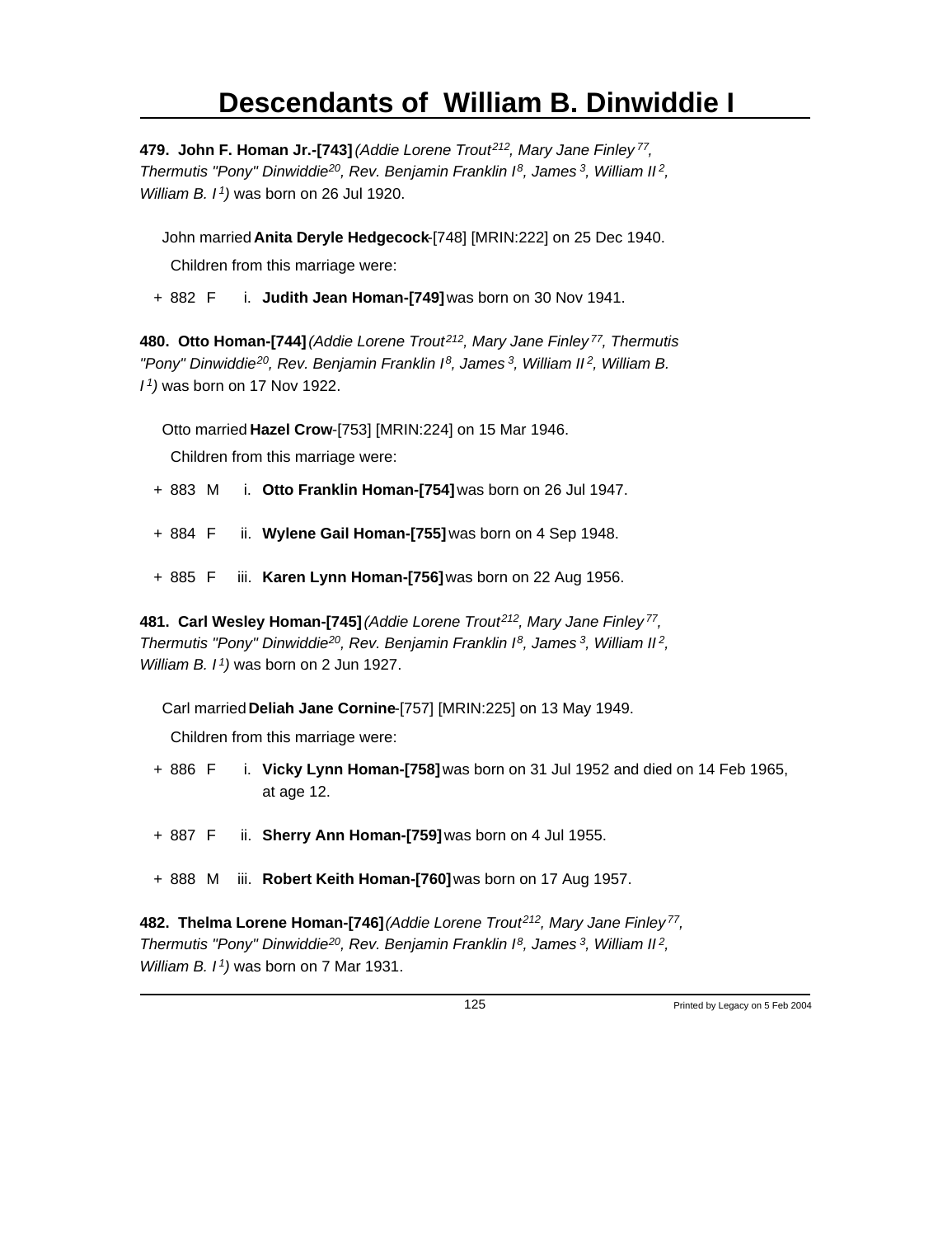Thelma married **Raymond E. Gann**-[761] [MRIN:226] on 1 Apr 1951.

Children from this marriage were:

- + 889 F i. **Lisa Sue Gann-[762]** was born on 6 Oct 1956.
- + 890 F ii. **Gina Kay Gann-[763]** was born on 18 Feb 1958.
- + 891 M iii. **Steven Ray Gann-[764]** was born on 20 Mar 1962.

**483. Dorothy Jewell Homan-[747]** *(Addie Lorene Trout<sup>212</sup>, Mary Jane Finley<sup>77</sup> , Thermutis "Pony" Dinwiddie<sup>20</sup>, Rev. Benjamin Franklin I<sup>8</sup>, James<sup>3</sup>, William II<sup>2</sup> , William B. I<sup>1</sup>)* was born on 23 Aug 1934.

Dorothy married **Leo P. Williams**-[765] [MRIN:227] on 11 Jan 1952.

Children from this marriage were:

- + 892 F i. **Grace Fay Williams-[766]** was born on 26 Oct 1953.
- + 893 F ii. **Connie Ann Williams-[767]** was born on 22 Sep 1959.
- + 894 F iii. **Mari Lea Williams-[768]** was born on 19 Nov 1964.

**484. Betty Jane Trout-[770]** *(James Wesley Trout<sup>213</sup>, Mary Jane Finley<sup>77</sup> , Thermutis "Pony" Dinwiddie<sup>20</sup>, Rev. Benjamin Franklin I<sup>8</sup>, James<sup>3</sup>, William II<sup>2</sup> , William B. I<sup>1</sup>)*.

Betty married **Raymond James Brown**-[771] [MRIN:229] on 9 Jun 1963.

**485. Dennis Noel Trout-[773]** *(Bennie Noel Trout<sup>214</sup>, Mary Jane Finley<sup>77</sup>, Thermutis "Pony" Dinwiddie<sup>20</sup>, Rev. Benjamin Franklin I<sup>8</sup>, James<sup>3</sup>, William II<sup>2</sup>, William B. I <sup>1</sup>)* was born on 31 May 1930.

Dennis married **Lovell Louise Holloway**-[774] [MRIN:231] on 26 Aug 1962.

**486. Wanda Lee Trout-[776]** *(Lee Ora Trout<sup>215</sup>, Mary Jane Finley<sup>77</sup>, Thermutis "Pony" Dinwiddie<sup>20</sup>, Rev. Benjamin Franklin I<sup>8</sup>, James<sup>3</sup>, William II<sup>2</sup>, William B. I 1)* was born on 28 Nov 1929.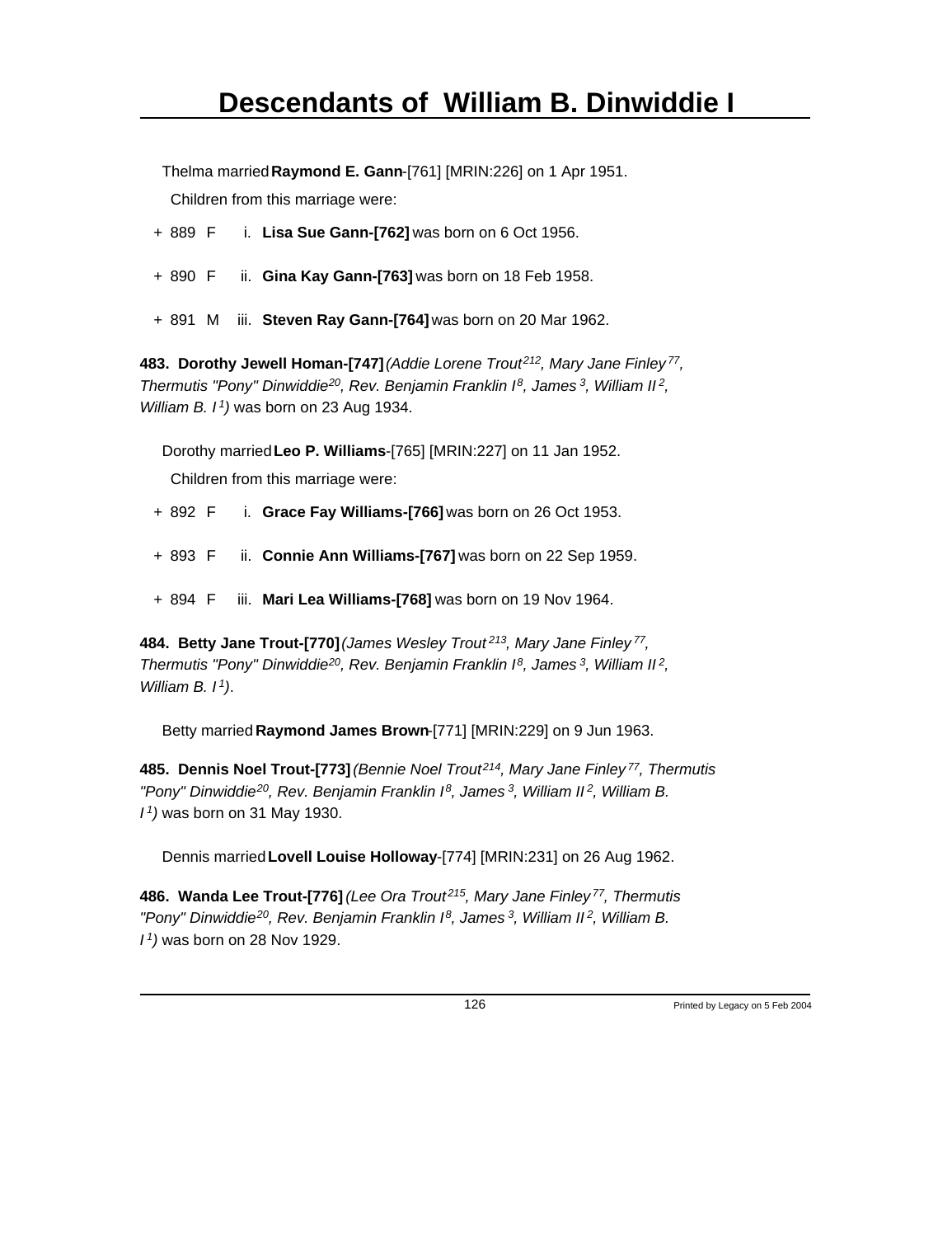Wanda married **Denzil F. Eicholz**-[780] [MRIN:233] on 16 Aug 1947.

Children from this marriage were:

+ 895 F i. **Sandra Sue Eicholz-[781]** was born on 30 Nov 1951.

**487. Donald Dean Trout-[777]** *(Lee Ora Trout<sup>215</sup>, Mary Jane Finley<sup>77</sup>, Thermutis "Pony" Dinwiddie<sup>20</sup>, Rev. Benjamin Franklin I<sup>8</sup>, James<sup>3</sup>, William II<sup>2</sup>, William B. I <sup>1</sup>)* was born on 10 Dec 1935.

Donald married **Roberta Roark**-[782] [MRIN:234] on 27 Jun 1958.

Children from this marriage were:

+ 896 F i. **Annette Elaine Trout-[783]** was born on 13 Jun 1962.

+ 897 M ii. **Dennis Wayne Trout-[784]** was born on 8 Aug 1963.

**488. Allen Ray Trout-[778]** *(Lee Ora Trout<sup>215</sup>, Mary Jane Finley<sup>77</sup>, Thermutis "Pony" Dinwiddie<sup>20</sup>, Rev. Benjamin Franklin I<sup>8</sup>, James<sup>3</sup>, William II<sup>2</sup>, William B. I <sup>1</sup>)* was born on 30 Nov 1945.

Allen married **Sharon Kay Lord**-[785] [MRIN:235] on 19 Jun 1965.

**489. Linda Gayle Trout-[779]** *(Lee Ora Trout<sup>215</sup>, Mary Jane Finley<sup>77</sup>, Thermutis "Pony" Dinwiddie<sup>20</sup>, Rev. Benjamin Franklin I<sup>8</sup>, James<sup>3</sup>, William II<sup>2</sup>, William B. I <sup>1</sup>)* was born on 17 Oct 1947.

Linda married **Charles Winfree**-[786] [MRIN:236] on 11 Jun 1965.

**490. Mary Virginia Trout-[788]** *(William Jewell Trout<sup>216</sup>, Mary Jane Finley<sup>77</sup> , Thermutis "Pony" Dinwiddie<sup>20</sup>, Rev. Benjamin Franklin I<sup>8</sup>, James<sup>3</sup>, William II<sup>2</sup> , William B. I<sup>1</sup>)* was born on 4 Apr 1932.

Mary married **Alden Flutscher**-[796] [MRIN:238] on 2 Jun 1952.

Children from this marriage were:

- + 898 F i. **Paula Jeanine Flutscher-[797]** was born on 26 Apr 1953.
- + 899 M ii. **William Alden Flutscher-[798]** was born on 28 Mar 1954.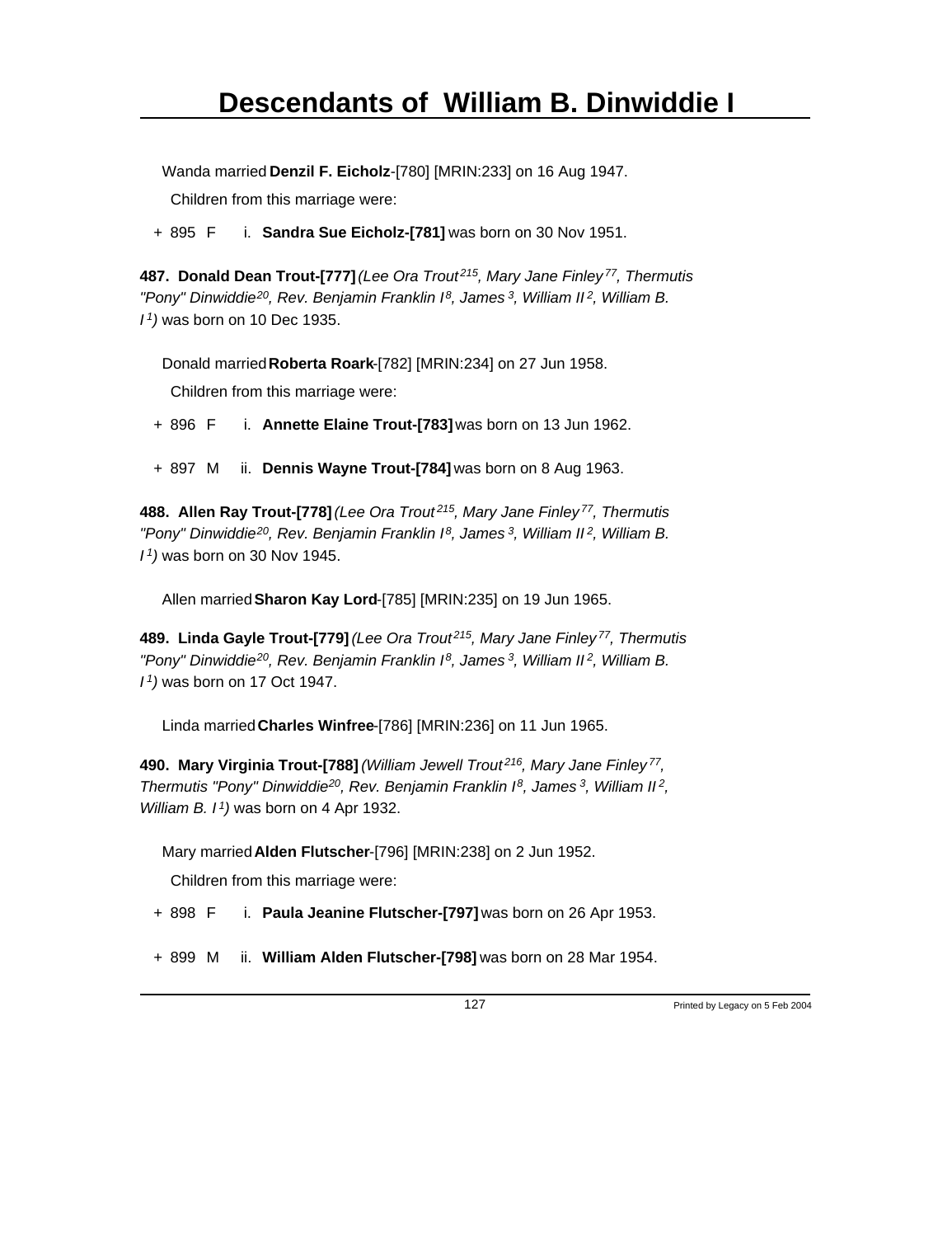- + 900 F iii. **Nancy Louise Flutscher-[799]** was born on 23 Feb 1955.
- + 901 F iv. **Brenda Ann Flutscher-[800]** was born on 17 Apr 1958.
- + 902 F v. **Kathleen Marie Flutscher-[801]** was born on 14 Mar 1959.
- + 903 F vi. **Caroline Susan Flutscher-[802]** was born on 23 Aug 1960.
- + 904 M vii. **Steven Wayne Flutscher-[803]** was born on 15 Oct 1961.

**491. Betty Lou Trout-[789]** *(William Jewell Trout<sup>216</sup>, Mary Jane Finley<sup>77</sup>, Thermutis "Pony" Dinwiddie<sup>20</sup>, Rev. Benjamin Franklin I<sup>8</sup>, James<sup>3</sup>, William II<sup>2</sup>, William B. I <sup>1</sup>)* was born on 4 Dec 1933.

Betty married **Haunce DeHaven**-[804] [MRIN:239] on 23 May 1953.

Children from this marriage were:

- + 905 M i. **Terry Leslie DeHaven-[805]** was born on 10 Aug 1955 and died on 1 Feb 1956.
- + 906 F ii. **May Elizabeth DeHaven-[806]** was born on 1 Oct 1956.
- + 907 M iii. **Russell Dale DeHaven-[807]** was born on 12 Jun 1958.

**492. Rosella Nadene Trout-[790]** *(William Jewell Trout<sup>216</sup>, Mary Jane Finley<sup>77</sup> , Thermutis "Pony" Dinwiddie<sup>20</sup>, Rev. Benjamin Franklin I<sup>8</sup>, James<sup>3</sup>, William II<sup>2</sup> , William B. I<sup>1</sup>)* was born on 19 Apr 1935.

Rosella married **Lavern Stetzenbach**-[808] [MRIN:240] on 27 Sep 1952. Children from this marriage were:

- + 908 M i. **James Leroy Stetzenbach-[809]** was born on 13 Aug 1955.
- + 909 F ii. **Cheryl Ann Stetzenbach-[810]** was born on 28 Sep 1956.
- + 910 M iii. **Randy Lee Stetzenbach-[811]** was born on 2 Oct 1957.
- + 911 F iv. **Debra Lynn Stetzenbach-[812]** was born on 1 Jan 1959.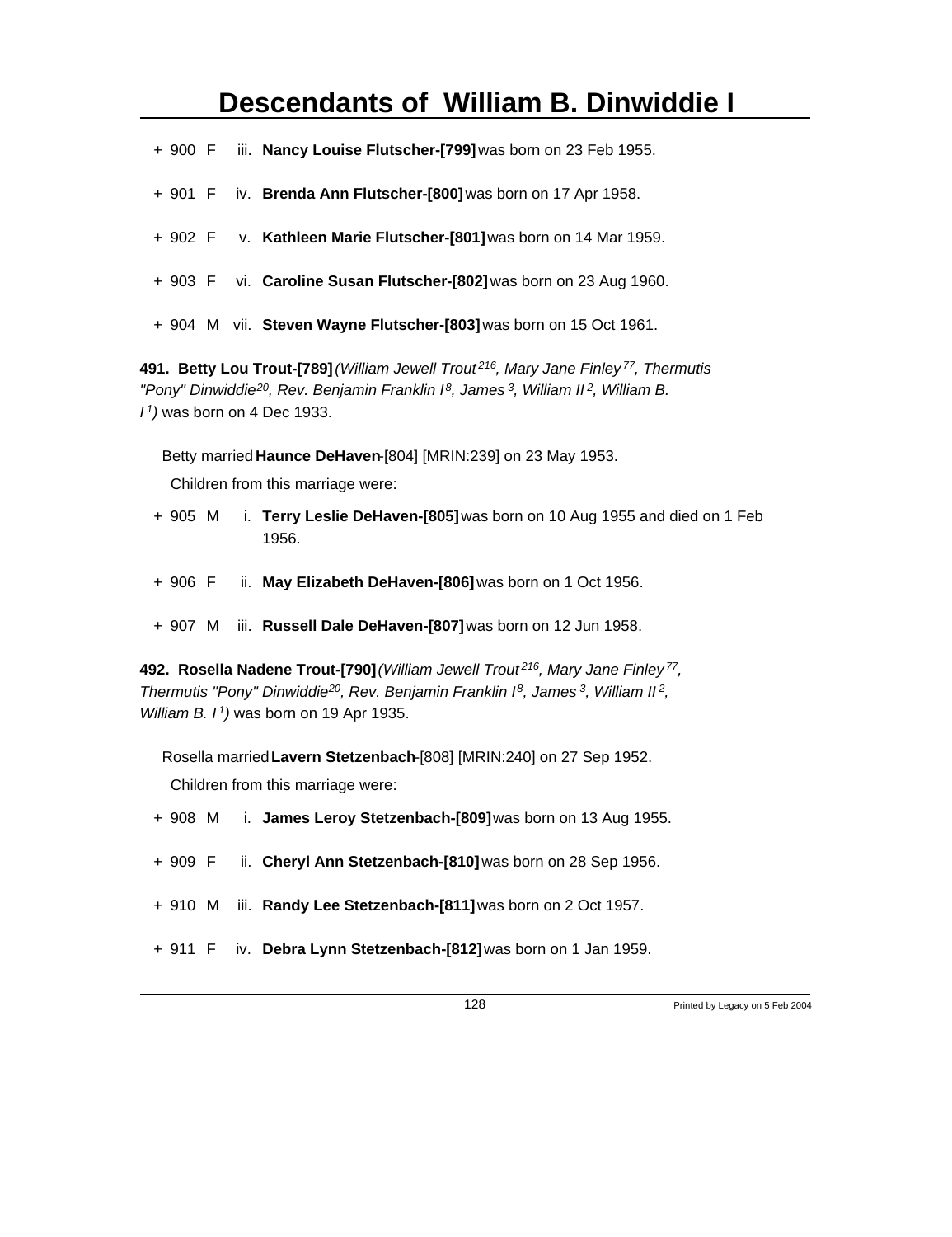+ 912 F v. **Michelle Renee Stetzenbach-[813]** was born on 9 Aug 1962.

+ 913 F vi. **Karen Kay Stetzenbach-[814]** was born on 21 Mar 1963.

+ 914 F vii. **Dawn Lavern Stetzenbach-[815]** was born on 13 Mar 1965.

**493. William McNeil Trout-[791]** *(William Jewell Trout<sup>216</sup>, Mary Jane Finley<sup>77</sup> , Thermutis "Pony" Dinwiddie<sup>20</sup>, Rev. Benjamin Franklin I<sup>8</sup>, James<sup>3</sup>, William II<sup>2</sup> , William B. I<sup>1</sup>)* was born on 4 Apr 1936.

William married **Leona Spears**-[816] [MRIN:241] on 31 May 1964.

Children from this marriage were:

+ 915 M i. **Mark Allen Trout-[817]** was born on 7 Oct 1965 and died on 13 Nov 1965.

**494. James Russell Trout-[792]** *(William Jewell Trout<sup>216</sup>, Mary Jane Finley<sup>77</sup> , Thermutis "Pony" Dinwiddie<sup>20</sup>, Rev. Benjamin Franklin I<sup>8</sup>, James<sup>3</sup>, William II<sup>2</sup> , William B. I<sup>1</sup>)* was born on 6 Aug 1937.

James married **Dixie Darlene Todd**-[818] [MRIN:242] on 17 Dec 1960.

Children from this marriage were:

+ 916 F i. **Lisa Ann Trout-[819]** was born on 22 Jun 1961.

+ 917 M ii. **James Russell Trout Jr.-[820]** was born on 1 Jun 1965.

**495. Beverly Jean Trout-[793]** *(William Jewell Trout<sup>216</sup>, Mary Jane Finley<sup>77</sup> , Thermutis "Pony" Dinwiddie<sup>20</sup>, Rev. Benjamin Franklin I<sup>8</sup>, James<sup>3</sup>, William II<sup>2</sup> , William B. I<sup>1</sup>)* was born on 4 Feb 1939.

Beverly married **John Scarff**-[821] [MRIN:243] on 24 Nov 1956.

Children from this marriage were:

+ 918 M i. **Paul David Scarff-[822]** was born on 7 Jun 1958.

Beverly married **Rodney H. Woodworth**-[823] [MRIN:244] on 14 Apr 1961.

Children from this marriage were:

+ 919 F i. **Judith Lynn Woodworth-[824]** was born on 26 Jan 1962.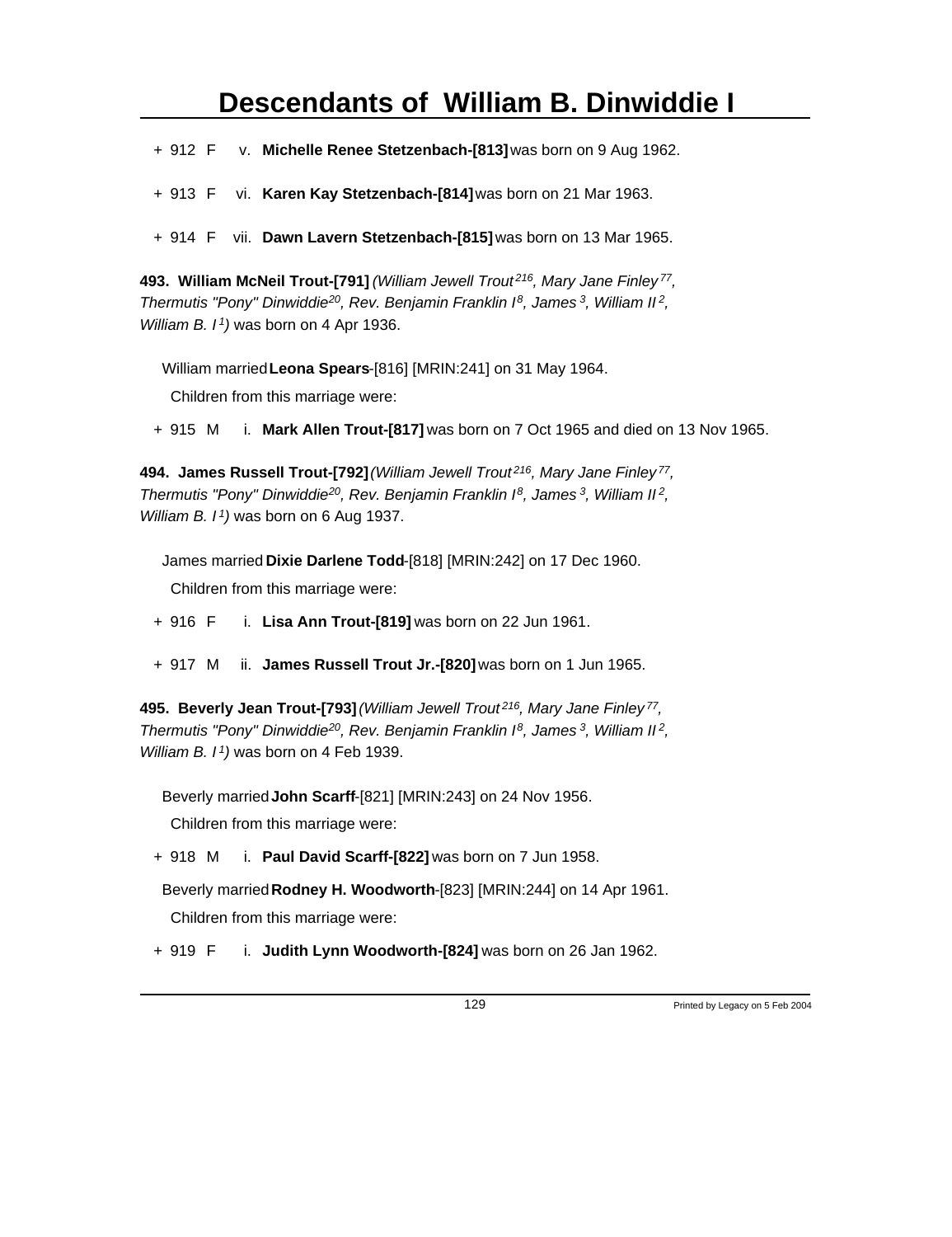+ 920 M ii. **Dennis Brian Woodworth-[825]** was born on 4 Aug 1964.

**496. Robert Leroy Trout-[794]** *(William Jewell Trout<sup>216</sup>, Mary Jane Finley<sup>77</sup> , Thermutis "Pony" Dinwiddie<sup>20</sup>, Rev. Benjamin Franklin I<sup>8</sup>, James<sup>3</sup>, William II<sup>2</sup> , William B. I<sup>1</sup>)* was born on 19 Sep 1941.

**497. Richard Wayne Trout-[795]** *(William Jewell Trout<sup>216</sup>, Mary Jane Finley<sup>77</sup> , Thermutis "Pony" Dinwiddie<sup>20</sup>, Rev. Benjamin Franklin I<sup>8</sup>, James<sup>3</sup>, William II<sup>2</sup> , William B. I<sup>1</sup>)* was born on 16 Mar 1947.

**498. Larry Joe Light-[827]** *(Opal Marie Trout<sup>217</sup>, Mary Jane Finley<sup>77</sup>, Thermutis "Pony" Dinwiddie<sup>20</sup>, Rev. Benjamin Franklin I<sup>8</sup>, James<sup>3</sup>, William II<sup>2</sup>, William B. I <sup>1</sup>)* was born on 31 Jul 1939.

Larry married **Judy Lou Garrett**-[829] [MRIN:246] on 11 Sep 1959.

Children from this marriage were:

+ 921 F i. **Denise Loy Light-[830]** was born on 23 Nov 1960.

+ 922 F ii. **Sheri Lynn Light-[831]** was born on 14 Dec 1962.

**499. Donna Kay Light-[828]** *(Opal Marie Trout<sup>217</sup>, Mary Jane Finley<sup>77</sup>, Thermutis "Pony" Dinwiddie<sup>20</sup>, Rev. Benjamin Franklin I<sup>8</sup>, James<sup>3</sup>, William II<sup>2</sup>, William B. I <sup>1</sup>)* was born on 29 Nov 1946.

Donna married **Michael A. McDermott**-[832] [MRIN:247] on 18 Jul 1965.

**500. Bennie Russell Trout-[835]** *(Herschel Osborn Trout<sup>219</sup>, Mary Jane Finley<sup>77</sup> , Thermutis "Pony" Dinwiddie<sup>20</sup>, Rev. Benjamin Franklin I<sup>8</sup>, James<sup>3</sup>, William II<sup>2</sup> , William B. I<sup>1</sup>)* was born on 17 Jul 1941.

Bennie married **Penny Lea Cameron**-[837] [MRIN:250] on 24 Oct 1964.

**501. Michael Duane Trout-[836]** *(Herschel Osborn Trout<sup>219</sup>, Mary Jane Finley<sup>77</sup> , Thermutis "Pony" Dinwiddie<sup>20</sup>, Rev. Benjamin Franklin I<sup>8</sup>, James<sup>3</sup>, William II<sup>2</sup> , William B. I<sup>1</sup>)* was born on 7 Feb 1944.

**502. Richard M Coffman-[841]** *(Esther J. Stratten<sup>220</sup>, Eliza Finley<sup>78</sup>, Thermutis "Pony" Dinwiddie 20, Rev. Benjamin Franklin I 8, James 3, William II 2, William B.*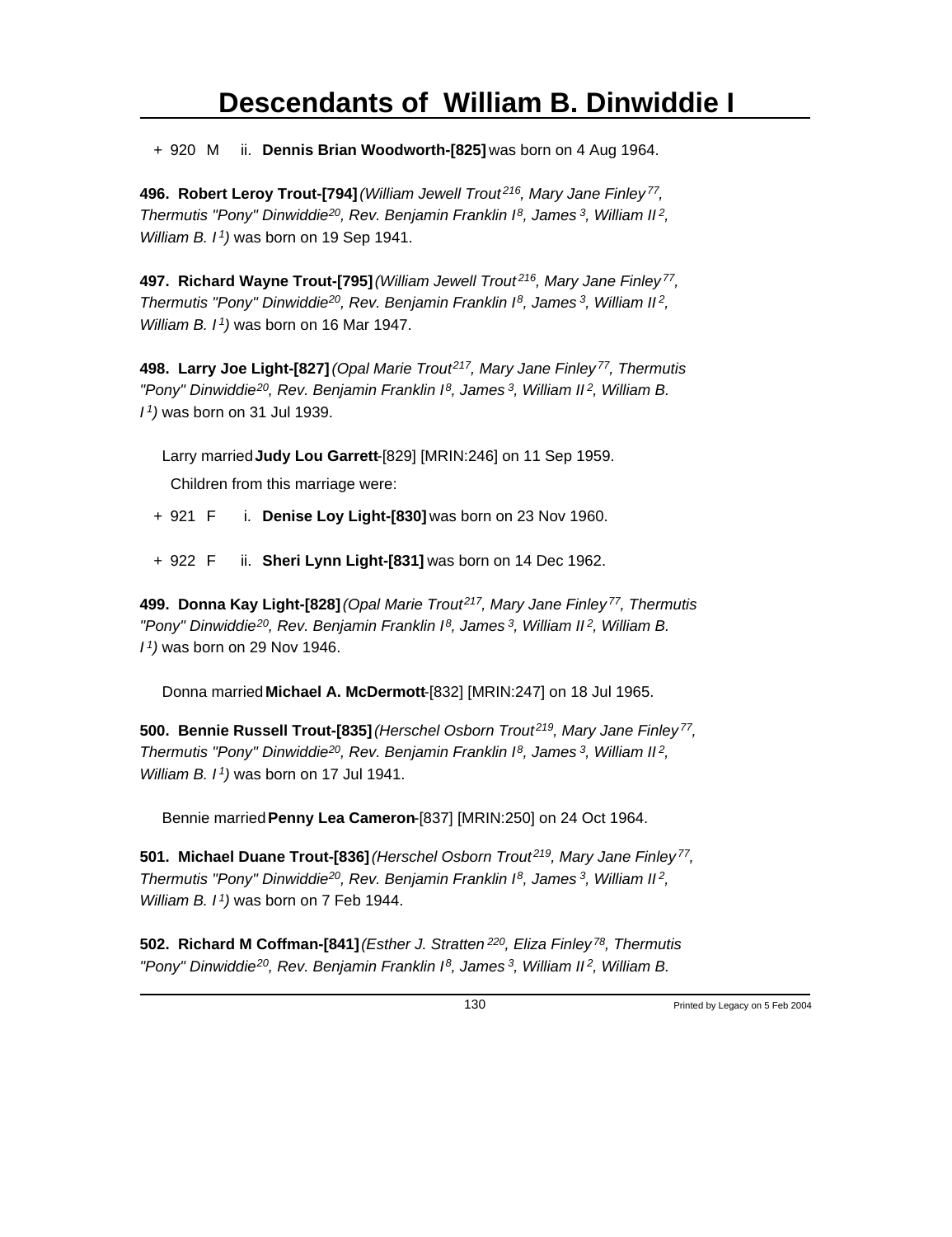*I <sup>1</sup>)* was born on 30 May 1961.

**503. Suzanne Coffman-[842]** *(Esther J. Stratten<sup>220</sup>, Eliza Finley<sup>78</sup>, Thermutis "Pony" Dinwiddie<sup>20</sup>, Rev. Benjamin Franklin I<sup>8</sup>, James<sup>3</sup>, William II<sup>2</sup>, William B. I <sup>1</sup>)* was born on 19 Sep 1962.

**504. Richard Lee Finley-[851]** *(Raymond Finley<sup>221</sup>, Charles Wesley Finley<sup>79</sup> , Thermutis "Pony" Dinwiddie<sup>20</sup>, Rev. Benjamin Franklin I<sup>8</sup>, James<sup>3</sup>, William II<sup>2</sup> , William B. I<sup>1</sup>)* was born on 8 Feb 1942.

Richard married **Virginia Schlup**-[853] [MRIN:255] on 16 Aug 1963.

**505. Patricia Ann Finley-[852]** *(Raymond Finley<sup>221</sup>, Charles Wesley Finley<sup>79</sup> , Thermutis "Pony" Dinwiddie<sup>20</sup>, Rev. Benjamin Franklin I<sup>8</sup>, James<sup>3</sup>, William II<sup>2</sup> , William B. I<sup>1</sup>)* was born on 7 Jun 1944.

Patricia married **Anthony R. Hasty**-[854] [MRIN:256] on 11 Sep 1964.

**506. Norma Carole Finley-[856]** *(Norman Rolla Finley<sup>222</sup>, Charles Wesley Finley<sup>79</sup> , Thermutis "Pony" Dinwiddie<sup>20</sup>, Rev. Benjamin Franklin I<sup>8</sup>, James<sup>3</sup>, William II<sup>2</sup> , William B. I<sup>1</sup>)* was born on 7 Apr 1941.

Norma married **Elliot G. Bonham**-[858] [MRIN:258] on 15 Mar 1961. Children from this marriage were:

+ 923 F i. **Deborah Lynn Bonham-[859]** was born on 25 Mar 1962.

**507. Larry Wayne Finley-[857]** *(Norman Rolla Finley<sup>222</sup>, Charles Wesley Finley<sup>79</sup> , Thermutis "Pony" Dinwiddie<sup>20</sup>, Rev. Benjamin Franklin I<sup>8</sup>, James<sup>3</sup>, William II<sup>2</sup> , William B. I<sup>1</sup>)* was born on 20 Jun 1943.

Larry married **Constance Anita Broden**-[860] [MRIN:259] on 19 Jul 1961. Children from this marriage were:

+ 924 F i. **Bonnie Jean Finley-[861]** was born on 27 Apr 1962.

+ 925 M ii. **Todd Dwane Finley-[862]** was born on 26 Aug 1963.

**508. Charles Douglas Finley-[864]** *(Orville Franklin Finley 223, Charles Wesley Finley*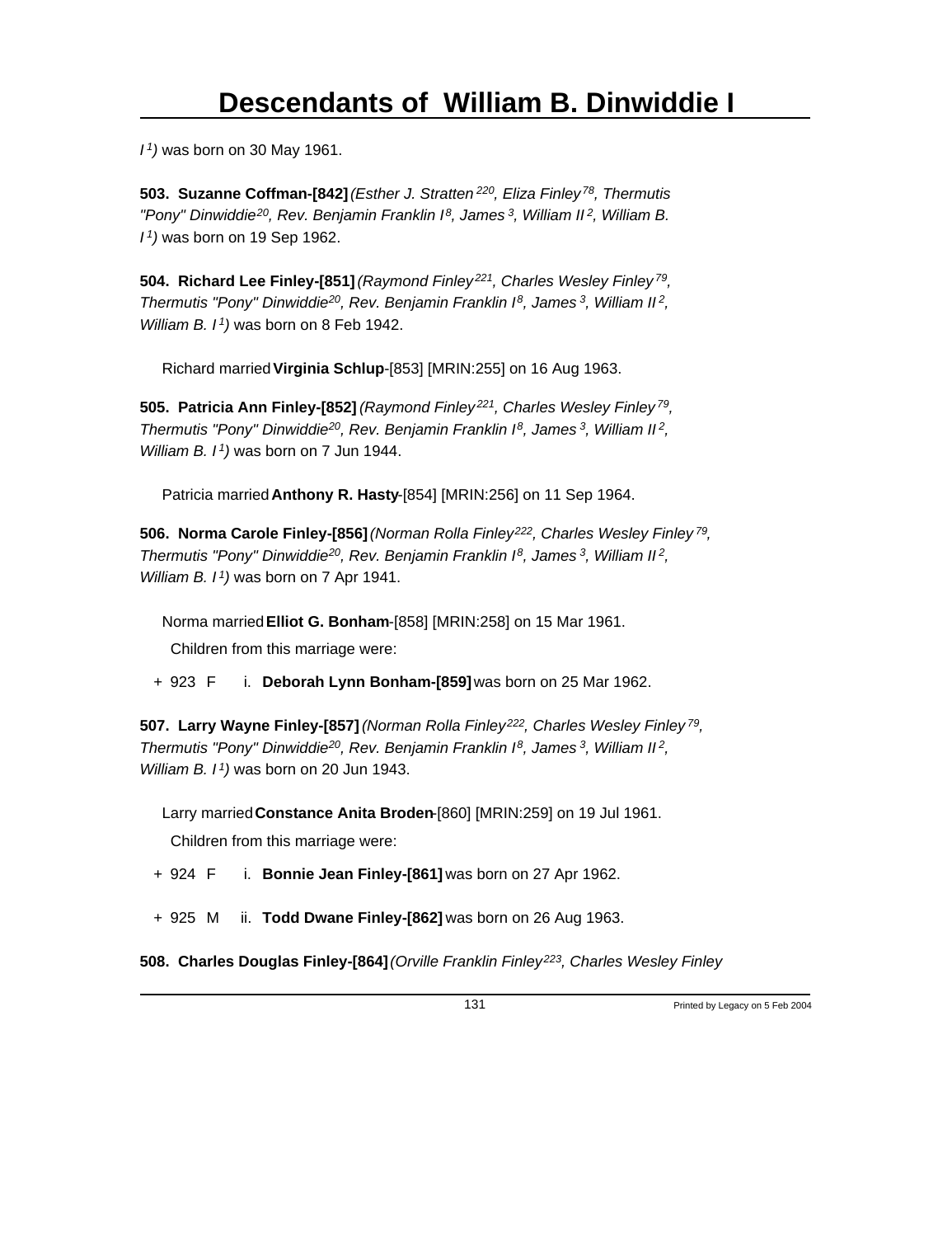*<sup>79</sup>, Thermutis "Pony" Dinwiddie<sup>20</sup>, Rev. Benjamin Franklin I<sup>8</sup>, James<sup>3</sup>, William II 2 , William B. I<sup>1</sup>)* was born on 17 Dec 1946.

**509. Jeleen Finley-[866]** *(Carl Straten Finley<sup>224</sup>, Charles Wesley Finley<sup>79</sup> , Thermutis "Pony" Dinwiddie<sup>20</sup>, Rev. Benjamin Franklin I<sup>8</sup>, James<sup>3</sup>, William II<sup>2</sup> , William B. I<sup>1</sup>)* was born on 10 Nov 1952.

**510. James P. Finley-[868]** *(James Clayton Finley<sup>225</sup>, Charles Wesley Finley<sup>79</sup> , Thermutis "Pony" Dinwiddie<sup>20</sup>, Rev. Benjamin Franklin I<sup>8</sup>, James<sup>3</sup>, William II<sup>2</sup> , William B. I<sup>1</sup>)* was born on 29 Apr 1948.

**511. Steven Finley-[869]** *(James Clayton Finley<sup>225</sup>, Charles Wesley Finley<sup>79</sup> , Thermutis "Pony" Dinwiddie<sup>20</sup>, Rev. Benjamin Franklin I<sup>8</sup>, James<sup>3</sup>, William II<sup>2</sup> , William B. I<sup>1</sup>)* was born on 3 Nov 1952.

**512. Melvin Terrill Kruse-[873]** *(Lula Mae Finley<sup>227</sup>, Charles Wesley Finley<sup>79</sup> , Thermutis "Pony" Dinwiddie<sup>20</sup>, Rev. Benjamin Franklin I<sup>8</sup>, James<sup>3</sup>, William II<sup>2</sup> , William B. I<sup>1</sup>)* was born on 26 May 1950.

**513. Linda Luanne Kruse-[874]** *(Lula Mae Finley<sup>227</sup>, Charles Wesley Finley<sup>79</sup> , Thermutis "Pony" Dinwiddie<sup>20</sup>, Rev. Benjamin Franklin I<sup>8</sup>, James<sup>3</sup>, William II<sup>2</sup> , William B. I<sup>1</sup>)* was born on 8 Sep 1952.

**514. Mickey Dean Kruse-[875]** *(Lula Mae Finley<sup>227</sup>, Charles Wesley Finley<sup>79</sup> , Thermutis "Pony" Dinwiddie<sup>20</sup>, Rev. Benjamin Franklin I<sup>8</sup>, James<sup>3</sup>, William II<sup>2</sup> , William B. I<sup>1</sup>)* was born on 19 Jan 1958.

**515. Alvia Lee Jordan-[884]** *(Virginia Mae Cathey<sup>228</sup>, George Orville Cathey<sup>80</sup> , Mary Arthusa Dinwiddie<sup>23</sup>, Rev. Benjamin Franklin I<sup>8</sup>, James<sup>3</sup>, William II<sup>2</sup> , William B. I<sup>1</sup>)* was born on 9 Nov 1941.

General Notes: The Dinwiddie book is showing a differentt last name for Alvia Lee Jordan. This last name is McLean (Alvia Lee McLean). I do not know if this is a adopted child, a child out of wedlock, or a child by previous marriage.

Alvia married **Karen Unknown**-[886] [MRIN:268].

**516. Brenard Jordan-[885]** *(Virginia Mae Cathey<sup>228</sup>, George Orville Cathey<sup>80</sup>, Mary Arthusa Dinwiddie<sup>23</sup>, Rev. Benjamin Franklin I<sup>8</sup>, James<sup>3</sup>, William II<sup>2</sup>, William B. I 1)* was born on 17 Nov 1948.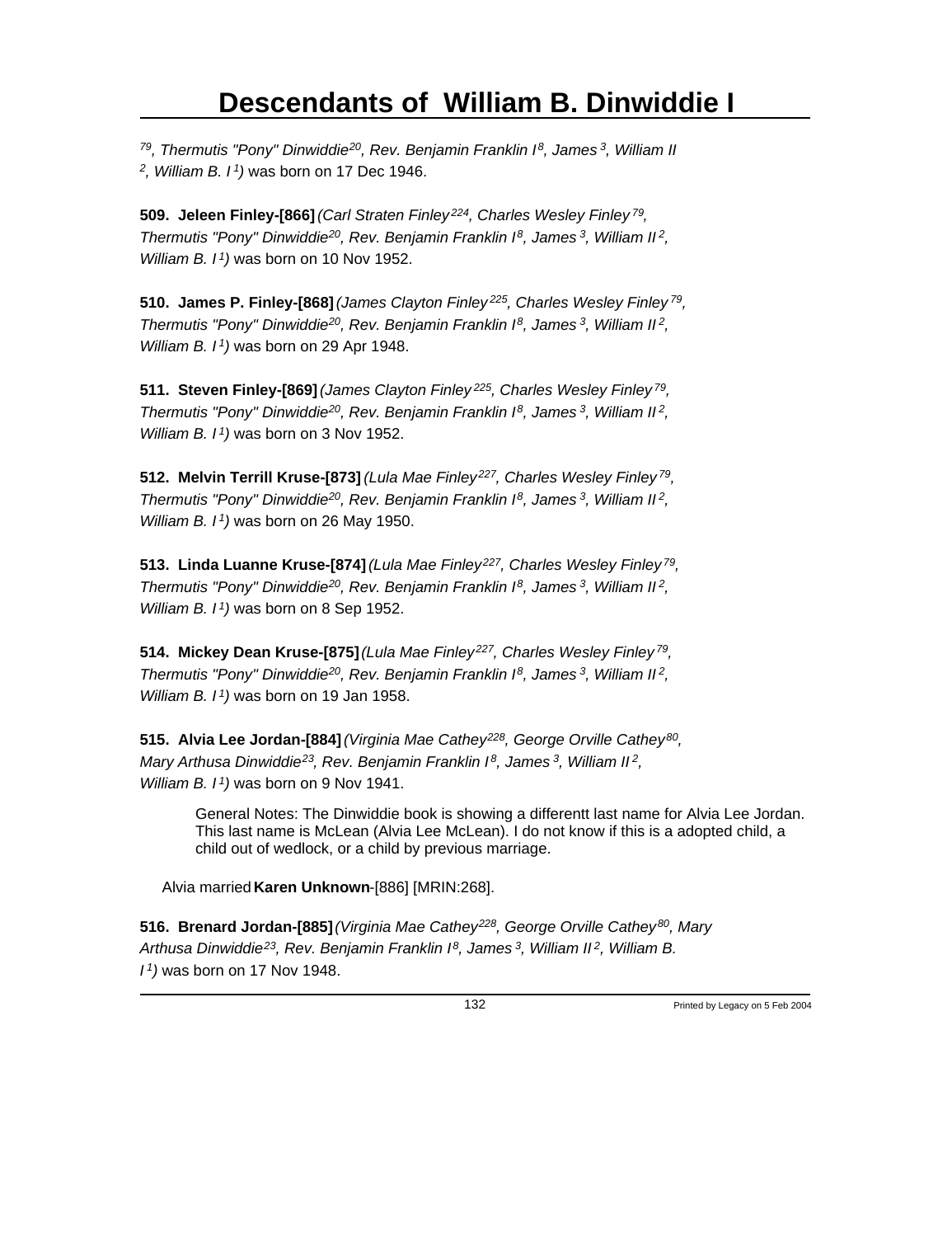General Notes: The Dinwiddie book is showing a differentt last name for Brenard Jordan. This last name is Jones ( Brenard Jones ). I do not know if this is a adopted child, a child out of wedlock, or a child by previous marriage.

**517. Harold Brydean Box Jr.-[888]** *(Ruth Earlene Cathey<sup>229</sup>, George Orville Cathey <sup>80</sup>, Mary Arthusa Dinwiddie<sup>23</sup>, Rev. Benjamin Franklin I<sup>8</sup>, James<sup>3</sup>, William II<sup>2</sup> , William B. I<sup>1</sup>)* was born on 30 Nov 1944.

**518. Connie Box-[889]** *(Ruth Earlene Cathey<sup>229</sup>, George Orville Cathey<sup>80</sup>, Mary Arthusa Dinwiddie<sup>23</sup>, Rev. Benjamin Franklin I<sup>8</sup>, James<sup>3</sup>, William II<sup>2</sup>, William B. I <sup>1</sup>)* was born on 20 Feb 1952.

General Notes: Connie Box is the twin sister of Cathey Box

**519. Cathey Box-[890]** *(Ruth Earlene Cathey<sup>229</sup>, George Orville Cathey<sup>80</sup>, Mary Arthusa Dinwiddie<sup>23</sup>, Rev. Benjamin Franklin I<sup>8</sup>, James<sup>3</sup>, William II<sup>2</sup>, William B. I <sup>1</sup>)* was born on 20 Feb 1952.

General Notes: Cathey Box is the twin sister of Connie Box.

**520. Terry Box-[891]** *(Ruth Earlene Cathey<sup>229</sup>, George Orville Cathey<sup>80</sup>, Mary Arthusa Dinwiddie<sup>23</sup>, Rev. Benjamin Franklin I<sup>8</sup>, James<sup>3</sup>, William II<sup>2</sup>, William B. I <sup>1</sup>)* was born on 2 Sep 1958.

**521. Jackie Cathey-[895]** *(Jack Cathey<sup>230</sup>, George Orville Cathey<sup>80</sup>, Mary Arthusa Dinwiddie<sup>23</sup>, Rev. Benjamin Franklin I<sup>8</sup>, James<sup>3</sup>, William II<sup>2</sup>, William B. I<sup>1</sup>)*.

**522. James Darrell Cathey II-[901]** *(James Darrell Cathey<sup>231</sup>, James Marlin Cathey <sup>81</sup>, Mary Arthusa Dinwiddie<sup>23</sup>, Rev. Benjamin Franklin I<sup>8</sup>, James<sup>3</sup>, William II<sup>2</sup> , William B. I<sup>1</sup>)*.

James married **Janet Sue Brown**-[903] [MRIN:274] in 1960.

Children from this marriage were:

+ 926 M i. **Darrell Eugene Cathey-[904]** was born on 13 May 1961.

+ 927 F ii. **Nickey Sue Cathey-[905]** was born in 1963.

**523. Jeanne Lee Cathey-[902]** *(James Darrell Cathey<sup>231</sup>, James Marlin Cathey<sup>81</sup> , Mary Arthusa Dinwiddie<sup>23</sup>, Rev. Benjamin Franklin I<sup>8</sup>, James<sup>3</sup>, William II<sup>2</sup> ,*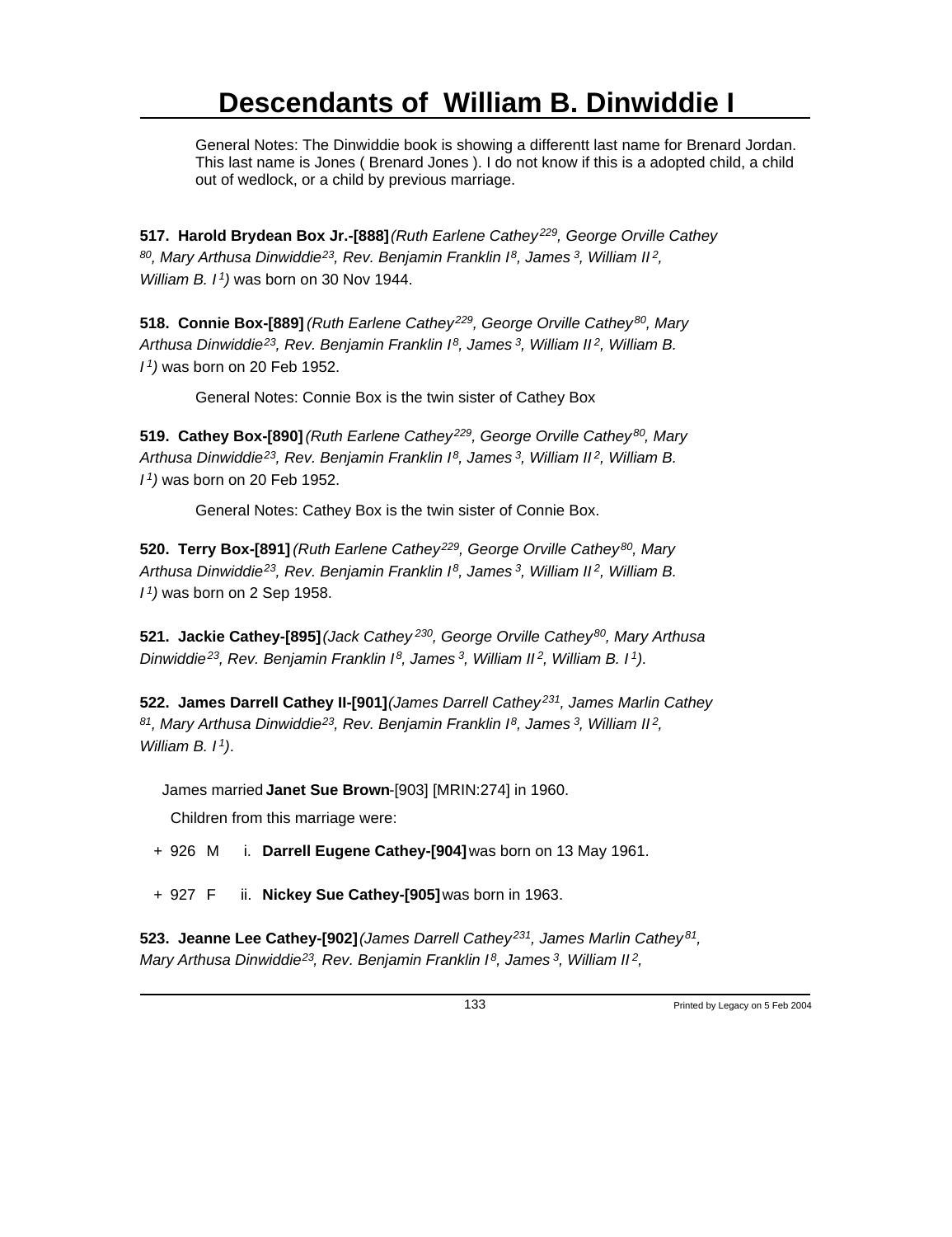*William B. I<sup>1</sup>)* was born on 4 Oct 1948.

**524. Norma Lee Mann-[907]** *(Dorothy Elnora Cathey<sup>232</sup>, James Marlin Cathey<sup>81</sup> , Mary Arthusa Dinwiddie<sup>23</sup>, Rev. Benjamin Franklin I<sup>8</sup>, James<sup>3</sup>, William II<sup>2</sup> , William B. I<sup>1</sup>)* was born on 18 Aug 1940.

Norma married **Robert C. Province**-[908] [MRIN:276].

Children from this marriage were:

+ 928 M i. **James Carroll Province-[909]** was born on 1 Apr 1958.

+ 929 F ii. **Norma Jeanine Province-[910]** was born on 23 Mar 1960.

**525. Stuart Marlin Kajfas-[912]** *(Dorothy Elnora Cathey<sup>232</sup>, James Marlin Cathey<sup>81</sup> , Mary Arthusa Dinwiddie<sup>23</sup>, Rev. Benjamin Franklin I<sup>8</sup>, James<sup>3</sup>, William II<sup>2</sup> , William B. I<sup>1</sup>)* was born on 15 May 1946.

**526. Melodee Ann Truitt-[915]** *(Retta Lee Cathey<sup>233</sup>, James Marlin Cathey<sup>81</sup>, Mary Arthusa Dinwiddie<sup>23</sup>, Rev. Benjamin Franklin I<sup>8</sup>, James<sup>3</sup>, William II<sup>2</sup>, William B. I <sup>1</sup>)* was born on 20 Nov 1953.

**527. Curtis Kimberlee Truitt-[916]** *(Retta Lee Cathey<sup>233</sup>, James Marlin Cathey<sup>81</sup> , Mary Arthusa Dinwiddie<sup>23</sup>, Rev. Benjamin Franklin I<sup>8</sup>, James<sup>3</sup>, William II<sup>2</sup> , William B. I<sup>1</sup>)* was born on 25 Apr 1959.

**528. Barbara Dawn Needy-[980]** *(Mary Elizabeth Clifford<sup>237</sup>, Emma May Martin<sup>87</sup> , Eliza Jane Dinwiddie<sup>31</sup>, Samuel N.<sup>9</sup>, James<sup>3</sup>, William II<sup>2</sup>, William B. I<sup>1</sup>)* was born on 17 Jul 1938.

Barbara married **Roy Neal Scotten**-[982] [MRIN:305] on 1 Sep 1956.

Children from this marriage were:

+ 930 F i. **Tammie Scotten-[983]** was born on 26 Oct 1958.

+ 931 M ii. **Randy Scotten-[984]** was born on 6 May 1959.

**529. Clifford Eugene Needy-[981]** *(Mary Elizabeth Clifford<sup>237</sup>, Emma May Martin<sup>87</sup> , Eliza Jane Dinwiddie<sup>31</sup>, Samuel N.<sup>9</sup>, James<sup>3</sup>, William II<sup>2</sup>, William B. I<sup>1</sup>)* was born on 9 Dec 1943.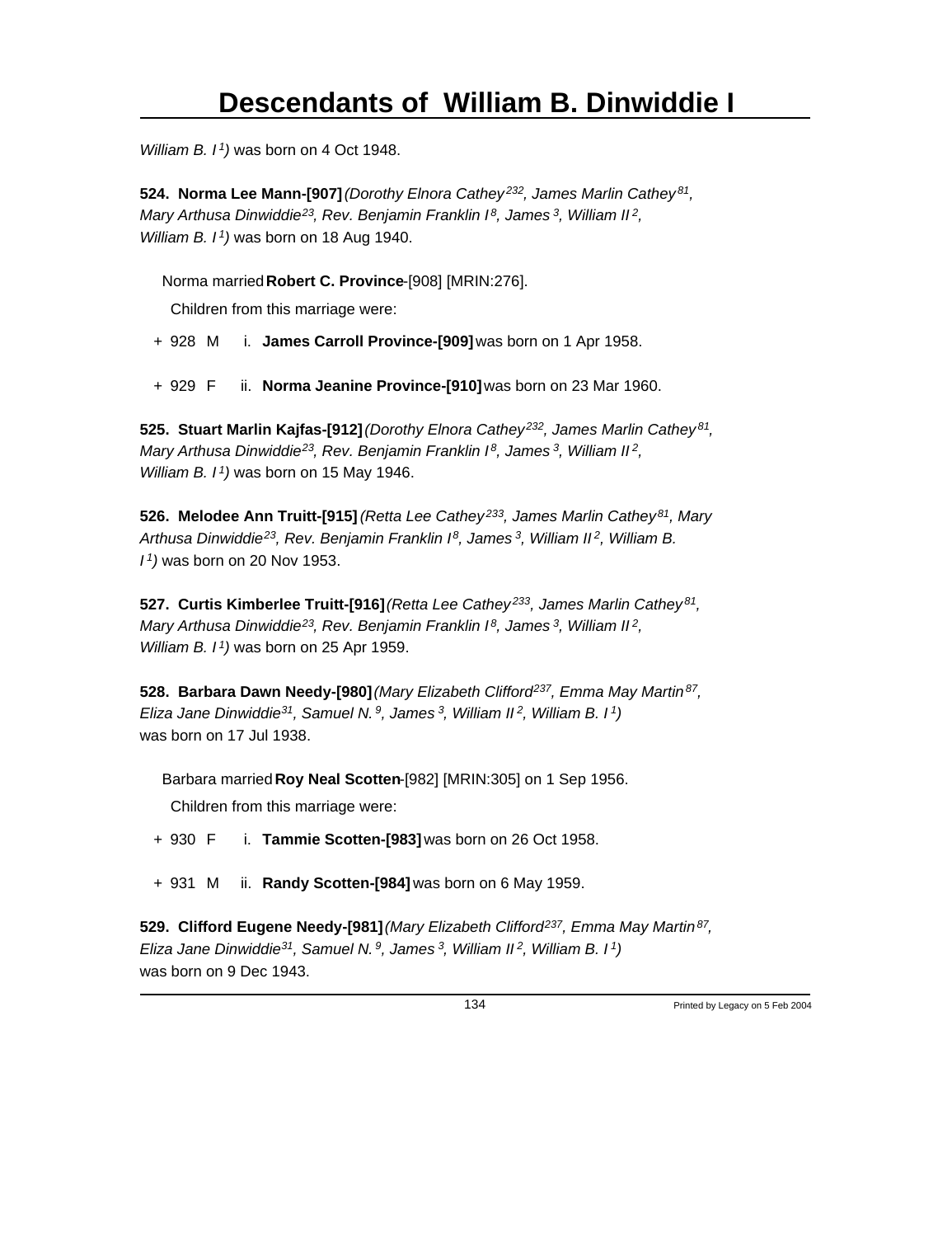Clifford married **Judy Kay Pay**-[985] [MRIN:306] on 19 Apr 1964.

**530. William Irvin Winters-[987]** *(Anna Belle Clifford<sup>238</sup>, Emma May Martin<sup>87</sup>, Eliza Jane Dinwiddie<sup>31</sup>, Samuel N.<sup>9</sup>, James<sup>3</sup>, William II<sup>2</sup>, William B. I<sup>1</sup>)* was born on 8 Nov 1942.

William married **Judie Ann Cox**-[988] [MRIN:308] on 5 Jun 1965.

**531. Earl Bucholz Jr.-[990]** *(Helen Ruth Clifford<sup>239</sup>, Emma May Martin<sup>87</sup>, Eliza Jane Dinwiddie<sup>31</sup>, Samuel N.<sup>9</sup>, James<sup>3</sup>, William II<sup>2</sup>, William B. I<sup>1</sup>)* was born on 16 Sep 1940.

Earl married **Marilyn Eva Herrick**-[992] [MRIN:310] on 28 Jun 1961.

Children from this marriage were:

+ 932 F i. **Kathleen Herrick Bucholz-[993]** was born on 15 Dec 1963.

**532. Clifford Bucholz-[991]** *(Helen Ruth Clifford<sup>239</sup>, Emma May Martin<sup>87</sup>, Eliza Jane Dinwiddie<sup>31</sup>, Samuel N.<sup>9</sup>, James<sup>3</sup>, William II<sup>2</sup>, William B. I<sup>1</sup>)* was born on 28 May 1943.

**533. Jimmy Jo Clifford-[995]** *(James Monroe Clifford<sup>240</sup>, Emma May Martin<sup>87</sup>, Eliza Jane Dinwiddie<sup>31</sup>, Samuel N.<sup>9</sup>, James<sup>3</sup>, William II<sup>2</sup>, William B. I<sup>1</sup>)* was born on 28 Nov 1941.

**534. Gary Patrick Clifford-[996]** *(James Monroe Clifford<sup>240</sup>, Emma May Martin<sup>87</sup> , Eliza Jane Dinwiddie<sup>31</sup>, Samuel N.<sup>9</sup>, James<sup>3</sup>, William II<sup>2</sup>, William B. I<sup>1</sup>)* was born on 21 Jun 1943.

**535. Johnny Lee Clifford-[997]** *(James Monroe Clifford<sup>240</sup>, Emma May Martin<sup>87</sup> , Eliza Jane Dinwiddie<sup>31</sup>, Samuel N.<sup>9</sup>, James<sup>3</sup>, William II<sup>2</sup>, William B. I<sup>1</sup>)* was born on 1 May 1946.

**536. Reva Marie Bremer-[1007]** *(Ruby Francis Cramer<sup>241</sup>, Robert Francis Cramer <sup>88</sup>, Martha Emaline Dinwiddie<sup>35</sup>, Samuel N.<sup>9</sup>, James<sup>3</sup>, William II<sup>2</sup>, William B. I <sup>1</sup>)* was born on 6 Aug 1941.

Reva married **Jerry Woodward**-[1008] [MRIN:315] on 22 May 1960.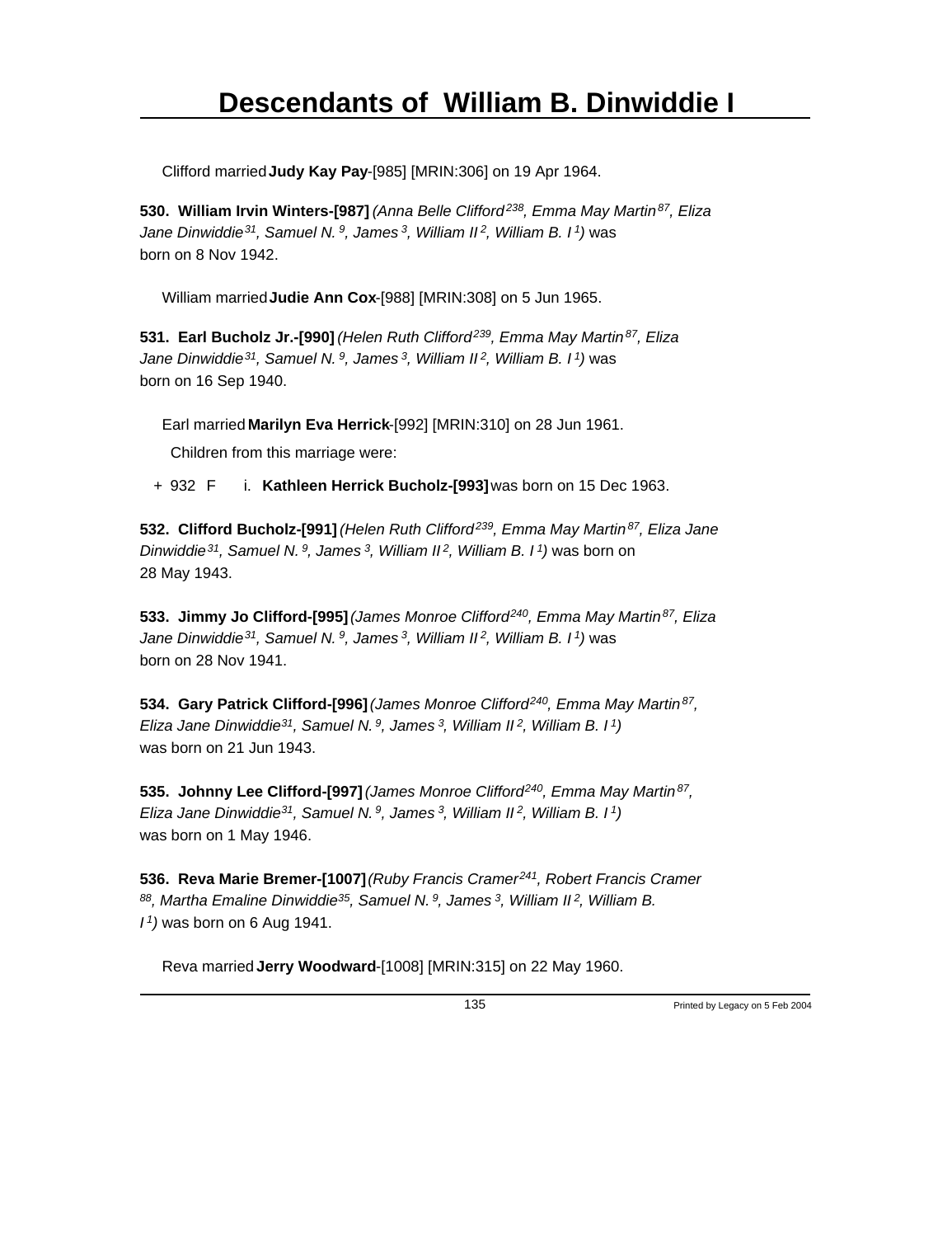**537. Martha Sue Bremer-[1009]** *(Ruby Francis Cramer<sup>241</sup>, Robert Francis Cramer <sup>88</sup>, Martha Emaline Dinwiddie<sup>35</sup>, Samuel N.<sup>9</sup>, James<sup>3</sup>, William II<sup>2</sup>, William B. I <sup>1</sup>)* was born on 24 Jan 1949.

**538. Ruth Ellen Bremer-[1010]** *(Ruby Francis Cramer<sup>241</sup>, Robert Francis Cramer<sup>88</sup> , Martha Emaline Dinwiddie<sup>35</sup>, Samuel N.<sup>9</sup>, James<sup>3</sup>, William II<sup>2</sup>, William B. I<sup>1</sup>)* was born on 7 May 1952.

**539. Robert Hilton Gessley-[1016]** *(Laura Faye Cramer<sup>243</sup>, Robert Francis Cramer <sup>88</sup>, Martha Emaline Dinwiddie<sup>35</sup>, Samuel N.<sup>9</sup>, James<sup>3</sup>, William II<sup>2</sup>, William B. I <sup>1</sup>)* was born on 7 Apr 1947.

**540. David Alan Gessley-[1017]** *(Laura Faye Cramer<sup>243</sup>, Robert Francis Cramer<sup>88</sup> , Martha Emaline Dinwiddie<sup>35</sup>, Samuel N.<sup>9</sup>, James<sup>3</sup>, William II<sup>2</sup>, William B. I<sup>1</sup>)* was born on 12 Sep 1952.

**541. Donald Wayne Gessley-[1018]** *(Laura Faye Cramer<sup>243</sup>, Robert Francis Cramer <sup>88</sup>, Martha Emaline Dinwiddie<sup>35</sup>, Samuel N.<sup>9</sup>, James<sup>3</sup>, William II<sup>2</sup>, William B. I <sup>1</sup>)* was born on 27 Jul 1953.

**542. Terry Lee Gessley-[1019]** *(Laura Faye Cramer<sup>243</sup>, Robert Francis Cramer<sup>88</sup> , Martha Emaline Dinwiddie<sup>35</sup>, Samuel N.<sup>9</sup>, James<sup>3</sup>, William II<sup>2</sup>, William B. I<sup>1</sup>)* was born on 22 Dec 1957.

**543. Patricia Lynn Stanton-[1021]** *(Bobbie Jean Cramer<sup>244</sup>, Robert Francis Cramer <sup>88</sup>, Martha Emaline Dinwiddie<sup>35</sup>, Samuel N.<sup>9</sup>, James<sup>3</sup>, William II<sup>2</sup>, William B. I <sup>1</sup>)* was born on 26 May 1951.

**544. Cathy Jean Stanton-[1022]** *(Bobbie Jean Cramer<sup>244</sup>, Robert Francis Cramer<sup>88</sup> , Martha Emaline Dinwiddie<sup>35</sup>, Samuel N.<sup>9</sup>, James<sup>3</sup>, William II<sup>2</sup>, William B. I<sup>1</sup>)* was born on 30 Sep 1953.

**545. Paul Thomas Stanton-[1023]** *(Bobbie Jean Cramer<sup>244</sup>, Robert Francis Cramer <sup>88</sup>, Martha Emaline Dinwiddie<sup>35</sup>, Samuel N.<sup>9</sup>, James<sup>3</sup>, William II<sup>2</sup>, William B. I <sup>1</sup>)* was born on 8 Jan 1960.

**546. James Michael Driskell-[1025]** *(Patricia Ann Cramer<sup>245</sup>, Robert Francis Cramer 88, Martha Emaline Dinwiddie 35, Samuel N. 9, James 3, William II 2, William B.*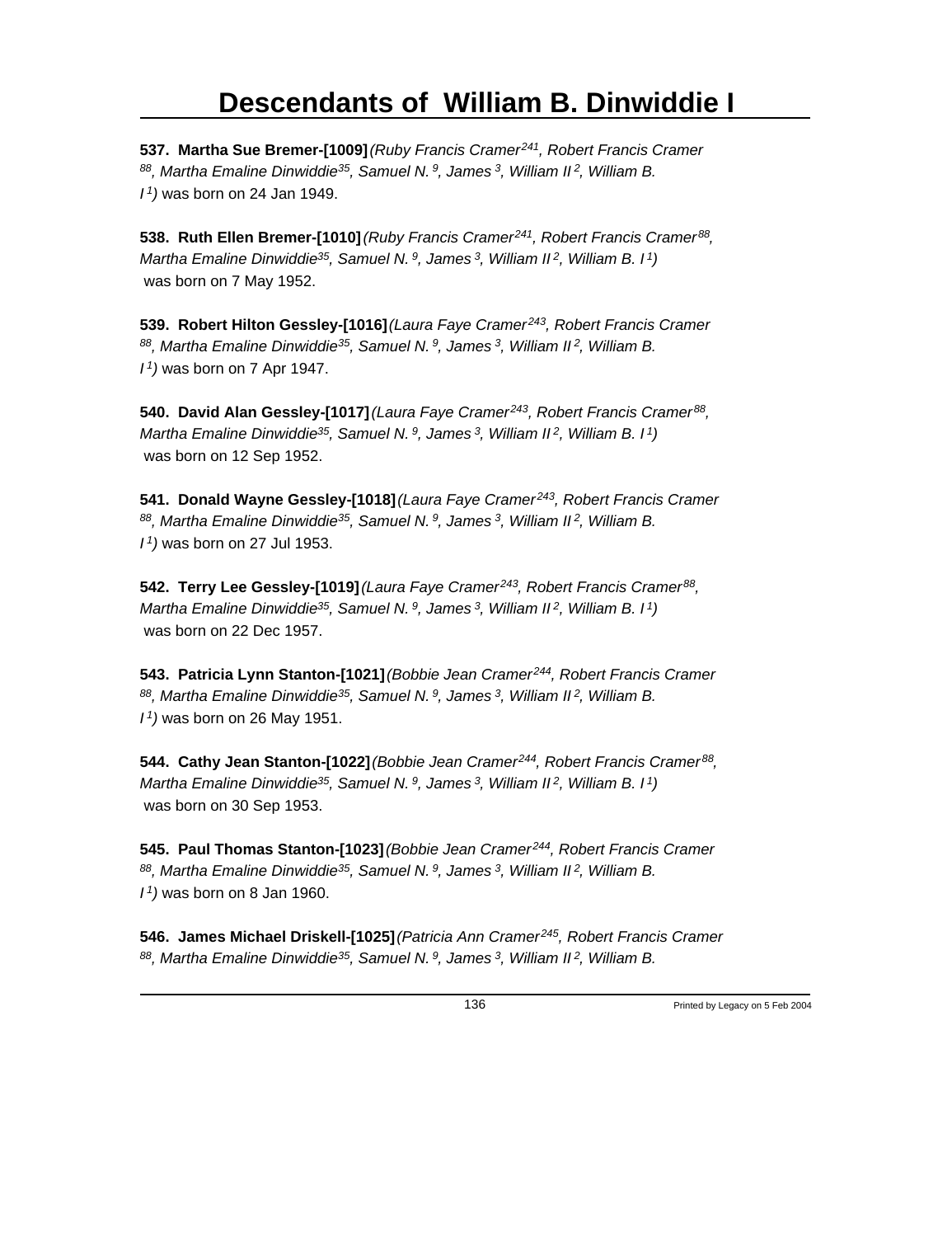*I <sup>1</sup>)* was born on 4 Oct 1957.

**547. Pamela Jo Driskell-[1026]** *(Patricia Ann Cramer<sup>245</sup>, Robert Francis Cramer<sup>88</sup> , Martha Emaline Dinwiddie<sup>35</sup>, Samuel N.<sup>9</sup>, James<sup>3</sup>, William II<sup>2</sup>, William B. I<sup>1</sup>)* was born on 1 Dec 1960.

**548. Jerry Dean Rodgers-[1037]** *(Ethel Marie Cramer<sup>246</sup>, Ora Samuel Cramer<sup>89</sup> , Martha Emaline Dinwiddie<sup>35</sup>, Samuel N.<sup>9</sup>, James<sup>3</sup>, William II<sup>2</sup>, William B. I<sup>1</sup>)* was born on 6 Oct 1938.

Jerry married **Lucinda Pinkston Hamilton**-[1038] [MRIN:321] on 26 Apr 1958.

Children from this marriage were:

- + 933 F i. **Sherry Lynne Rodgers-[1039]** was born on 2 Oct 1959.
- + 934 F ii. **Joyce Dee Rodgers-[1040]** was born on 19 Apr 1961.

**549. John Thomas Rodgers-[1041]** *(Ethel Marie Cramer<sup>246</sup>, Ora Samuel Cramer<sup>89</sup> , Martha Emaline Dinwiddie<sup>35</sup>, Samuel N.<sup>9</sup>, James<sup>3</sup>, William II<sup>2</sup>, William B. I<sup>1</sup>)* was born on 28 Sep 1942.

John married **Betty Lou Bauer**-[1042] [MRIN:322].

**550. Mary Ruth Rodgers-[1043]** *(Ethel Marie Cramer<sup>246</sup>, Ora Samuel Cramer<sup>89</sup> , Martha Emaline Dinwiddie<sup>35</sup>, Samuel N.<sup>9</sup>, James<sup>3</sup>, William II<sup>2</sup>, William B. I<sup>1</sup>)* was born on 17 Sep 1945.

Mary married **Mickel Joseph Tullis**-[1044] [MRIN:323] on 10 Aug 1962.

Children from this marriage were:

+ 935 F i. **Lisa Kaye Tullis-[1045]** was born on 12 Mar 1965.

**551. Darrell Lane Hayden-[1047]** *(Zola Louise Cramer<sup>248</sup>, Ora Samuel Cramer<sup>89</sup> , Martha Emaline Dinwiddie<sup>35</sup>, Samuel N.<sup>9</sup>, James<sup>3</sup>, William II<sup>2</sup>, William B. I<sup>1</sup>)* was born on 10 Jul 1947.

**552. Janet Janice Jackson-[1049]** *(Agnes Virginia Cramer<sup>249</sup>, Ora Samuel Cramer <sup>89</sup>, Martha Emaline Dinwiddie<sup>35</sup>, Samuel N.<sup>9</sup>, James<sup>3</sup>, William II<sup>2</sup>, William B. I 1)* was born on 10 Nov 1954.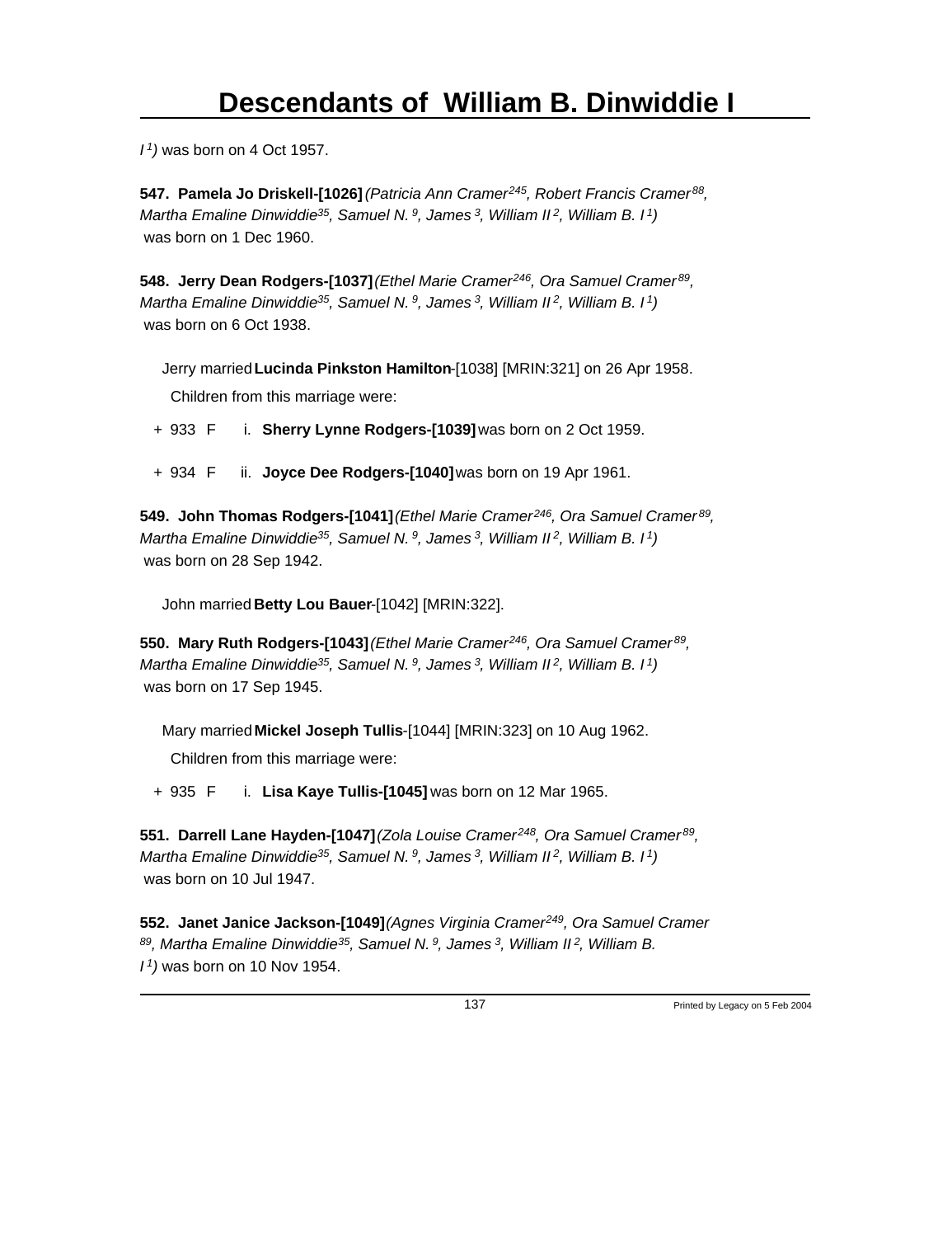General Notes: Janet is noted in the Dinwiddie book as being adopted.

**553. Michael Lee Jackson-[1050]** *(Agnes Virginia Cramer<sup>249</sup>, Ora Samuel Cramer <sup>89</sup>, Martha Emaline Dinwiddie<sup>35</sup>, Samuel N.<sup>9</sup>, James<sup>3</sup>, William II<sup>2</sup>, William B. I <sup>1</sup>)* was born on 20 Jun 1959.

General Notes: Michael is noted in the Dinwiddie book as being adopted.

**554. Margie Jean Cramer-[1052]** *(James Wilbur Cramer<sup>250</sup>, Ora Samuel Cramer<sup>89</sup> , Martha Emaline Dinwiddie<sup>35</sup>, Samuel N.<sup>9</sup>, James<sup>3</sup>, William II<sup>2</sup>, William B. I<sup>1</sup>)* was born on 14 Feb 1947.

**555. Laurie Gay Cramer-[1053]** *(James Wilbur Cramer<sup>250</sup>, Ora Samuel Cramer<sup>89</sup> , Martha Emaline Dinwiddie<sup>35</sup>, Samuel N.<sup>9</sup>, James<sup>3</sup>, William II<sup>2</sup>, William B. I<sup>1</sup>)* was born on 28 May 1948.

**556. Lynette Caroline Cramer-[1054]** *(James Wilbur Cramer<sup>250</sup>, Ora Samuel Cramer <sup>89</sup>, Martha Emaline Dinwiddie<sup>35</sup>, Samuel N.<sup>9</sup>, James<sup>3</sup>, William II<sup>2</sup>, William B. I <sup>1</sup>)* was born on 26 Jul 1952.

**557. Gwen marie Cramer-[1055]** *(James Wilbur Cramer<sup>250</sup>, Ora Samuel Cramer<sup>89</sup> , Martha Emaline Dinwiddie<sup>35</sup>, Samuel N.<sup>9</sup>, James<sup>3</sup>, William II<sup>2</sup>, William B. I<sup>1</sup>)* was born on 15 Aug 1953.

**558. Cindy Lou Cramer-[1056]** *(James Wilbur Cramer<sup>250</sup>, Ora Samuel Cramer<sup>89</sup> , Martha Emaline Dinwiddie<sup>35</sup>, Samuel N.<sup>9</sup>, James<sup>3</sup>, William II<sup>2</sup>, William B. I<sup>1</sup>)* was born on 26 Sep 1955.

**559. Robin Ruth Cramer-[1057]** *(James Wilbur Cramer<sup>250</sup>, Ora Samuel Cramer<sup>89</sup> , Martha Emaline Dinwiddie<sup>35</sup>, Samuel N.<sup>9</sup>, James<sup>3</sup>, William II<sup>2</sup>, William B. I<sup>1</sup>)* was born on 28 Apr 1959.

**560. Debra June Bartels-[1059]** *(Martha Loretta Cramer<sup>252</sup>, Ora Samuel Cramer<sup>89</sup> , Martha Emaline Dinwiddie<sup>35</sup>, Samuel N.<sup>9</sup>, James<sup>3</sup>, William II<sup>2</sup>, William B. I<sup>1</sup>)* was born on 3 Dec 1952.

**561. Sue Anne Bartels-[1060]** *(Martha Loretta Cramer<sup>252</sup>, Ora Samuel Cramer<sup>89</sup> , Martha Emaline Dinwiddie<sup>35</sup>, Samuel N.<sup>9</sup>, James<sup>3</sup>, William II<sup>2</sup>, William B. I<sup>1</sup>)* was born on 28 May 1954.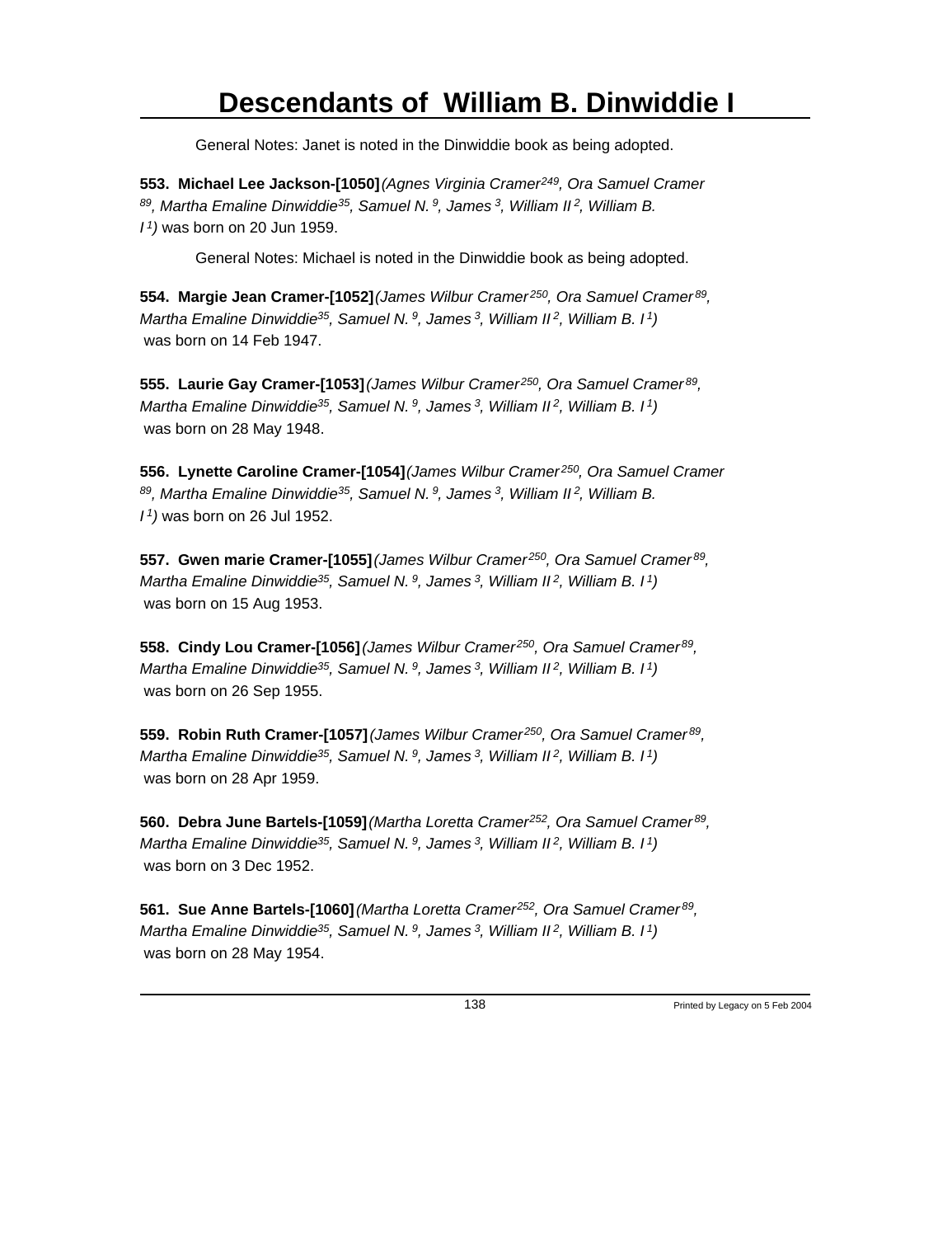**562. Milton Samuel Bartels-[1061]** *(Martha Loretta Cramer<sup>252</sup>, Ora Samuel Cramer <sup>89</sup>, Martha Emaline Dinwiddie<sup>35</sup>, Samuel N.<sup>9</sup>, James<sup>3</sup>, William II<sup>2</sup>, William B. I <sup>1</sup>)* was born on 21 Dec 1956.

**563. James Edward Bartels-[1062]** *(Martha Loretta Cramer<sup>252</sup>, Ora Samuel Cramer <sup>89</sup>, Martha Emaline Dinwiddie<sup>35</sup>, Samuel N.<sup>9</sup>, James<sup>3</sup>, William II<sup>2</sup>, William B. I <sup>1</sup>)* was born on 6 Jul 1959.

**564. Charmen Deanne Cramer-[1064]** *(Edward Lee Cramer<sup>253</sup>, Ora Samuel Cramer <sup>89</sup>, Martha Emaline Dinwiddie<sup>35</sup>, Samuel N.<sup>9</sup>, James<sup>3</sup>, William II<sup>2</sup>, William B. I <sup>1</sup>)* was born on 27 Mar 1955.

**565. Infant Daughter Cramer-[1065]** *(Edward Lee Cramer<sup>253</sup>, Ora Samuel Cramer<sup>89</sup> , Martha Emaline Dinwiddie<sup>35</sup>, Samuel N.<sup>9</sup>, James<sup>3</sup>, William II<sup>2</sup>, William B. I<sup>1</sup>)* was born on 2 Jul 1958 and died on 2 Jul 1958.

**566. Scott Sisk Cramer-[1066]** *(Edward Lee Cramer<sup>253</sup>, Ora Samuel Cramer<sup>89</sup> , Martha Emaline Dinwiddie<sup>35</sup>, Samuel N.<sup>9</sup>, James<sup>3</sup>, William II<sup>2</sup>, William B. I<sup>1</sup>)* was born on 21 Nov 1962.

**567. Donnie Evert Hartel-[1070]** *(Ora Jewell Cramer<sup>254</sup>, Ora Samuel Cramer<sup>89</sup> , Martha Emaline Dinwiddie<sup>35</sup>, Samuel N.<sup>9</sup>, James<sup>3</sup>, William II<sup>2</sup>, William B. I<sup>1</sup>)* was born on 1 Nov 1954.

**568. Joyce Kathleen Hartel-[1071]** *(Ora Jewell Cramer<sup>254</sup>, Ora Samuel Cramer<sup>89</sup> , Martha Emaline Dinwiddie<sup>35</sup>, Samuel N.<sup>9</sup>, James<sup>3</sup>, William II<sup>2</sup>, William B. I<sup>1</sup>)* was born on 28 Jul 1957.

**569. Pamela Kay Hartel-[1072]** *(Ora Jewell Cramer<sup>254</sup>, Ora Samuel Cramer<sup>89</sup> , Martha Emaline Dinwiddie<sup>35</sup>, Samuel N.<sup>9</sup>, James<sup>3</sup>, William II<sup>2</sup>, William B. I<sup>1</sup>)* was born on 2 Sep 1959.

**570. Randy Ernest Cramer-[1075]** *(Samuel Francis Cramer<sup>255</sup>, Ora Samuel Cramer <sup>89</sup>, Martha Emaline Dinwiddie<sup>35</sup>, Samuel N.<sup>9</sup>, James<sup>3</sup>, William II<sup>2</sup>, William B. I <sup>1</sup>)* was born on 17 Aug 1958.

**571. Catherine Lynn Cramer-[1078]** *(Harlan Elbert Cramer 256, Ora Samuel Cramer*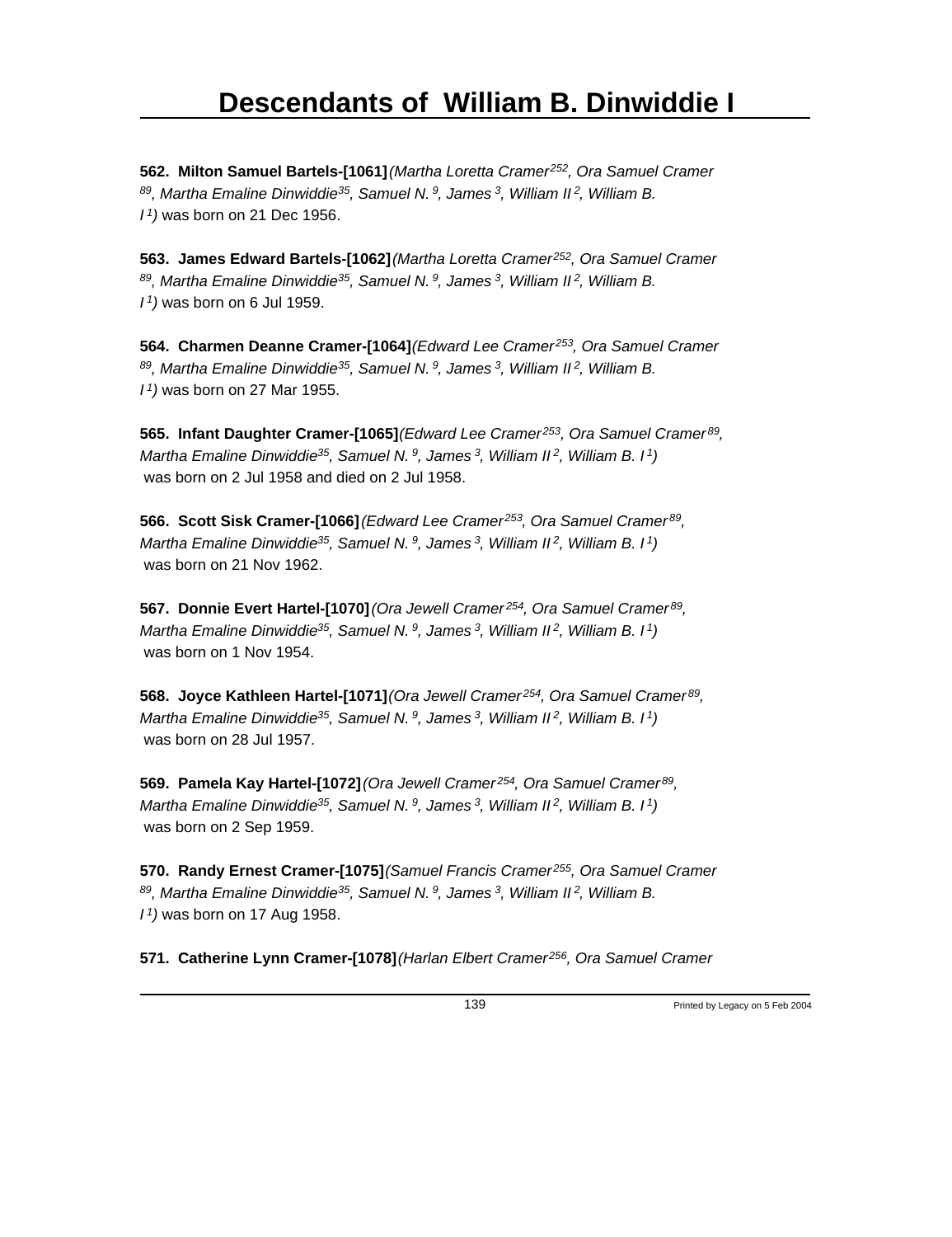*<sup>89</sup>, Martha Emaline Dinwiddie<sup>35</sup>, Samuel N.<sup>9</sup>, James<sup>3</sup>, William II<sup>2</sup>, William B. I <sup>1</sup>)* was born on 14 Oct 1959.

**572. Lisa Kay Cramer-[1079]** *(Harlan Elbert Cramer<sup>256</sup>, Ora Samuel Cramer<sup>89</sup> , Martha Emaline Dinwiddie<sup>35</sup>, Samuel N.<sup>9</sup>, James<sup>3</sup>, William II<sup>2</sup>, William B. I<sup>1</sup>)* was born on 15 Mar 1963.

**573. David Alan Roberts-[1088]** *(Dwight Lester Roberts Jr.<sup>257</sup>, Gladys Cramer<sup>90</sup> , Martha Emaline Dinwiddie<sup>35</sup>, Samuel N.<sup>9</sup>, James<sup>3</sup>, William II<sup>2</sup>, William B. I<sup>1</sup>)* was born on 19 Dec 1946.

**574. Stephen Lee Roberts-[1089]** *(Dwight Lester Roberts Jr.<sup>257</sup>, Gladys Cramer<sup>90</sup> , Martha Emaline Dinwiddie<sup>35</sup>, Samuel N.<sup>9</sup>, James<sup>3</sup>, William II<sup>2</sup>, William B. I<sup>1</sup>)* was born on 23 May 1953.

**575. Kathleen Ann Roberts-[1091]** *(Ira Frederick Roberts<sup>258</sup>, Gladys Cramer<sup>90</sup> , Martha Emaline Dinwiddie<sup>35</sup>, Samuel N.<sup>9</sup>, James<sup>3</sup>, William II<sup>2</sup>, William B. I<sup>1</sup>)* was born on 23 Jan 1947.

**576. Dorothy Faye Roberts-[1092]** *(Ira Frederick Roberts<sup>258</sup>, Gladys Cramer<sup>90</sup> , Martha Emaline Dinwiddie<sup>35</sup>, Samuel N.<sup>9</sup>, James<sup>3</sup>, William II<sup>2</sup>, William B. I<sup>1</sup>)* was born on 6 Mar 1949.

**577. Marilyn Kay Roberts-[1093]** *(Ira Frederick Roberts<sup>258</sup>, Gladys Cramer<sup>90</sup> , Martha Emaline Dinwiddie<sup>35</sup>, Samuel N.<sup>9</sup>, James<sup>3</sup>, William II<sup>2</sup>, William B. I<sup>1</sup>)* was born on 19 Apr 1951.

**578. Robert Frederick Roberts-[1094]** *(Ira Frederick Roberts<sup>258</sup>, Gladys Cramer<sup>90</sup> , Martha Emaline Dinwiddie<sup>35</sup>, Samuel N.<sup>9</sup>, James<sup>3</sup>, William II<sup>2</sup>, William B. I<sup>1</sup>)* was born on 1 Mar 1960.

**579. Paul Maynard Quam-[1096]** *(Mary Doris Roberts<sup>259</sup>, Gladys Cramer<sup>90</sup>, Martha Emaline Dinwiddie<sup>35</sup>, Samuel N.<sup>9</sup>, James<sup>3</sup>, William II<sup>2</sup>, William B. I<sup>1</sup>)* was born on 19 Oct 1945.

**580. Fred Ray Quam-[1097]** *(Mary Doris Roberts<sup>259</sup>, Gladys Cramer<sup>90</sup>, Martha Emaline Dinwiddie<sup>35</sup>, Samuel N.<sup>9</sup>, James<sup>3</sup>, William II<sup>2</sup>, William B. I<sup>1</sup>)* was born on 22 Aug 1947.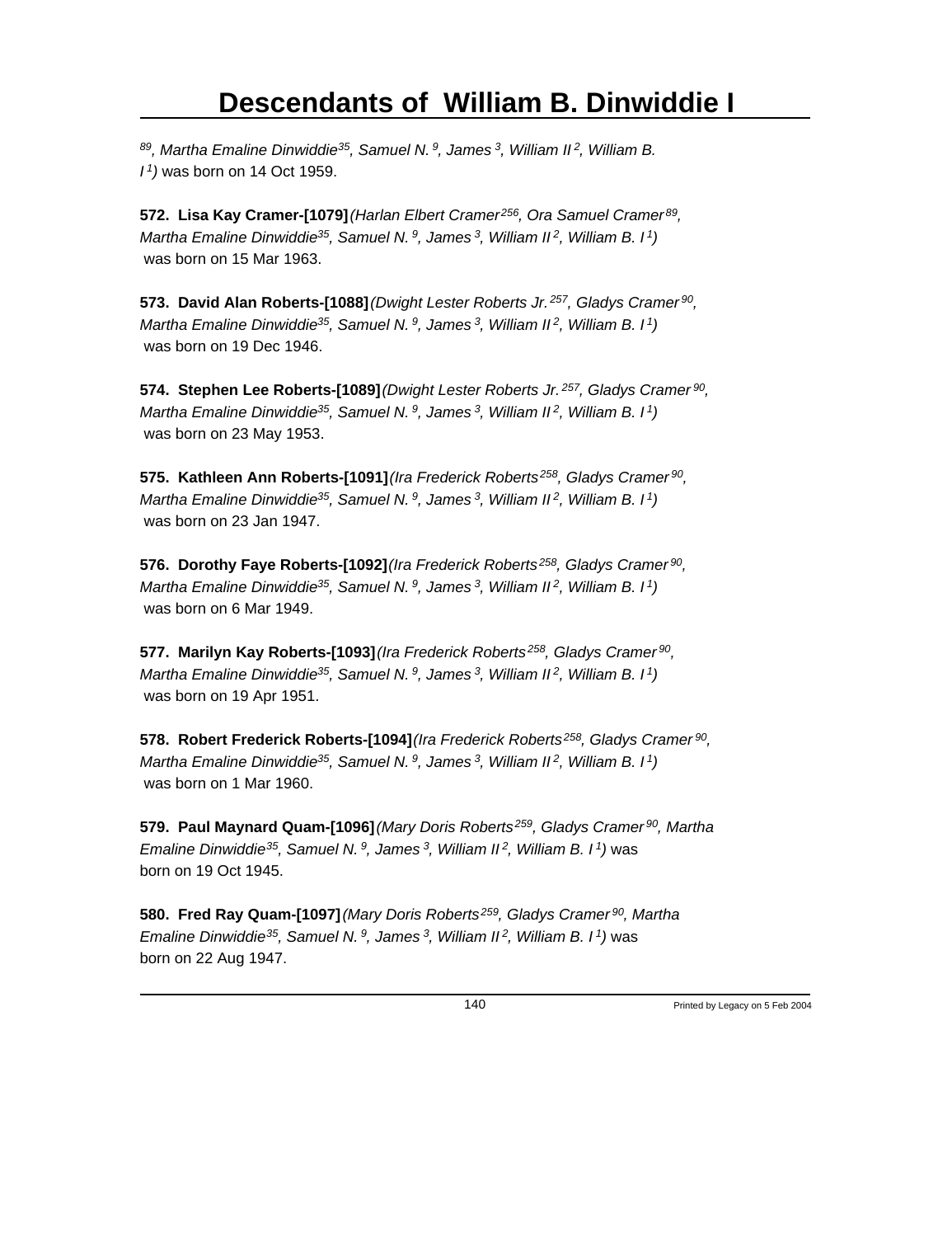**581. Mary Jell Quam-[1098]** *(Mary Doris Roberts<sup>259</sup>, Gladys Cramer<sup>90</sup>, Martha Emaline Dinwiddie<sup>35</sup>, Samuel N.<sup>9</sup>, James<sup>3</sup>, William II<sup>2</sup>, William B. I<sup>1</sup>)* was born on 5 Dec 1949.

**582. Mark Stanley Quam-[1099]** *(Mary Doris Roberts<sup>259</sup>, Gladys Cramer<sup>90</sup>, Martha Emaline Dinwiddie<sup>35</sup>, Samuel N.<sup>9</sup>, James<sup>3</sup>, William II<sup>2</sup>, William B. I<sup>1</sup>)* was born on 15 Jul 1953.

**583. Kristen Glee Quam-[1100]** *(Mary Doris Roberts<sup>259</sup>, Gladys Cramer<sup>90</sup>, Martha Emaline Dinwiddie<sup>35</sup>, Samuel N.<sup>9</sup>, James<sup>3</sup>, William II<sup>2</sup>, William B. I<sup>1</sup>)* was born on 12 Oct 1955.

**584. Todd Lester Quam-[1101]** *(Mary Doris Roberts<sup>259</sup>, Gladys Cramer<sup>90</sup>, Martha Emaline Dinwiddie<sup>35</sup>, Samuel N.<sup>9</sup>, James<sup>3</sup>, William II<sup>2</sup>, William B. I<sup>1</sup>)* was born on 24 May 1957.

**585. Sharman Jay Quam-[1102]** *(Mary Doris Roberts<sup>259</sup>, Gladys Cramer<sup>90</sup>, Martha Emaline Dinwiddie<sup>35</sup>, Samuel N.<sup>9</sup>, James<sup>3</sup>, William II<sup>2</sup>, William B. I<sup>1</sup>)* was born on 23 Oct 1958.

**586. Janna Kay Quam-[1103]** *(Mary Doris Roberts<sup>259</sup>, Gladys Cramer<sup>90</sup>, Martha Emaline Dinwiddie<sup>35</sup>, Samuel N.<sup>9</sup>, James<sup>3</sup>, William II<sup>2</sup>, William B. I<sup>1</sup>)* was born on 19 Apr 1961.

**587. Carolyn Sue Roberts-[1105]** *(Lloyd Rodney Roberts<sup>260</sup>, Gladys Cramer<sup>90</sup> , Martha Emaline Dinwiddie<sup>35</sup>, Samuel N.<sup>9</sup>, James<sup>3</sup>, William II<sup>2</sup>, William B. I<sup>1</sup>)* was born on 18 Dec 1946.

**588. Carl Rodney Roberts-[1106]** *(Lloyd Rodney Roberts<sup>260</sup>, Gladys Cramer<sup>90</sup> , Martha Emaline Dinwiddie<sup>35</sup>, Samuel N.<sup>9</sup>, James<sup>3</sup>, William II<sup>2</sup>, William B. I<sup>1</sup>)* was born on 10 Feb 1949.

**589. Barbara Dell Roberts-[1107]** *(Lloyd Rodney Roberts<sup>260</sup>, Gladys Cramer<sup>90</sup> , Martha Emaline Dinwiddie<sup>35</sup>, Samuel N.<sup>9</sup>, James<sup>3</sup>, William II<sup>2</sup>, William B. I<sup>1</sup>)* was born on 26 Jan 1952.

**590. Paula Jean Roberts-[1108]** *(Lloyd Rodney Roberts<sup>260</sup>, Gladys Cramer<sup>90</sup> ,*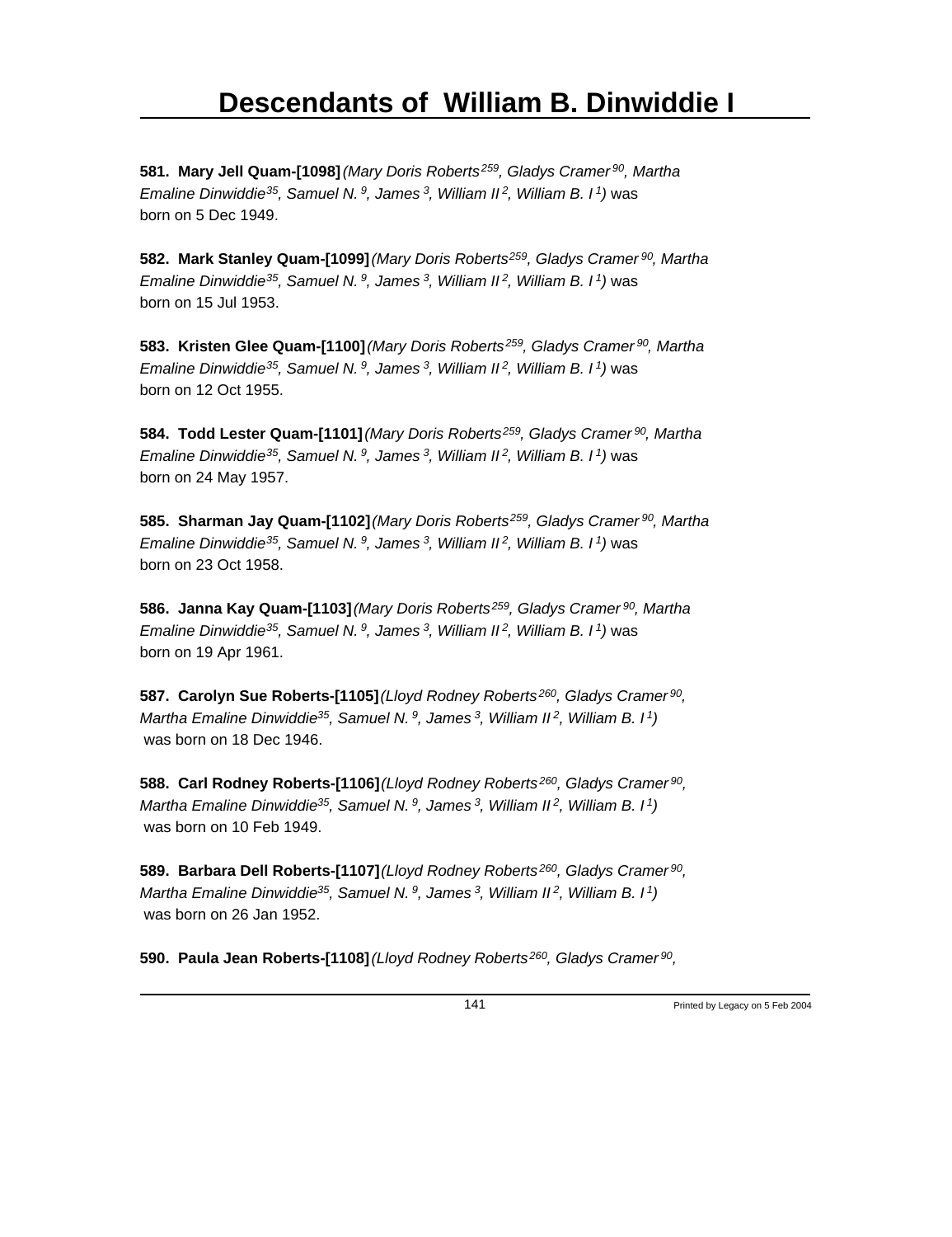*Martha Emaline Dinwiddie<sup>35</sup>, Samuel N.<sup>9</sup>, James<sup>3</sup>, William II<sup>2</sup>, William B. I<sup>1</sup>)* was born on 30 Aug 1955.

**591. John Bradley Robbins-[1110]** *(Esther Emolyn Roberts<sup>262</sup>, Gladys Cramer<sup>90</sup> , Martha Emaline Dinwiddie<sup>35</sup>, Samuel N.<sup>9</sup>, James<sup>3</sup>, William II<sup>2</sup>, William B. I<sup>1</sup>)* was born on 19 Dec 1954.

**592. Janet Lynn Robbins-[1111]** *(Esther Emolyn Roberts<sup>262</sup>, Gladys Cramer<sup>90</sup> , Martha Emaline Dinwiddie<sup>35</sup>, Samuel N.<sup>9</sup>, James<sup>3</sup>, William II<sup>2</sup>, William B. I<sup>1</sup>)* was born on 18 Dec 1956.

**593. Ann Carol Robbins-[1112]** *(Esther Emolyn Roberts<sup>262</sup>, Gladys Cramer<sup>90</sup> , Martha Emaline Dinwiddie<sup>35</sup>, Samuel N.<sup>9</sup>, James<sup>3</sup>, William II<sup>2</sup>, William B. I<sup>1</sup>)* was born on 23 Nov 1958.

**594. Mark Kendal Robbins-[1113]** *(Esther Emolyn Roberts<sup>262</sup>, Gladys Cramer<sup>90</sup> , Martha Emaline Dinwiddie<sup>35</sup>, Samuel N.<sup>9</sup>, James<sup>3</sup>, William II<sup>2</sup>, William B. I<sup>1</sup>)* was born on 5 May 1961.

**595. Joyce Elaine Robbins-[1114]** *(Esther Emolyn Roberts<sup>262</sup>, Gladys Cramer<sup>90</sup> , Martha Emaline Dinwiddie<sup>35</sup>, Samuel N.<sup>9</sup>, James<sup>3</sup>, William II<sup>2</sup>, William B. I<sup>1</sup>)* was born on 18 Nov 1963.

**596. Nancy Diane Hutsell-[1125]** *(Vesta Belle Reese<sup>263</sup>, Gertrude Cramer<sup>91</sup> , Martha Emaline Dinwiddie<sup>35</sup>, Samuel N.<sup>9</sup>, James<sup>3</sup>, William II<sup>2</sup>, William B. I<sup>1</sup>)* was born on 3 Sep 1939.

Nancy married **Tommy Adkins**-[1129] [MRIN:341] on 25 Aug 1956.

Children from this marriage were:

- + 936 F i. **Jamie Marie Adkins-[1130]** was born on 6 Mar 1959.
- + 937 M ii. **Mark Christopher Adkins-[1131]** was born on 3 Feb 1961.
- + 938 F iii. **Tracy Diane Adkins-[1132]** was born on 1 Sep 1962.

**597. Edwin Hutsell-[1126]** *(Vesta Belle Reese<sup>263</sup>, Gertrude Cramer<sup>91</sup>, Martha Emaline Dinwiddie 35, Samuel N. 9, James 3, William II 2, William B. I 1)* was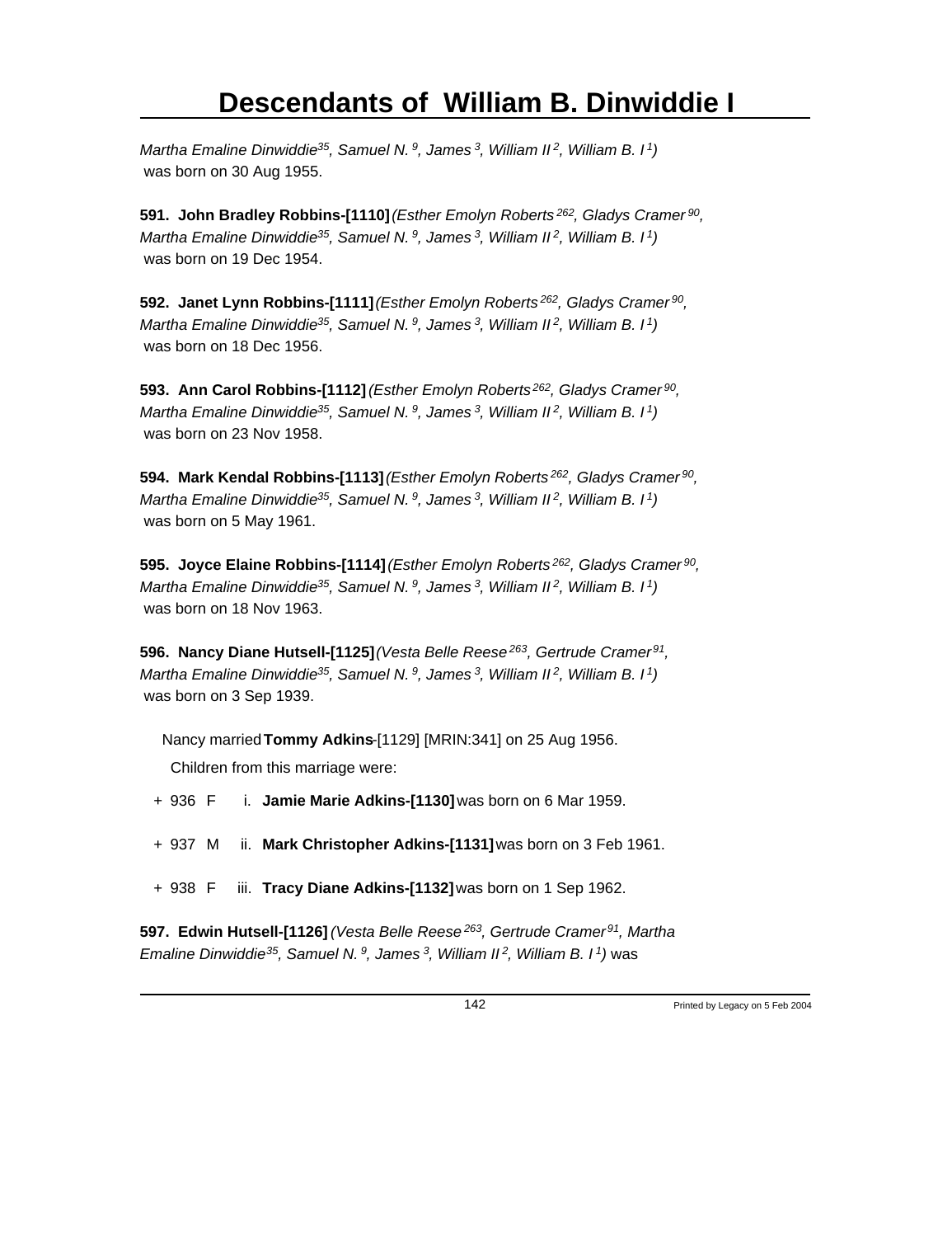born on 21 Nov 1942.

**598. Karrie Ann Hutsell-[1127]** *(Vesta Belle Reese<sup>263</sup>, Gertrude Cramer<sup>91</sup>, Martha Emaline Dinwiddie<sup>35</sup>, Samuel N.<sup>9</sup>, James<sup>3</sup>, William II<sup>2</sup>, William B. I<sup>1</sup>)* was born on 2 Feb 1945.

**599. Trudy Christine Hutsell-[1128]** *(Vesta Belle Reese<sup>263</sup>, Gertrude Cramer<sup>91</sup> , Martha Emaline Dinwiddie<sup>35</sup>, Samuel N.<sup>9</sup>, James<sup>3</sup>, William II<sup>2</sup>, William B. I<sup>1</sup>)* was born on 15 Oct 1948.

**600. James Ronald Reese-[1134]** *(Ivor Elias Reese<sup>264</sup>, Gertrude Cramer<sup>91</sup>, Martha Emaline Dinwiddie<sup>35</sup>, Samuel N.<sup>9</sup>, James<sup>3</sup>, William II<sup>2</sup>, William B. I<sup>1</sup>)* was born on 13 May 1946.

**601. Trevor David Reese Jr.-[1136]** *(Trevor David Reese<sup>265</sup>, Gertrude Cramer<sup>91</sup> , Martha Emaline Dinwiddie<sup>35</sup>, Samuel N.<sup>9</sup>, James<sup>3</sup>, William II<sup>2</sup>, William B. I<sup>1</sup>)* was born on 22 Jul 1956.

**602. David Dale Hutsell-[1138]** *(Gwen Eleanor Reese<sup>266</sup>, Gertrude Cramer<sup>91</sup> , Martha Emaline Dinwiddie<sup>35</sup>, Samuel N.<sup>9</sup>, James<sup>3</sup>, William II<sup>2</sup>, William B. I<sup>1</sup>)* was born on 11 Jun 1946.

**603. Donna Dell Hutsell-[1139]** *(Gwen Eleanor Reese<sup>266</sup>, Gertrude Cramer<sup>91</sup> , Martha Emaline Dinwiddie<sup>35</sup>, Samuel N.<sup>9</sup>, James<sup>3</sup>, William II<sup>2</sup>, William B. I<sup>1</sup>)* was born on 29 Feb 1948.

**604. Beverly Gwen Hutsell-[1140]** *(Gwen Eleanor Reese<sup>266</sup>, Gertrude Cramer<sup>91</sup> , Martha Emaline Dinwiddie<sup>35</sup>, Samuel N.<sup>9</sup>, James<sup>3</sup>, William II<sup>2</sup>, William B. I<sup>1</sup>)* was born on 26 Jun 1950.

**605. Alice Jean Hutsell-[1141]** *(Gwen Eleanor Reese<sup>266</sup>, Gertrude Cramer<sup>91</sup> , Martha Emaline Dinwiddie<sup>35</sup>, Samuel N.<sup>9</sup>, James<sup>3</sup>, William II<sup>2</sup>, William B. I<sup>1</sup>)* was born on 26 Oct 1952.

**606. Ellen Elizabeth Hutsell-[1142]** *(Gwen Eleanor Reese<sup>266</sup>, Gertrude Cramer<sup>91</sup> , Martha Emaline Dinwiddie<sup>35</sup>, Samuel N.<sup>9</sup>, James<sup>3</sup>, William II<sup>2</sup>, William B. I<sup>1</sup>)* was born on 19 Dec 1955.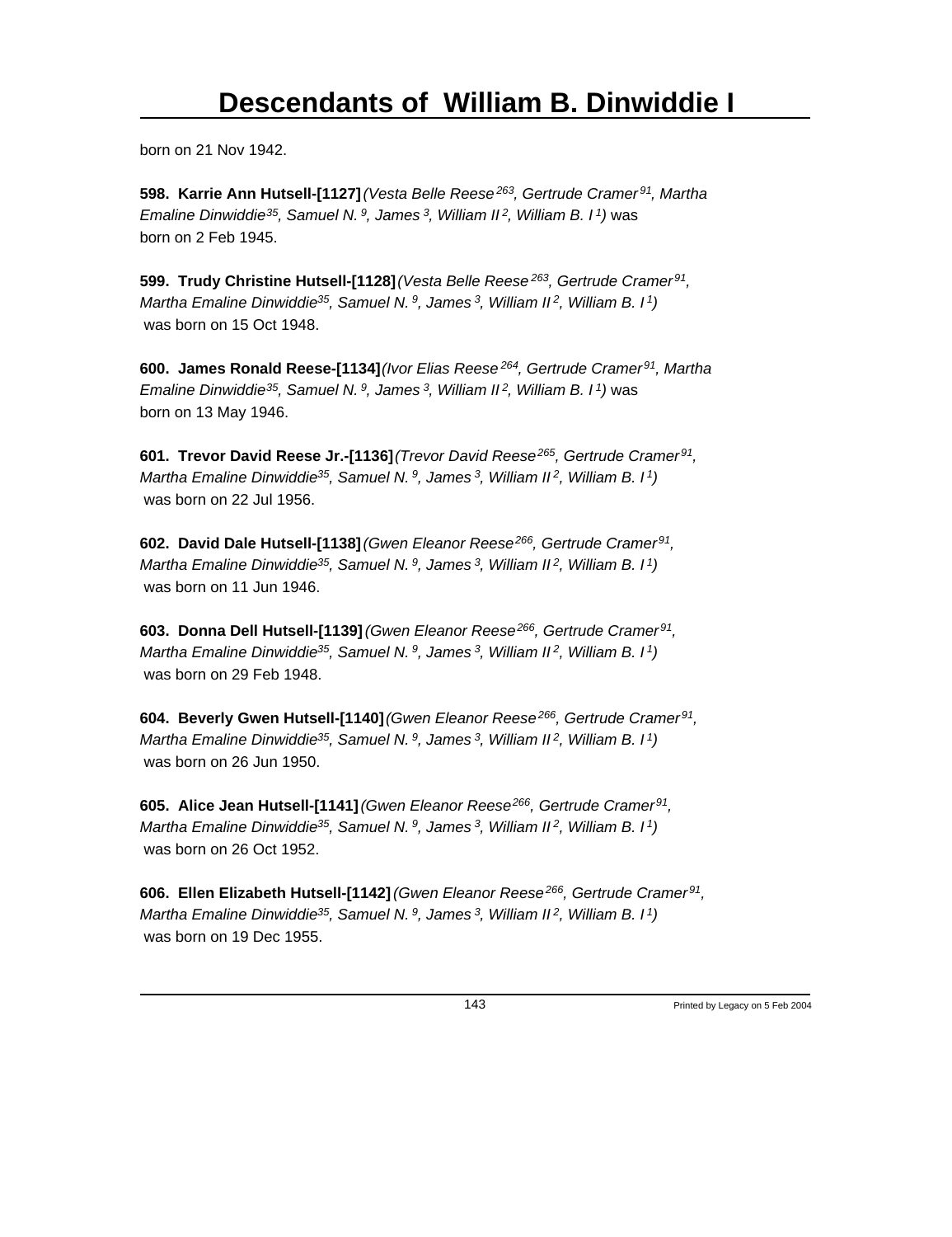**607. Mary Edna Hutsell-[1143]** *(Gwen Eleanor Reese<sup>266</sup>, Gertrude Cramer<sup>91</sup> , Martha Emaline Dinwiddie<sup>35</sup>, Samuel N.<sup>9</sup>, James<sup>3</sup>, William II<sup>2</sup>, William B. I<sup>1</sup>)* was born on 2 Dec 1956.

**608. Alan Dale Reese-[1145]** *(Evan Dale Reese<sup>267</sup>, Gertrude Cramer<sup>91</sup>, Martha Emaline Dinwiddie<sup>35</sup>, Samuel N.<sup>9</sup>, James<sup>3</sup>, William II<sup>2</sup>, William B. I<sup>1</sup>)* was born on 19 Feb 1952.

**609. Larry Dean Reese-[1146]** *(Evan Dale Reese<sup>267</sup>, Gertrude Cramer<sup>91</sup>, Martha Emaline Dinwiddie<sup>35</sup>, Samuel N.<sup>9</sup>, James<sup>3</sup>, William II<sup>2</sup>, William B. I<sup>1</sup>)* was born on 1 Mar 1953.

**610. Terry Lane Reese-[1147]** *(Evan Dale Reese<sup>267</sup>, Gertrude Cramer<sup>91</sup>, Martha Emaline Dinwiddie<sup>35</sup>, Samuel N.<sup>9</sup>, James<sup>3</sup>, William II<sup>2</sup>, William B. I<sup>1</sup>)* was born on 3 Apr 1954.

**611. David Wayne Reese-[1150]** *(Gordon Benjamin Reese<sup>268</sup>, Gertrude Cramer<sup>91</sup> , Martha Emaline Dinwiddie<sup>35</sup>, Samuel N.<sup>9</sup>, James<sup>3</sup>, William II<sup>2</sup>, William B. I<sup>1</sup>)* was born on 12 Jun 1960.

**612. Robba Marie Addison-[1152]** *(Donna Mae Reese<sup>269</sup>, Gertrude Cramer<sup>91</sup> , Martha Emaline Dinwiddie<sup>35</sup>, Samuel N.<sup>9</sup>, James<sup>3</sup>, William II<sup>2</sup>, William B. I<sup>1</sup>)* was born on 2 May 1959.

**613. John Robert Addison-[1153]** *(Donna Mae Reese<sup>269</sup>, Gertrude Cramer<sup>91</sup> , Martha Emaline Dinwiddie<sup>35</sup>, Samuel N.<sup>9</sup>, James<sup>3</sup>, William II<sup>2</sup>, William B. I<sup>1</sup>)* was born on 15 Dec 1961.

**614. Chris Lyn Peters-[1155]** *(Janis Gertrude Reese<sup>270</sup>, Gertrude Cramer<sup>91</sup>, Martha Emaline Dinwiddie<sup>35</sup>, Samuel N.<sup>9</sup>, James<sup>3</sup>, William II<sup>2</sup>, William B. I<sup>1</sup>)* was born on 18 Apr 1956.

**615. Karen Sue Peters-[1156]** *(Janis Gertrude Reese<sup>270</sup>, Gertrude Cramer<sup>91</sup> , Martha Emaline Dinwiddie<sup>35</sup>, Samuel N.<sup>9</sup>, James<sup>3</sup>, William II<sup>2</sup>, William B. I<sup>1</sup>)* was born on 25 Mar 1959.

**616. Roger Phillip Dinwiddie-[1198]** *(James Roy Jr.<sup>271</sup>, James Roy<sup>93</sup>, Robert Finel 36, Samuel N. 9, James 3, William II 2, William B. I 1)* was born on 13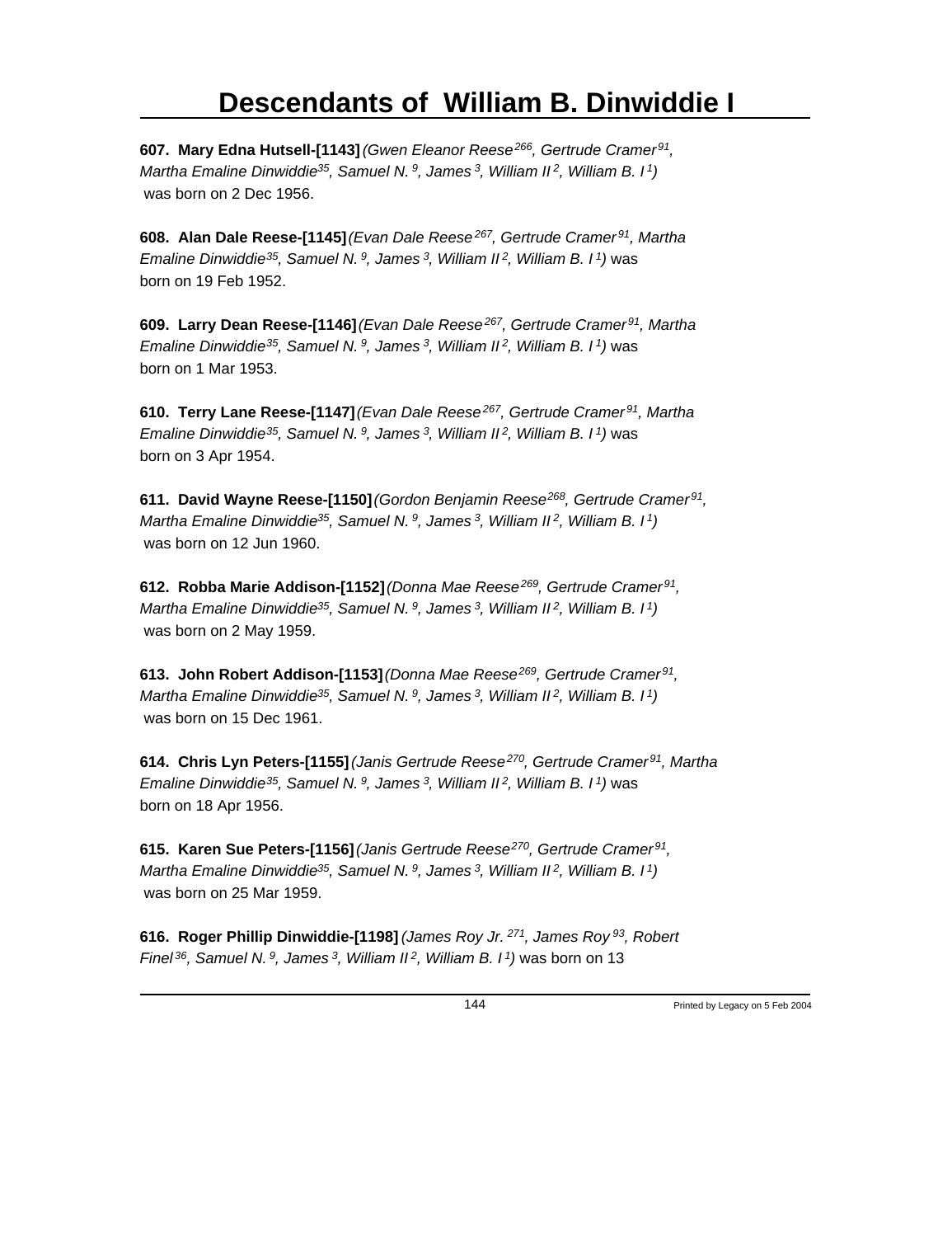Oct 1941.

Roger married **Betti Kyle Bishop Wilson**-[1199] [MRIN:363] on 4 Jun 1961.

Children from this marriage were:

+ 939 M i. **Douglas York Dinwiddie-[1200]** was born on 27 May 1964.

**617. DeAnne Berry-[1202]** *(Phyllis DeAnne Dinwiddie<sup>272</sup>, James Roy<sup>93</sup>, Robert Finel<sup>36</sup>, Samuel N.<sup>9</sup>, James<sup>3</sup>, William II<sup>2</sup>, William B. I<sup>1</sup>)* was born on 24 Aug 1943.

**618. James Berry-[1203]** *(Phyllis DeAnne Dinwiddie<sup>272</sup>, James Roy<sup>93</sup>, Robert Finel<sup>36</sup>, Samuel N.<sup>9</sup>, James<sup>3</sup>, William II<sup>2</sup>, William B. I<sup>1</sup>)* was born on 5 Aug 1948.

**619. Donald Berry-[1204]** *(Phyllis DeAnne Dinwiddie<sup>272</sup>, James Roy<sup>93</sup>, Robert Finel<sup>36</sup>, Samuel N.<sup>9</sup>, James<sup>3</sup>, William II<sup>2</sup>, William B. I<sup>1</sup>)* was born on 25 Dec 1958.

**620. Sheila E. Berry-[1205]** *(Phyllis DeAnne Dinwiddie<sup>272</sup>, James Roy<sup>93</sup>, Robert Finel<sup>36</sup>, Samuel N.<sup>9</sup>, James<sup>3</sup>, William II<sup>2</sup>, William B. I<sup>1</sup>)* was born on 21 Jan 1960.

**621. Drew Phillips-[1209]** *(Vada Rose Dinwiddie<sup>273</sup>, Carrol Allison<sup>95</sup>, Robert Finel <sup>36</sup>, Samuel N.<sup>9</sup>, James<sup>3</sup>, William II<sup>2</sup>, William B. I<sup>1</sup>)* was born on 30 Jul 1959.

**622. Pamela Sue Rissler-[1215]** *(Robert Lee Rissler<sup>274</sup>, Bessie Mable Dinwiddie<sup>97</sup> , Robert Finel<sup>36</sup>, Samuel N.<sup>9</sup>, James<sup>3</sup>, William II<sup>2</sup>, William B. I<sup>1</sup>)* was born on 13 Feb 1959.

**623. Ronald Lee Rissler-[1216]** *(Robert Lee Rissler<sup>274</sup>, Bessie Mable Dinwiddie<sup>97</sup> , Robert Finel<sup>36</sup>, Samuel N.<sup>9</sup>, James<sup>3</sup>, William II<sup>2</sup>, William B. I<sup>1</sup>)* was born on 8 Dec 1961.

**624. Jeffrey Dean Aspinall-[1218]** *(Marcia Ann Rissler<sup>275</sup>, Bessie Mable Dinwiddie <sup>97</sup>, Robert Finel<sup>36</sup>, Samuel N.<sup>9</sup>, James<sup>3</sup>, William II<sup>2</sup>, William B. I<sup>1</sup>)* was born on 27 Aug 1964.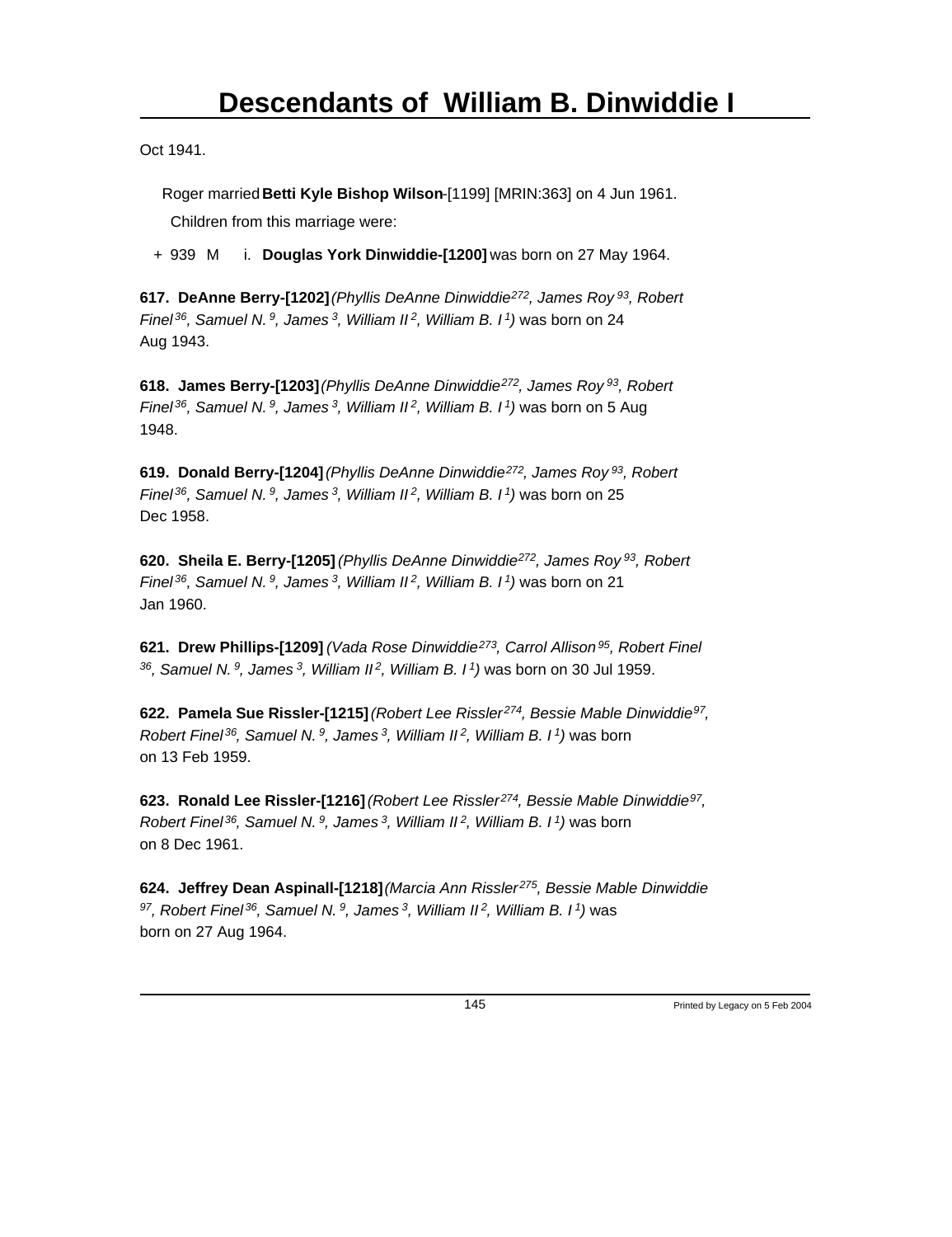**625. Robert Brooks Dinwiddie Jr.-[1223]** *(Robert Brooks<sup>276</sup>, Robert Raymond<sup>99</sup> , Robert Finel<sup>36</sup>, Samuel N.<sup>9</sup>, James<sup>3</sup>, William II<sup>2</sup>, William B. I<sup>1</sup>)* was born on 1 Sep 1957.

**626. Johnna Lynn Chambers-[1236]** *(John Drake Chambers<sup>279</sup>, William Homer Chambers<sup>102</sup>, Susan Ann Dinwiddie<sup>37</sup>, Samuel N.<sup>9</sup>, James<sup>3</sup>, William II<sup>2</sup> , William B. I<sup>1</sup>)* was born in Nov 1963.

**627. Julie Elizabeth Schemenauer-[1241]** *(Donna Louise Chambers<sup>281</sup>, Asa Franklin Chambers<sup>103</sup>, Susan Ann Dinwiddie<sup>37</sup>, Samuel N.<sup>9</sup>, James<sup>3</sup>, William II<sup>2</sup> , William B. I<sup>1</sup>)* was born on 10 May 1958.

**628. David Robert Schemenauer-[1242]** *(Donna Louise Chambers<sup>281</sup>, Asa Franklin Chambers<sup>103</sup>, Susan Ann Dinwiddie<sup>37</sup>, Samuel N.<sup>9</sup>, James<sup>3</sup>, William II<sup>2</sup> , William B. I<sup>1</sup>)* was born on 1 Sep 1959.

**629. Ricky Ace Chambers-[1244]** *(William Charles Chambers<sup>282</sup>, Asa Franklin Chambers<sup>103</sup>, Susan Ann Dinwiddie<sup>37</sup>, Samuel N.<sup>9</sup>, James<sup>3</sup>, William II<sup>2</sup> , William B. I<sup>1</sup>)* was born on 27 Jul 1961.

**630. Randy Eugene Chambers-[1245]** *(William Charles Chambers<sup>282</sup>, Asa Franklin Chambers<sup>103</sup>, Susan Ann Dinwiddie<sup>37</sup>, Samuel N.<sup>9</sup>, James<sup>3</sup>, William II<sup>2</sup> , William B. I<sup>1</sup>)* was born on 23 Feb 1963.

**631. Julia May Neitzert-[1254]** *(Howard Neitzert<sup>283</sup>, Rosie May Finley<sup>104</sup>, Margaret Ann Dinwiddie<sup>38</sup>, James L.<sup>10</sup>, James<sup>3</sup>, William II<sup>2</sup>, William B. I<sup>1</sup>)* was born on 4 Mar 1940.

**632. Carl Frederick Neitzert-[1256]** *(Carl Neitzert<sup>284</sup>, Rosie May Finley<sup>104</sup> , Margaret Ann Dinwiddie<sup>38</sup>, James L.<sup>10</sup>, James<sup>3</sup>, William II<sup>2</sup>, William B. I<sup>1</sup>)* was born on 5 May 1937.

**633. Mary A. Neitzert-[1257]** *(Carl Neitzert<sup>284</sup>, Rosie May Finley<sup>104</sup>, Margaret Ann Dinwiddie<sup>38</sup>, James L.<sup>10</sup>, James<sup>3</sup>, William II<sup>2</sup>, William B. I<sup>1</sup>)* was born on 25 May 1939.

Mary married **John William Sernis**-[1258] [MRIN:386] on 27 Sep 1959.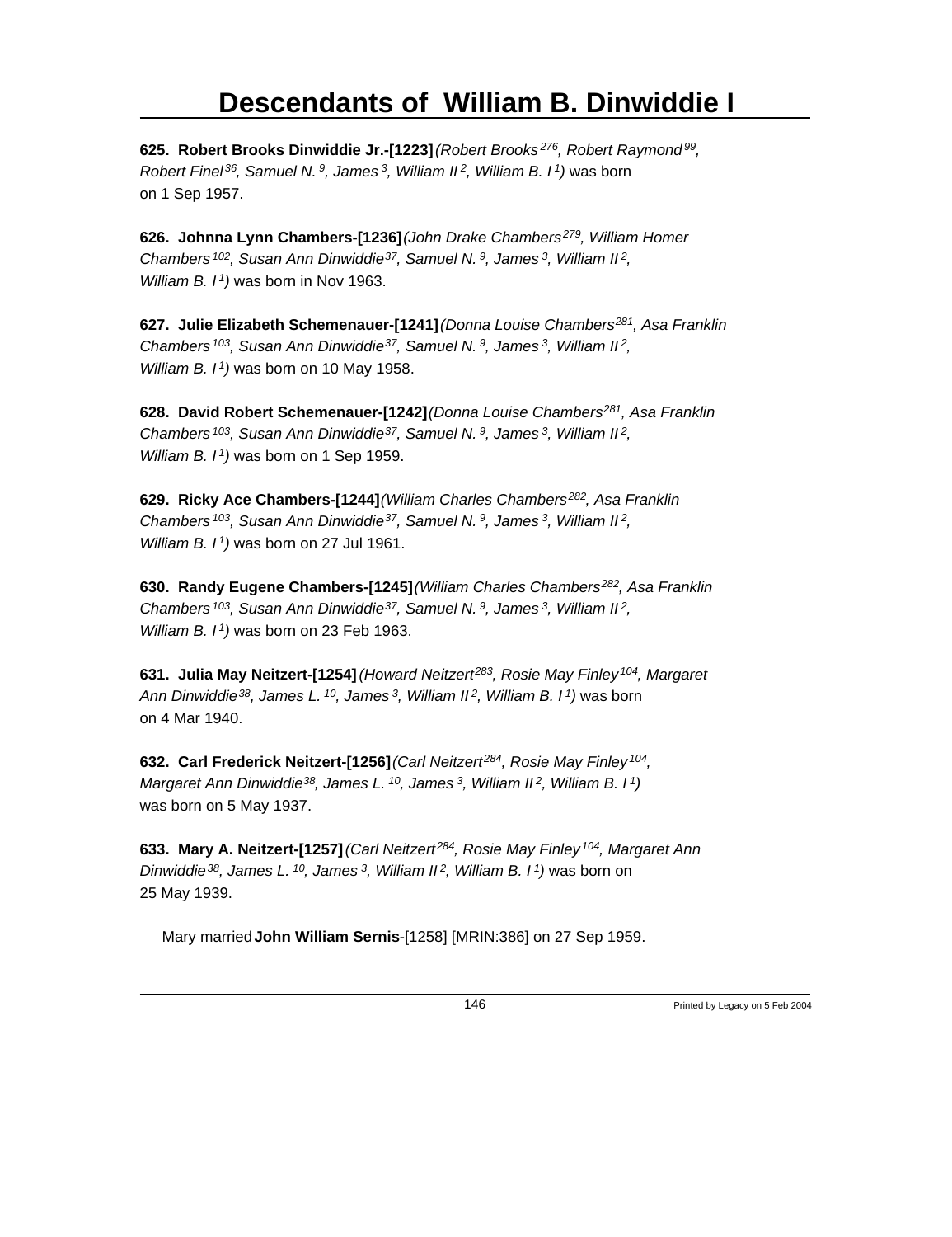Children from this marriage were:

+ 940 M i. **John Davis Sernis-[1259]** was born in 1960.

**634. Susan Josephine Fricke-[1261]** *(Marie Neitzert<sup>285</sup>, Rosie May Finley<sup>104</sup> , Margaret Ann Dinwiddie<sup>38</sup>, James L.<sup>10</sup>, James<sup>3</sup>, William II<sup>2</sup>, William B. I<sup>1</sup>)* was born on 21 Jun 1947.

**635. Billy Fricke-[1262]** *(Marie Neitzert<sup>285</sup>, Rosie May Finley<sup>104</sup>, Margaret Ann Dinwiddie<sup>38</sup>, James L.<sup>10</sup>, James<sup>3</sup>, William II<sup>2</sup>, William B. I<sup>1</sup>)* was born on 16 Sep 1949.

**636. Margaret Lucille Neitzert-[1264]** *(George Henry Neitzert<sup>286</sup>, Rosie May Finley <sup>104</sup>, Margaret Ann Dinwiddie<sup>38</sup>, James L.<sup>10</sup>, James<sup>3</sup>, William II<sup>2</sup>, William B. I 1 )* was born on 4 Nov 1950.

**637. Marvin George Neitzert-[1265]** *(George Henry Neitzert<sup>286</sup>, Rosie May Finley <sup>104</sup>, Margaret Ann Dinwiddie<sup>38</sup>, James L.<sup>10</sup>, James<sup>3</sup>, William II<sup>2</sup>, William B. I 1 )* was born on 12 Sep 1954.

**638. James Robert Rowland-[1280]** *(Eugene Russell Rowland<sup>288</sup>, Eunice Luesa Decker<sup>107</sup>, Margaret Ann Dinwiddie<sup>38</sup>, James L.<sup>10</sup>, James<sup>3</sup>, William II<sup>2</sup> , William B. I<sup>1</sup>)* was born on 2 Nov 1942.

**639. Marilyn Louise Rowland-[1281]** *(Eugene Russell Rowland<sup>288</sup>, Eunice Luesa Decker<sup>107</sup>, Margaret Ann Dinwiddie<sup>38</sup>, James L.<sup>10</sup>, James<sup>3</sup>, William II<sup>2</sup> , William B. I<sup>1</sup>)* was born on 25 Feb 1945.

**640. Sally Rosina Rowland-[1282]** *(Eugene Russell Rowland<sup>288</sup>, Eunice Luesa Decker <sup>107</sup>, Margaret Ann Dinwiddie<sup>38</sup>, James L.<sup>10</sup>, James<sup>3</sup>, William II<sup>2</sup>, William B. I 1 )* was born on 15 Mar 1949.

**641. Jeanette Terry Rowland-[1283]** *(Eugene Russell Rowland<sup>288</sup>, Eunice Luesa Decker<sup>107</sup>, Margaret Ann Dinwiddie<sup>38</sup>, James L.<sup>10</sup>, James<sup>3</sup>, William II<sup>2</sup> , William B. I<sup>1</sup>)* was born on 11 Aug 1954.

**642. Paul Roger Kirkpatrick-[1285]** *(Gladys Guila Rowland<sup>289</sup>, Eunice Luesa Decker 107, Margaret Ann Dinwiddie 38, James L. 10, James 3, William II 2, William B. I*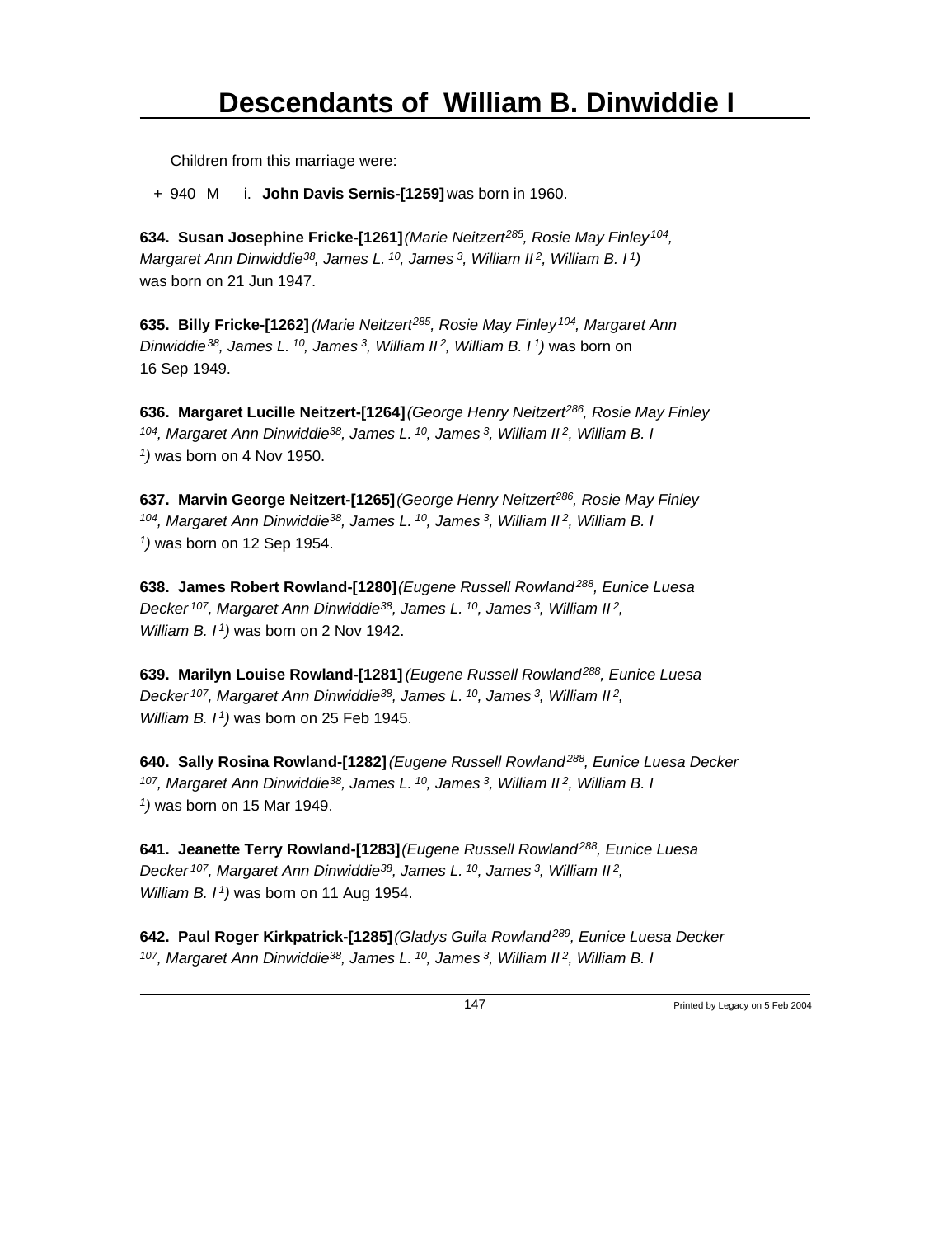*1 )* was born on 11 Nov 1940.

**643. Susan Jane Kirkpatrick-[1286]** *(Gladys Guila Rowland<sup>289</sup>, Eunice Luesa Decker <sup>107</sup>, Margaret Ann Dinwiddie<sup>38</sup>, James L.<sup>10</sup>, James<sup>3</sup>, William II<sup>2</sup>, William B. I 1 )* was born on 27 Apr 1944.

**644. Marjorie Meridith Kirkpatrick-[1287]** *(Gladys Guila Rowland<sup>289</sup>, Eunice Luesa Decker<sup>107</sup>, Margaret Ann Dinwiddie<sup>38</sup>, James L.<sup>10</sup>, James<sup>3</sup>, William II<sup>2</sup> , William B. I<sup>1</sup>)* was born on 24 Sep 1949.

**645. David George Kirkpatrick-[1288]** *(Gladys Guila Rowland<sup>289</sup>, Eunice Luesa Decker<sup>107</sup>, Margaret Ann Dinwiddie<sup>38</sup>, James L.<sup>10</sup>, James<sup>3</sup>, William II<sup>2</sup> , William B. I<sup>1</sup>)* was born on 20 Oct 1955.

**646. Ann Meredith Coffman-[1290]** *(Willa Meredith Rowland<sup>290</sup>, Eunice Luesa Decker <sup>107</sup>, Margaret Ann Dinwiddie<sup>38</sup>, James L.<sup>10</sup>, James<sup>3</sup>, William II<sup>2</sup>, William B. I 1 )* was born on 28 Feb 1954.

**647. Carol Louise Coffman-[1291]** *(Willa Meredith Rowland<sup>290</sup>, Eunice Luesa Decker <sup>107</sup>, Margaret Ann Dinwiddie<sup>38</sup>, James L.<sup>10</sup>, James<sup>3</sup>, William II<sup>2</sup>, William B. I 1 )* was born on 18 May 1955.

**648. William Douglas Coffman Jr.-[1292]** *(Willa Meredith Rowland<sup>290</sup>, Eunice Luesa Decker<sup>107</sup>, Margaret Ann Dinwiddie<sup>38</sup>, James L.<sup>10</sup>, James<sup>3</sup>, William II<sup>2</sup> , William B. I<sup>1</sup>)* was born on 17 May 1959.

**649. Carol Ann Mais-[1296]** *(Bertha May Moon<sup>291</sup>, David Earl Decker<sup>108</sup>, Margaret Ann Dinwiddie<sup>38</sup>, James L.<sup>10</sup>, James<sup>3</sup>, William II<sup>2</sup>, William B. I<sup>1</sup>)* was born on 29 Mar 1944.

**650. Robert Lee Mais-[1297]** *(Bertha May Moon<sup>291</sup>, David Earl Decker<sup>108</sup> , Margaret Ann Dinwiddie<sup>38</sup>, James L.<sup>10</sup>, James<sup>3</sup>, William II<sup>2</sup>, William B. I<sup>1</sup>)* was born on 30 Jun 1948.

**651. David Lynn Decker-[1308]** *(Donald Benjamin Decker<sup>293</sup>, Benjamin Cooper Decker<sup>112</sup>, Theodocia Ernest Dinwiddie<sup>39</sup>, James L.<sup>10</sup>, James<sup>3</sup>, William II<sup>2</sup> , William B. I<sup>1</sup>)* was born on 28 Apr 1948.

General Notes: David Lynn is the twin brother of Donna Marie.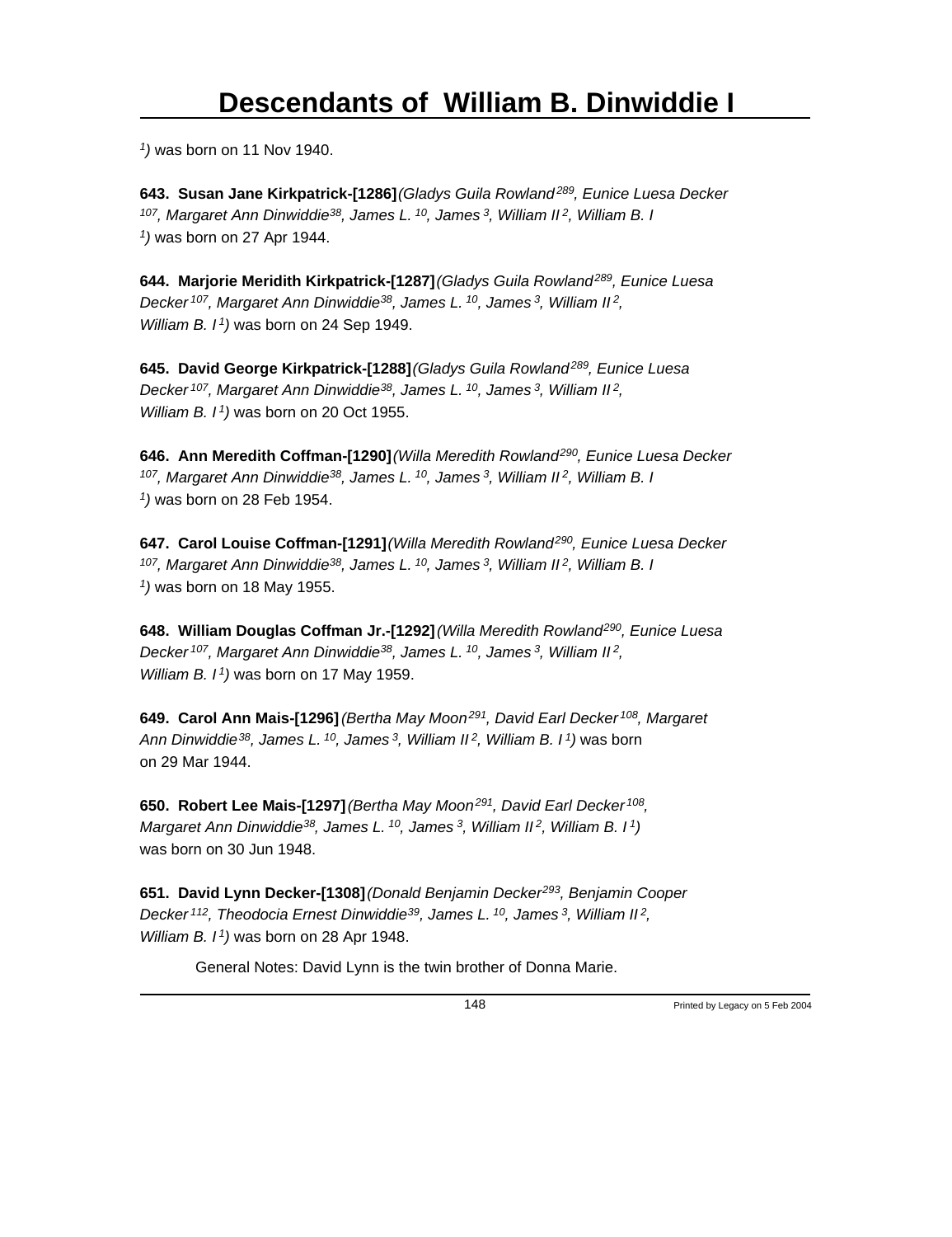**652. Donna Marie Decker-[1309]** *(Donald Benjamin Decker<sup>293</sup>, Benjamin Cooper Decker<sup>112</sup>, Theodocia Ernest Dinwiddie<sup>39</sup>, James L.<sup>10</sup>, James<sup>3</sup>, William II<sup>2</sup> , William B. I<sup>1</sup>)* was born on 28 Apr 1948.

General Notes: Donna Marie is the twin sister of David Lynn.

**653. John Robert Decker-[1310]** *(Donald Benjamin Decker<sup>293</sup>, Benjamin Cooper Decker<sup>112</sup>, Theodocia Ernest Dinwiddie<sup>39</sup>, James L.<sup>10</sup>, James<sup>3</sup>, William II<sup>2</sup> , William B. I<sup>1</sup>)* was born on 31 Oct 1949.

**654. Leora Cook-[1315]** *(Norman Ernest Cook<sup>294</sup>, Maggie Miriam Decker<sup>113</sup> , Theodocia Ernest Dinwiddie<sup>39</sup>, James L.<sup>10</sup>, James<sup>3</sup>, William II<sup>2</sup>, William B. I 1 )* was born in 1946.

**655. Ronald Edward Cook-[1320]** *(Edward Earl Cook<sup>295</sup>, Maggie Miriam Decker<sup>113</sup> , Theodocia Ernest Dinwiddie<sup>39</sup>, James L.<sup>10</sup>, James<sup>3</sup>, William II<sup>2</sup>, William B. I 1 )* was born on 12 Jul 1946.

**656. Sandra Miriam Cook-[1322]** *(Leslie Lee Cook<sup>296</sup>, Maggie Miriam Decker<sup>113</sup> , Theodocia Ernest Dinwiddie<sup>39</sup>, James L.<sup>10</sup>, James<sup>3</sup>, William II<sup>2</sup>, William B. I 1 )* was born on 13 Oct 1949.

**657. Beverly Ann Cook-[1323]** *(Leslie Lee Cook<sup>296</sup>, Maggie Miriam Decker<sup>113</sup> , Theodocia Ernest Dinwiddie<sup>39</sup>, James L.<sup>10</sup>, James<sup>3</sup>, William II<sup>2</sup>, William B. I 1 )* was born on 19 Aug 1951.

**658. Penny Elizabeth Palmer-[1332]** *(Docia Elizabeth Bahrenburg<sup>298</sup>, Lottie Agnes Decker<sup>114</sup>, Theodocia Ernest Dinwiddie<sup>39</sup>, James L.<sup>10</sup>, James<sup>3</sup>, William II<sup>2</sup> , William B. I<sup>1</sup>)* was born on 2 Apr 1953.

**659. Shelly Ann Zumsteg-[1337]** *(Kathryn Ann Neale<sup>300</sup>, Zeda Ann Decker<sup>116</sup> , Theodocia Ernest Dinwiddie<sup>39</sup>, James L.<sup>10</sup>, James<sup>3</sup>, William II<sup>2</sup>, William B. I 1 )* was born on 5 Feb 1958.

General Notes: In the Dinwidde Book of 1965 it shows her name listed as Shelly Ann Neale, born 2-5-1958. Which would be the maiden name of her mother.

**660. Susan Rita Droege-[1354]** *(Pauline Rita Bringes<sup>301</sup>, George Irvin Bringes<sup>121</sup> , Mamie Elizabeth Dinwiddie 40, James L. 10, James 3, William II 2, William B. I*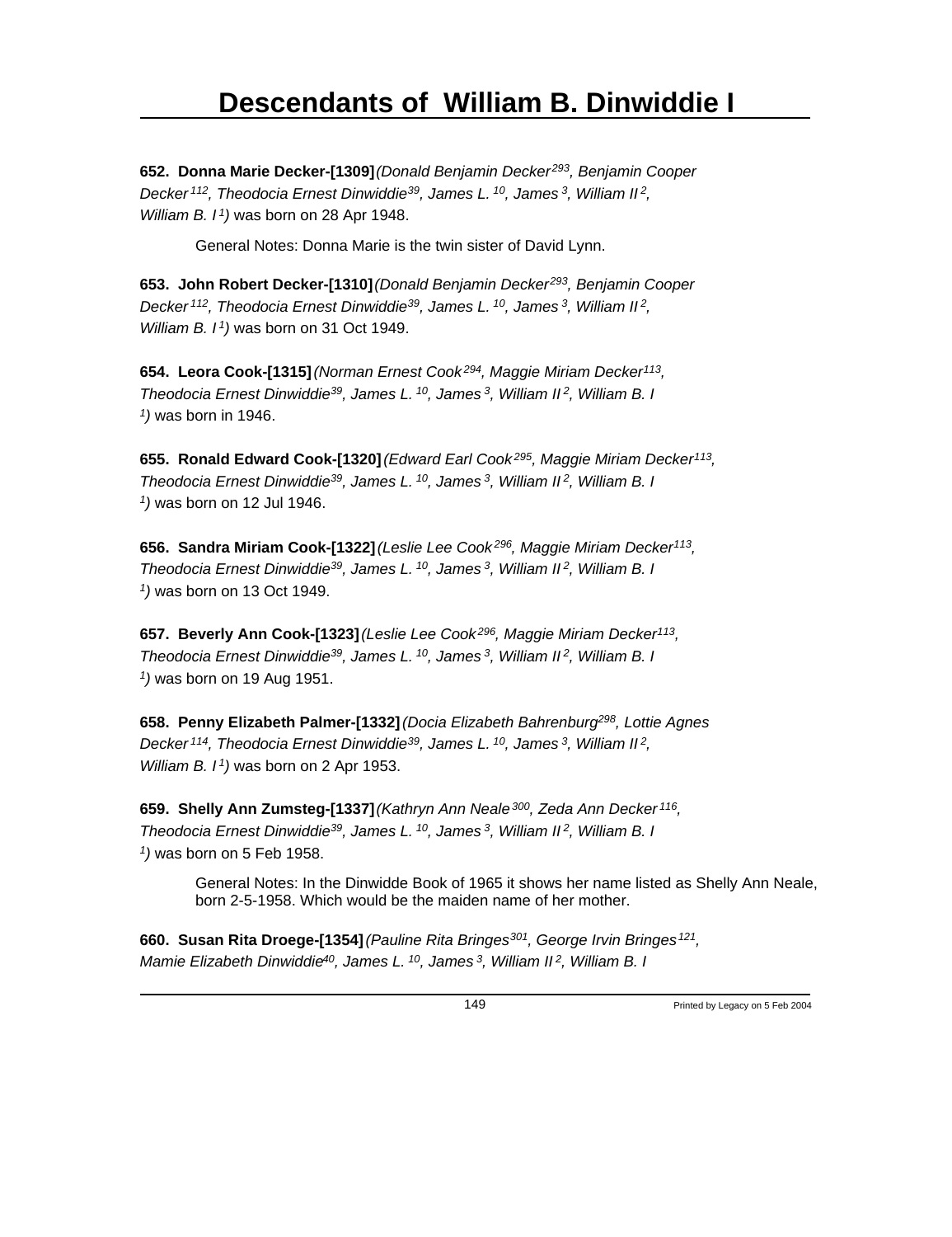*1 )* was born on 9 Feb 1948.

**661. Thomas John Droege-[1355]** *(Pauline Rita Bringes<sup>301</sup>, George Irvin Bringes <sup>121</sup>, Mamie Elizabeth Dinwiddie<sup>40</sup>, James L.<sup>10</sup>, James<sup>3</sup>, William II<sup>2</sup>, William B. I<sup>1</sup>)* was born on 22 Sep 1949 and died on 13 Mar 1950.

**662. Barbara Marie Droege-[1356]** *(Pauline Rita Bringes<sup>301</sup>, George Irvin Bringes <sup>121</sup>, Mamie Elizabeth Dinwiddie<sup>40</sup>, James L.<sup>10</sup>, James<sup>3</sup>, William II<sup>2</sup>, William B. I<sup>1</sup>)* was born on 2 Jan 1951 and died on 8 Jan 1951.

**663. Mary Louisa Droege-[1357]** *(Pauline Rita Bringes<sup>301</sup>, George Irvin Bringes<sup>121</sup> , Mamie Elizabeth Dinwiddie<sup>40</sup>, James L.<sup>10</sup>, James<sup>3</sup>, William II<sup>2</sup>, William B. I 1 )* was born on 1 Apr 1953.

**664. Stephen Thomas Droege-[1358]** *(Pauline Rita Bringes<sup>301</sup>, George Irvin Bringes <sup>121</sup>, Mamie Elizabeth Dinwiddie<sup>40</sup>, James L.<sup>10</sup>, James<sup>3</sup>, William II<sup>2</sup>, William B. I<sup>1</sup>)* was born on 11 Jun 1955 and died on 11 Jun 1955.

**665. Stephen Joseph Kelley-[1360]** *(Mary Elizabeth Bringes<sup>302</sup>, George Irvin Bringes <sup>121</sup>, Mamie Elizabeth Dinwiddie<sup>40</sup>, James L.<sup>10</sup>, James<sup>3</sup>, William II<sup>2</sup>, William B. I<sup>1</sup>)* was born on 23 Jan 1951.

**666. Mary Ann Kelley-[1361]** *(Mary Elizabeth Bringes<sup>302</sup>, George Irvin Bringes<sup>121</sup> , Mamie Elizabeth Dinwiddie<sup>40</sup>, James L.<sup>10</sup>, James<sup>3</sup>, William II<sup>2</sup>, William B. I 1 )* was born on 8 Jul 1952.

**667. Patricia Jane Kelley-[1362]** *(Mary Elizabeth Bringes<sup>302</sup>, George Irvin Bringes <sup>121</sup>, Mamie Elizabeth Dinwiddie<sup>40</sup>, James L.<sup>10</sup>, James<sup>3</sup>, William II<sup>2</sup>, William B. I<sup>1</sup>)* was born on 15 Jul 1953.

**668. Nancy Elizabeth Kelley-[1363]** *(Mary Elizabeth Bringes<sup>302</sup>, George Irvin Bringes <sup>121</sup>, Mamie Elizabeth Dinwiddie<sup>40</sup>, James L.<sup>10</sup>, James<sup>3</sup>, William II<sup>2</sup>, William B. I<sup>1</sup>)* was born on 7 Sep 1954.

**669. Kathleen Mary Kelley-[1364]** *(Mary Elizabeth Bringes<sup>302</sup>, George Irvin Bringes <sup>121</sup>, Mamie Elizabeth Dinwiddie<sup>40</sup>, James L.<sup>10</sup>, James<sup>3</sup>, William II<sup>2</sup>, William B. I 1)* was born on 27 Mar 1961.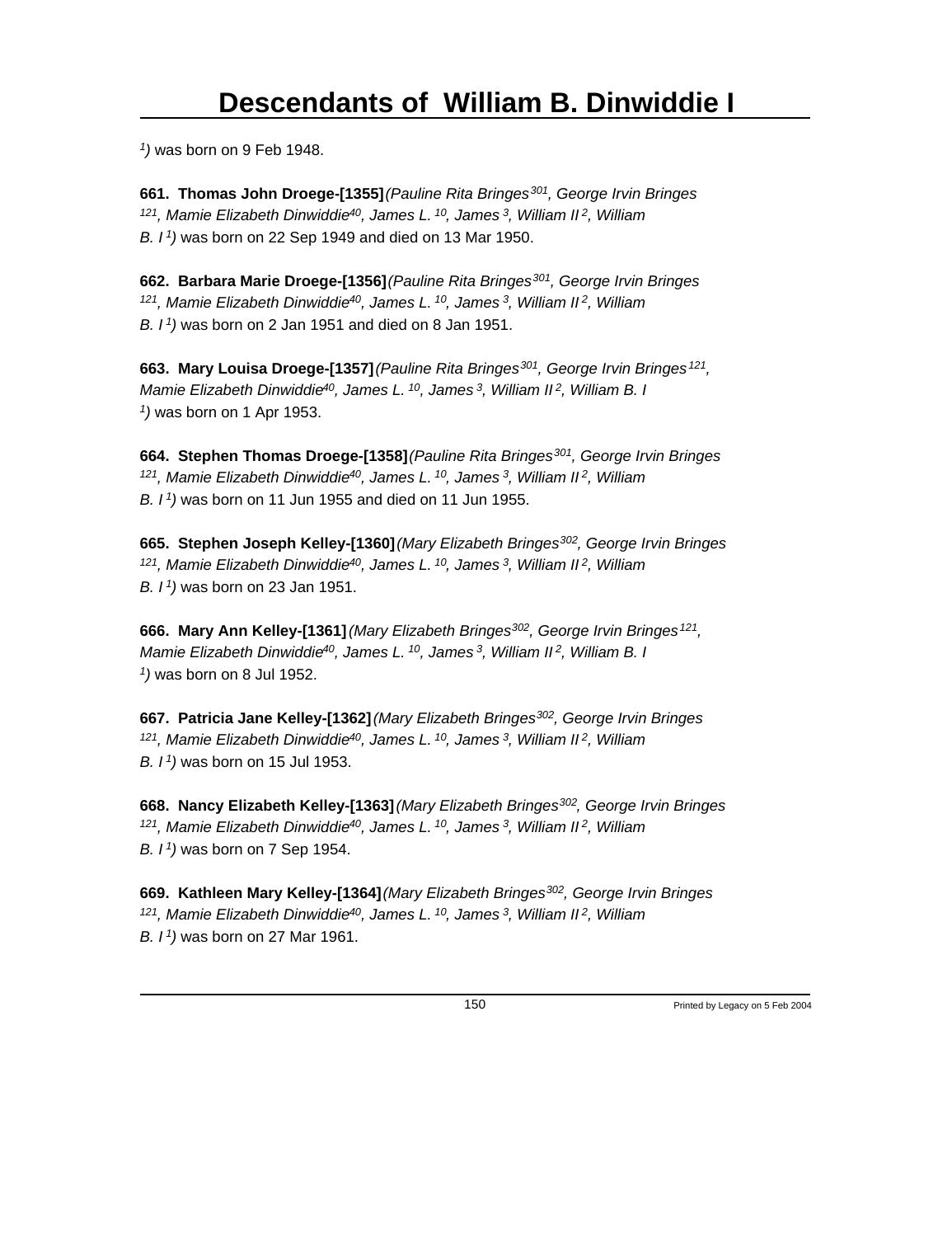**670. Melvin Daniel Lane-[1381]** *(Melvin LeRoy Lane<sup>303</sup>, Gertrude Neitzert<sup>122</sup>, Luesa Amanda Dinwiddie<sup>42</sup>, James L.<sup>10</sup>, James<sup>3</sup>, William II<sup>2</sup>, William B. I<sup>1</sup>)* was born on 16 Mar 1944.

**671. Glenn Andrew Lane-[1382]** *(Melvin LeRoy Lane<sup>303</sup>, Gertrude Neitzert<sup>122</sup> , Luesa Amanda Dinwiddie<sup>42</sup>, James L.<sup>10</sup>, James<sup>3</sup>, William II<sup>2</sup>, William B. I<sup>1</sup>)* was born on 2 Mar 1951.

**672. Gary Grandin Lane-[1384]** *(Ralph Kent Lane<sup>304</sup>, Gertrude Neitzert<sup>122</sup>, Luesa Amanda Dinwiddie<sup>42</sup>, James L.<sup>10</sup>, James<sup>3</sup>, William II<sup>2</sup>, William B. I<sup>1</sup>)* was born on 26 Mar 1948.

**673. Lyndal Kent Lane-[1385]** *(Ralph Kent Lane<sup>304</sup>, Gertrude Neitzert<sup>122</sup>, Luesa Amanda Dinwiddie<sup>42</sup>, James L.<sup>10</sup>, James<sup>3</sup>, William II<sup>2</sup>, William B. I<sup>1</sup>)* was born on 1 Mar 1952.

**674. Welona Mary Anderson-[1387]** *(Mary Louise Lane<sup>305</sup>, Gertrude Neitzert<sup>122</sup> , Luesa Amanda Dinwiddie<sup>42</sup>, James L.<sup>10</sup>, James<sup>3</sup>, William II<sup>2</sup>, William B. I<sup>1</sup>)* was born on 2 Oct 1946.

**675. Sheryl Ann Anderson-[1388]** *(Mary Louise Lane<sup>305</sup>, Gertrude Neitzert<sup>122</sup> , Luesa Amanda Dinwiddie<sup>42</sup>, James L.<sup>10</sup>, James<sup>3</sup>, William II<sup>2</sup>, William B. I<sup>1</sup>)* was born on 11 Feb 1949.

**676. Leta Pearl Anderson-[1389]** *(Mary Louise Lane<sup>305</sup>, Gertrude Neitzert<sup>122</sup> , Luesa Amanda Dinwiddie<sup>42</sup>, James L.<sup>10</sup>, James<sup>3</sup>, William II<sup>2</sup>, William B. I<sup>1</sup>)* was born on 3 Jun 1950.

**677. Vaunda Joyce Anderson-[1390]** *(Mary Louise Lane<sup>305</sup>, Gertrude Neitzert<sup>122</sup> , Luesa Amanda Dinwiddie<sup>42</sup>, James L.<sup>10</sup>, James<sup>3</sup>, William II<sup>2</sup>, William B. I<sup>1</sup>)* was born on 21 Sep 1953.

**678. Shelby Douglas Lane-[1392]** *(Shelby Neitzert Lane<sup>306</sup>, Gertrude Neitzert<sup>122</sup> , Luesa Amanda Dinwiddie<sup>42</sup>, James L.<sup>10</sup>, James<sup>3</sup>, William II<sup>2</sup>, William B. I<sup>1</sup>)* was born on 9 Jul 1956.

**679. Mark Christopher Lane-[1393]** *(Shelby Neitzert Lane<sup>306</sup>, Gertrude Neitzert<sup>122</sup> , Luesa Amanda Dinwiddie 42, James L. 10, James 3, William II 2, William B. I 1)*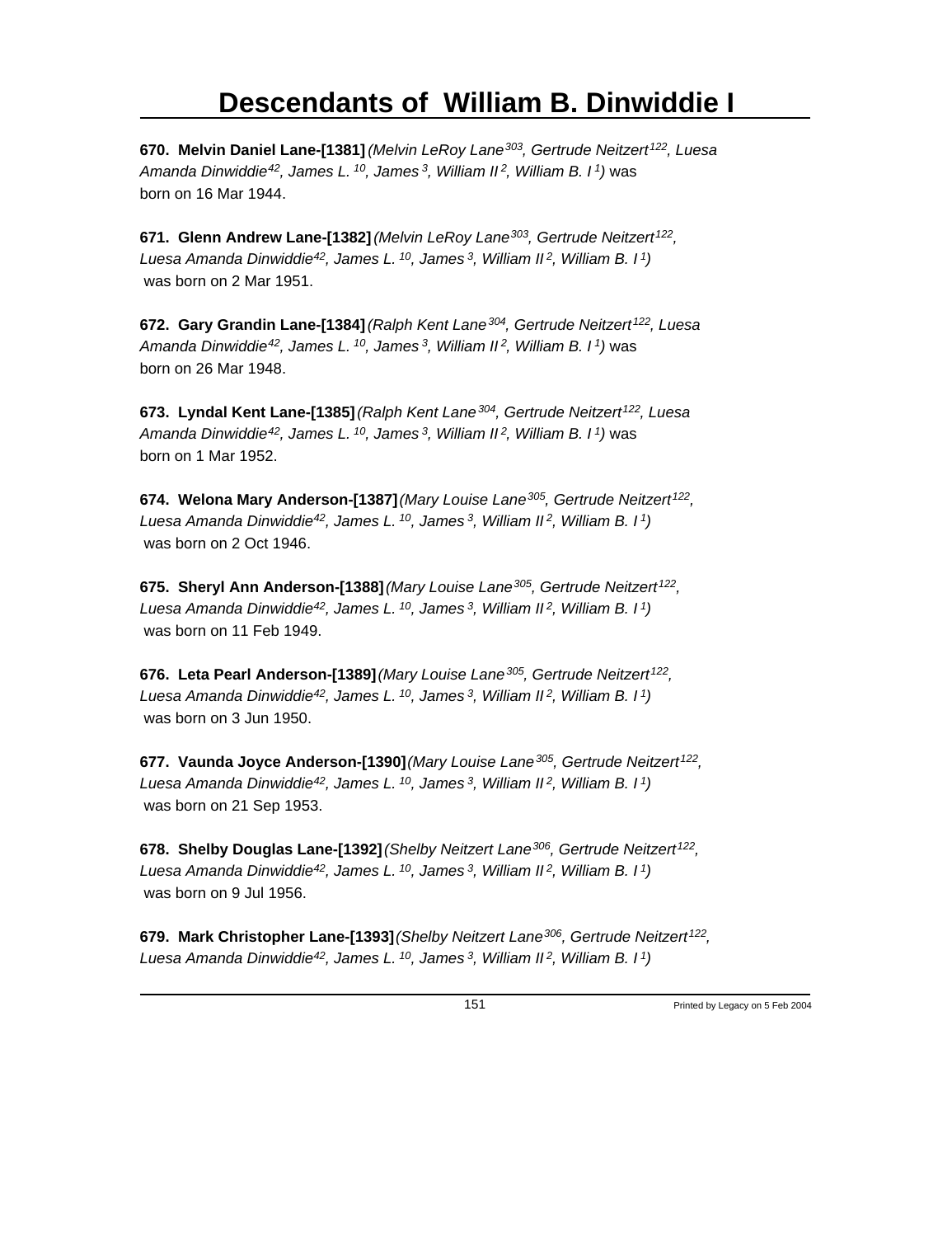was born on 28 May 1956.

**680. Joel Randal Lane-[1394]** *(Shelby Neitzert Lane<sup>306</sup>, Gertrude Neitzert<sup>122</sup> , Luesa Amanda Dinwiddie<sup>42</sup>, James L.<sup>10</sup>, James<sup>3</sup>, William II<sup>2</sup>, William B. I<sup>1</sup>)* was born on 18 Apr 1958.

**681. Jonathan Norval Lane-[1395]** *(Shelby Neitzert Lane<sup>306</sup>, Gertrude Neitzert<sup>122</sup> , Luesa Amanda Dinwiddie<sup>42</sup>, James L.<sup>10</sup>, James<sup>3</sup>, William II<sup>2</sup>, William B. I<sup>1</sup>)* was born on 2 Oct 1959.

**682. David Lee Warren-[1397]** *(Doris Irene Lane<sup>307</sup>, Gertrude Neitzert<sup>122</sup>, Luesa Amanda Dinwiddie<sup>42</sup>, James L.<sup>10</sup>, James<sup>3</sup>, William II<sup>2</sup>, William B. I<sup>1</sup>)* was born on 13 Apr 1953.

**683. Richard Neil Warren-[1398]** *(Doris Irene Lane<sup>307</sup>, Gertrude Neitzert<sup>122</sup>, Luesa Amanda Dinwiddie<sup>42</sup>, James L.<sup>10</sup>, James<sup>3</sup>, William II<sup>2</sup>, William B. I<sup>1</sup>)* was born on 22 Feb 1958.

**684. Mark Leon Warren-[1399]** *(Doris Irene Lane<sup>307</sup>, Gertrude Neitzert<sup>122</sup>, Luesa Amanda Dinwiddie<sup>42</sup>, James L.<sup>10</sup>, James<sup>3</sup>, William II<sup>2</sup>, William B. I<sup>1</sup>)* was born on 3 Jun 1959.

**685. Donald Lee Bopp-[1401]** *(Ruby Ellen Lane<sup>308</sup>, Gertrude Neitzert<sup>122</sup>, Luesa Amanda Dinwiddie<sup>42</sup>, James L.<sup>10</sup>, James<sup>3</sup>, William II<sup>2</sup>, William B. I<sup>1</sup>)* was born on 7 Sep 1951 and died on 6 May 1953, at age 1.

**686. Wayne Darrell Leicher-[1403]** *(Grace Ann Lane<sup>309</sup>, Gertrude Neitzert<sup>122</sup> , Luesa Amanda Dinwiddie<sup>42</sup>, James L.<sup>10</sup>, James<sup>3</sup>, William II<sup>2</sup>, William B. I<sup>1</sup>)* was born on 25 Nov 1956.

**687. Sharon Gayle Leicher-[1404]** *(Grace Ann Lane<sup>309</sup>, Gertrude Neitzert<sup>122</sup> , Luesa Amanda Dinwiddie<sup>42</sup>, James L.<sup>10</sup>, James<sup>3</sup>, William II<sup>2</sup>, William B. I<sup>1</sup>)* was born on 5 Nov 1958.

**688. Pamela Elaine Leicher-[1405]** *(Grace Ann Lane<sup>309</sup>, Gertrude Neitzert<sup>122</sup> , Luesa Amanda Dinwiddie<sup>42</sup>, James L.<sup>10</sup>, James<sup>3</sup>, William II<sup>2</sup>, William B. I<sup>1</sup>)* was born on 5 Aug 1961.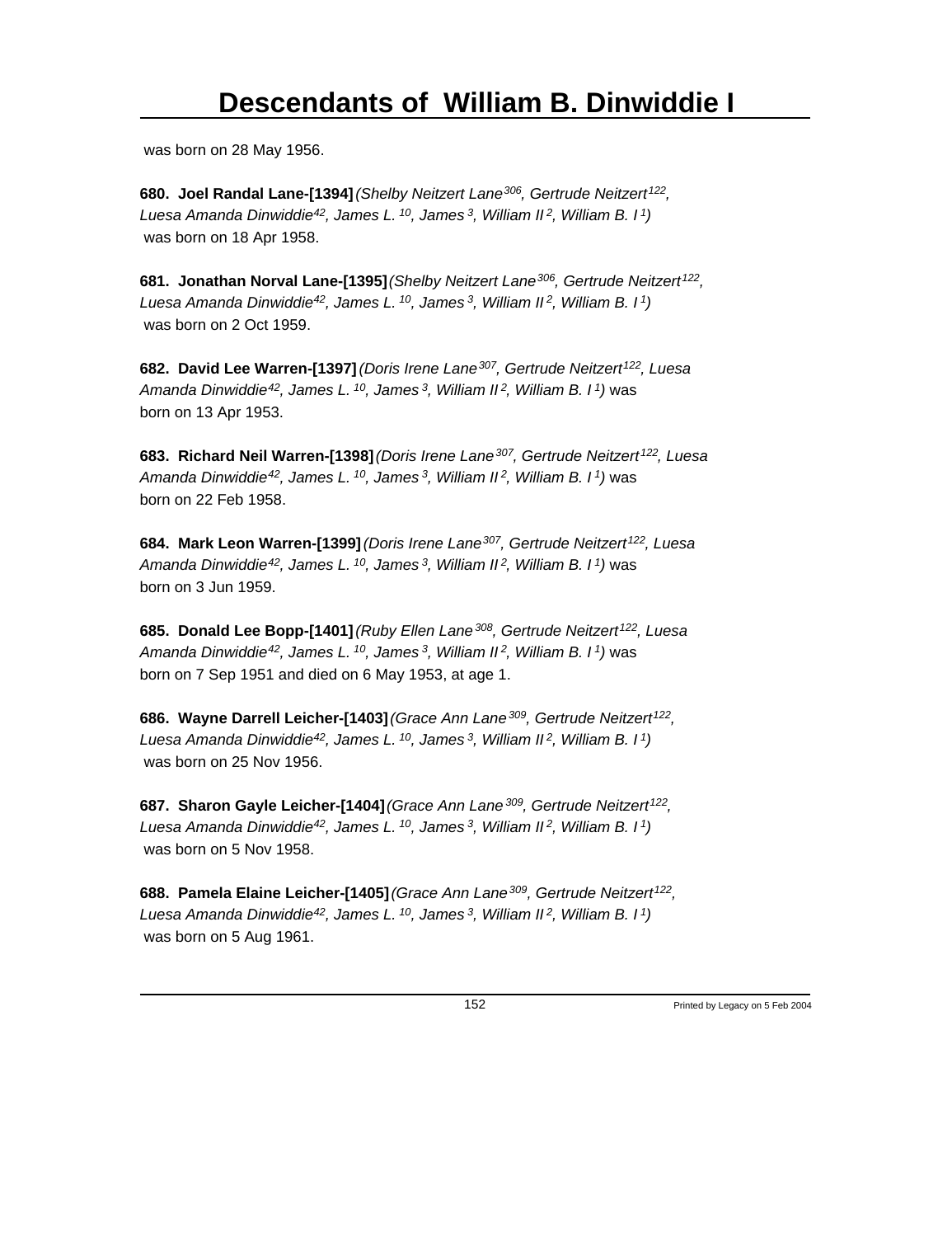**689. Cheryl Ann Gorrell-[1412]** *(Rupert Neitzert Gorrell<sup>311</sup>, Bessie Ann Neitzert<sup>123</sup> , Luesa Amanda Dinwiddie<sup>42</sup>, James L.<sup>10</sup>, James<sup>3</sup>, William II<sup>2</sup>, William B. I<sup>1</sup>)* was born on 22 Dec 1955.

**690. Carol Lucille Gorrell-[1413]** *(Rupert Neitzert Gorrell<sup>311</sup>, Bessie Ann Neitzert <sup>123</sup>, Luesa Amanda Dinwiddie<sup>42</sup>, James L.<sup>10</sup>, James<sup>3</sup>, William II<sup>2</sup>, William B. I <sup>1</sup>)* was born on 25 Mar 1958.

**691. Linda Diane Nichols-[1415]** *(Aleda Christine Gorrell<sup>312</sup>, Bessie Ann Neitzert <sup>123</sup>, Luesa Amanda Dinwiddie<sup>42</sup>, James L.<sup>10</sup>, James<sup>3</sup>, William II<sup>2</sup>, William B. I <sup>1</sup>)* was born on 14 Jul 1952.

**692. Ronald Mark Nichols-[1416]** *(Aleda Christine Gorrell<sup>312</sup>, Bessie Ann Neitzert <sup>123</sup>, Luesa Amanda Dinwiddie<sup>42</sup>, James L.<sup>10</sup>, James<sup>3</sup>, William II<sup>2</sup>, William B. I <sup>1</sup>)* was born on 23 Apr 1954.

**693. Gary Michael Nichols-[1417]** *(Aleda Christine Gorrell<sup>312</sup>, Bessie Ann Neitzert <sup>123</sup>, Luesa Amanda Dinwiddie<sup>42</sup>, James L.<sup>10</sup>, James<sup>3</sup>, William II<sup>2</sup>, William B. I <sup>1</sup>)* was born on 20 Sep 1956.

**694. Harvey Lee Arnett-[1419]** *(Vera Eleanor Gorrell<sup>313</sup>, Bessie Ann Neitzert<sup>123</sup> , Luesa Amanda Dinwiddie<sup>42</sup>, James L.<sup>10</sup>, James<sup>3</sup>, William II<sup>2</sup>, William B. I<sup>1</sup>)* was born on 13 Jan 1952.

**695. Merlin Roy Arnett-[1420]** *(Vera Eleanor Gorrell<sup>313</sup>, Bessie Ann Neitzert<sup>123</sup> , Luesa Amanda Dinwiddie<sup>42</sup>, James L.<sup>10</sup>, James<sup>3</sup>, William II<sup>2</sup>, William B. I<sup>1</sup>)* was born on 24 Jan 1954.

**696. Tonia Sue Arnett-[1421]** *(Vera Eleanor Gorrell<sup>313</sup>, Bessie Ann Neitzert<sup>123</sup> , Luesa Amanda Dinwiddie<sup>42</sup>, James L.<sup>10</sup>, James<sup>3</sup>, William II<sup>2</sup>, William B. I<sup>1</sup>)* was born on 7 Aug 1964.

**697. Teri Lynn Neitzert-[1425]** *(Paul Raymond Neitzert<sup>314</sup>, Raymond Davis Neitzert <sup>124</sup>, Luesa Amanda Dinwiddie<sup>42</sup>, James L.<sup>10</sup>, James<sup>3</sup>, William II<sup>2</sup>, William B. I <sup>1</sup>)* was born on 20 Dec 1956.

**698. Sherry Diane Neitzert-[1426]** *(Paul Raymond Neitzert<sup>314</sup>, Raymond Davis Neitzert<sup>124</sup>, Luesa Amanda Dinwiddie<sup>42</sup>, James L.<sup>10</sup>, James<sup>3</sup>, William II<sup>2</sup> ,*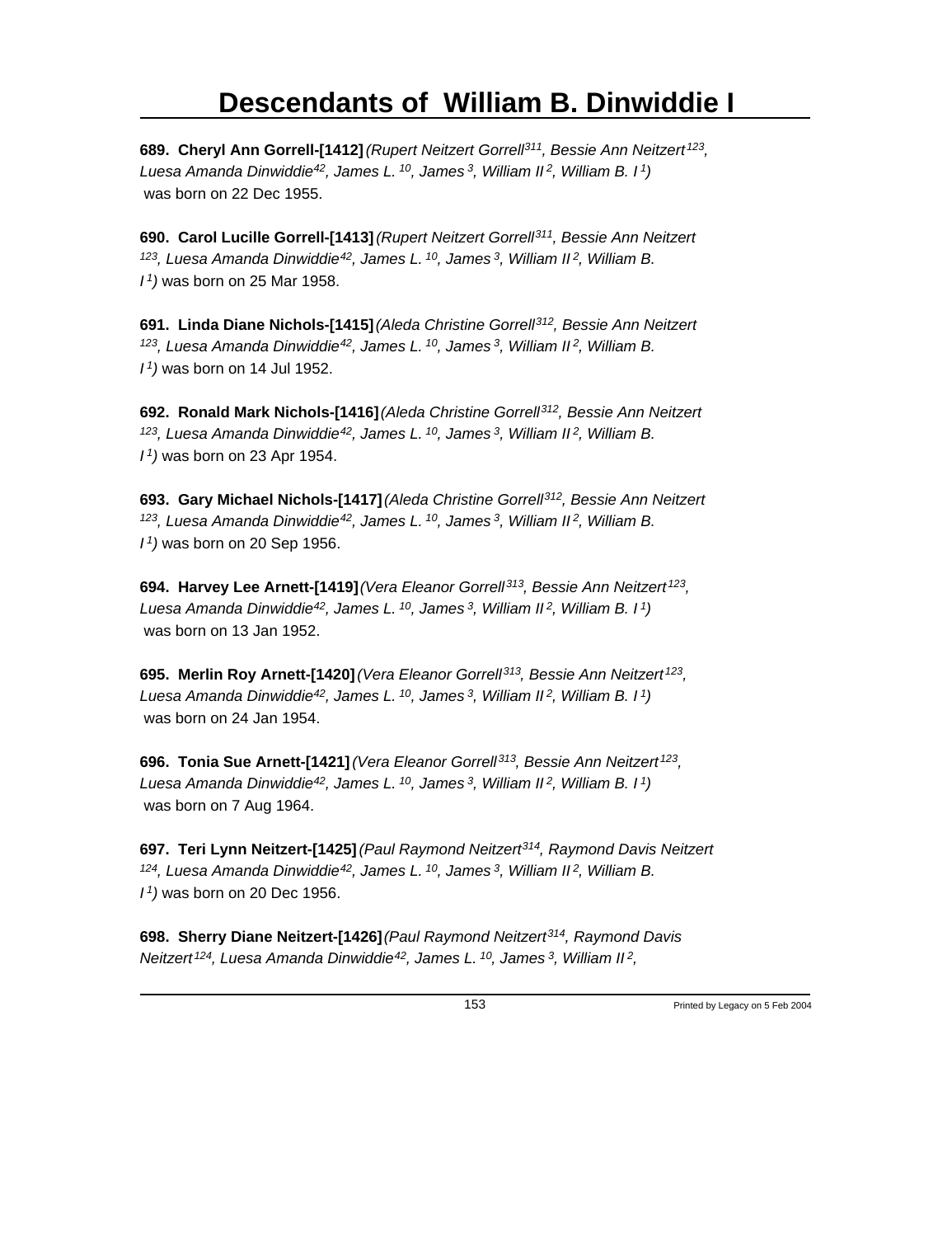*William B. I<sup>1</sup>)* was born on 6 Jan 1959.

**699. Cynthia Marie Neitzert-[1427]** *(Paul Raymond Neitzert<sup>314</sup>, Raymond Davis Neitzert<sup>124</sup>, Luesa Amanda Dinwiddie<sup>42</sup>, James L.<sup>10</sup>, James<sup>3</sup>, William II<sup>2</sup> , William B. I<sup>1</sup>)* was born on 5 Jul 1960.

**700. Kelly Jean Neitzert-[1428]** *(Paul Raymond Neitzert<sup>314</sup>, Raymond Davis Neitzert <sup>124</sup>, Luesa Amanda Dinwiddie<sup>42</sup>, James L.<sup>10</sup>, James<sup>3</sup>, William II<sup>2</sup>, William B. I <sup>1</sup>)* was born on 7 May 1964.

**701. Drusilla Ann Haines-[1432]** *(Mary Evelyn Neitzert<sup>315</sup>, Lloyd Christian Neitzert <sup>125</sup>, Luesa Amanda Dinwiddie<sup>42</sup>, James L.<sup>10</sup>, James<sup>3</sup>, William II<sup>2</sup>, William B. I <sup>1</sup>)* was born on 3 Dec 1953.

**702. Lance Christian Haines-[1433]** *(Mary Evelyn Neitzert<sup>315</sup>, Lloyd Christian Neitzert <sup>125</sup>, Luesa Amanda Dinwiddie<sup>42</sup>, James L.<sup>10</sup>, James<sup>3</sup>, William II<sup>2</sup>, William B. I <sup>1</sup>)* was born on 29 Mar 1955.

**703. Miranda Sue Haines-[1434]** *(Mary Evelyn Neitzert<sup>315</sup>, Lloyd Christian Neitzert <sup>125</sup>, Luesa Amanda Dinwiddie<sup>42</sup>, James L.<sup>10</sup>, James<sup>3</sup>, William II<sup>2</sup>, William B. I <sup>1</sup>)* was born on 17 Nov 1959.

#### **Ninth Generation (6th Great Grandchildren)**

**704. Lincoln Elliott Vaughn-[1161]** *(Edward Eugene Vaughn<sup>317</sup>, Robert Edward Vaughn<sup>127</sup>, Katie Alpha Thomas<sup>44</sup>, Elizabeth Prudence Dinwiddie<sup>14</sup>, Rev. Benjamin Franklin I<sup>8</sup>, James<sup>3</sup>, William II<sup>2</sup>, William B. I<sup>1</sup>)* was born on 9 Jul 1971.

Lincoln married **Kristine Marie Bushue**-[1162] [MRIN:352] on 17 Feb 1993.

Children from this marriage were:

+ 941 M i. **James Edward Vaughn-[1163]** was born on 17 Feb 1993.

+ 942 F ii. **Erin Marie Vaughn-[1164]** was born on 17 Sep 1997.

**705. Jason Edward Vaughn-[1165]** *(Edward Eugene Vaughn<sup>317</sup>, Robert Edward Vaughn<sup>127</sup>, Katie Alpha Thomas<sup>44</sup>, Elizabeth Prudence Dinwiddie<sup>14</sup>, Rev. Benjamin Franklin I 8, James 3, William II 2, William B. I 1)* was born on 23 May 1969.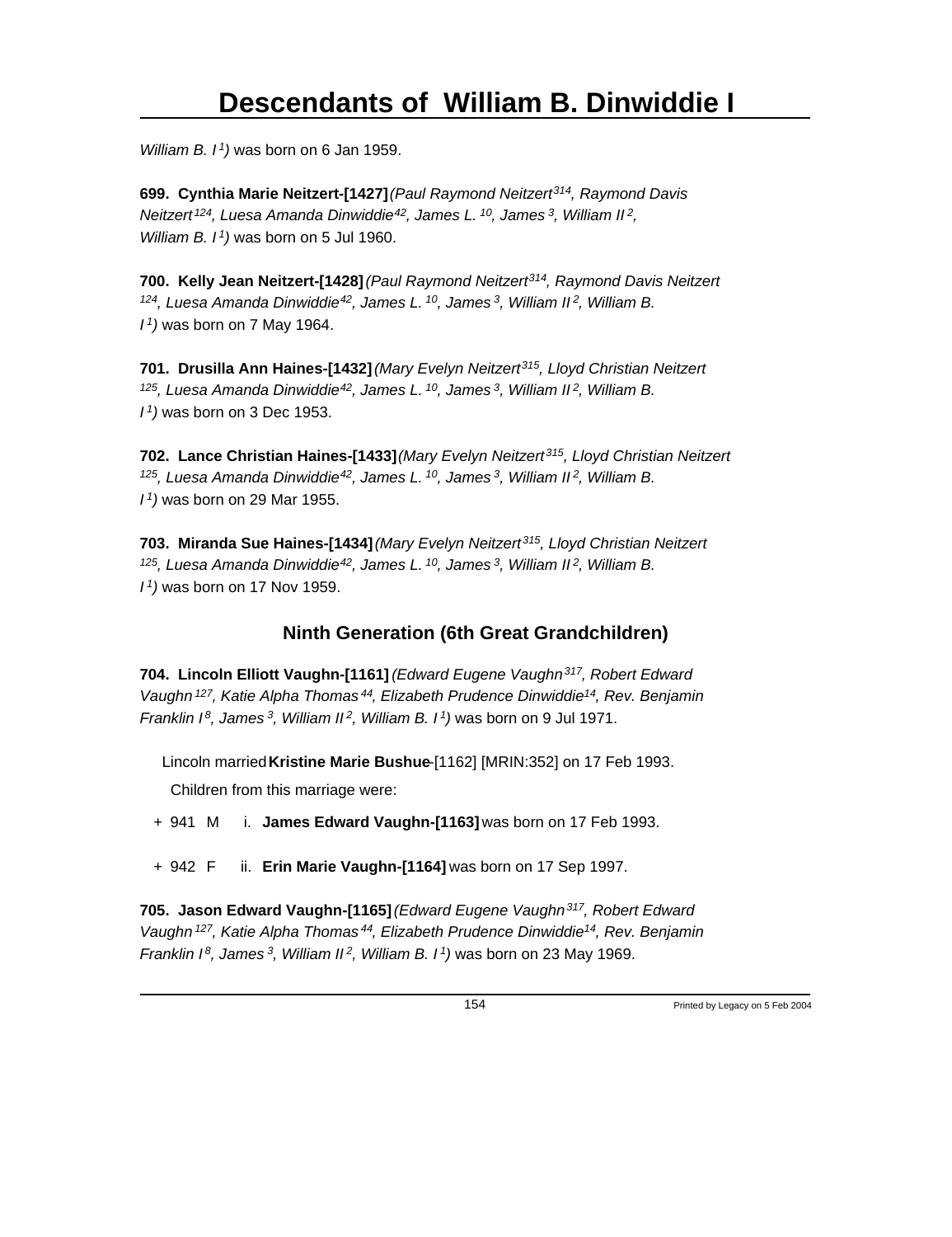Jason married **Jacqueline Daniels**-[1166] [MRIN:353] in 1997.

Children from this marriage were:

- + 943 M i. **Joshua Edward Vaughn-[1167]** was born on 1 May 1998.
- + 944 M ii. **Joel Alexander Vaughn-[1682]** was born on 6 Dec 1999.
- + 945 F iii. **Julia Marie Vaughn-[1683]** was born on 31 Oct 2001.

**706. Lisa Carmen Vaughn-[28]** *(Donald Loyd Vaughn<sup>318</sup>, Robert Edward Vaughn <sup>127</sup>, Katie Alpha Thomas<sup>44</sup>, Elizabeth Prudence Dinwiddie<sup>14</sup>, Rev. Benjamin Franklin I <sup>8</sup>, James<sup>3</sup>, William II<sup>2</sup>, William B. I<sup>1</sup>)* was born on 23 Jun 1964.

**707. Darlene Ellen Vaughn-[29]** *(Donald Loyd Vaughn<sup>318</sup>, Robert Edward Vaughn <sup>127</sup>, Katie Alpha Thomas<sup>44</sup>, Elizabeth Prudence Dinwiddie<sup>14</sup>, Rev. Benjamin Franklin I <sup>8</sup>, James<sup>3</sup>, William II<sup>2</sup>, William B. I<sup>1</sup>)* was born on 10 Aug 1966 in Johnson County Knob Noster, Mo.

Darlene married **Dennis Wayne Hallford**-[1168] [MRIN:354] on 3 Jul 1993.

Children from this marriage were:

- + 946 F i. **Payton Renae Hallford-[1169]** was born on 20 Nov 1994 in Navada, Missouri.
- + 947 F ii. **Olivia Morgan Hallford-[1170]** was born on 16 Dec 1997 in Navada, Missouri.

**708. Melissa Sue Vaughn-[1171]** *(Donald Loyd Vaughn<sup>318</sup>, Robert Edward Vaughn <sup>127</sup>, Katie Alpha Thomas<sup>44</sup>, Elizabeth Prudence Dinwiddie<sup>14</sup>, Rev. Benjamin Franklin I <sup>8</sup>, James<sup>3</sup>, William II<sup>2</sup>, William B. I<sup>1</sup>)* was born on 7 Oct 1969 in Richmond, Mo.

Melissa married **Paul E. Smith**-[1172] [MRIN:355] on 11 Dec 1988.

Children from this marriage were:

- + 948 F i. **Kourtney Danae Smith-[1173]** was born on 19 May 1989 in Navada, Missouri.
- + 949 F ii. **Megan Elaine Smith-[1174]** was born on 22 Apr 1990 in Navada, Missouri.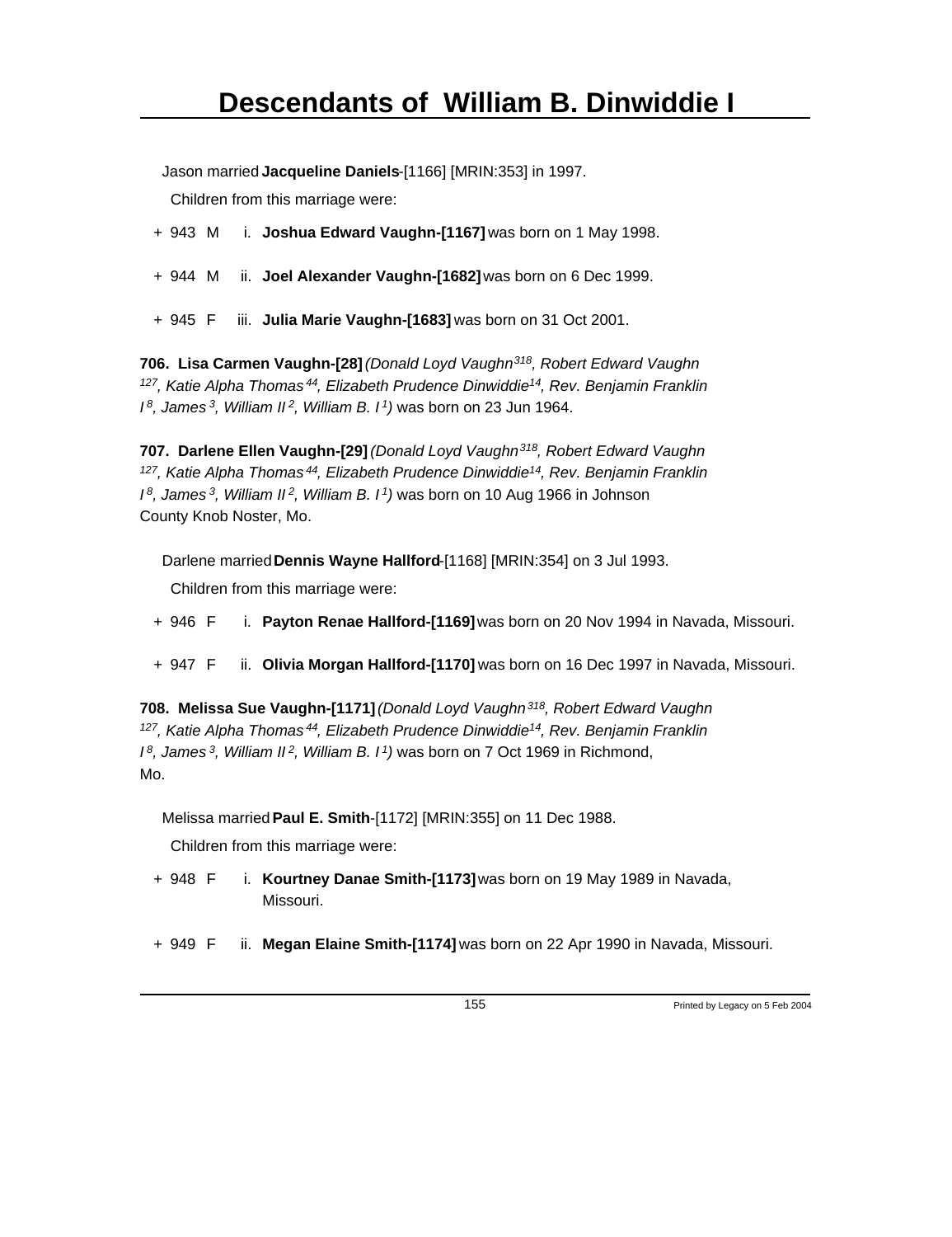+ 950 M iii. **Mason Tyler Smith-[1175]** was born on 22 Jan 1999.

**709. Cherie Renee Vaughn-[1158]** *(Wayne Merle Vaughn<sup>320</sup>, Robert Edward Vaughn <sup>127</sup>, Katie Alpha Thomas<sup>44</sup>, Elizabeth Prudence Dinwiddie<sup>14</sup>, Rev. Benjamin Franklin I <sup>8</sup>, James<sup>3</sup>, William II<sup>2</sup>, William B. I<sup>1</sup>)* was born on 23 Sep 1972.

Cherie married **Randall Spiller**-[1159] [MRIN:351] on 16 Nov 1990.

Children from this marriage were:

+ 951 F i. **Rebecca Renee Spiller-[1160]** was born on 14 Aug 1992.

**710. Glenda Michelle Badger-[1179]** *(Wayne Merle Vaughn<sup>320</sup>, Robert Edward Vaughn<sup>127</sup>, Katie Alpha Thomas<sup>44</sup>, Elizabeth Prudence Dinwiddie<sup>14</sup>, Rev. Benjamin Franklin I<sup>8</sup>, James<sup>3</sup>, William II<sup>2</sup>, William B. I<sup>1</sup>)* was born on 5 Jul 1969 in Overland Park, Ks.

Glenda married **David M. Kremer**-[1180] [MRIN:358] on 18 Aug 1990 in Chicago, IL. The marriage ended in divorce.

Children from this marriage were:

- + 952 M i. **Glenn Michael Kremer-[1181]** was born on 16 Sep 1992.
- + 953 M ii. **Nicholas Matthew Kremer-[1182]** was born on 9 Feb 1996.
- + 954 F iii. **Rachel Nicole Kremer-[1183]** was born on 12 Nov 1997.

**711. Darrin Troy Hansen-[35]** *(Melvin Frank Hansen<sup>321</sup>, Cora Lillian Vaughn<sup>128</sup> , Katie Alpha Thomas<sup>44</sup>, Elizabeth Prudence Dinwiddie<sup>14</sup>, Rev. Benjamin Franklin I<sup>8</sup> , James<sup>3</sup>, William II<sup>2</sup>, William B. I<sup>1</sup>)* was born on 28 Apr 1960 in Pettis County, MO.

**712. Shawna Lee Hansen-[36]** *(Melvin Frank Hansen<sup>321</sup>, Cora Lillian Vaughn<sup>128</sup> , Katie Alpha Thomas<sup>44</sup>, Elizabeth Prudence Dinwiddie<sup>14</sup>, Rev. Benjamin Franklin I<sup>8</sup> , James<sup>3</sup>, William II<sup>2</sup>, William B. I<sup>1</sup>)* was born on 2 May 1961 in Pettis County, MO.

**713. Quentin Lange Hansen-[37]** *(Melvin Frank Hansen<sup>321</sup>, Cora Lillian Vaughn<sup>128</sup> , Katie Alpha Thomas<sup>44</sup>, Elizabeth Prudence Dinwiddie<sup>14</sup>, Rev. Benjamin Franklin I<sup>8</sup> , James<sup>3</sup>, William II<sup>2</sup>, William B. I<sup>1</sup>)* was born on 22 Apr 1962 in Pettis County, MO.

**714. Crystal Renne Finke-[39]** *(Kathryn Kay Hansen<sup>322</sup>, Cora Lillian Vaughn<sup>128</sup> ,*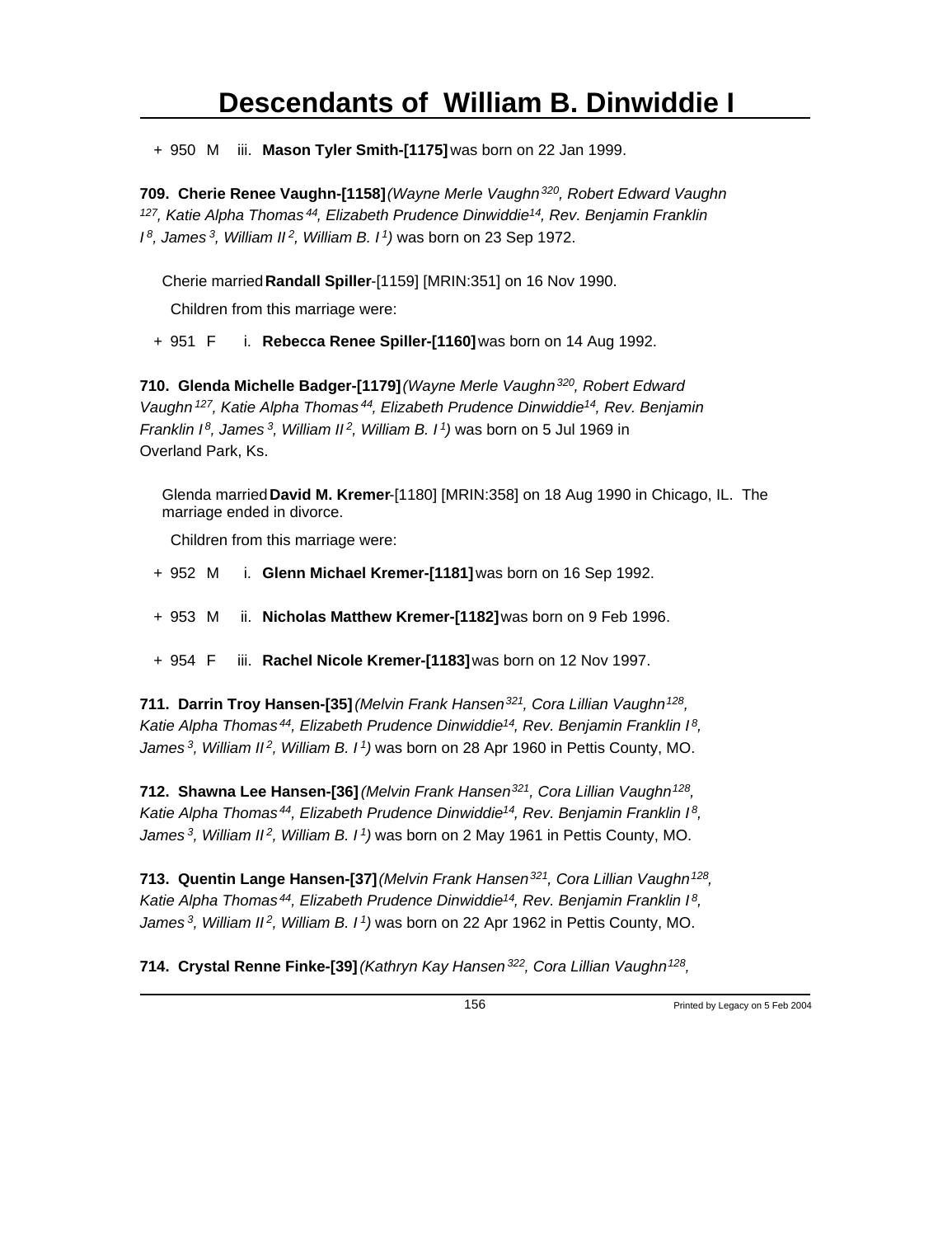*Katie Alpha Thomas<sup>44</sup>, Elizabeth Prudence Dinwiddie<sup>14</sup>, Rev. Benjamin Franklin I<sup>8</sup> , James<sup>3</sup>, William II<sup>2</sup>, William B. I<sup>1</sup>)* was born on 7 Sep 1961 in Washington.

**715. Jody Allen Finke-[40]** *(Kathryn Kay Hansen<sup>322</sup>, Cora Lillian Vaughn<sup>128</sup>, Katie Alpha Thomas<sup>44</sup>, Elizabeth Prudence Dinwiddie<sup>14</sup>, Rev. Benjamin Franklin I<sup>8</sup> , James<sup>3</sup>, William II<sup>2</sup>, William B. I<sup>1</sup>)* was born on 2 May 1963 in Johnson County, Mo. and died on 2 May 1963 in Johnson County, Mo.

**716. Arthur Todd Finke-[41]** *(Kathryn Kay Hansen<sup>322</sup>, Cora Lillian Vaughn<sup>128</sup>, Katie Alpha Thomas<sup>44</sup>, Elizabeth Prudence Dinwiddie<sup>14</sup>, Rev. Benjamin Franklin I<sup>8</sup> , James<sup>3</sup>, William II<sup>2</sup>, William B. I<sup>1</sup>)* was born on 6 Aug 1964 in Missouri.

**717. Kathy Lynn Koontz-[25]** *(Marilyn Kay Haselwood<sup>324</sup>, Eunice Marie Hood<sup>129</sup> , Alma Frances Thomas<sup>45</sup>, Elizabeth Prudence Dinwiddie<sup>14</sup>, Rev. Benjamin Franklin I 8 , James<sup>3</sup>, William II<sup>2</sup>, William B. I<sup>1</sup>)* was born on 14 Jan 1958.

**718. Barbara Ann Koontz-[26]** *(Marilyn Kay Haselwood<sup>324</sup>, Eunice Marie Hood<sup>129</sup> , Alma Frances Thomas<sup>45</sup>, Elizabeth Prudence Dinwiddie<sup>14</sup>, Rev. Benjamin Franklin I 8 , James<sup>3</sup>, William II<sup>2</sup>, William B. I<sup>1</sup>)* was born on 14 Jun 1959.

**719. Lisa Kay Koontz-[27]** *(Marilyn Kay Haselwood<sup>324</sup>, Eunice Marie Hood<sup>129</sup> , Alma Frances Thomas<sup>45</sup>, Elizabeth Prudence Dinwiddie<sup>14</sup>, Rev. Benjamin Franklin I 8 , James<sup>3</sup>, William II<sup>2</sup>, William B. I<sup>1</sup>)* was born on 20 Oct 1962.

**720. Michael Edward Wadleigh-[935]** *(Charles Edward Wadleigh<sup>337</sup>, Iva Anna Hall <sup>136</sup>, Iva Parthena Thomas<sup>49</sup>, Elizabeth Prudence Dinwiddie<sup>14</sup>, Rev. Benjamin Franklin I <sup>8</sup>, James<sup>3</sup>, William II<sup>2</sup>, William B. I<sup>1</sup>)* was born on 15 Aug 1963.

**721. Kimberly Ann Cease-[940]** *(Winnie Sue Hall<sup>340</sup>, James Winfred Hall<sup>137</sup>, Iva Parthena Thomas<sup>49</sup>, Elizabeth Prudence Dinwiddie<sup>14</sup>, Rev. Benjamin Franklin I<sup>8</sup> , James<sup>3</sup>, William II<sup>2</sup>, William B. I<sup>1</sup>)* was born on 9 Jun 1963.

**722. Glenna Rae Jones-[80]** *(Raymond Glen Jones<sup>350</sup>, Lois Glee Stone<sup>142</sup> , Permelia Ann Todd<sup>51</sup>, Lorinda Jane Dinwiddie<sup>16</sup>, Rev. Benjamin Franklin I<sup>8</sup>, James 3 , William II<sup>2</sup>, William B. I<sup>1</sup>)* was born on 10 Nov 1962.

**723. Steven August Rath-[85]** *(Willetta Glee White<sup>351</sup>, Gladys Louise Stone<sup>143</sup> , Permelia Ann Todd 51, Lorinda Jane Dinwiddie 16, Rev. Benjamin Franklin I 8, James*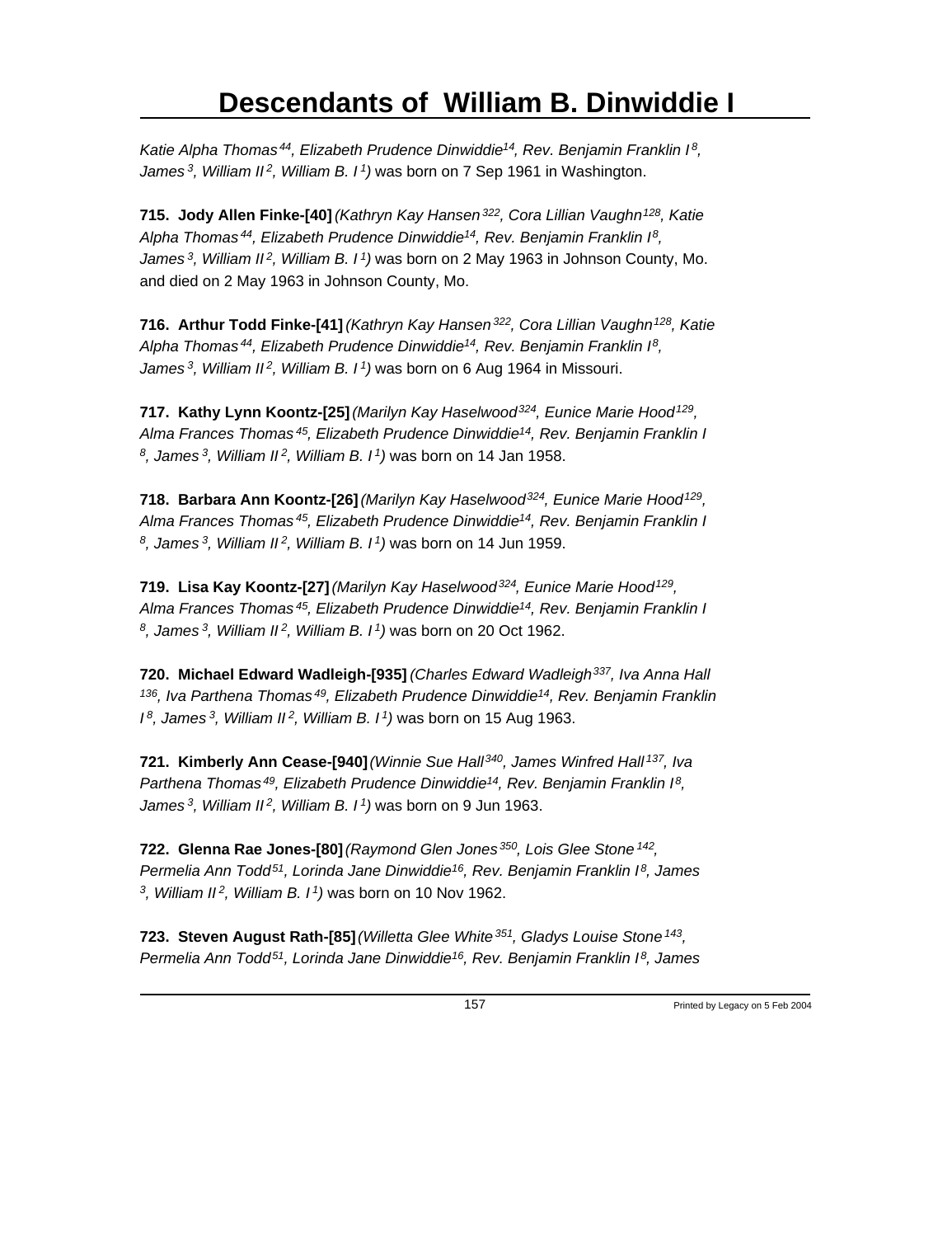*3 , William II<sup>2</sup>, William B. I<sup>1</sup>)* was born on 1 Oct 1960.

**724. Jenifer Gail Rath-[86]** *(Willetta Glee White<sup>351</sup>, Gladys Louise Stone<sup>143</sup> , Permelia Ann Todd<sup>51</sup>, Lorinda Jane Dinwiddie<sup>16</sup>, Rev. Benjamin Franklin I<sup>8</sup>, James 3 , William II<sup>2</sup>, William B. I<sup>1</sup>)* was born on 4 Mar 1963.

**725. Debora Lynn White-[155]** *(Forest Gene White<sup>352</sup>, Gladys Louise Stone<sup>143</sup> , Permelia Ann Todd<sup>51</sup>, Lorinda Jane Dinwiddie<sup>16</sup>, Rev. Benjamin Franklin I<sup>8</sup>, James 3 , William II<sup>2</sup>, William B. I<sup>1</sup>)* was born on 15 Jun 1951.

**726. Kyle Craig White-[156]** *(Forest Gene White<sup>352</sup>, Gladys Louise Stone<sup>143</sup> , Permelia Ann Todd<sup>51</sup>, Lorinda Jane Dinwiddie<sup>16</sup>, Rev. Benjamin Franklin I<sup>8</sup>, James 3 , William II<sup>2</sup>, William B. I<sup>1</sup>)* was born on 22 Oct 1955.

**727. Cynthia Kay Krumdieck-[159]** *(Joy Louise White<sup>353</sup>, Gladys Louise Stone<sup>143</sup> , Permelia Ann Todd<sup>51</sup>, Lorinda Jane Dinwiddie<sup>16</sup>, Rev. Benjamin Franklin I<sup>8</sup>, James 3 , William II<sup>2</sup>, William B. I<sup>1</sup>)* was born on 21 Aug 1952.

**728. Pamela Joy Krumdieck-[160]** *(Joy Louise White<sup>353</sup>, Gladys Louise Stone<sup>143</sup> , Permelia Ann Todd<sup>51</sup>, Lorinda Jane Dinwiddie<sup>16</sup>, Rev. Benjamin Franklin I<sup>8</sup>, James 3 , William II<sup>2</sup>, William B. I<sup>1</sup>)* was born on 30 Apr 1954.

**729. Kevin Don Krumdieck-[161]** *(Joy Louise White<sup>353</sup>, Gladys Louise Stone<sup>143</sup> , Permelia Ann Todd<sup>51</sup>, Lorinda Jane Dinwiddie<sup>16</sup>, Rev. Benjamin Franklin I<sup>8</sup>, James 3 , William II<sup>2</sup>, William B. I<sup>1</sup>)* was born on 30 Apr 1957.

**730. Eva Lou Paxson-[174]** *(Hugh Gregory Paxson<sup>356</sup>, Lucy Lorinda Todd<sup>145</sup> , Thomas Jefferson Todd<sup>53</sup>, Lorinda Jane Dinwiddie<sup>16</sup>, Rev. Benjamin Franklin I<sup>8</sup> , James<sup>3</sup>, William II<sup>2</sup>, William B. I<sup>1</sup>)* was born on 11 Aug 1954.

**731. Susan Lynn Paxson-[175]** *(Hugh Gregory Paxson<sup>356</sup>, Lucy Lorinda Todd<sup>145</sup> , Thomas Jefferson Todd<sup>53</sup>, Lorinda Jane Dinwiddie<sup>16</sup>, Rev. Benjamin Franklin I<sup>8</sup> , James<sup>3</sup>, William II<sup>2</sup>, William B. I<sup>1</sup>)* was born on 18 Oct 1956.

**732. Lisa Janelle Paxson-[176]** *(Hugh Gregory Paxson<sup>356</sup>, Lucy Lorinda Todd<sup>145</sup> , Thomas Jefferson Todd<sup>53</sup>, Lorinda Jane Dinwiddie<sup>16</sup>, Rev. Benjamin Franklin I<sup>8</sup> , James 3, William II 2, William B. I 1)* was born on 15 Sep 1961.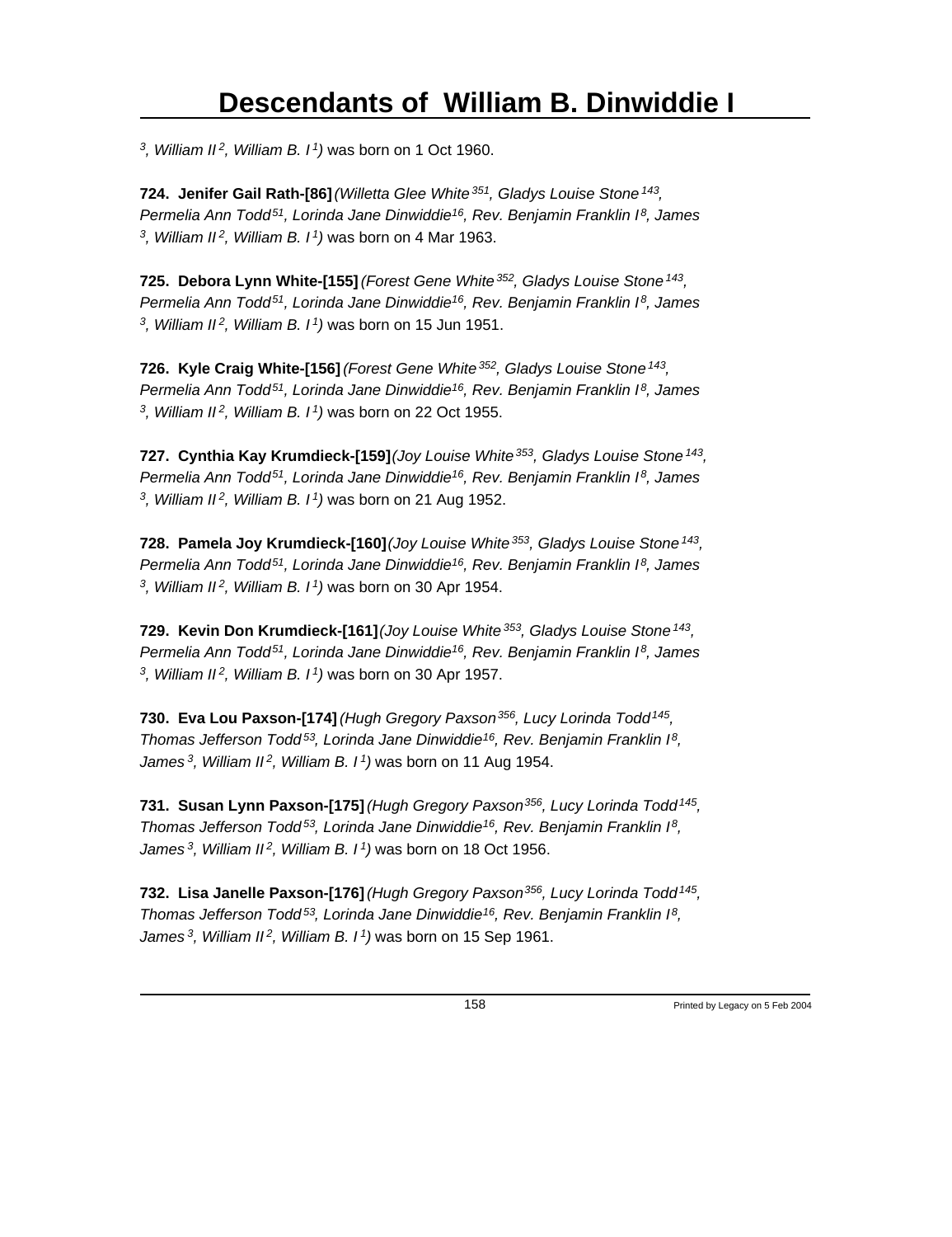**733. Lujane Paxson-[179]** *(Norman Todd Paxson<sup>357</sup>, Lucy Lorinda Todd<sup>145</sup> , Thomas Jefferson Todd<sup>53</sup>, Lorinda Jane Dinwiddie<sup>16</sup>, Rev. Benjamin Franklin I<sup>8</sup> , James<sup>3</sup>, William II<sup>2</sup>, William B. I<sup>1</sup>)* was born on 30 Apr 1956 and died on 30 Apr 1956.

**734. Jo Ann Paxson-[180]** *(Norman Todd Paxson<sup>357</sup>, Lucy Lorinda Todd<sup>145</sup> , Thomas Jefferson Todd<sup>53</sup>, Lorinda Jane Dinwiddie<sup>16</sup>, Rev. Benjamin Franklin I<sup>8</sup> , James<sup>3</sup>, William II<sup>2</sup>, William B. I<sup>1</sup>)* was born on 28 Mar 1958.

**735. Norman Todd Paxson III-[181]** *(Norman Todd Paxson<sup>357</sup>, Lucy Lorinda Todd <sup>145</sup>, Thomas Jefferson Todd<sup>53</sup>, Lorinda Jane Dinwiddie<sup>16</sup>, Rev. Benjamin Franklin I 8 , James<sup>3</sup>, William II<sup>2</sup>, William B. I<sup>1</sup>)* was born on 25 Jun 1959.

**736. Richard Wayne Stratton-[184]** *(Mary Alys Paxson<sup>358</sup>, Lucy Lorinda Todd<sup>145</sup> , Thomas Jefferson Todd<sup>53</sup>, Lorinda Jane Dinwiddie<sup>16</sup>, Rev. Benjamin Franklin I<sup>8</sup> , James<sup>3</sup>, William II<sup>2</sup>, William B. I<sup>1</sup>)* was born on 5 Nov 1949.

General Notes: Richard Wayne was a stepson to the rest of the kids in this marriage to Mary Alys Paxson. He (Richard Wayne) was by a privious marriage of Tilman Jennings Stratton.

**737. Ronald Gregory Stratton-[185]** *(Mary Alys Paxson<sup>358</sup>, Lucy Lorinda Todd<sup>145</sup> , Thomas Jefferson Todd<sup>53</sup>, Lorinda Jane Dinwiddie<sup>16</sup>, Rev. Benjamin Franklin I<sup>8</sup> , James<sup>3</sup>, William II<sup>2</sup>, William B. I<sup>1</sup>)* was born on 7 May 1953.

**738. Infant Girl Stratton-[186]** *(Mary Alys Paxson<sup>358</sup>, Lucy Lorinda Todd<sup>145</sup> , Thomas Jefferson Todd<sup>53</sup>, Lorinda Jane Dinwiddie<sup>16</sup>, Rev. Benjamin Franklin I<sup>8</sup> , James<sup>3</sup>, William II<sup>2</sup>, William B. I<sup>1</sup>)* was born on 2 Jan 1955 and died on 2 Jan 1955.

**739. Randy Todd Stratton-[187]** *(Mary Alys Paxson<sup>358</sup>, Lucy Lorinda Todd<sup>145</sup> , Thomas Jefferson Todd<sup>53</sup>, Lorinda Jane Dinwiddie<sup>16</sup>, Rev. Benjamin Franklin I<sup>8</sup> , James<sup>3</sup>, William II<sup>2</sup>, William B. I<sup>1</sup>)* was born on 2 May 1956.

**740. Sherri Sue Stratton-[188]** *(Mary Alys Paxson<sup>358</sup>, Lucy Lorinda Todd<sup>145</sup> , Thomas Jefferson Todd<sup>53</sup>, Lorinda Jane Dinwiddie<sup>16</sup>, Rev. Benjamin Franklin I<sup>8</sup> , James<sup>3</sup>, William II<sup>2</sup>, William B. I<sup>1</sup>)* was born on 29 Sep 1957.

**741. John Walter Howard-[193]** *(Walter John Howard Jr.<sup>359</sup>, Leda Lee Todd<sup>146</sup> , Thomas Jefferson Todd<sup>53</sup>, Lorinda Jane Dinwiddie<sup>16</sup>, Rev. Benjamin Franklin I<sup>8</sup> ,*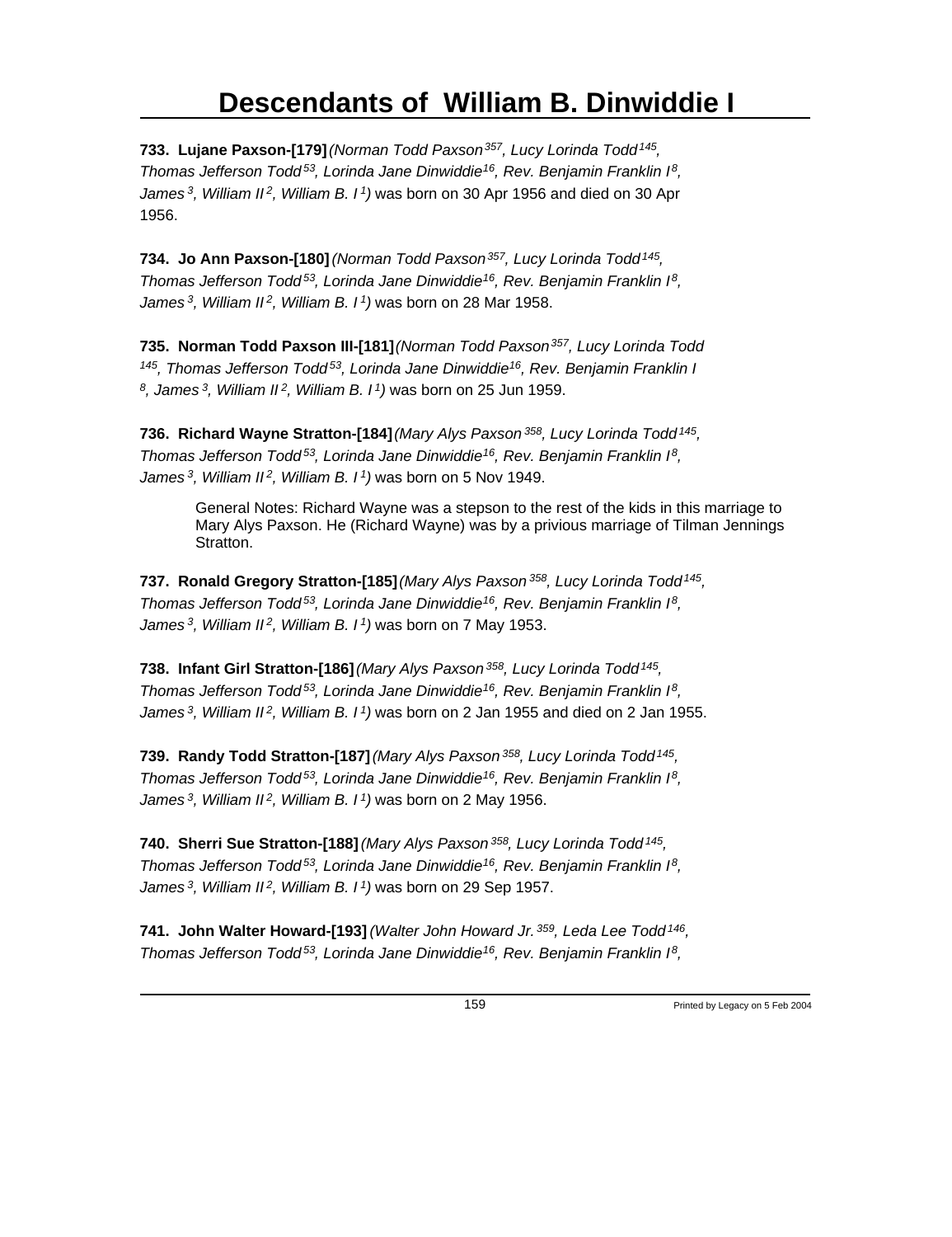*James<sup>3</sup>, William II<sup>2</sup>, William B. I<sup>1</sup>)* was born on 6 Nov 1954.

**742. Laurie Lynn Howard-[194]** *(Walter John Howard Jr.<sup>359</sup>, Leda Lee Todd<sup>146</sup> , Thomas Jefferson Todd<sup>53</sup>, Lorinda Jane Dinwiddie<sup>16</sup>, Rev. Benjamin Franklin I<sup>8</sup> , James<sup>3</sup>, William II<sup>2</sup>, William B. I<sup>1</sup>)* was born on 21 Aug 1956.

**743. Stephen Mark Howard-[195]** *(Walter John Howard Jr.<sup>359</sup>, Leda Lee Todd<sup>146</sup> , Thomas Jefferson Todd<sup>53</sup>, Lorinda Jane Dinwiddie<sup>16</sup>, Rev. Benjamin Franklin I<sup>8</sup> , James<sup>3</sup>, William II<sup>2</sup>, William B. I<sup>1</sup>)* was born on 9 Jun 1959.

**744. Ellen Ruth Howard-[196]** *(Walter John Howard Jr.<sup>359</sup>, Leda Lee Todd<sup>146</sup> , Thomas Jefferson Todd<sup>53</sup>, Lorinda Jane Dinwiddie<sup>16</sup>, Rev. Benjamin Franklin I<sup>8</sup> , James<sup>3</sup>, William II<sup>2</sup>, William B. I<sup>1</sup>)* was born on 13 Aug 1965.

**745. Todd Jeffry Nelson-[199]** *(Connie Rose Howard<sup>360</sup>, Leda Lee Todd<sup>146</sup>, Thomas Jefferson Todd<sup>53</sup>, Lorinda Jane Dinwiddie<sup>16</sup>, Rev. Benjamin Franklin I<sup>8</sup>, James<sup>3</sup> , William II<sup>2</sup>, William B. I<sup>1</sup>)* was born on 5 Feb 1955.

**746. Mari Lee Nelson-[200]** *(Connie Rose Howard<sup>360</sup>, Leda Lee Todd<sup>146</sup>, Thomas Jefferson Todd<sup>53</sup>, Lorinda Jane Dinwiddie<sup>16</sup>, Rev. Benjamin Franklin I<sup>8</sup>, James<sup>3</sup> , William II<sup>2</sup>, William B. I<sup>1</sup>)* was born on 3 Dec 1956.

**747. Brian John Nelson-[201]** *(Connie Rose Howard<sup>360</sup>, Leda Lee Todd<sup>146</sup>, Thomas Jefferson Todd<sup>53</sup>, Lorinda Jane Dinwiddie<sup>16</sup>, Rev. Benjamin Franklin I<sup>8</sup>, James<sup>3</sup> , William II<sup>2</sup>, William B. I<sup>1</sup>)* was born on 26 Jan 1960.

**748. Thomas Leo Vaughan-[209]** *(Lela Jewell Wendleton<sup>362</sup>, Laura Maude Todd<sup>148</sup> , Thomas Jefferson Todd<sup>53</sup>, Lorinda Jane Dinwiddie<sup>16</sup>, Rev. Benjamin Franklin I<sup>8</sup> , James<sup>3</sup>, William II<sup>2</sup>, William B. I<sup>1</sup>)* was born on 3 Jul 1925.

Thomas married **Betty Jane Lea**-[210] [MRIN:67] on 28 Feb 1945.

Children from this marriage were:

+ 955 F i. **Deborah Lea Vaughan-[211]** was born on 31 Dec 1950.

**749. Richard Wayne Vaughan-[212]** *(Lela Jewell Wendleton<sup>362</sup>, Laura Maude Todd <sup>148</sup>, Thomas Jefferson Todd<sup>53</sup>, Lorinda Jane Dinwiddie<sup>16</sup>, Rev. Benjamin Franklin I 8 , James 3, William II 2, William B. I 1)* was born on 17 Apr 1928.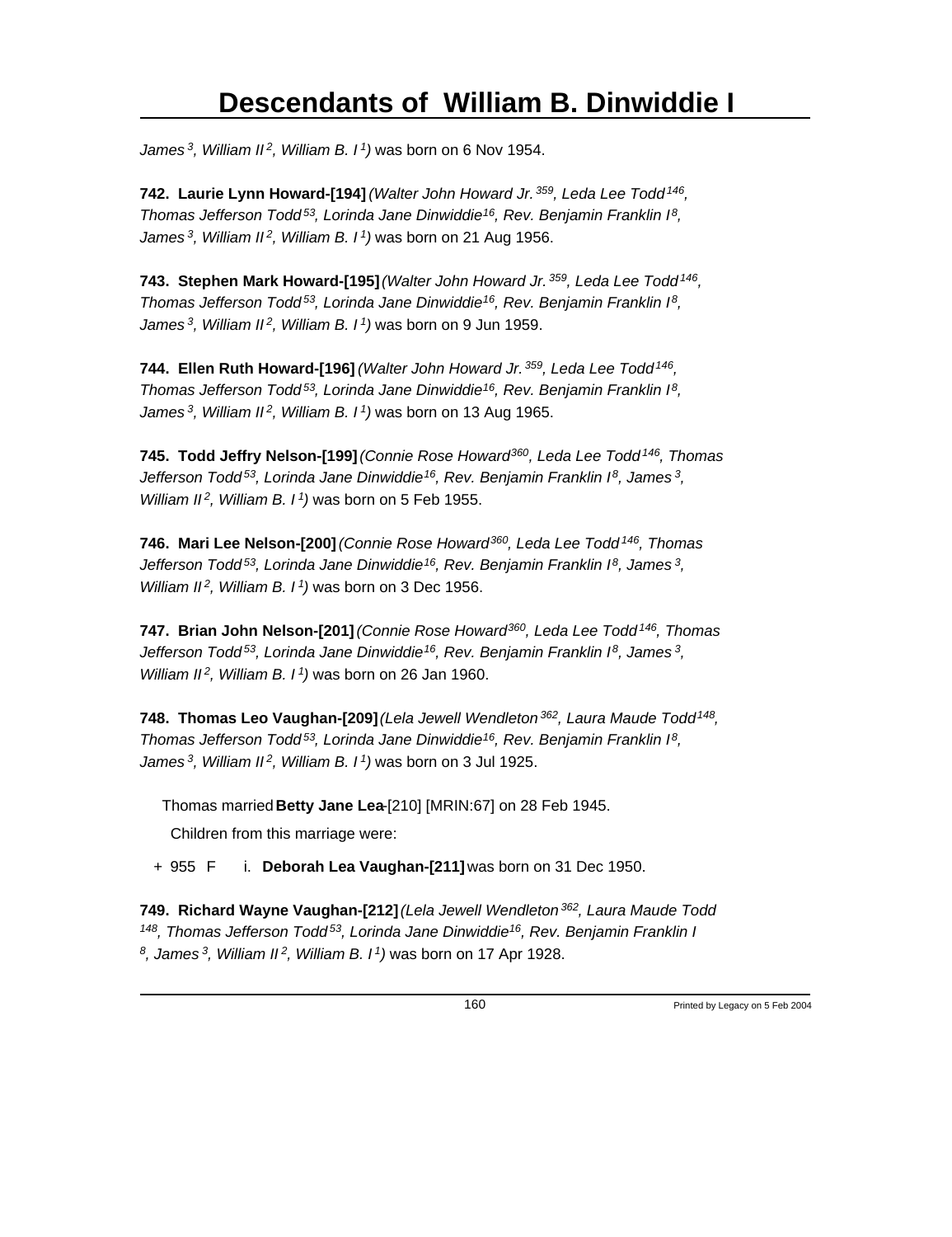**750. Harry Wendle Vaughan-[213]** *(Lela Jewell Wendleton<sup>362</sup>, Laura Maude Todd <sup>148</sup>, Thomas Jefferson Todd<sup>53</sup>, Lorinda Jane Dinwiddie<sup>16</sup>, Rev. Benjamin Franklin I 8 , James<sup>3</sup>, William II<sup>2</sup>, William B. I<sup>1</sup>)* was born on 5 May 1935 and died on 27 Oct 1935.

**751. Patricia Jewell Vaughan-[214]** *(Lela Jewell Wendleton<sup>362</sup>, Laura Maude Todd <sup>148</sup>, Thomas Jefferson Todd<sup>53</sup>, Lorinda Jane Dinwiddie<sup>16</sup>, Rev. Benjamin Franklin I 8 , James<sup>3</sup>, William II<sup>2</sup>, William B. I<sup>1</sup>)* was born on 13 Oct 1936.

Patricia married **John Walker Hicks Jr.**-[215] [MRIN:68] on 22 Jul 1955.

Children from this marriage were:

- + 956 M i. **James Scott Hicks-[216]** was born on 29 Aug 1956.
- + 957 M ii. **Robin Wayne Hicks-[217]** was born on 6 Oct 1958.

**752. Lorene Ann Roberts-[224]** *(Nancy Edith Todd<sup>363</sup>, John Franklin Todd Jr.<sup>149</sup> , John Franklin Todd<sup>54</sup>, Lorinda Jane Dinwiddie<sup>16</sup>, Rev. Benjamin Franklin I<sup>8</sup>, James 3 , William II<sup>2</sup>, William B. I<sup>1</sup>)*.

**753. John Malcolm Roberts-[225]** *(Nancy Edith Todd<sup>363</sup>, John Franklin Todd Jr.<sup>149</sup> , John Franklin Todd<sup>54</sup>, Lorinda Jane Dinwiddie<sup>16</sup>, Rev. Benjamin Franklin I<sup>8</sup>, James 3 , William II<sup>2</sup>, William B. I<sup>1</sup>)*.

**754. Mike Hotsenpiller-[241]** *(Marvin Eugene Hotsenpiller<sup>365</sup>, Loyd Bletcher Hotsenpiller<sup>154</sup>, Louisa Jane Dinwiddie<sup>56</sup>, James Betcher<sup>17</sup>, Rev. Benjamin Franklin I <sup>8</sup>, James<sup>3</sup>, William II<sup>2</sup>, William B. I<sup>1</sup>)* was born on 9 Aug 1956.

**755. Steven Hotsenpiller-[242]** *(Marvin Eugene Hotsenpiller<sup>365</sup>, Loyd Bletcher Hotsenpiller<sup>154</sup>, Louisa Jane Dinwiddie<sup>56</sup>, James Betcher<sup>17</sup>, Rev. Benjamin Franklin I <sup>8</sup>, James<sup>3</sup>, William II<sup>2</sup>, William B. I<sup>1</sup>)* was born on 11 May 1962.

**756. Nancy Ann Ogden-[261]** *(Joyce Wesner<sup>369</sup>, Dorothy Laverna Elkins<sup>159</sup>, Dora Ann Dinwiddie<sup>58</sup>, James Betcher<sup>17</sup>, Rev. Benjamin Franklin I<sup>8</sup>, James<sup>3</sup>, William II<sup>2</sup>, William B. I<sup>1</sup>)* was born on 18 Feb 1958.

**757. Cindy Lynn Ogden-[262]** *(Joyce Wesner 369, Dorothy Laverna Elkins 159, Dora*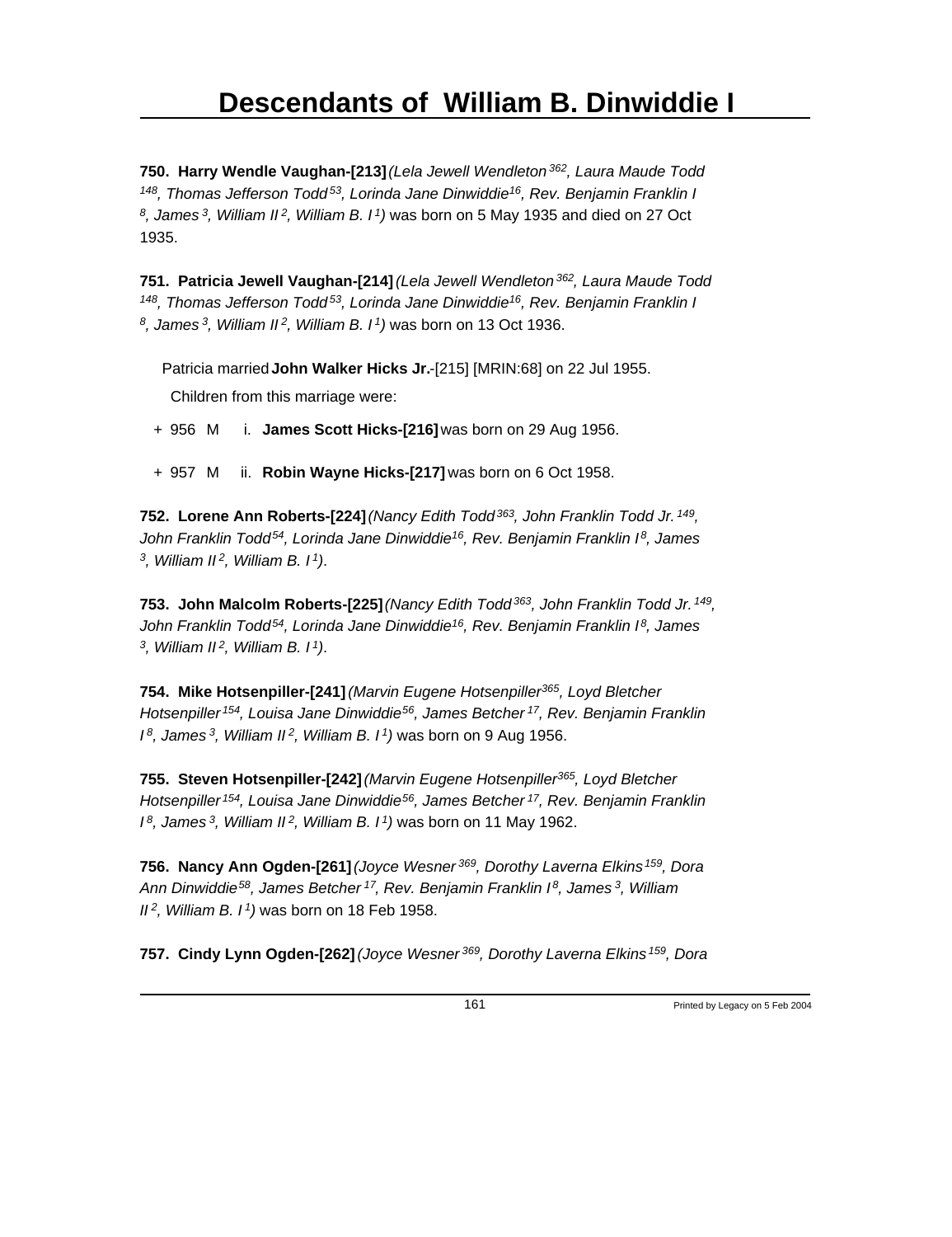*Ann Dinwiddie<sup>58</sup>, James Betcher<sup>17</sup>, Rev. Benjamin Franklin I<sup>8</sup>, James<sup>3</sup>, William II<sup>2</sup>, William B. I<sup>1</sup>)* was born on 12 Apr 1959.

**758. Grant Charles Ogden-[263]** *(Joyce Wesner<sup>369</sup>, Dorothy Laverna Elkins<sup>159</sup> , Dora Ann Dinwiddie<sup>58</sup>, James Betcher<sup>17</sup>, Rev. Benjamin Franklin I<sup>8</sup>, James<sup>3</sup> , William II<sup>2</sup>, William B. I<sup>1</sup>)* was born on 26 Mar 1961.

**759. Linda Jean Dinwiddie-[303]** *(Kenneth Eugene Sr.<sup>377</sup>, William Hackney<sup>164</sup> , Thatcher Hackney<sup>61</sup>, Lott Hackney<sup>18</sup>, Rev. Benjamin Franklin I<sup>8</sup>, James<sup>3</sup> , William II<sup>2</sup>, William B. I<sup>1</sup>)* was born on 25 Jan 1948.

Linda married **Charles David McKenzie**-[305] [MRIN:95] on 29 May 1965.

**760. Kenneth Eugene Dinwiddie Jr.-[304]** *(Kenneth Eugene Sr.<sup>377</sup>, William Hackney <sup>164</sup>, Thatcher Hackney<sup>61</sup>, Lott Hackney<sup>18</sup>, Rev. Benjamin Franklin I<sup>8</sup>, James<sup>3</sup> , William II<sup>2</sup>, William B. I<sup>1</sup>)* was born on 11 Aug 1950.

**761. Gregory Wayne Dinwiddie-[307]** *(Kenneth Eugene Sr.<sup>377</sup>, William Hackney <sup>164</sup>, Thatcher Hackney<sup>61</sup>, Lott Hackney<sup>18</sup>, Rev. Benjamin Franklin I<sup>8</sup>, James<sup>3</sup> , William II<sup>2</sup>, William B. I<sup>1</sup>)* was born on 28 Feb 1959.

**762. Larry Eugene Fields-[309]** *(Marjorie Mae Dinwiddie<sup>378</sup>, William Hackney<sup>164</sup> , Thatcher Hackney<sup>61</sup>, Lott Hackney<sup>18</sup>, Rev. Benjamin Franklin I<sup>8</sup>, James<sup>3</sup> , William II<sup>2</sup>, William B. I<sup>1</sup>)* was born on 22 Aug 1946.

**763. Kathleen Ann Fields-[310]** *(Marjorie Mae Dinwiddie<sup>378</sup>, William Hackney<sup>164</sup> , Thatcher Hackney<sup>61</sup>, Lott Hackney<sup>18</sup>, Rev. Benjamin Franklin I<sup>8</sup>, James<sup>3</sup> , William II<sup>2</sup>, William B. I<sup>1</sup>)* was born on 16 Aug 1954.

**764. Timothy Dean Fields-[311]** *(Marjorie Mae Dinwiddie<sup>378</sup>, William Hackney<sup>164</sup> , Thatcher Hackney<sup>61</sup>, Lott Hackney<sup>18</sup>, Rev. Benjamin Franklin I<sup>8</sup>, James<sup>3</sup> , William II<sup>2</sup>, William B. I<sup>1</sup>)* was born on 4 Dec 1959.

**765. David Lee Dinwiddie-[313]** *(Billy Ray<sup>379</sup>, William Hackney<sup>164</sup>, Thatcher Hackney<sup>61</sup>, Lott Hackney<sup>18</sup>, Rev. Benjamin Franklin I<sup>8</sup>, James<sup>3</sup>, William II<sup>2</sup> , William B. I<sup>1</sup>)* was born on 2 Nov 1960.

**766. Randy Ray Dinwiddie-[314]** *(Billy Ray 379, William Hackney 164, Thatcher*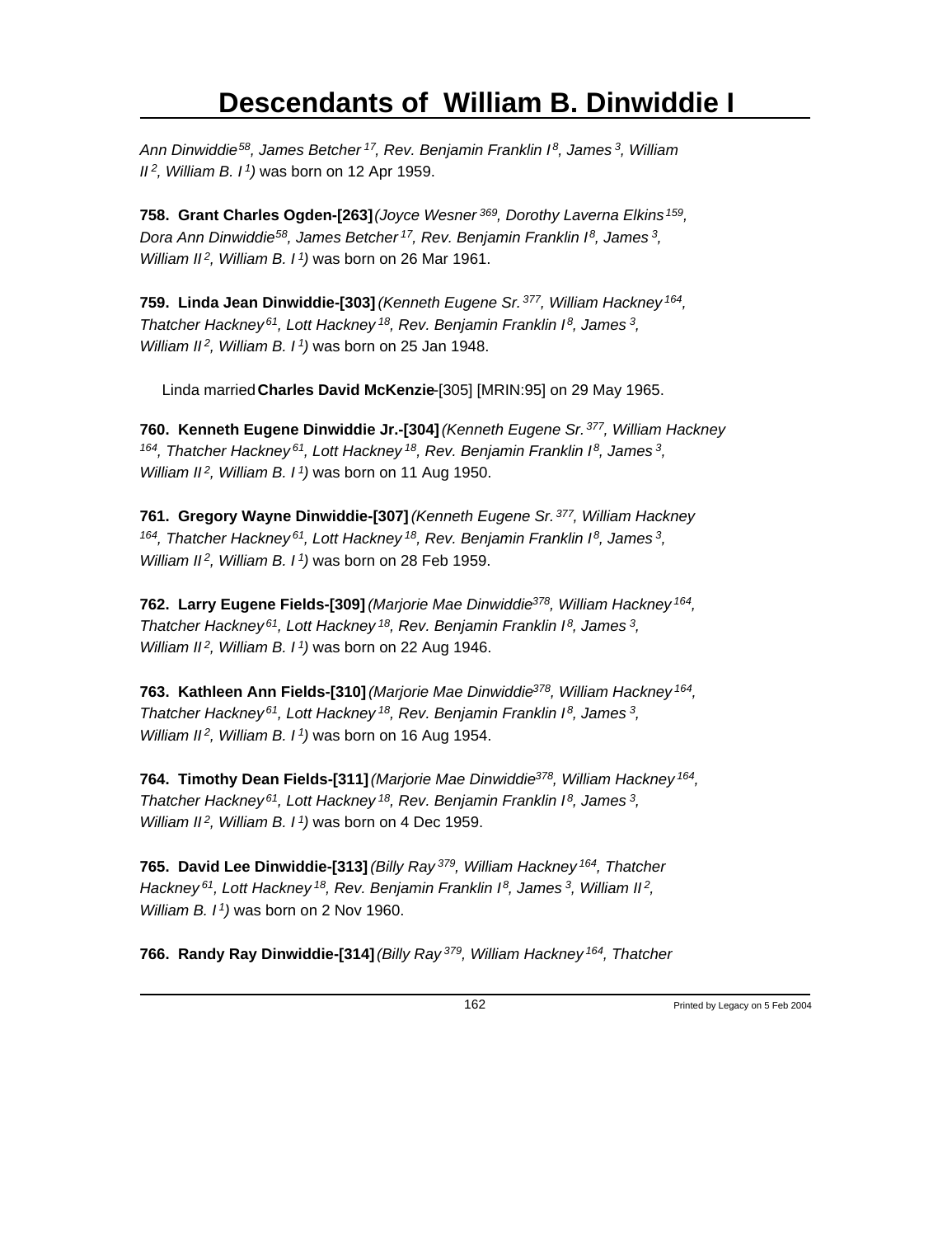*Hackney<sup>61</sup>, Lott Hackney<sup>18</sup>, Rev. Benjamin Franklin I<sup>8</sup>, James<sup>3</sup>, William II<sup>2</sup> , William B. I<sup>1</sup>)* was born on 23 May 1963.

**767. Larry Lee Ellis Jr.-[318]** *(Imogene Carolyn Dinwiddie<sup>380</sup>, Charles Wilson Sr. <sup>167</sup>, Thatcher Hackney<sup>61</sup>, Lott Hackney<sup>18</sup>, Rev. Benjamin Franklin I<sup>8</sup>, James<sup>3</sup> , William II<sup>2</sup>, William B. I<sup>1</sup>)* was born on 17 Apr 1957.

**768. Danny Gene Ellis-[319]** *(Imogene Carolyn Dinwiddie<sup>380</sup>, Charles Wilson Sr. <sup>167</sup>, Thatcher Hackney<sup>61</sup>, Lott Hackney<sup>18</sup>, Rev. Benjamin Franklin I<sup>8</sup>, James<sup>3</sup> , William II<sup>2</sup>, William B. I<sup>1</sup>)* was born on 5 Mar 1959.

**769. Terry Dean Ellis-[320]** *(Imogene Carolyn Dinwiddie<sup>380</sup>, Charles Wilson Sr.<sup>167</sup> , Thatcher Hackney<sup>61</sup>, Lott Hackney<sup>18</sup>, Rev. Benjamin Franklin I<sup>8</sup>, James<sup>3</sup> , William II<sup>2</sup>, William B. I<sup>1</sup>)* was born on 8 May 1961.

**770. Brenda Lynn Ellis-[321]** *(Imogene Carolyn Dinwiddie<sup>380</sup>, Charles Wilson Sr. <sup>167</sup>, Thatcher Hackney<sup>61</sup>, Lott Hackney<sup>18</sup>, Rev. Benjamin Franklin I<sup>8</sup>, James<sup>3</sup> , William II<sup>2</sup>, William B. I<sup>1</sup>)* was born on 18 Jan 1963.

**771. Robyn Denise Ellis-[322]** *(Imogene Carolyn Dinwiddie<sup>380</sup>, Charles Wilson Sr. <sup>167</sup>, Thatcher Hackney<sup>61</sup>, Lott Hackney<sup>18</sup>, Rev. Benjamin Franklin I<sup>8</sup>, James<sup>3</sup> , William II<sup>2</sup>, William B. I<sup>1</sup>)* was born on 20 Jul 1964.

**772. Cean Felicie Forgery-[334]** *(Nancy Colleen Dinwiddie<sup>387</sup>, Benjamin Owen<sup>168</sup> , Thatcher Hackney<sup>61</sup>, Lott Hackney<sup>18</sup>, Rev. Benjamin Franklin I<sup>8</sup>, James<sup>3</sup> , William II<sup>2</sup>, William B. I<sup>1</sup>)*.

**773. Kathy Sue Forgery-[335]** *(Nancy Colleen Dinwiddie<sup>387</sup>, Benjamin Owen<sup>168</sup> , Thatcher Hackney<sup>61</sup>, Lott Hackney<sup>18</sup>, Rev. Benjamin Franklin I<sup>8</sup>, James<sup>3</sup> , William II<sup>2</sup>, William B. I<sup>1</sup>)*.

**774. Johnny Lee (Mead) Rouse-[337]** *(Bonnie Louise Dinwiddie<sup>388</sup>, Benjamin Owen <sup>168</sup>, Thatcher Hackney<sup>61</sup>, Lott Hackney<sup>18</sup>, Rev. Benjamin Franklin I<sup>8</sup>, James<sup>3</sup> , William II<sup>2</sup>, William B. I<sup>1</sup>)*.

**775. Michael Neal (Mead) Rouse-[338]** *(Bonnie Louise Dinwiddie<sup>388</sup>, Benjamin Owen <sup>168</sup>, Thatcher Hackney<sup>61</sup>, Lott Hackney<sup>18</sup>, Rev. Benjamin Franklin I<sup>8</sup>, James<sup>3</sup> , William II 2, William B. I 1)*.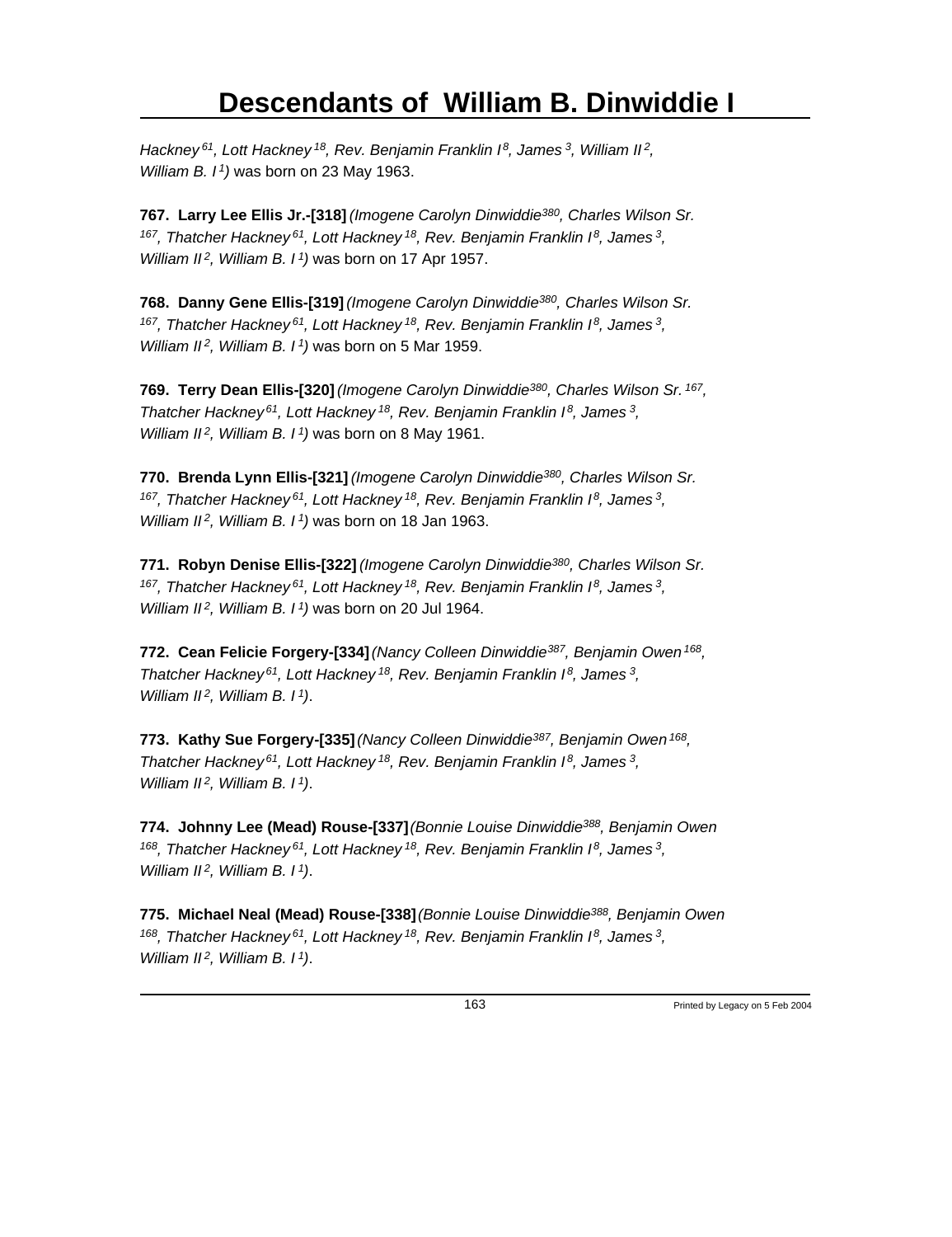**776. Scott Douglas Rouse-[339]** *(Bonnie Louise Dinwiddie<sup>388</sup>, Benjamin Owen<sup>168</sup> , Thatcher Hackney<sup>61</sup>, Lott Hackney<sup>18</sup>, Rev. Benjamin Franklin I<sup>8</sup>, James<sup>3</sup> , William II<sup>2</sup>, William B. I<sup>1</sup>)*.

**777. Darren Hoard-[353]** *(Charles Lee Hoard<sup>392</sup>, Mary Elizabeth Smith<sup>170</sup>, Rufus <sup>62</sup>, Lott Hackney<sup>18</sup>, Rev. Benjamin Franklin I<sup>8</sup>, James<sup>3</sup>, William II<sup>2</sup>, William B. I <sup>1</sup>)*.

**778. Deana Bremer-[355]** *(Bessie Ellen Hoard<sup>393</sup>, Mary Elizabeth Smith<sup>170</sup> , Rufus<sup>62</sup>, Lott Hackney<sup>18</sup>, Rev. Benjamin Franklin I<sup>8</sup>, James<sup>3</sup>, William II<sup>2</sup> , William B. I<sup>1</sup>)*.

**779. Diane Bremer-[356]** *(Bessie Ellen Hoard<sup>393</sup>, Mary Elizabeth Smith<sup>170</sup>, Rufus <sup>62</sup>, Lott Hackney<sup>18</sup>, Rev. Benjamin Franklin I<sup>8</sup>, James<sup>3</sup>, William II<sup>2</sup>, William B. I <sup>1</sup>)*.

**780. Michelle Bremer-[357]** *(Bessie Ellen Hoard<sup>393</sup>, Mary Elizabeth Smith<sup>170</sup> , Rufus<sup>62</sup>, Lott Hackney<sup>18</sup>, Rev. Benjamin Franklin I<sup>8</sup>, James<sup>3</sup>, William II<sup>2</sup> , William B. I<sup>1</sup>)*.

**781. Roy Hoard-[359]** *(Harold Clayton Hoard<sup>394</sup>, Mary Elizabeth Smith<sup>170</sup>, Rufus <sup>62</sup>, Lott Hackney<sup>18</sup>, Rev. Benjamin Franklin I<sup>8</sup>, James<sup>3</sup>, William II<sup>2</sup>, William B. I <sup>1</sup>)*.

**782. Sandra Earlene Gates-[381]** *(Imogene Cline<sup>403</sup>, Eva Baughman<sup>175</sup>, Lottie Viola Dinwiddie<sup>64</sup>, Lott Hackney<sup>18</sup>, Rev. Benjamin Franklin I<sup>8</sup>, James<sup>3</sup>, William II<sup>2</sup>, William B. I<sup>1</sup>)* was born on 13 Feb 1944.

**783. Joyce Lynn Gates-[382]** *(Imogene Cline<sup>403</sup>, Eva Baughman<sup>175</sup>, Lottie Viola Dinwiddie<sup>64</sup>, Lott Hackney<sup>18</sup>, Rev. Benjamin Franklin I<sup>8</sup>, James<sup>3</sup>, William II<sup>2</sup> , William B. I<sup>1</sup>)* was born on 10 May 1950.

**784. Alexander Johnathan Gates-[383]** *(Imogene Cline<sup>403</sup>, Eva Baughman<sup>175</sup> , Lottie Viola Dinwiddie<sup>64</sup>, Lott Hackney<sup>18</sup>, Rev. Benjamin Franklin I<sup>8</sup>, James<sup>3</sup> , William II<sup>2</sup>, William B. I<sup>1</sup>)* was born on 23 Aug 1954.

**785. Michael Wayne Otten-[398]** *(Leo Wayne Otten<sup>405</sup>, Reno Lee Otten<sup>178</sup> ,*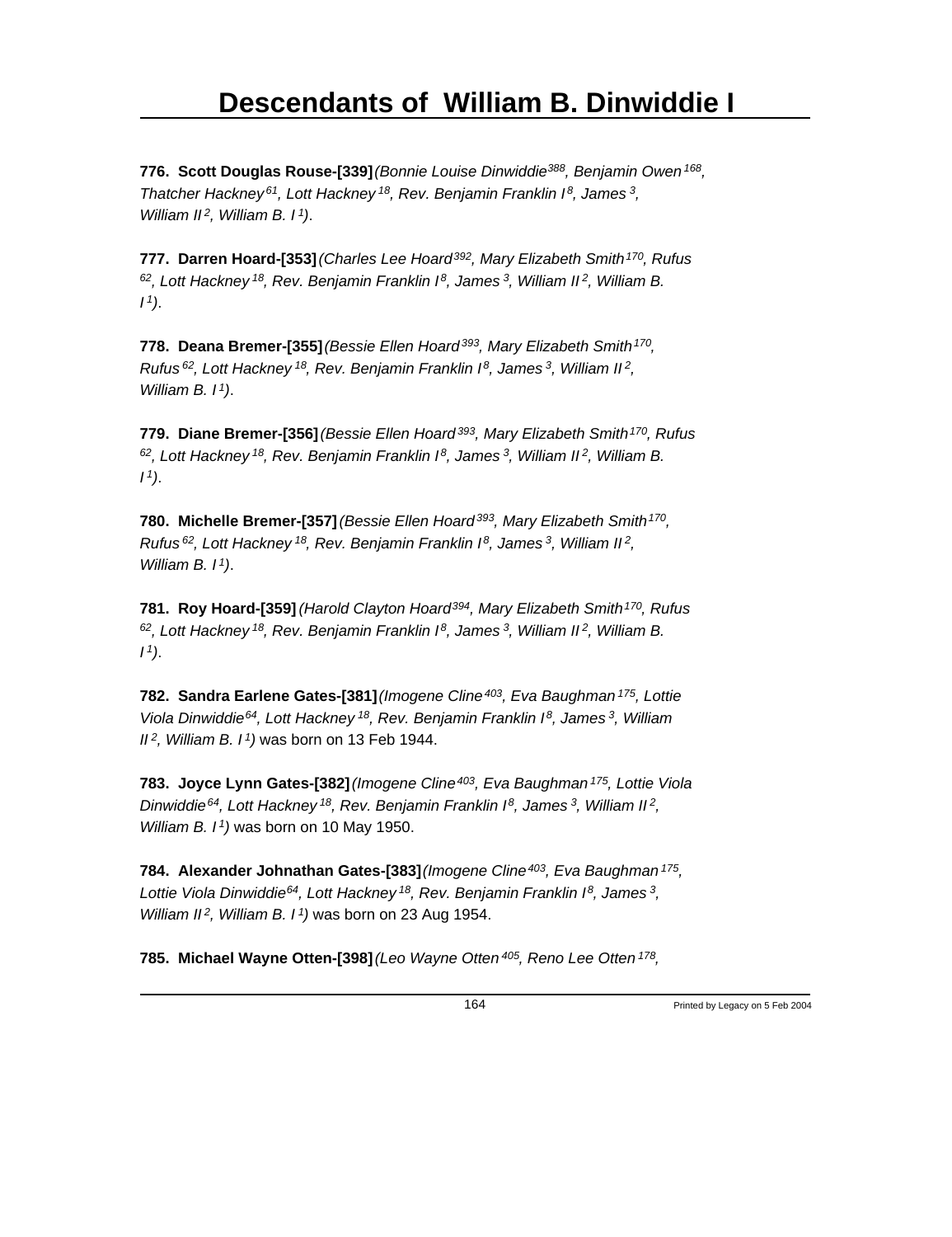*Luthera Prudence Dinwiddie<sup>65</sup>, Lott Hackney<sup>18</sup>, Rev. Benjamin Franklin I<sup>8</sup>, James 3 , William II<sup>2</sup>, William B. I<sup>1</sup>)* was born on 19 Sep 1957.

**786. Mark Richard Otten-[399]** *(Leo Wayne Otten<sup>405</sup>, Reno Lee Otten<sup>178</sup>, Luthera Prudence Dinwiddie<sup>65</sup>, Lott Hackney<sup>18</sup>, Rev. Benjamin Franklin I<sup>8</sup>, James<sup>3</sup> , William II<sup>2</sup>, William B. I<sup>1</sup>)* was born on 10 Jun 1959.

**787. Billie Dene Dexheimer Jr.-[405]** *(Billie Dene Dexheimer Sr.<sup>407</sup>, Zeda Mae Otten <sup>179</sup>, Luthera Prudence Dinwiddie<sup>65</sup>, Lott Hackney<sup>18</sup>, Rev. Benjamin Franklin I<sup>8</sup> , James<sup>3</sup>, William II<sup>2</sup>, William B. I<sup>1</sup>)* was born on 24 Apr 1954.

**788. Stephen Rae Dexheimer-[406]** *(Billie Dene Dexheimer Sr.<sup>407</sup>, Zeda Mae Otten <sup>179</sup>, Luthera Prudence Dinwiddie<sup>65</sup>, Lott Hackney<sup>18</sup>, Rev. Benjamin Franklin I<sup>8</sup> , James<sup>3</sup>, William II<sup>2</sup>, William B. I<sup>1</sup>)* was born on 14 Jun 1955.

**789. De Anna Dexheimer-[407]** *(Billie Dene Dexheimer Sr.<sup>407</sup>, Zeda Mae Otten<sup>179</sup> , Luthera Prudence Dinwiddie<sup>65</sup>, Lott Hackney<sup>18</sup>, Rev. Benjamin Franklin I<sup>8</sup>, James 3 , William II<sup>2</sup>, William B. I<sup>1</sup>)* was born on 19 Feb 1957.

**790. Arthur Leonard Dexheimer-[408]** *(Billie Dene Dexheimer Sr.<sup>407</sup>, Zeda Mae Otten <sup>179</sup>, Luthera Prudence Dinwiddie<sup>65</sup>, Lott Hackney<sup>18</sup>, Rev. Benjamin Franklin I<sup>8</sup> , James<sup>3</sup>, William II<sup>2</sup>, William B. I<sup>1</sup>)* was born on 19 Sep 1959.

**791. Leann Dexheimer-[409]** *(Billie Dene Dexheimer Sr.<sup>407</sup>, Zeda Mae Otten<sup>179</sup> , Luthera Prudence Dinwiddie<sup>65</sup>, Lott Hackney<sup>18</sup>, Rev. Benjamin Franklin I<sup>8</sup>, James 3 , William II<sup>2</sup>, William B. I<sup>1</sup>)* was born on 3 Dec 1962.

General Notes: Leann Dexheimer is the twin sister of Lynn Dexheimer.

**792. Lynn Dexheimer-[410]** *(Billie Dene Dexheimer Sr.<sup>407</sup>, Zeda Mae Otten<sup>179</sup> , Luthera Prudence Dinwiddie<sup>65</sup>, Lott Hackney<sup>18</sup>, Rev. Benjamin Franklin I<sup>8</sup>, James 3 , William II<sup>2</sup>, William B. I<sup>1</sup>)* was born on 3 Dec 1962.

General Notes: Lynn Dexheimer is the twin sister of Leann Dexheimer.

**793. Robert Gene Baker-[413]** *(Edith Mae Dexheimer<sup>408</sup>, Zeda Mae Otten<sup>179</sup> , Luthera Prudence Dinwiddie<sup>65</sup>, Lott Hackney<sup>18</sup>, Rev. Benjamin Franklin I<sup>8</sup>, James 3 , William II<sup>2</sup>, William B. I<sup>1</sup>)* was born on 5 Nov 1954.

**794. Laurie Lee Baker-[414]** *(Edith Mae Dexheimer<sup>408</sup>, Zeda Mae Otten<sup>179</sup> ,*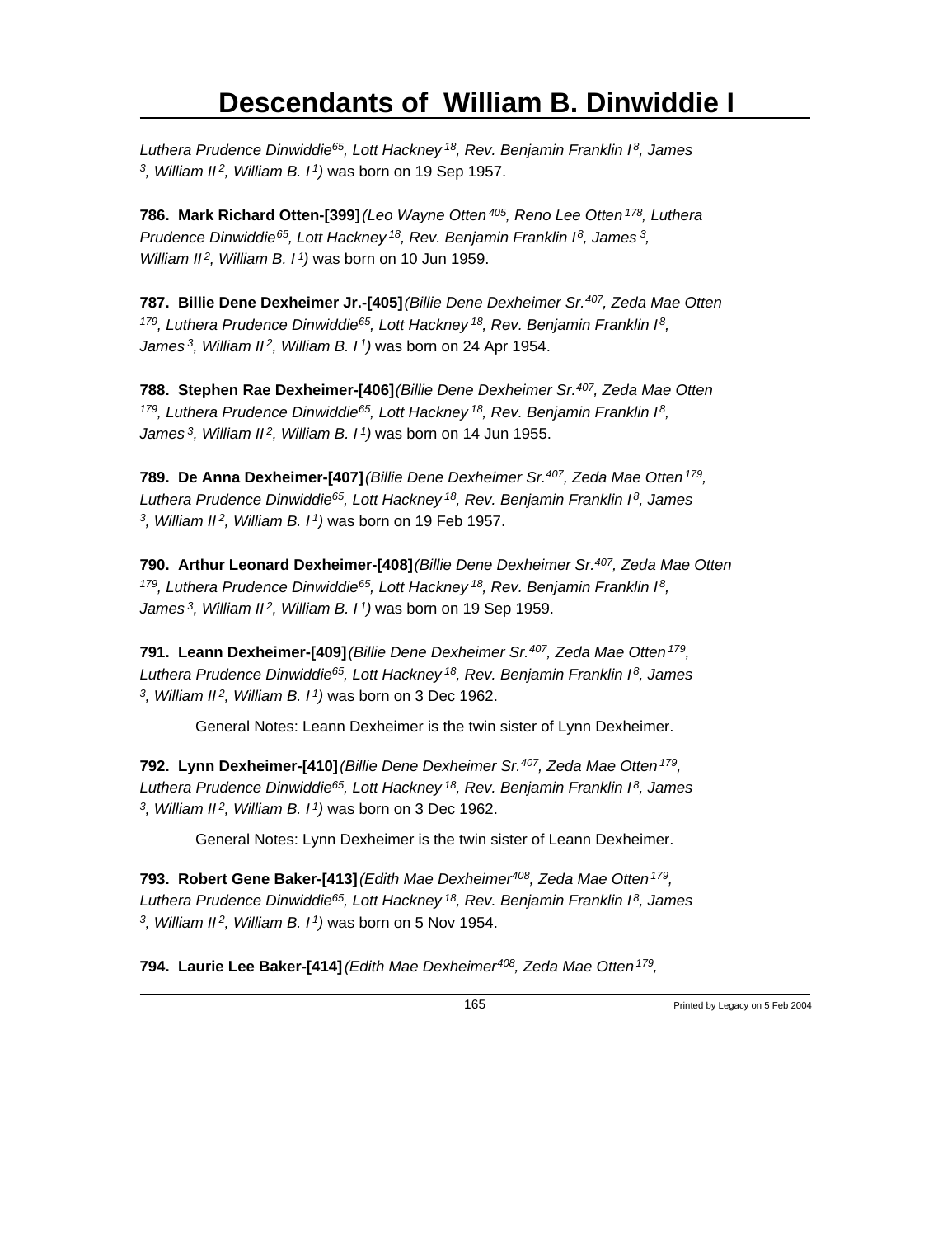*Luthera Prudence Dinwiddie<sup>65</sup>, Lott Hackney<sup>18</sup>, Rev. Benjamin Franklin I<sup>8</sup>, James 3 , William II<sup>2</sup>, William B. I<sup>1</sup>)* was born on 13 Jan 1956.

**795. Rex DeWayne Stanley-[419]** *(Carroll Anne Dexheimer<sup>410</sup>, Zeda Mae Otten<sup>179</sup> , Luthera Prudence Dinwiddie<sup>65</sup>, Lott Hackney<sup>18</sup>, Rev. Benjamin Franklin I<sup>8</sup>, James 3 , William II<sup>2</sup>, William B. I<sup>1</sup>)* was born on 31 Aug 1958.

**796. Carla Marie Stanley-[420]** *(Carroll Anne Dexheimer<sup>410</sup>, Zeda Mae Otten<sup>179</sup> , Luthera Prudence Dinwiddie<sup>65</sup>, Lott Hackney<sup>18</sup>, Rev. Benjamin Franklin I<sup>8</sup>, James 3 , William II<sup>2</sup>, William B. I<sup>1</sup>)* was born on 23 Jan 1959.

**797. Ronald Dean Stanley Jr.-[421]** *(Carroll Anne Dexheimer<sup>410</sup>, Zeda Mae Otten <sup>179</sup>, Luthera Prudence Dinwiddie<sup>65</sup>, Lott Hackney<sup>18</sup>, Rev. Benjamin Franklin I<sup>8</sup> , James<sup>3</sup>, William II<sup>2</sup>, William B. I<sup>1</sup>)* was born on 23 Apr 1960.

**798. Pomona Romanita Abeyta-[424]** *(Eunice Marie Dexheimer<sup>411</sup>, Zeda Mae Otten <sup>179</sup>, Luthera Prudence Dinwiddie<sup>65</sup>, Lott Hackney<sup>18</sup>, Rev. Benjamin Franklin I<sup>8</sup> , James<sup>3</sup>, William II<sup>2</sup>, William B. I<sup>1</sup>)* was born on 8 Jan 1959.

**799. Christine Frances Fogarty-[426]** *(Eunice Marie Dexheimer<sup>411</sup>, Zeda Mae Otten <sup>179</sup>, Luthera Prudence Dinwiddie<sup>65</sup>, Lott Hackney<sup>18</sup>, Rev. Benjamin Franklin I<sup>8</sup> , James<sup>3</sup>, William II<sup>2</sup>, William B. I<sup>1</sup>)* was born on 28 Oct 1962.

**800. John Joseph Fogarty Jr.-[427]** *(Eunice Marie Dexheimer<sup>411</sup>, Zeda Mae Otten <sup>179</sup>, Luthera Prudence Dinwiddie<sup>65</sup>, Lott Hackney<sup>18</sup>, Rev. Benjamin Franklin I<sup>8</sup> , James<sup>3</sup>, William II<sup>2</sup>, William B. I<sup>1</sup>)* was born on 10 May 1964.

**801. Ronnie Lee Otten-[432]** *(Donald Dean Otten<sup>412</sup>, Lawrence Edward Otten<sup>181</sup> , Luthera Prudence Dinwiddie<sup>65</sup>, Lott Hackney<sup>18</sup>, Rev. Benjamin Franklin I<sup>8</sup>, James 3 , William II<sup>2</sup>, William B. I<sup>1</sup>)* was born on 9 Aug 1956.

**802. Michael Dean Otten-[433]** *(Donald Dean Otten<sup>412</sup>, Lawrence Edward Otten <sup>181</sup>, Luthera Prudence Dinwiddie<sup>65</sup>, Lott Hackney<sup>18</sup>, Rev. Benjamin Franklin I<sup>8</sup> , James<sup>3</sup>, William II<sup>2</sup>, William B. I<sup>1</sup>)* was born on 13 Sep 1957.

**803. Susan Darlene Otten-[434]** *(Donald Dean Otten<sup>412</sup>, Lawrence Edward Otten <sup>181</sup>, Luthera Prudence Dinwiddie<sup>65</sup>, Lott Hackney<sup>18</sup>, Rev. Benjamin Franklin I<sup>8</sup> , James 3, William II 2, William B. I 1)* was born on 12 Jun 1959.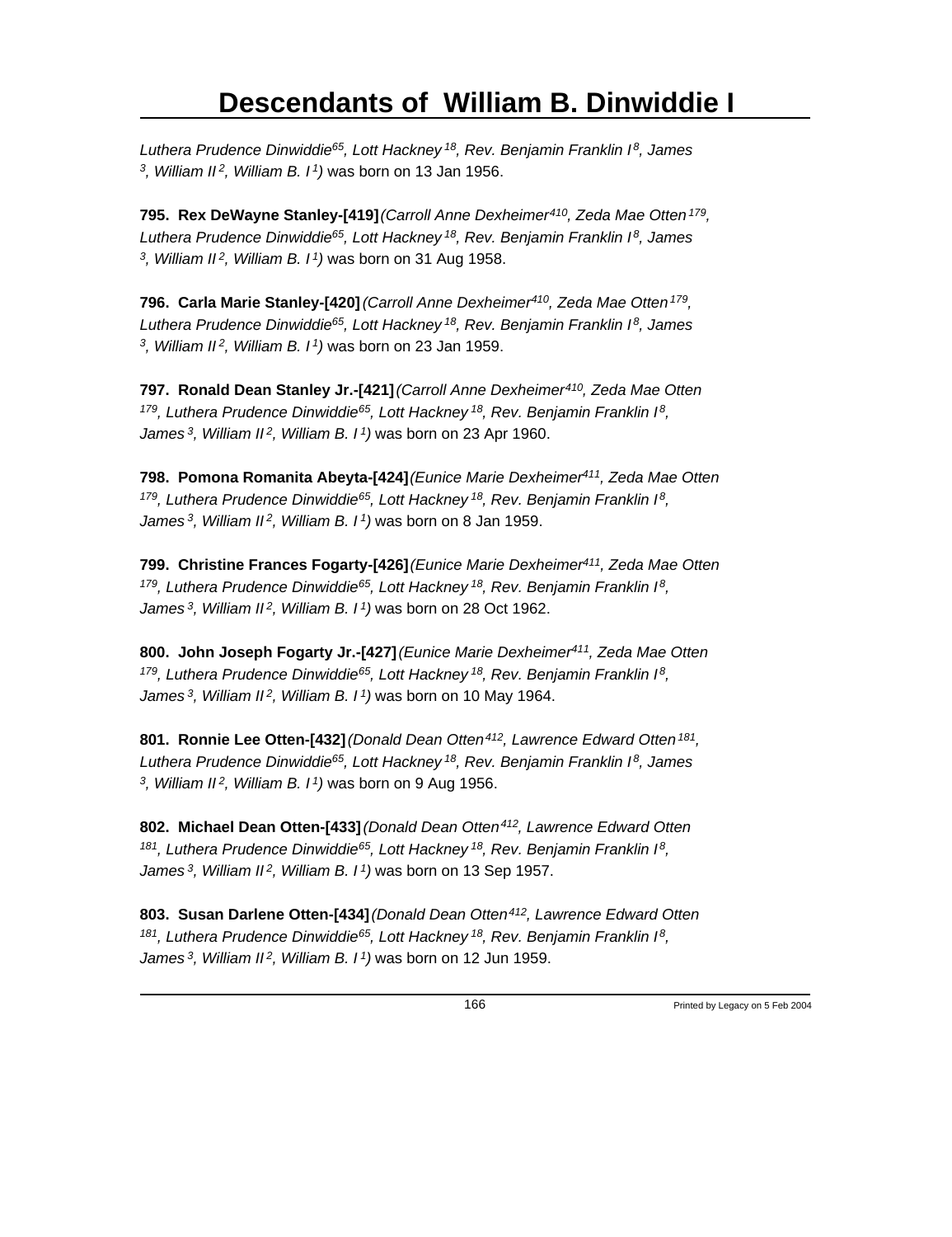**804. Tammy Kay Otten-[435]** *(Donald Dean Otten<sup>412</sup>, Lawrence Edward Otten<sup>181</sup> , Luthera Prudence Dinwiddie<sup>65</sup>, Lott Hackney<sup>18</sup>, Rev. Benjamin Franklin I<sup>8</sup>, James 3 , William II<sup>2</sup>, William B. I<sup>1</sup>)* was born on 7 May 1961.

**805. Linda Sueann Kanenbley-[451]** *(Norman Russell Kanenbley<sup>416</sup>, Zella Madean Lewis<sup>185</sup>, Lorinda Jane Dinwiddie<sup>66</sup>, Lott Hackney<sup>18</sup>, Rev. Benjamin Franklin I<sup>8</sup> , James<sup>3</sup>, William II<sup>2</sup>, William B. I<sup>1</sup>)* was born on 9 Apr 1954.

**806. Lori May Kanenbley-[452]** *(Norman Russell Kanenbley<sup>416</sup>, Zella Madean Lewis <sup>185</sup>, Lorinda Jane Dinwiddie<sup>66</sup>, Lott Hackney<sup>18</sup>, Rev. Benjamin Franklin I<sup>8</sup>, James 3 , William II<sup>2</sup>, William B. I<sup>1</sup>)* was born on 7 Dec 1957.

**807. Rocky Lee Whitmire-[454]** *(Shirley Marie Kanenbley<sup>417</sup>, Zella Madean Lewis <sup>185</sup>, Lorinda Jane Dinwiddie<sup>66</sup>, Lott Hackney<sup>18</sup>, Rev. Benjamin Franklin I<sup>8</sup>, James 3 , William II<sup>2</sup>, William B. I<sup>1</sup>)* was born on 30 Mar 1962.

**808. Debra Sue Whitmire-[455]** *(Shirley Marie Kanenbley<sup>417</sup>, Zella Madean Lewis <sup>185</sup>, Lorinda Jane Dinwiddie<sup>66</sup>, Lott Hackney<sup>18</sup>, Rev. Benjamin Franklin I<sup>8</sup>, James 3 , William II<sup>2</sup>, William B. I<sup>1</sup>)* was born on 4 Mar 1965.

**809. Kirk Allen Kanenbley-[457]** *(Kenneth Edward Kanenbley<sup>418</sup>, Zella Madean Lewis <sup>185</sup>, Lorinda Jane Dinwiddie<sup>66</sup>, Lott Hackney<sup>18</sup>, Rev. Benjamin Franklin I<sup>8</sup>, James 3 , William II<sup>2</sup>, William B. I<sup>1</sup>)* was born on 17 Nov 1964.

**810. Edward Howard-[461]** *(Harold Wray Howard<sup>419</sup>, Nina Corneal Lewis<sup>186</sup> , Lorinda Jane Dinwiddie<sup>66</sup>, Lott Hackney<sup>18</sup>, Rev. Benjamin Franklin I<sup>8</sup>, James<sup>3</sup> , William II<sup>2</sup>, William B. I<sup>1</sup>)*.

**811. Karen Howard-[462]** *(Harold Wray Howard<sup>419</sup>, Nina Corneal Lewis<sup>186</sup>, Lorinda Jane Dinwiddie<sup>66</sup>, Lott Hackney<sup>18</sup>, Rev. Benjamin Franklin I<sup>8</sup>, James<sup>3</sup>, William II<sup>2</sup>, William B. I<sup>1</sup>)*.

**812. Billy Holman-[465]** *(Mary Evelyn Howard<sup>420</sup>, Nina Corneal Lewis<sup>186</sup>, Lorinda Jane Dinwiddie<sup>66</sup>, Lott Hackney<sup>18</sup>, Rev. Benjamin Franklin I<sup>8</sup>, James<sup>3</sup>, William II<sup>2</sup>, William B. I<sup>1</sup>)*.

**813. Mary Holman-[466]** *(Mary Evelyn Howard 420, Nina Corneal Lewis 186, Lorinda*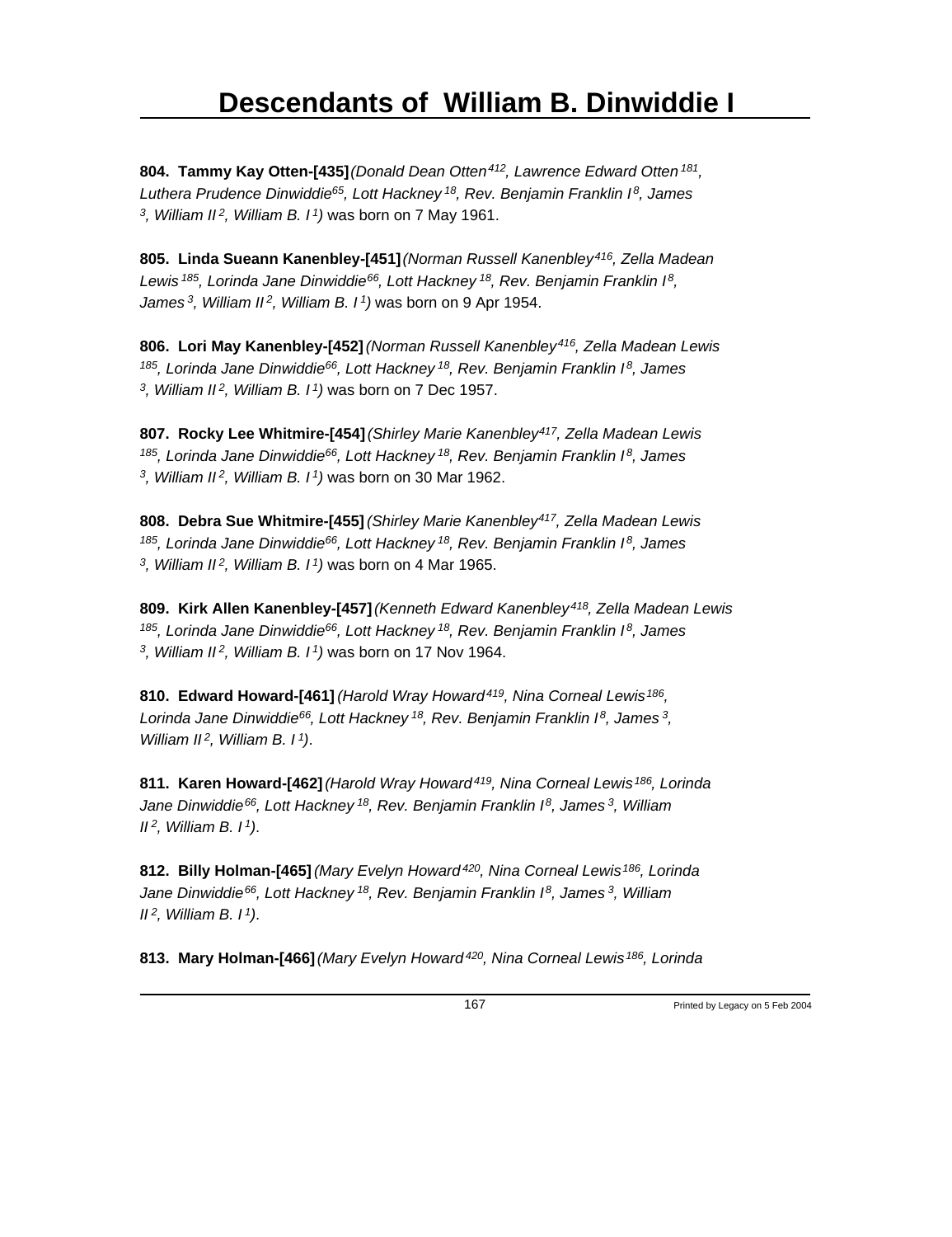*Jane Dinwiddie<sup>66</sup>, Lott Hackney<sup>18</sup>, Rev. Benjamin Franklin I<sup>8</sup>, James<sup>3</sup>, William II<sup>2</sup>, William B. I<sup>1</sup>)*.

**814. Hugh Allen Holman-[467]** *(Mary Evelyn Howard<sup>420</sup>, Nina Corneal Lewis<sup>186</sup> , Lorinda Jane Dinwiddie<sup>66</sup>, Lott Hackney<sup>18</sup>, Rev. Benjamin Franklin I<sup>8</sup>, James<sup>3</sup> , William II<sup>2</sup>, William B. I<sup>1</sup>)*.

**815. Douglas Cramer-[471]** *(Nina Mae Howard<sup>421</sup>, Nina Corneal Lewis<sup>186</sup>, Lorinda Jane Dinwiddie<sup>66</sup>, Lott Hackney<sup>18</sup>, Rev. Benjamin Franklin I<sup>8</sup>, James<sup>3</sup>, William II<sup>2</sup>, William B. I<sup>1</sup>)*.

**816. Michelle Cramer-[470]** *(Nina Mae Howard<sup>421</sup>, Nina Corneal Lewis<sup>186</sup>, Lorinda Jane Dinwiddie<sup>66</sup>, Lott Hackney<sup>18</sup>, Rev. Benjamin Franklin I<sup>8</sup>, James<sup>3</sup>, William II<sup>2</sup>, William B. I<sup>1</sup>)*.

**817. Robert Earl Griffin-[567]** *(Gary Lee Griffin<sup>437</sup>, Sylvia Leone Baugh<sup>196</sup>, Della Leone Dinwiddie<sup>72</sup>, Snelling Johnson<sup>19</sup>, Rev. Benjamin Franklin I<sup>8</sup>, James<sup>3</sup> , William II<sup>2</sup>, William B. I<sup>1</sup>)* was born on 19 Sep 1954.

**818. Kelly Lee Griffin-[568]** *(Gary Lee Griffin<sup>437</sup>, Sylvia Leone Baugh<sup>196</sup>, Della Leone Dinwiddie<sup>72</sup>, Snelling Johnson<sup>19</sup>, Rev. Benjamin Franklin I<sup>8</sup>, James<sup>3</sup> , William II<sup>2</sup>, William B. I<sup>1</sup>)* was born on 29 May 1956.

**819. David Everett Griffin-[569]** *(Gary Lee Griffin<sup>437</sup>, Sylvia Leone Baugh<sup>196</sup>, Della Leone Dinwiddie<sup>72</sup>, Snelling Johnson<sup>19</sup>, Rev. Benjamin Franklin I<sup>8</sup>, James<sup>3</sup> , William II<sup>2</sup>, William B. I<sup>1</sup>)* was born on 13 Jun 1957.

**820. James Bruce Griffin-[570]** *(Gary Lee Griffin<sup>437</sup>, Sylvia Leone Baugh<sup>196</sup>, Della Leone Dinwiddie<sup>72</sup>, Snelling Johnson<sup>19</sup>, Rev. Benjamin Franklin I<sup>8</sup>, James<sup>3</sup> , William II<sup>2</sup>, William B. I<sup>1</sup>)* was born on 8 Apr 1959.

**821. Dawn Marie Griffin-[571]** *(Gary Lee Griffin<sup>437</sup>, Sylvia Leone Baugh<sup>196</sup>, Della Leone Dinwiddie<sup>72</sup>, Snelling Johnson<sup>19</sup>, Rev. Benjamin Franklin I<sup>8</sup>, James<sup>3</sup> , William II<sup>2</sup>, William B. I<sup>1</sup>)* was born on 29 Jul 1961.

**822. Theresa Lee Letourneau-[576]** *(Peggy Leone Kehl<sup>438</sup>, Thelma Antonette Baugh <sup>197</sup>, Della Leone Dinwiddie<sup>72</sup>, Snelling Johnson<sup>19</sup>, Rev. Benjamin Franklin I<sup>8</sup> , James 3, William II 2, William B. I 1)* was born on 24 Jul 1956.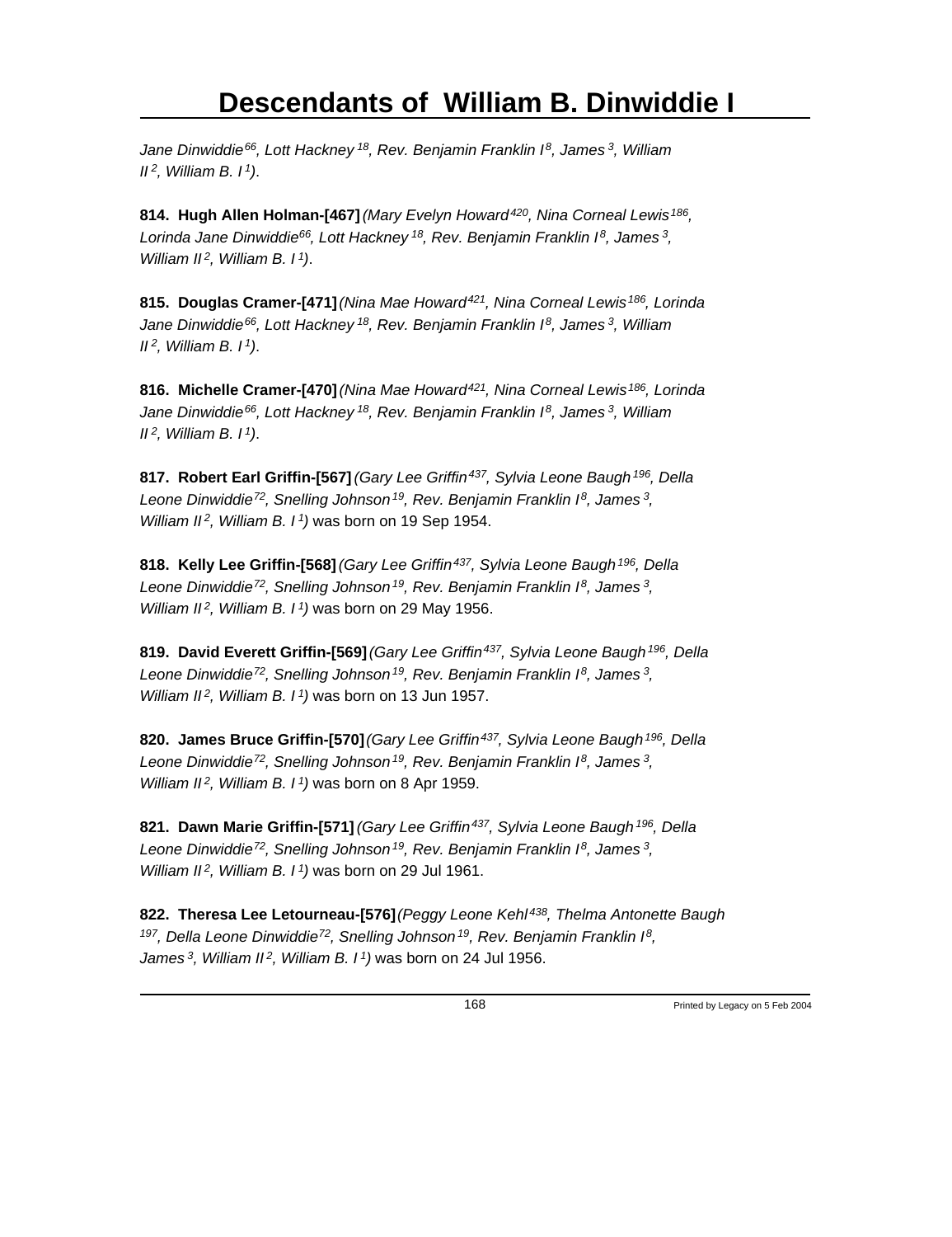**823. Barnard Letourneau-[577]** *(Peggy Leone Kehl<sup>438</sup>, Thelma Antonette Baugh<sup>197</sup> , Della Leone Dinwiddie<sup>72</sup>, Snelling Johnson<sup>19</sup>, Rev. Benjamin Franklin I<sup>8</sup>, James 3 , William II<sup>2</sup>, William B. I<sup>1</sup>)* was born in 1957 and died in 1957.

**824. Michael Lynn Letourneau-[578]** *(Peggy Leone Kehl<sup>438</sup>, Thelma Antonette Baugh <sup>197</sup>, Della Leone Dinwiddie<sup>72</sup>, Snelling Johnson<sup>19</sup>, Rev. Benjamin Franklin I<sup>8</sup> , James<sup>3</sup>, William II<sup>2</sup>, William B. I<sup>1</sup>)* was born on 13 Jan 1958.

**825. Marcia Louise Letourneau-[579]** *(Peggy Leone Kehl<sup>438</sup>, Thelma Antonette Baugh <sup>197</sup>, Della Leone Dinwiddie<sup>72</sup>, Snelling Johnson<sup>19</sup>, Rev. Benjamin Franklin I<sup>8</sup> , James<sup>3</sup>, William II<sup>2</sup>, William B. I<sup>1</sup>)* was born on 10 Aug 1960.

**826. Mark James Letourneau-[580]** *(Peggy Leone Kehl<sup>438</sup>, Thelma Antonette Baugh <sup>197</sup>, Della Leone Dinwiddie<sup>72</sup>, Snelling Johnson<sup>19</sup>, Rev. Benjamin Franklin I<sup>8</sup> , James<sup>3</sup>, William II<sup>2</sup>, William B. I<sup>1</sup>)* was born on 29 Oct 1961.

**827. Nancy Ann Letourneau-[581]** *(Peggy Leone Kehl<sup>438</sup>, Thelma Antonette Baugh <sup>197</sup>, Della Leone Dinwiddie<sup>72</sup>, Snelling Johnson<sup>19</sup>, Rev. Benjamin Franklin I<sup>8</sup> , James<sup>3</sup>, William II<sup>2</sup>, William B. I<sup>1</sup>)* was born on 17 Dec 1962.

**828. Kristy Kehl-[584]** *(Kenneth Robert Kehl<sup>439</sup>, Thelma Antonette Baugh<sup>197</sup>, Della Leone Dinwiddie<sup>72</sup>, Snelling Johnson<sup>19</sup>, Rev. Benjamin Franklin I<sup>8</sup>, James<sup>3</sup> , William II<sup>2</sup>, William B. I<sup>1</sup>)* was born on 20 Dec 1961.

**829. James Arthur Tyler-[619]** *(Ruth Maxine Finley<sup>448</sup>, James Milford Finley<sup>202</sup> , John Hackney Finley<sup>75</sup>, Thermutis "Pony" Dinwiddie<sup>20</sup>, Rev. Benjamin Franklin I<sup>8</sup> , James<sup>3</sup>, William II<sup>2</sup>, William B. I<sup>1</sup>)* was born on 13 Jan 1949.

**830. Dean Warren Tyler-[620]** *(Ruth Maxine Finley<sup>448</sup>, James Milford Finley<sup>202</sup> , John Hackney Finley<sup>75</sup>, Thermutis "Pony" Dinwiddie<sup>20</sup>, Rev. Benjamin Franklin I<sup>8</sup> , James<sup>3</sup>, William II<sup>2</sup>, William B. I<sup>1</sup>)* was born on 6 Dec 1950.

**831. Joyce Ann Tyler-[621]** *(Ruth Maxine Finley<sup>448</sup>, James Milford Finley<sup>202</sup>, John Hackney Finley<sup>75</sup>, Thermutis "Pony" Dinwiddie<sup>20</sup>, Rev. Benjamin Franklin I<sup>8</sup> , James<sup>3</sup>, William II<sup>2</sup>, William B. I<sup>1</sup>)* was born on 10 May 1952.

**832. Diana Gayle Tyler-[622]** *(Ruth Maxine Finley<sup>448</sup>, James Milford Finley<sup>202</sup> ,*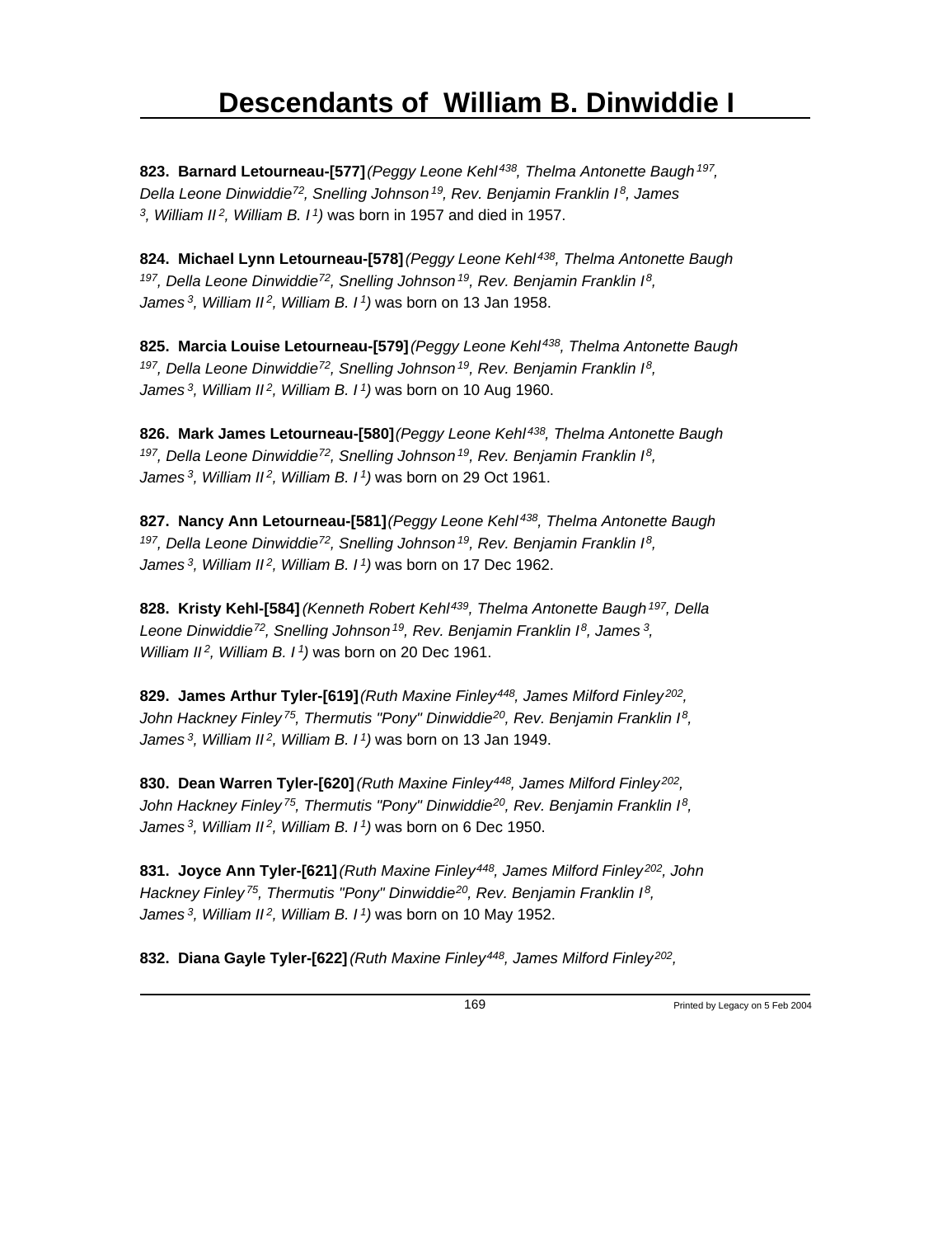*John Hackney Finley<sup>75</sup>, Thermutis "Pony" Dinwiddie<sup>20</sup>, Rev. Benjamin Franklin I<sup>8</sup> , James<sup>3</sup>, William II<sup>2</sup>, William B. I<sup>1</sup>)* was born on 27 Jan 1956.

**833. Ray Wilson Tyler-[623]** *(Ruth Maxine Finley<sup>448</sup>, James Milford Finley<sup>202</sup>, John Hackney Finley<sup>75</sup>, Thermutis "Pony" Dinwiddie<sup>20</sup>, Rev. Benjamin Franklin I<sup>8</sup> , James<sup>3</sup>, William II<sup>2</sup>, William B. I<sup>1</sup>)* was born on 19 Jul 1957.

**834. Susan Camille Finley-[625]** *(James Dale Finley<sup>449</sup>, James Milford Finley<sup>202</sup> , John Hackney Finley<sup>75</sup>, Thermutis "Pony" Dinwiddie<sup>20</sup>, Rev. Benjamin Franklin I<sup>8</sup> , James<sup>3</sup>, William II<sup>2</sup>, William B. I<sup>1</sup>)* was born on 29 Mar 1958.

**835. Gerald Allen Finley-[626]** *(James Dale Finley<sup>449</sup>, James Milford Finley<sup>202</sup> , John Hackney Finley<sup>75</sup>, Thermutis "Pony" Dinwiddie<sup>20</sup>, Rev. Benjamin Franklin I<sup>8</sup> , James<sup>3</sup>, William II<sup>2</sup>, William B. I<sup>1</sup>)* was born on 19 Oct 1959.

**836. Terry Leo Finley-[630]** *(Claude Mayo Finley Jr.<sup>450</sup>, Claude Mayo Finley<sup>203</sup> , John Hackney Finley<sup>75</sup>, Thermutis "Pony" Dinwiddie<sup>20</sup>, Rev. Benjamin Franklin I<sup>8</sup> , James<sup>3</sup>, William II<sup>2</sup>, William B. I<sup>1</sup>)* was born on 28 May 1956.

**837. Carrie Delores Finley-[631]** *(Claude Mayo Finley Jr.<sup>450</sup>, Claude Mayo Finley <sup>203</sup>, John Hackney Finley<sup>75</sup>, Thermutis "Pony" Dinwiddie<sup>20</sup>, Rev. Benjamin Franklin I 8 , James<sup>3</sup>, William II<sup>2</sup>, William B. I<sup>1</sup>)* was born on 19 Aug 1958.

**838. Ronald L. Allee-[638]** *(Marjorie L. Finley<sup>451</sup>, Milton Elwood Finley<sup>204</sup>, John Hackney Finley<sup>75</sup>, Thermutis "Pony" Dinwiddie<sup>20</sup>, Rev. Benjamin Franklin I<sup>8</sup> , James<sup>3</sup>, William II<sup>2</sup>, William B. I<sup>1</sup>)* was born on 4 Jun 1953.

**839. Sandra Allee-[639]** *(Marjorie L. Finley<sup>451</sup>, Milton Elwood Finley<sup>204</sup>, John Hackney Finley<sup>75</sup>, Thermutis "Pony" Dinwiddie<sup>20</sup>, Rev. Benjamin Franklin I<sup>8</sup> , James<sup>3</sup>, William II<sup>2</sup>, William B. I<sup>1</sup>)* was born on 19 Nov 1954.

**840. David E. Scott-[641]** *(Virginia C. Finley<sup>452</sup>, Milton Elwood Finley<sup>204</sup>, John Hackney Finley<sup>75</sup>, Thermutis "Pony" Dinwiddie<sup>20</sup>, Rev. Benjamin Franklin I<sup>8</sup> , James<sup>3</sup>, William II<sup>2</sup>, William B. I<sup>1</sup>)* was born on 22 Nov 1955.

**841. Richard R. Scott-[642]** *(Virginia C. Finley<sup>452</sup>, Milton Elwood Finley<sup>204</sup>, John Hackney Finley<sup>75</sup>, Thermutis "Pony" Dinwiddie<sup>20</sup>, Rev. Benjamin Franklin I<sup>8</sup> , James 3, William II 2, William B. I 1)* was born on 22 Feb 1958.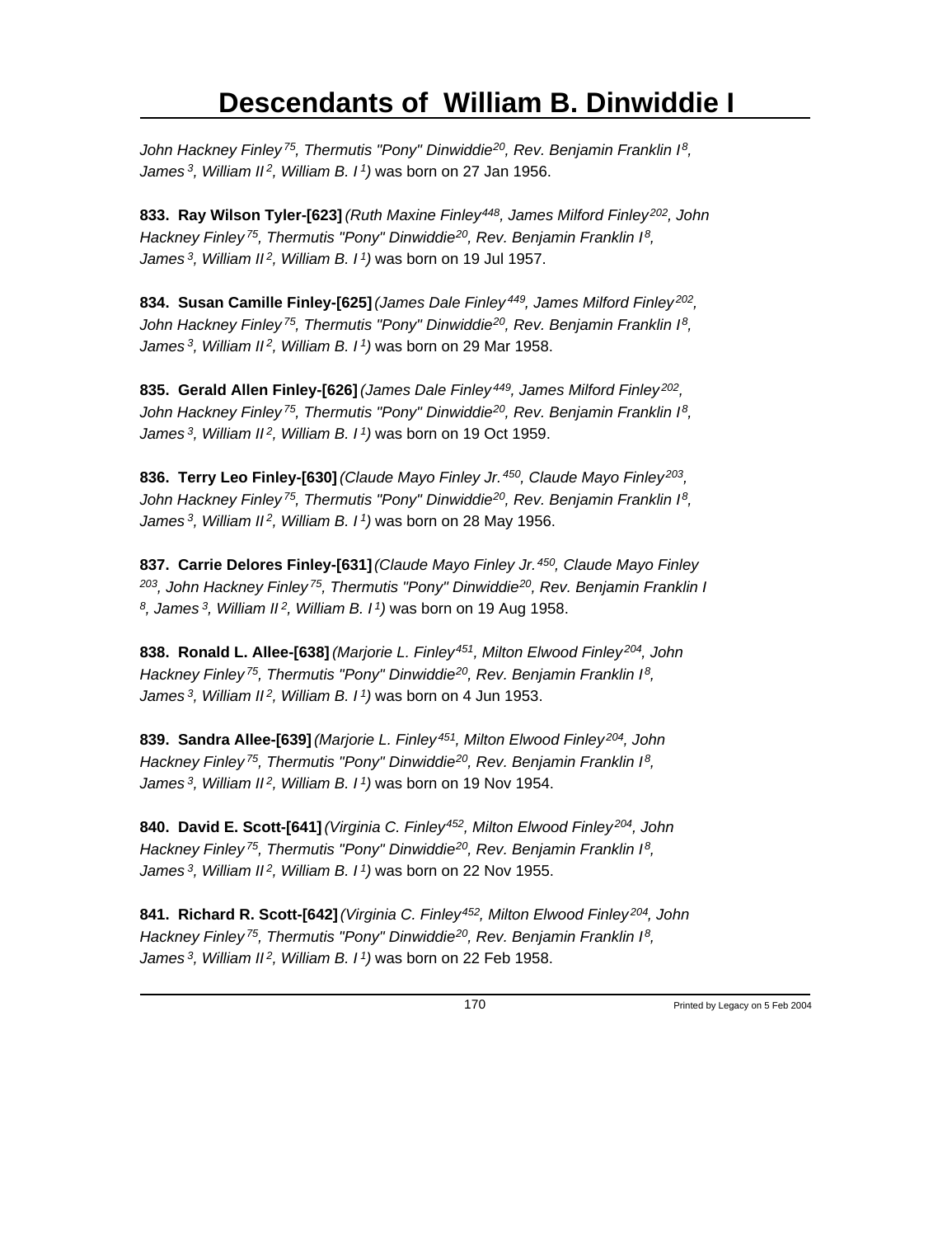**842. Terri Jo Scott-[643]** *(Virginia C. Finley<sup>452</sup>, Milton Elwood Finley<sup>204</sup>, John Hackney Finley<sup>75</sup>, Thermutis "Pony" Dinwiddie<sup>20</sup>, Rev. Benjamin Franklin I<sup>8</sup> , James<sup>3</sup>, William II<sup>2</sup>, William B. I<sup>1</sup>)* was born on 16 Feb 1960.

**843. Patricia E. Scott-[644]** *(Virginia C. Finley<sup>452</sup>, Milton Elwood Finley<sup>204</sup>, John Hackney Finley<sup>75</sup>, Thermutis "Pony" Dinwiddie<sup>20</sup>, Rev. Benjamin Franklin I<sup>8</sup> , James<sup>3</sup>, William II<sup>2</sup>, William B. I<sup>1</sup>)* was born on 31 May 1963.

**844. Michel L. Burford-[646]** *(Peggy Lou Finley<sup>453</sup>, Milton Elwood Finley<sup>204</sup>, John Hackney Finley<sup>75</sup>, Thermutis "Pony" Dinwiddie<sup>20</sup>, Rev. Benjamin Franklin I<sup>8</sup> , James<sup>3</sup>, William II<sup>2</sup>, William B. I<sup>1</sup>)* was born on 21 Oct 1955.

**845. Teresa K. Burford-[647]** *(Peggy Lou Finley<sup>453</sup>, Milton Elwood Finley<sup>204</sup>, John Hackney Finley<sup>75</sup>, Thermutis "Pony" Dinwiddie<sup>20</sup>, Rev. Benjamin Franklin I<sup>8</sup> , James<sup>3</sup>, William II<sup>2</sup>, William B. I<sup>1</sup>)* was born on 18 Mar 1956.

**846. Dale Allen Burford-[648]** *(Peggy Lou Finley<sup>453</sup>, Milton Elwood Finley<sup>204</sup>, John Hackney Finley<sup>75</sup>, Thermutis "Pony" Dinwiddie<sup>20</sup>, Rev. Benjamin Franklin I<sup>8</sup> , James<sup>3</sup>, William II<sup>2</sup>, William B. I<sup>1</sup>)* was born on 23 Jun 1957.

**847. Jackie Allen Glidewell-[656]** *(Alleen Marie Sprinkle<sup>455</sup>, Letha Mable Finley<sup>205</sup> , John Hackney Finley<sup>75</sup>, Thermutis "Pony" Dinwiddie<sup>20</sup>, Rev. Benjamin Franklin I<sup>8</sup> , James<sup>3</sup>, William II<sup>2</sup>, William B. I<sup>1</sup>)* was born on 15 Jan 1947.

**848. Roger Neil Glidewell-[657]** *(Alleen Marie Sprinkle<sup>455</sup>, Letha Mable Finley<sup>205</sup> , John Hackney Finley<sup>75</sup>, Thermutis "Pony" Dinwiddie<sup>20</sup>, Rev. Benjamin Franklin I<sup>8</sup> , James<sup>3</sup>, William II<sup>2</sup>, William B. I<sup>1</sup>)* was born on 3 Nov 1949.

**849. Vickie Diane Glidewell-[658]** *(Alleen Marie Sprinkle<sup>455</sup>, Letha Mable Finley<sup>205</sup> , John Hackney Finley<sup>75</sup>, Thermutis "Pony" Dinwiddie<sup>20</sup>, Rev. Benjamin Franklin I<sup>8</sup> , James<sup>3</sup>, William II<sup>2</sup>, William B. I<sup>1</sup>)* was born on 10 Oct 1956.

**850. Gary Mark Fisher-[660]** *(Freida Pauline Sprinkle<sup>456</sup>, Letha Mable Finley<sup>205</sup> , John Hackney Finley<sup>75</sup>, Thermutis "Pony" Dinwiddie<sup>20</sup>, Rev. Benjamin Franklin I<sup>8</sup> , James<sup>3</sup>, William II<sup>2</sup>, William B. I<sup>1</sup>)* was born on 24 Apr 1956.

**851. Alan Wayne Fisher-[661]** *(Freida Pauline Sprinkle<sup>456</sup>, Letha Mable Finley<sup>205</sup> ,*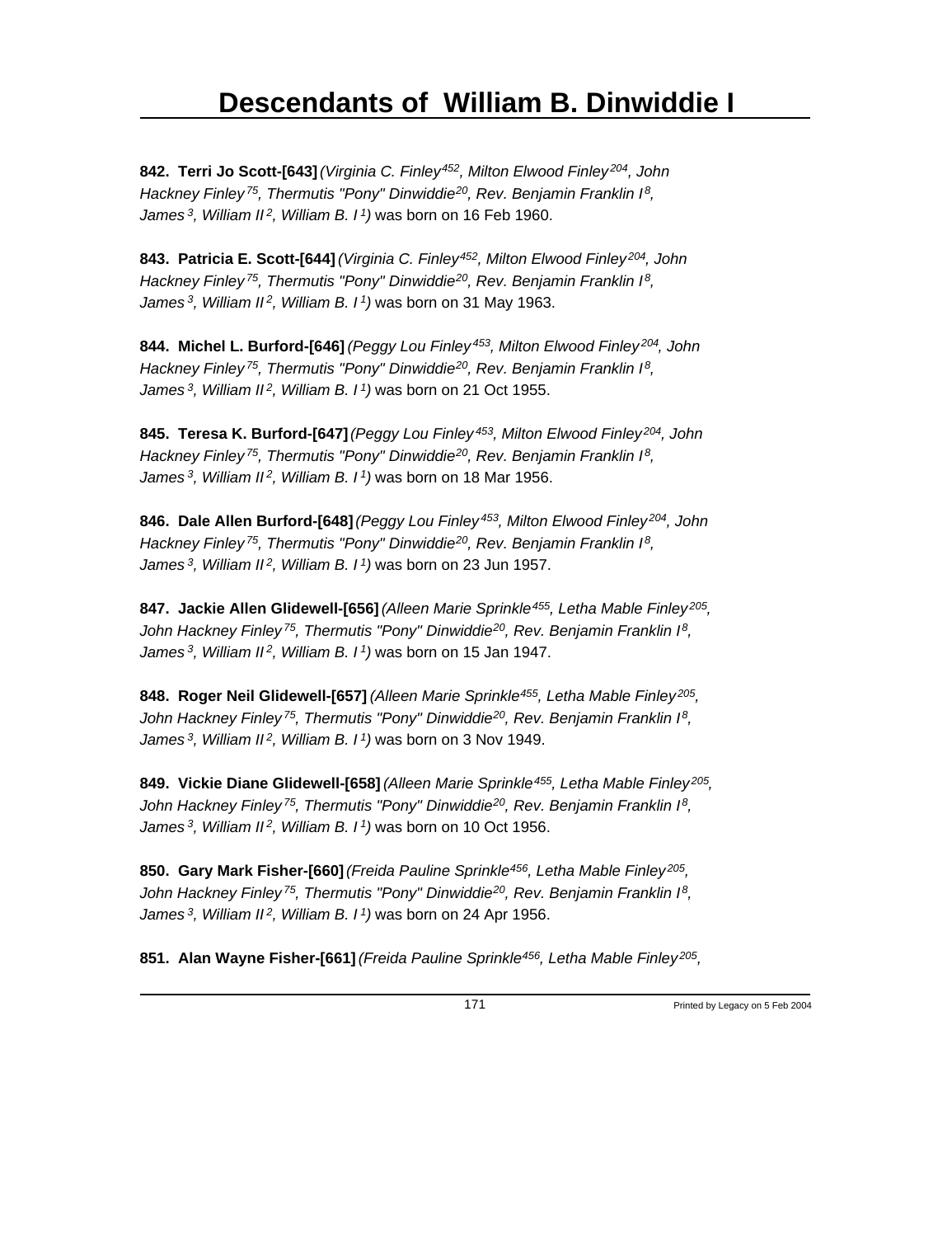*John Hackney Finley<sup>75</sup>, Thermutis "Pony" Dinwiddie<sup>20</sup>, Rev. Benjamin Franklin I<sup>8</sup> , James<sup>3</sup>, William II<sup>2</sup>, William B. I<sup>1</sup>)* was born on 31 Aug 1959.

**852. Pamela Kristine Eckhoff-[663]** *(Betty Colleen Sprinkle<sup>457</sup>, Letha Mable Finley <sup>205</sup>, John Hackney Finley<sup>75</sup>, Thermutis "Pony" Dinwiddie<sup>20</sup>, Rev. Benjamin Franklin I 8 , James<sup>3</sup>, William II<sup>2</sup>, William B. I<sup>1</sup>)* was born on 21 Sep 1952.

**853. Robert Steven Eckhoff-[664]** *(Betty Colleen Sprinkle<sup>457</sup>, Letha Mable Finley <sup>205</sup>, John Hackney Finley<sup>75</sup>, Thermutis "Pony" Dinwiddie<sup>20</sup>, Rev. Benjamin Franklin I 8 , James<sup>3</sup>, William II<sup>2</sup>, William B. I<sup>1</sup>)* was born on 14 Jul 1954.

**854. Clyde David Eckhoff-[665]** *(Betty Colleen Sprinkle<sup>457</sup>, Letha Mable Finley<sup>205</sup> , John Hackney Finley<sup>75</sup>, Thermutis "Pony" Dinwiddie<sup>20</sup>, Rev. Benjamin Franklin I<sup>8</sup> , James<sup>3</sup>, William II<sup>2</sup>, William B. I<sup>1</sup>)* was born on 24 Oct 1955.

**855. Anthony Ray Sprinkle-[667]** *(Francis Darrell Sprinkle<sup>458</sup>, Letha Mable Finley <sup>205</sup>, John Hackney Finley<sup>75</sup>, Thermutis "Pony" Dinwiddie<sup>20</sup>, Rev. Benjamin Franklin I 8 , James<sup>3</sup>, William II<sup>2</sup>, William B. I<sup>1</sup>)* was born on 18 Oct 1960.

**856. Lucinda Fay Atkin-[669]** *(Carolyn Fay Sprinkle<sup>459</sup>, Letha Mable Finley<sup>205</sup> , John Hackney Finley<sup>75</sup>, Thermutis "Pony" Dinwiddie<sup>20</sup>, Rev. Benjamin Franklin I<sup>8</sup> , James<sup>3</sup>, William II<sup>2</sup>, William B. I<sup>1</sup>)* was born on 16 Aug 1959.

**857. Randy Clinton Atkin-[670]** *(Carolyn Fay Sprinkle<sup>459</sup>, Letha Mable Finley<sup>205</sup> , John Hackney Finley<sup>75</sup>, Thermutis "Pony" Dinwiddie<sup>20</sup>, Rev. Benjamin Franklin I<sup>8</sup> , James<sup>3</sup>, William II<sup>2</sup>, William B. I<sup>1</sup>)* was born on 5 Apr 1961.

**858. Lorrie Ann Fimple-[681]** *(Geneva Lorraine Steele<sup>461</sup>, Verna Mutis Finley<sup>206</sup> , John Hackney Finley<sup>75</sup>, Thermutis "Pony" Dinwiddie<sup>20</sup>, Rev. Benjamin Franklin I<sup>8</sup> , James<sup>3</sup>, William II<sup>2</sup>, William B. I<sup>1</sup>)* was born on 1 Jul 1958.

**859. Sharri Belle Fimple-[682]** *(Geneva Lorraine Steele<sup>461</sup>, Verna Mutis Finley<sup>206</sup> , John Hackney Finley<sup>75</sup>, Thermutis "Pony" Dinwiddie<sup>20</sup>, Rev. Benjamin Franklin I<sup>8</sup> , James<sup>3</sup>, William II<sup>2</sup>, William B. I<sup>1</sup>)* was born on 2 Jul 1962.

**860. Jeannie Louise Langston-[684]** *(Doris Jean Steele<sup>463</sup>, Verna Mutis Finley<sup>206</sup> , John Hackney Finley<sup>75</sup>, Thermutis "Pony" Dinwiddie<sup>20</sup>, Rev. Benjamin Franklin I<sup>8</sup> , James 3, William II 2, William B. I 1)* was born on 10 May 1951.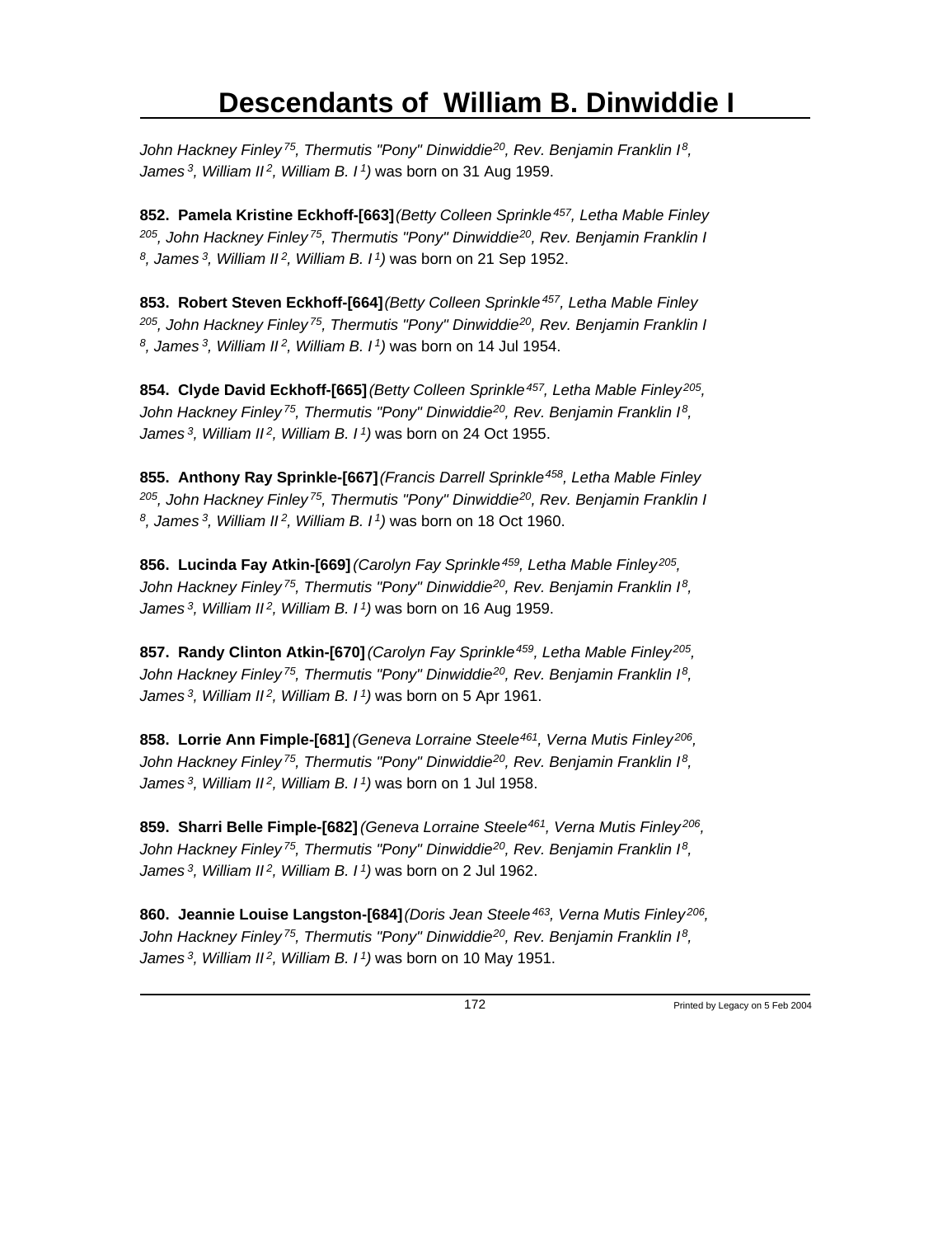**861. Joan Lee Langston-[685]** *(Doris Jean Steele<sup>463</sup>, Verna Mutis Finley<sup>206</sup>, John Hackney Finley<sup>75</sup>, Thermutis "Pony" Dinwiddie<sup>20</sup>, Rev. Benjamin Franklin I<sup>8</sup> , James<sup>3</sup>, William II<sup>2</sup>, William B. I<sup>1</sup>)* was born on 7 May 1954.

**862. Jannette Lorraine Langston-[686]** *(Doris Jean Steele<sup>463</sup>, Verna Mutis Finley <sup>206</sup>, John Hackney Finley<sup>75</sup>, Thermutis "Pony" Dinwiddie<sup>20</sup>, Rev. Benjamin Franklin I 8 , James<sup>3</sup>, William II<sup>2</sup>, William B. I<sup>1</sup>)* was born on 22 Aug 1956.

**863. Judy Lynn Langston-[687]** *(Doris Jean Steele<sup>463</sup>, Verna Mutis Finley<sup>206</sup>, John Hackney Finley<sup>75</sup>, Thermutis "Pony" Dinwiddie<sup>20</sup>, Rev. Benjamin Franklin I<sup>8</sup> , James<sup>3</sup>, William II<sup>2</sup>, William B. I<sup>1</sup>)* was born on 8 Dec 1958.

**864. Jill D. Langston-[688]** *(Doris Jean Steele<sup>463</sup>, Verna Mutis Finley<sup>206</sup>, John Hackney Finley<sup>75</sup>, Thermutis "Pony" Dinwiddie<sup>20</sup>, Rev. Benjamin Franklin I<sup>8</sup> , James<sup>3</sup>, William II<sup>2</sup>, William B. I<sup>1</sup>)* was born on 7 Oct 1960.

**865. Jeffery Owen Gaumer-[690]** *(Juanita Ann Steele<sup>464</sup>, Verna Mutis Finley<sup>206</sup> , John Hackney Finley<sup>75</sup>, Thermutis "Pony" Dinwiddie<sup>20</sup>, Rev. Benjamin Franklin I<sup>8</sup> , James<sup>3</sup>, William II<sup>2</sup>, William B. I<sup>1</sup>)* was born on 27 Jun 1960.

**866. Jodi Jean Gaumer-[691]** *(Juanita Ann Steele<sup>464</sup>, Verna Mutis Finley<sup>206</sup>, John Hackney Finley<sup>75</sup>, Thermutis "Pony" Dinwiddie<sup>20</sup>, Rev. Benjamin Franklin I<sup>8</sup> , James<sup>3</sup>, William II<sup>2</sup>, William B. I<sup>1</sup>)* was born on 30 Jan 1964.

**867. Douglas Leroy Steele-[693]** *(Clarence Leroy Steele<sup>465</sup>, Verna Mutis Finley<sup>206</sup> , John Hackney Finley<sup>75</sup>, Thermutis "Pony" Dinwiddie<sup>20</sup>, Rev. Benjamin Franklin I<sup>8</sup> , James<sup>3</sup>, William II<sup>2</sup>, William B. I<sup>1</sup>)* was born on 8 May 1959.

**868. Scott Andrew Steele-[694]** *(Clarence Leroy Steele<sup>465</sup>, Verna Mutis Finley<sup>206</sup> , John Hackney Finley<sup>75</sup>, Thermutis "Pony" Dinwiddie<sup>20</sup>, Rev. Benjamin Franklin I<sup>8</sup> , James<sup>3</sup>, William II<sup>2</sup>, William B. I<sup>1</sup>)* was born on 18 Jun 1964.

**869. John Wesley Steele Jr.-[696]** *(John Wesley Steele<sup>466</sup>, Verna Mutis Finley<sup>206</sup> , John Hackney Finley<sup>75</sup>, Thermutis "Pony" Dinwiddie<sup>20</sup>, Rev. Benjamin Franklin I<sup>8</sup> , James<sup>3</sup>, William II<sup>2</sup>, William B. I<sup>1</sup>)* was born on 14 Jun 1961.

**870. Micheal L. Finley-[702]** *(Harold L. Finley 468, Loyd Moron Finley 207, John*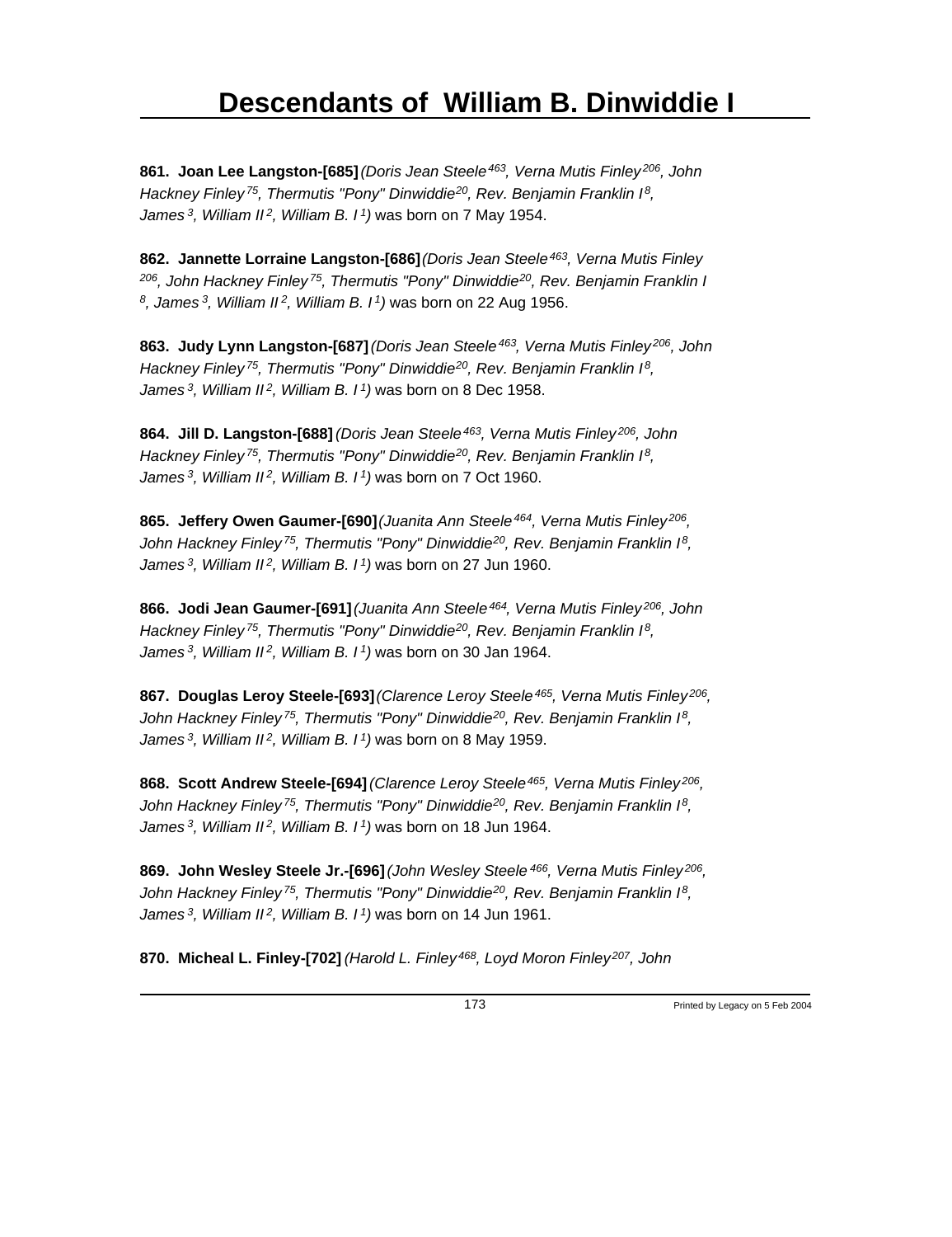*Hackney Finley<sup>75</sup>, Thermutis "Pony" Dinwiddie<sup>20</sup>, Rev. Benjamin Franklin I<sup>8</sup> , James<sup>3</sup>, William II<sup>2</sup>, William B. I<sup>1</sup>)* was born on 10 Oct 1959.

**871. Kathy Hodges-[704]** *(Eva Mae Finley<sup>470</sup>, Loyd Moron Finley<sup>207</sup>, John Hackney Finley<sup>75</sup>, Thermutis "Pony" Dinwiddie<sup>20</sup>, Rev. Benjamin Franklin I<sup>8</sup> , James<sup>3</sup>, William II<sup>2</sup>, William B. I<sup>1</sup>)* was born on 26 Jul 1959.

**872. Mark R. Hodges-[705]** *(Eva Mae Finley<sup>470</sup>, Loyd Moron Finley<sup>207</sup>, John Hackney Finley<sup>75</sup>, Thermutis "Pony" Dinwiddie<sup>20</sup>, Rev. Benjamin Franklin I<sup>8</sup> , James<sup>3</sup>, William II<sup>2</sup>, William B. I<sup>1</sup>)* was born on 1 Sep 1963.

**873. Jerry Lynn Hall-[732]** *(Kenneth Lee Hall<sup>477</sup>, Lillie Blanche Trout<sup>211</sup>, Mary Jane Finley<sup>77</sup>, Thermutis "Pony" Dinwiddie<sup>20</sup>, Rev. Benjamin Franklin I<sup>8</sup>, James<sup>3</sup> , William II<sup>2</sup>, William B. I<sup>1</sup>)* was born on 29 Jul 1948.

**874. Janet Lucinda Hall-[733]** *(Kenneth Lee Hall<sup>477</sup>, Lillie Blanche Trout<sup>211</sup>, Mary Jane Finley<sup>77</sup>, Thermutis "Pony" Dinwiddie<sup>20</sup>, Rev. Benjamin Franklin I<sup>8</sup>, James 3 , William II<sup>2</sup>, William B. I<sup>1</sup>)* was born on 31 Jul 1953.

**875. Jon David Hall-[734]** *(Kenneth Lee Hall<sup>477</sup>, Lillie Blanche Trout<sup>211</sup>, Mary Jane Finley<sup>77</sup>, Thermutis "Pony" Dinwiddie<sup>20</sup>, Rev. Benjamin Franklin I<sup>8</sup>, James<sup>3</sup> , William II<sup>2</sup>, William B. I<sup>1</sup>)* was born on 11 Jul 1956.

**876. James Keith Hall-[735]** *(Kenneth Lee Hall<sup>477</sup>, Lillie Blanche Trout<sup>211</sup>, Mary Jane Finley<sup>77</sup>, Thermutis "Pony" Dinwiddie<sup>20</sup>, Rev. Benjamin Franklin I<sup>8</sup>, James 3 , William II<sup>2</sup>, William B. I<sup>1</sup>)* was born on 6 Jun 1958.

**877. Joyce Rebecca Hall-[736]** *(Kenneth Lee Hall<sup>477</sup>, Lillie Blanche Trout<sup>211</sup>, Mary Jane Finley<sup>77</sup>, Thermutis "Pony" Dinwiddie<sup>20</sup>, Rev. Benjamin Franklin I<sup>8</sup>, James 3 , William II<sup>2</sup>, William B. I<sup>1</sup>)* was born on 30 Jun 1959.

**878. Joseph Bryan Hall-[737]** *(Kenneth Lee Hall<sup>477</sup>, Lillie Blanche Trout<sup>211</sup>, Mary Jane Finley<sup>77</sup>, Thermutis "Pony" Dinwiddie<sup>20</sup>, Rev. Benjamin Franklin I<sup>8</sup>, James 3 , William II<sup>2</sup>, William B. I<sup>1</sup>)* was born on 14 Jul 1963.

**879. Cynthia Gayle Edwards-[739]** *(Juanita J. Hall<sup>478</sup>, Lillie Blanche Trout<sup>211</sup>, Mary Jane Finley<sup>77</sup>, Thermutis "Pony" Dinwiddie<sup>20</sup>, Rev. Benjamin Franklin I<sup>8</sup>, James 3 , William II 2, William B. I 1)* was born on 17 Aug 1954.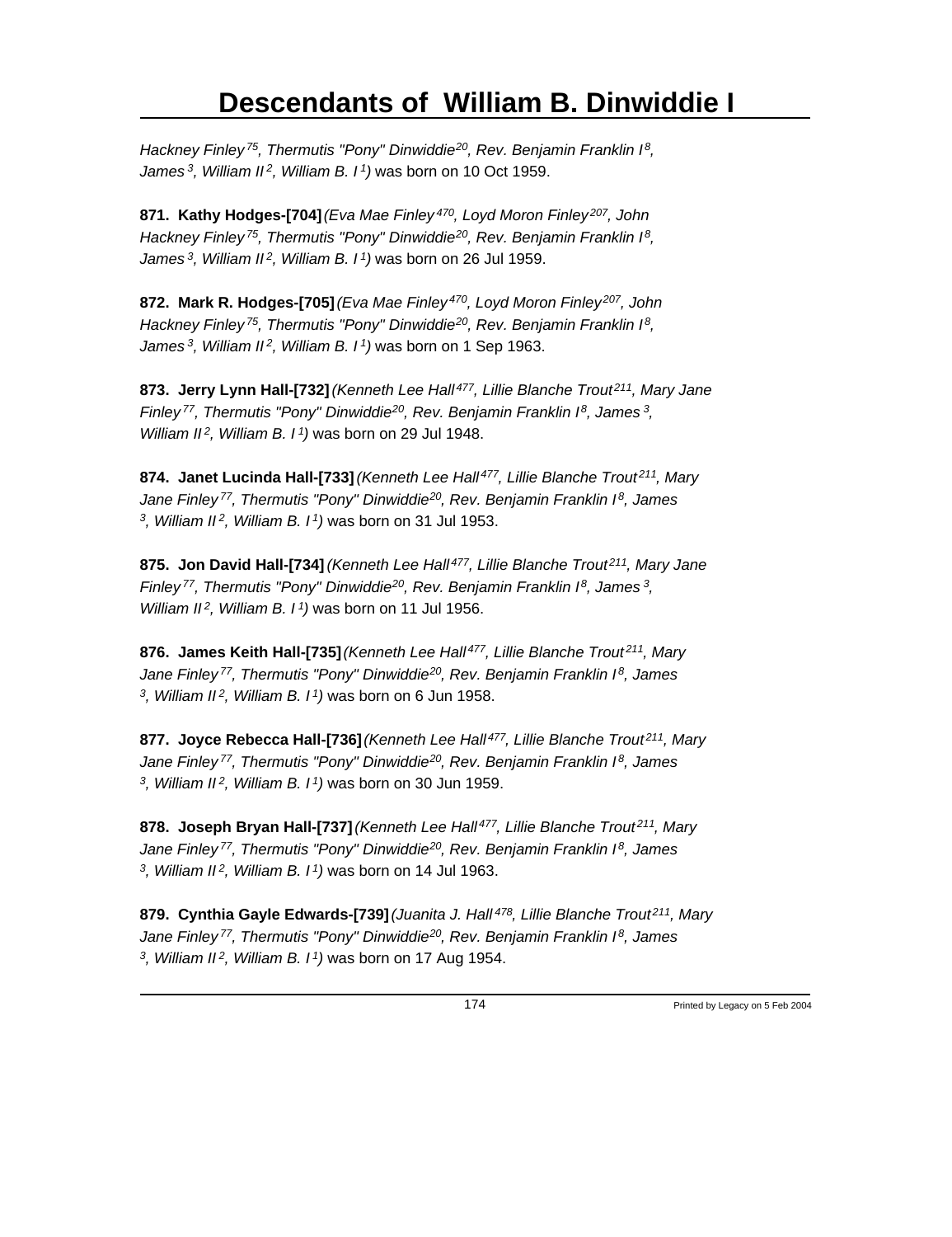**880. Luther Terry Edwards-[740]** *(Juanita J. Hall<sup>478</sup>, Lillie Blanche Trout<sup>211</sup>, Mary Jane Finley<sup>77</sup>, Thermutis "Pony" Dinwiddie<sup>20</sup>, Rev. Benjamin Franklin I<sup>8</sup>, James 3 , William II<sup>2</sup>, William B. I<sup>1</sup>)* was born on 14 Sep 1955.

**881. Carla Jean Edwards-[741]** *(Juanita J. Hall<sup>478</sup>, Lillie Blanche Trout<sup>211</sup>, Mary Jane Finley<sup>77</sup>, Thermutis "Pony" Dinwiddie<sup>20</sup>, Rev. Benjamin Franklin I<sup>8</sup>, James 3 , William II<sup>2</sup>, William B. I<sup>1</sup>)* was born on 17 Oct 1961.

**882. Judith Jean Homan-[749]** *(John F. Homan Jr.<sup>479</sup>, Addie Lorene Trout<sup>212</sup>, Mary Jane Finley<sup>77</sup>, Thermutis "Pony" Dinwiddie<sup>20</sup>, Rev. Benjamin Franklin I<sup>8</sup>, James 3 , William II<sup>2</sup>, William B. I<sup>1</sup>)* was born on 30 Nov 1941.

Judith married **Kian Shafe**-[750] [MRIN:223] on 26 Jun 1960.

Children from this marriage were:

- + 958 M i. **Mir. John Markquem Kian Shafe-[751]** was born on 10 Jun 1961.
- + 959 M ii. **Mir. Michael Kaneh Shafe-[752]** was born on 7 Dec 1963.

**883. Otto Franklin Homan-[754]** *(Otto Homan<sup>480</sup>, Addie Lorene Trout<sup>212</sup>, Mary Jane Finley<sup>77</sup>, Thermutis "Pony" Dinwiddie<sup>20</sup>, Rev. Benjamin Franklin I<sup>8</sup>, James 3 , William II<sup>2</sup>, William B. I<sup>1</sup>)* was born on 26 Jul 1947.

**884. Wylene Gail Homan-[755]** *(Otto Homan<sup>480</sup>, Addie Lorene Trout<sup>212</sup>, Mary Jane Finley<sup>77</sup>, Thermutis "Pony" Dinwiddie<sup>20</sup>, Rev. Benjamin Franklin I<sup>8</sup>, James<sup>3</sup> , William II<sup>2</sup>, William B. I<sup>1</sup>)* was born on 4 Sep 1948.

**885. Karen Lynn Homan-[756]** *(Otto Homan<sup>480</sup>, Addie Lorene Trout<sup>212</sup>, Mary Jane Finley<sup>77</sup>, Thermutis "Pony" Dinwiddie<sup>20</sup>, Rev. Benjamin Franklin I<sup>8</sup>, James<sup>3</sup> , William II<sup>2</sup>, William B. I<sup>1</sup>)* was born on 22 Aug 1956.

**886. Vicky Lynn Homan-[758]** *(Carl Wesley Homan<sup>481</sup>, Addie Lorene Trout<sup>212</sup> , Mary Jane Finley<sup>77</sup>, Thermutis "Pony" Dinwiddie<sup>20</sup>, Rev. Benjamin Franklin I<sup>8</sup> , James<sup>3</sup>, William II<sup>2</sup>, William B. I<sup>1</sup>)* was born on 31 Jul 1952 and died on 14 Feb 1965, at age 12.

**887. Sherry Ann Homan-[759]** *(Carl Wesley Homan<sup>481</sup>, Addie Lorene Trout<sup>212</sup> ,*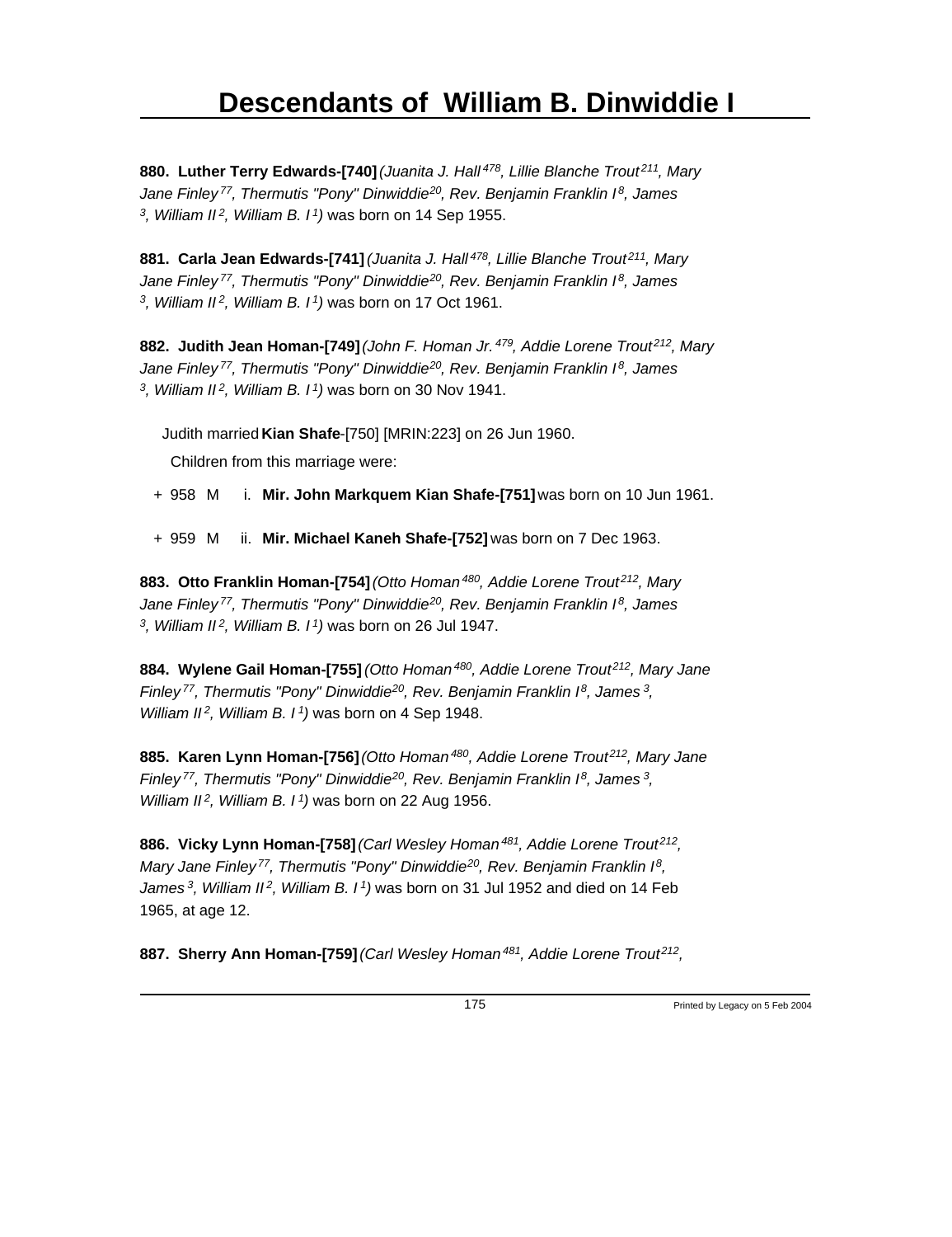*Mary Jane Finley<sup>77</sup>, Thermutis "Pony" Dinwiddie<sup>20</sup>, Rev. Benjamin Franklin I<sup>8</sup> , James<sup>3</sup>, William II<sup>2</sup>, William B. I<sup>1</sup>)* was born on 4 Jul 1955.

**888. Robert Keith Homan-[760]** *(Carl Wesley Homan<sup>481</sup>, Addie Lorene Trout<sup>212</sup> , Mary Jane Finley<sup>77</sup>, Thermutis "Pony" Dinwiddie<sup>20</sup>, Rev. Benjamin Franklin I<sup>8</sup> , James<sup>3</sup>, William II<sup>2</sup>, William B. I<sup>1</sup>)* was born on 17 Aug 1957.

**889. Lisa Sue Gann-[762]** *(Thelma Lorene Homan<sup>482</sup>, Addie Lorene Trout<sup>212</sup>, Mary Jane Finley<sup>77</sup>, Thermutis "Pony" Dinwiddie<sup>20</sup>, Rev. Benjamin Franklin I<sup>8</sup>, James 3 , William II<sup>2</sup>, William B. I<sup>1</sup>)* was born on 6 Oct 1956.

**890. Gina Kay Gann-[763]** *(Thelma Lorene Homan<sup>482</sup>, Addie Lorene Trout<sup>212</sup>, Mary Jane Finley<sup>77</sup>, Thermutis "Pony" Dinwiddie<sup>20</sup>, Rev. Benjamin Franklin I<sup>8</sup>, James 3 , William II<sup>2</sup>, William B. I<sup>1</sup>)* was born on 18 Feb 1958.

**891. Steven Ray Gann-[764]** *(Thelma Lorene Homan<sup>482</sup>, Addie Lorene Trout<sup>212</sup> , Mary Jane Finley<sup>77</sup>, Thermutis "Pony" Dinwiddie<sup>20</sup>, Rev. Benjamin Franklin I<sup>8</sup> , James<sup>3</sup>, William II<sup>2</sup>, William B. I<sup>1</sup>)* was born on 20 Mar 1962.

**892. Grace Fay Williams-[766]** *(Dorothy Jewell Homan<sup>483</sup>, Addie Lorene Trout<sup>212</sup> , Mary Jane Finley<sup>77</sup>, Thermutis "Pony" Dinwiddie<sup>20</sup>, Rev. Benjamin Franklin I<sup>8</sup> , James<sup>3</sup>, William II<sup>2</sup>, William B. I<sup>1</sup>)* was born on 26 Oct 1953.

**893. Connie Ann Williams-[767]** *(Dorothy Jewell Homan<sup>483</sup>, Addie Lorene Trout<sup>212</sup> , Mary Jane Finley<sup>77</sup>, Thermutis "Pony" Dinwiddie<sup>20</sup>, Rev. Benjamin Franklin I<sup>8</sup> , James<sup>3</sup>, William II<sup>2</sup>, William B. I<sup>1</sup>)* was born on 22 Sep 1959.

**894. Mari Lea Williams-[768]** *(Dorothy Jewell Homan<sup>483</sup>, Addie Lorene Trout<sup>212</sup> , Mary Jane Finley<sup>77</sup>, Thermutis "Pony" Dinwiddie<sup>20</sup>, Rev. Benjamin Franklin I<sup>8</sup> , James<sup>3</sup>, William II<sup>2</sup>, William B. I<sup>1</sup>)* was born on 19 Nov 1964.

**895. Sandra Sue Eicholz-[781]** *(Wanda Lee Trout<sup>486</sup>, Lee Ora Trout<sup>215</sup>, Mary Jane Finley<sup>77</sup>, Thermutis "Pony" Dinwiddie<sup>20</sup>, Rev. Benjamin Franklin I<sup>8</sup>, James<sup>3</sup> , William II<sup>2</sup>, William B. I<sup>1</sup>)* was born on 30 Nov 1951.

**896. Annette Elaine Trout-[783]** *(Donald Dean Trout<sup>487</sup>, Lee Ora Trout<sup>215</sup>, Mary Jane Finley<sup>77</sup>, Thermutis "Pony" Dinwiddie<sup>20</sup>, Rev. Benjamin Franklin I<sup>8</sup>, James 3 , William II 2, William B. I 1)* was born on 13 Jun 1962.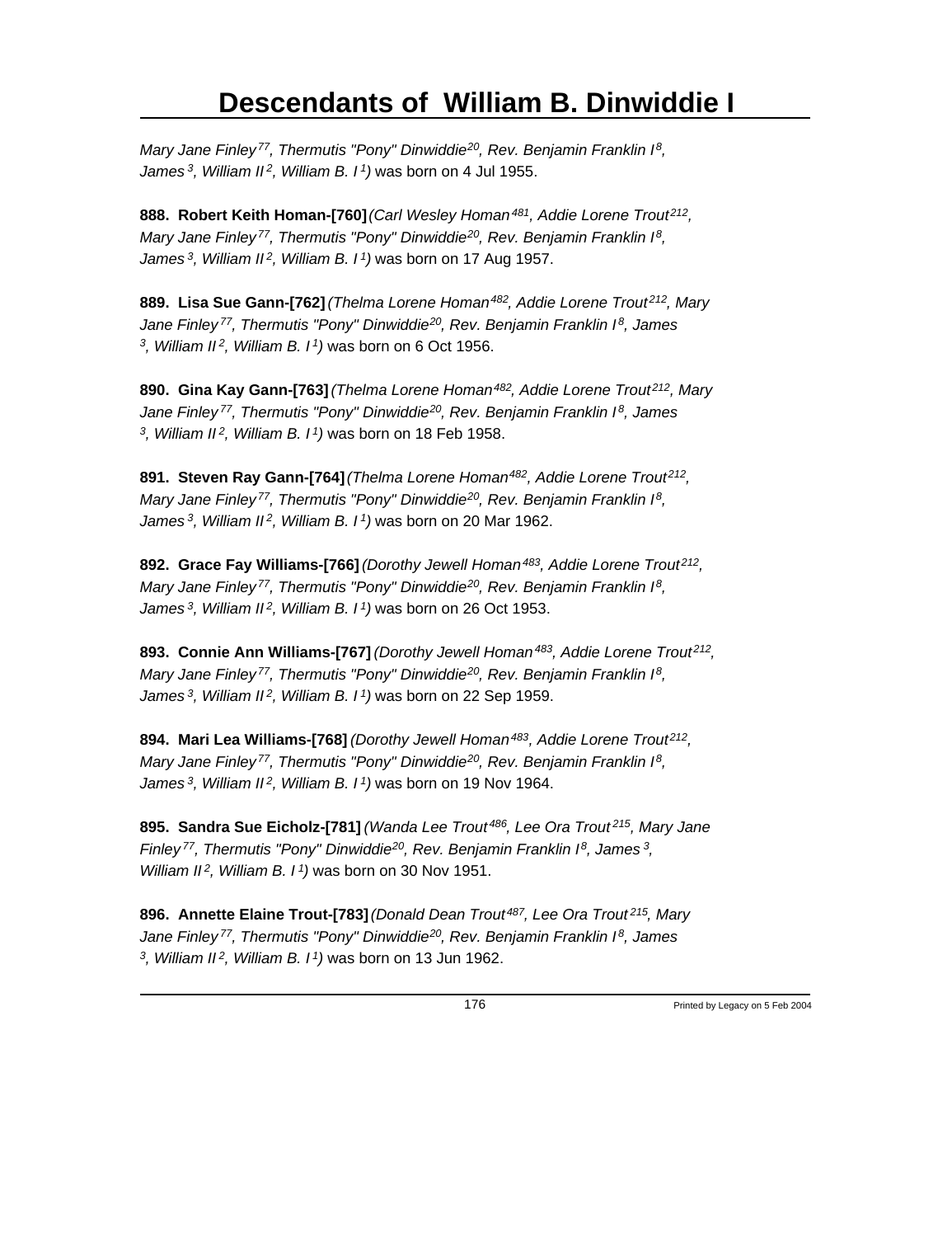**897. Dennis Wayne Trout-[784]** *(Donald Dean Trout<sup>487</sup>, Lee Ora Trout<sup>215</sup>, Mary Jane Finley<sup>77</sup>, Thermutis "Pony" Dinwiddie<sup>20</sup>, Rev. Benjamin Franklin I<sup>8</sup>, James 3 , William II<sup>2</sup>, William B. I<sup>1</sup>)* was born on 8 Aug 1963.

**898. Paula Jeanine Flutscher-[797]** *(Mary Virginia Trout<sup>490</sup>, William Jewell Trout <sup>216</sup>, Mary Jane Finley<sup>77</sup>, Thermutis "Pony" Dinwiddie<sup>20</sup>, Rev. Benjamin Franklin I<sup>8</sup> , James<sup>3</sup>, William II<sup>2</sup>, William B. I<sup>1</sup>)* was born on 26 Apr 1953.

**899. William Alden Flutscher-[798]** *(Mary Virginia Trout<sup>490</sup>, William Jewell Trout<sup>216</sup> , Mary Jane Finley<sup>77</sup>, Thermutis "Pony" Dinwiddie<sup>20</sup>, Rev. Benjamin Franklin I<sup>8</sup> , James<sup>3</sup>, William II<sup>2</sup>, William B. I<sup>1</sup>)* was born on 28 Mar 1954.

**900. Nancy Louise Flutscher-[799]** *(Mary Virginia Trout<sup>490</sup>, William Jewell Trout<sup>216</sup> , Mary Jane Finley<sup>77</sup>, Thermutis "Pony" Dinwiddie<sup>20</sup>, Rev. Benjamin Franklin I<sup>8</sup> , James<sup>3</sup>, William II<sup>2</sup>, William B. I<sup>1</sup>)* was born on 23 Feb 1955.

**901. Brenda Ann Flutscher-[800]** *(Mary Virginia Trout<sup>490</sup>, William Jewell Trout<sup>216</sup> , Mary Jane Finley<sup>77</sup>, Thermutis "Pony" Dinwiddie<sup>20</sup>, Rev. Benjamin Franklin I<sup>8</sup> , James<sup>3</sup>, William II<sup>2</sup>, William B. I<sup>1</sup>)* was born on 17 Apr 1958.

**902. Kathleen Marie Flutscher-[801]** *(Mary Virginia Trout<sup>490</sup>, William Jewell Trout <sup>216</sup>, Mary Jane Finley<sup>77</sup>, Thermutis "Pony" Dinwiddie<sup>20</sup>, Rev. Benjamin Franklin I<sup>8</sup> , James<sup>3</sup>, William II<sup>2</sup>, William B. I<sup>1</sup>)* was born on 14 Mar 1959.

**903. Caroline Susan Flutscher-[802]** *(Mary Virginia Trout<sup>490</sup>, William Jewell Trout <sup>216</sup>, Mary Jane Finley<sup>77</sup>, Thermutis "Pony" Dinwiddie<sup>20</sup>, Rev. Benjamin Franklin I<sup>8</sup> , James<sup>3</sup>, William II<sup>2</sup>, William B. I<sup>1</sup>)* was born on 23 Aug 1960.

**904. Steven Wayne Flutscher-[803]** *(Mary Virginia Trout<sup>490</sup>, William Jewell Trout <sup>216</sup>, Mary Jane Finley<sup>77</sup>, Thermutis "Pony" Dinwiddie<sup>20</sup>, Rev. Benjamin Franklin I<sup>8</sup> , James<sup>3</sup>, William II<sup>2</sup>, William B. I<sup>1</sup>)* was born on 15 Oct 1961.

**905. Terry Leslie DeHaven-[805]** *(Betty Lou Trout<sup>491</sup>, William Jewell Trout<sup>216</sup>, Mary Jane Finley<sup>77</sup>, Thermutis "Pony" Dinwiddie<sup>20</sup>, Rev. Benjamin Franklin I<sup>8</sup>, James 3 , William II<sup>2</sup>, William B. I<sup>1</sup>)* was born on 10 Aug 1955 and died on 1 Feb 1956.

**906. May Elizabeth DeHaven-[806]** *(Betty Lou Trout<sup>491</sup>, William Jewell Trout<sup>216</sup> ,*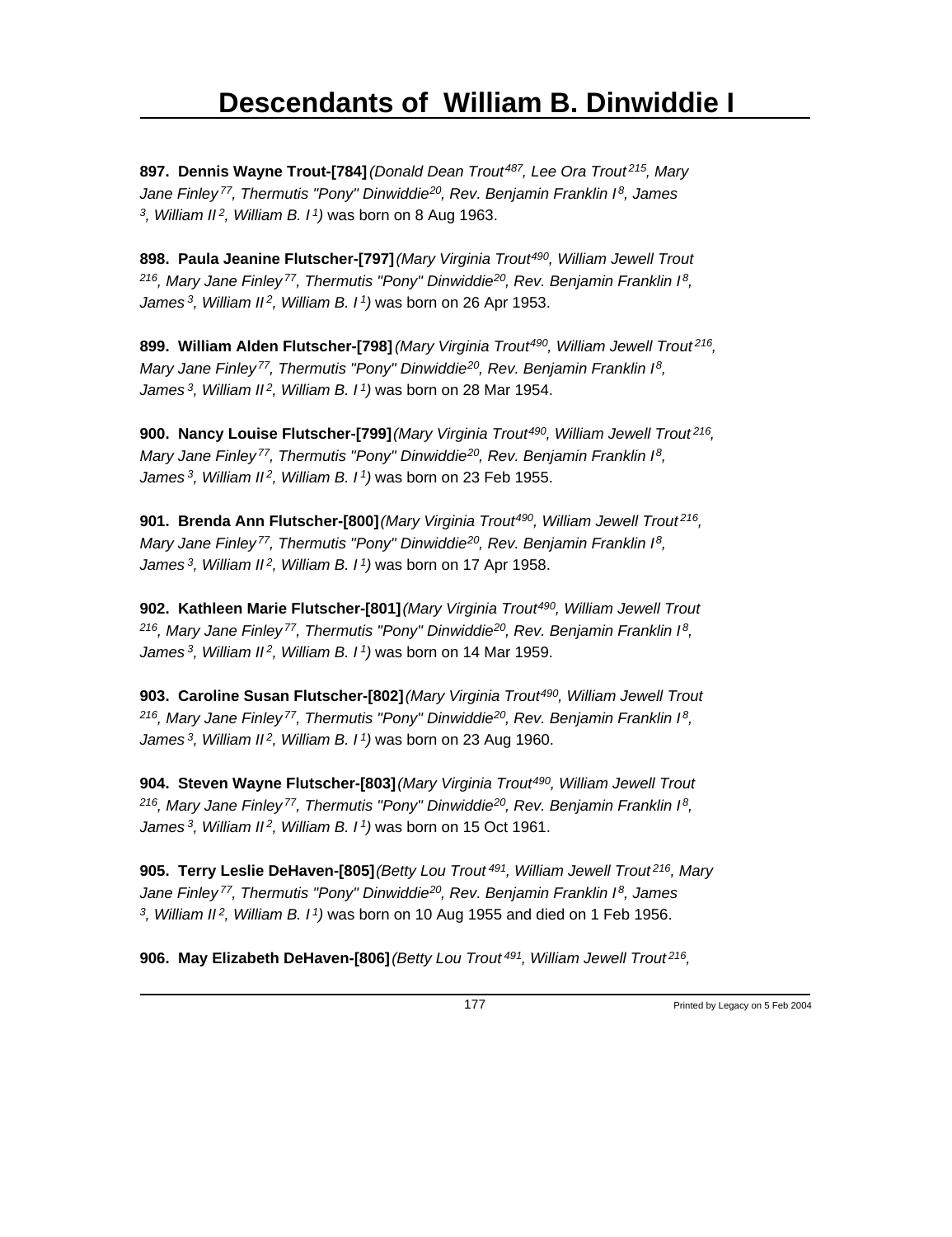*Mary Jane Finley<sup>77</sup>, Thermutis "Pony" Dinwiddie<sup>20</sup>, Rev. Benjamin Franklin I<sup>8</sup> , James<sup>3</sup>, William II<sup>2</sup>, William B. I<sup>1</sup>)* was born on 1 Oct 1956.

**907. Russell Dale DeHaven-[807]** *(Betty Lou Trout<sup>491</sup>, William Jewell Trout<sup>216</sup> , Mary Jane Finley<sup>77</sup>, Thermutis "Pony" Dinwiddie<sup>20</sup>, Rev. Benjamin Franklin I<sup>8</sup> , James<sup>3</sup>, William II<sup>2</sup>, William B. I<sup>1</sup>)* was born on 12 Jun 1958.

**908. James Leroy Stetzenbach-[809]** *(Rosella Nadene Trout<sup>492</sup>, William Jewell Trout <sup>216</sup>, Mary Jane Finley<sup>77</sup>, Thermutis "Pony" Dinwiddie<sup>20</sup>, Rev. Benjamin Franklin I<sup>8</sup> , James<sup>3</sup>, William II<sup>2</sup>, William B. I<sup>1</sup>)* was born on 13 Aug 1955.

**909. Cheryl Ann Stetzenbach-[810]** *(Rosella Nadene Trout<sup>492</sup>, William Jewell Trout <sup>216</sup>, Mary Jane Finley<sup>77</sup>, Thermutis "Pony" Dinwiddie<sup>20</sup>, Rev. Benjamin Franklin I<sup>8</sup> , James<sup>3</sup>, William II<sup>2</sup>, William B. I<sup>1</sup>)* was born on 28 Sep 1956.

**910. Randy Lee Stetzenbach-[811]** *(Rosella Nadene Trout<sup>492</sup>, William Jewell Trout <sup>216</sup>, Mary Jane Finley<sup>77</sup>, Thermutis "Pony" Dinwiddie<sup>20</sup>, Rev. Benjamin Franklin I<sup>8</sup> , James<sup>3</sup>, William II<sup>2</sup>, William B. I<sup>1</sup>)* was born on 2 Oct 1957.

**911. Debra Lynn Stetzenbach-[812]** *(Rosella Nadene Trout<sup>492</sup>, William Jewell Trout <sup>216</sup>, Mary Jane Finley<sup>77</sup>, Thermutis "Pony" Dinwiddie<sup>20</sup>, Rev. Benjamin Franklin I<sup>8</sup> , James<sup>3</sup>, William II<sup>2</sup>, William B. I<sup>1</sup>)* was born on 1 Jan 1959.

**912. Michelle Renee Stetzenbach-[813]** *(Rosella Nadene Trout<sup>492</sup>, William Jewell Trout<sup>216</sup>, Mary Jane Finley<sup>77</sup>, Thermutis "Pony" Dinwiddie<sup>20</sup>, Rev. Benjamin Franklin I <sup>8</sup>, James<sup>3</sup>, William II<sup>2</sup>, William B. I<sup>1</sup>)* was born on 9 Aug 1962.

**913. Karen Kay Stetzenbach-[814]** *(Rosella Nadene Trout<sup>492</sup>, William Jewell Trout <sup>216</sup>, Mary Jane Finley<sup>77</sup>, Thermutis "Pony" Dinwiddie<sup>20</sup>, Rev. Benjamin Franklin I<sup>8</sup> , James<sup>3</sup>, William II<sup>2</sup>, William B. I<sup>1</sup>)* was born on 21 Mar 1963.

**914. Dawn Lavern Stetzenbach-[815]** *(Rosella Nadene Trout<sup>492</sup>, William Jewell Trout <sup>216</sup>, Mary Jane Finley<sup>77</sup>, Thermutis "Pony" Dinwiddie<sup>20</sup>, Rev. Benjamin Franklin I<sup>8</sup> , James<sup>3</sup>, William II<sup>2</sup>, William B. I<sup>1</sup>)* was born on 13 Mar 1965.

**915. Mark Allen Trout-[817]** *(William McNeil Trout<sup>493</sup>, William Jewell Trout<sup>216</sup> , Mary Jane Finley<sup>77</sup>, Thermutis "Pony" Dinwiddie<sup>20</sup>, Rev. Benjamin Franklin I<sup>8</sup> , James 3, William II 2, William B. I 1)* was born on 7 Oct 1965 and died on 13 Nov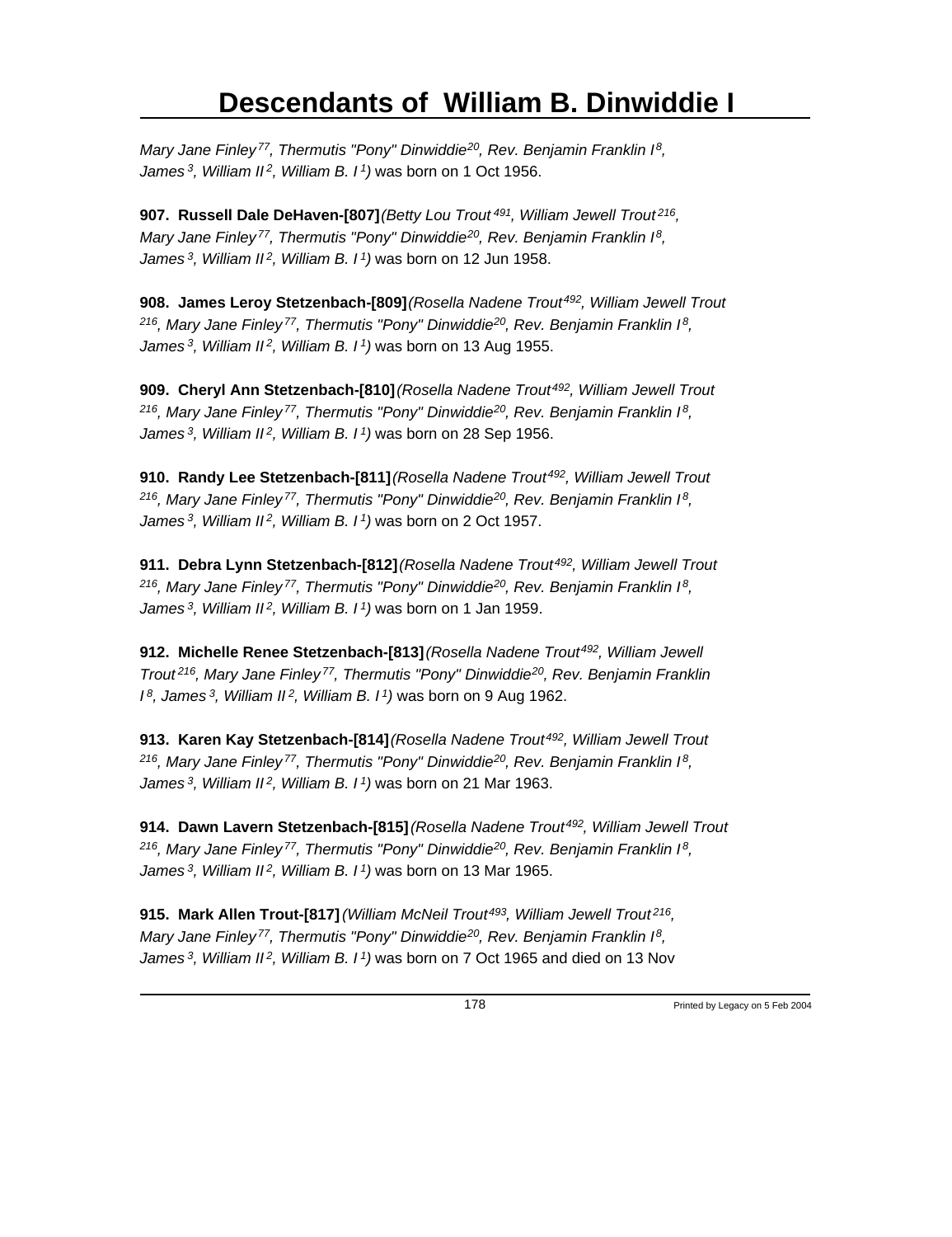1965.

**916. Lisa Ann Trout-[819]** *(James Russell Trout<sup>494</sup>, William Jewell Trout<sup>216</sup>, Mary Jane Finley<sup>77</sup>, Thermutis "Pony" Dinwiddie<sup>20</sup>, Rev. Benjamin Franklin I<sup>8</sup>, James 3 , William II<sup>2</sup>, William B. I<sup>1</sup>)* was born on 22 Jun 1961.

**917. James Russell Trout Jr.-[820]** *(James Russell Trout<sup>494</sup>, William Jewell Trout <sup>216</sup>, Mary Jane Finley<sup>77</sup>, Thermutis "Pony" Dinwiddie<sup>20</sup>, Rev. Benjamin Franklin I<sup>8</sup> , James<sup>3</sup>, William II<sup>2</sup>, William B. I<sup>1</sup>)* was born on 1 Jun 1965.

**918. Paul David Scarff-[822]** *(Beverly Jean Trout<sup>495</sup>, William Jewell Trout<sup>216</sup>, Mary Jane Finley<sup>77</sup>, Thermutis "Pony" Dinwiddie<sup>20</sup>, Rev. Benjamin Franklin I<sup>8</sup>, James 3 , William II<sup>2</sup>, William B. I<sup>1</sup>)* was born on 7 Jun 1958.

**919. Judith Lynn Woodworth-[824]** *(Beverly Jean Trout<sup>495</sup>, William Jewell Trout<sup>216</sup> , Mary Jane Finley<sup>77</sup>, Thermutis "Pony" Dinwiddie<sup>20</sup>, Rev. Benjamin Franklin I<sup>8</sup> , James<sup>3</sup>, William II<sup>2</sup>, William B. I<sup>1</sup>)* was born on 26 Jan 1962.

**920. Dennis Brian Woodworth-[825]** *(Beverly Jean Trout<sup>495</sup>, William Jewell Trout <sup>216</sup>, Mary Jane Finley<sup>77</sup>, Thermutis "Pony" Dinwiddie<sup>20</sup>, Rev. Benjamin Franklin I<sup>8</sup> , James<sup>3</sup>, William II<sup>2</sup>, William B. I<sup>1</sup>)* was born on 4 Aug 1964.

**921. Denise Loy Light-[830]** *(Larry Joe Light<sup>498</sup>, Opal Marie Trout<sup>217</sup>, Mary Jane Finley<sup>77</sup>, Thermutis "Pony" Dinwiddie<sup>20</sup>, Rev. Benjamin Franklin I<sup>8</sup>, James<sup>3</sup> , William II<sup>2</sup>, William B. I<sup>1</sup>)* was born on 23 Nov 1960.

**922. Sheri Lynn Light-[831]** *(Larry Joe Light<sup>498</sup>, Opal Marie Trout<sup>217</sup>, Mary Jane Finley<sup>77</sup>, Thermutis "Pony" Dinwiddie<sup>20</sup>, Rev. Benjamin Franklin I<sup>8</sup>, James<sup>3</sup> , William II<sup>2</sup>, William B. I<sup>1</sup>)* was born on 14 Dec 1962.

**923. Deborah Lynn Bonham-[859]** *(Norma Carole Finley<sup>506</sup>, Norman Rolla Finley <sup>222</sup>, Charles Wesley Finley<sup>79</sup>, Thermutis "Pony" Dinwiddie<sup>20</sup>, Rev. Benjamin Franklin I <sup>8</sup>, James<sup>3</sup>, William II<sup>2</sup>, William B. I<sup>1</sup>)* was born on 25 Mar 1962.

**924. Bonnie Jean Finley-[861]** *(Larry Wayne Finley<sup>507</sup>, Norman Rolla Finley<sup>222</sup> , Charles Wesley Finley<sup>79</sup>, Thermutis "Pony" Dinwiddie<sup>20</sup>, Rev. Benjamin Franklin I<sup>8</sup> , James 3, William II 2, William B. I 1)* was born on 27 Apr 1962.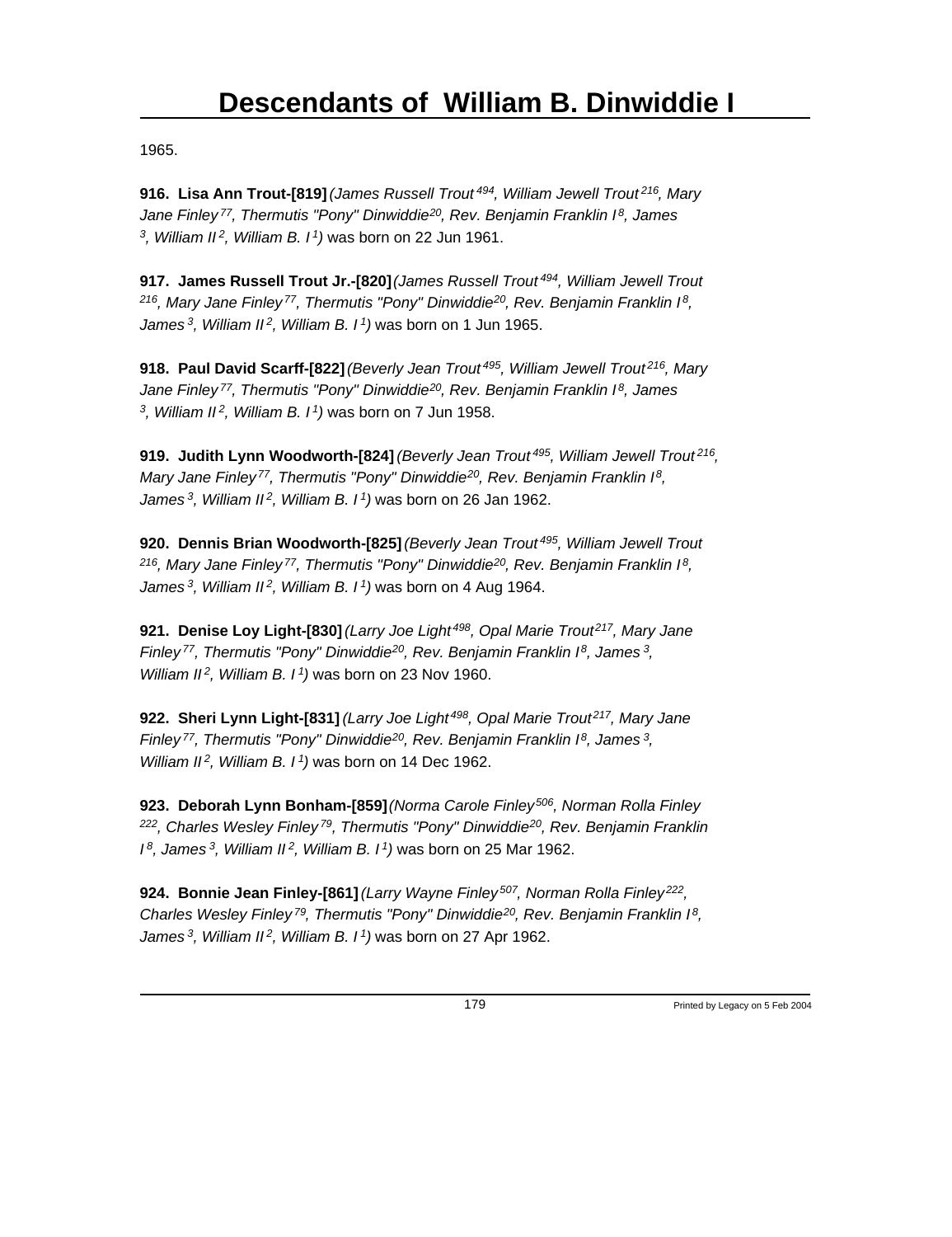**925. Todd Dwane Finley-[862]** *(Larry Wayne Finley<sup>507</sup>, Norman Rolla Finley<sup>222</sup> , Charles Wesley Finley<sup>79</sup>, Thermutis "Pony" Dinwiddie<sup>20</sup>, Rev. Benjamin Franklin I<sup>8</sup> , James<sup>3</sup>, William II<sup>2</sup>, William B. I<sup>1</sup>)* was born on 26 Aug 1963.

**926. Darrell Eugene Cathey-[904]** *(James Darrell Cathey II<sup>522</sup>, James Darrell Cathey <sup>231</sup>, James Marlin Cathey<sup>81</sup>, Mary Arthusa Dinwiddie<sup>23</sup>, Rev. Benjamin Franklin I<sup>8</sup> , James<sup>3</sup>, William II<sup>2</sup>, William B. I<sup>1</sup>)* was born on 13 May 1961.

**927. Nickey Sue Cathey-[905]** *(James Darrell Cathey II<sup>522</sup>, James Darrell Cathey <sup>231</sup>, James Marlin Cathey<sup>81</sup>, Mary Arthusa Dinwiddie<sup>23</sup>, Rev. Benjamin Franklin I<sup>8</sup> , James<sup>3</sup>, William II<sup>2</sup>, William B. I<sup>1</sup>)* was born in 1963.

**928. James Carroll Province-[909]** *(Norma Lee Mann<sup>524</sup>, Dorothy Elnora Cathey<sup>232</sup> , James Marlin Cathey<sup>81</sup>, Mary Arthusa Dinwiddie<sup>23</sup>, Rev. Benjamin Franklin I<sup>8</sup> , James<sup>3</sup>, William II<sup>2</sup>, William B. I<sup>1</sup>)* was born on 1 Apr 1958.

**929. Norma Jeanine Province-[910]** *(Norma Lee Mann<sup>524</sup>, Dorothy Elnora Cathey <sup>232</sup>, James Marlin Cathey<sup>81</sup>, Mary Arthusa Dinwiddie<sup>23</sup>, Rev. Benjamin Franklin I<sup>8</sup> , James<sup>3</sup>, William II<sup>2</sup>, William B. I<sup>1</sup>)* was born on 23 Mar 1960.

**930. Tammie Scotten-[983]** *(Barbara Dawn Needy<sup>528</sup>, Mary Elizabeth Clifford<sup>237</sup> , Emma May Martin<sup>87</sup>, Eliza Jane Dinwiddie<sup>31</sup>, Samuel N.<sup>9</sup>, James<sup>3</sup>, William II 2 , William B. I<sup>1</sup>)* was born on 26 Oct 1958.

**931. Randy Scotten-[984]** *(Barbara Dawn Needy<sup>528</sup>, Mary Elizabeth Clifford<sup>237</sup> , Emma May Martin<sup>87</sup>, Eliza Jane Dinwiddie<sup>31</sup>, Samuel N.<sup>9</sup>, James<sup>3</sup>, William II 2 , William B. I<sup>1</sup>)* was born on 6 May 1959.

**932. Kathleen Herrick Bucholz-[993]** *(Earl Bucholz Jr.<sup>531</sup>, Helen Ruth Clifford<sup>239</sup> , Emma May Martin<sup>87</sup>, Eliza Jane Dinwiddie<sup>31</sup>, Samuel N.<sup>9</sup>, James<sup>3</sup>, William II 2 , William B. I<sup>1</sup>)* was born on 15 Dec 1963.

**933. Sherry Lynne Rodgers-[1039]** *(Jerry Dean Rodgers<sup>548</sup>, Ethel Marie Cramer<sup>246</sup> , Ora Samuel Cramer<sup>89</sup>, Martha Emaline Dinwiddie<sup>35</sup>, Samuel N.<sup>9</sup>, James<sup>3</sup> , William II<sup>2</sup>, William B. I<sup>1</sup>)* was born on 2 Oct 1959.

**934. Joyce Dee Rodgers-[1040]** *(Jerry Dean Rodgers<sup>548</sup>, Ethel Marie Cramer<sup>246</sup> , Ora Samuel Cramer<sup>89</sup>, Martha Emaline Dinwiddie<sup>35</sup>, Samuel N.<sup>9</sup>, James<sup>3</sup> ,*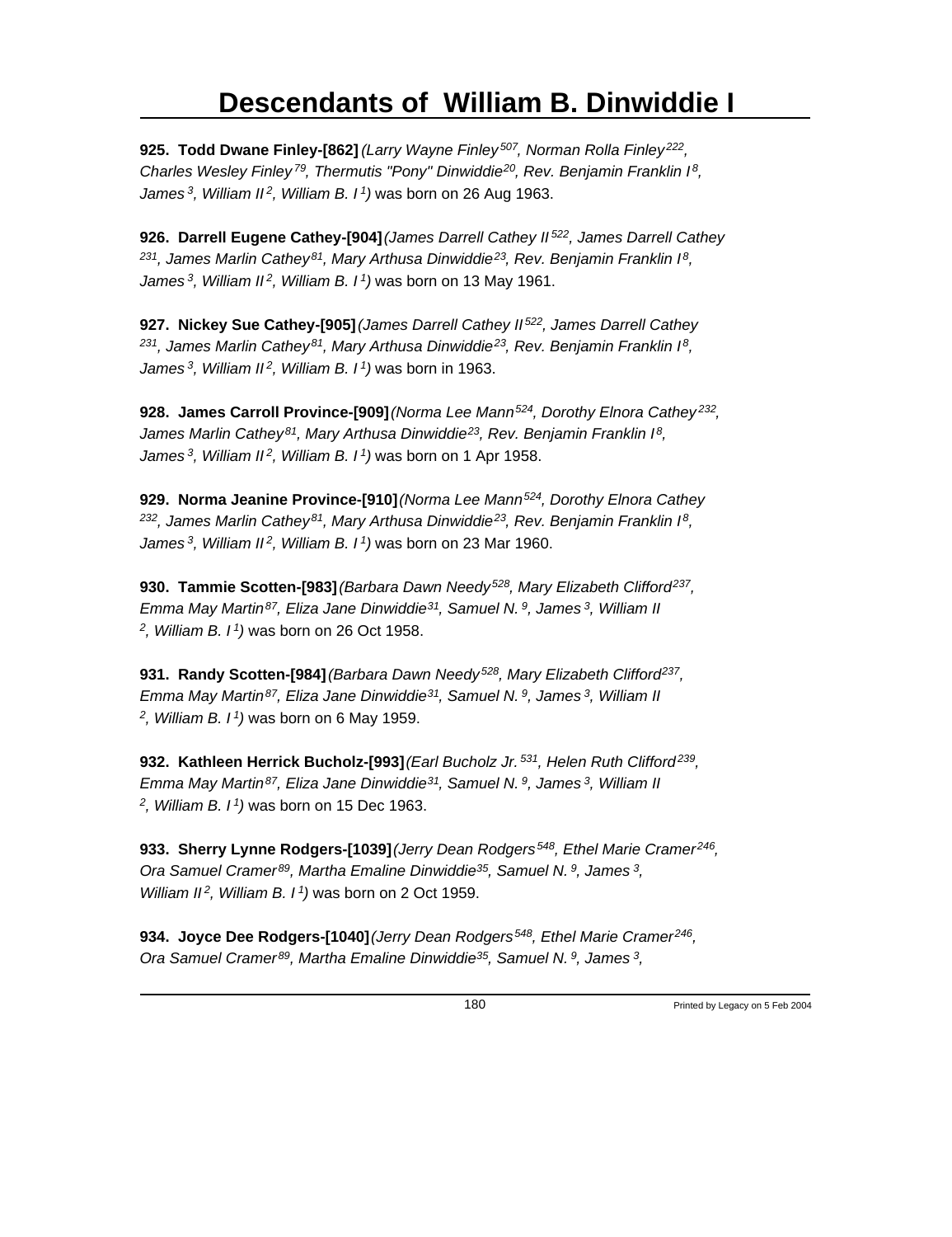*William II<sup>2</sup>, William B. I<sup>1</sup>)* was born on 19 Apr 1961.

**935. Lisa Kaye Tullis-[1045]** *(Mary Ruth Rodgers<sup>550</sup>, Ethel Marie Cramer<sup>246</sup>, Ora Samuel Cramer<sup>89</sup>, Martha Emaline Dinwiddie<sup>35</sup>, Samuel N.<sup>9</sup>, James<sup>3</sup>, William II<sup>2</sup>, William B. I<sup>1</sup>)* was born on 12 Mar 1965.

**936. Jamie Marie Adkins-[1130]** *(Nancy Diane Hutsell<sup>596</sup>, Vesta Belle Reese<sup>263</sup> , Gertrude Cramer<sup>91</sup>, Martha Emaline Dinwiddie<sup>35</sup>, Samuel N.<sup>9</sup>, James<sup>3</sup>, William II<sup>2</sup>, William B. I<sup>1</sup>)* was born on 6 Mar 1959.

**937. Mark Christopher Adkins-[1131]** *(Nancy Diane Hutsell<sup>596</sup>, Vesta Belle Reese <sup>263</sup>, Gertrude Cramer<sup>91</sup>, Martha Emaline Dinwiddie<sup>35</sup>, Samuel N.<sup>9</sup>, James<sup>3</sup> , William II<sup>2</sup>, William B. I<sup>1</sup>)* was born on 3 Feb 1961.

**938. Tracy Diane Adkins-[1132]** *(Nancy Diane Hutsell<sup>596</sup>, Vesta Belle Reese<sup>263</sup> , Gertrude Cramer<sup>91</sup>, Martha Emaline Dinwiddie<sup>35</sup>, Samuel N.<sup>9</sup>, James<sup>3</sup>, William II<sup>2</sup>, William B. I<sup>1</sup>)* was born on 1 Sep 1962.

**939. Douglas York Dinwiddie-[1200]** *(Roger Phillip<sup>616</sup>, James Roy Jr.<sup>271</sup>, James Roy<sup>93</sup>, Robert Finel<sup>36</sup>, Samuel N.<sup>9</sup>, James<sup>3</sup>, William II<sup>2</sup>, William B. I<sup>1</sup>)* was born on 27 May 1964.

**940. John Davis Sernis-[1259]** *(Mary A. Neitzert<sup>633</sup>, Carl Neitzert<sup>284</sup>, Rosie May Finley<sup>104</sup>, Margaret Ann Dinwiddie<sup>38</sup>, James L.<sup>10</sup>, James<sup>3</sup>, William II<sup>2</sup> , William B. I<sup>1</sup>)* was born in 1960.

### **Tenth Generation (7th Great Grandchildren)**

**941. James Edward Vaughn-[1163]** *(Lincoln Elliott Vaughn<sup>704</sup>, Edward Eugene Vaughn<sup>317</sup>, Robert Edward Vaughn<sup>127</sup>, Katie Alpha Thomas<sup>44</sup>, Elizabeth Prudence Dinwiddie<sup>14</sup>, Rev. Benjamin Franklin I<sup>8</sup>, James<sup>3</sup>, William II<sup>2</sup>, William B. I<sup>1</sup>)* was born on 17 Feb 1993.

**942. Erin Marie Vaughn-[1164]** *(Lincoln Elliott Vaughn<sup>704</sup>, Edward Eugene Vaughn <sup>317</sup>, Robert Edward Vaughn<sup>127</sup>, Katie Alpha Thomas<sup>44</sup>, Elizabeth Prudence Dinwiddie<sup>14</sup>, Rev. Benjamin Franklin I<sup>8</sup>, James<sup>3</sup>, William II<sup>2</sup>, William B. I<sup>1</sup>)* was born on 17 Sep 1997.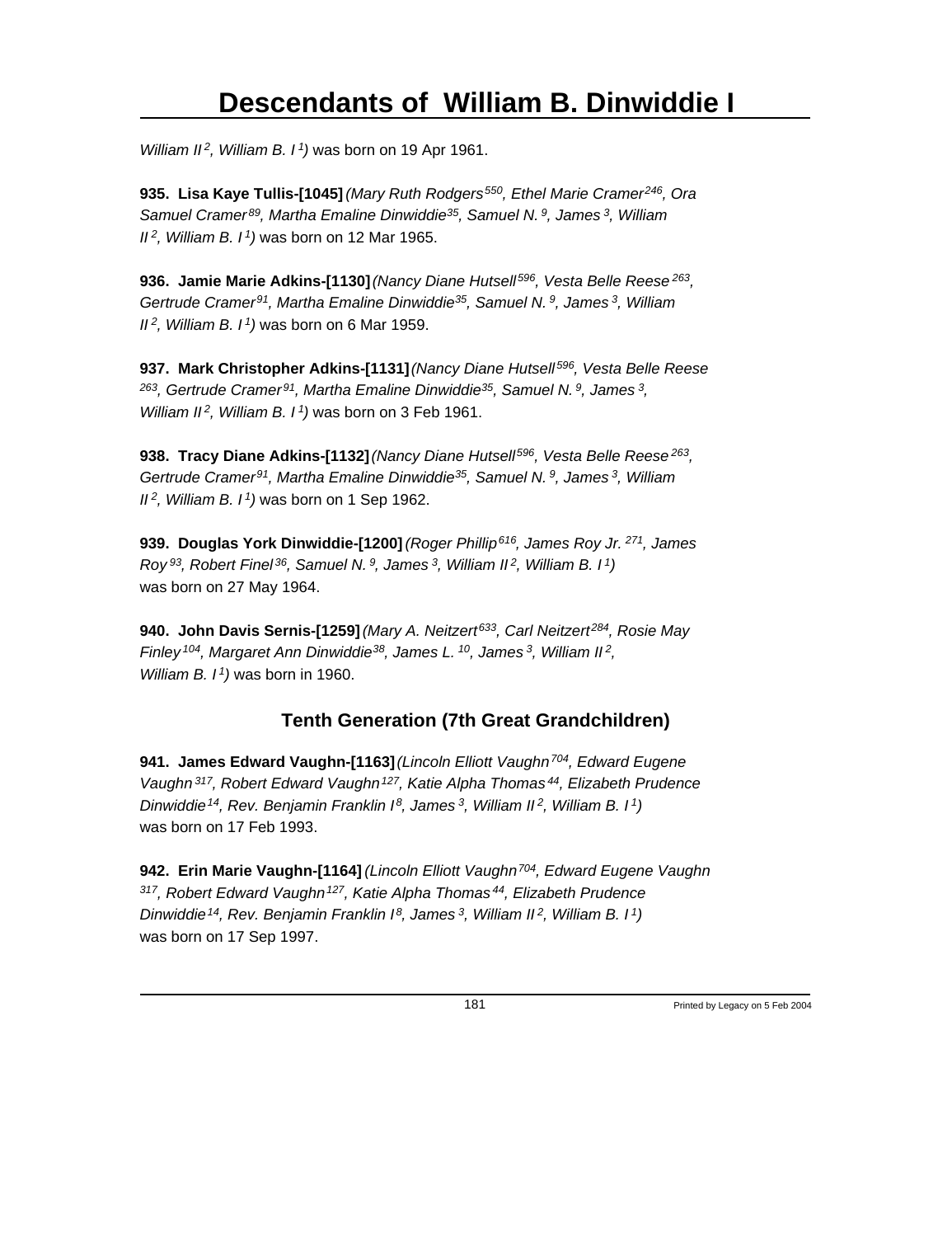**943. Joshua Edward Vaughn-[1167]** *(Jason Edward Vaughn<sup>705</sup>, Edward Eugene Vaughn<sup>317</sup>, Robert Edward Vaughn<sup>127</sup>, Katie Alpha Thomas<sup>44</sup>, Elizabeth Prudence Dinwiddie<sup>14</sup>, Rev. Benjamin Franklin I<sup>8</sup>, James<sup>3</sup>, William II<sup>2</sup>, William B. I<sup>1</sup>)* was born on 1 May 1998.

**944. Joel Alexander Vaughn-[1682]** *(Jason Edward Vaughn<sup>705</sup>, Edward Eugene Vaughn<sup>317</sup>, Robert Edward Vaughn<sup>127</sup>, Katie Alpha Thomas<sup>44</sup>, Elizabeth Prudence Dinwiddie<sup>14</sup>, Rev. Benjamin Franklin I<sup>8</sup>, James<sup>3</sup>, William II<sup>2</sup>, William B. I<sup>1</sup>)* was born on 6 Dec 1999.

**945. Julia Marie Vaughn-[1683]** *(Jason Edward Vaughn<sup>705</sup>, Edward Eugene Vaughn <sup>317</sup>, Robert Edward Vaughn<sup>127</sup>, Katie Alpha Thomas<sup>44</sup>, Elizabeth Prudence Dinwiddie<sup>14</sup>, Rev. Benjamin Franklin I<sup>8</sup>, James<sup>3</sup>, William II<sup>2</sup>, William B. I<sup>1</sup>)* was born on 31 Oct 2001.

**946. Payton Renae Hallford-[1169]** *(Darlene Ellen Vaughn<sup>707</sup>, Donald Loyd Vaughn <sup>318</sup>, Robert Edward Vaughn<sup>127</sup>, Katie Alpha Thomas<sup>44</sup>, Elizabeth Prudence Dinwiddie<sup>14</sup>, Rev. Benjamin Franklin I<sup>8</sup>, James<sup>3</sup>, William II<sup>2</sup>, William B. I<sup>1</sup>)* was born on 20 Nov 1994 in Navada, Missouri.

**947. Olivia Morgan Hallford-[1170]** *(Darlene Ellen Vaughn<sup>707</sup>, Donald Loyd Vaughn <sup>318</sup>, Robert Edward Vaughn<sup>127</sup>, Katie Alpha Thomas<sup>44</sup>, Elizabeth Prudence Dinwiddie<sup>14</sup>, Rev. Benjamin Franklin I<sup>8</sup>, James<sup>3</sup>, William II<sup>2</sup>, William B. I<sup>1</sup>)* was born on 16 Dec 1997 in Navada, Missouri.

**948. Kourtney Danae Smith-[1173]** *(Melissa Sue Vaughn<sup>708</sup>, Donald Loyd Vaughn <sup>318</sup>, Robert Edward Vaughn<sup>127</sup>, Katie Alpha Thomas<sup>44</sup>, Elizabeth Prudence Dinwiddie<sup>14</sup>, Rev. Benjamin Franklin I<sup>8</sup>, James<sup>3</sup>, William II<sup>2</sup>, William B. I<sup>1</sup>)* was born on 19 May 1989 in Navada, Missouri.

**949. Megan Elaine Smith-[1174]** *(Melissa Sue Vaughn<sup>708</sup>, Donald Loyd Vaughn <sup>318</sup>, Robert Edward Vaughn<sup>127</sup>, Katie Alpha Thomas<sup>44</sup>, Elizabeth Prudence Dinwiddie<sup>14</sup>, Rev. Benjamin Franklin I<sup>8</sup>, James<sup>3</sup>, William II<sup>2</sup>, William B. I<sup>1</sup>)* was born on 22 Apr 1990 in Navada, Missouri.

**950. Mason Tyler Smith-[1175]** *(Melissa Sue Vaughn<sup>708</sup>, Donald Loyd Vaughn<sup>318</sup> , Robert Edward Vaughn<sup>127</sup>, Katie Alpha Thomas<sup>44</sup>, Elizabeth Prudence Dinwiddie<sup>14</sup> , Rev. Benjamin Franklin I 8, James 3, William II 2, William B. I 1)* was born on 22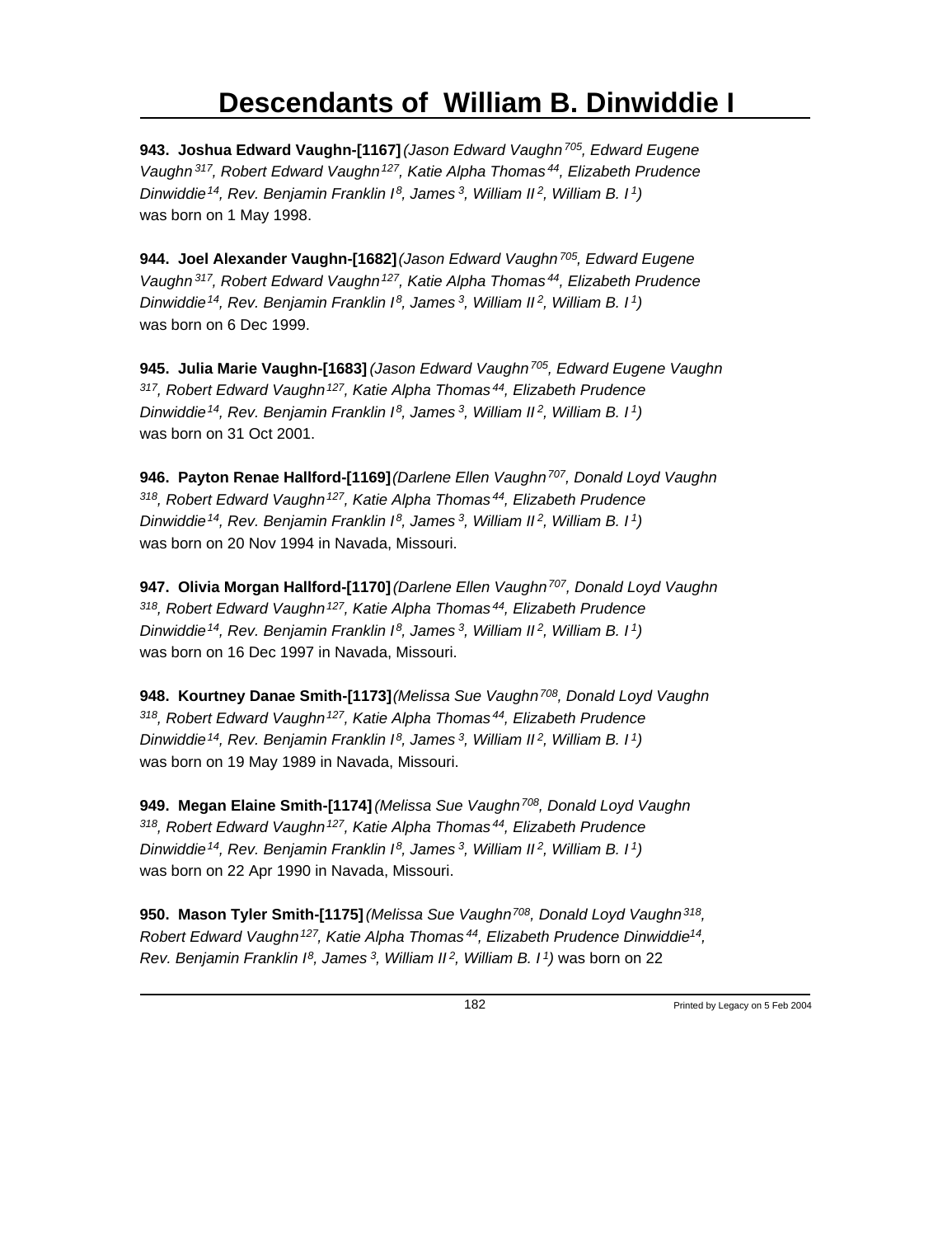Jan 1999.

**951. Rebecca Renee Spiller-[1160]** *(Cherie Renee Vaughn<sup>709</sup>, Wayne Merle Vaughn <sup>320</sup>, Robert Edward Vaughn<sup>127</sup>, Katie Alpha Thomas<sup>44</sup>, Elizabeth Prudence Dinwiddie<sup>14</sup>, Rev. Benjamin Franklin I<sup>8</sup>, James<sup>3</sup>, William II<sup>2</sup>, William B. I<sup>1</sup>)* was born on 14 Aug 1992.

**952. Glenn Michael Kremer-[1181]** *(Glenda Michelle Badger<sup>710</sup>, Wayne Merle Vaughn <sup>320</sup>, Robert Edward Vaughn<sup>127</sup>, Katie Alpha Thomas<sup>44</sup>, Elizabeth Prudence Dinwiddie<sup>14</sup>, Rev. Benjamin Franklin I<sup>8</sup>, James<sup>3</sup>, William II<sup>2</sup>, William B. I<sup>1</sup>)* was born on 16 Sep 1992.

**953. Nicholas Matthew Kremer-[1182]** *(Glenda Michelle Badger<sup>710</sup>, Wayne Merle Vaughn<sup>320</sup>, Robert Edward Vaughn<sup>127</sup>, Katie Alpha Thomas<sup>44</sup>, Elizabeth Prudence Dinwiddie<sup>14</sup>, Rev. Benjamin Franklin I<sup>8</sup>, James<sup>3</sup>, William II<sup>2</sup>, William B. I<sup>1</sup>)* was born on 9 Feb 1996.

**954. Rachel Nicole Kremer-[1183]** *(Glenda Michelle Badger<sup>710</sup>, Wayne Merle Vaughn <sup>320</sup>, Robert Edward Vaughn<sup>127</sup>, Katie Alpha Thomas<sup>44</sup>, Elizabeth Prudence Dinwiddie<sup>14</sup>, Rev. Benjamin Franklin I<sup>8</sup>, James<sup>3</sup>, William II<sup>2</sup>, William B. I<sup>1</sup>)* was born on 12 Nov 1997.

**955. Deborah Lea Vaughan-[211]** *(Thomas Leo Vaughan<sup>748</sup>, Lela Jewell Wendleton <sup>362</sup>, Laura Maude Todd<sup>148</sup>, Thomas Jefferson Todd<sup>53</sup>, Lorinda Jane Dinwiddie<sup>16</sup> , Rev. Benjamin Franklin I<sup>8</sup>, James<sup>3</sup>, William II<sup>2</sup>, William B. I<sup>1</sup>)* was born on 31 Dec 1950.

**956. James Scott Hicks-[216]** *(Patricia Jewell Vaughan<sup>751</sup>, Lela Jewell Wendleton <sup>362</sup>, Laura Maude Todd<sup>148</sup>, Thomas Jefferson Todd<sup>53</sup>, Lorinda Jane Dinwiddie<sup>16</sup> , Rev. Benjamin Franklin I<sup>8</sup>, James<sup>3</sup>, William II<sup>2</sup>, William B. I<sup>1</sup>)* was born on 29 Aug 1956.

**957. Robin Wayne Hicks-[217]** *(Patricia Jewell Vaughan<sup>751</sup>, Lela Jewell Wendleton <sup>362</sup>, Laura Maude Todd<sup>148</sup>, Thomas Jefferson Todd<sup>53</sup>, Lorinda Jane Dinwiddie<sup>16</sup> , Rev. Benjamin Franklin I<sup>8</sup>, James<sup>3</sup>, William II<sup>2</sup>, William B. I<sup>1</sup>)* was born on 6 Oct 1958.

**958. Mir. John Markquem Kian Shafe-[751]** *(Judith Jean Homan 882, John F. Homan Jr.*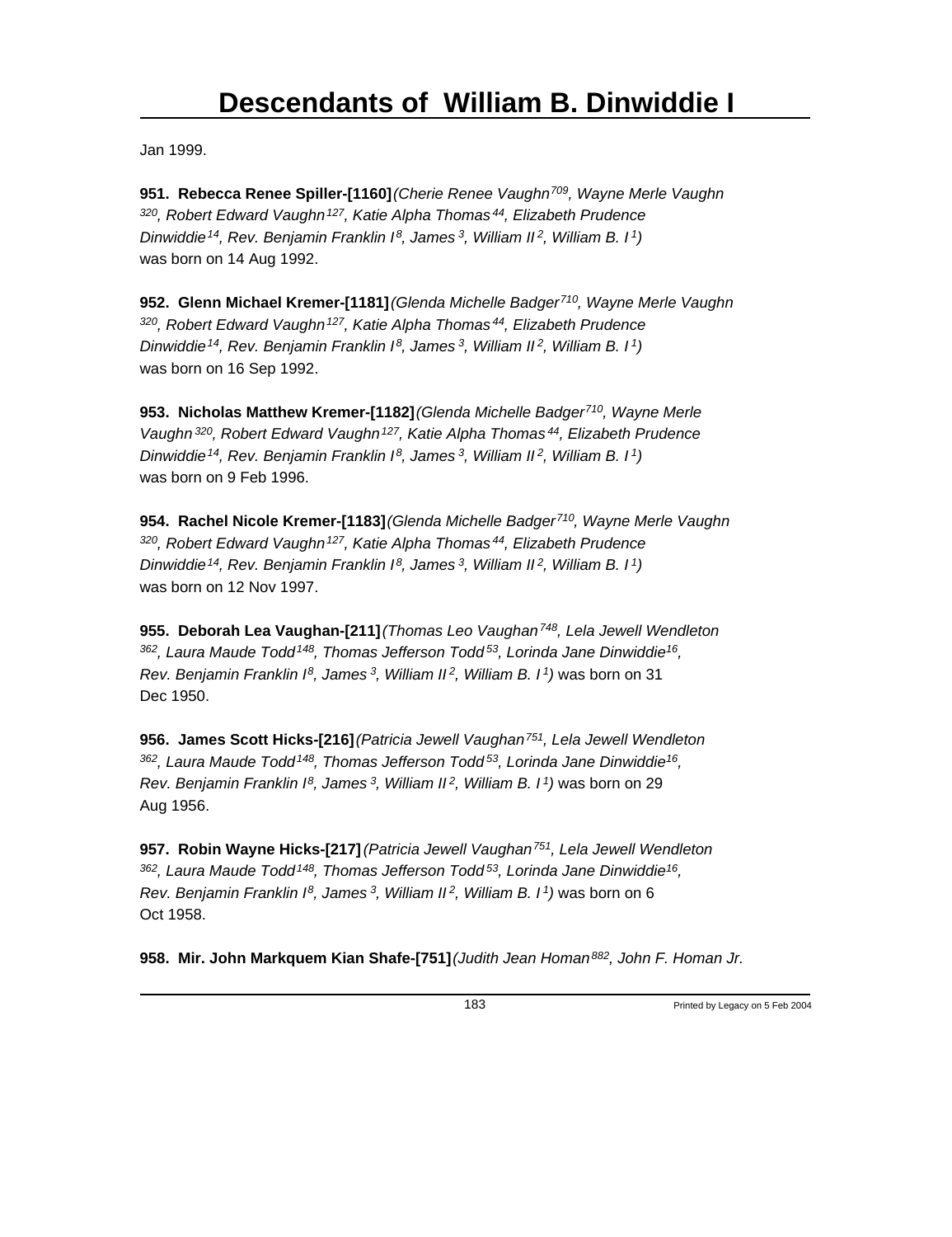*<sup>479</sup>, Addie Lorene Trout<sup>212</sup>, Mary Jane Finley<sup>77</sup>, Thermutis "Pony" Dinwiddie<sup>20</sup> , Rev. Benjamin Franklin I<sup>8</sup>, James<sup>3</sup>, William II<sup>2</sup>, William B. I<sup>1</sup>)* was born on 10 Jun 1961.

**959. Mir. Michael Kaneh Shafe-[752]** *(Judith Jean Homan<sup>882</sup>, John F. Homan Jr. <sup>479</sup>, Addie Lorene Trout<sup>212</sup>, Mary Jane Finley<sup>77</sup>, Thermutis "Pony" Dinwiddie<sup>20</sup> , Rev. Benjamin Franklin I<sup>8</sup>, James<sup>3</sup>, William II<sup>2</sup>, William B. I<sup>1</sup>)* was born on 7 Dec 1963.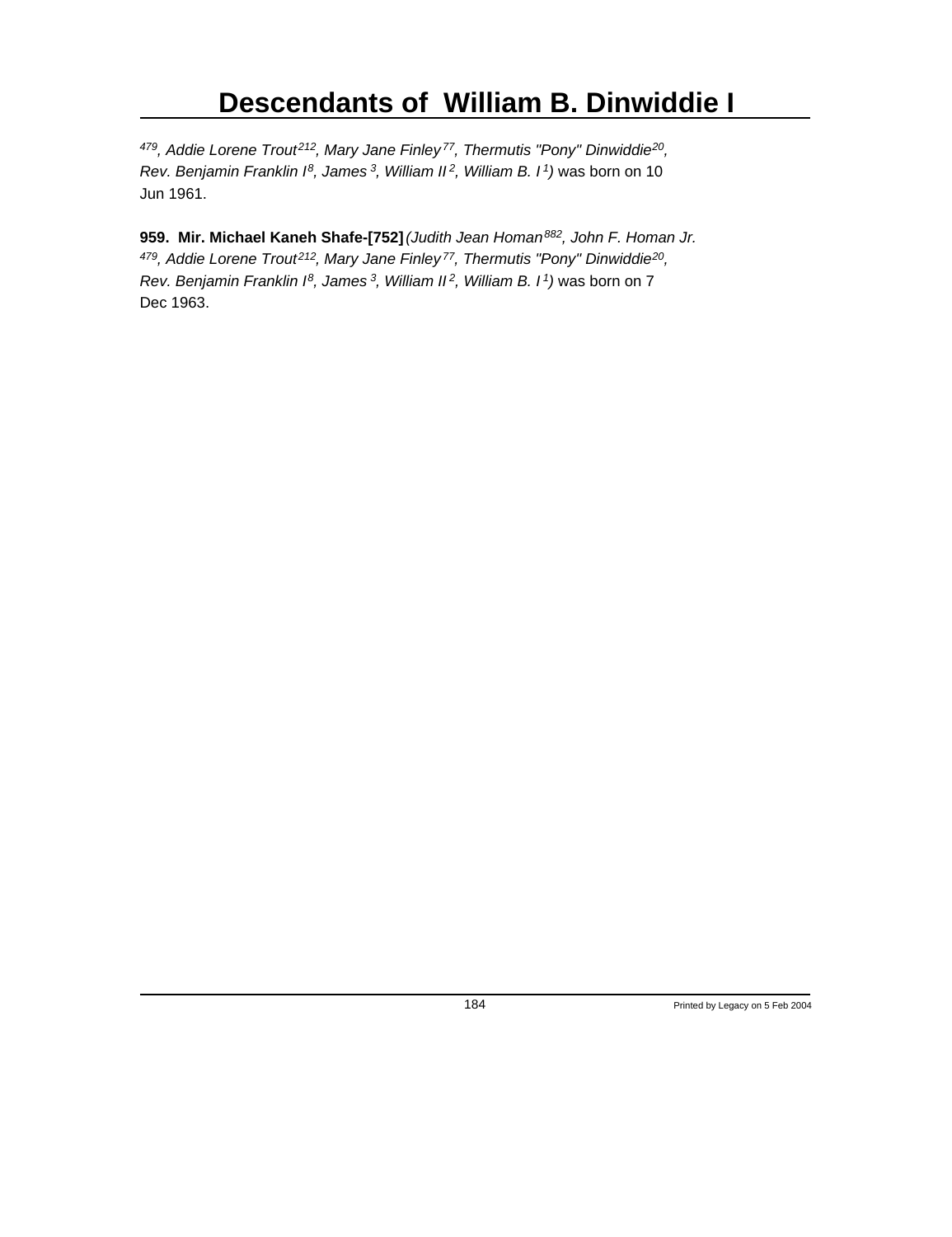# **Table of Contents**

| Fourth Generation (1000) contains a control of the control of the control of the control of the control of the control of the control of the control of the control of the control of the control of the control of the contro |  |
|--------------------------------------------------------------------------------------------------------------------------------------------------------------------------------------------------------------------------------|--|
| Fifth Generation (1000) 7 7                                                                                                                                                                                                    |  |
|                                                                                                                                                                                                                                |  |
| Seventh Generation (1990) 100 million and the Seventh Generation (1990) 100 million and the Seventh Contract Mu                                                                                                                |  |
| Eighth Generation (1999) 1994                                                                                                                                                                                                  |  |
| Ninth Generation (1990) 154                                                                                                                                                                                                    |  |
|                                                                                                                                                                                                                                |  |
|                                                                                                                                                                                                                                |  |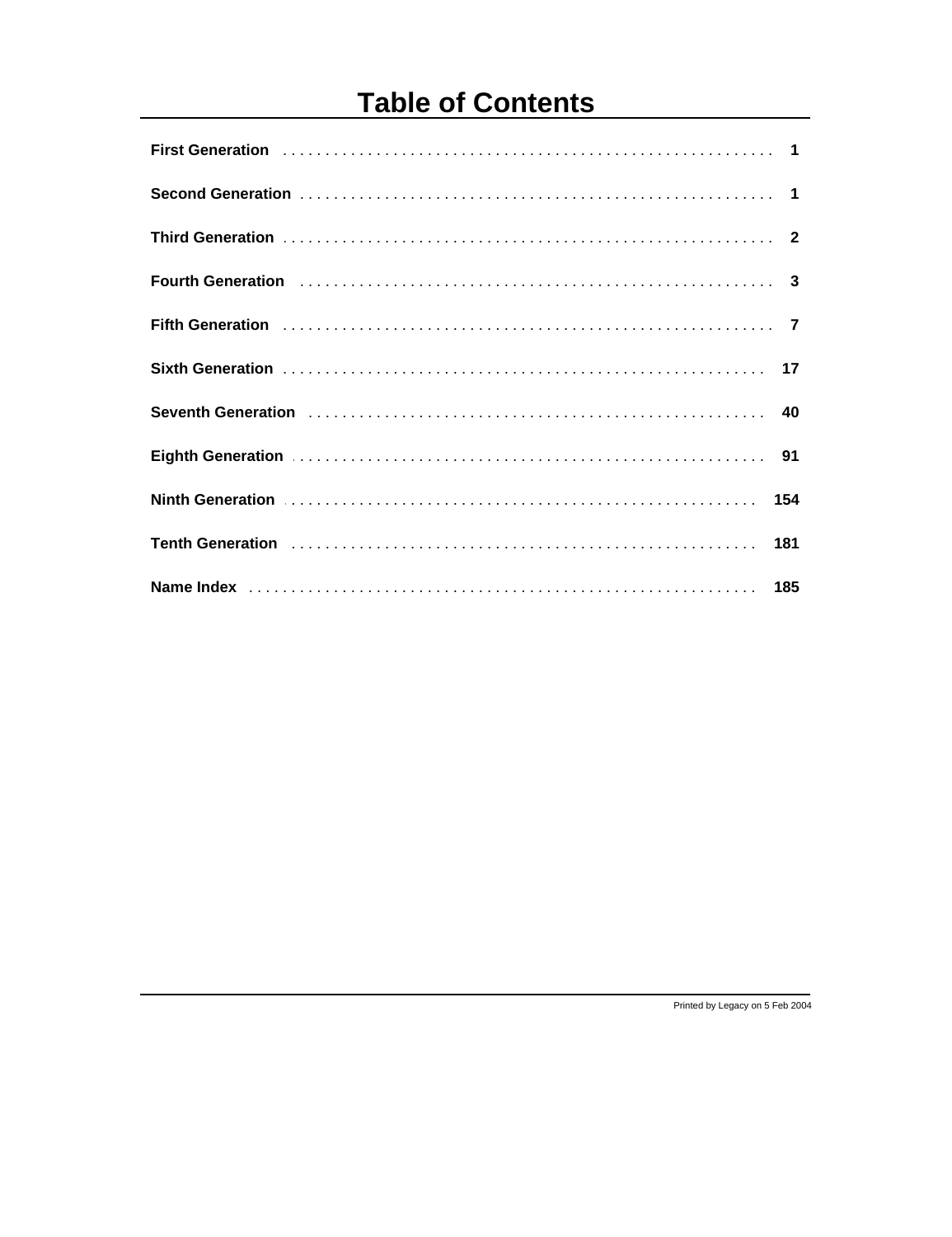### **(No surname)** Robert M. Coffman -[840], 65 **ABEYTA** Edward Joseph -[423], 111 Pomona Romanita -[424], 111, 166 **ADAMS** Blanche Allene -[371], 52 Martha L. -[632], 60 **ADDISON** John Robert -[1153], 79, 144 Robba Marie -[1152], 79, 144 Robert M. -[1151], 79 **ADKINS** Jamie Marie -[1130], 142, 181 Mark Christopher -[1131], 142, 181 Tommy -[1129], 142 Tracy Diane -[1132], 142, 181 **ALDRIDGE** Luella Lucille -[42], 18 **ALLEE** Ronald L. -[638], 118, 170 Sandra -[639], 118, 170 Vernon Lee -[637], 118 **ALLEY** Sue -[1135], 78 **ALLISON** Louisa Elizabeth -[1185], 14 **ANDERSON** Leta Pearl -[1389], 88, 151 Oscar LeLand -[1386], 88 Sheryl Ann -[1388], 88, 151 Vaunda Joyce -[1390], 88, 151 Welona Mary -[1387], 88, 151 **ARNETT** Eldon Elias -[1418], 90 Harvey Lee -[1419], 90, 153 Merlin Roy -[1420], 90, 153 Tonia Sue -[1421], 90, 153 **ARWOOD** Jane -[244], 102 **ASPINALL** Elbert W. -[1217], 80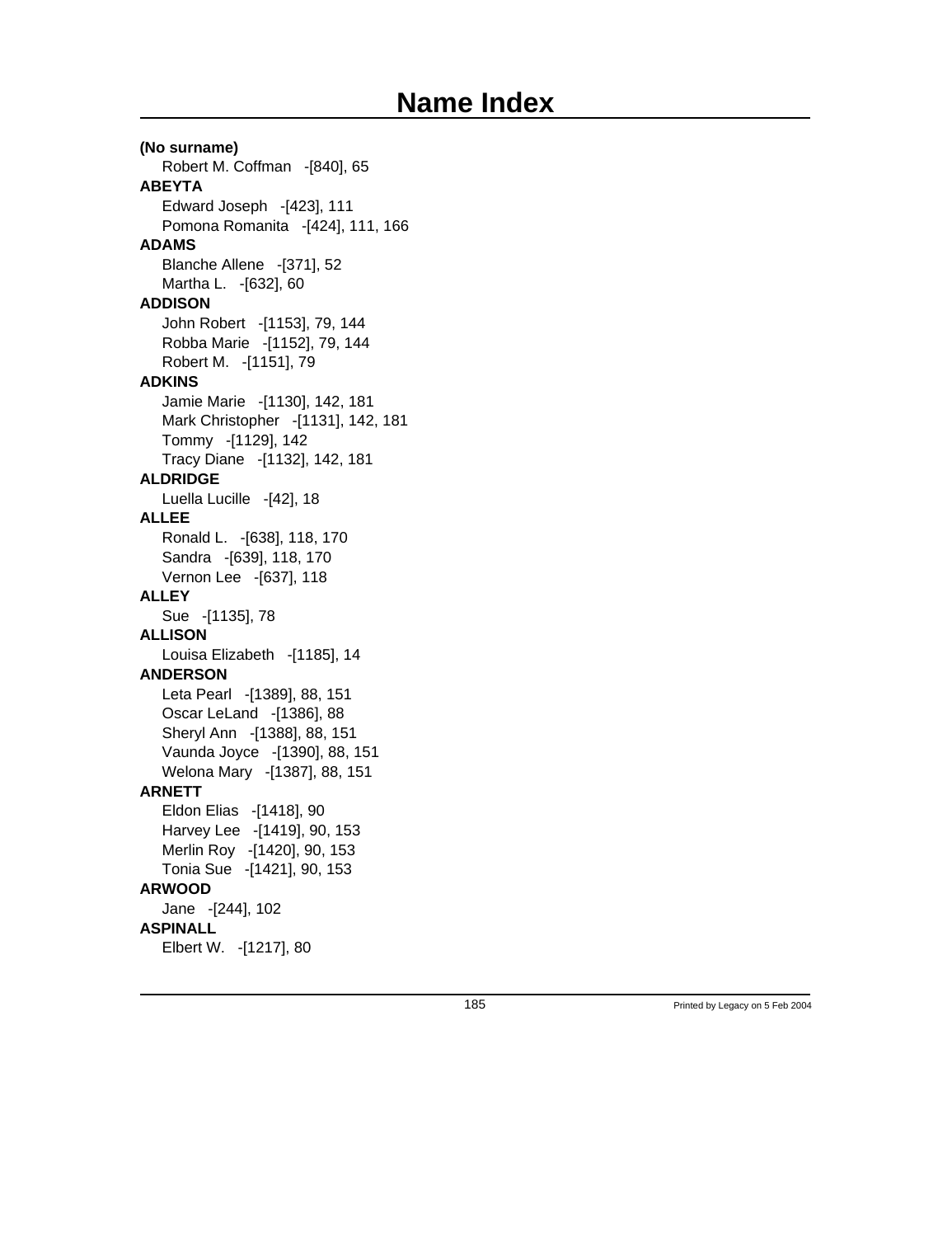### **ASPINALL** Jeffrey Dean -[1218], 80, 145 **ATKIN** Darlene Kay -[666], 120 Lloyd Clinton -[668], 120 Lucinda Fay -[669], 121, 172 Randy Clinton -[670], 121, 172 **BADGER** Carol -[1178], 93 Glenda Michelle -[1179], 93, 156 **BAHRENBURG** Docia Elizabeth -[1330], 38, 86 Thomas Marvin -[1329], 37 **BAKER** Charles Eugene -[412], 110 Laurie Lee -[414], 110, 165 Robert Gene -[413], 110, 165 **BARTELS** Debra June -[1059], 74, 138 James Edward -[1062], 74, 139 Martin Calvin -[1058], 74 Milton Samuel -[1061], 74, 139 Sue Anne -[1060], 74, 138 **BAUER** Betty Lou -[1042], 137 **BAUGH** Barbara Ann -[593], 59, 117 Billy Preston -[563], 58, 115 Eric Merell -[591], 59, 116 Forrest Franklin -[556], 26, 57 Forrest Franklin Jr. -[562], 58, 115 Homer Forrest -[555], 26 Jack Neil -[592], 59, 117 Jackie McNeil -[560], 26, 59 James Earl -[594], 59, 117 Sylvia Leone -[557], 26, 58 Thelma Antonette -[558], 26, 58 Wilma Marie -[559], 26, 58 **BAUGHMAN** Eunice -[376], 24, 53 Eva -[375], 23, 53 James Madison -[374], 23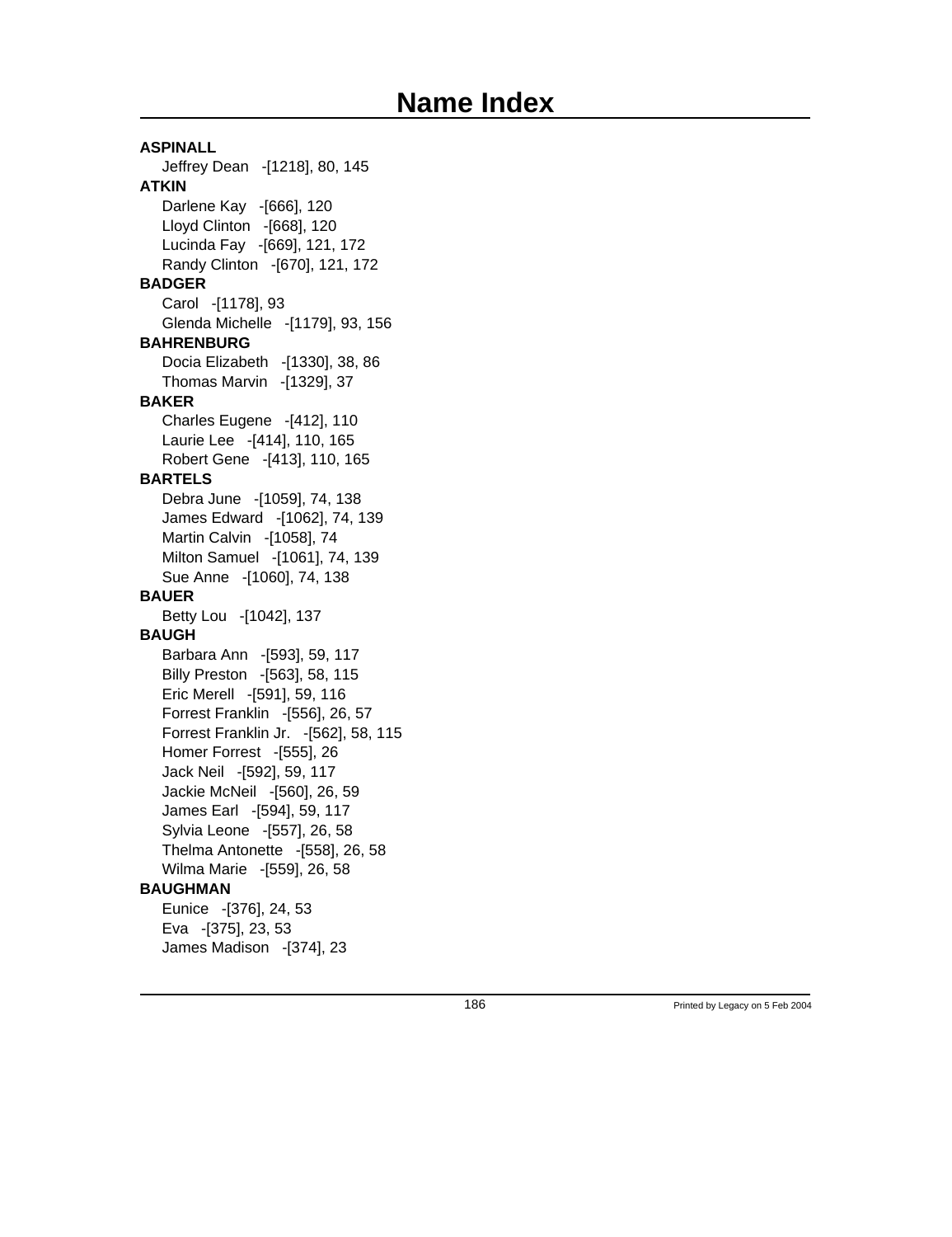**BAUGHMAN** Zetha -[377], 24, 53 **BEACH** Mary -[79], 97 **BENEFIELD** Frank -[553], 115 **BENNETT** Joseph -[969], 69 **BERRY** DeAnne -[1202], 80, 145 Donald -[1204], 80, 145 James -[1203], 80, 145 Sheila E. -[1205], 80, 145 Wallace -[1201], 80 **BOCK** William Edwin -[1406], 89 **BOND** Joyce -[460], 113 **BONHAM** Deborah Lynn -[859], 131, 179 Elliot G. -[858], 131 **BOPP** Donald Lee -[1401], 89, 152 Norvall Milton -[1400], 89 **BOTTCHER** Mildred -[351], 106 **BOTTS** Lou (Farley) -[870], 29 **BOX** Cathey -[890], 68, 133 Connie -[889], 68, 133 Harold Brydean -[887], 68 Harold Brydean Jr. -[888], 68, 133 Terry -[891], 68, 133 **BOYD** James H. -[1301], 37 **BRADSHAW** Helen Virginia -[329], 51 **BRASHEARS** Carolyn E. -[701], 123 **BREMER**

Carl Lloyd -[354], 107

187 **Printed by Legacy on 5 Feb 2004**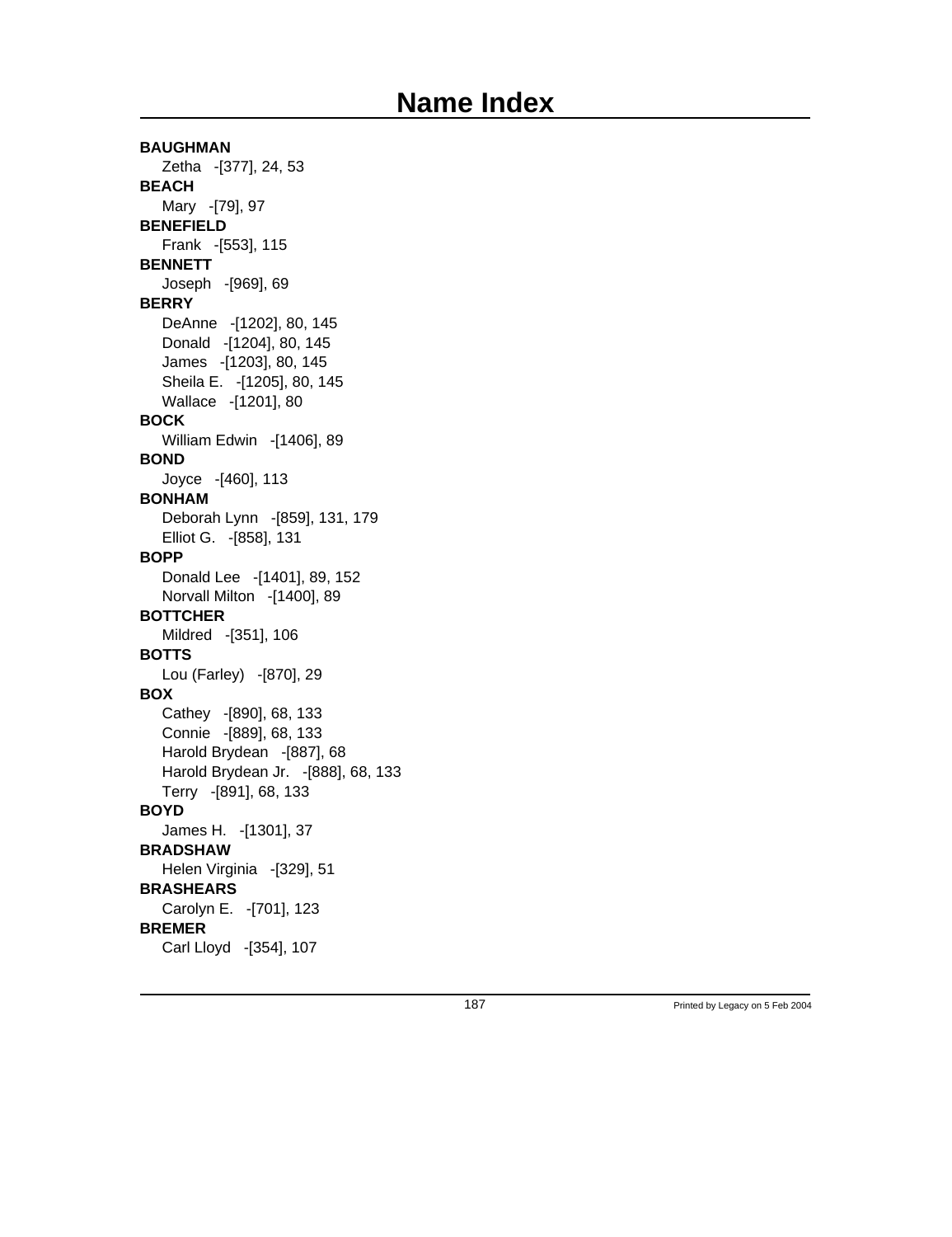### **BREMER**

Deana -[355], 107, 164 Diane -[356], 107, 164 Frank J. -[1006], 71 Martha Sue -[1009], 71, 136 Michelle -[357], 107, 164 Reva Marie -[1007], 71, 135 Ruth Ellen -[1010], 71, 136 **BREWER** John William -[144], 5, 12 Joseph -[145], 5, 12 Mary Elizabeth -[146], 5, 12 **BRINGES** George Irvin -[1349], 16, 38 Louis A. -[1348], 16 Mary Elizabeth -[1352], 39, 87 Pauline Rita -[1351], 39, 86 **BRODEN** Constance Anita -[860], 131 **BRODERSON** Anna Marie -[1004], 31 **BROOKS** Mable -[1220], 34 **BROWN** Beverly -[358], 107 Bonnie Jean -[340], 51 Henry -[833], 65 Janet Sue -[903], 133 Raymond James -[771], 126 **BRUCE** James Kent -[1437], 94 **BRYANT** Francis Todd -[165], 20, 45 John R., Rev. -[600], 26 Richard Todd -[167], 46, 98 Thomas Henry -[164], 20 **BUCHOLZ** Clifford -[991], 70, 135 Earl -[989], 70 Earl Jr. -[990], 70, 135 Kathleen Herrick -[993], 135, 180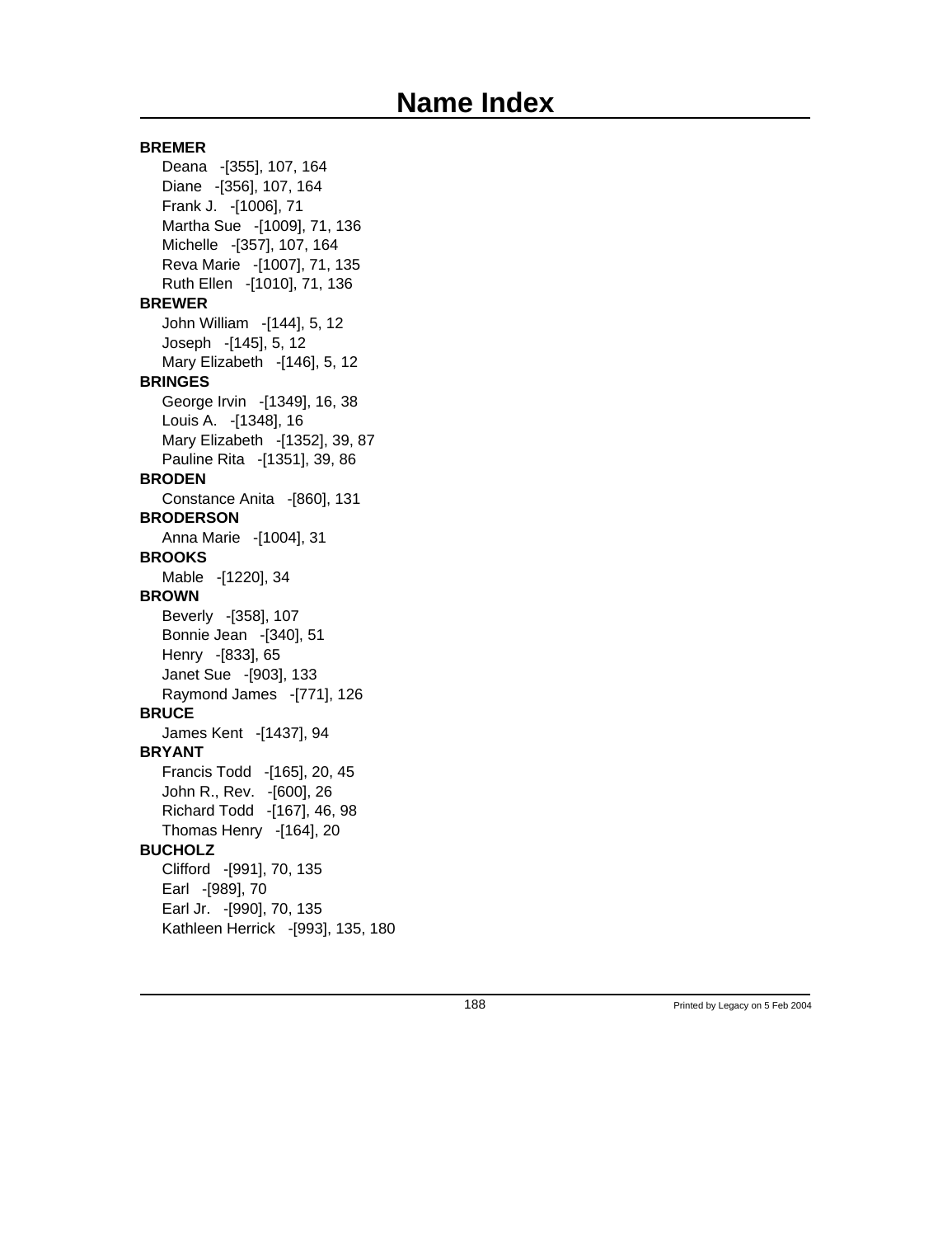**BUCK** Levina -[978], 70 **BULLARD** Deloria Ann -[590], 59 **BURFORD** Dale Allen -[648], 119, 171 Francis J. -[1176], 93 Larry Michel -[645], 119 Michel L. -[646], 119, 171 Teresa K. -[647], 119, 171 **BURKHART** Betty Loree -[1074], 75 **BURNS** Sharon Kay -[352], 106 **BUSH** Vermont -[597], 59 **BUSHUE** Kristine Marie -[1162], 154 **BUTTS** Claire Heth -[258], 102 **BYRD** Norma -[475], 114 **CAMERON** Penny Lea -[837], 130 **CARLOCK** Horace Leroy -[547], 25 Horace Verdum -[550], 26, 57 Rachel Vivian -[548], 25, 57 Snelling Madison Woodrow -[549], 26, 57 Vivian Ilene -[552], 57, 115 **CARROL** Loretta Marie -[855], 66 **CARY** Jean -[1148], 79 **CASTRO** Jessica -[328], 105 **CATHEY** Benjamin Owen -[879], 11, 29 Darrell Eugene -[904], 133, 180 Dorothy Elnora -[898], 29, 69 George Orville -[877], 11, 29 George Washington -[876], 11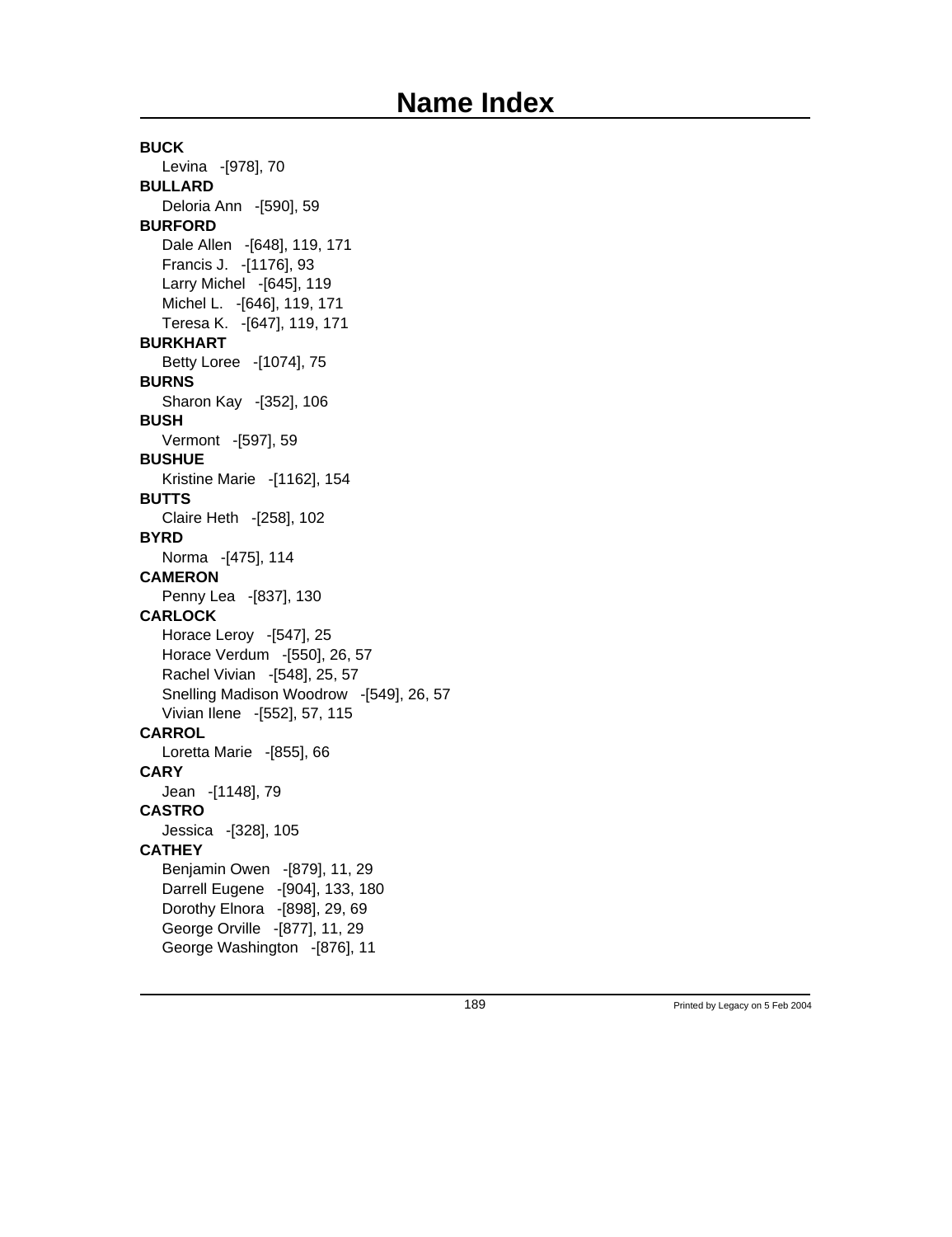**CATHEY** Jack -[893], 29, 68 Jackie -[895], 68, 133 James Darrell -[897], 29, 68 James Darrell II -[901], 68, 133 James Marlin -[878], 11, 29 Jeanne Lee -[902], 69, 133 Nickey Sue -[905], 133, 180 Retta Lee -[899], 29, 69 Ruth Earlene -[882], 29, 68 Virginia Mae -[881], 29, 67 **CEASE** Jack -[939], 96 Kimberly Ann -[940], 96, 157 **CESSNA** Barbara Jean -[450], 112 **CHAMBERS** Asa Franklin -[1230], 15, 35 Donna Louise -[1238], 35, 81 John Drake -[1233], 35, 81 John William -[1227], 14 Johnna Lynn -[1236], 81, 146 Leota Emoline -[1228], 14, 34 Randy Eugene -[1245], 82, 146 Ricky Ace -[1244], 82, 146 Robert Eugene -[1234], 35, 81 William Charles -[1239], 35, 82 William Homer -[1229], 15, 35 **CHANEY** Frank L. -[710], 62 **CHILCOAT** Rosa Nell -[291], 22 **CLARK** Janice Evelyn -[56], 42, 95 Joyce Elaine -[58], 42, 95 Juanita Jewell -[437], 55 Roy Patrick -[55], 42 **CLEMENTS** Cleora Mae -[865], 66 **CLIFFORD** Anna Belle -[974], 30, 70 Gary Patrick -[996], 71, 135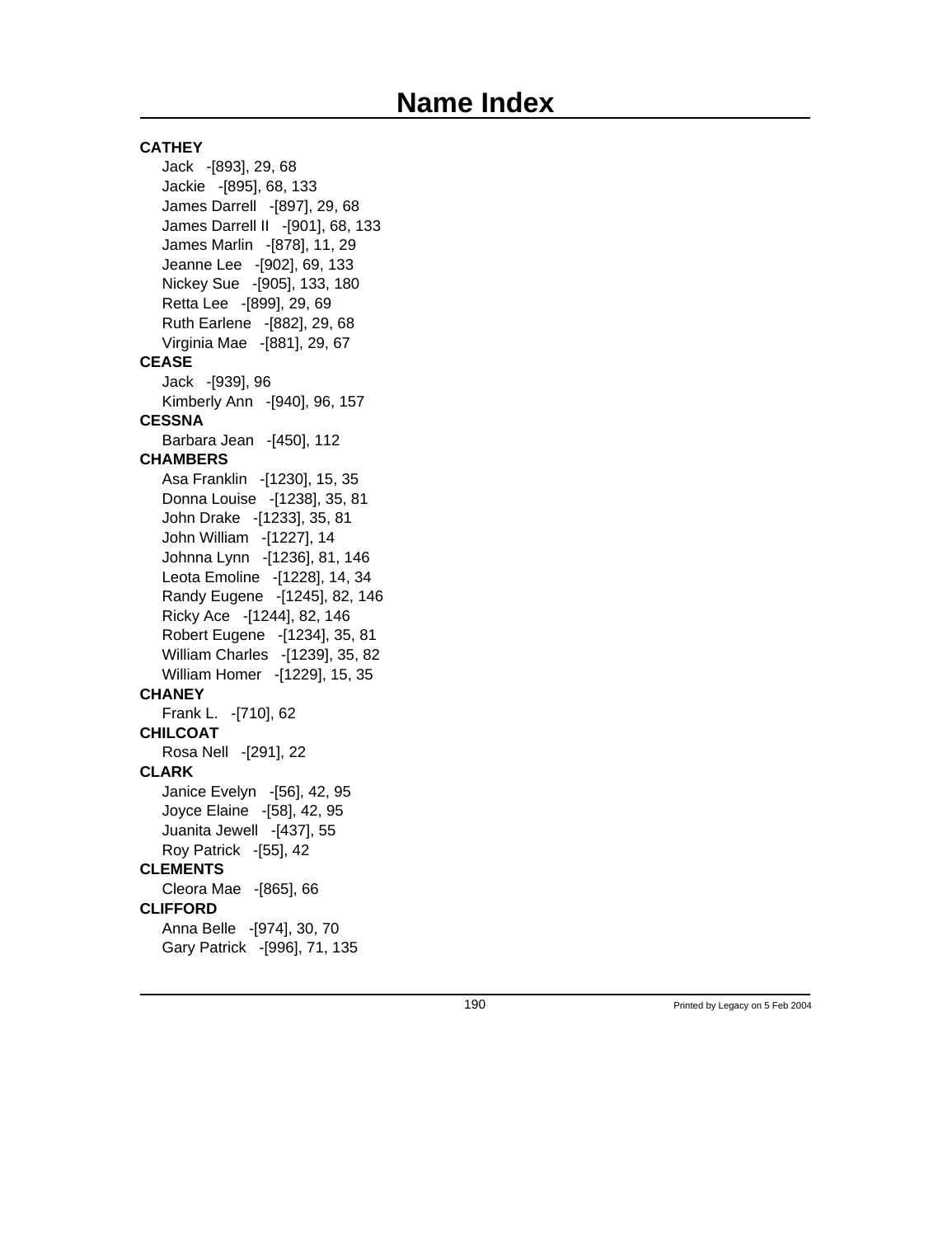### **CLIFFORD** Helen Ruth -[975], 31, 70 James Monroe -[976], 31, 70 Jimmy Jo -[995], 71, 135 Johnny Lee -[997], 71, 135 Mary Elizabeth -[973], 30, 70 Patrick -[971], 30 William Edward -[972], 30, 69 **CLINE** Earl Cornelius -[378], 53 Imogene -[379], 53, 108 **COFFMAN** Ann Meredith -[1290], 84, 148 Carol Louise -[1291], 84, 148 Richard M -[841], 65, 130 Suzanne -[842], 66, 131 William Douglas -[1289], 84 William Douglas Jr. -[1292], 84, 148 **COOK** Beverly Ann -[1323], 85, 149 Edward Earl -[1316], 37, 85 George Earl -[1312], 37 Leora -[1315], 85, 149 Leslie Lee -[1317], 37, 85 Lottie Mae -[1318], 37, 85 Norman Ernest -[1313], 37, 85 Ronald Edward -[1320], 85, 149 Sandra Miriam -[1322], 85, 149 **COOPER** Richard Earl -[57], 95 **CORNINE** Deliah Jane -[757], 125 **COX** Judie Ann -[988], 135 Minnie Mabel -[1027], 31 **CRAIG** Lorene Ann -[221], 47 Madge -[586], 116 **CRAMER** Agnes Virginia -[1031], 31, 73 Bobbie Jean -[1013], 31, 72 Catherine Lynn -[1078], 75, 139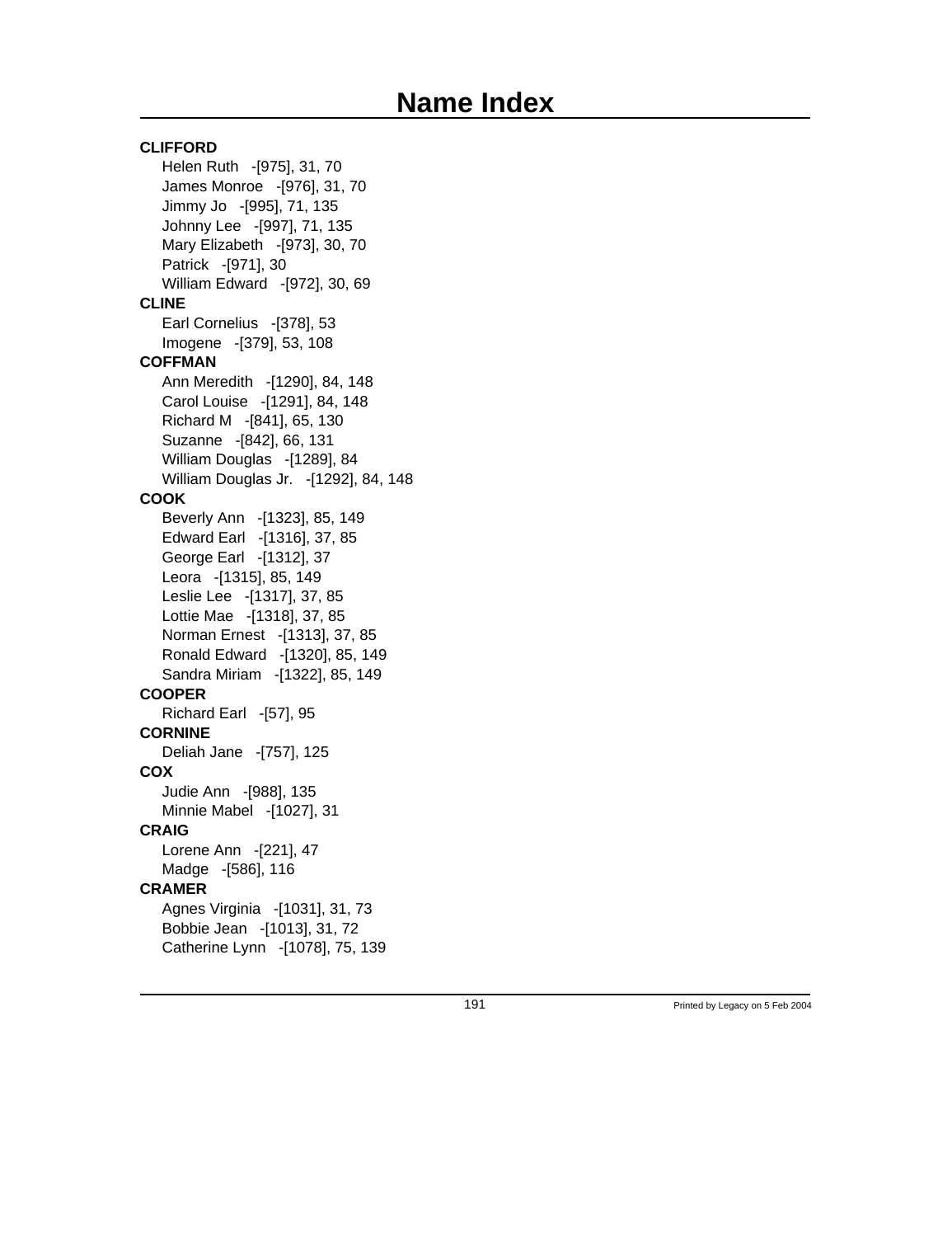#### **CRAMER**

Charmen Deanne -[1064], 74, 139 Cindy Lou -[1056], 73, 138 Donald -[469], 113 Douglas -[471], 113, 168 Edward Lee -[1035], 32, 74 Ethel Marie -[1028], 31, 72 Floyd -[1003], 14, 33 Fritz -[998], 13 Gertrude -[1002], 14, 32 Gladys -[1001], 14, 32 Gwen marie -[1055], 73, 138 Harlan Elbert -[1076], 32, 75 Infant Daughter -[1065], 74, 139 James Wilbur -[1032], 31, 73 Laura Faye -[1012], 31, 71 Laurie Gay -[1053], 73, 138 Lisa Kay -[1079], 75, 140 Lynette Caroline -[1054], 73, 138 Margie Jean -[1052], 73, 138 Martha Loretta -[1034], 32, 73 Martha Lucille -[1011], 31, 71 Michelle -[470], 113, 168 Ora Jewell -[1068], 32, 74 Ora Samuel -[1000], 14, 31 Patricia Ann -[1014], 31, 72 Randy Ernest -[1075], 75, 139 Robert Francis -[999], 13, 31 Robin Ruth -[1057], 73, 138 Ruby Francis -[1005], 31, 71 Ruth Elizabeth -[1029], 31, 72 Samuel Francis -[1073], 32, 74 Scott Sisk -[1066], 74, 139 William Henry -[1033], 31, 73 Zola Louise -[1030], 31, 72 **CROUCH** Juanita Lorraine -[315], 50 **CROW** Hazel -[753], 125 **CRUMM** Jacqulyn -[947], 44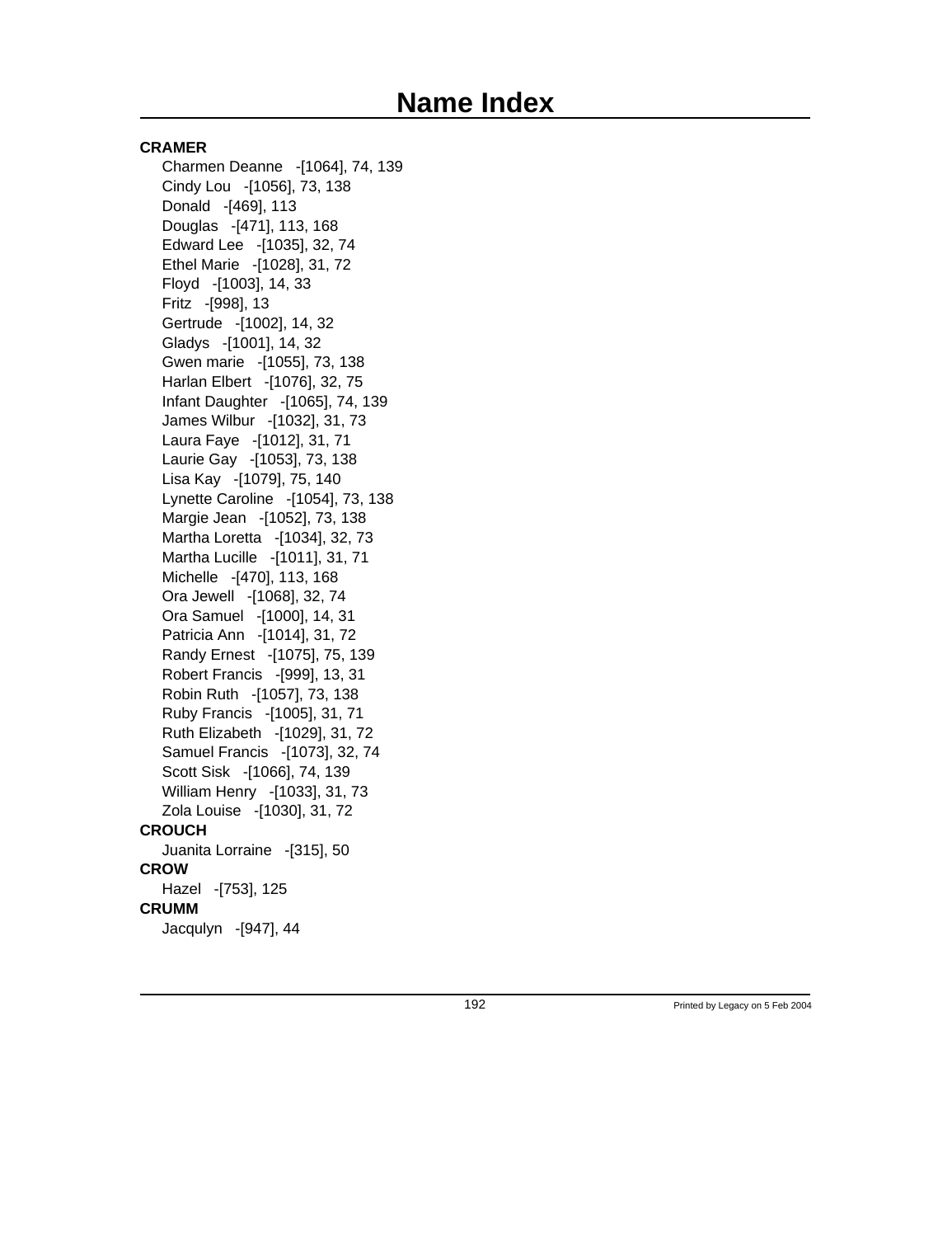**CUNNINGHAM** Bertha C. -[595], 26 **CURTIS** Linda -[994], 70 **DAILEY** Jane -[481], 56 **DALE** Ruby Lucille -[1237], 35 **DANIEL** Mary Lou -[1380], 87 **DANIELS** Jacqueline -[1166], 155 **DAVIS** Ann -[108], 6 **DEAVERS** Veda Arlene -[312], 104 **DECKER** Ada Jane -[1299], 15, 36 Anna Arizona -[1267], 15, 35 Benjamin Cooper -[1303], 16, 37 David Earl -[1270], 15, 36 David Lynn -[1308], 85, 148 Dock Cooper -[1298], 15 Donald Benjamin -[1306], 37, 84 Donna Marie -[1309], 85, 149 Eunice Luesa -[1269], 15, 36 George Ernest -[1302], 15, 37 Harold Newton -[1328], 16, 38 Ida Bertha -[1300], 15, 36 James Wesley -[1268], 15, 36 Jamie Judson -[1326], 16, 38 John Robert -[1310], 85, 149 John Wesley -[1266], 15 Lottie Agnes -[1325], 16, 37 Maggie Miriam -[1311], 16, 37 Robert Ellis -[1305], 37, 84 Zeda Ann -[1327], 16, 38 **DEHAVEN** Haunce -[804], 128 May Elizabeth -[806], 128, 177 Russell Dale -[807], 128, 178 Terry Leslie -[805], 128, 177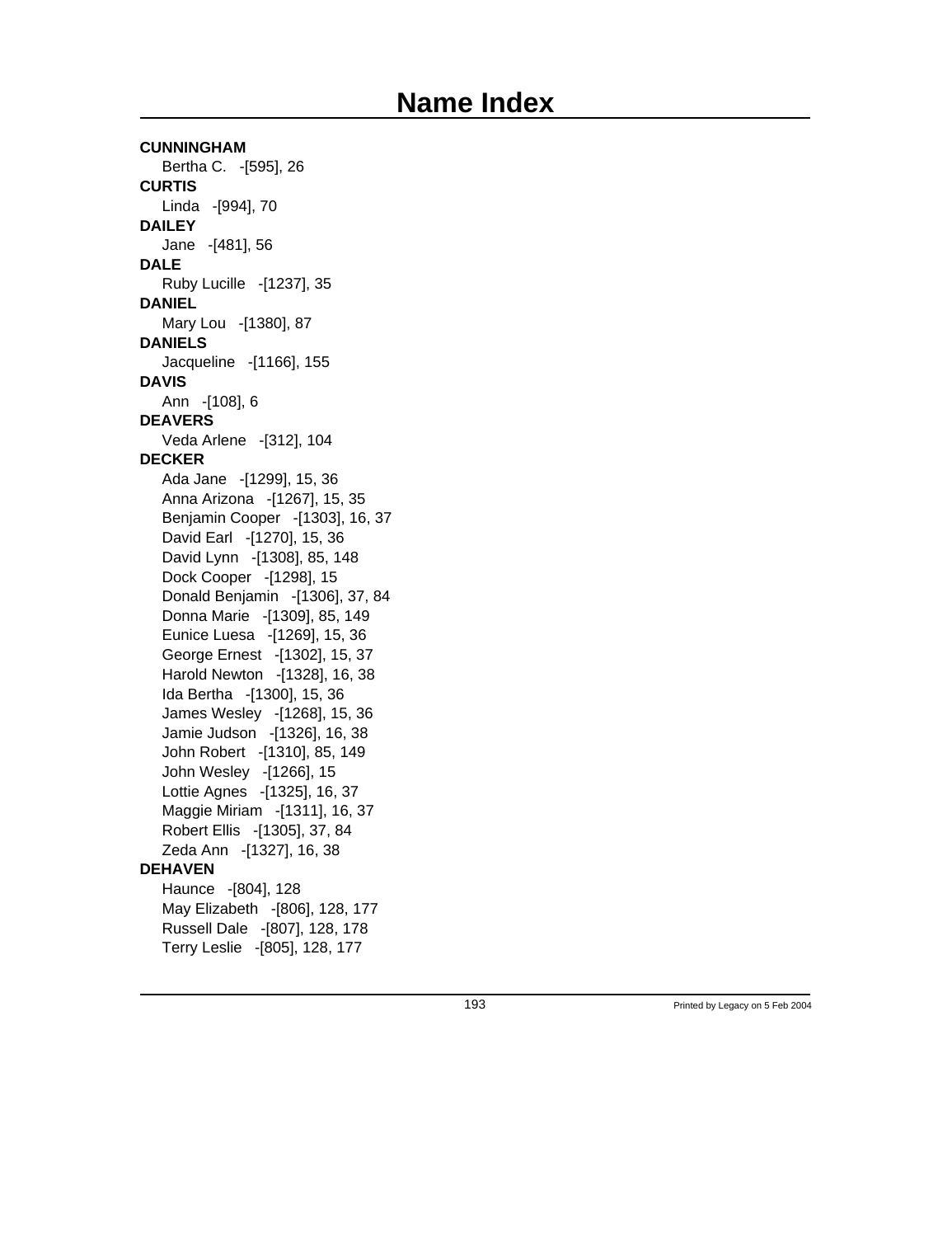**DENHAM** Glenda Kay -[1222], 81 **DENT** Nellie Mae -[561], 58 **DEXHEIMER** Arthur Hubert -[402], 54 Arthur Leonard -[408], 109, 165 Billie Dene Jr. -[405], 109, 165 Billie Dene Sr. -[403], 54, 109 Carroll Anne -[417], 54, 110 De Anna -[407], 109, 165 Edith Mae -[411], 54, 110 Edith Mae -[415], 54, 110 Eunice Marie -[422], 54, 110 Leann -[409], 109, 165 Lynn -[410], 110, 165 Stephen Rae -[406], 109, 165 **DIEFFENDORF** Louise Jane -[1304], 37 **DINWIDDIE** Alice -[529], 10, 25 Alvin -[530], 10, 25 Arsula Wilson -[286], 9, 23 Benjamin -[91], 1, 3 Benjamin Franklin II -[534], 10, 26 Benjamin Franklin, Rev., I -[59], 2, 3 Benjamin Owen -[296], 23, 51 Bessie Mable -[1190], 14, 34 Bessie Novera -[535], 10, 26 Betty Jean -[276], 22, 49 Billy Ray -[301], 50, 104 Bonnie Louise -[332], 51, 106 Carrol Allison -[1188], 14, 33 Charles Wilson Jr. -[324], 50, 105 Charles Wilson Sr. -[295], 23, 50 Cileen Joyce -[323], 50, 105 David Lee -[313], 104, 162 Della Leone -[533], 10, 26 Donald Lee -[342], 51, 106 Donald Ray -[325], 50, 105 Donilee -[297], 23, 51 Donna Jean -[341], 51, 106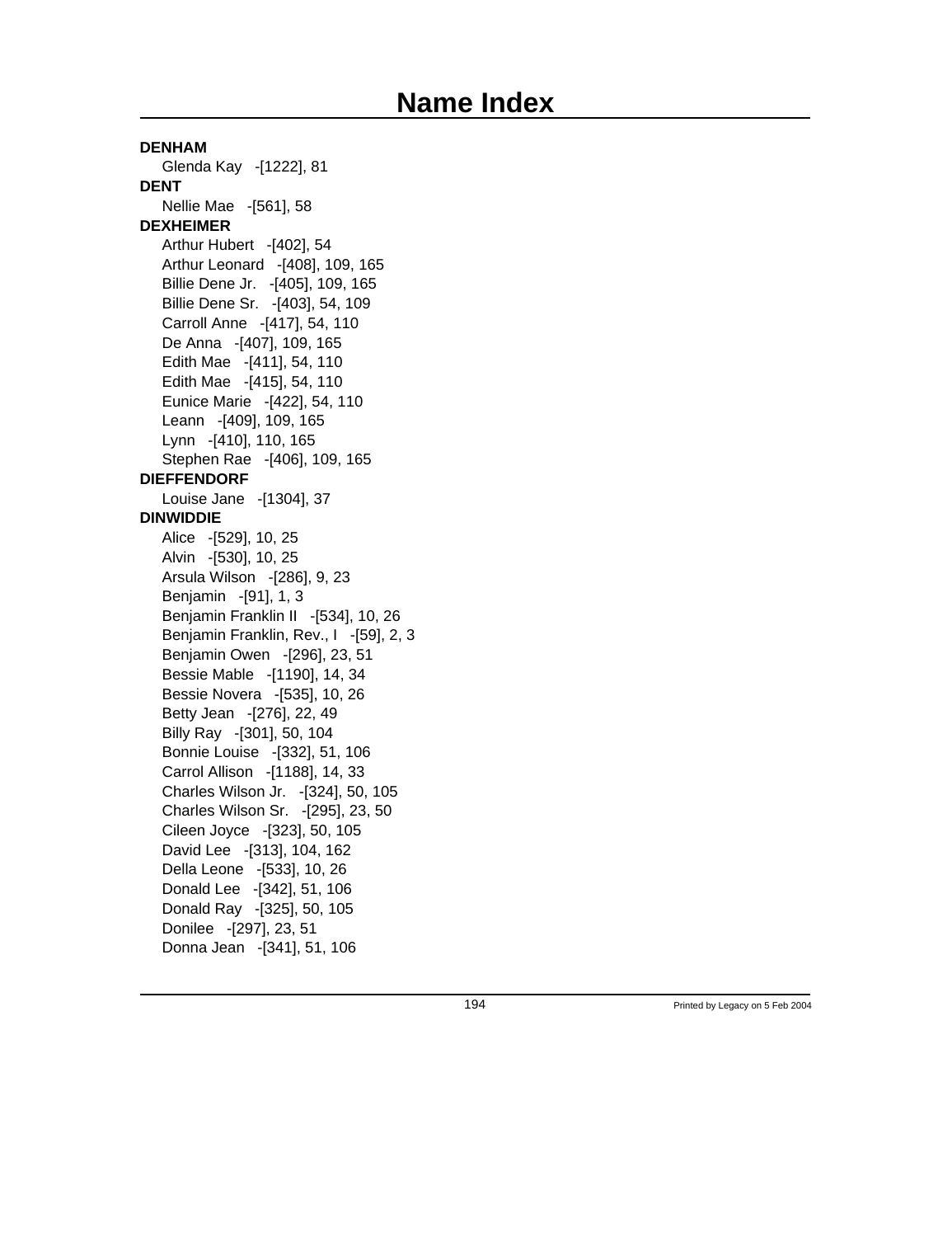#### **DINWIDDIE**

Dora Ann -[253], 9, 22 Douglas York -[1200], 145, 181 Edna Pearl -[290], 9, 25 Elic -[93], 1, 3 Eliza Jane -[101], 5, 13 Elizabeth Prudence -[13], 4, 7 Elizabeth Rose -[327], 51, 105 Era Lester -[1187], 14, 33 Ethel Lorene -[1193], 14, 34 Frances Virginia -[294], 23, 50 Gregory Wayne -[307], 103, 162 Hersel Nelson -[293], 22, 50 Ida Mae -[532], 10, 25 Imogene Carolyn -[316], 50, 104 Infant -[230], 8, 21 Iris Ruth -[273], 22, 49 James -[87], 1, 2 James Betcher -[63], 4, 8 James Emmitt -[271], 9, 22 James L. -[95], 2, 6 James Roy -[1186], 14, 33 James Roy Jr. -[1195], 33, 79 James William -[100], 5, 13 Jane -[97], 2, 7 John -[114], 3, 7 Jonathan Francis -[112], 6, 16 Joseph -[531], 10, 25 Josephine -[250], 8, 21 Kenneth Eugene Jr. -[304], 103, 162 Kenneth Eugene Sr. -[299], 50, 103 Kenneth Owen -[330], 51, 105 Lafayette -[61], 4, 8 Linda Jean -[303], 103, 162 Lorinda Jane -[289], 9, 24 Lorinda Jane -[62], 4, 8 Lott Hackney -[64], 4, 9 Lottie Viola -[287], 9, 23 Louisa Jane -[231], 8, 21 Luesa Amanda -[113], 6, 16 Luthera Catherine -[68], 4, 11 Luthera Prudence -[288], 9, 24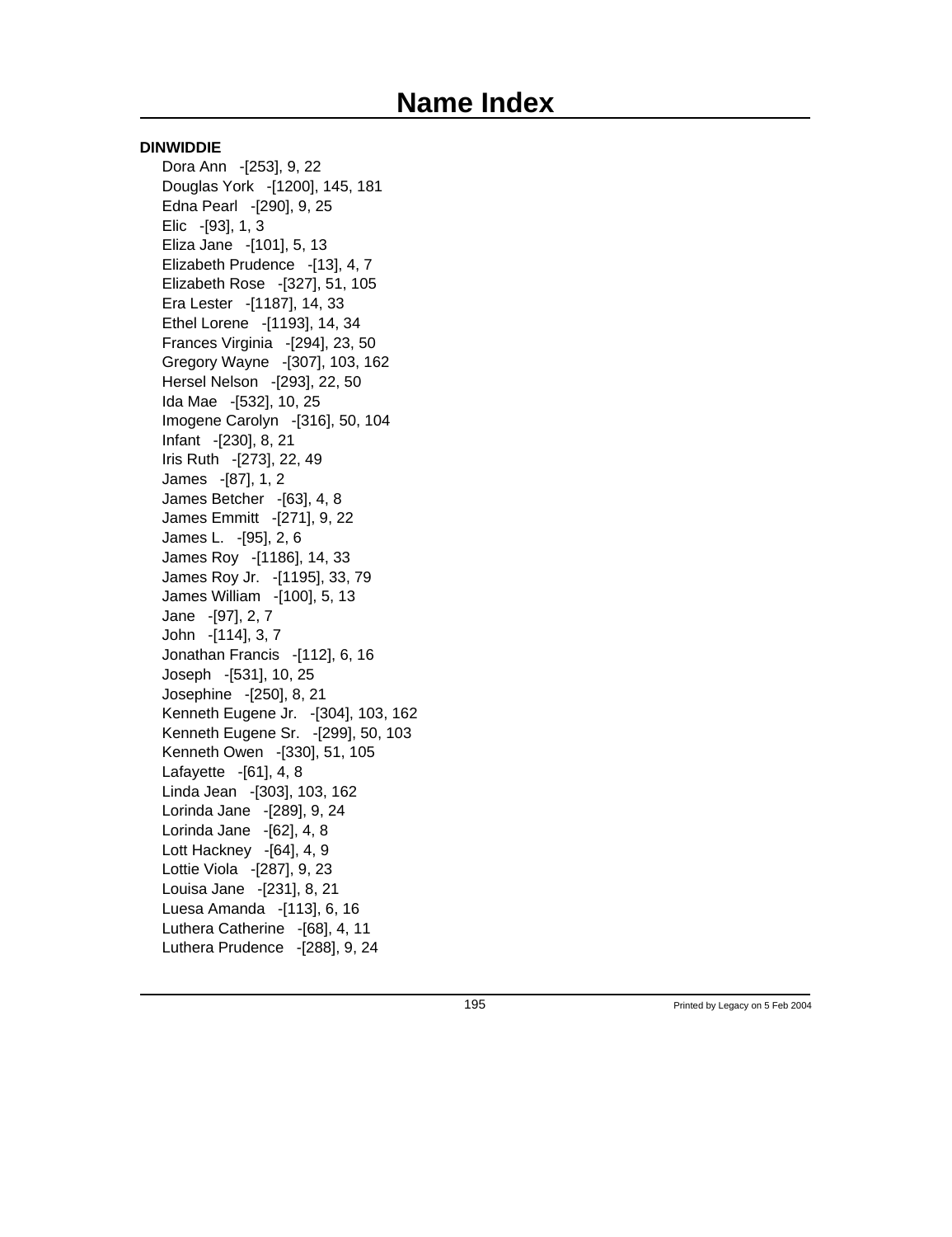#### **DINWIDDIE**

Mamie Elizabeth -[111], 6, 16 Margaret -[96], 2, 6 Margaret Ann -[109], 6, 15 Marjorie Mae -[300], 50, 103 Martha Emaline -[105], 5, 13 Mary Arthusa -[69], 4, 11 Mary Eliza -[283], 9, 22 Mary Elizabeth -[102], 5, 13 Nancy Colleen -[331], 51, 105 Oren G. -[1189], 14, 33 Phyllis DeAnne -[1196], 33, 80 Randy Ray -[314], 104, 162 Robert Brooks -[1221], 34, 81 Robert Brooks Jr. -[1223], 81, 146 Robert Finel -[106], 6, 14 Robert Raymond -[1192], 14, 34 Roger Phillip -[1198], 79, 144 Rosa Lee -[598], 59, 117 Rufus -[285], 9, 23 Samuel N. -[94], 2, 5 Samuel Newton -[67], 4, 10 Samuel Patrick -[103], 5, 13 Sharon Raye -[326], 50, 105 Silas Franklin -[104], 5, 13 Snelling Johnson -[65], 4, 9 Susan Ann -[107], 6, 14 Thatcher Hackney -[284], 9, 22 Theodocia Ernest -[110], 6, 15 Thermutis "Pony" -[66], 4, 10 Thomas -[92], 1, 3 Truman Leroy -[596], 26, 59 Vada Rose -[1207], 33, 80 Velma Ann -[1191], 14, 34 William B. I -[89], 1 William Hackney -[292], 22, 50 William II -[88], 1 William III -[90], 1, 2 **DRAKE** Maxine Aloha -[1232], 35 **DRISKELL** Earl James -[1024], 72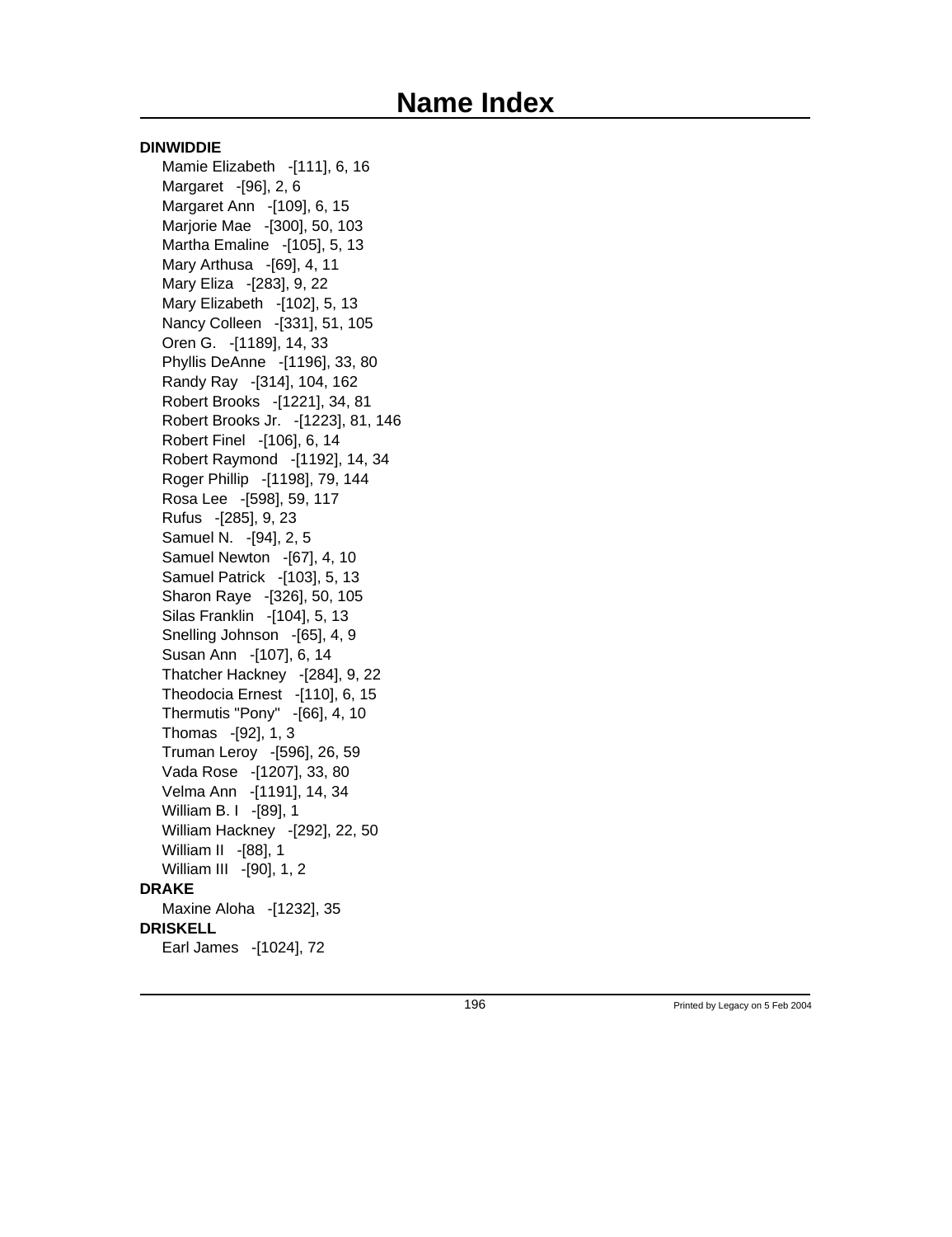**DRISKELL** James Michael -[1025], 72, 136 Pamela Jo -[1026], 72, 137 **DROEGE** Barbara Marie -[1356], 86, 150 John F. -[1353], 86 Mary Louisa -[1357], 86, 150 Stephen Thomas -[1358], 86, 150 Susan Rita -[1354], 86, 149 Thomas John -[1355], 86, 150 **DUNKIN** Donna Faye -[1149], 79 **ECKHOFF** Clyde David -[665], 120, 172 Clyde Robert -[662], 120 Pamela Kristine -[663], 120, 172 Robert Steven -[664], 120, 172 **EDSON** Carol Sue -[695], 122 **EDWARDS** Carla Jean -[741], 124, 175 Cynthia Gayle -[739], 124, 174 Luther C. -[738], 124 Luther Terry -[740], 124, 175 **EICHOLZ** Denzil F. -[780], 127 Sandra Sue -[781], 127, 176 **EKLOF** Helmer Theodore -[235], 47 **ELINGSWORTH** Cheryl -[456], 112 **ELKINS** Ben Vernon -[254], 22 Collette Sue -[267], 49, 102 Dorothy Laverna -[255], 22, 48 Eva Mae -[268], 22, 49 Vernon Ivan -[264], 22, 48 Walter Lee -[266], 49, 102 **ELLIS** Brenda Lynn -[321], 104, 163 Danny Gene -[319], 104, 163 Larry Lee -[317], 104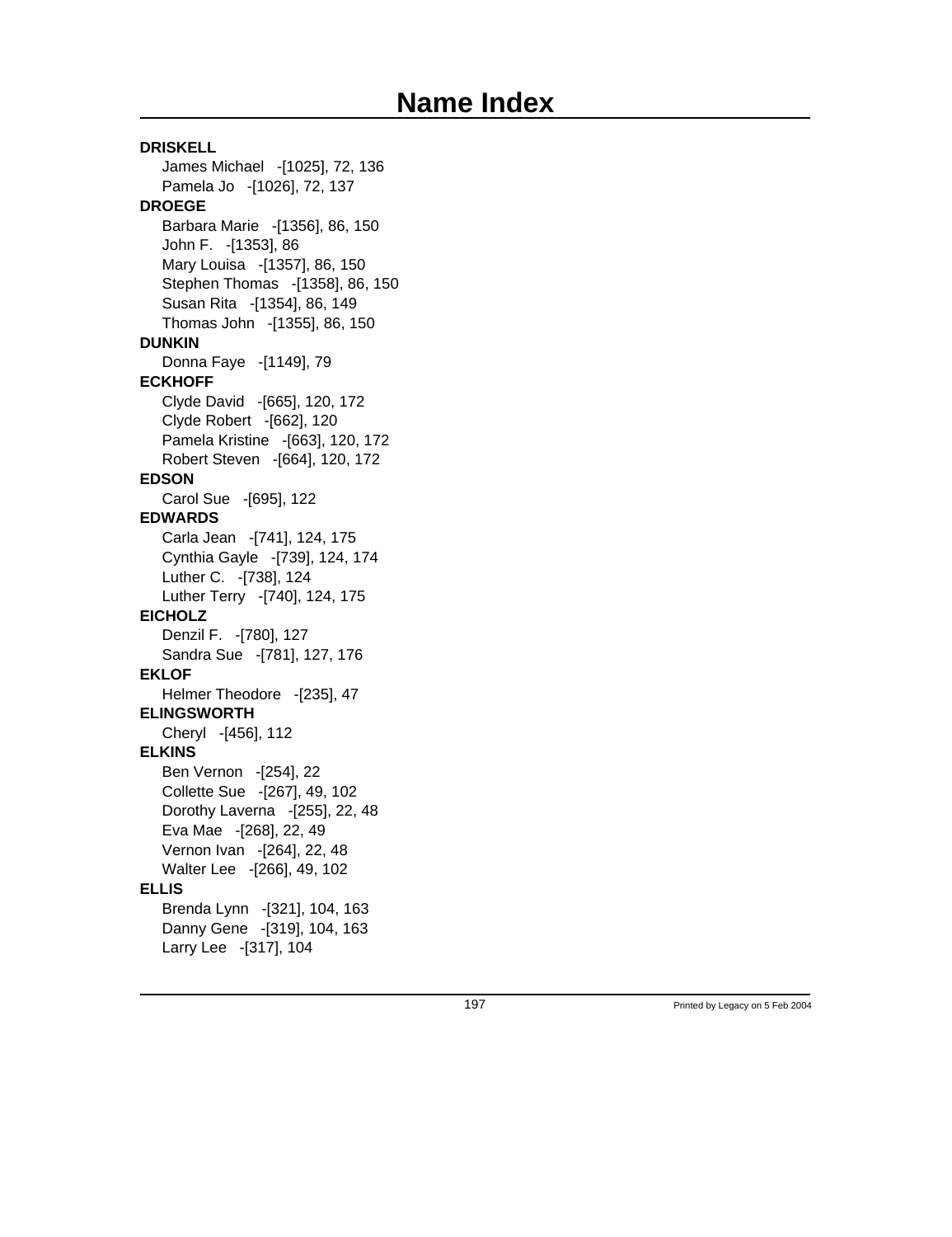**ELLIS** Larry Lee Jr. -[318], 104, 163 Robyn Denise -[322], 104, 163 Terry Dean -[320], 104, 163 **EWERS** Lorraine Sterling -[1429], 40 **FAULWELL** Perla -[1274], 36 **FIELDS** Eugene Edgar -[308], 104 Kathleen Ann -[310], 104, 162 Larry Eugene -[309], 104, 162 Timothy Dean -[311], 104, 162 **FIMPLE** Emmit Loyd -[680], 121 Lorrie Ann -[681], 121, 172 Sharri Belle -[682], 121, 172 **FINKE** Arthur Todd -[41], 94, 157 Crystal Renne -[39], 93, 156 Harold George -[38], 93 Jody Allen -[40], 94, 157 **FINLEY** Arthur Marion -[708], 27, 62 Bonnie Jean -[861], 131, 179 Bubbie C. -[699], 62, 123 Carl Robert -[716], 62, 123 Carl Straten -[847], 28, 66 Carole Jean -[713], 62, 123 Carrie Delores -[631], 118, 170 Charles Douglas -[864], 66, 131 Charles Wesley -[606], 10, 28 Claude Mayo -[610], 27, 60 Claude Mayo Jr. -[628], 60, 118 Eliza -[605], 10, 28 Eva Mae -[700], 62, 123 Georgia Ann -[282], 9 Gerald Allen -[626], 118, 170 Harold L. -[698], 61, 122 Helen -[608], 27, 59 Infant Daughter -[849], 29, 67 James Clayton -[848], 29, 67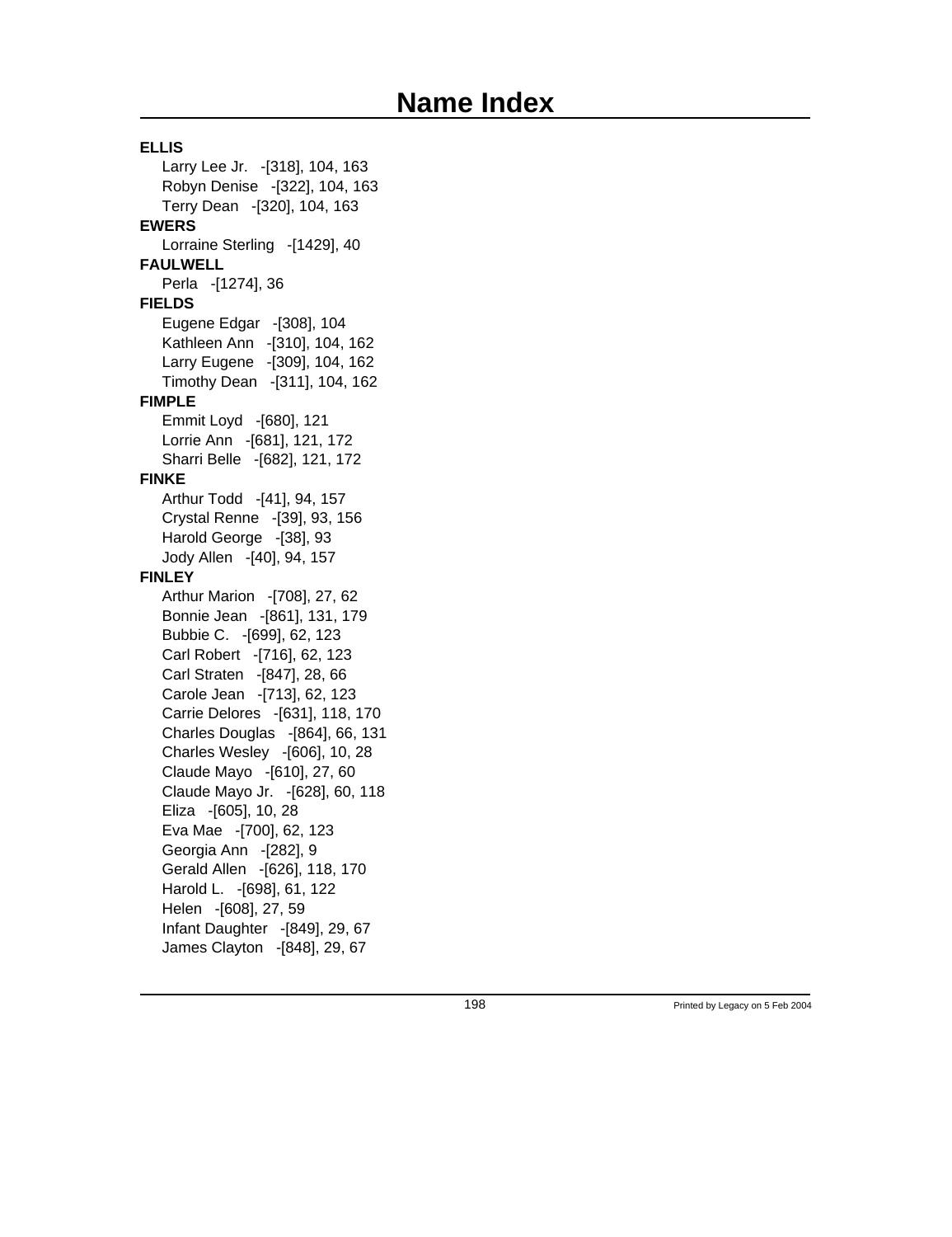#### **FINLEY**

James Dale -[617], 60, 117 James Milford -[609], 27, 59 James P. -[868], 67, 132 James William -[601], 10 Janet Anne -[712], 62, 123 Jeleen -[866], 67, 132 John Arthur -[714], 62, 123 John Hackney -[602], 10, 26 John Henderson -[1246], 15 Joseph -[128], 7 Joseph I -[132], 4 Joyce A. -[636], 60, 119 Joyce Eileen -[717], 62, 124 Kay Arlynn -[715], 62, 123 Kenneth Melvin -[709], 27, 62 Larry Wayne -[857], 66, 131 Letha Mable -[612], 27, 60 Loyd Moron -[614], 27, 61 Lula Mae -[871], 29, 67 Maria Elizabeth -[707], 27, 62 Marjorie L. -[633], 60, 118 Martha Jane -[229], 8 Mary Jane -[604], 10, 27 Mary Wilson -[131], 4 Micheal L. -[702], 123, 173 Milton Elwood -[611], 27, 60 Norma Carole -[856], 66, 131 Norman Rolla -[845], 28, 66 Orville Franklin -[846], 28, 66 Patricia Ann -[852], 66, 131 Peggy Lou -[635], 60, 119 Rachel Minerva -[528], 9 Raymond -[844], 28, 66 Richard Lee -[851], 66, 131 Robert -[142], 5, 11 Rosie May -[1247], 15, 35 Ruth Maxine -[616], 60, 117 Steven -[869], 67, 132 Susan Camille -[625], 118, 170 Susan Frances -[143], 5, 12 Terry Leo -[630], 118, 170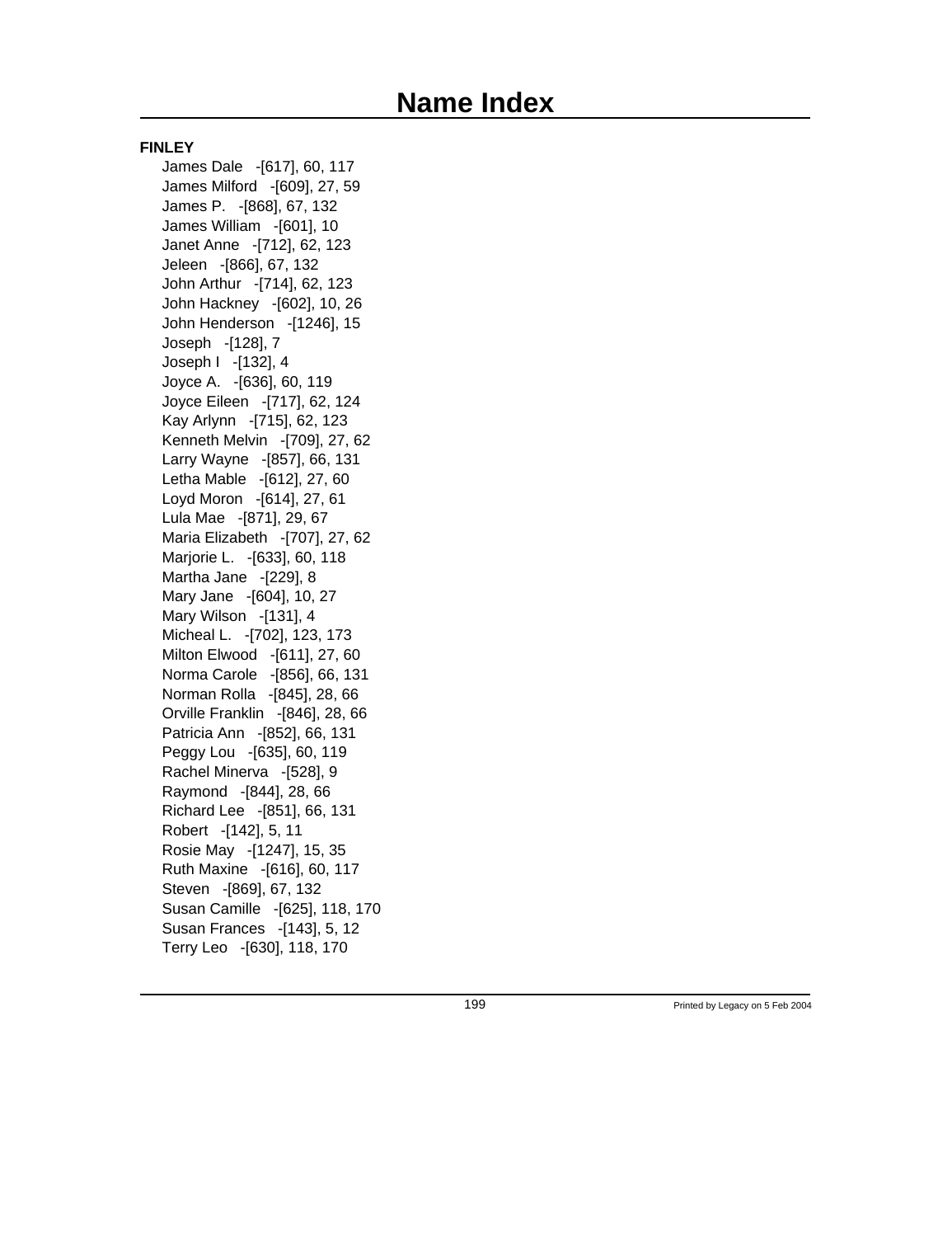**FINLEY** Todd Dwane -[862], 131, 180 Verna Mutis -[613], 27, 61 Virginia C. -[634], 60, 118 William -[141], 5, 11 William Franklin -[603], 10, 27 **FISHER** Alan Wayne -[661], 120, 171 Gary Mark -[660], 120, 171 Wesley Cecil -[659], 120 **FLOYD** George -[1324], 85 **FLUTSCHER** Alden -[796], 127 Brenda Ann -[800], 128, 177 Caroline Susan -[802], 128, 177 Kathleen Marie -[801], 128, 177 Nancy Louise -[799], 128, 177 Paula Jeanine -[797], 127, 177 Steven Wayne -[803], 128, 177 William Alden -[798], 127, 177 **FOGARTY** Christine Frances -[426], 111, 166 John Joseph Jr. -[427], 111, 166 John Joseph Sr. -[425], 111 **FORD** Bessie Jewell -[1067], 32 **FORGERY** Cean Felicie -[334], 105, 163 Frank Eugene -[333], 105 Kathy Sue -[335], 105, 163 **FRICKE** Albert, Dr. -[1260], 82 Billy -[1262], 82, 147 Susan Josephine -[1261], 82, 147 **FUNK** Wanda Lou -[894], 68 **GANN** Gina Kay -[763], 126, 176 Lisa Sue -[762], 126, 176 Raymond E. -[761], 126 Steven Ray -[764], 126, 176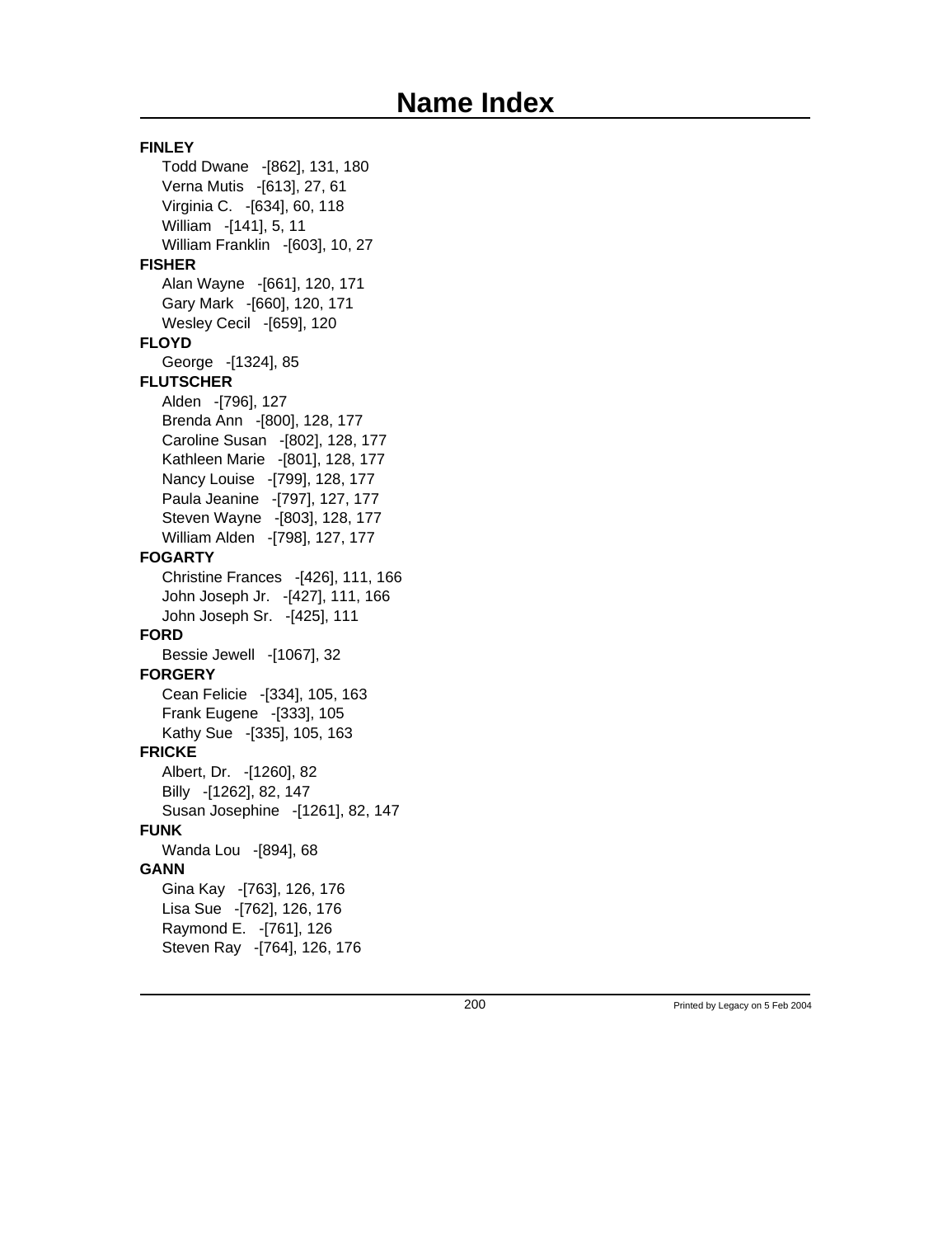### **GARDNER** Judy -[934], 96 **GARRETT** Judy Lou -[829], 130 **GATES** Alexander Johnathan -[380], 108 Alexander Johnathan -[383], 108, 164 Joyce Lynn -[382], 108, 164 Sandra Earlene -[381], 108, 164 **GAUDENT** Alice -[192], 100 **GAUMER** Jeffery Owen -[690], 122, 173 Jodi Jean -[691], 122, 173 Larry Noland -[689], 122 **GESSLEY** David Alan -[1017], 71, 136 Donald Wayne -[1018], 71, 136 Harold Hilton -[1015], 71 Robert Hilton -[1016], 71, 136 Terry Lee -[1019], 71, 136 **GLIDEWELL** Allen Reed -[655], 119 Jackie Allen -[656], 119, 171 Roger Neil -[657], 119, 171 Vickie Diane -[658], 119, 171 **GOLDSMITH** Vivian Eulalie -[551], 57 **GORRELL** Aleda Christine -[1409], 39, 89 Carol Lucille -[1413], 89, 153 Cheryl Ann -[1412], 89, 153 Rupert Melvel -[1407], 39 Rupert Neitzert -[1408], 39, 89 Vera Eleanor -[1410], 40, 90 **GRAY** George -[251], 21 Infant -[252], 21, 48 **GREER** Bessie -[880], 29 **GRIFFIN** David Everett -[569], 115, 168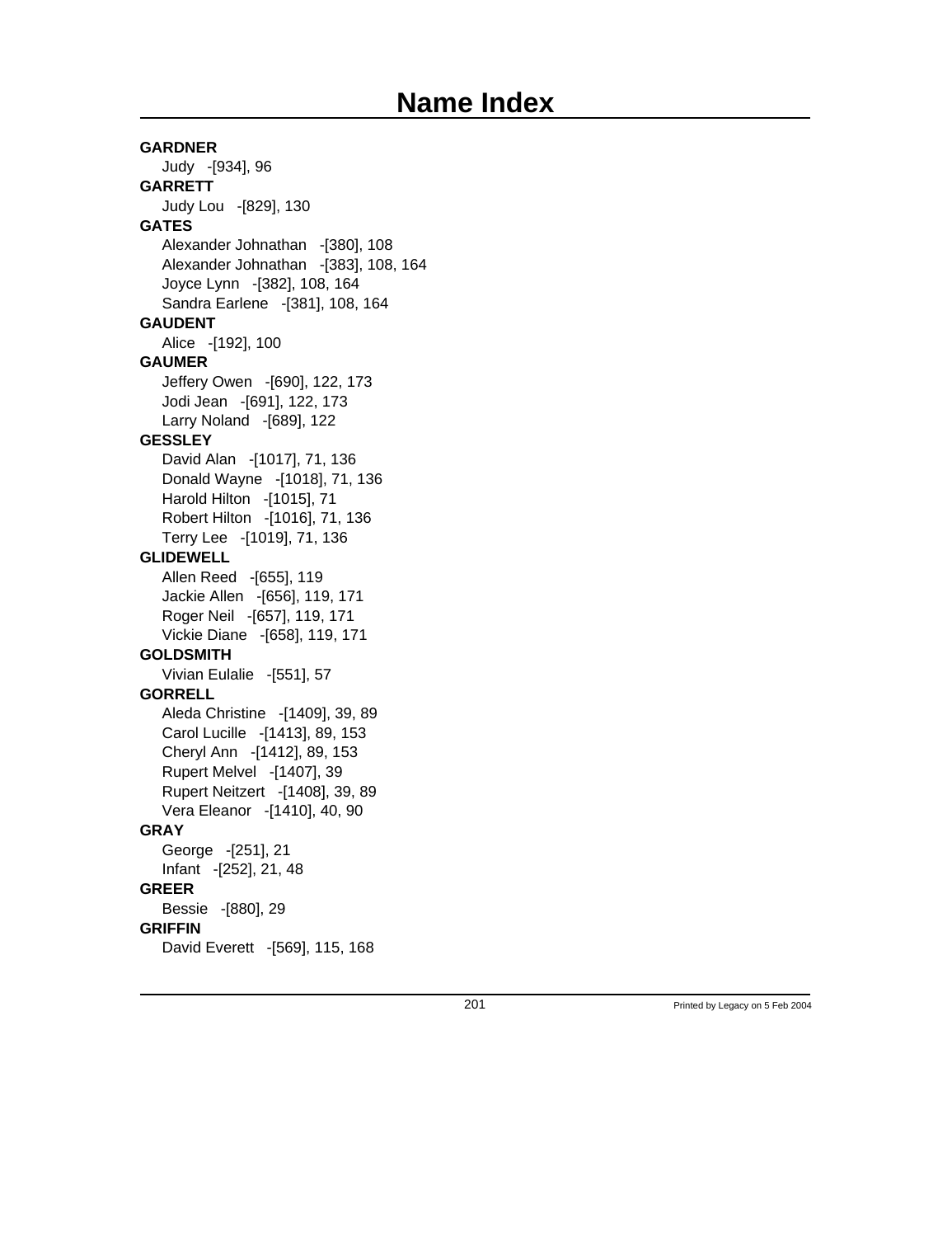**GRIFFIN** Dawn Marie -[571], 115, 168 Gary Lee -[565], 58, 115 James Bruce -[570], 115, 168 Kelly Lee -[568], 115, 168 Robert -[564], 58 Robert Earl -[567], 115, 168 **GUBRUD** Maren Ann -[401], 109 **GUMM** Elsie Irene -[298], 50 **HACKLEY** Anna Mildren -[48], 42 **HADDON** Shirley LaMaria -[404], 109 **HAGER** Margie Helen -[629], 118 **HAINES** Drusilla Ann -[1432], 91, 154 Gilbert Lancelot -[1431], 91 Lance Christian -[1433], 91, 154 Miranda Sue -[1434], 91, 154 **HALE** Wanda Lea -[50], 42 **HALL** Alfred Pence -[946], 19, 44 Cheryl Lynn -[941], 44, 96 Elsie Elizabeth -[949], 19, 44 George E -[728], 62 Iva Anna -[929], 19, 43 James Keith -[735], 124, 174 James Winfred -[936], 19, 43 Jamie Lu -[943], 44, 96 Janet Lucinda -[733], 124, 174 Jerry Lynn -[732], 124, 174 Jon David -[734], 124, 174 Joseph Bryan -[737], 124, 174 Joyce Rebecca -[736], 124, 174 Juanita J. -[730], 63, 124 Kenneth Lee -[729], 63, 124 Mary Jane -[692], 122 Pearly Thomas -[944], 19, 44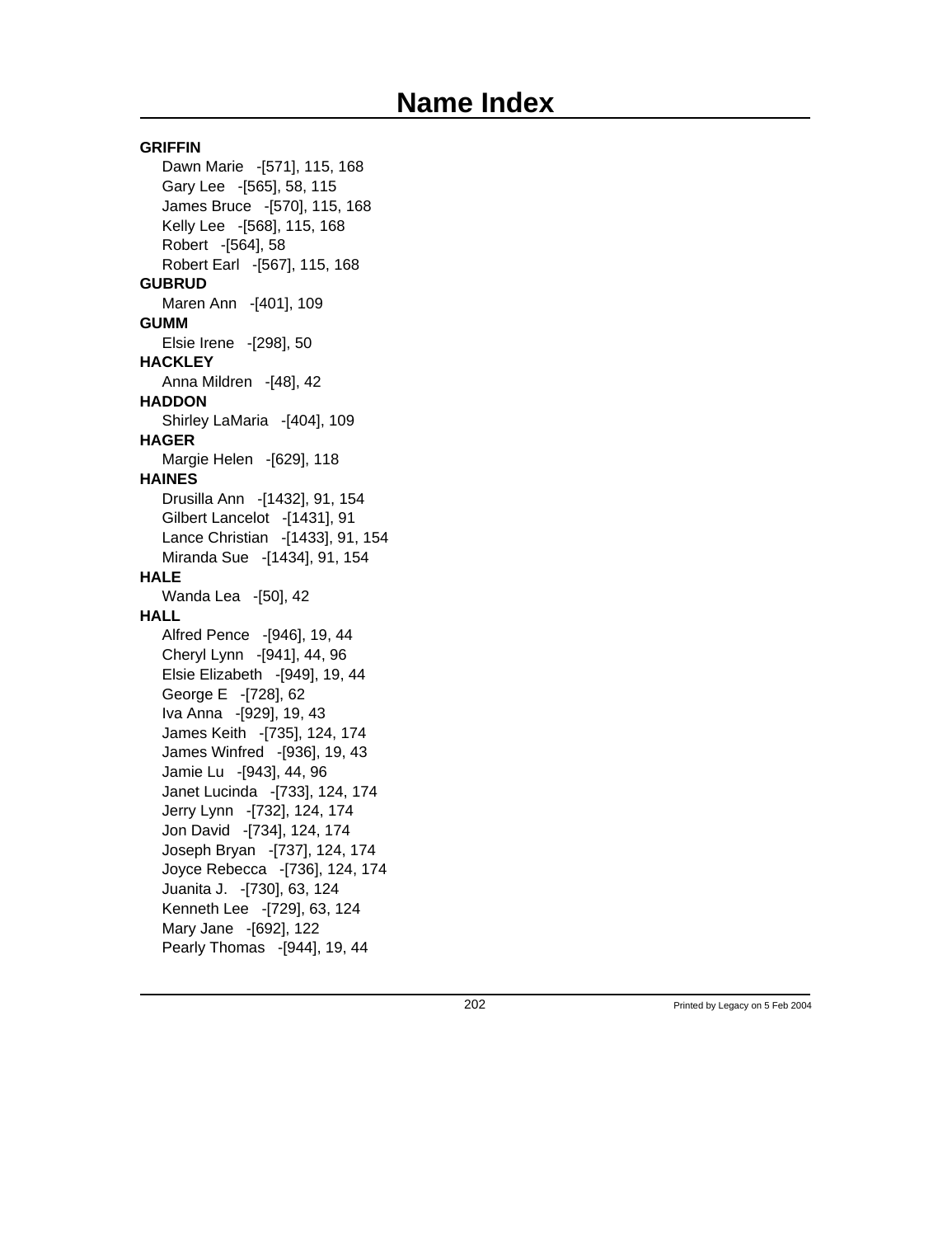**HALL** Ralph Winfred -[928], 19 Ronald Dean -[948], 44, 96 Winnie Sue -[938], 43, 96 **HALLFORD** Dennis Wayne -[1168], 155 Olivia Morgan -[1170], 155, 182 Payton Renae -[1169], 155, 182 **HAMILTON** Lucinda Pinkston -[1038], 137 **HANCOCK** Bonnie Jean -[1424], 90 **HANSEN** Darrin Troy -[35], 93, 156 Kathryn Kay -[32], 41, 93 Lois Gaye -[33], 41, 94 Melvin Frank -[31], 41, 93 Quentin Lange -[37], 93, 156 Shawna Lee -[36], 93, 156 Thomas Keith -[30], 41 **HARTEL** Buddy Evert -[1069], 74 Donnie Evert -[1070], 74, 139 Joyce Kathleen -[1071], 74, 139 Pamela Kay -[1072], 74, 139 **HASELWOOD** Marilyn Kay -[23], 41, 94 Marion K. -[22], 41 **HASTY** Anthony R. -[854], 131 **HAYDEN** Darrell Lane -[1047], 73, 137 Howard Leslie -[1046], 73 **HAYES** Sue Carolyn -[583], 116 **HEDGECOCK** Anita Deryle -[748], 125 **HELPER** Helen -[1319], 85 **HENDERSON** Ella Mae -[769], 63 Shari Lee -[1243], 82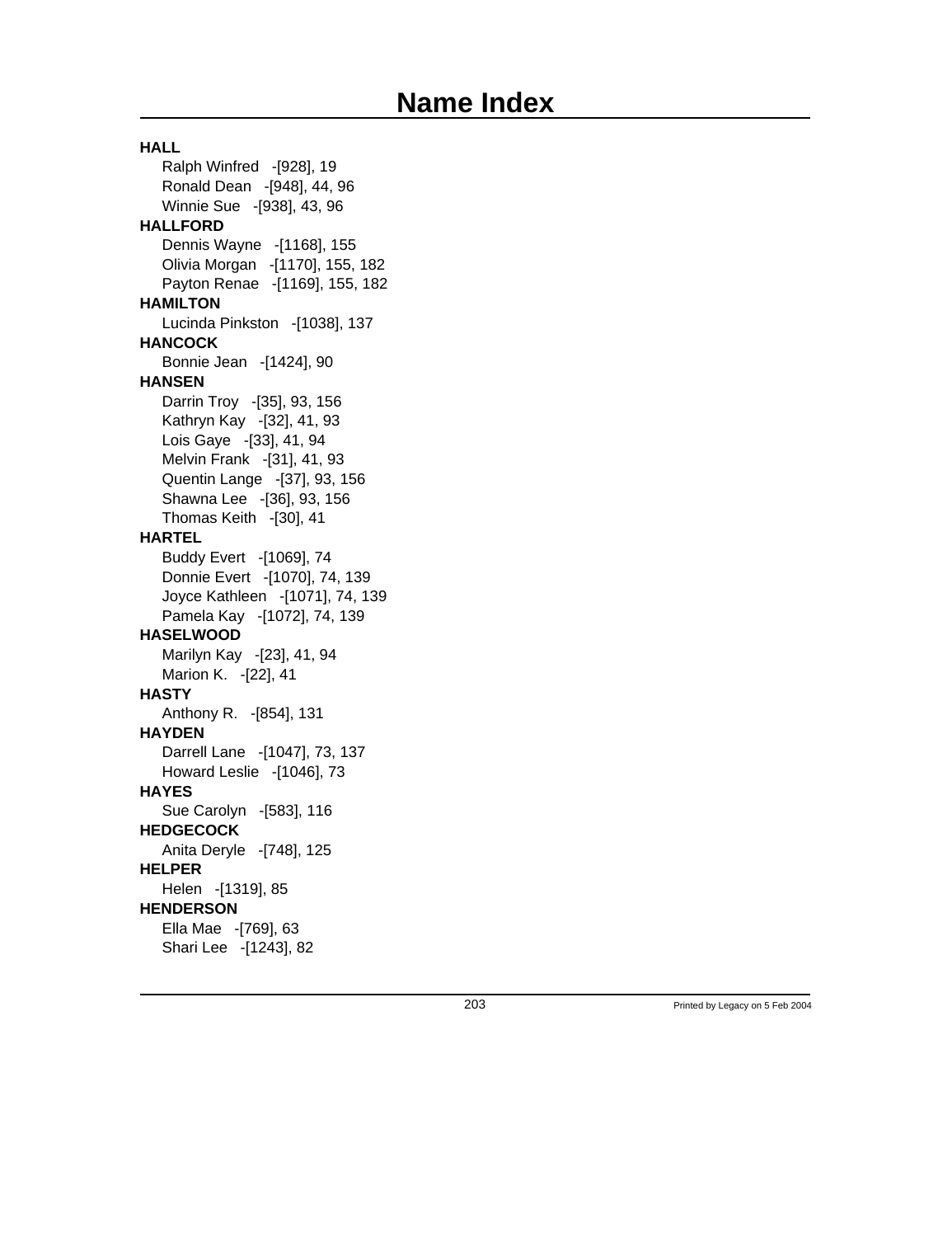**HERRICK** Marilyn Eva -[992], 135 **HICKS** James Scott -[216], 161, 183 John Walker Jr. -[215], 161 Robin Wayne -[217], 161, 183 **HILDERBRANT** Lois Irene -[566], 115 **HILL** Avis -[1422], 40 **HINTON** Gloria -[1133], 77 **HOARD** Bessie Ellen -[348], 51, 107 Charles Lee -[347], 51, 106 Darren -[353], 107, 164 Harold Clayton -[349], 52, 107 Ray Sidney -[350], 52, 107 Robert Eugene -[346], 51, 106 Roy -[359], 107, 164 **HODGES** Kathy -[704], 123, 174 Mark R. -[705], 123, 174 Richard -[703], 123 **HOFFMEISTER** Judy -[240], 101 **HOGAN** Gary Robert -[385], 53, 108 Mildred -[265], 49 Robert Autie -[384], 53 **HOLLOWAY** Lovell Louise -[774], 126 **HOLMAN** Billy -[465], 113, 167 David -[464], 113 Eddie Logan -[365], 52, 107 Edgar Overton -[361], 23, 52 George Rufus -[369], 23, 52 Hugh Allen -[467], 113, 168 Judy Estella -[364], 52, 107 Kenneth Eugene -[373], 23, 53 Mary -[466], 113, 167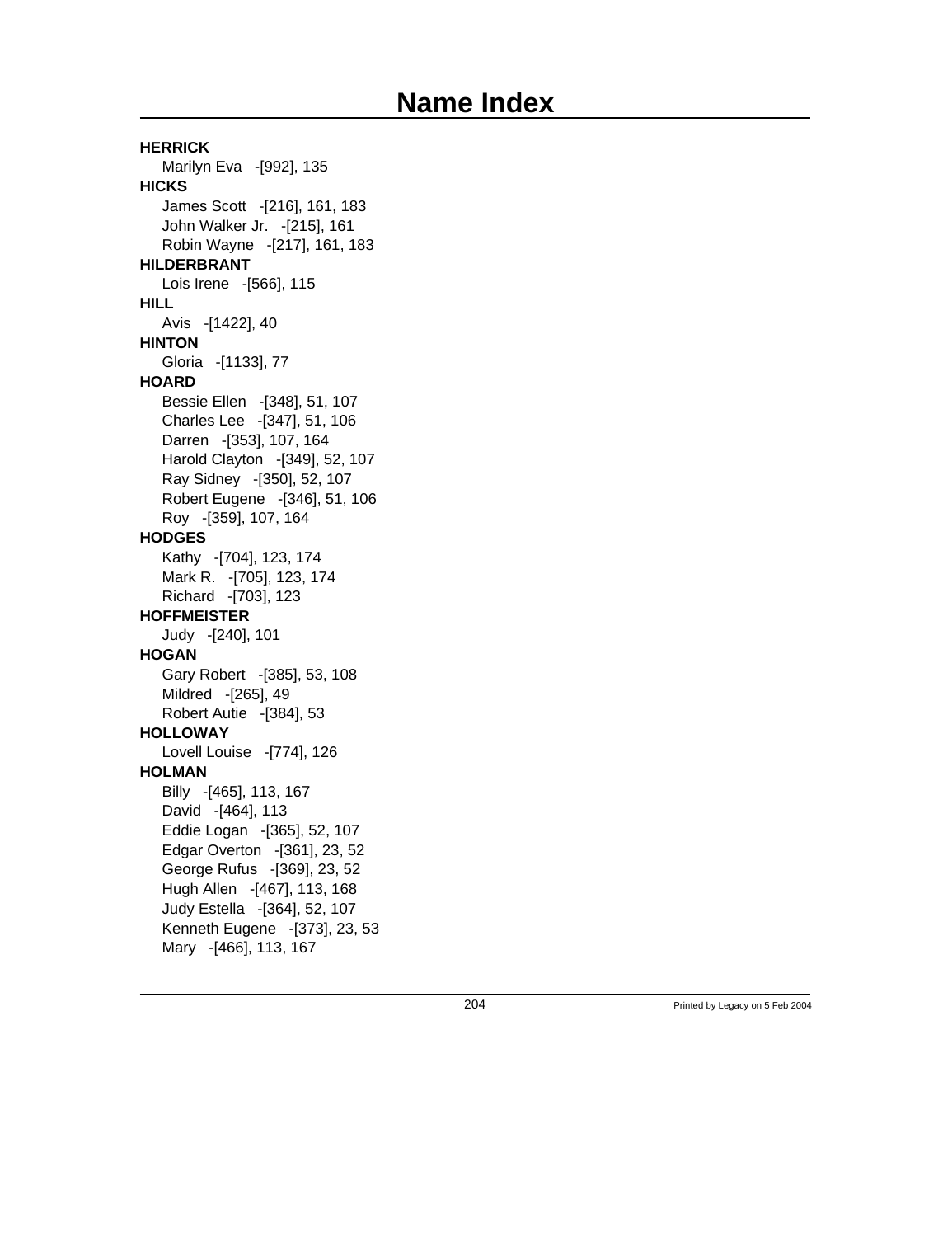**HOLMAN** Sally Kaye -[363], 52, 107 William Harold -[370], 23, 52 William Herman -[372], 52, 108 William O. -[360], 23 **HOMAN** Carl Wesley -[745], 63, 125 Dorothy Jewell -[747], 63, 126 Eunice Lucille -[1263], 83 John F. -[742], 63 John F. Jr. -[743], 63, 125 Judith Jean -[749], 125, 175 Karen Lynn -[756], 125, 175 Otto -[744], 63, 125 Otto Franklin -[754], 125, 175 Robert Keith -[760], 125, 176 Sherry Ann -[759], 125, 175 Thelma Lorene -[746], 63, 125 Vicky Lynn -[758], 125, 175 Wylene Gail -[755], 125, 175 **HONK** Joyce Ann -[1077], 75 **HOOD** Elbe Francis -[20], 18 Eunice Marie -[21], 18, 41 **HOTSENPILLER** Cecil -[236], 21, 47 Charles Lee -[249], 21, 48 Donald Glenn -[243], 48, 102 Edith Virginia -[234], 21, 47 Judith Ann -[245], 48, 102 Leo -[233], 21, 47 Loyd Bletcher -[237], 21, 47 Marvin Eugene -[239], 48, 101 Mary Martha -[248], 21, 48 Mike -[241], 101, 161 Newton David -[232], 21 Newton David -[247], 21, 48 Steven -[242], 101, 161 **HOWARD** Buell Sidney -[345], 51 Carl William -[458], 55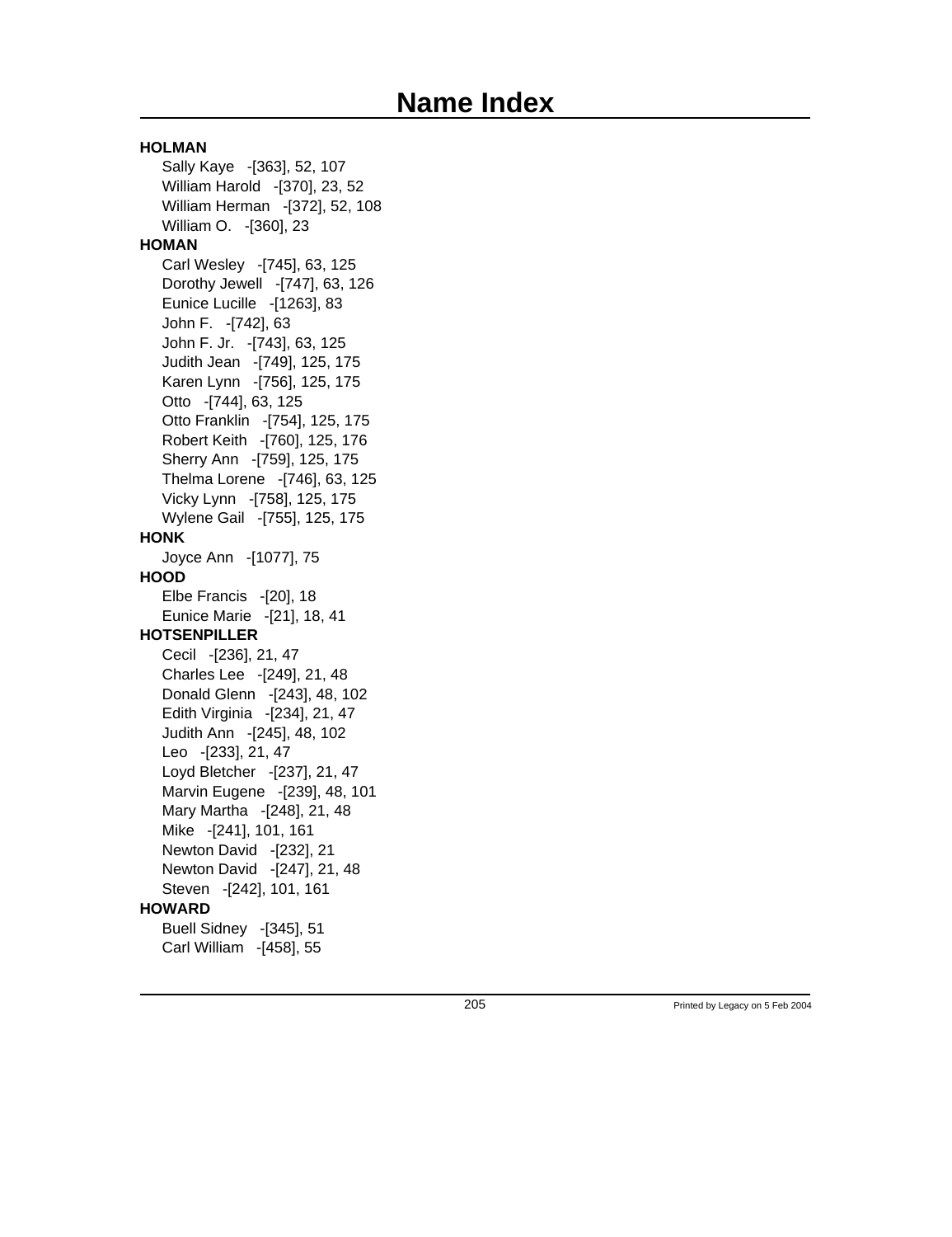#### **HOWARD**

Connie Rose -[197], 46, 100 Donald Edward -[472], 56, 113 Edward -[461], 113, 167 Ellen Ruth -[196], 100, 160 Harold Wray -[459], 55, 112 John Walter -[193], 100, 159 Karen -[462], 113, 167 Larry Eugene -[474], 56, 113 Laurie Lynn -[194], 100, 160 Mary Evelyn -[463], 55, 113 Nina Mae -[468], 56, 113 Stephen Mark -[195], 100, 160 Walter John -[190], 46 Walter John Jr. -[191], 46, 100 **HUHMAN** Robert -[246], 102 **HULL** Lola -[1253], 82 **HUNTER** Barbara -[473], 113 **HUNTRESS** Beynon -[954], 19 **HUTSELL** Alice Jean -[1141], 78, 143 Beverly Gwen -[1140], 78, 143 Dale Vernon -[1137], 78 David Dale -[1138], 78, 143 Donna Dell -[1139], 78, 143 Edwin -[1126], 77, 142 Ellen Elizabeth -[1142], 78, 143 Karrie Ann -[1127], 77, 143 Mary Edna -[1143], 78, 144 Nancy Diane -[1125], 77, 142 Roy Edwin -[1124], 77 Trudy Christine -[1128], 77, 143 **HYATT** Ruby Lee -[272], 22 **IMHAUSER** Helen -[479], 56 **IRVIN** Opal Beatrice -[900], 68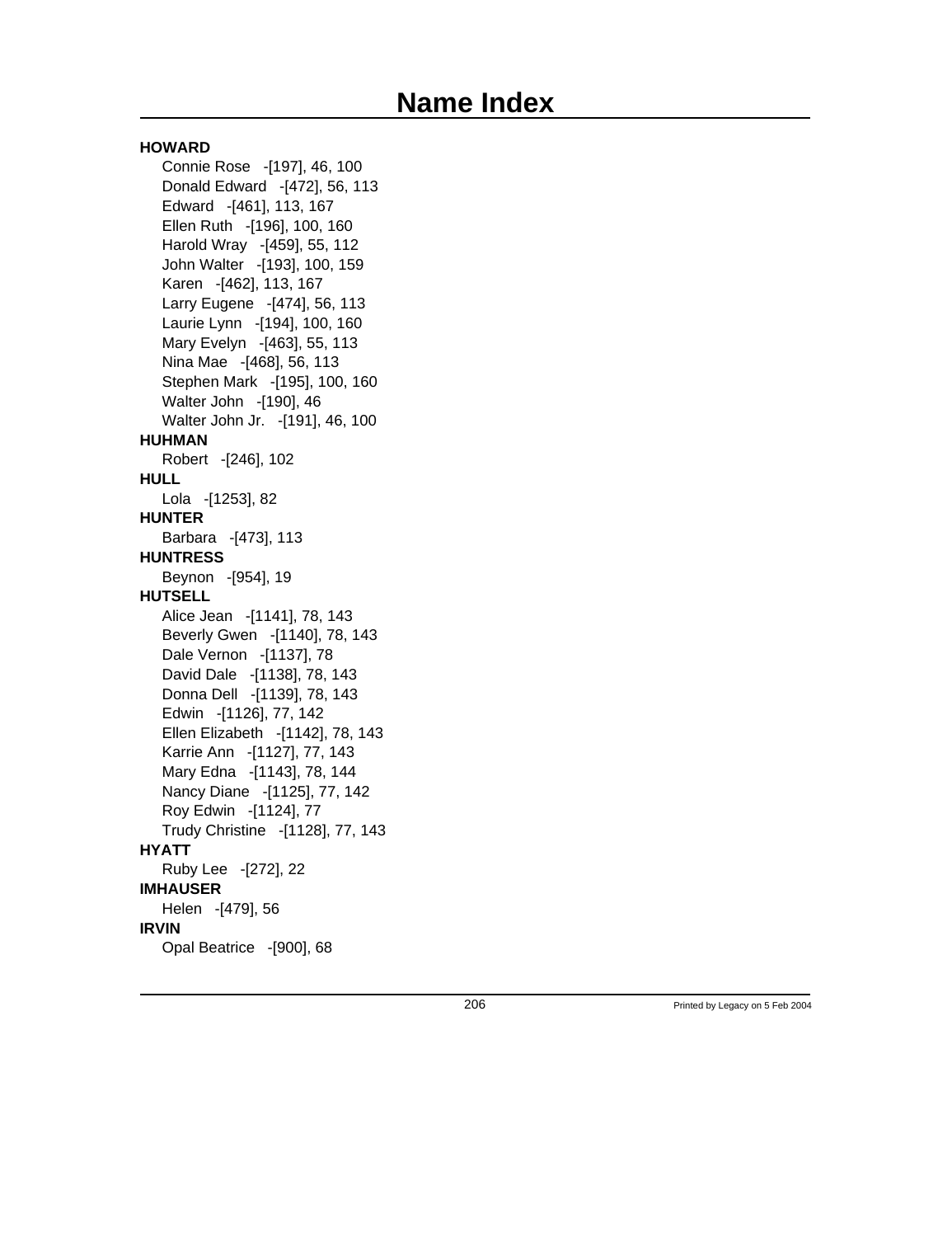**JACKSON** Eleanor Clara -[431], 111 Flossie E. -[1206], 33 Janet Janice -[1049], 73, 137 Michael Lee -[1050], 73, 138 Tom Allen -[1048], 73 **JENKINS** Nancy Evelyn -[4], 92 **JOHNSON** Elizabeth -[116], 3 **JOLLY** Esther -[937], 43 **JONES** Dorothy Virginia -[306], 103 Edna Louise -[75], 45, 97 Glenna Rae -[80], 97, 157 Raymond Glen -[78], 45, 97 Warren Lee -[76], 45, 97 William Ora -[74], 45 **JONSON** James Harry -[274], 49 James Howard -[275], 49, 103 **JORDAN** Alvia -[883], 67 Alvia Lee -[884], 68, 132 Brenard -[885], 68, 132 **KAHLE** Maxine -[1321], 85 **KAJFAS** Stuart -[911], 69 Stuart Marlin -[912], 69, 134 **KANENBLEY** Everett -[446], 55 Kenneth Edward -[449], 55, 112 Kirk Allen -[457], 112, 167 Linda Sueann -[451], 112, 167 Lori May -[452], 112, 167 Norman Russell -[447], 55, 112 Shirley Marie -[448], 55, 112 **KEHL** Carl Ray -[585], 58, 116 Kenneth J. -[573], 58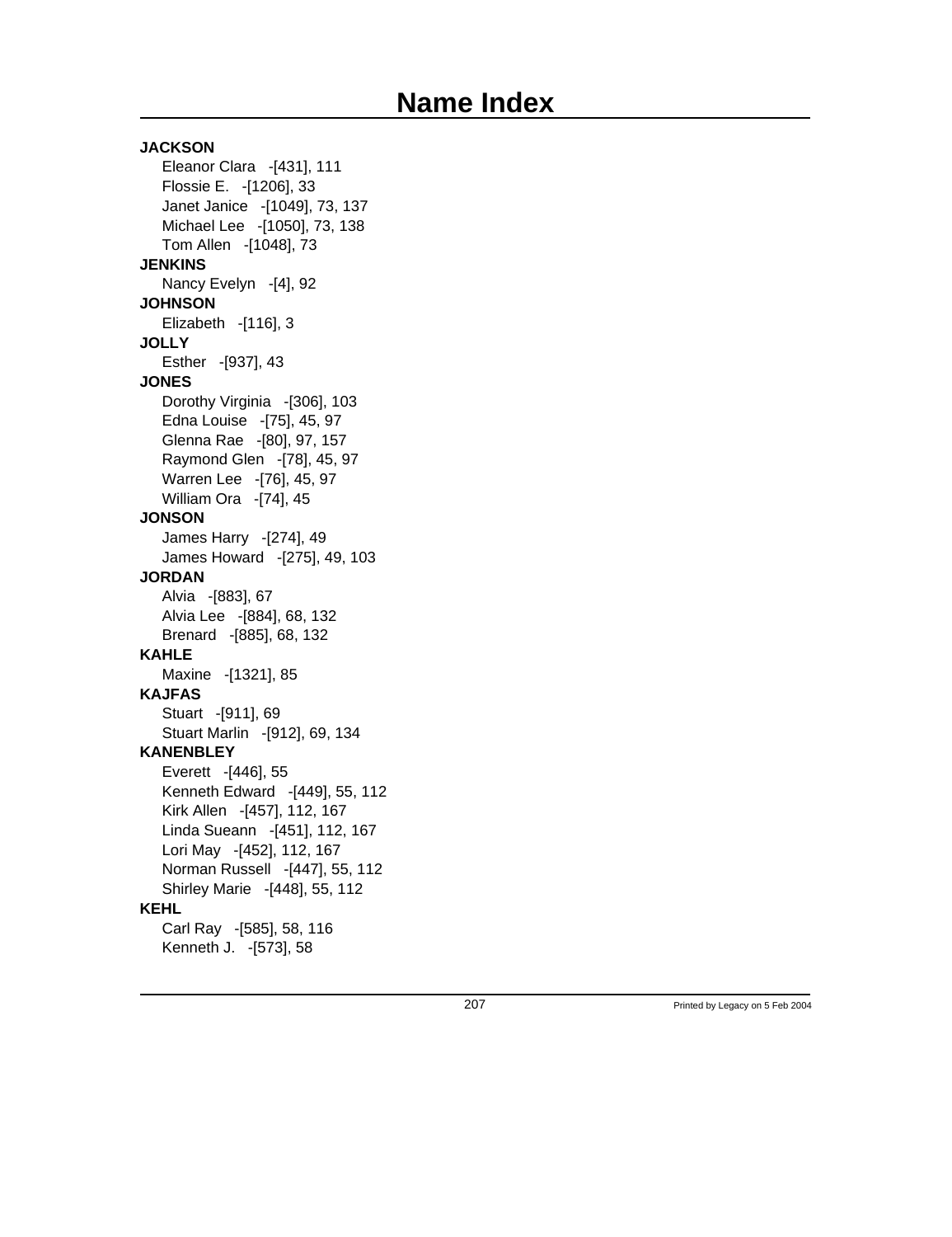**KEHL** Kenneth Robert -[582], 58, 116 Kristy -[584], 116, 169 Peggy Leone -[574], 58, 115 **KELLEY** Jay Joseph -[1359], 87 Kathleen Mary -[1364], 87, 150 Mary Ann -[1361], 87, 150 Nancy Elizabeth -[1363], 87, 150 Patricia Jane -[1362], 87, 150 Stephen Joseph -[1360], 87, 150 **KEMMER** Ethel Caroline -[1051], 73 **KIRKPATRICK** David George -[1288], 84, 148 Marjorie Meridith -[1287], 84, 148 Paul Briggs -[1284], 83 Paul Roger -[1285], 83, 147 Susan Jane -[1286], 83, 148 **KOEHLING** Anna Frieda -[627], 60 **KOONTZ** Barbara Ann -[26], 94, 157 Kathy Lynn -[25], 94, 157 Leslie Ray -[24], 94 Lisa Kay -[27], 94, 157 **KREISEL** Pearl A. -[850], 66 **KREMER** David M. -[1180], 156 Glenn Michael -[1181], 156, 183 Nicholas Matthew -[1182], 156, 183 Rachel Nicole -[1183], 156, 183 **KRUMDIECK** Cynthia Kay -[159], 98, 158 Kenneth -[158], 98 Kevin Don -[161], 98, 158 Pamela Joy -[160], 98, 158 **KRUSE** Linda Luanne -[874], 67, 132 Melvin C. -[872], 67 Melvin Terrill -[873], 67, 132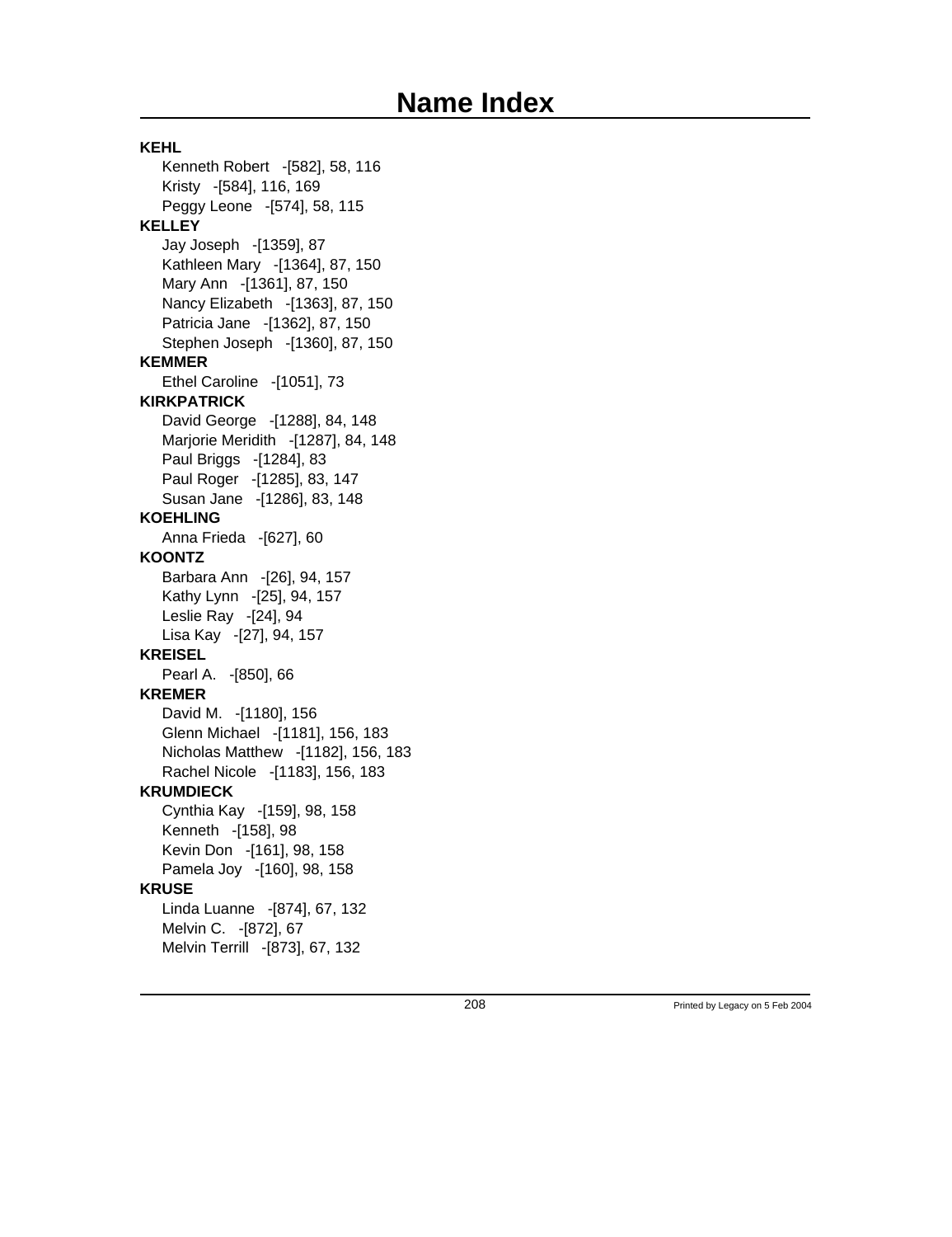**KRUSE** Mickey Dean -[875], 67, 132 **KUBLI** Teddy Valentine - [1231], 35 **LANE** Alberta Ruth -[1379], 39, 89 Doris Irene -[1376], 39, 88 Gary Grandin -[1384], 87, 151 Glenn Andrew -[1382], 87, 151 Grace Ann -[1378], 39, 89 Joel Randal -[1394], 88, 152 Jonathan Norval -[1395], 88, 152 Lyndal Kent -[1385], 87, 151 Mark Christopher -[1393], 88, 151 Mary Lou -[1411], 89 Mary Louise -[1374], 39, 87 Melvin Daniel -[1381], 87, 151 Melvin LeRoy -[1372], 39, 87 Norval Adelbert -[1371], 39 Ralph Kent -[1373], 39, 87 Ruby Ellen -[1377], 39, 88 Shelby Douglas -[1392], 88, 151 Shelby Neitzert -[1375], 39, 88 **LANGE** Glenda Ruth -[34], 93 **LANGSTON** Hugh Lee -[683], 121 Jannette Lorraine -[686], 121, 173 Jeannie Louise -[684], 121, 172 Jill D. -[688], 122, 173 Joan Lee -[685], 121, 173 Judy Lynn -[687], 121, 173 **LASLETT** Jean -[867], 67 **LEA** Betty Jane -[210], 160 **LEE** Fanny Jane -[917], 30 Lillie -[896], 29 **LEICHER** Pamela Elaine -[1405], 89, 152 Sharon Gayle -[1404], 89, 152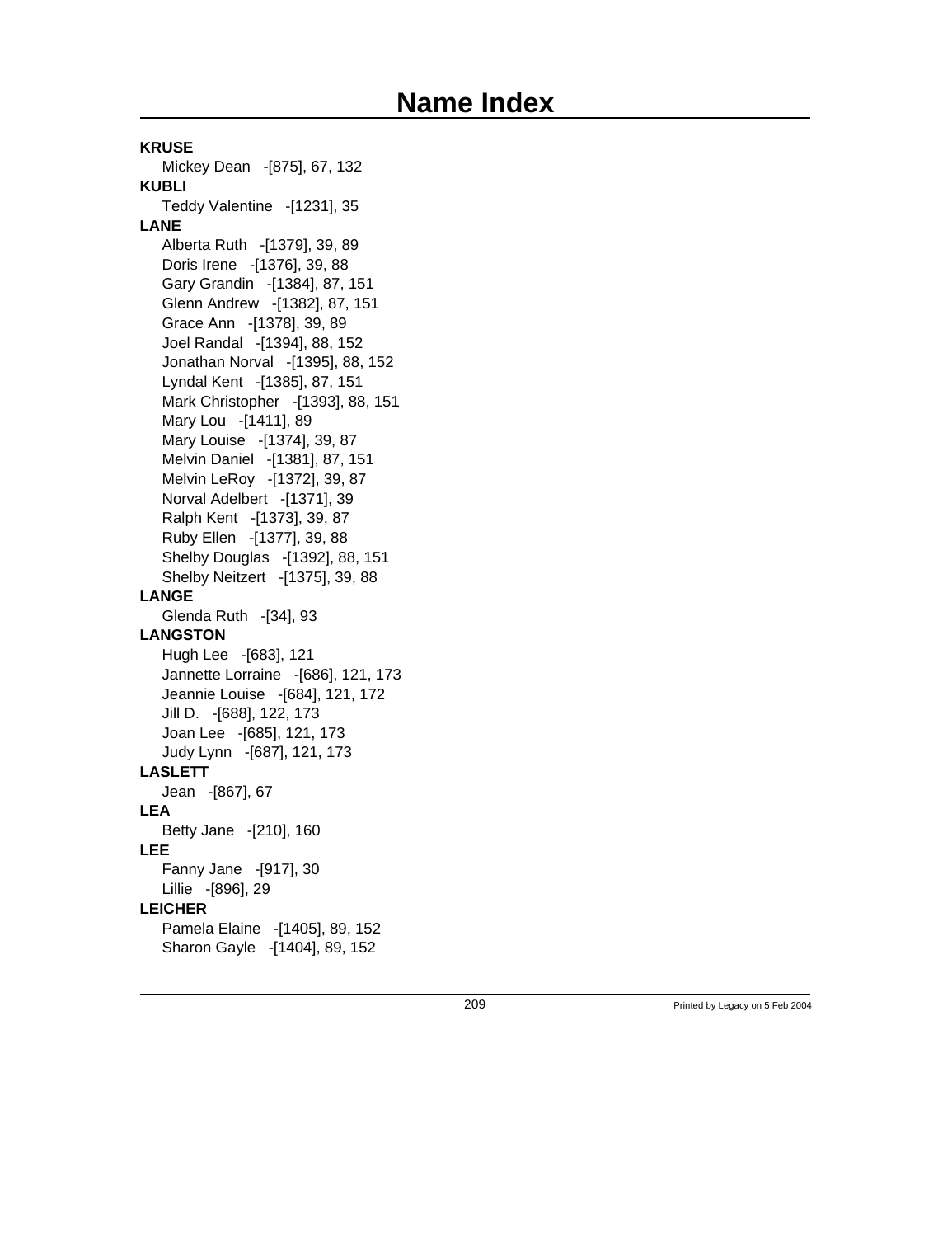**LEICHER** Wayne Darrell -[1403], 89, 152 William Kenneth -[1402], 89 **LETOURNEAU** Barnard -[577], 116, 169 Leo -[575], 115 Marcia Louise -[579], 116, 169 Mark James -[580], 116, 169 Michael Lynn -[578], 116, 169 Nancy Ann -[581], 116, 169 Theresa Lee -[576], 116, 168 **LEWIS** Austin -[442], 24 Katie Belle -[955], 19 Lorenda Madge -[445], 25, 56 Nina Corneal -[444], 24, 55 Zella Madean -[443], 24, 55 **LIAPPLE** Charles Henry -[1339], 16 Charles Marion -[1340], 16, 38 Dora Lee -[1341], 16, 38 Mamie Ethel -[1342], 16, 38 **LIGHT** Denise Loy -[830], 130, 179 Donna Kay -[828], 65, 130 Larry Joe -[827], 65, 130 Sheri Lynn -[831], 130, 179 William Herbert -[826], 65 **LODGE** Leticia Ann -[154], 98 **LOGAN** Emmitt -[149], 30 **LONG** Margaret -[98], 2 **LONGAN** Anna -[542], 57, 114 Bessie Frances -[545], 57, 114 Edgar -[538], 25, 56 Edward Addison -[541], 57, 114 Emmitt -[537], 25, 56 Emmitt Theodore Jr. -[546], 57, 114 Evelyn -[543], 57, 114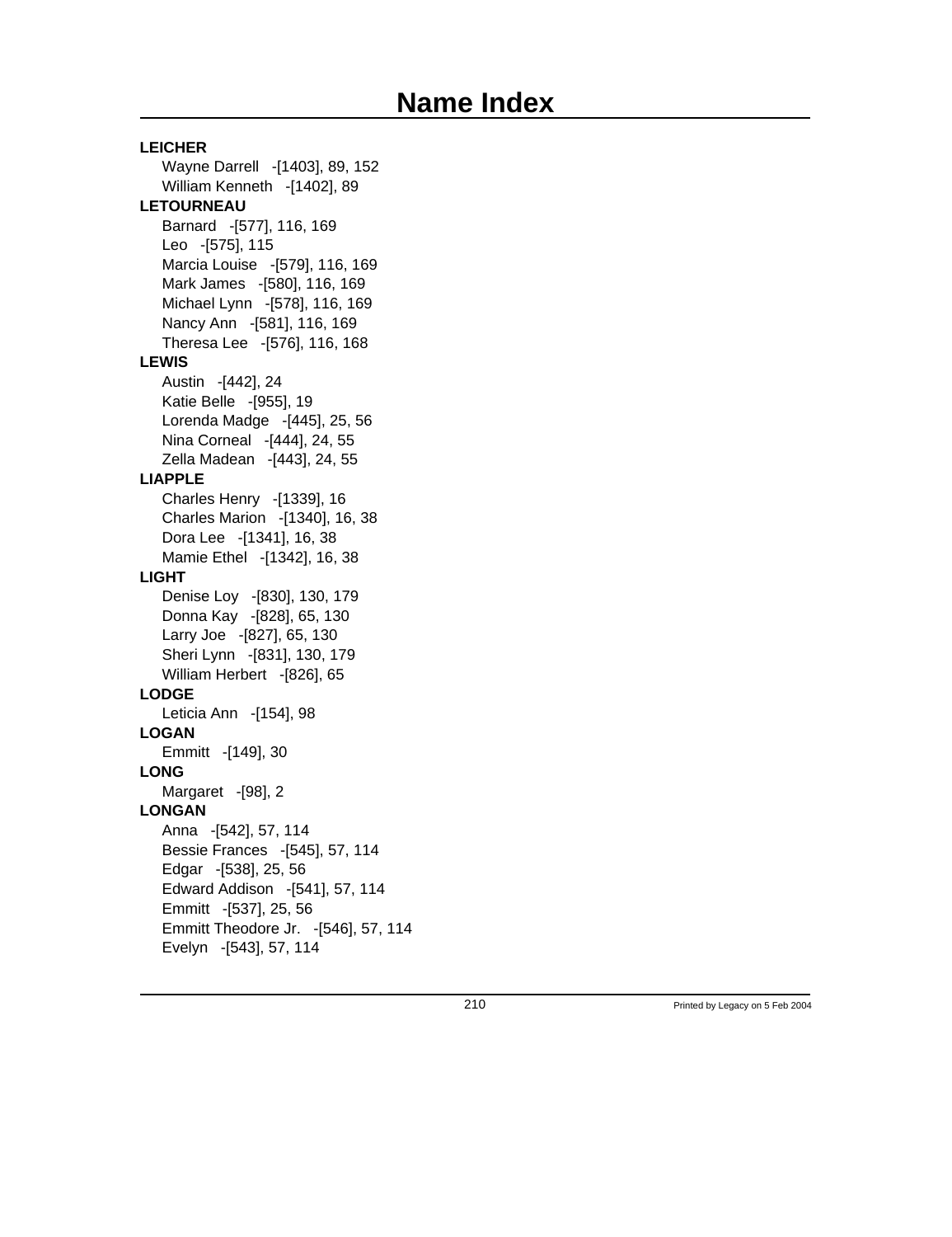### **LONGAN** Geraldine -[540], 57, 114 Leona Mae -[544], 57, 114 Theodore A. -[536], 25 **LORD** Sharon Kay -[785], 127 **LOVE** Genevieve -[206], 100 **MAIS** Carol Ann -[1296], 84, 148 Cecil Lee -[1295], 84 Robert Lee -[1297], 84, 148 **MANESS** Eddie -[148], 12, 30 Eddie -[539], 56 John -[147], 12 **MANN** Don -[906], 69 Norma Lee -[907], 69, 134 **MARCHANT** Gloria Jean -[302], 103 **MARTIN** Dick -[966], 13, 30 Emma May -[970], 13, 30 Gladys -[968], 30, 69 John -[962], 13, 30 John Payton -[960], 13 Marie -[964], 30, 69 Ulysses -[961], 13, 30 **MASHBURN** Dorothy Ann -[1391], 88 **MAXWELL** Dorothy Marie -[1307], 84 **MCDERMOTT** Michael A. -[832], 130 **MCKENZIE** Charles David -[305], 162 **MCKINNEY** Frank Jefferson -[1435], 40 Stillborn Male Child -[1436], 40, 91 **MCNEIL** Charley, Dr. -[1271], 36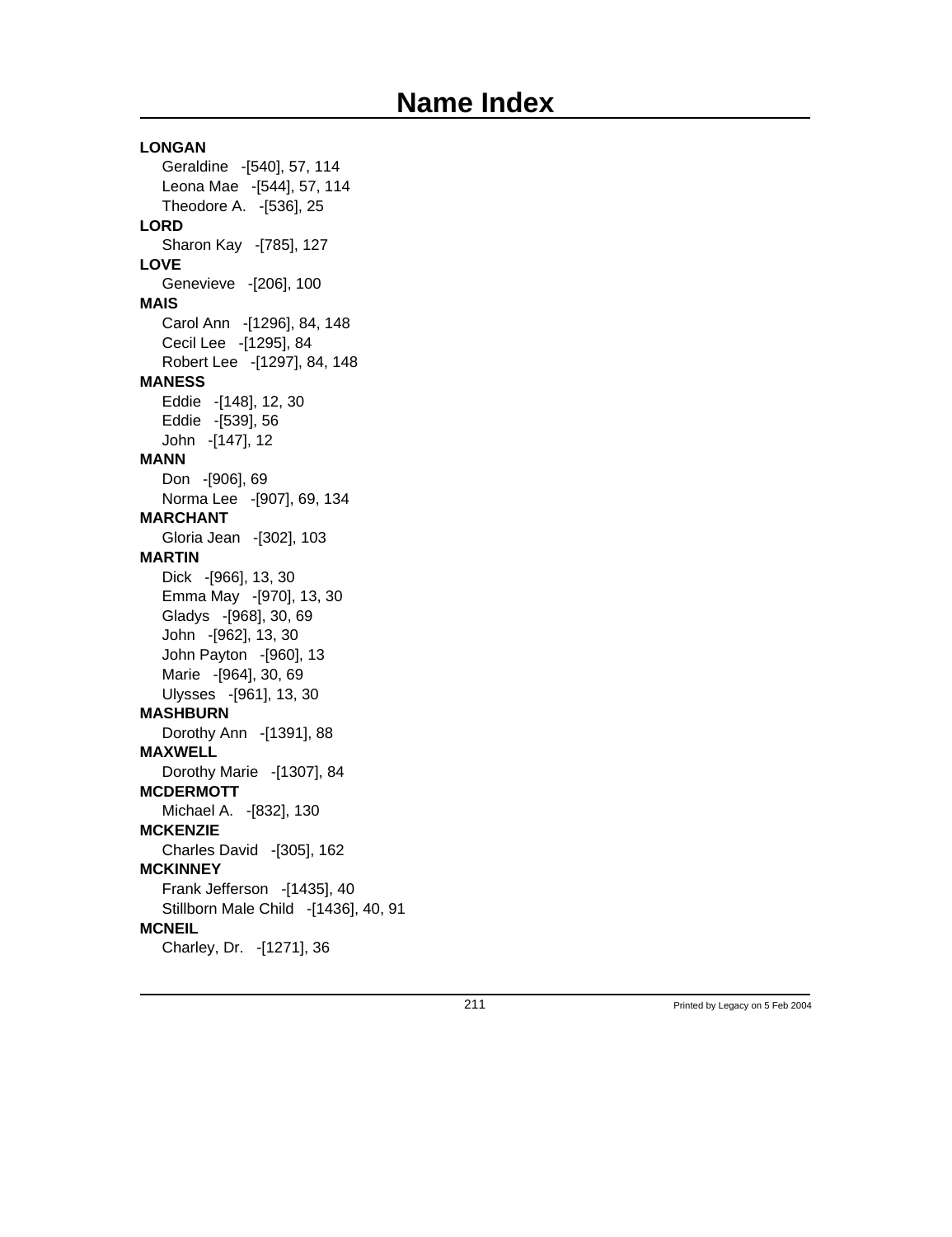**MCNEIL** James Ernest -[1272], 36, 83 **MEDINA** David William -[367], 52, 108 Joyce Aloha -[366], 52, 108 Tonga Joyce -[368], 52, 108 Virginia -[362], 52 **MERRELL** Eric -[589], 59, 116 Jack Vern -[588], 59, 116 Raymond -[587], 58 **METSCHER** Marcia L. -[1184], 93 **METZGER** Nancy Sue -[1235], 81 **MILBURN** George -[150], 13 **MILLER** Edwin Roy -[53], 18 Frances Elizabeth -[54], 18, 42 Jacqualine Mary -[925], 43, 95 James Edwin -[923], 18, 43 Jamie Lee -[927], 43, 95 Janet Susan -[926], 43, 95 Mary Blanche -[918], 18, 42 **MITCHELL** Bertha Helen -[607], 26 **MOFFETT** Addie May -[343], 23 **MONSEES** Marian -[731], 124 **MOON** Bertha May -[1294], 36, 84 Cynthia Raye -[280], 49, 103 Gregory Lee -[281], 49, 103 Raymond Wesley -[279], 49 **MORRISON** James -[130], 6, 17 Stubblefield -[129], 6 **MOSLEY** Bletcher -[115], 3 Eliza Ann -[60], 3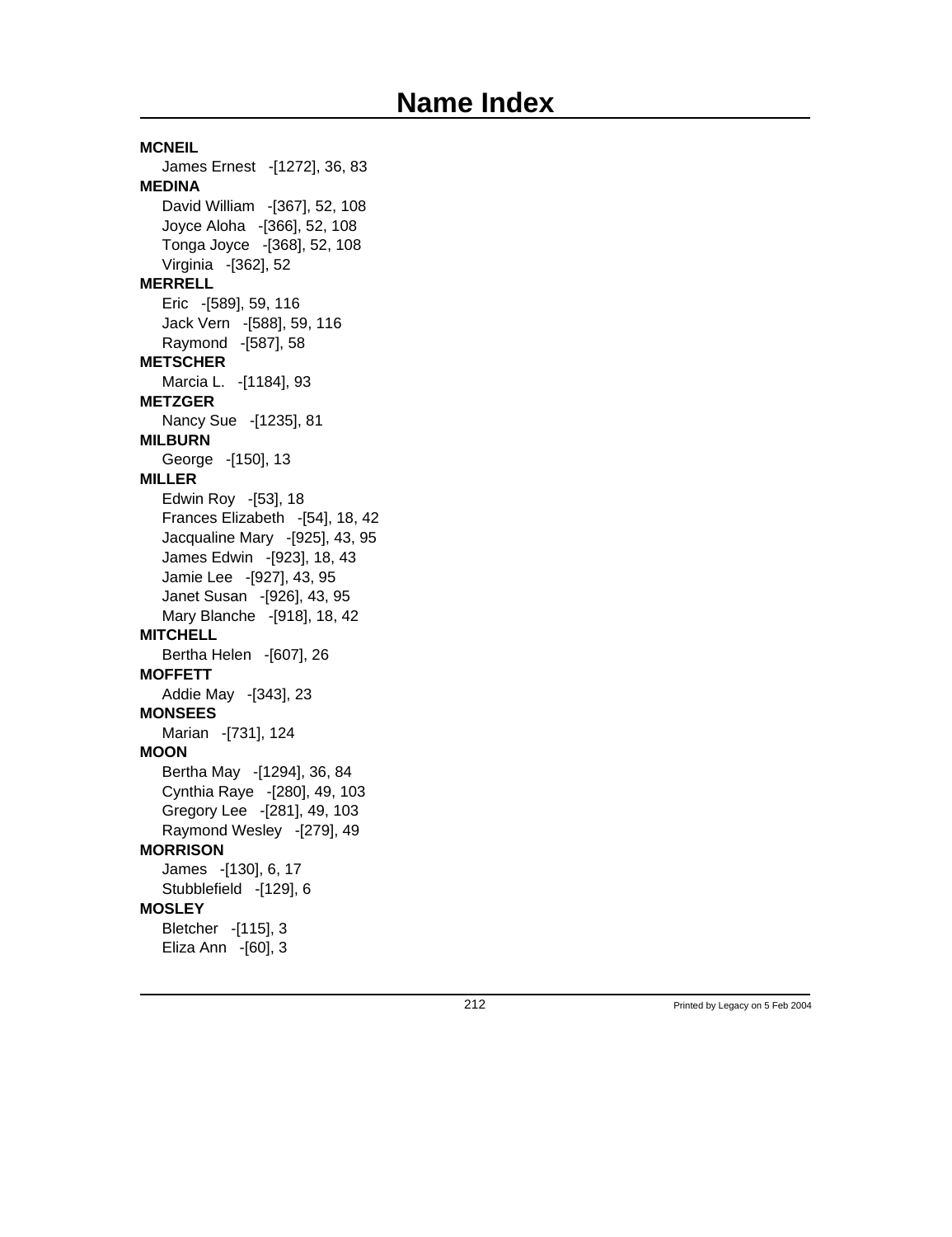**NEALE** Harlen Benjamin -[1334], 38, 86 Kathryn Ann -[1335], 38, 86 Monroe Lee -[1333], 38 **NEEDY** Barbara Dawn -[980], 70, 134 Clifford Eugene -[981], 70, 134 Eugene -[979], 70 **NEITZERT** Bessie Ann -[1367], 17, 39 Carl -[1250], 35, 82 Carl Frederick -[1256], 82, 146 Christian -[1365], 16 Cynthia Marie -[1427], 90, 154 Elsie Evalyn -[1370], 17, 40 George Henry -[1252], 35, 83 Gertrude -[1366], 17, 39 Howard -[1249], 35, 82 Julia May -[1254], 82, 146 Julius -[1248], 35 Kelly Jean -[1428], 90, 154 Lloyd Christian -[1369], 17, 40 Margaret Lucille -[1264], 83, 147 Marie -[1251], 35, 82 Marvin George -[1265], 83, 147 Mary A. -[1257], 82, 146 Mary Evelyn -[1430], 40, 90 Paul Raymond -[1423], 40, 90 Raymond Davis -[1368], 17, 40 Sherry Diane -[1426], 90, 153 Teri Lynn -[1425], 90, 153 **NELSON** Brian John -[201], 100, 160 Doris Maxine -[863], 66 John Jr. -[198], 100 Mari Lee -[200], 100, 160 Maud Alice -[711], 62 Todd Jeffry -[199], 100, 160 **NEUDIGER** Opal -[945], 44 **NICHOLS** Gary Michael -[1417], 90, 153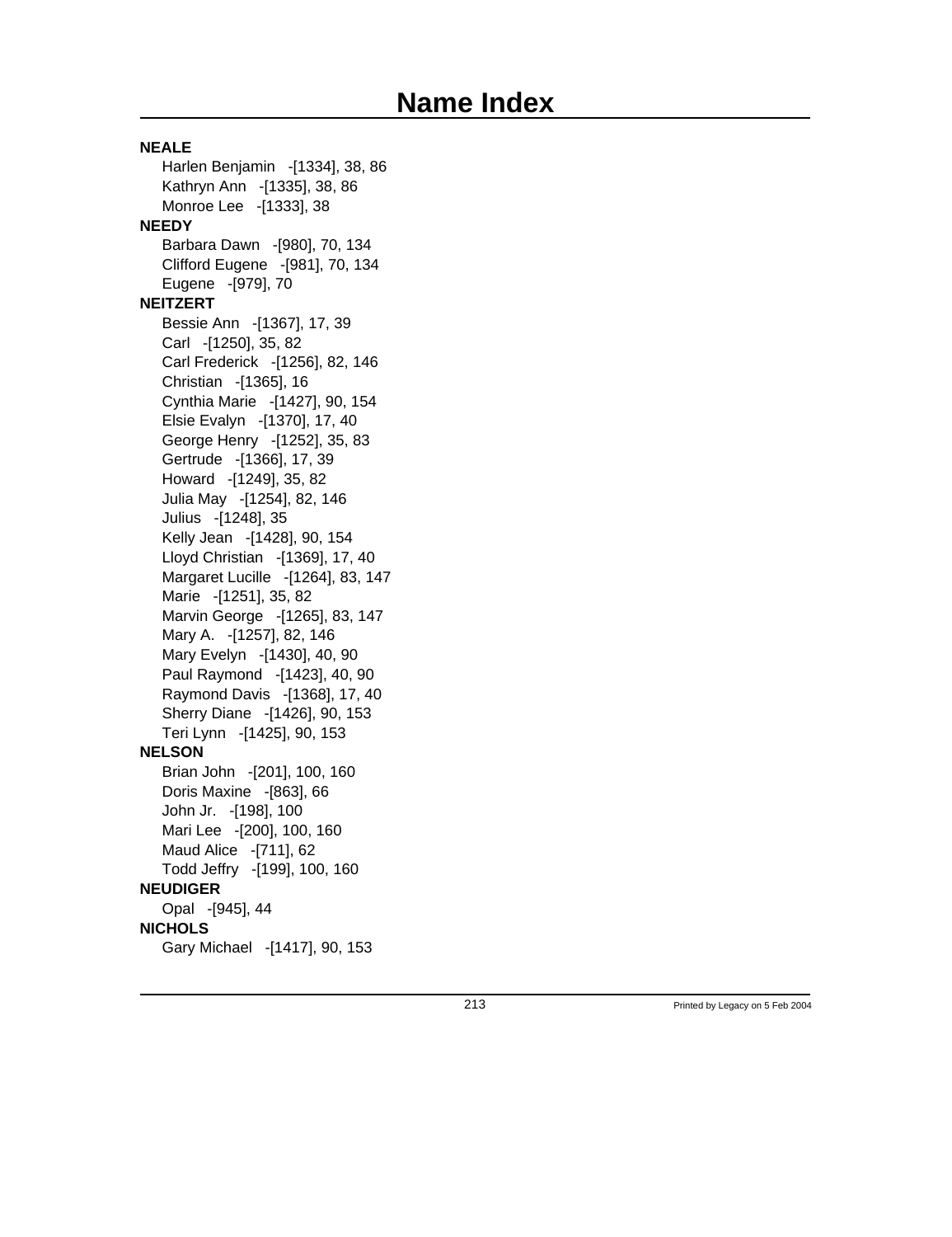### **NICHOLS** Kenneth -[1414], 90 Linda Diane -[1415], 90, 153 Ronald Mark -[1416], 90, 153 **O'BRIZZO** Yolanda Lucille -[624], 118 **OGDEN** Cindy Lynn -[262], 102, 161 Delbert Charles -[260], 102 Grant Charles -[263], 102, 162 Nancy Ann -[261], 102, 161 **OTTEN** Donald Dean -[430], 54, 111 Hueard Otto -[393], 24, 54 Karen Lennette -[440], 55, 112 Lawrence Edward -[391], 24, 54 Leo Wayne -[396], 53, 109 Leonard Richard -[387], 24 Lloyd Elwood -[394], 24, 55 Lola Marie -[390], 24, 54 Louis Edward -[438], 55, 111 Mark Richard -[399], 109, 165 Marvin Elwood -[400], 53, 109 Michael Dean -[433], 111, 166 Michael Wayne -[398], 109, 164 Norman Richard -[392], 24, 54 Reno Lee -[388], 24, 53 Ronnie Lee -[432], 111, 166 Sandra Kay -[439], 55, 111 Susan Darlene -[434], 111, 166 Tammy Kay -[435], 111, 167 Zeda Mae -[389], 24, 53 **PACE** John B. -[572], 58 **PACKHAM** Viola Belle -[834], 65 **PALMER** Penny Elizabeth -[1332], 86, 149 Stanley Jewell -[1331], 86 **PARKER** Lee -[386], 109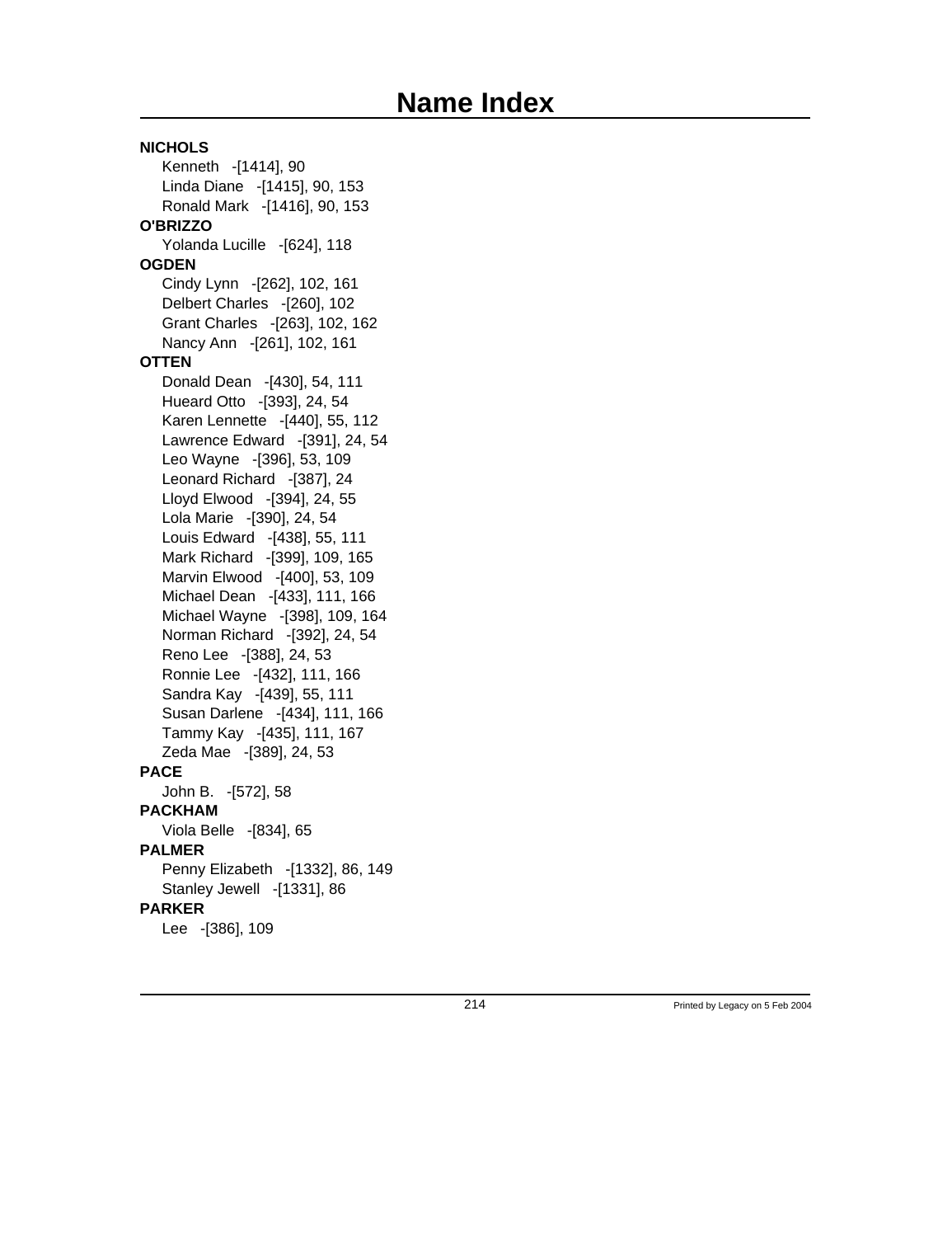**PAULEY** Martha -[1214], 80 **PAXSON** Eva Lou -[174], 99, 158 Gregory Horace -[171], 46 Hugh Gregory -[172], 46, 98 Jo Ann -[180], 99, 159 Lisa Janelle -[176], 99, 158 Lujane -[179], 99, 159 Mary Alys -[182], 46, 99 Norman Todd -[177], 46, 99 Norman Todd III -[181], 99, 159 Susan Lynn -[175], 99, 158 **PAY** Judy Kay -[985], 135 **PAYNE** Kenneth Howard -[227], 47 Richard Hale -[228], 47, 101 **PENNELL** Willa Mae -[46], 41 **PEOPLES** Gladys Irene -[395], 53 Maggie Viola -[1293], 36 **PETERS** Chris Lyn -[1155], 79, 144 Jesse Alvin -[1154], 79 Karen Sue -[1156], 79, 144 **PHILLIPS** Drew -[1209], 80, 145 Joe -[1208], 80 Mary May -[924], 43 **PIPPIN** Mayme Belle -[615], 59 **POHLE** Ruth Kathleen -[1090], 75 **PORTER** Myrtle -[219], 20 **PRATT** Pauline Frances -[787], 64 **PROVINCE** James Carroll -[909], 134, 180 Norma Jeanine -[910], 134, 180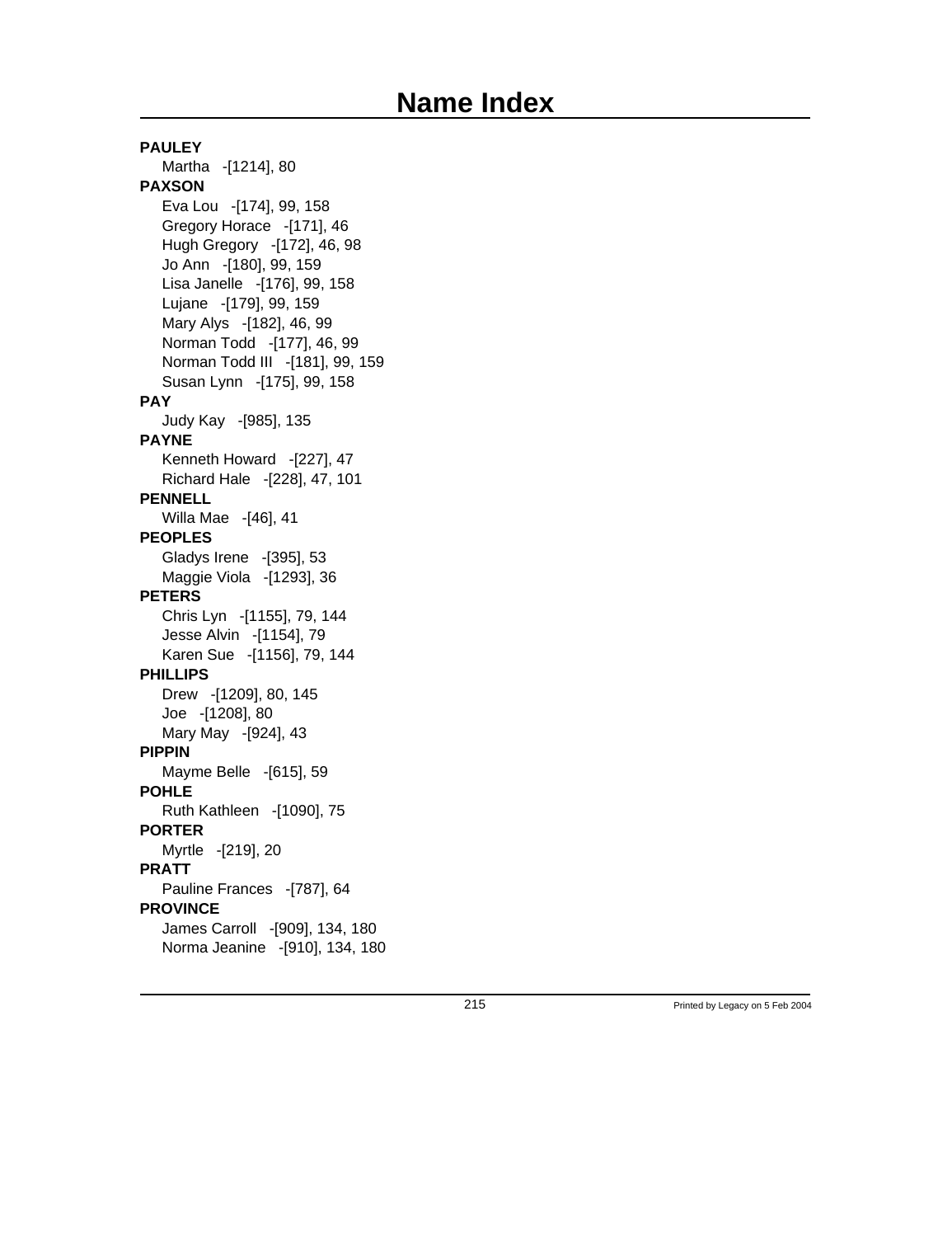**PROVINCE** Robert C. -[908], 134 **QUAM** Fred Ray -[1097], 76, 140 Janna Kay -[1103], 76, 141 Kristen Glee -[1100], 76, 141 Mark Stanley -[1099], 76, 141 Mary Jell -[1098], 76, 141 Paul Maynard -[1096], 76, 140 Sharman Jay -[1102], 76, 141 Stanley Jasper -[1095], 76 Todd Lester -[1101], 76, 141 **RAINES** Eva Nell -[173], 99 **RANDALL** Juanita -[1383], 87 **RATH** August Detlaf Jr. -[84], 97 Jenifer Gail -[86], 98, 158 Steven August -[85], 98, 157 **REESE** Alan Dale -[1145], 78, 144 David Wayne -[1150], 79, 144 Donna Mae -[1122], 33, 79 Evan Dale -[1120], 33, 78 Gordon Benjamin -[1121], 33, 79 Gwen Eleanor -[1119], 33, 78 Ivor -[1115], 32 Ivor Elias -[1117], 33, 77 James Ronald -[1134], 78, 143 Janis Gertrude -[1123], 33, 79 Larry Dean -[1146], 78, 144 Terry Lane -[1147], 79, 144 Trevor David -[1118], 33, 78 Trevor David Jr. -[1136], 78, 143 Vesta Belle -[1116], 32, 77 **RHODES** Eli -[913], 69 **RISSLER** Marcia Ann -[1213], 34, 80 Pamela Sue -[1215], 80, 145 Richard S. -[1219], 34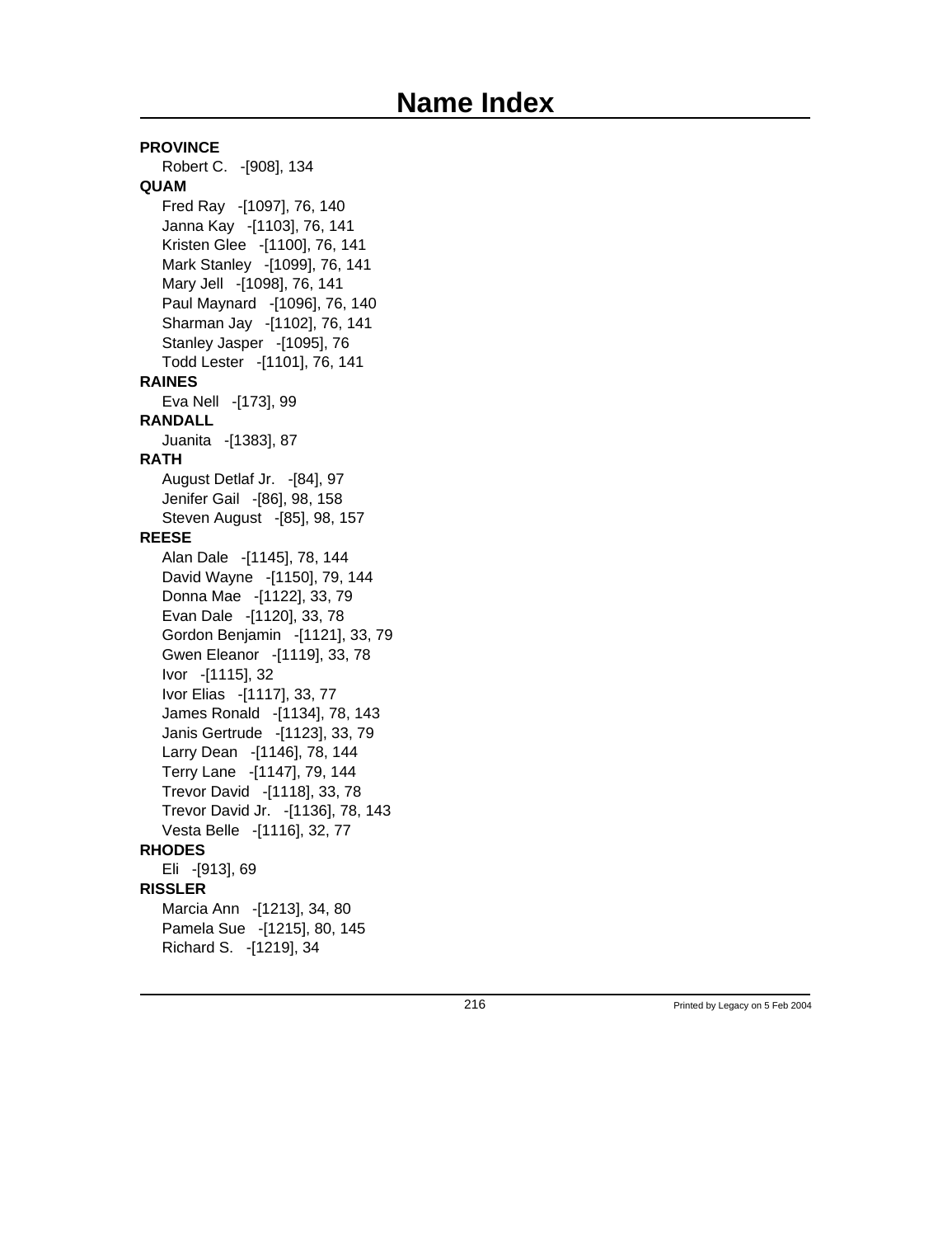**RISSLER** Robert Lee -[1212], 34, 80 Robert W. -[1211], 34 Ronald Lee -[1216], 80, 145 **ROARK** Roberta -[782], 127 **ROBBINS** Ann Carol -[1112], 77, 142 Herbert Charles -[1109], 77 Janet Lynn -[1111], 77, 142 John Bradley -[1110], 77, 142 Joyce Elaine -[1114], 77, 142 Mark Kendal -[1113], 77, 142 **ROBERTS** Barbara Dell -[1107], 76, 141 Carl Rodney -[1106], 76, 141 Carolyn Sue -[1105], 76, 141 Daryl Alan -[223], 101 David Alan -[1088], 75, 140 Dorothy Faye -[1092], 75, 140 Dwight Lester -[1080], 32 Dwight Lester Jr. -[1081], 32, 75 Esther Emolyn -[1086], 32, 77 Ira Frederick -[1082], 32, 75 John Malcolm -[225], 101, 161 Kathleen Ann -[1091], 75, 140 Lloyd Rodney -[1084], 32, 76 Lorene Ann -[224], 101, 161 Marilyn Kay -[1093], 75, 140 Mary Doris -[1083], 32, 76 Paul Maynard -[1085], 32, 76 Paula Jean -[1108], 76, 141 Robert Frederick -[1094], 76, 140 Stephen Lee -[1089], 75, 140 **ROBERTSON** Darrell Vernon -[441], 111 **RODGERS** Allen -[599], 117 Jack Christian -[1036], 72 Janet Denise -[1226], 34, 81 Jerry Dean -[1037], 72, 137 John Thomas -[1041], 72, 137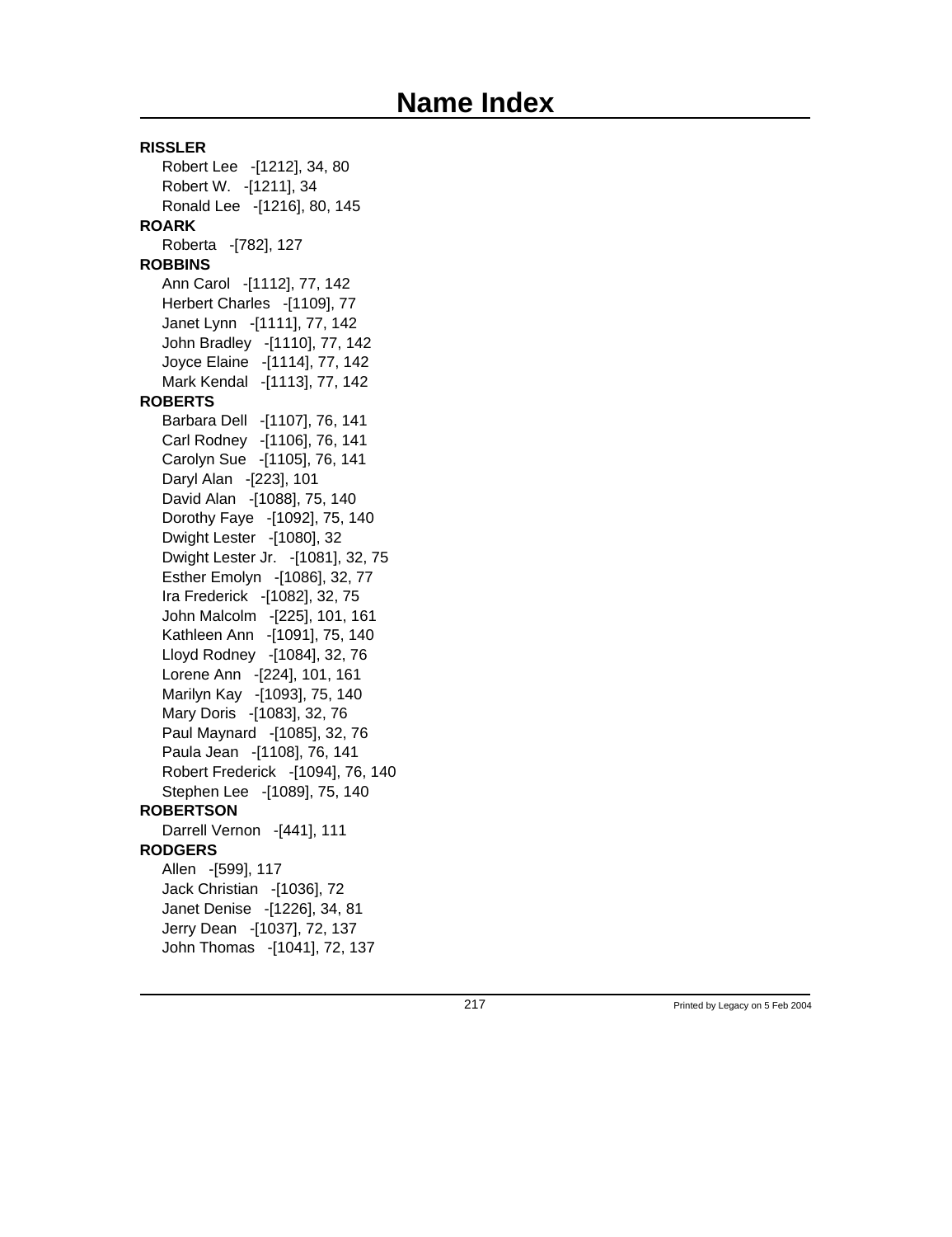### **RODGERS** Joyce Dee -[1040], 137, 180 Mary Ruth -[1043], 72, 137 Myron Harrison -[1224], 34 Richard P. -[1225], 34, 81 Sherry Lynne -[1039], 137, 180 **ROGERS** Maribel Fay -[1197], 79 **ROUSE** Johnny Lee (Mead) -[337], 106, 163 Lanny -[336], 106 Michael Neal (Mead) -[338], 106, 163 Scott Douglas -[339], 106, 164 **ROWE** Shirley -[77], 97 **ROWLAND** Eugene Russell -[1276], 36, 83 Floyd -[1275], 36 Gladys Guila -[1277], 36, 83 James Robert -[1280], 83, 147 Jeanette Terry -[1283], 83, 147 Marilyn Louise -[1281], 83, 147 Sally Rosina -[1282], 83, 147 Willa Meredith -[1278], 36, 84 **ROWLETTE** Gladys -[956], 19 **SANDERS** Alpha Augusta -[1194], 33 **SCARFF** John -[821], 129 Paul David -[822], 129, 179 **SCHEMENAUER** David Robert -[1242], 81, 146 Julie Elizabeth -[1241], 81, 146 Robert George -[1240], 81 **SCHLUP** Virginia -[853], 131 **SCHMIDT** Leona Alberta -[775], 64 **SCOTT** David E. -[641], 119, 170 Edward Earl -[640], 118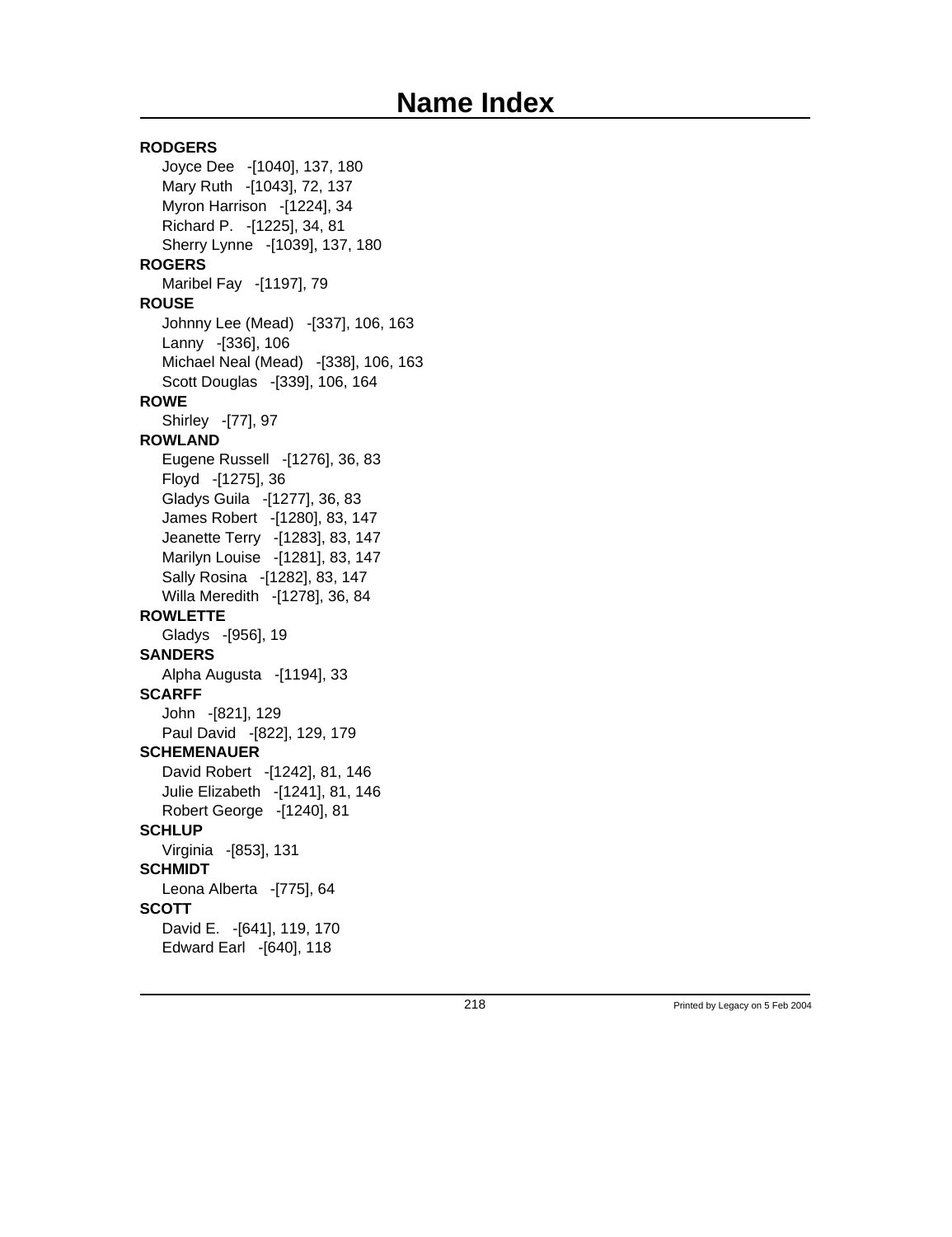**SCOTT** Patricia E. -[644], 119, 171 Richard R. -[642], 119, 170 Terri Jo -[643], 119, 171 **SCOTTEN** Randy -[984], 134, 180 Roy Neal -[982], 134 Tammie -[983], 134, 180 **SEALEY** Geraldine Clayton -[178], 99 **SELF** Della Lou -[1104], 76 **SERNIS** John Davis -[1259], 147, 181 John William -[1258], 146 **SHAFE** Kian -[750], 175 Mir. John Markquem Kian -[751], 175, 183 Mir. Michael Kaneh -[752], 175, 184 **SINCOX** Margaret -[133], 4 **SISK** Ima June -[1063], 74 **SLEDGE** Francis Ellen -[485], 17 **SMITH** Amarily -[958], 44 Charles Lynn -[278], 49, 103 Kenneth Ordell -[277], 49 Kourtney Danae -[1173], 155, 182 Mary Elizabeth -[344], 23, 51 Mason Tyler -[1175], 156, 182 Megan Elaine -[1174], 155, 182 Paul E. -[1172], 155 **SPARKS** Denise -[1157], 93 Unknown Husband -[1177], 93 **SPEARS** Leona -[816], 129 Susan Mary -[169], 20 **SPILLER** Randall -[1159], 156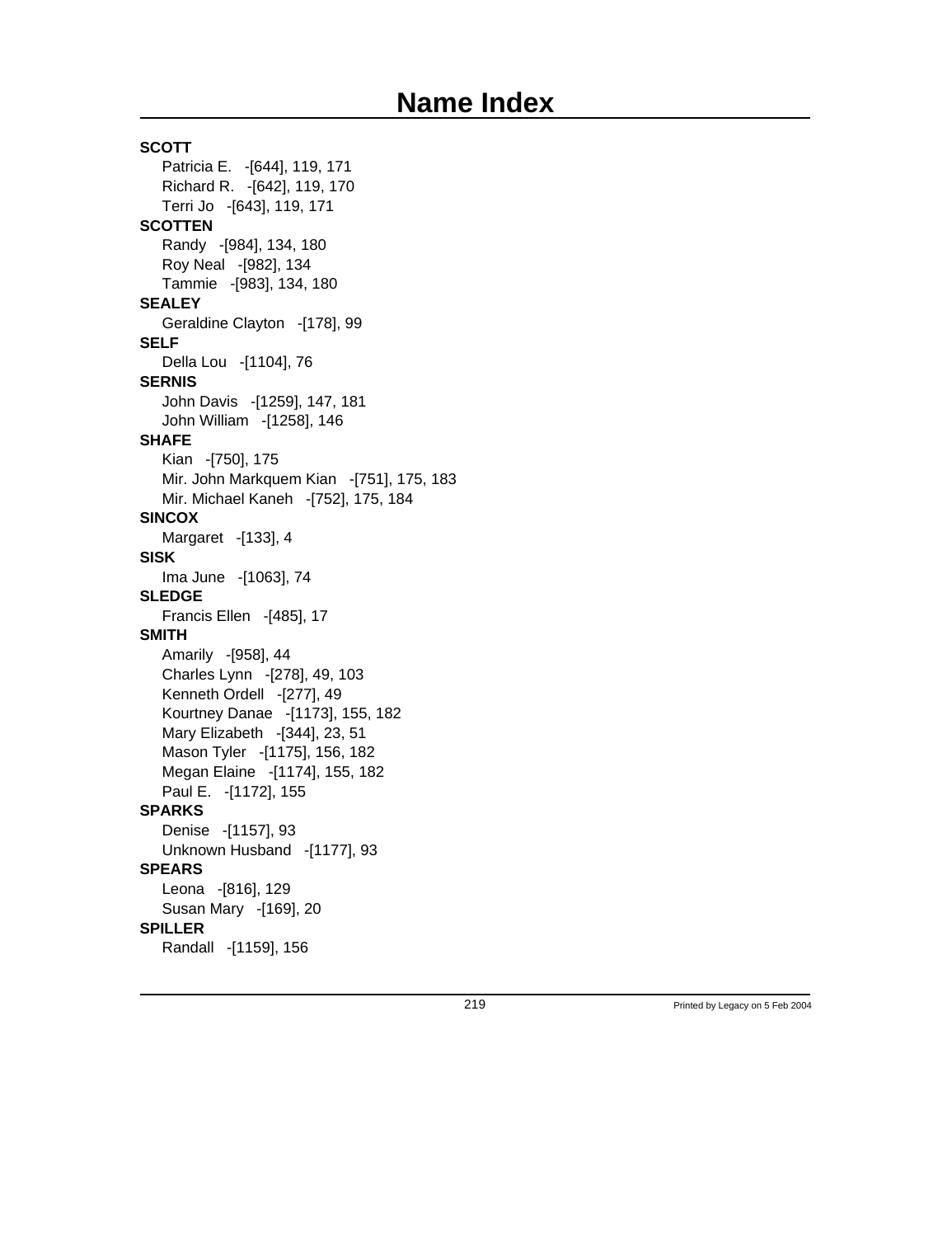**SPILLER** Rebecca Renee -[1160], 156, 183 **SPRINKLE** Alleen Marie -[650], 60, 119 Anthony Ray -[667], 120, 172 Betty Colleen -[652], 61, 120 Carolyn Fay -[654], 61, 120 Francis Darrell -[653], 61, 120 Francis Z. -[649], 60 Freida Pauline -[651], 61, 120 **STALLMAN** Lorene Regina -[1279], 83 **STANLEY** Carla Marie -[420], 110, 166 Rex DeWayne -[419], 110, 166 Ronald Dean -[418], 110 Ronald Dean Jr. -[421], 110, 166 **STANTON** Cathy Jean -[1022], 72, 136 Patricia Lynn -[1021], 72, 136 Paul Thomas -[1023], 72, 136 Thomas Garrott -[1020], 72 **STEELE** Clarence J. -[671], 61 Clarence Leroy -[677], 61, 122 Donald Ray -[679], 61, 122 Doris Jean -[675], 61, 121 Douglas Leroy -[693], 122, 173 Ester -[697], 61 Geneva Lorraine -[673], 61, 121 Infant Boy -[672], 61, 121 John Wesley -[678], 61, 122 John Wesley Jr. -[696], 122, 173 Juanita Ann -[676], 61, 122 Scott Andrew -[694], 122, 173 Verna June -[674], 61, 121 **STEPANIAN** Larry Jess -[416], 110 **STETZENBACH** Cheryl Ann -[810], 128, 178 Dawn Lavern -[815], 129, 178 Debra Lynn -[812], 128, 178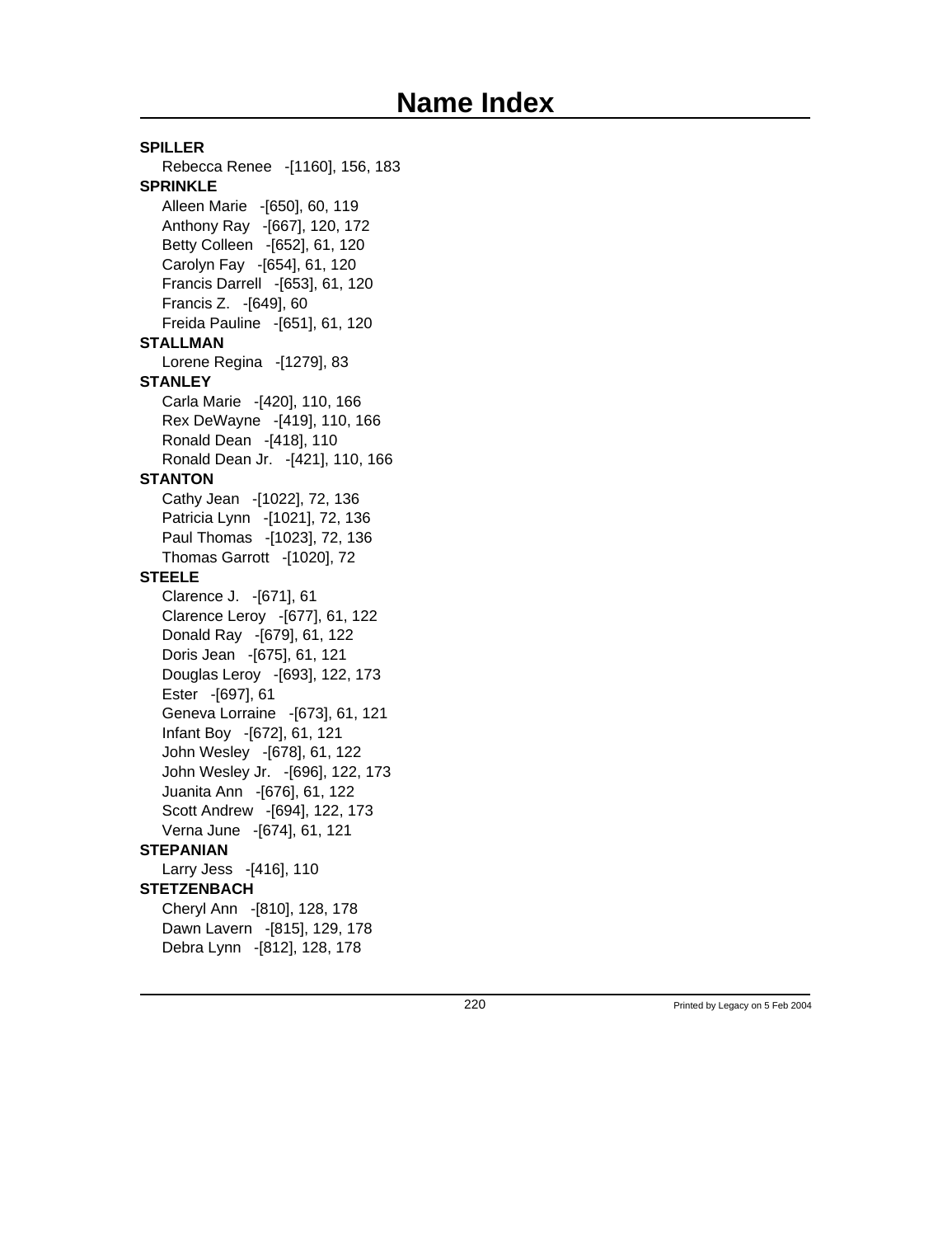**STETZENBACH** James Leroy -[809], 128, 178 Karen Kay -[814], 129, 178 Lavern -[808], 128 Michelle Renee -[813], 129, 178 Randy Lee -[811], 128, 178 **STEVENS** Hazel -[772], 63 **STILWELL** Margarette Esther -[429], 54 **STOCKTON** Floyd E. -[476], 25 Harry Lott -[477], 25, 56 Herbert Reece -[478], 25, 56 James Reece -[482], 56, 114 Karen Sue -[480], 56, 114 Mary Dailey -[483], 56, 114 **STONE** Edval -[965], 69 Gladys Louise -[81], 20, 45 Lois Glee -[73], 20, 45 Stephen Thomas -[72], 19 **STRATEN** Christina M. -[843], 28 **STRATTEN** Esther J. -[839], 28, 65 Jesse -[838], 28 **STRATTON** Infant Girl -[186], 99, 159 Randy Todd -[187], 99, 159 Richard Wayne -[184], 99, 159 Ronald Gregory -[185], 99, 159 Sherri Sue -[188], 100, 159 Tilman Jennings -[183], 99 **SUGG** Gloria Ann -[270], 49, 103 Thomas M. -[269], 49 **SULLIVAN** Mary -[1255], 82 **TAYLOR** Helen -[238], 47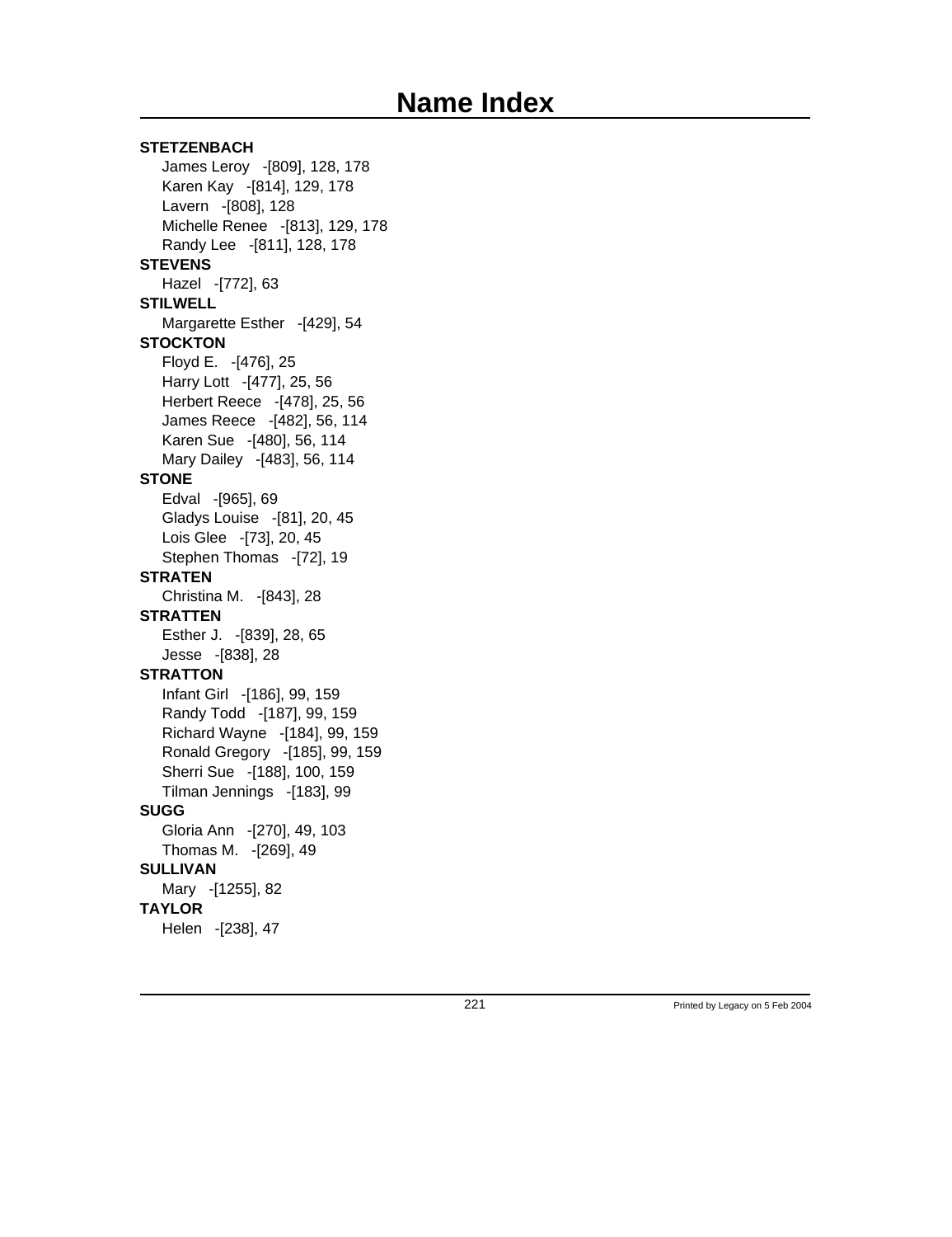#### **TEMPLETON**

Larry -[942], 96 **THOMAS** Alma Frances -[14], 7, 17 Annette Elaine -[959], 45, 97 Irvin Woodson -[19], 8, 19 Iva Parthena -[18], 7, 19 James Robert -[12], 7 Joy Lynn -[47], 41, 94 Katie Alpha -[10], 7, 17 Kenneth William -[45], 18, 42 Larry Franklin -[52], 42, 94 Leroy -[44], 18, 42 Mary Anna -[16], 7, 18 Missouri Elsie -[17], 7, 18 Randall Leroy -[49], 42, 94 Robert Earl -[43], 18, 41 Robert Franklin -[15], 7, 18 Robert Woodson -[957], 19, 44 Ronald Lee -[51], 42, 94 **THRAILKILL** Emaline -[99], 5 **TODD** Delia Delora -[226], 21, 47 Dixie Darlene -[818], 129 John Franklin -[218], 8, 20 John Franklin Jr. -[220], 20, 47 John Turner -[70], 8 Johnny Spears -[202], 20, 46 Laura Maude -[203], 20, 46 Leda Lee -[189], 20, 46 Lorinda Cordelia -[163], 8, 20 Lucy Lorinda -[170], 20, 46 Nancy Edith -[222], 47, 101 Permelia Ann -[71], 8, 19 Thomas Jefferson -[168], 8, 20 **TRAVIS** Mary -[436], 55 **TROUT** Addie Lorene -[720], 28, 63 Allen Ray -[778], 64, 127 Annette Elaine -[783], 127, 176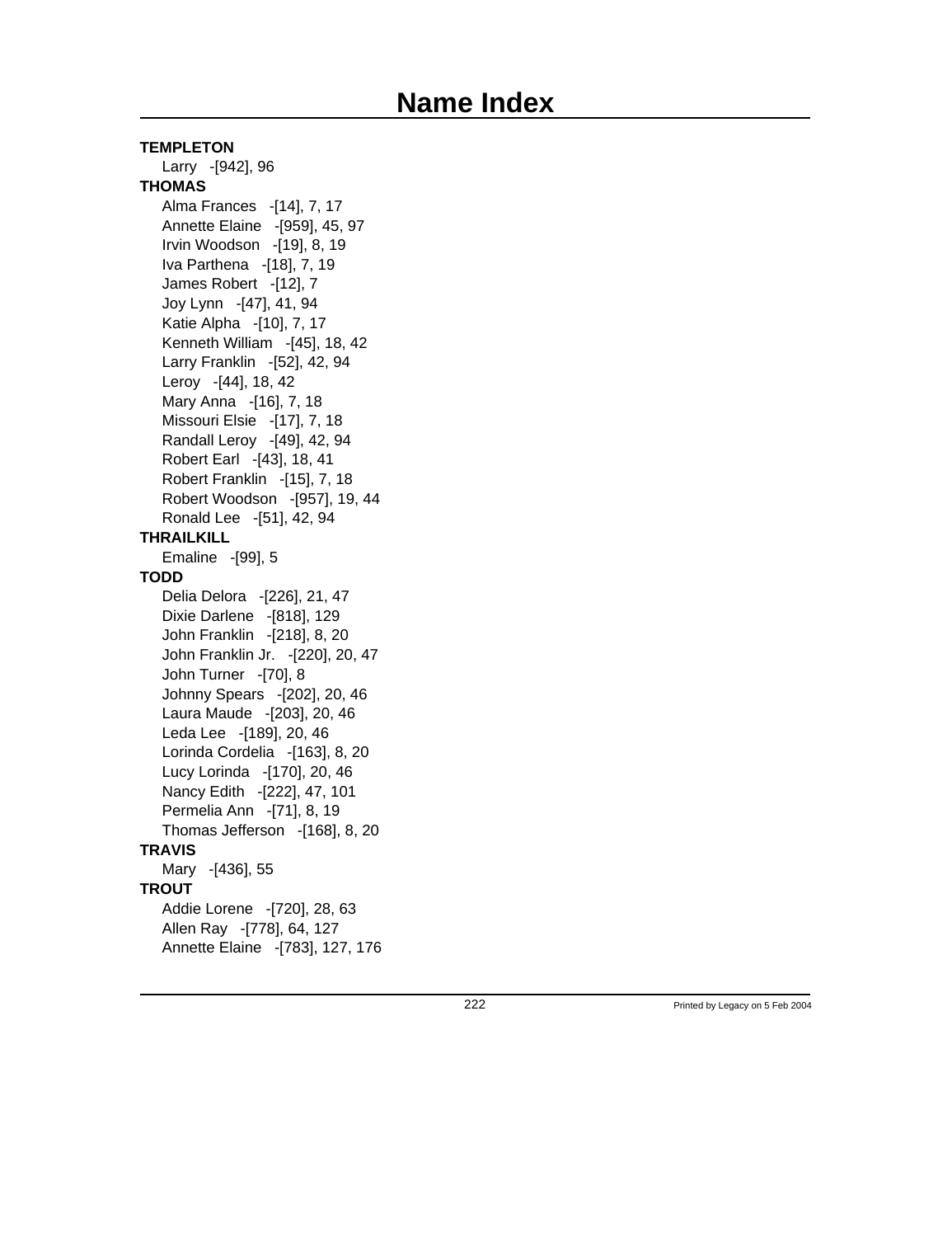#### **TROUT**

Benjamin James -[718], 27 Bennie Noel -[722], 28, 63 Bennie Russell -[835], 65, 130 Betty Jane -[770], 63, 126 Betty Lou -[789], 64, 128 Beverly Jean -[793], 64, 129 Dennis Noel -[773], 64, 126 Dennis Wayne -[784], 127, 177 Donald Dean -[777], 64, 127 Herschel Osborn -[727], 28, 65 James Russell -[792], 64, 129 James Russell Jr. -[820], 129, 179 James Wesley -[721], 28, 63 Lee Ora -[723], 28, 64 Lillie Blanche -[719], 27, 62 Linda Gayle -[779], 64, 127 Lisa Ann -[819], 129, 179 Mark Allen -[817], 129, 178 Mary Virginia -[788], 64, 127 Michael Duane -[836], 65, 130 Opal Marie -[725], 28, 65 Richard Wayne -[795], 65, 130 Robert Leroy -[794], 64, 130 Rosella Nadene -[790], 64, 128 Ruby Irene -[726], 28, 65 Wanda Lee -[776], 64, 126 William Jewell -[724], 28, 64 William McNeil -[791], 64, 129 **TRUITT** Curtis Dee -[914], 69 Curtis Kimberlee -[916], 69, 134 Dorothy -[977], 70 Melodee Ann -[915], 69, 134 **TULLIS** Lisa Kaye -[1045], 137, 181 Mickel Joseph -[1044], 137 **TYLER** Dean Warren -[620], 117, 169 Diana Gayle -[622], 117, 169 James Arthur -[619], 117, 169 Joyce Ann -[621], 117, 169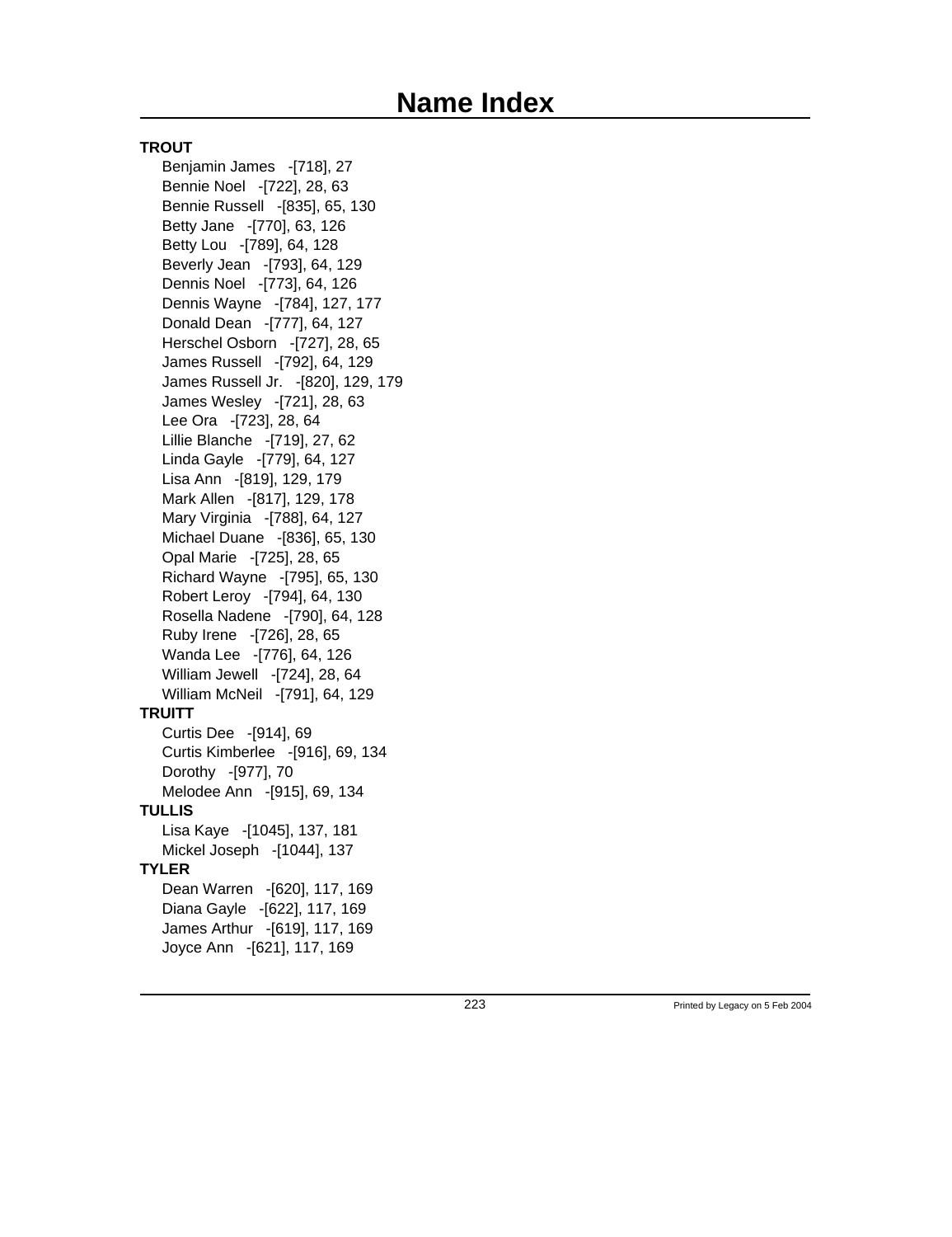**TYLER** Ray Wilson -[623], 117, 170 Wilson -[618], 117 **UNKNOWN** Emma -[892], 29 Geneva -[1314], 85 Karen -[886], 132 Ruth -[554], 57 Unknown Wife -[963], 30 Unknown Wife -[967], 30 **UPTON** Nellie -[706], 27 **VAIL** Ida Elizabeth -[1338], 38 **VANFORTH** Donnie Murette -[397], 109 **VAUGHAN** Deborah Lea -[211], 160, 183 Harry Wendle -[213], 101, 161 Patricia Jewell -[214], 101, 161 Richard Wayne -[212], 101, 160 Thomas A. -[208], 101 Thomas Leo -[209], 101, 160 **VAUGHN** Cherie Renee -[1158], 93, 156 Cora Lillian -[11], 17, 41 Darlene Ellen -[29], 92, 155 Darlene Ellen -[7], 41, 92 Donald Loyd -[5], 41, 92 Edward Eugene -[3], 40, 91 Erin Marie -[1164], 154, 181 Frank Edward -[9], 17 James Edward -[1163], 154, 181 Jason Edward -[1165], 92, 154 Joel Alexander -[1682], 155, 182 John Ellis -[484], 17 Joshua Edward -[1167], 155, 182 Julia Marie -[1683], 155, 182 Lincoln Elliott -[1161], 92, 154 Lisa Carmen -[28], 92, 155 Melissa Sue -[1171], 92, 155 Robert Edward -[1], 17, 40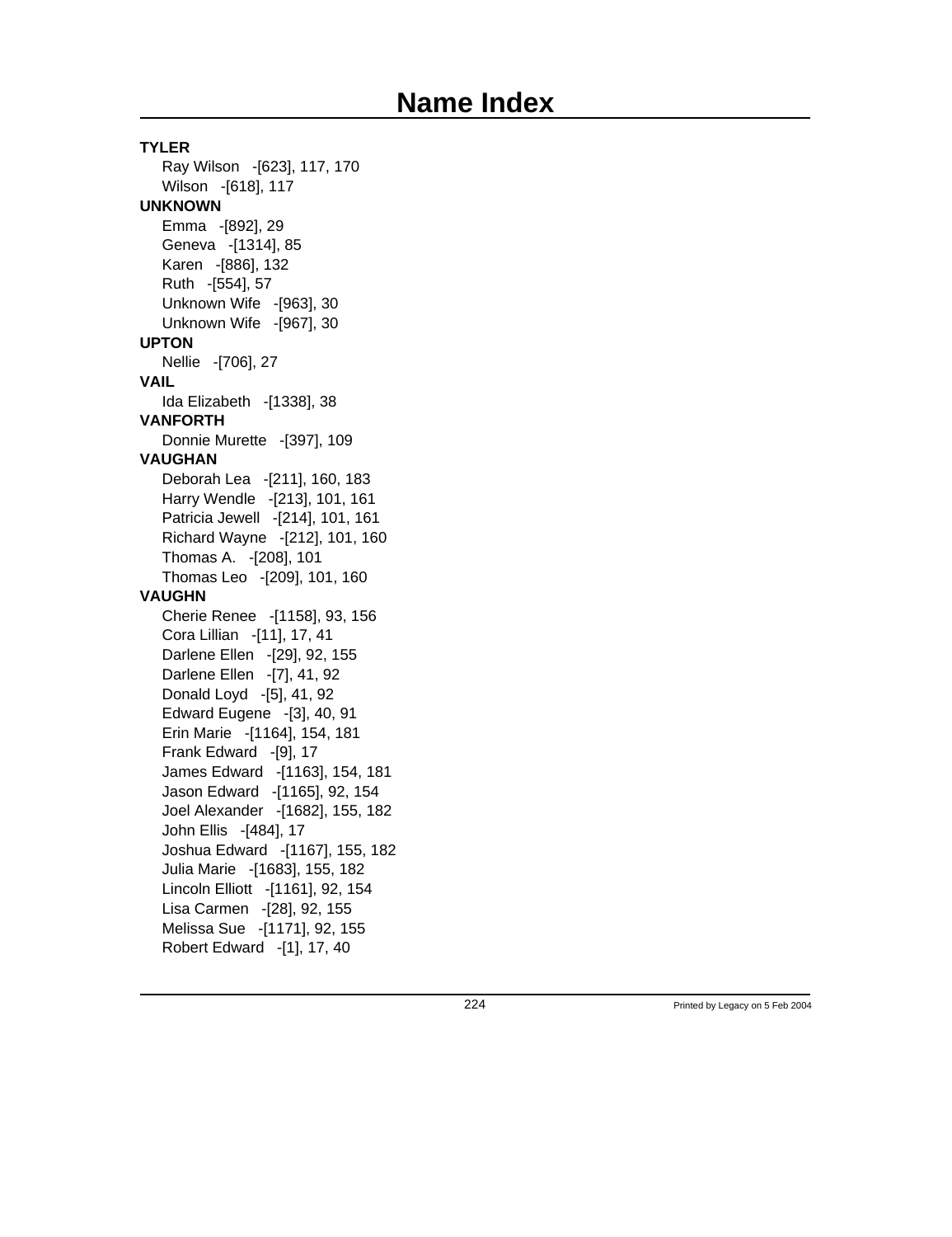**VAUGHN** Wayne Merle -[8], 41, 92 **VONBUELOW** Ernest T. -[428], 54 **WADLEIGH** Charles Edward -[931], 43, 95 Michael Edward -[935], 96, 157 Omer Basil -[930], 43 Roger Basil -[932], 43, 96 Twylah Anna -[933], 43, 96 **WARREN** David Lee -[1397], 88, 152 Mark Leon -[1399], 88, 152 Richard Leon -[1396], 88 Richard Neil -[1398], 88, 152 **WENDLETON** Lela Jewell -[207], 47, 100 Thomas Leo -[205], 46, 100 Tilden Hendricks -[204], 46 **WESNER** George Ernest -[256], 48 George Mack -[257], 48, 102 Joyce -[259], 48, 102 **WESTDAHL** Janice Louise -[6], 92 **WEUM** Marion -[166], 45 **WHITALL** Allen Eugene -[920], 42, 95 Harold Lee -[919], 42 Terry Wayne -[922], 43, 95 Warren Lee -[921], 43, 95 **WHITE** Debora Lynn -[155], 98, 158 Donald Dean -[162], 45, 98 Forest Gene -[153], 45, 98 Forrest Ernest -[82], 45 Joy Louise -[157], 45, 98 Kyle Craig -[156], 98, 158 Willetta Glee -[83], 45, 97 **WHITMIRE** Debra Sue -[455], 112, 167